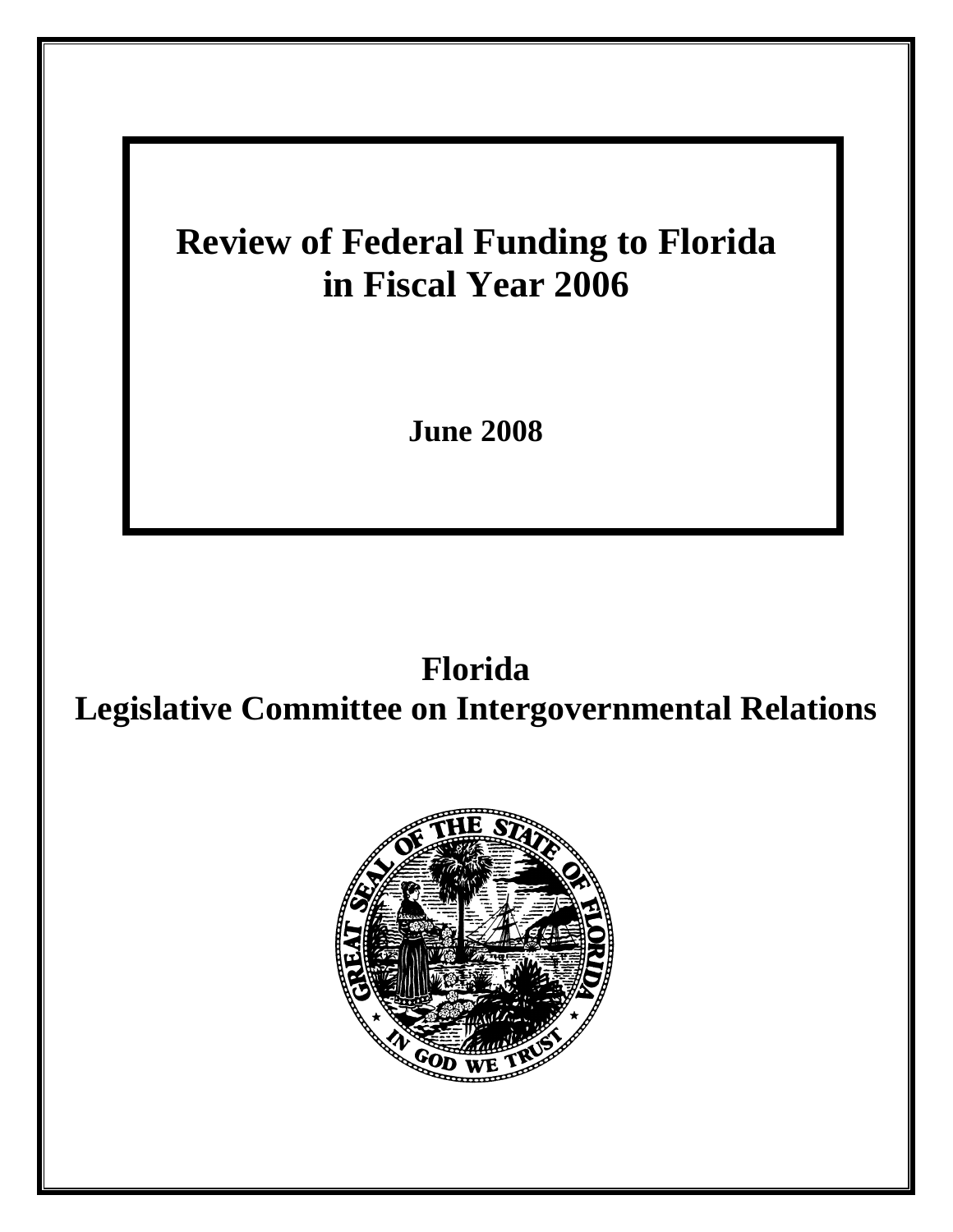# **Florida Legislative Committee on Intergovernmental Relations (As of June 2008)**

Senator Anthony Hill, Sr., Chair Joanna Cunningham Representative Faye Culp, Vice Chair Sue Hershey District 57 Martin County School Board Senator Alex Diaz de la Portilla Kelly Layman Representative Ed Hooper Councilman Herbert Polson District 50 City of St. Petersburg Senator Steve Oelrich Lisa Saliba Representative Juan-Carlos Planas Commissioner Cynthia Stevenson District 115 Saint Johns County Commission Senator Gary Siplin Commissioner Robert Stewart District 19 Pinellas County Commission Representative James Waldman District 95

#### *Cubernatorial Appointees* Gubernatorial Appointees

 District 1 Northern Palm Beach County Improvement District District 36 Department of Environmental Protection District 14 Governor's Office of Policy and Budget

Alton L. "Rip" Colvin, Jr. - Executive Director

# **What is the LCIR?**

The Florida Legislative Committee on Intergovernmental Relations (LCIR) is a legislative entity that facilitates the development of intergovernmental policies and practices. The Florida LCIR strives to improve coordination and cooperation among state agencies, local governments, and the federal government.

# **What Issues Have Been Addressed by the LCIR?**

The LCIR completes several publications annually, including the Local Government Financial Information Handbook, Finalized Salaries of County Constitutional Officers and Elected School District Officials, and Intergovernmental Impact Report (Mandates and Measures Affecting Local Government Fiscal Capacity). In addition, the LCIR has addressed the following issues:

- o Municipal Incorporations and Annexation
- o Impact Fees
- o Natural Disaster Preparedness, Response and Recovery
- o Local Government Financial Emergencies
- o Urban Infill & Infrastructure Capacity
- o Marina and Dock Permitting
- o State, Regional, and Local Planning
- o Voting by Mail
- o Economic Development
- o Affordable Housing
- o Federal Funds to Florida
- o Federal/State Relations

If you would like additional copies of this report or have comments or questions pertaining to the information contained herein, please contact the LCIR at (850) 488-9627. We welcome your input or suggestions. Our mailing address is:

> **Florida LCIR c/o Legislative Mail Services Tallahassee, Florida 32399-1300 Homepage: http://www.floridalcir.gov**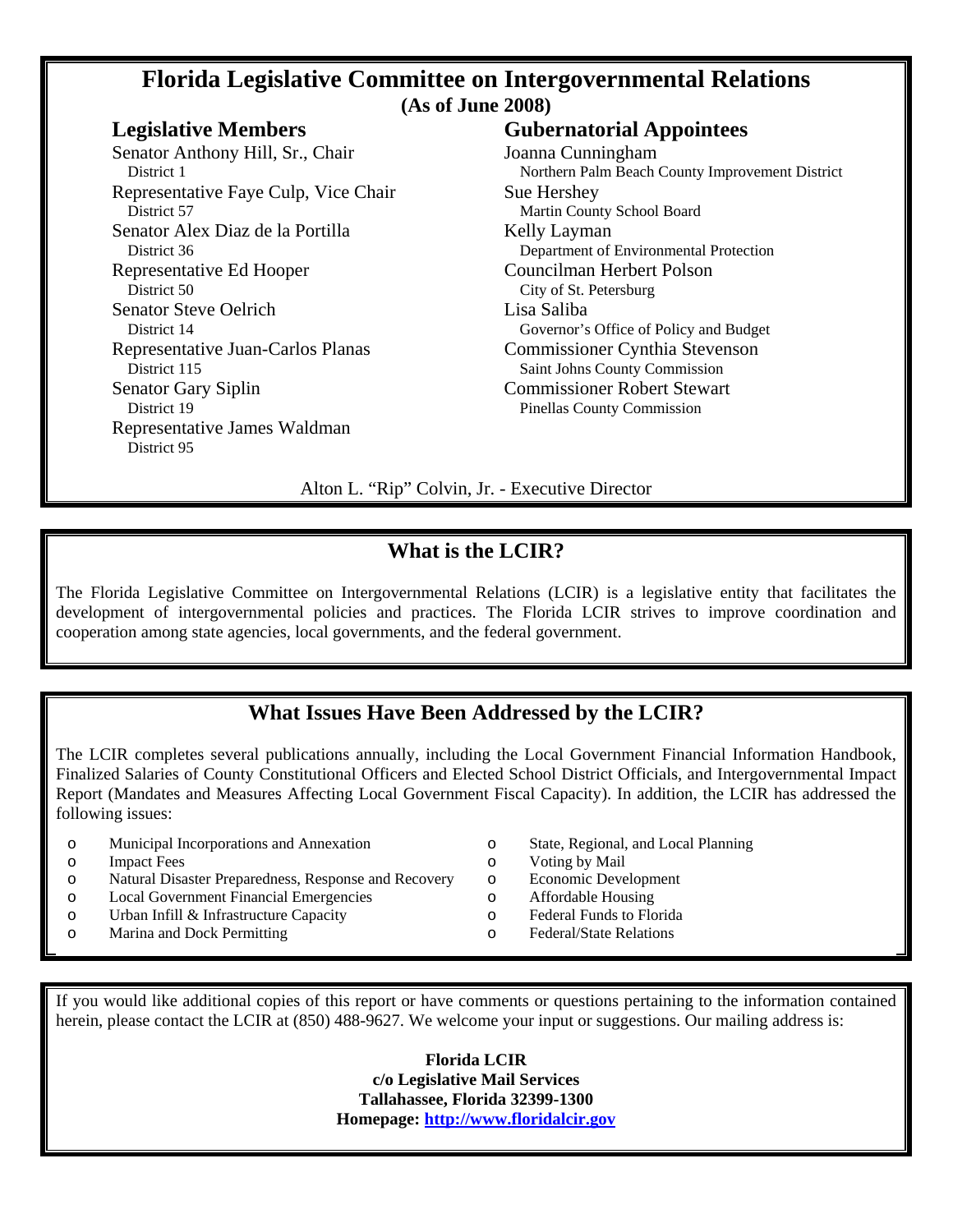# **Executive Summary**

The purpose of this report is to provide the Florida Legislature and other interested parties with a review and analysis of federal funding to Florida in fiscal year 2006 using data produced by the U.S. Bureau of the Census. In particular, this report focuses on federal grant expenditures to Florida's state and local governments. Florida's historically low per capita ranking among the states in the receipt of federal grants has been an area of particular concern to policymakers.

This report should be useful for making statistical comparisons among states of various federal agencies' funding programs. Additionally, the report should be instructive to decision makers working to develop consensus on priorities and strategies for increasing the state's receipt of federal grants.

This report begins with a review of the two major classifications of federal financial assistance provided to states. These two classifications are: 1) federal direct expenditures and 2) other financial assistance.

## **Federal Direct Expenditures to Florida**

Federal direct expenditures constitute actual funding outlays or obligations of the federal government. These expenditures are reported by the U.S. Bureau of the Census in five categories: 1) direct payments for individuals for retirement and disability, 2) direct payments for individuals other than for retirement and disability, 3) grants, 4) procurement contracts, and 5) salaries & wages.

In 2006, federal direct expenditures to Florida totaled \$143 billion or \$7,903 per capita, based on the state's 2006 population estimate of 18.1 million. Florida had the  $4<sup>th</sup>$  largest expenditure of all states, unchanged from 2005. However, on a per capita basis, Florida ranked  $25<sup>th</sup>$  among the states, down from  $23<sup>rd</sup>$ in 2005.

Direct payments for individuals for retirement and disability constituted the largest category of federal direct expenditure. This category includes Social Security payments, federal retirement and disability payments, and veterans' benefits. Florida's direct payments for retirement and disability totaled \$52.7 billion, or \$2,918 per capita, and accounted for 37 percent of the state's total federal direct expenditures. Florida had the  $2<sup>nd</sup>$  largest expenditure total of the fifty states, unchanged from 2005, and ranked  $7<sup>th</sup>$  on a per capita basis, down from  $5<sup>th</sup>$  in 2005.

Considering Florida's large elderly and retiree populations, these rankings should come as no surprise. Based on Census 2000 counts, Florida's elderly population, defined as age 65 years and over, totaled 2.8 million and accounted for 8 percent of the nation's total elderly population of 35 million. In Florida, the elderly constituted nearly 18 percent of the state's total population. The elderly, as a percentage of the total state population, was higher in Florida than in any other state.

The next largest category of federal direct expenditure was direct payments for individuals other than for retirement and disability. This category includes such items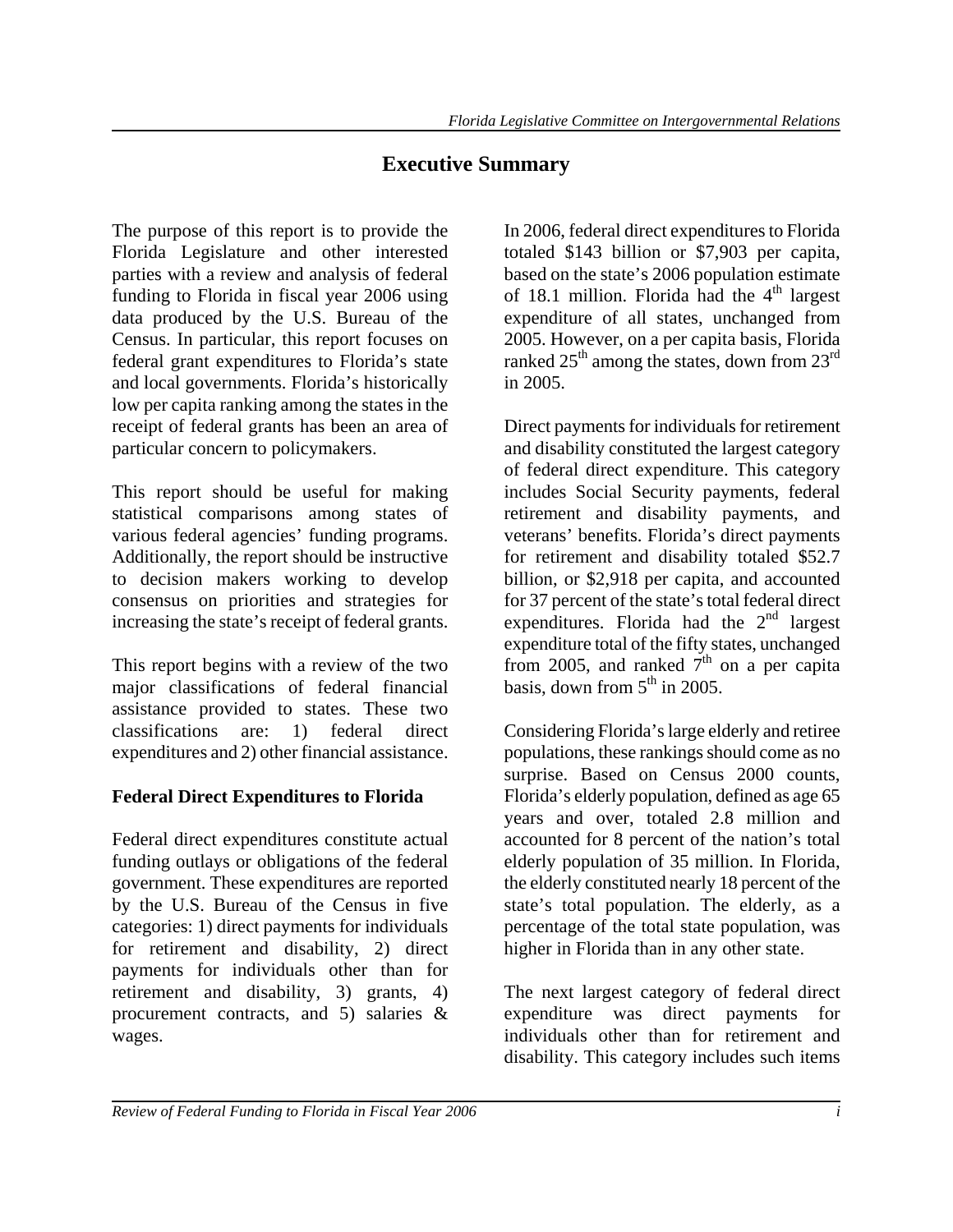as Medicare benefits, Excess Earned Income Tax Credits, Unemployment Compensation, and Food Stamp payments. Florida's other direct payments totaled \$41.5 billion, or \$2,296 per capita, and accounted for 29 percent of the state's total federal direct expenditures. Florida had the  $2<sup>nd</sup>$  largest expenditure total of the fifty states, up from  $3<sup>rd</sup>$  in 2005, and ranked  $8<sup>th</sup>$  on a per capita basis, down from  $6<sup>th</sup>$  in 2005.

Federal grant obligations to Florida totaled \$22.5 billion, or \$1,243 per capita, and represented 16 percent of total federal direct expenditures to the state. Florida had the  $5<sup>th</sup>$ largest obligations total of the fifty states, down from  $4<sup>th</sup>$  in 2005; however, the state ranked  $46<sup>th</sup>$  on a per capita basis, down from  $44^{\text{th}}$  in 2005.

The value of procurement contract obligations totaled \$14.8 billion, or \$821 per capita, and accounted for 10 percent of the state's total federal direct expenditures. Florida had the  $5<sup>th</sup>$ largest obligations total of the fifty states, unchanged from 2005, and ranked  $32<sup>nd</sup>$  on a per capita basis, down from  $31<sup>st</sup>$  in 2005.

The smallest category of federal direct expenditures to Florida was salaries and wages. Such payments totaled \$11.3 billion, or \$624 per capita, and accounted for 8 percent of total federal direct expenditures to the state. Florida had the  $4<sup>th</sup>$  largest expenditure total of the fifty states, up from  $5<sup>th</sup>$  in 2005; and the state ranked 32<sup>nd</sup> on a per capita basis, up from  $33<sup>rd</sup>$  in 2005.

# **Other Financial Assistance to Florida**

Other financial assistance consists of the face value of federal insurance coverage as well as the dollar volume of federal guaranteed and direct loans. Other financial assistance to Florida totaled \$432 billion or \$23,923 per capita. The state ranked first among the fifty states in both total and per capita assistance due to the significant face value of flood insurance coverage provided to Florida, which constituted 98 percent of total other financial assistance provided to the state by the federal government.

The total amounts of other federal assistance to Florida are summarized below.

## *Face Value of Insurance Coverage*

*Total: \$422 billion; Rank: 1st (1st in 2005) Per Capita: \$23,397; Rank: 1<sup>st</sup> (1<sup>st</sup> in 2005)* 

## *Dollar Volume of Guaranteed Loans*

*Total: \$8.2 billion; Rank: 3rd (3rd in 2005) Per Capita: \$457; Rank: 41st (37th in 2005)* 

# *Dollar Volume of Direct Loans*

*Total: \$1.3 billion; Rank: 5th (2nd in 2005) Per Capita: \$70; Rank: 18<sup>th</sup> (10<sup>th</sup> in 2005)* 

## **How Florida Compares to Other Populous States**

The U.S. Census Bureau reported that the federal direct expenditures (i.e., direct payments for individuals for retirement and disability, direct payments for individuals other than for retirement and disability, grants, procurement contracts, and salaries and wages) to the fifty states totaled \$2.37 trillion in 2006, up from \$2.21 trillion in 2005. The combined federal direct expenditures to the seven most populous states of California, Texas, New York, Florida, Illinois, Pennsylvania, and Ohio, totaled \$902 billion or 38 percent of the fifty states' total.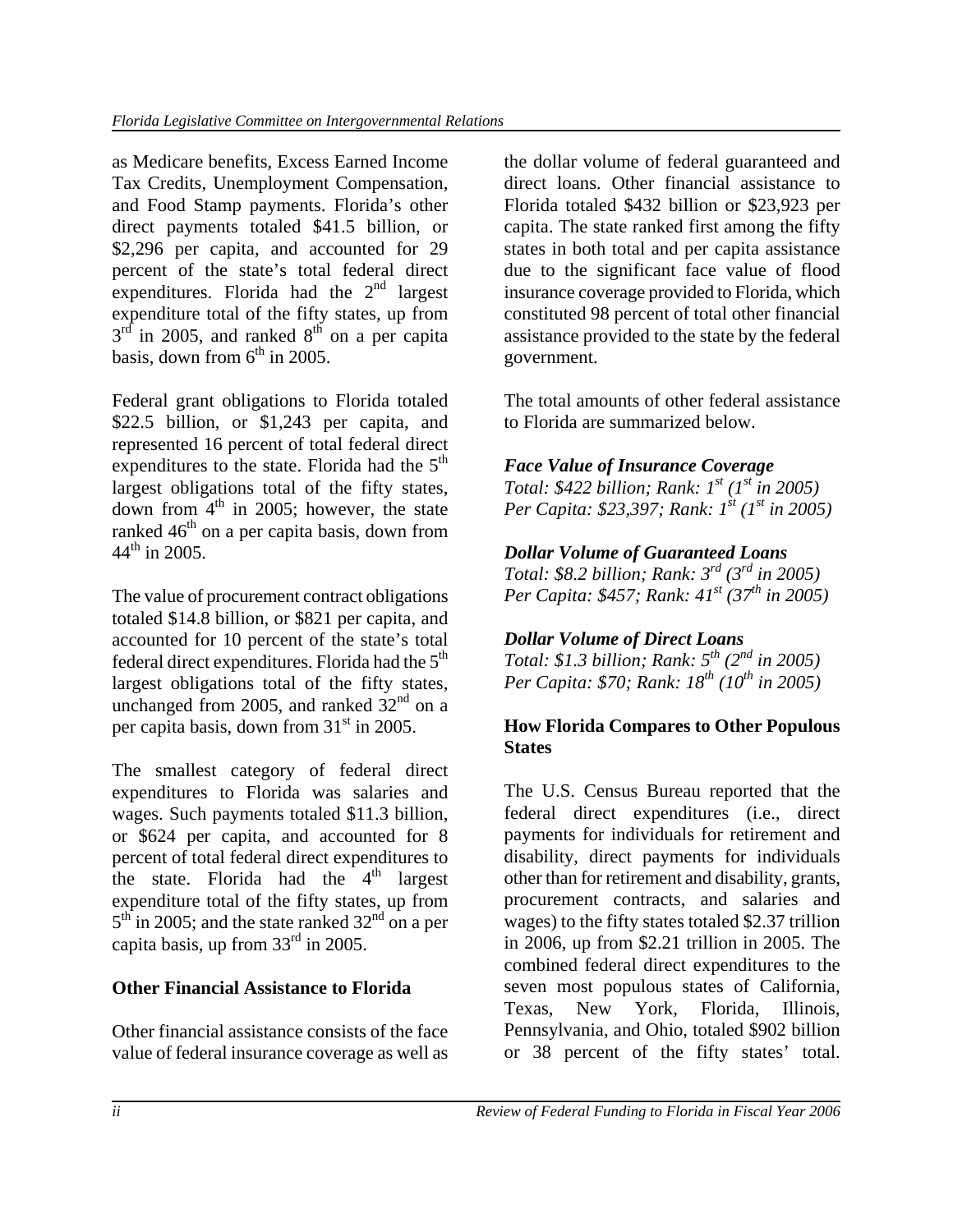Interestingly, the combined federal direct expenditures to these same seven states in 2005 totaled \$928 billion and 42 percent of the fifty states' total. In 2006, the seven most populous states, collectively, received a smaller proportional share of the national direct expenditure total while the combined population of these seven states remained constant at 45 percent in both 2005 and 2006.

The total federal direct expenditures of the seven most populous states are as follows.

- 1. California: \$254 billion
- 2. Texas: \$167 billion
- 3. New York: \$153 billion
- **4. Florida: \$143 billion**
- 5. Pennsylvania: \$103 billion
- 6. Illinois: \$82 billion
- 7. Ohio: \$81 billion

However, as illustrated below, the states' respective rankings change when controlling for population differences. The per capita federal direct expenditures of these same seven states are as follows.

- 1. Pennsylvania:  $$8,326$  ( $1<sup>st</sup>$  in 2005)
- 2. New York: \$7,931  $(3^{rd}$  in 2005)
- **3. Florida: \$7,903 (2nd in 2005)**
- 4. Texas:  $$7,118$  (6<sup>th</sup> in 2005)
- 5. Ohio:  $$7,046$  (4<sup>th</sup> in 2005)
- 6. California:  $$7,004$  ( $5^{\text{th}}$  in 2005)
- 7. Illinois:  $$6,435$  ( $7^{\text{th}}$  in 2005)

# **Florida's Receipt of Federal Grants**

Federal grants continue to be important sources of revenue utilized by our nation's state and local governments to provide necessary infrastructure and services to their residents. Federal grant expenditures (i.e.,

actual outlays) to the fifty states totaled \$404 billion in fiscal year 2006.

As opposed to the \$22.5 billion of federal grant obligations to Florida previously discussed, federal grant expenditures to our state and local governments totaled \$19.1 billion, or \$1,059 per capita. Florida had the 4<sup>th</sup> largest federal grants expenditure of the fifty states, unchanged from 2005; however, the state ranked  $47<sup>th</sup>$  on a per capita basis, down from  $43<sup>rd</sup>$  in 2005.

The grant funding received from six federal departments (i.e., Health and Human Services, Transportation, Education, Homeland Security, Agriculture, and Housing and Urban Development) totaled \$18.3 billion and accounted for 96 percent of all grants expenditures to Florida. A summary of those departments' grant expenditures to Florida is listed below. Some of the more well-known program categories within these departments are listed.

# *Health and Human Services Grants*

*Total: \$9.7 billion; Rank: 5th (5th in 2005) Per Capita: \$537; Rank: 46th (46th in 2005)* 

- Centers for Medicare and Medicaid **Services**
- Administration for Children and Families

# *Transportation Grants*

*Total: \$2.4 billion; Rank: 4th (4th in 2005) Per Capita: \$131; Rank: 40th (39th in 2005)* 

- Federal Highway Administration
- Federal Aviation Administration
- Federal Transit Administration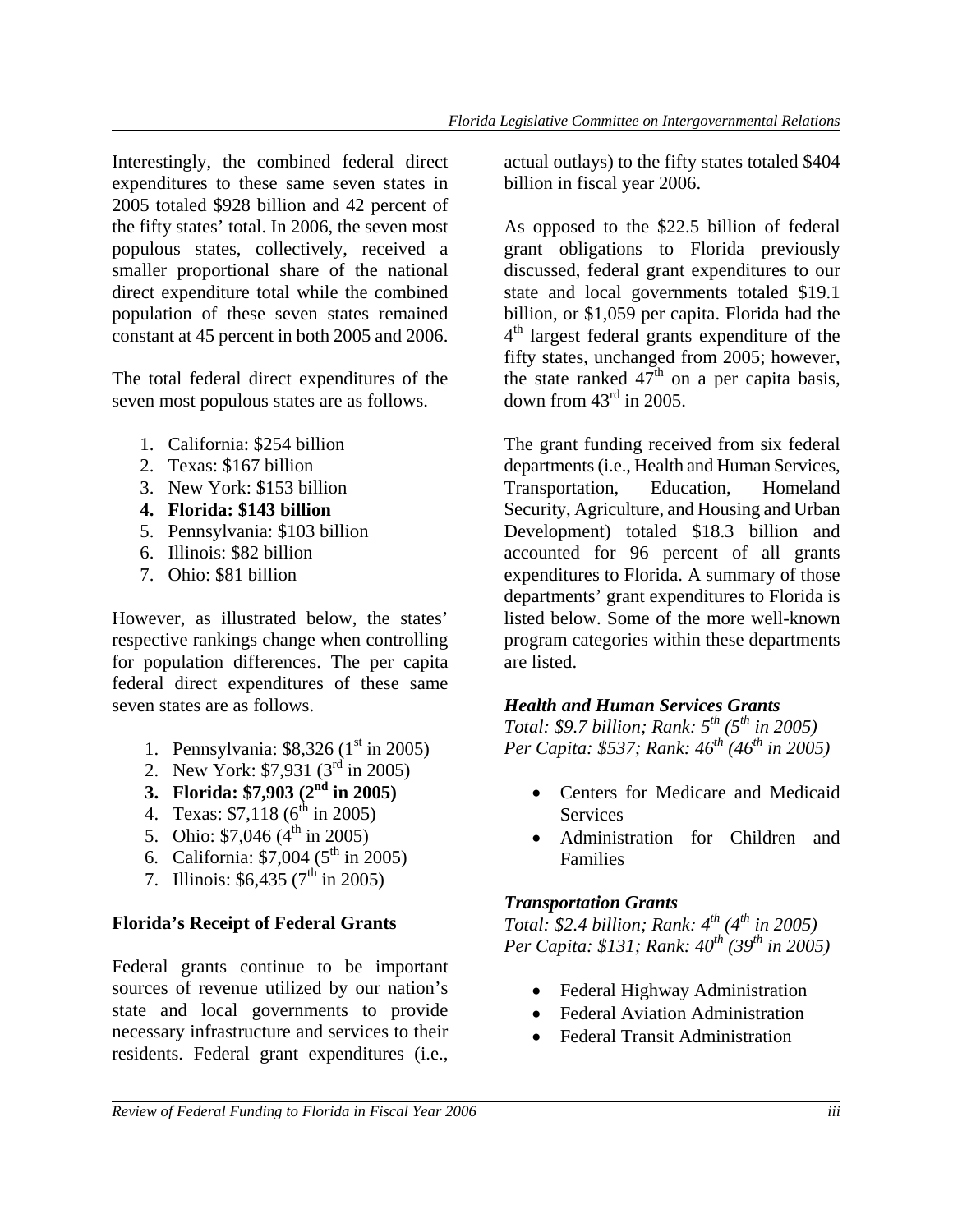### *Education Grants*

*Total: \$2.1 billion; Rank: 4th (4th in 2005) Per Capita: \$114; Rank: 35th (31st in 2005)* 

- Office of Elementary and Secondary Education
- Office of Special Education and Rehabilitative Services
- Office of Vocational and Adult Education

#### *Homeland Security Grants*

*Total: \$1.7 billion; Rank: 2nd (1st in 2005) Per Capita: \$92; Rank: 5th (2nd in 2005)* 

- Federal Emergency Management Agency
- Domestic Preparedness and Antiterrorism Programs

#### *Housing & Urban Development Grants*

*Total: \$1.5 billion; Rank: 9th (9th in 2005) Per Capita: \$83; Rank: 44<sup>th</sup> (42<sup>nd</sup> in 2005)* 

- Housing Programs
- Community Planning and Development

#### *Agriculture Grants*

*Total: \$1.1 billion; Rank: 4th (4th in 2005) Per Capita: \$60; Rank: 42<sup>nd</sup> (39<sup>th</sup> in 2005)* 

- Food and Nutrition Services
- Cooperative State Research, Education and Extension Services
- Rural Development Activities

#### **Federal Grants to Florida in Recent Years**

Since 1996 the LCIR has conducted an annual review of federal funding to Florida using the U.S. Census Bureau's data. Federal grant expenditures to Florida have increased significantly during this period.

Between 1996 and 2006, federal grant expenditures increased 126 percent from \$8.4 billion to \$19.1 billion, which equates to an average annual growth rate of 12.6 percent. Florida's ranking among all states in total grant expenditures improved from  $7<sup>th</sup>$  in 1996 to  $4<sup>th</sup>$  in 2006. However, much of this substantial growth in federal grant expenditures to Florida occurred between 1997 and 2003. Since 2003, the annual growth rate has dropped substantially. In fact, between 2005 and 2006, federal grant expenditures to Florida increased only 0.4 percent.

Florida's relative share of grant expenditures to the fifty states increased from 3.9 percent in 1996 to 4.7 percent in 2006, down from 4.8 percent in 2005. Interestingly, Florida's relative share of the total population of the fifty states continues to increase, from 5.4 percent in 1996 to 6.1 percent in 2006.

Florida's per capita federal grant expenditure increased from \$586 in 1996 to \$1,059 in 2006, down from the highest per capita level of \$1,072 in 2005. Although Florida's per capita ranking has shown some upward movement in recent years, it still remains low. The state's per capita ranking improved from  $48<sup>th</sup>$  in 1996 to its highest level of  $43<sup>rd</sup>$  in 2005, but dropped to  $47<sup>th</sup>$  in 2006.

## **Conclusion**

Although this report discusses the various types of federal direct expenditure and other financial assistance to Florida, the focus is on federal grant expenditures. Despite Florida's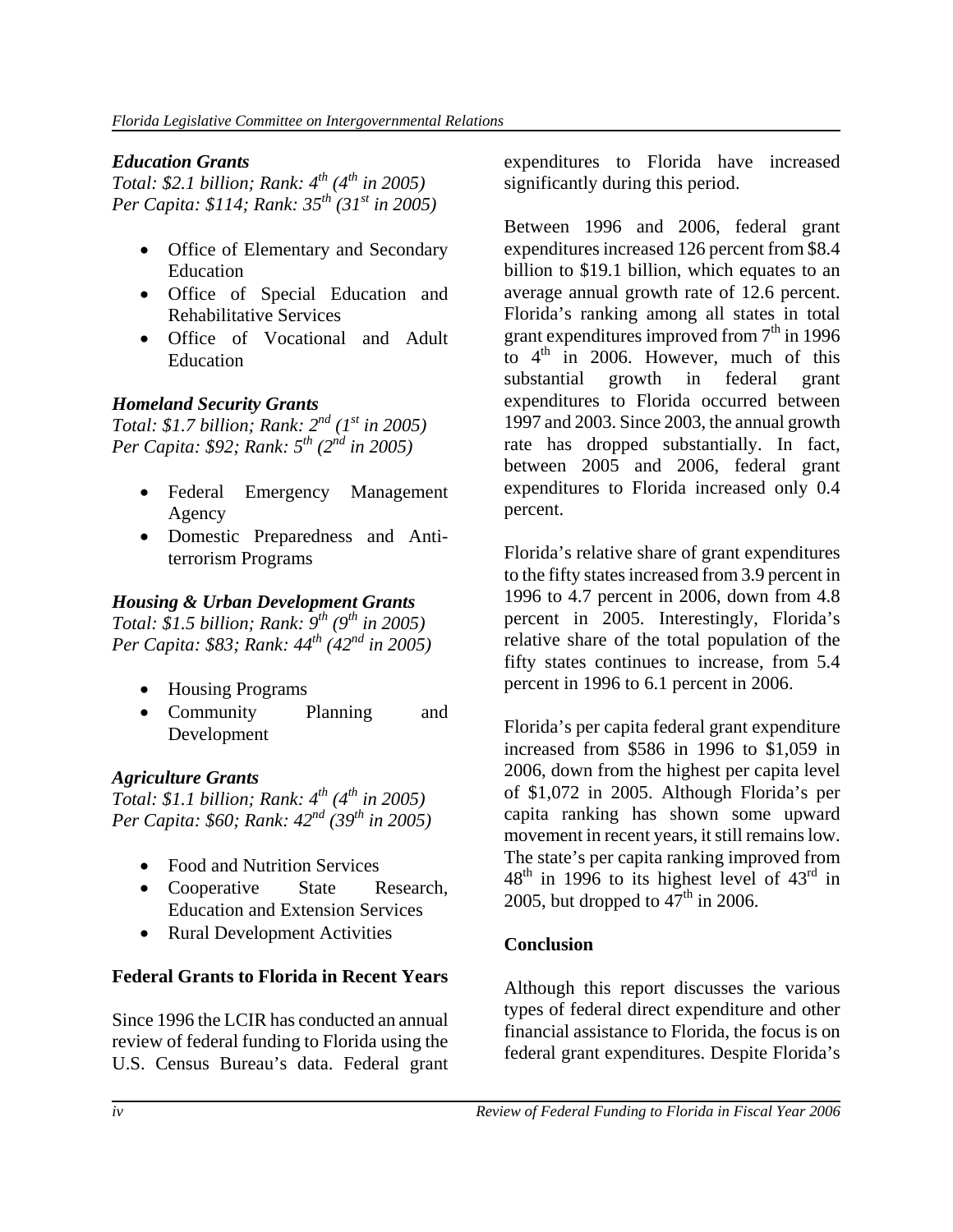low per capita federal grants expenditure,  $47<sup>th</sup>$ in 2006, federal assistance to our state, primarily in the form of grant funding, accounted for 28 percent of state government's total direct revenue during the 2005-06 fiscal year, according to the Florida Consensus Estimating Conference's *Long Term Revenue Analysis (Fall 2007)*.

Numerous reasons exist for Florida's low per capita federal grants funding; however, three likely explanations are of particular significance. First, many funding formulas are based on outdated population figures or other factors that do not reflect the state's rapid growth in recent decades. Congressional support to revise funding formula inequities is difficult to obtain if other states stand to lose federal funds under revised formulas that benefit Florida. Second, small state minimums in formula allocations disadvantage more populous states like Florida. Third, Florida may not be aggressively pursuing all federal grant opportunities.

During the 2007-08 legislative interim, the LCIR staff undertook a research project entitled, *Federal Grants – How Florida's Local Government Can Improve*, to identify federal grants that the state's local governments receive and determine if similarly situated local governments are eligible to participate in those grant programs. The results of that research project were presented to the Committee at its June 30, 2008 meeting.

Several years ago, the LCIR surveyed Florida's state agencies regarding the receipt of federal grants. In response to the question of why the state ranked low in the per capita receipt of many federal grants, state agencies

offered a number of explanations. Such explanations included the state's failure to allocate sufficient state matching funds, federal "strings" or policy requirements serving as conditions for receipt of federal grants funding, and cutbacks in federal funding.

In this report, the LCIR utilized the per capita measure to control for population differences among states. However, such a measure does not take into consideration levels of need or utilization. State agency representatives have previously noted that per capita measurements of certain federal grants receipts, while low compared to other states, might not have reflected the fact that such funding was adequately serving the target populations.

In spite of these caveats, the data presented in this report show that Florida still lags behind other states in the receipt of federal grants. In 2006, Florida's per capita federal grants expenditure was \$295 less than the national per capita expenditure. (In 2005, Florida's per capita federal grants expenditure was \$257 less than the national per capita expenditure, so the "gap" has increased.) In 2006, Florida's per capita expenditure was 78 percent of the national per capita expenditure, compared in 81 percent in 2005. Had Florida's per capita grants expenditure of \$1,059 in 2006 equaled just the national average of \$1,354, then this state would have received nearly \$5.3 billion in additional grant funding.

## **Recommendations**

A number of recommendations, many of which were included in previous annual reports, are offered as ways to potentially increase Florida's receipt of federal grants.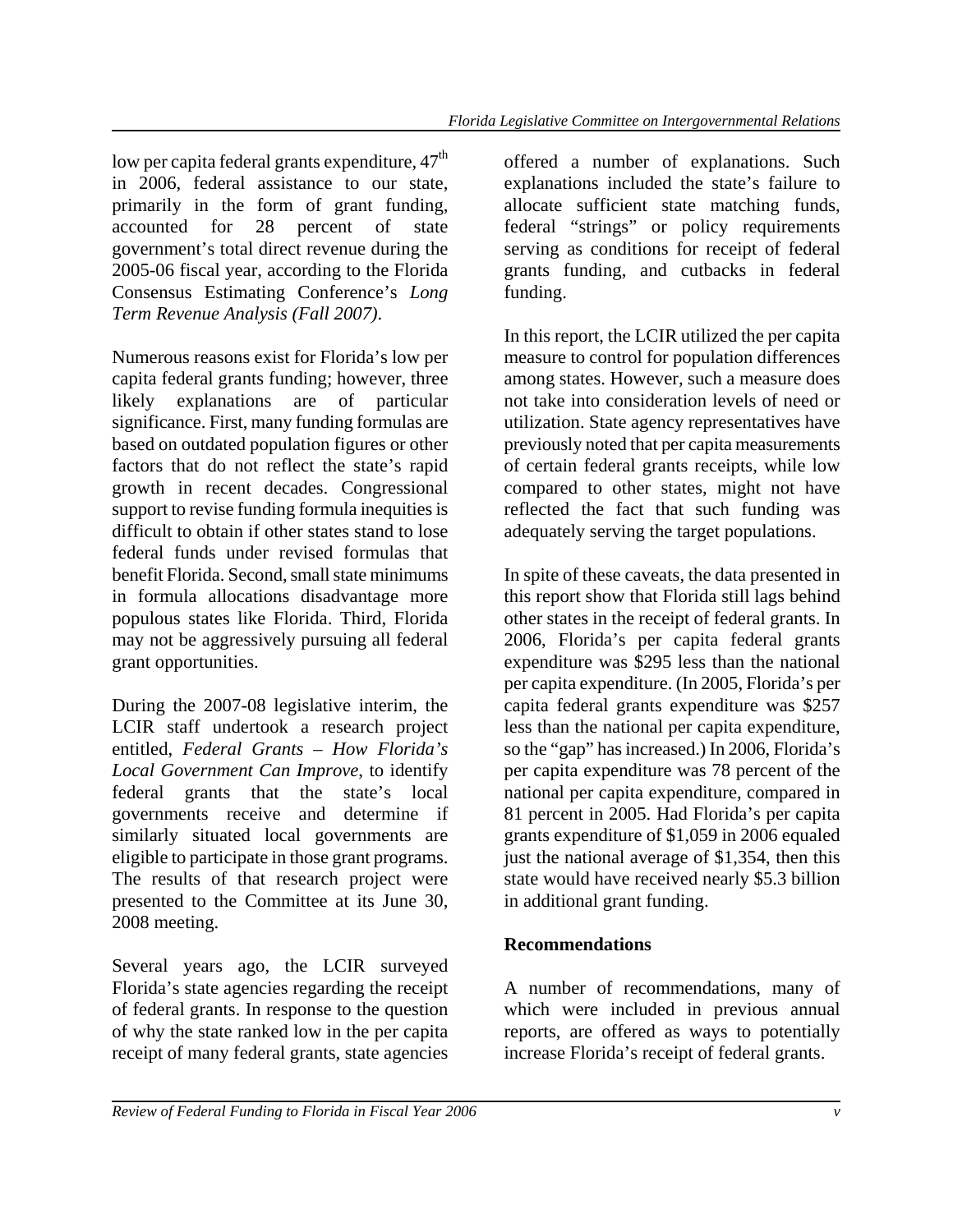- Coordinate with appropriate state agency personnel to generate more in-depth analyses of the state's federal grants receipts by specific grant programs.
- Develop a comprehensive strategy to evaluate the cost-benefit issues associated with the continued participation or pursuit of federal grants funding.
- Identify federal and state policy changes needed to enhance Florida's access to federal funding streams.
- Form coalitions with similarly-situated states to pursue changes in outdated or inequitable federal funding formulas.
- Work with Congress to implement changes to federal funding formulas determined to be outdated or inequitable.
- Promote the consolidation of federal funding streams to simplify access to federal funding.
- Make the processes of amending the state budget and obtaining spending authority easier.
- Increase the availability of state matching funds.
- Increase training provided at the state and local levels for accessing federal grant funding and promote the federal government's website www.grants.gov to Florida's local governments.
- Increase communication and coordination on federal issues among state agencies, the Governor's Office, the Florida

Washington Office, the Legislature, and the Congressional Delegation.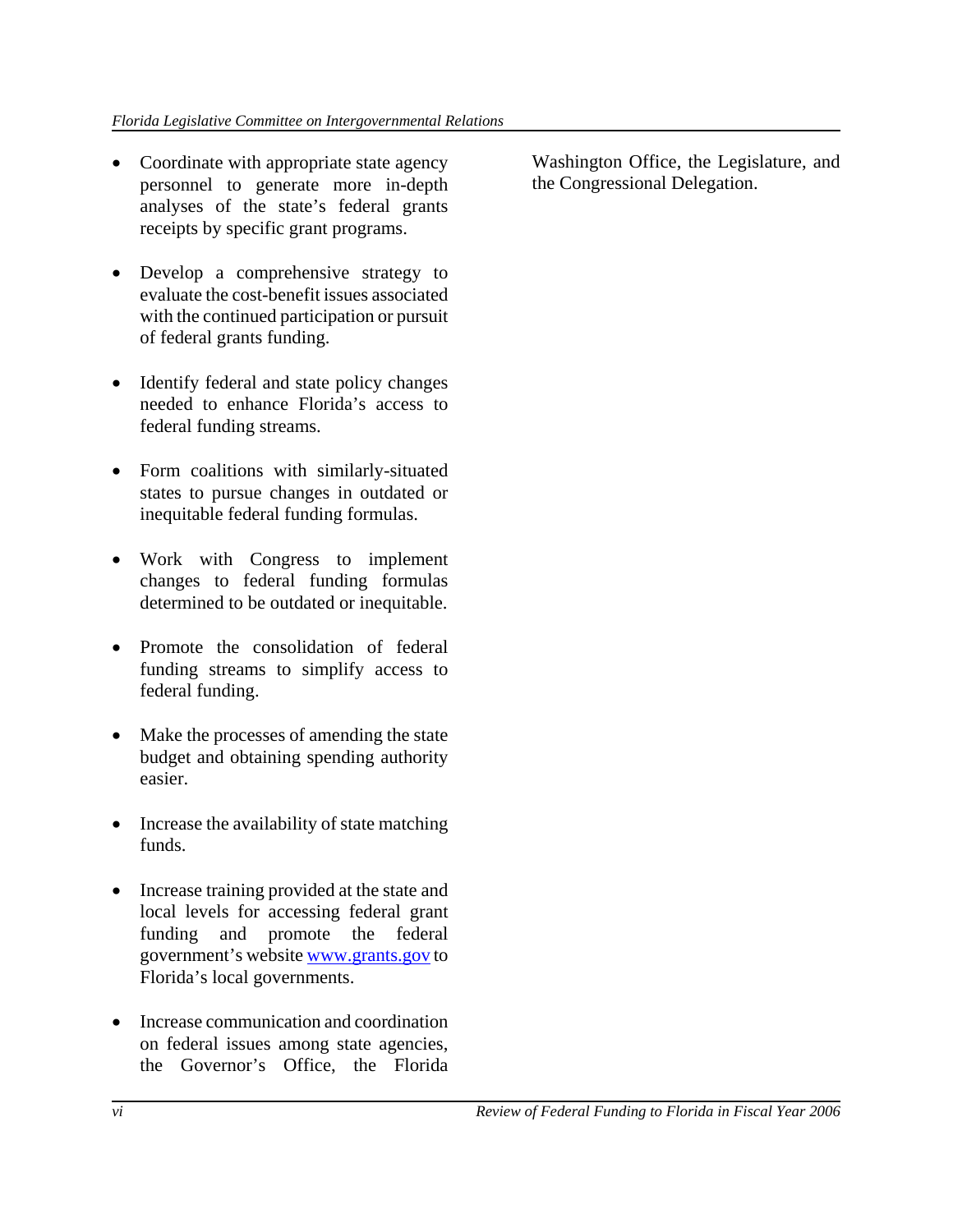# **Table of Contents**

| Page #                                                                       |
|------------------------------------------------------------------------------|
|                                                                              |
|                                                                              |
|                                                                              |
|                                                                              |
|                                                                              |
|                                                                              |
|                                                                              |
| 2. Direct Payments for Individuals Other Than for Retirement and Disability4 |
|                                                                              |
|                                                                              |
|                                                                              |
|                                                                              |
|                                                                              |
|                                                                              |
|                                                                              |
|                                                                              |
|                                                                              |
|                                                                              |
|                                                                              |
|                                                                              |
|                                                                              |
|                                                                              |
|                                                                              |
| 3. Federal Direct Expenditures by Category as a Percentage of Total23        |
| .23                                                                          |
| Part Three: Federal Grants to Florida's State and Local Governments31        |
|                                                                              |
|                                                                              |
|                                                                              |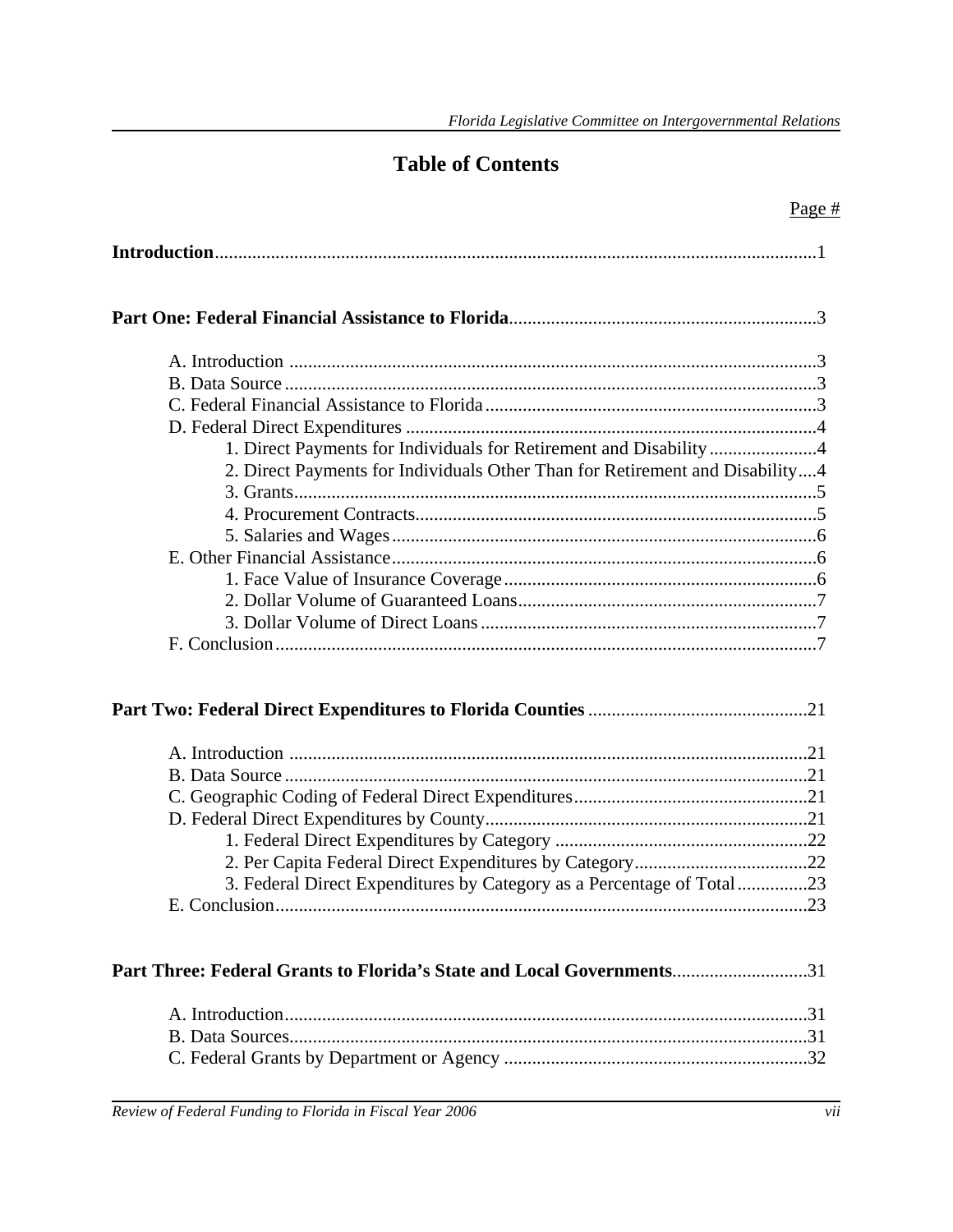|--|

| Part Four: Florida's Per Capita Federal Grant Expenditures by Agency as a Percentage of |  |
|-----------------------------------------------------------------------------------------|--|
|                                                                                         |  |
|                                                                                         |  |
|                                                                                         |  |
|                                                                                         |  |
|                                                                                         |  |

|  |  |  |  | Appendix: Federal Departments and Agencies – Addresses of Websites110 |  |
|--|--|--|--|-----------------------------------------------------------------------|--|
|--|--|--|--|-----------------------------------------------------------------------|--|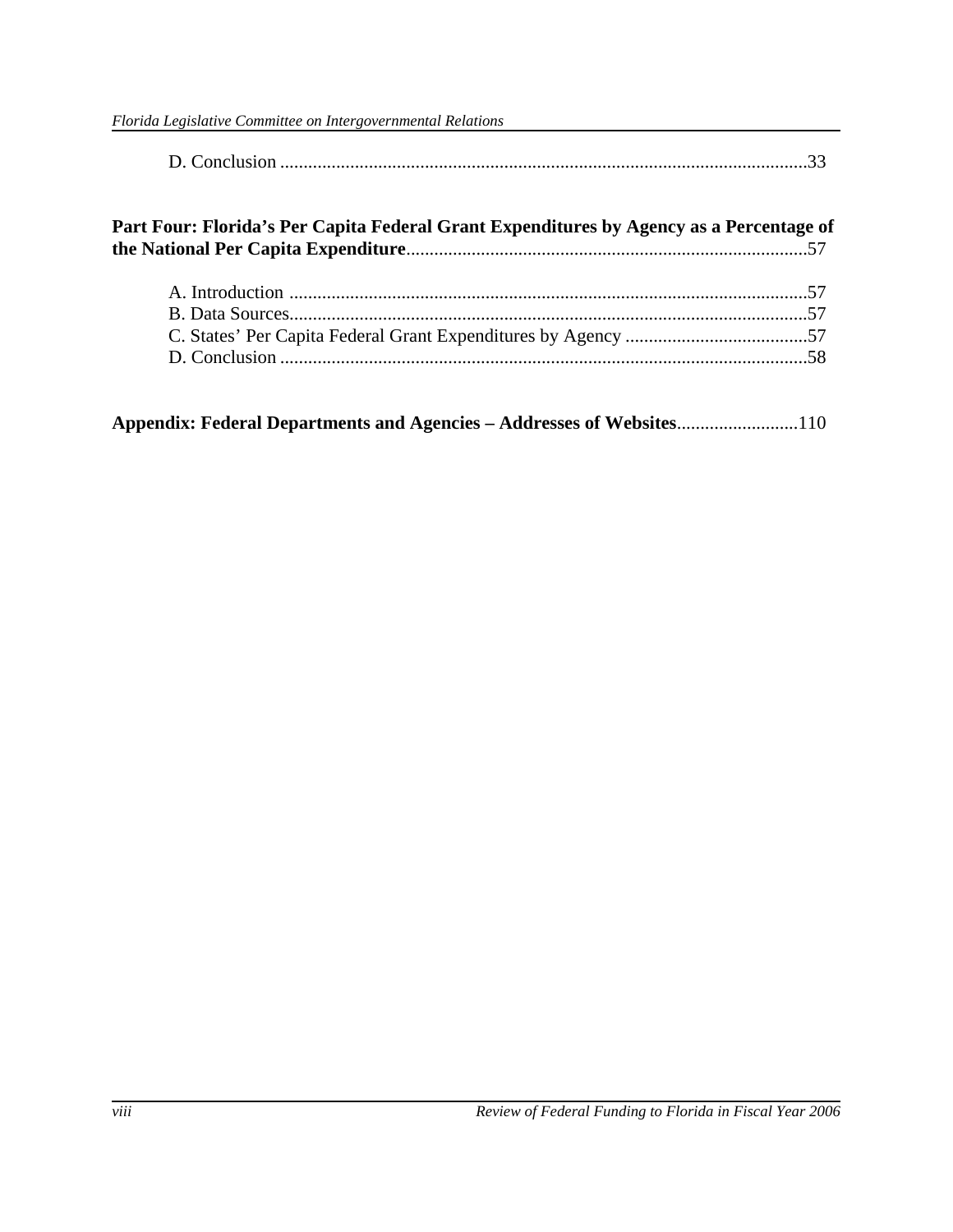# **List of Tables**

## Page #

| <b>Part One</b>                                                                                     |  |
|-----------------------------------------------------------------------------------------------------|--|
| Table 1-1: Federal Direct Expenditures and Other Financial Assistance to Florida                    |  |
| <b>Table 1-2:</b> Federal Direct Payments to Individuals in Florida for Retirement and Disability10 |  |
| Table 1-3: Federal Direct Payments to Individuals in Florida Other Than for Retirement              |  |
|                                                                                                     |  |
|                                                                                                     |  |
|                                                                                                     |  |
|                                                                                                     |  |
| <b>Table 1-7:</b> Face Value of Federal Insurance Program Coverage Provided to Florida18            |  |
|                                                                                                     |  |
|                                                                                                     |  |

# **Part Two**

| <b>Table 2-3:</b> Florida's Federal Direct Expenditures by County – Category as % of Total 28 |  |
|-----------------------------------------------------------------------------------------------|--|

# **Part Three**

| Table 3-1: Summary of Federal Grants Expenditures to Florida State and Local Gov'ts35   |  |
|-----------------------------------------------------------------------------------------|--|
|                                                                                         |  |
|                                                                                         |  |
|                                                                                         |  |
|                                                                                         |  |
|                                                                                         |  |
|                                                                                         |  |
|                                                                                         |  |
|                                                                                         |  |
|                                                                                         |  |
|                                                                                         |  |
|                                                                                         |  |
|                                                                                         |  |
|                                                                                         |  |
|                                                                                         |  |
| <b>Table 3-16:</b> Total Federal Grants Expenditures to Florida by Agency: 1996-2006 50 |  |
| Table 3-17: Per Capita Federal Grants Expenditures to Florida by Agency: 1996-200654    |  |
|                                                                                         |  |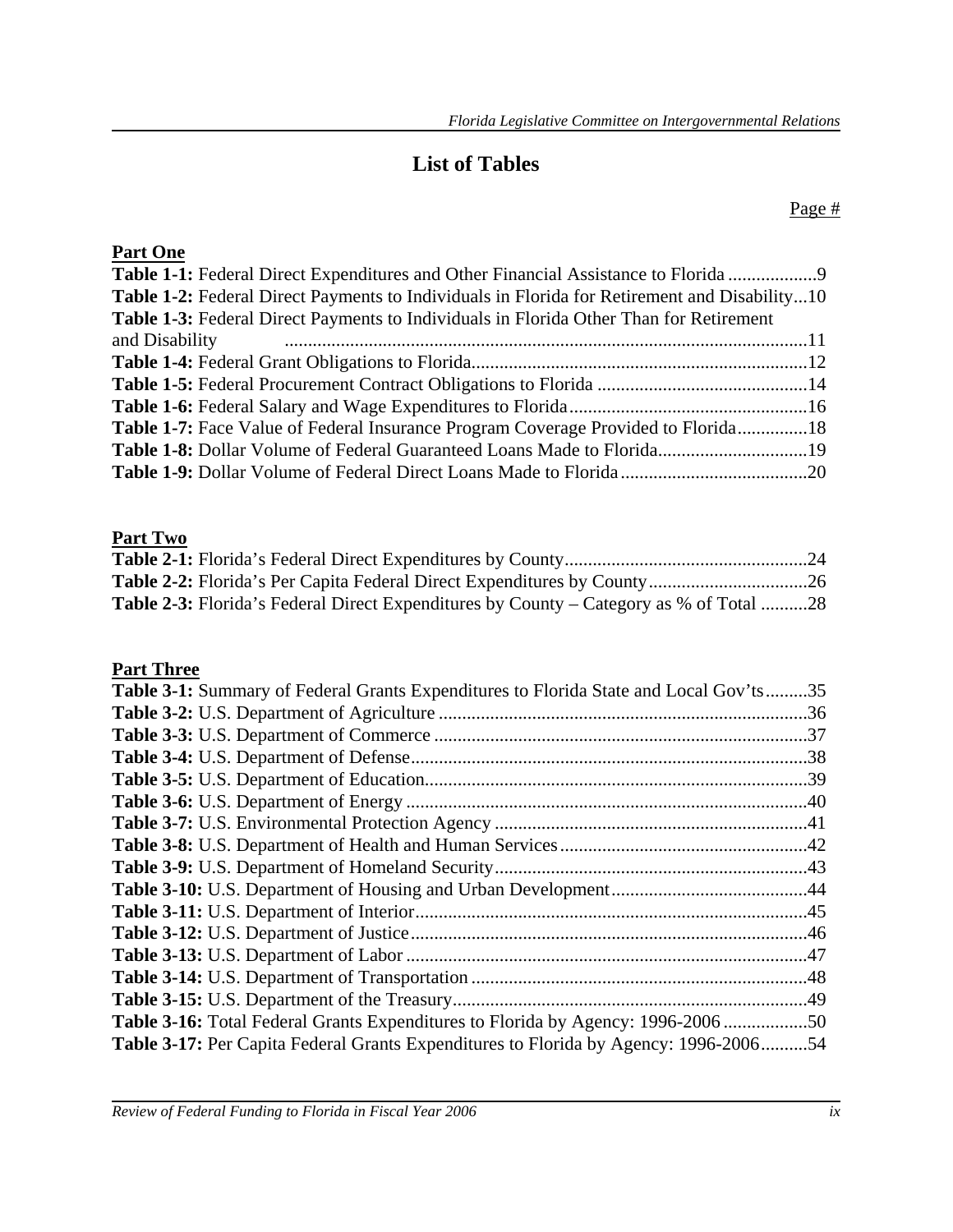### **Part Four**

| Table 4-22: Social Security Administration - Supplemental Security Income 100 |  |
|-------------------------------------------------------------------------------|--|
|                                                                               |  |
|                                                                               |  |
|                                                                               |  |
|                                                                               |  |
|                                                                               |  |
|                                                                               |  |
|                                                                               |  |
|                                                                               |  |
|                                                                               |  |
|                                                                               |  |
|                                                                               |  |
|                                                                               |  |
|                                                                               |  |
|                                                                               |  |
|                                                                               |  |
|                                                                               |  |
|                                                                               |  |
|                                                                               |  |
|                                                                               |  |
|                                                                               |  |
|                                                                               |  |
|                                                                               |  |
|                                                                               |  |
|                                                                               |  |
|                                                                               |  |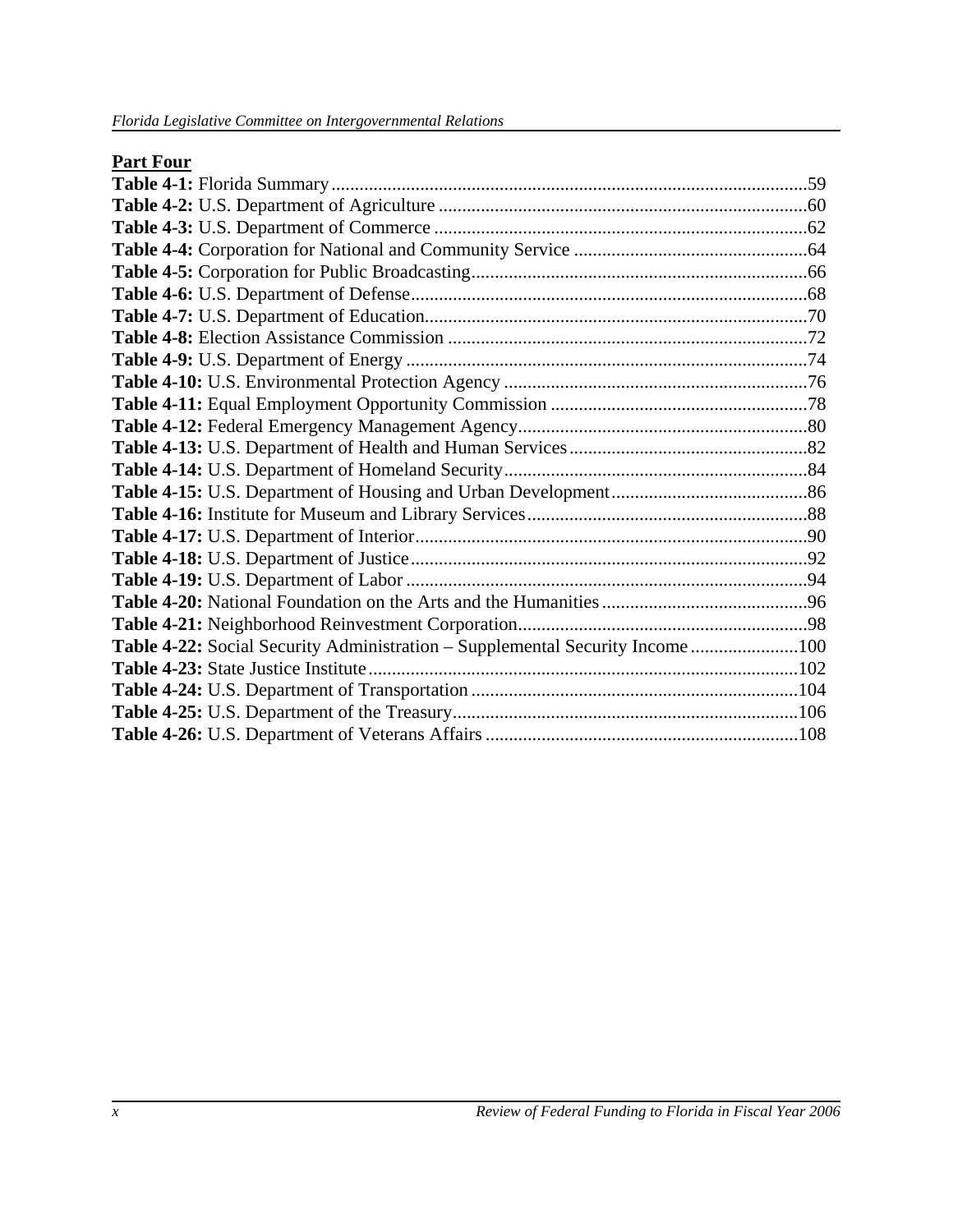# **Introduction**

The Florida Legislative Committee on Intergovernmental Relations (LCIR) annually reviews the state's receipt of federal funds. The purpose of this report is to provide the Legislature and other interested parties with an overview and analysis of federal financial assistance to Florida. In particular, the report focuses on federal grants to Florida's state and local governments. This review is intended to be part of an ongoing strategy to improve federal-state relations generally and facilitate the development of strategies to increase the return of federal tax dollars to the state.

The LCIR reviewed and analyzed federal expenditure data for federal fiscal year 2006 (i.e., October 1, 2005 to September 30, 2006) using data obtained from two U.S. Bureau of the Census publications: *Consolidated Federal Funds Report for Fiscal Year 2006* and *Federal Aid to States for Fiscal Year 2006*, both issued in April 2008. Two types of federal financial assistance to states are documented in this report. These types are **federal direct expenditures** and **other financial assistance**.

Federal direct expenditures constitute actual outlays or obligations of the federal government. These expenditures are reported by the U.S. Census Bureau in five categories: 1) direct payments for individuals for retirement and disability, 2) direct payments for individuals other than for retirement and disability, 3) grants, 4) procurement contracts, and 5) salaries and wages. Federal direct expenditures to the state totaled \$143 billion or \$7,903 per capita.

Other financial assistance does not constitute actual outlays but, in large measure, reflects the contingent liability of the federal government via the face value of insurance coverages and the dollar volume of loans made. Other financial assistance to Florida totaled \$432 billion or \$23,923 per capita.

This report is divided into four parts and includes one appendix.

Part One discusses the types of federal financial assistance to states by summarizing the five categories of federal direct expenditure and the three categories of other financial assistance. Dollar amounts of federal financial assistance to the fifty states collectively, and Florida specifically, are presented. In addition, Florida's rankings among the fifty states, the seven most populous states, and the other southern states on the basis of total and per capita funding are included.

**Part Two** summarizes federal direct expenditures to Florida's sixty-seven counties.

**Part Three** focuses on only one category of federal funding, grant expenditures to state and local governments. Detailed summaries of federal grants expenditures to Florida, by federal agency, are provided. Additionally, Florida's rankings among the fifty states, the seven most populous states, and the other southern states on the basis of total and per capita expenditures are listed.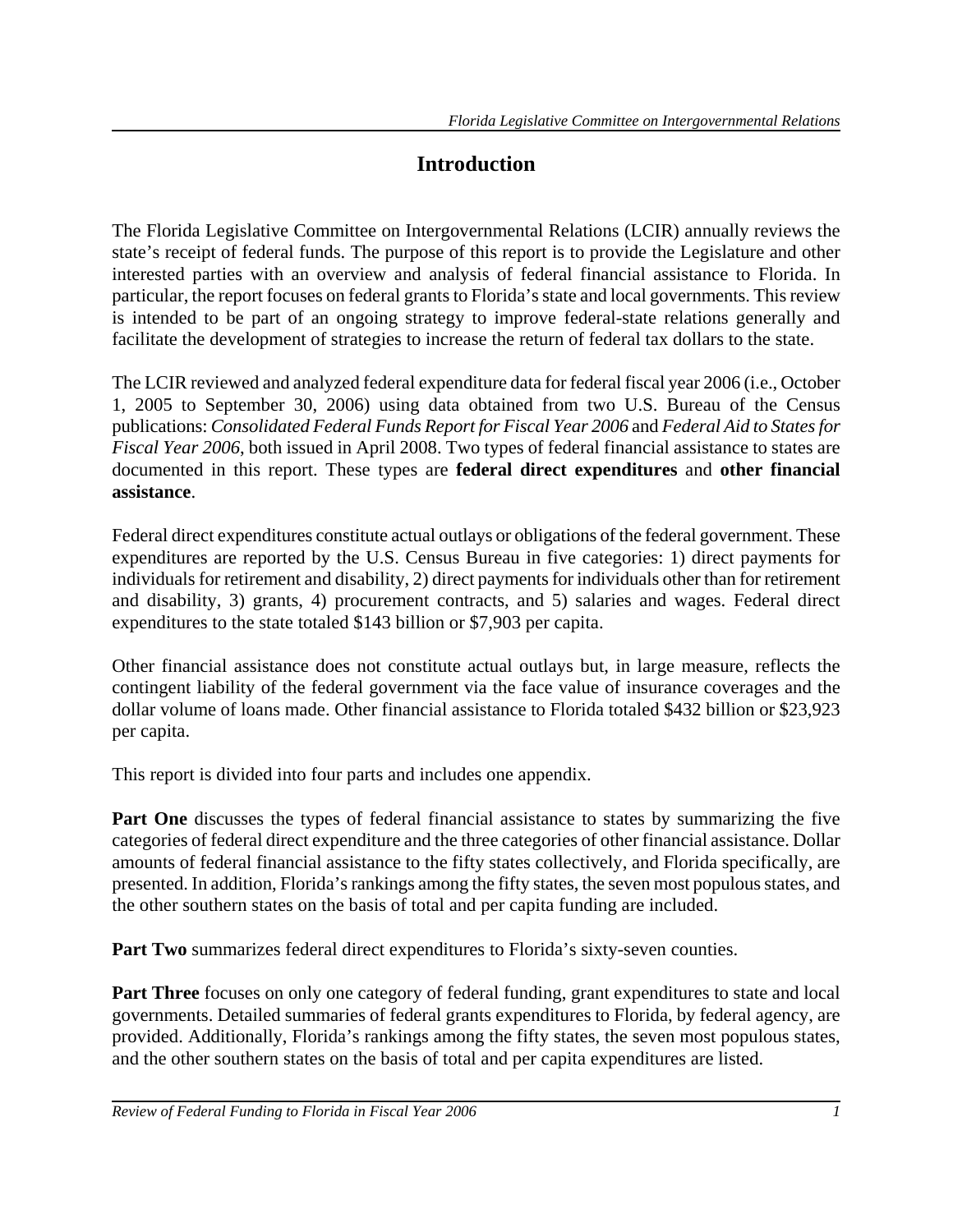Part Four examines the states' per capita federal grant expenditures by agency as a percentage of the national per capita expenditures.

The **Appendix** lists the websites of federal agencies.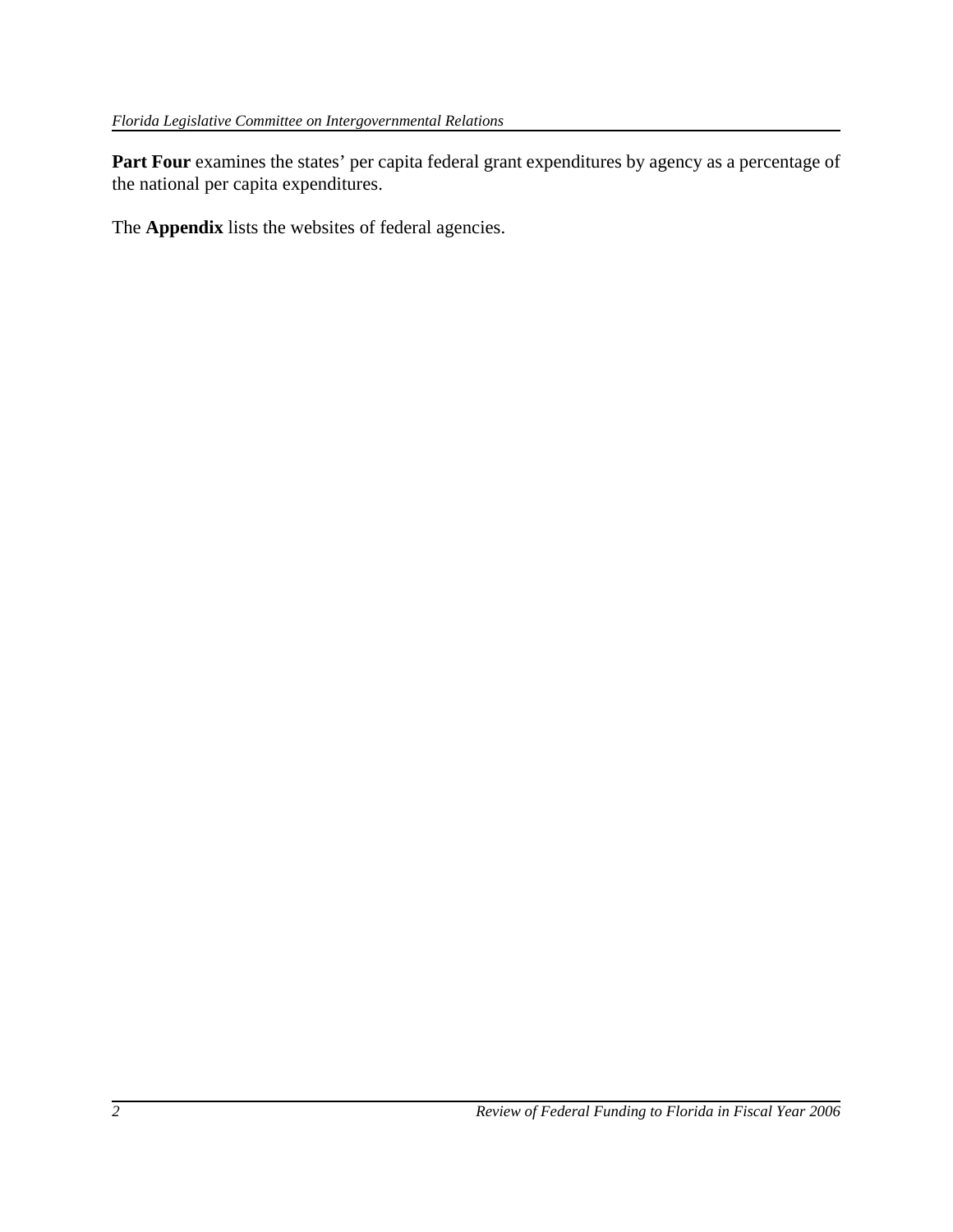# **Part One: Federal Financial Assistance to Florida**

#### **A. Introduction**

This part summarizes the five categories of federal direct expenditures (i.e., direct payments for individuals for retirement and disability, direct payments for individuals other than for retirement and disability, grants, procurement contracts, and salaries and wages) provided to Florida. Three categories of other financial assistance (i.e., insurance coverage, guaranteed loans, and direct loans) are summarized as well. Reported dollar amounts for these other assistance programs represent the face value of insurance coverage or the dollar volume of loans made rather than actual expenditures.

#### **B. Data Source**

The source of the data summarized in this part is the U.S. Bureau of the Census publication entitled *Consolidated Federal Funds Report for Fiscal Year 2006* issued in April 2008. This publication presents federal government expenditures or obligations in state, county, and subcounty areas of the United States. Although the Census Bureau's report includes the relevant data for the District of Columbia and U.S. outlying areas, the focus here is on the assistance provided to the fifty states collectively and Florida specifically.

The financial activity of all federal government agencies is covered except for those agencies that do not submit data to any of the federal reporting systems that serve as information sources for the Census Bureau's report. As a general guide, the grants and procurement data represent obligated funds, while the direct payments and salaries and wages data represent actual expenditures.

#### **C. Federal Financial Assistance to Florida**

The distribution of federal financial assistance to states in fiscal year 2006 is summarized in **Table 1-1** on page 9. Federal direct expenditures to the fifty states totaled \$2.37 trillion or \$7,956 per capita while other financial assistance totaled \$1.24 trillion or \$4,164 per capita. Federal direct expenditures to Florida totaled \$143 billion or \$7,903 per capita, and other financial assistance totaled \$432 billion or \$23,923 per capita.

Federal direct expenditures to Florida constituted approximately 6.0 percent of such expenditures to all fifty states. Florida had the  $4<sup>th</sup>$  largest expenditure of all states, the  $4<sup>th</sup>$  largest expenditure of the seven most populous states, and the  $2^{nd}$  largest expenditure of the southern states, after Texas.<sup>1</sup> On a

<sup>&</sup>lt;u>.</u>  $1$  Based on July 1, 2006 population estimates prepared by the U.S. Census Bureau, the seven most populous states were California, Texas, New York, Florida, Illinois, Pennsylvania, and Ohio. The Census Bureau has classified 16 states in the South region. They are Alabama, Arkansas, Delaware, Florida, Georgia, Kentucky, Louisiana, Maryland, Mississippi, North Carolina, Oklahoma, South Carolina, Tennessee, Texas, Virginia, and West Virginia.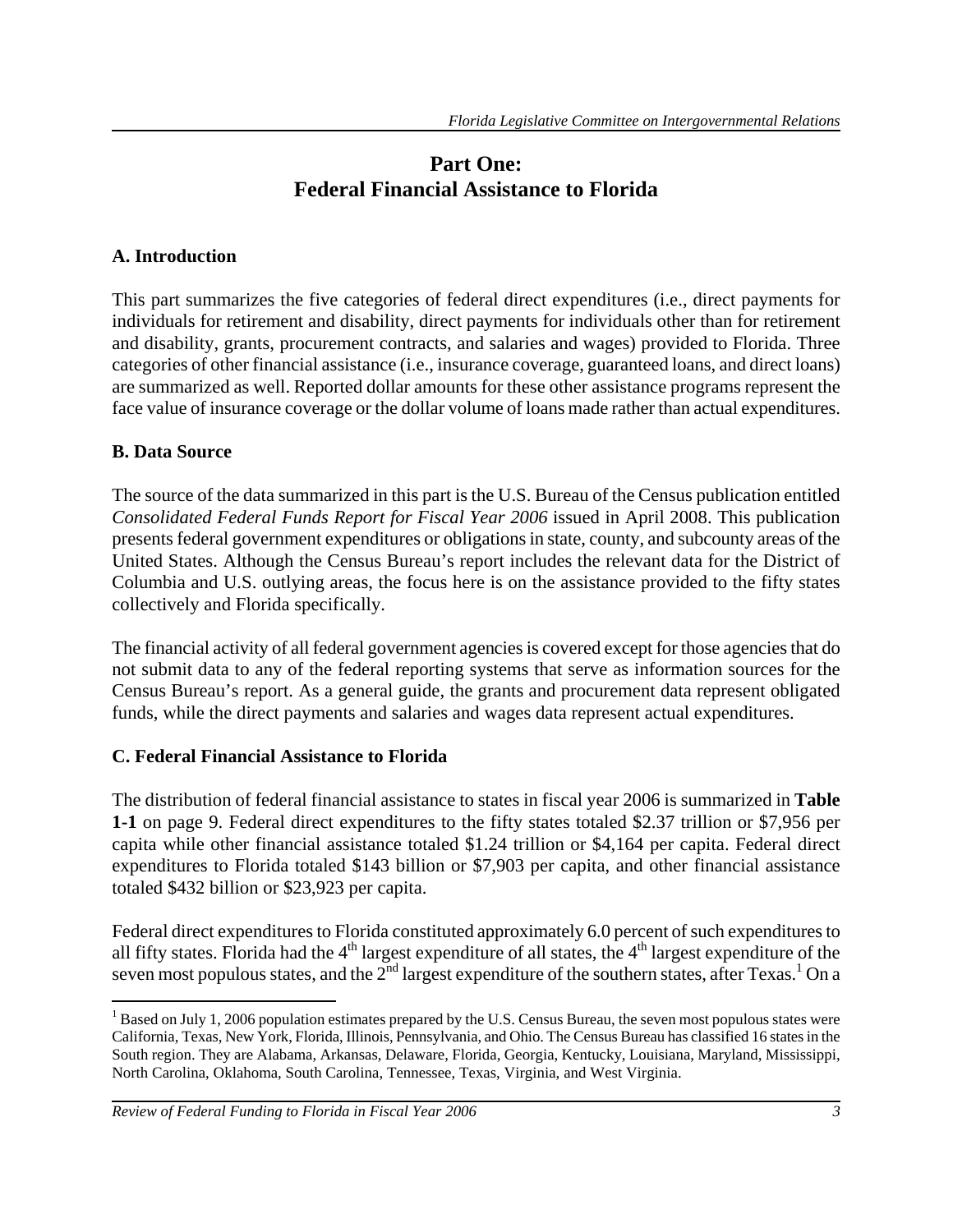per capita basis, the state ranked  $25<sup>th</sup>$  among all states,  $3<sup>rd</sup>$  among the most populous states, and  $10<sup>th</sup>$ among the southern states.

Other financial assistance to Florida constituted 35 percent of such assistance to all fifty states. The state ranked first among all states in both total and per capita assistance due to the significant face value of flood insurance coverage.

## **D. Federal Direct Expenditures**

As previously mentioned, there are five categories of federal direct expenditures: 1) direct payments for individuals for retirement and disability, 2) direct payments for individuals other than for retirement and disability, 3) grants, 4) procurement contracts, and 5) salaries and wages. Each of these categories is discussed in more detail in the following sections.

## *1. Direct Payments for Individuals for Retirement and Disability*

Retirement and disability payments represented the largest category of federal direct expenditure to states. Such payments totaled \$730 billion, or \$2,450 per capita, and represented approximately 31 percent of total direct expenditures to states. These payments to Florida totaled \$52.7 billion, or \$2,918 per capita, and accounted for 37 percent of total direct expenditures to the state.

Florida had the  $2<sup>nd</sup>$  largest expenditure of all states, after California; the  $2<sup>nd</sup>$  largest expenditure of the most populous states, after California; and the largest expenditure of the southern states. On a per capita basis, Florida ranked  $7<sup>th</sup>$  among all states;  $2<sup>nd</sup>$  among the most populous states, and  $5<sup>th</sup>$  among the southern states.

As illustrated in **Table 1-2** on page 10, this category includes four types of payments: 1) Social Security payments, 2) federal retirement and disability payments, 3) veterans benefits, and 4) other payments. In Florida, Social Security payments accounted for 78 percent of the state's total value of federal retirement and disability payments to individuals.

Florida's large elderly population is a primary reason for the state's high per capita expenditure relative to other states. Based on the results of Census 2000, Florida's elderly population (i.e., age 65 years and over) totaled 2.8 million and accounted for 8 percent of the nation's total elderly population of 35 million. In Florida, the elderly constituted nearly 18 percent of the state's total population. Relative to other age groupings, the proportion of the total population defined as elderly was greater in Florida than any other state.

## *2. Direct Payments for Individuals Other Than for Retirement and Disability*

These payments represented the second largest category of federal direct expenditure to states. Such payments totaled \$562 billion, or \$1,886 per capita, and represented approximately 24 percent of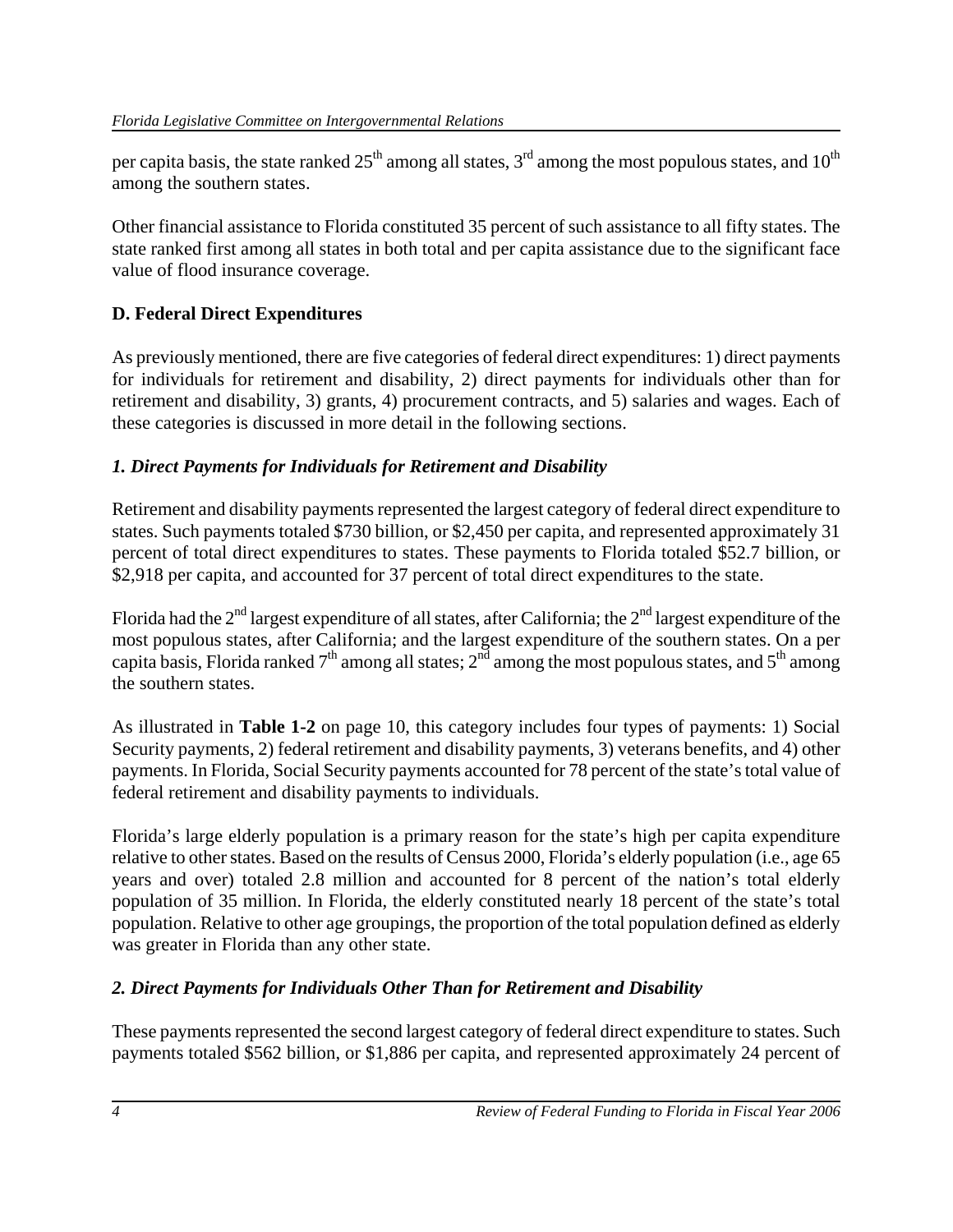total direct expenditures to states. These payments to Florida totaled \$41.5 billion, or \$2,296 per capita, and accounted for 29 percent of total direct expenditures to the state. As illustrated in **Table 1-3** on page 11, this category includes eight types of payments. Medicare benefits accounted for 70 percent of other direct payments to the state.

Florida had the  $2<sup>nd</sup>$  largest expenditure of all states, after California; the  $2<sup>nd</sup>$  largest expenditure of the most populous states, after California; and the largest expenditure of the southern states. On a per capita basis, Florida ranked  $8<sup>th</sup>$  among all states,  $2<sup>nd</sup>$  among the most populous states, and  $3<sup>rd</sup>$  among the southern states.

# *3. Grants*

Grant obligations represented the third largest category of federal direct expenditure to states. These obligations to states totaled \$484 billion, or \$1,623 per capita, and represented 20 percent of total direct expenditures. These grant obligations to Florida totaled \$22.5 billion, or \$1,243 per capita, and represented 16 percent of total direct expenditures to the state.

As illustrated in **Table 1-4** on pages 12-13, Florida had the  $5<sup>th</sup>$  largest expenditure of all states; the  $4<sup>th</sup>$  largest expenditure of the most populous states; and the  $3<sup>rd</sup>$  largest expenditure of the southern states. On a per capita basis, Florida ranked  $46<sup>th</sup>$  among all states; last among the most populous states, and  $15<sup>th</sup>$  among the southern states.

A more in-depth discussion of federal grants to state and local governments is addressed in Part Three of this report. The amount of total grant obligations to Florida discussed here is approximately \$3.3 billion greater than the total listed in Part Three. While the funding amount presented here reflects total obligations, the funding amount presented in this latter part reflects total expenditures (i.e., actual outlays). Additionally, the funding amount presented here includes obligations to nongovernmental entities while the funding amount presented in Part Three reflects expenditures to state and local governments only.

# *4. Procurement Contracts*

Procurement contracts represented the fourth largest category of federal direct expenditure to states. Such payments to states totaled \$375 billion, or \$1,259 per capita, and represented 16 percent of total direct expenditures. These payments to Florida totaled \$14.8 billion, or \$821 per capita, and represented 10 percent of total direct expenditures to the state.

As illustrated in **Table 1-5** on pages 14-15, Florida had the 5<sup>th</sup> largest expenditure of all states, the  $3<sup>rd</sup>$  largest expenditure of the most populous states, and the  $4<sup>th</sup>$  largest expenditure of the southern states. On a per capita basis, Florida ranked  $32<sup>nd</sup>$  among all states,  $4<sup>th</sup>$  among the most populous states, and  $11<sup>th</sup>$  among the southern states.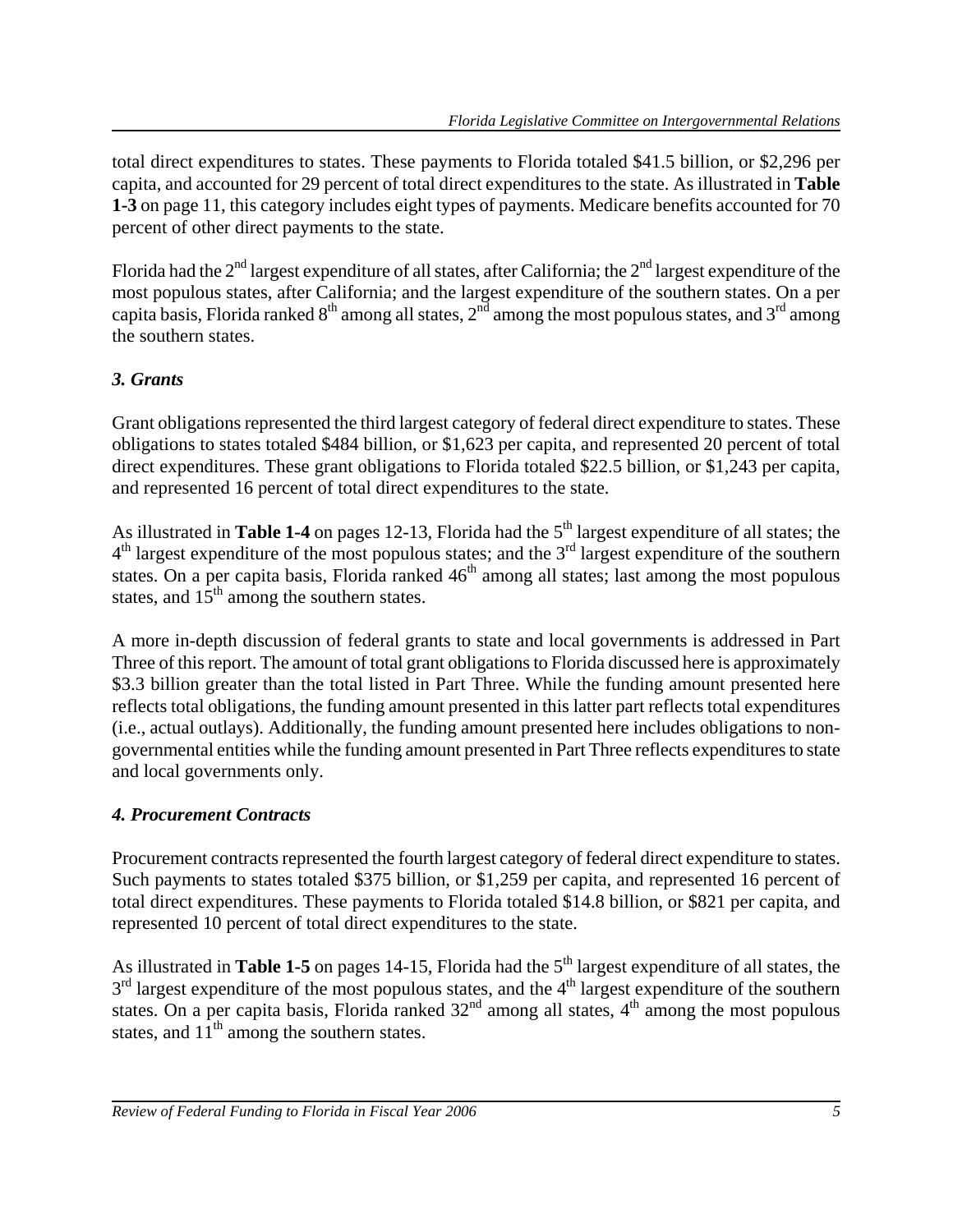This category includes contract awards to the Department of Defense and non-defense agencies. In Florida, contracts awarded by the Department of Defense accounted for 73 percent of total procurement contracts awarded.

## *5. Salaries and Wages*

Federal salary and wage payments represented the smallest category of direct expenditure to states. Such payments to states totaled \$220 billion, or \$739 per capita, and represented 9 percent of total direct expenditures. These payments to Florida totaled \$11.3 billion, or \$624 per capita, and represented 8 percent of direct expenditures to the state.

As illustrated in **Table 1-6** on pages 16-17, Florida had the 4<sup>th</sup> largest expenditure of all states, the  $3<sup>rd</sup>$  largest expenditure of the most populous states, and the  $3<sup>rd</sup>$  largest expenditure of the southern states. On a per capita basis, Florida ranked  $32<sup>nd</sup>$  among all states,  $3<sup>rd</sup>$  among the most populous states, and  $13<sup>th</sup>$  among the southern states.

This category includes salary and wage payments made by the Department of Defense and nondefense agencies. In Florida, the payments made by non-defense agencies accounted for 60 percent of total salary and wage payments.

## **E. Other Financial Assistance**

The three categories of other financial assistance are: 1) face value of insurance coverages, 2) dollar volume of guaranteed loans, and 3) dollar volume of direct loans. Other financial assistance to Florida totaled \$432 billion, or \$23,923 per capita. This financial assistance to Florida constituted 35 percent of such assistance to all states. The state ranked first among the fifty states in both total and per capita assistance due to the significant face value of flood insurance coverage provided to Florida.

## *1. Face Value of Insurance Coverage*

The face value of insurance coverage represented the largest category of other financial assistance to states. Such assistance to states totaled \$1.06 trillion, or \$3,555 per capita, and represented 85 percent of other financial assistance provided to all states. Such coverage in Florida totaled \$423 billion, or \$23,397 per capita, and represented 98 percent of other financial assistance provided to the state by the federal government.

As illustrated in **Table 1-7** on page 18, this category includes five types of insurance coverage. Flood insurance accounted for 99 percent of the total face value of all federal insurance coverage provided to the state. Florida had the largest face value of insurance coverage of the fifty states and ranked first among the states in both total and per capita insurance coverage.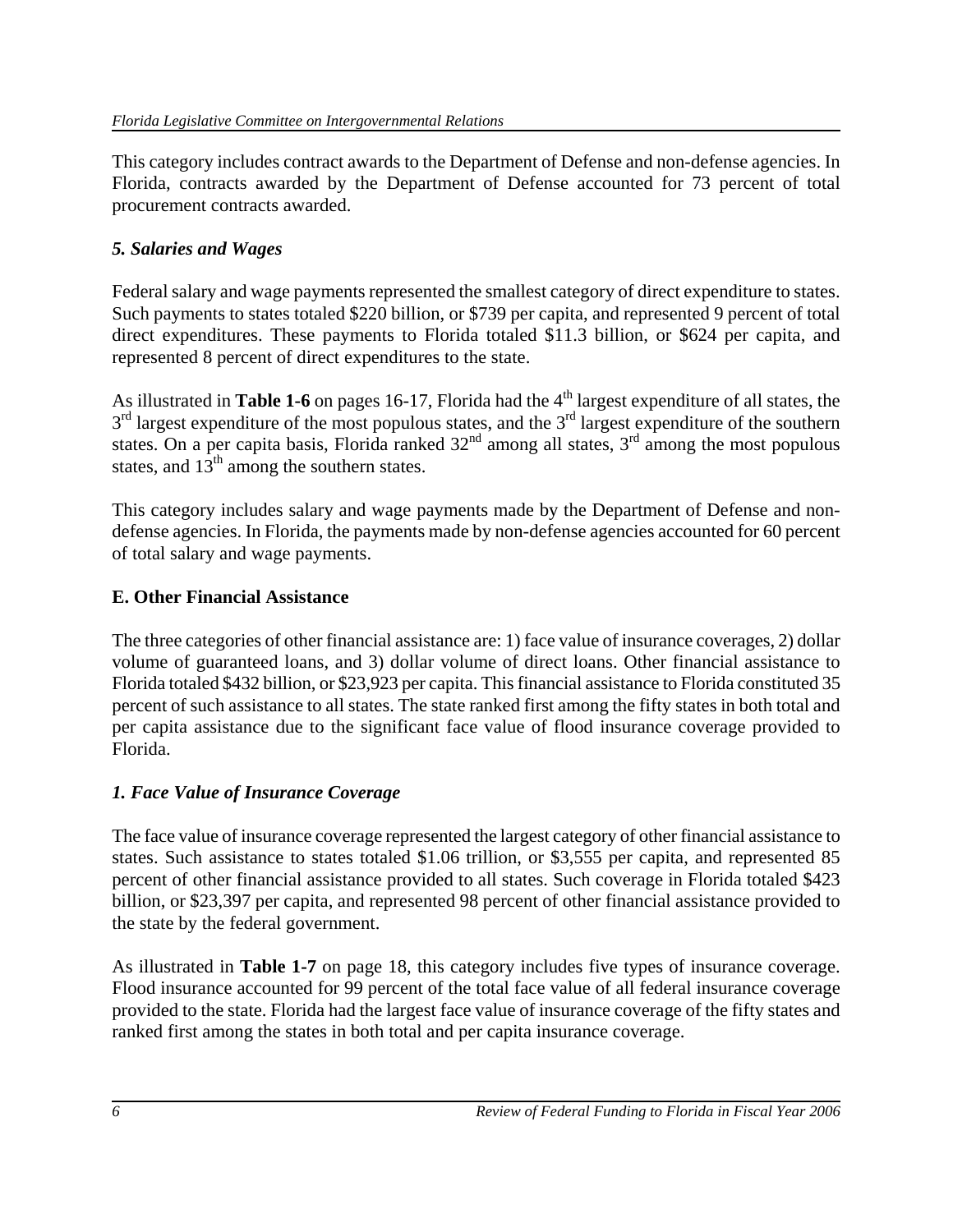## *2. Dollar Volume of Guaranteed Loans*

The second largest category of other financial assistance to states was guaranteed loans. Such assistance to the fifty states totaled \$158 billion, or \$529 per capita, and represented 13 percent of other financial assistance provided to states by the federal government. These loans to Florida totaled \$8.2 billion, or \$457 per capita, and represented only 2 percent of other financial assistance to the state.

As illustrated in **Table 1-8** on page 19, this category includes seven types of guaranteed loans with Federal Family Education Loans accounting for 36 percent of the total dollar volume of federal guaranteed loans made to the state. Florida had the  $3<sup>rd</sup>$  largest dollar volume of all states, the  $3<sup>rd</sup>$ largest volume of the most populous states, and the  $2<sup>nd</sup>$  largest volume of the southern states. On a per capita basis, Florida ranked 41<sup>st</sup> among all states, 5<sup>th</sup> among the most populous states, and 15<sup>th</sup> among the southern states.

## *3. Dollar Volume of Direct Loans*

Direct loans represented the smallest category of other financial assistance provided to states. Such assistance to the fifty states totaled \$24 billion, or \$79 per capita, and represented 2 percent of other financial assistance to states. These loans to Florida totaled \$1.3 billion, or \$70 per capita, and represented only 0.3 percent of other financial assistance to the state.

As illustrated in **Table 1-9** on page 20, Florida had the 5<sup>th</sup> largest dollar volume of all states, the 3<sup>rd</sup> largest volume of the most populous states, and the  $3<sup>rd</sup>$  largest volume of the southern states. On a per capita basis, Florida ranked 18<sup>th</sup> among all states, 1<sup>st</sup> among the most populous states, and 7<sup>th</sup> among the southern states.

## **F. Conclusion**

Federal direct expenditures represent either actual expenditures or obligations of the federal government to this state. By contrast, the reported amounts of other financial assistance reflect the face value of insurance coverage and the dollar volume of loans made.

Florida had high per capita expenditures for federal direct payments for individuals when compared to the national average. This was due primarily to the state's large retiree and elderly populations. However, in the remaining categories of federal direct expenditure (i.e., grants, procurement contracts, and salaries and wages), Florida had per capita expenditures that were less than the national average.

The allocation of federal financial assistance has significant impacts on the finances of state and local governments. Since numerous federal policies govern the distribution of federal funding to states, future policy changes will likely affect individual states quite differently. Knowing the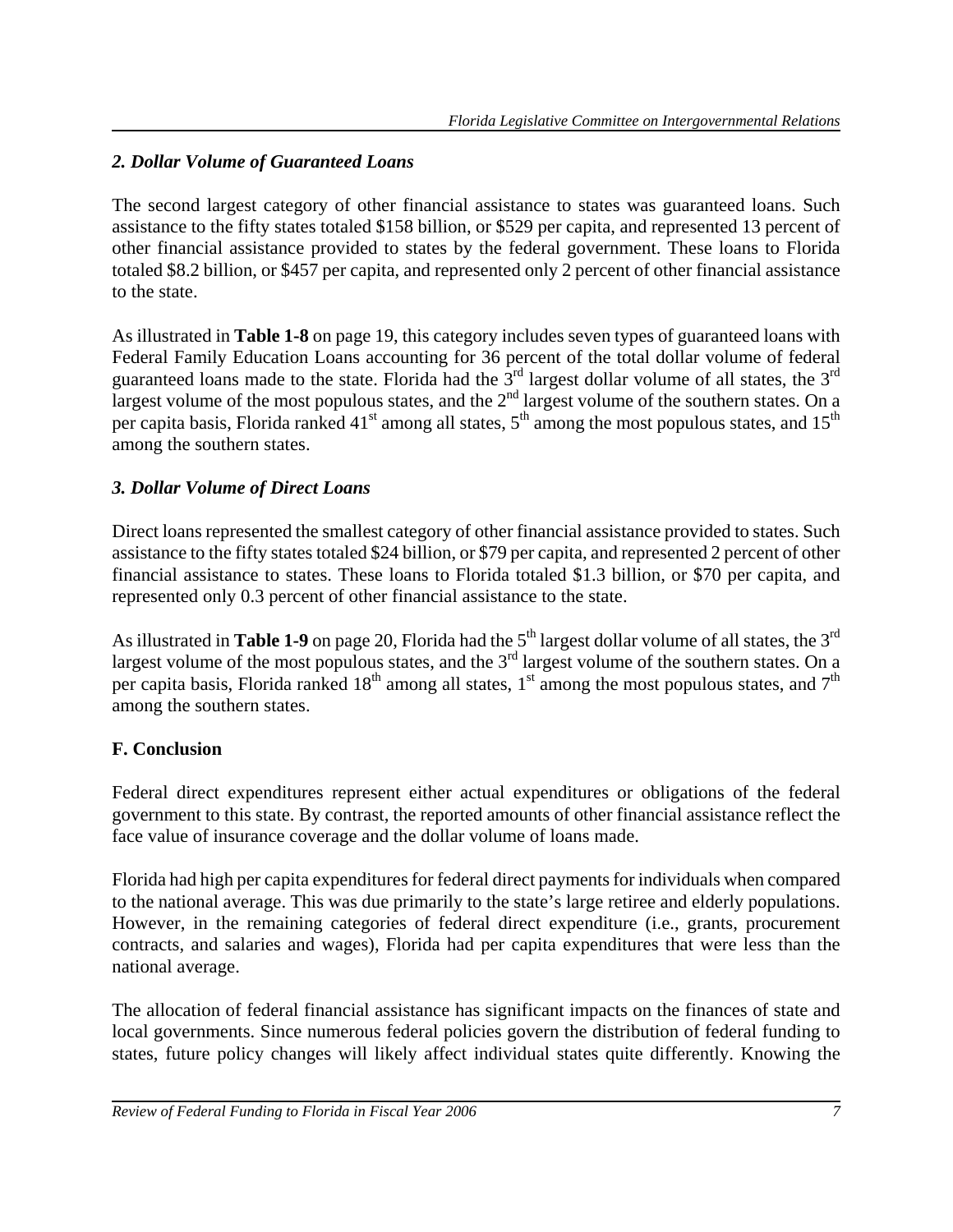magnitude of such financial assistance to Florida should be useful to policy makers as they assess strategies for increasing the state's share of federal funding.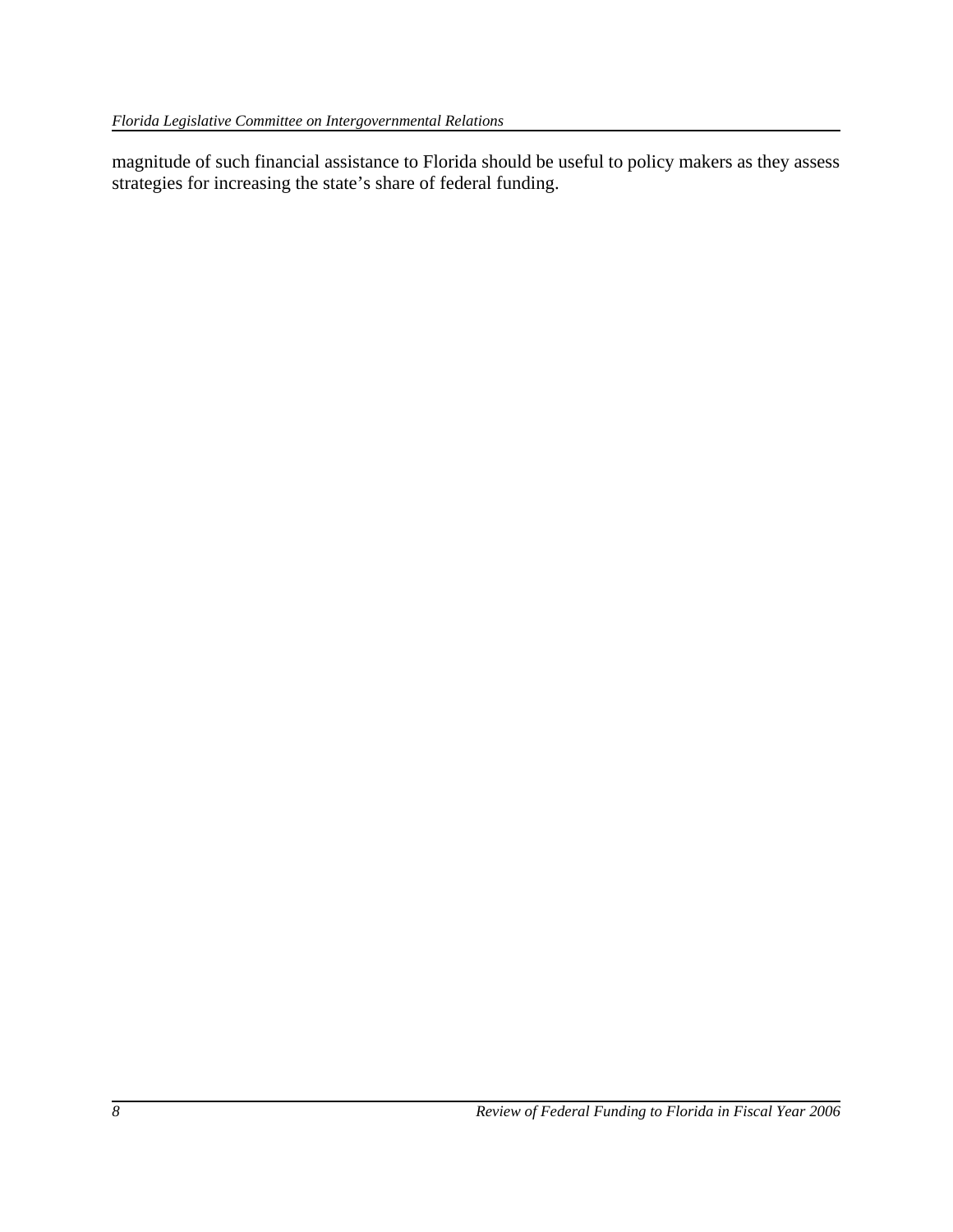|                                                                                                                                                                                              |                                                                             |                   |              | Table 1-1       |                         |               |    |          |                  |                         |                  |
|----------------------------------------------------------------------------------------------------------------------------------------------------------------------------------------------|-----------------------------------------------------------------------------|-------------------|--------------|-----------------|-------------------------|---------------|----|----------|------------------|-------------------------|------------------|
|                                                                                                                                                                                              | <b>Florida's Federal Direct Expenditures and Other Financial Assistance</b> |                   |              |                 |                         |               |    |          |                  |                         |                  |
| <b>Federal Fiscal Year 2006</b>                                                                                                                                                              |                                                                             |                   |              |                 |                         |               |    |          |                  |                         |                  |
| <b>Total Funding</b><br><b>Per Capita Funding</b>                                                                                                                                            |                                                                             |                   |              |                 |                         |               |    |          |                  |                         |                  |
|                                                                                                                                                                                              |                                                                             |                   | $%$ of       |                 | <b>State's Rankings</b> |               |    |          |                  | <b>State's Rankings</b> |                  |
| <b>Funding Categories / Subcategories</b>                                                                                                                                                    |                                                                             | Amount            | <b>Total</b> | All             | <b>Populous</b>         | <b>Region</b> |    | Amount   | All              | <b>Populous</b>         | <b>Region</b>    |
|                                                                                                                                                                                              |                                                                             |                   |              |                 |                         |               |    |          |                  |                         |                  |
| <b>Federal Direct Expenditures</b>                                                                                                                                                           |                                                                             |                   |              |                 |                         |               |    |          |                  |                         |                  |
| Direct Payments for Individuals                                                                                                                                                              | \$                                                                          | 94,154,793,000    | 66.0%        | 2nd             | 2nd                     | 1st           | \$ | 5,214    | 8th              | 2nd                     | 5th              |
| <b>Retirement and Disability</b>                                                                                                                                                             |                                                                             | 52,697,727,000    | 36.9%        | 2nd             | 2nd                     | 1st           |    | 2,918    | 7th              | 2 <sub>nd</sub>         | 5th              |
| Other Than Retirement and Disability                                                                                                                                                         |                                                                             | 41,457,066,000    | 29.1%        | 2 <sub>nd</sub> | 2 <sub>nd</sub>         | 1st           |    | 2,296    | 8th              | 2nd                     | 3rd              |
| Grants                                                                                                                                                                                       |                                                                             | 22,451,928,000    | 15.7%        | 5th             | 4th                     | 3rd           |    | 1,243    | 46th             | 7th                     | 15 <sub>th</sub> |
| <b>Procurement Contracts</b>                                                                                                                                                                 |                                                                             | 14,829,719,000    | 10.4%        | 5th             | 3rd                     | 4th           |    | 821      | 32nd             | 4th                     | 11th             |
| Salaries and Wages                                                                                                                                                                           |                                                                             | 11,268,890,000    | 7.9%         | 4th             | 3rd                     | 3rd           |    | 624      | 32nd             | 3rd                     | 13 <sub>th</sub> |
| Total - Florida                                                                                                                                                                              | \$                                                                          | 142,705,330,000   | 100%         | 4th             | 4th                     | 2nd           |    | 7,903    | 25th             | 3rd                     | 10th             |
| <b>Total - All States</b>                                                                                                                                                                    | \$                                                                          | 2,372,237,980,000 |              |                 |                         |               | S  | 7,956    |                  |                         |                  |
| Florida as % of All States                                                                                                                                                                   |                                                                             | 6.0%              |              |                 |                         |               |    |          |                  |                         |                  |
|                                                                                                                                                                                              |                                                                             |                   |              |                 |                         |               |    |          |                  |                         |                  |
| <b>Other Financial Assistance</b>                                                                                                                                                            |                                                                             |                   |              |                 |                         |               |    |          |                  |                         |                  |
| Face Value of Insurance Coverages                                                                                                                                                            | \$                                                                          | 422,486,677,000   | 97.8%        | 1st             | 1st                     | 1st           |    | \$23,397 | 1st              | 1st                     | 1st              |
| Dollar Volume of Guaranteed Loans                                                                                                                                                            |                                                                             | 8,243,961,000     | 1.9%         | 3rd             | 3rd                     | 2nd           |    | 457      | 41 <sub>st</sub> | 5th                     | 15 <sub>th</sub> |
| Dollar Volume of Direct Loans                                                                                                                                                                |                                                                             | 1,266,958,000     | 0.3%         | 5th             | 3rd                     | 3rd           |    | 70       | 18 <sub>th</sub> | 1st                     | 7th              |
| Total - Florida                                                                                                                                                                              | \$                                                                          | 431,997,596,000   | 100%         | 1st             | 1st                     | 1st           | \$ | 23,923   | 1st              | 1st                     | 1st              |
| Total - All States                                                                                                                                                                           | \$                                                                          | 1,241,470,562,000 |              |                 |                         |               | \$ | 4,164    |                  |                         |                  |
| <b>Florida as % of All States</b>                                                                                                                                                            |                                                                             | 34.8%             |              |                 |                         |               |    |          |                  |                         |                  |
|                                                                                                                                                                                              |                                                                             |                   |              |                 |                         |               |    |          |                  |                         |                  |
| Notes:                                                                                                                                                                                       |                                                                             |                   |              |                 |                         |               |    |          |                  |                         |                  |
| Funding figures for federal direct expenditures represent either actual expenditures or obligations. Generally, the federal grants and procurement data represent obligated funds, while the |                                                                             |                   |              |                 |                         |               |    |          |                  |                         |                  |
| direct payments to individuals and salaries and wages represent actual expenditures. Direct and guaranteed loan figures represent the dollar volume of loans made. Data on insurance         |                                                                             |                   |              |                 |                         |               |    |          |                  |                         |                  |
| coverages represent the face value of coverage provided. In the published report, the funding data are rounded to the nearest thousand dollars.                                              |                                                                             |                   |              |                 |                         |               |    |          |                  |                         |                  |

2) Based on July 1, 2006 population estimates, the seven most populous states, in descending population order, were: California, Texas, New York, Florida, Illinois, Pennsylvania, and Ohio.

3) As designated by the U.S. Census Bureau, Florida is one of 16 states in the South region. The other states in the South region are: Alabama, Arkansas, Delaware, Georgia, Kentucky, Louisiana, Maryland, Mississippi, North Carolina, Oklahoma, South Carolina, Tennessee, Texas, Virginia, and West Virginia.

Data Sources:

1) Federal Funding: U.S. Census Bureau, "Consolidated Federal Funds Report for Fiscal Year 2006," U.S. Government Printing Office, Washington, DC 2008 (Issued February 2008). www.census.gov/prod/www/abs/cffr.html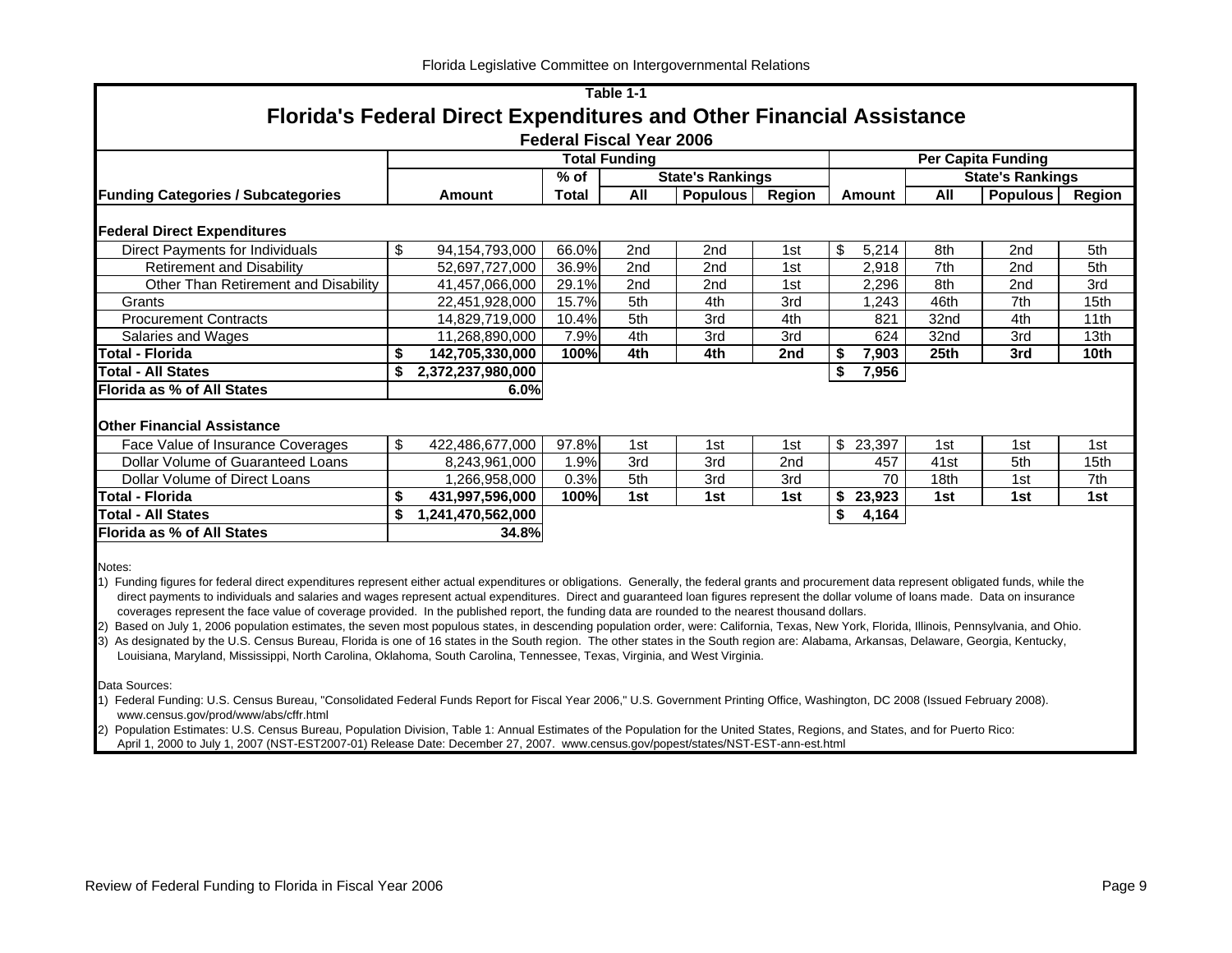| Table 1-2                                                                       |                                                   |                 |        |                 |                           |     |                |                  |                         |        |  |
|---------------------------------------------------------------------------------|---------------------------------------------------|-----------------|--------|-----------------|---------------------------|-----|----------------|------------------|-------------------------|--------|--|
| Florida's Federal Direct Payments for Individuals for Retirement and Disability |                                                   |                 |        |                 |                           |     |                |                  |                         |        |  |
| <b>Federal Fiscal Year 2006</b>                                                 |                                                   |                 |        |                 |                           |     |                |                  |                         |        |  |
|                                                                                 | <b>Per Capita Funding</b><br><b>Total Funding</b> |                 |        |                 |                           |     |                |                  |                         |        |  |
|                                                                                 |                                                   |                 | $%$ of |                 | <b>State's Rankings</b>   |     |                |                  | <b>State's Rankings</b> |        |  |
| <b>Funding Categories / Subcategories</b>                                       |                                                   | <b>Amount</b>   | Total  | All             | <b>Populous</b><br>Region |     | Amount         | All              | <b>Populous</b>         | Region |  |
| <b>Social Security Payments</b>                                                 | \$                                                | 41,324,489,000  | 78.4%  | 2nd             | 2nd                       | 1st | \$2,288.49     | 8th              | 2nd                     | 5th    |  |
| <b>Retirement Insurance Payments</b>                                            |                                                   | 26,545,159,000  | 50.4%  | 2 <sub>nd</sub> | 2nd                       | 1st | .470.03        | 2nd              | 2nd                     | 1st    |  |
| <b>Survivors Insurance Payments</b>                                             |                                                   | 6,643,124,000   | 12.6%  | 3rd             | 3rd                       | 2nd | 367.89         | 23rd             | 3rd                     | 10th   |  |
| Disability Insurance Payments                                                   |                                                   | 5,792,521,000   | 11.0%  | 3rd             | 3rd                       | 1st | 320.78         | 25th             | 3rd                     | 13th   |  |
| <b>Supplemental Security Income Payments</b>                                    |                                                   | 2,343,685,000   | 4.4%   | 4th             | 4th                       | 2nd | 129.79         | 14th             | 4th                     | 8th    |  |
| <b>Federal Retirement and Disability Payments</b>                               |                                                   | 7,719,199,000   | 14.6%  | 2 <sub>nd</sub> | 2nd                       | 1st | 427.48         | 12 <sub>th</sub> | 1st                     | 6th    |  |
| Civilian                                                                        |                                                   | 3,997,395,000   | 7.6%   | 4th             | 2nd                       | 3rd | 221.37         | 18th             | 1st                     | 8th    |  |
| Military                                                                        |                                                   | 3,721,804,000   | 7.1%   | 1st             | 1st                       | 1st | 206.11         | 7th              | 1st                     | 3rd    |  |
| <b>Veterans Benefits</b>                                                        |                                                   | 2,678,816,000   | 5.1%   | 3rd             | 3rd                       | 2nd | 148.35         | 14th             | 1st                     | 7th    |  |
| <b>Payments for Service Connected Disability</b>                                |                                                   | 2,062,695,000   | 3.9%   | 3rd             | 3rd                       | 2nd | 114.23         | 15 <sub>th</sub> | 1st                     | 8th    |  |
| <b>Other Benefit Payments</b>                                                   |                                                   | 616,121,000     | 1.2%   | 2 <sub>nd</sub> | 2nd                       | 2nd | 34.12          | 12 <sub>th</sub> | 1st                     | 9th    |  |
| Other                                                                           |                                                   | 975,224,000     | 1.9%   | 4th             | 4th                       | 1st | 54.01          | 26th             | 4th                     | 9th    |  |
| <b>Total - Florida</b>                                                          | S                                                 | 52,697,727,000  | 100%   | 2nd             | 2nd                       | 1st | 2,918.33       | 7th              | 2nd                     | 5th    |  |
| <b>Total - All States</b>                                                       |                                                   | 730,408,885,000 |        |                 |                           |     | 2,449.64<br>\$ |                  |                         |        |  |
| Florida as % of All States                                                      |                                                   | 7.2%            |        |                 |                           |     |                |                  |                         |        |  |

1) In the published report, the data are rounded to the nearest thousand dollars.

2) Based on July 1, 2006 population estimates, the seven most populous states, in descending population order, were: California, Texas, New York, Florida, Illinois, Pennsylvania, and Ohio.

3) As designated by the U.S. Census Bureau, Florida is one of 16 states in the South region. The other states in the South region are: Alabama, Arkansas, Delaware, Georgia, Kentucky, Louisiana, Maryland, Mississippi, North Carolina, Oklahoma, South Carolina, Tennessee, Texas, Virginia, and West Virginia.

Data Sources:

1) Federal Funding: U.S. Census Bureau, "Consolidated Federal Funds Report for Fiscal Year 2006," U.S. Government Printing Office, Washington, DC 2008 (Issued February 2008). www.census.gov/prod/www/abs/cffr.html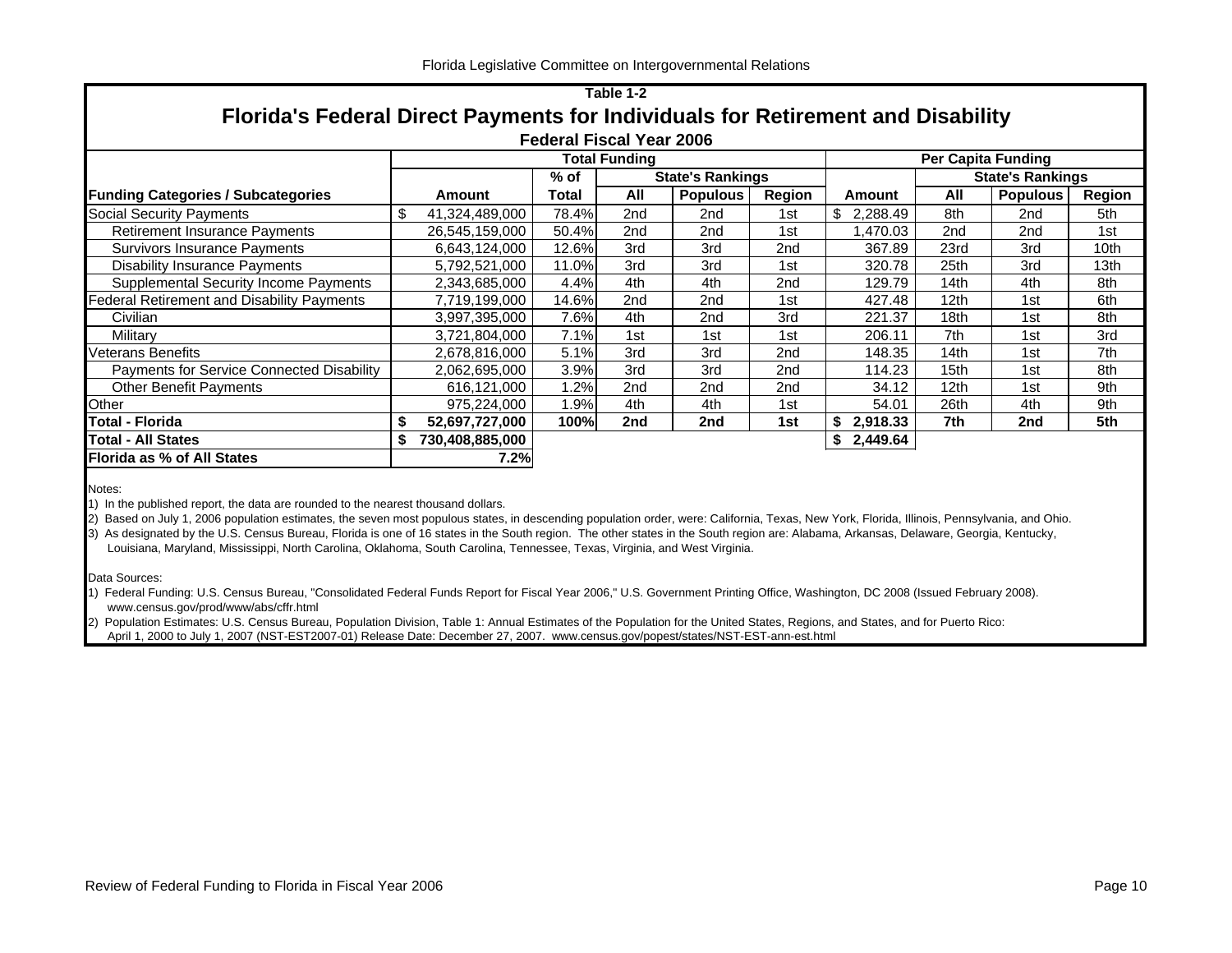|                                             | Table 1-3                                                                                   |                 |         |      |                         |                 |                |                         |                 |                  |  |
|---------------------------------------------|---------------------------------------------------------------------------------------------|-----------------|---------|------|-------------------------|-----------------|----------------|-------------------------|-----------------|------------------|--|
|                                             | Federal Direct Payments for Individuals in Florida Other Than for Retirement and Disability |                 |         |      |                         |                 |                |                         |                 |                  |  |
| <b>Federal Fiscal Year 2006</b>             |                                                                                             |                 |         |      |                         |                 |                |                         |                 |                  |  |
| <b>Per Capita Funding</b><br>Total Funding  |                                                                                             |                 |         |      |                         |                 |                |                         |                 |                  |  |
|                                             |                                                                                             |                 | $%$ of  |      | <b>State's Rankings</b> |                 |                | <b>State's Rankings</b> |                 |                  |  |
| <b>Funding Categories / Subcategories</b>   |                                                                                             | Amount          | Total   | All  | <b>Populous</b>         | Region          | Amount         | All                     | <b>Populous</b> | Region           |  |
| Medicare Benefits                           | \$                                                                                          | 29,112,311,000  | 70.2%   | 2nd  | 2nd                     | 1st             | .612.20<br>\$. | 2nd                     | 2nd             | 1st              |  |
| Hospital Insurance                          |                                                                                             | 14,192,726,000  | 34.2%   | 3rd  | 3rd                     | 1st             | 785.97         | 6th                     | 2nd             | 3rd              |  |
| Supplemental Medical Insurance              |                                                                                             | 14,919,585,000  | 36.0%   | 2nd  | 2nd                     | 1st             | 826.23         | 1st                     | 1st             | 1st              |  |
| Excess Earned Income Tax Credits            |                                                                                             | 2,649,212,000   | 6.4%    | 3rd  | 3rd                     | 2 <sub>nd</sub> | 146.71         | 12 <sub>th</sub>        | 2 <sub>nd</sub> | 11th             |  |
| Unemployment Compensation                   |                                                                                             | 702,728,000     | 1.7%    | 11th | 7th                     | 2 <sub>nd</sub> | 38.92          | 46th                    | 7th             | 15th             |  |
| Food Stamp Payments                         |                                                                                             | .684,350,000    | 4.1%    | 4th  | 4th                     | 2 <sub>nd</sub> | 93.28          | 28th                    | 6th             | 13th             |  |
| Housing Assistance                          |                                                                                             | 250,147,000     | $0.6\%$ | 9th  | 7th                     | 2 <sub>nd</sub> | 13.85          | 41st                    | 6th             | 15th             |  |
| Agricultural Assistance                     |                                                                                             | 658,656,000     | $1.6\%$ | 14th | 4th                     | 4th             | 36.48          | 32nd                    | 5th             | 12 <sub>th</sub> |  |
| Federal Employees Life and Health Insurance |                                                                                             | 1,043,596,000   | 2.5%    | 6th  | 3rd                     | 4th             | 57.79          | 22nd                    | 2 <sub>nd</sub> | 8th              |  |
| Other                                       |                                                                                             | 5,356,066,000   | 12.9%   | 3rd  | 2nd                     | 2 <sub>nd</sub> | 296.61         | 7th                     | 1st             | 5th              |  |
| Total - Florida                             | \$                                                                                          | 41,457,066,000  | 100%    | 2nd  | 2nd                     | 1st             | 2,295.84       | 8th                     | 2nd             | 3rd              |  |
| Total - All States                          | \$                                                                                          | 562,212,253,000 |         |      |                         |                 | 1,885.55<br>\$ |                         |                 |                  |  |
| Florida as % of All States                  |                                                                                             | 7.4%            |         |      |                         |                 |                |                         |                 |                  |  |

1) In the published report, the data are rounded to the nearest thousand dollars.

2) Based on July 1, 2006 population estimates, the seven most populous states, in descending population order, were: California, Texas, New York, Florida, Illinois, Pennsylvania, and Ohio.

3) As designated by the U.S. Census Bureau, Florida is one of 16 states in the South region. The other states in the South region are: Alabama, Arkansas, Delaware, Georgia, Kentucky, Louisiana, Maryland, Mississippi, North Carolina, Oklahoma, South Carolina, Tennessee, Texas, Virginia, and West Virginia.

Data Sources:

1) Federal Funding: U.S. Census Bureau, "Consolidated Federal Funds Report for Fiscal Year 2006," U.S. Government Printing Office, Washington, DC 2008 (Issued February 2008). www.census.gov/prod/www/abs/cffr.html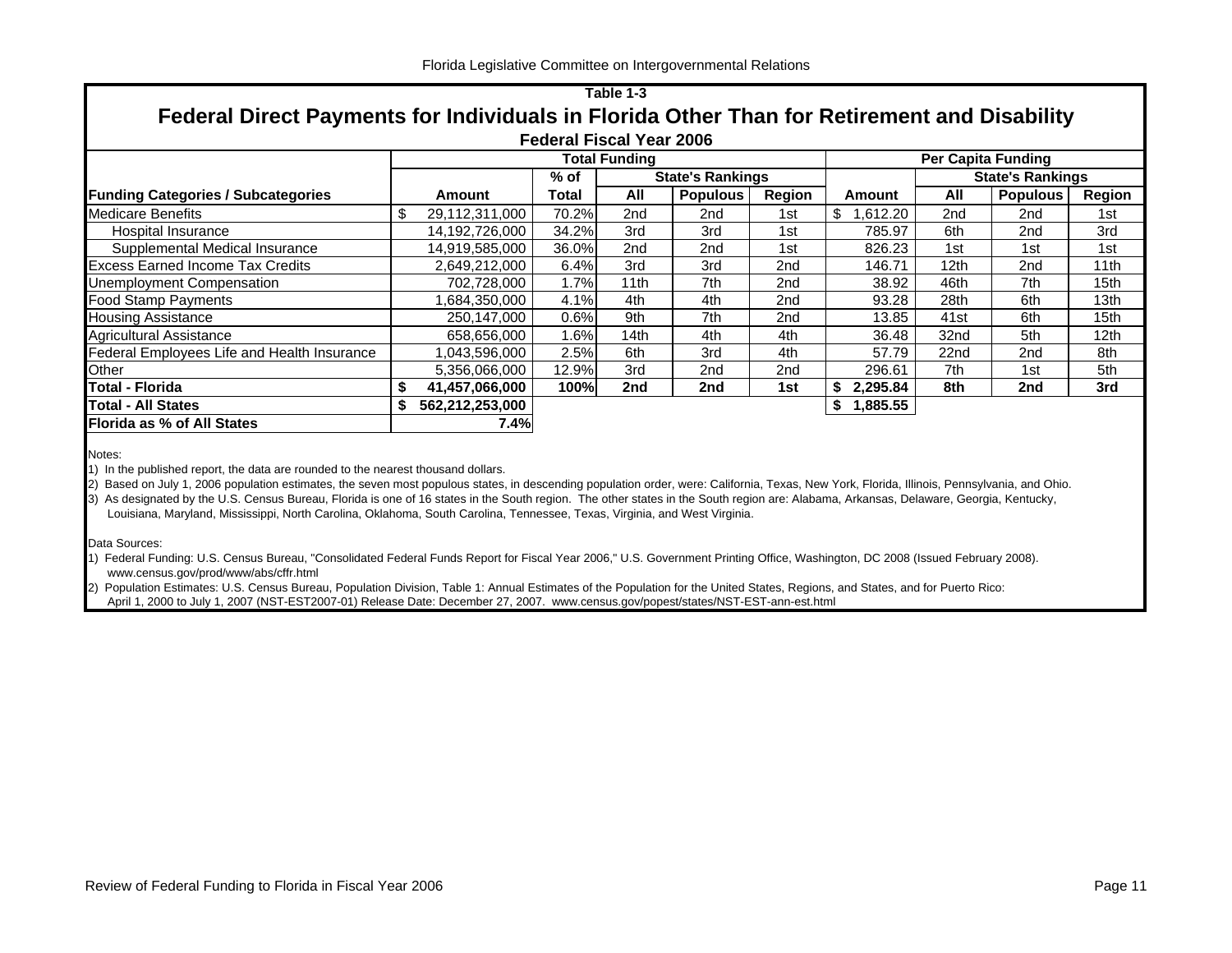| Table 1-4                                             |                                             |              |                                 |                         |                   |                |                           |                         |                          |
|-------------------------------------------------------|---------------------------------------------|--------------|---------------------------------|-------------------------|-------------------|----------------|---------------------------|-------------------------|--------------------------|
|                                                       | <b>Federal Grant Obligations to Florida</b> |              |                                 |                         |                   |                |                           |                         |                          |
|                                                       |                                             |              | <b>Federal Fiscal Year 2006</b> |                         |                   |                |                           |                         |                          |
|                                                       |                                             |              | <b>Total Funding</b>            |                         |                   |                | <b>Per Capita Funding</b> |                         |                          |
|                                                       |                                             | $%$ of       |                                 | <b>State's Rankings</b> |                   |                |                           | <b>State's Rankings</b> |                          |
| <b>Funding Categories / Subcategories</b>             | Amount                                      | <b>Total</b> | All                             | <b>Populous</b>         | Region            | <b>Amount</b>  | All                       | <b>Populous</b>         | Region                   |
| Department of Agriculture                             | $\mathfrak{S}$<br>1,206,097,000             | 5.4%         | 4th                             | 4th                     | 2nd               | \$<br>66.79    | 37th                      | 5th                     | 14th                     |
| Appalachian Regional Commission                       |                                             | 0.0%         | $\blacksquare$                  | $\blacksquare$          |                   |                | $\mathbf{r}$              | $\blacksquare$          | $\overline{\phantom{a}}$ |
| Department of Commerce                                | 55,916,000                                  | 0.2%         | 11th                            | 3rd                     | 4th               | 3.10           | 30th                      | 2nd                     | 12th                     |
| <b>Corporation for National and Community Service</b> | 27,600,000                                  | 0.1%         | 9th                             | 5th                     | 4th               | 1.53           | 44th                      | 6th                     | 14th                     |
| <b>Corporation for Public Broadcasting</b>            | 10,614,000                                  | $< 0.1\%$    | $\overline{1}$ st               | $\overline{1}$ st       | $\overline{1}$ st | 0.59           | 27th                      | 1st                     | 9th                      |
| Department of Defense                                 | 128,902,000                                 | 0.6%         | 9th                             | 5th                     | 5th               | 7.14           | 45th                      | 6th                     | 14th                     |
| Department of Education                               | 1,828,555,000                               | 8.1%         | 4th                             | 4th                     | 2nd               | 101.26         | 44th                      | 5th                     | 16th                     |
| <b>Election Assistance Commission</b>                 |                                             | 0.0%         | $\mathbf{r}$                    | $\mathbf{r}$            | $\sim$            | $\sim$         | $\mathbf{r}$              | $\sim$                  | $\sim$                   |
| Department of Energy                                  | 28,831,000                                  | 0.1%         | 24th                            | 7th                     | 8th               | 1.60           | 50th                      | 7th                     | 16th                     |
| <b>Environmental Protection Agency</b>                | 122,135,000                                 | 0.5%         | 7th                             | 6th                     | 2nd               | 6.76           | 50th                      | 7th                     | 16th                     |
| <b>Equal Employment Opportunity Commission</b>        | 1,599,000                                   | $< 0.1\%$    | 7th                             | 6th                     | 1st               | 0.09           | 34th                      | 5th                     | 6th                      |
| Department of Health and Human Services               | 11,692,693,000                              | 52.1%        | 6th                             | 5th                     | 3rd               | 647.53         | 47th                      | $\overline{7}$ th       | 15th                     |
| Department of Homeland Security                       | 2,245,177,000                               | 10.0%        | 2nd                             | 1st                     | 2nd               | 124.33         | 3rd                       | 1st                     | 3rd                      |
| Department of Housing and Urban Development           | 1,077,449,000                               | 4.8%         | 7th                             | 5th                     | 4th               | 59.67          | 39th                      | 7th                     | 12th                     |
| Institute of Museum and Library Services              | 9,973,000                                   | $< 0.1\%$    | 6th                             | 6th                     | 2nd               | 0.55           | 48th                      | 7th                     | 14th                     |
| Department of the Interior                            | 27,706,000                                  | 0.1%         | 22nd                            | 4th                     | $\overline{7}$ th | 1.53           | 40th                      | 6th                     | 11th                     |
| Department of Justice                                 | 272,543,000                                 | 1.2%         | 4th                             | 4th                     | 2nd               | 15.09          | 36th                      | 5th                     | 12th                     |
| Department of Labor                                   | 245,780,000                                 | 1.1%         | 10th                            | $\overline{7}$ th       | 4th               | 13.61          | 50th                      | $\overline{7}$ th       | 16th                     |
| National Aeronautics and Space Administration         | 30,019,000                                  | 0.1%         | 9th                             | 4th                     | 5th               | 1.66           | 30th                      | 4th                     | 9th                      |
| National Archives and Records Administration          |                                             | 0.0%         | $\overline{a}$                  |                         |                   |                |                           |                         |                          |
| National Endowment for the Arts                       | 1,924,000                                   | $< 0.1\%$    | 13th                            | 6th                     | 4th               | 0.11           | 50th                      | 7th                     | 16th                     |
| National Endowment for the Humanities                 | 2,615,000                                   | $< 0.1\%$    | 14th                            | $\overline{7}$ th       | 5th               | 0.14           | 49th                      | 6th                     | 15th                     |
| National Science Foundation                           | 138,812,000                                 | 0.6%         | 9th                             | 6th                     | 2nd               | 7.69           | 46th                      | 7th                     | 13th                     |
| <b>Small Business Administration</b>                  | 6,388,000                                   | $< 0.1\%$    | 10th                            | 6th                     | 6th               | 0.35           | 43rd                      | 5th                     | 14th                     |
| Social Security Administration                        |                                             | 0.0%         | $\sim$                          | $\blacksquare$          | $\sim$            | $\sim$         | $\mathbf{r}$              | $\blacksquare$          | $\sim$                   |
| Department of State                                   | 5,762,000                                   | $< 0.1\%$    | 8th                             | $\overline{7}$ th       | 2nd               | 0.32           | 46th                      | $\overline{7}$ th       | 13 <sub>th</sub>         |
| State Justice Institute                               | 7,000                                       | $< 0.1\%$    | 21st                            | 6th                     | 8th               | < 0.01         | 37th                      | $\overline{7}$ th       | 11th                     |
| Tennessee Valley Authority                            |                                             | 0.0%         | $\mathbf{r}$                    | $\blacksquare$          | $\blacksquare$    |                | $\mathbf{r}$              | $\omega$                | $\blacksquare$           |
| Department of Transportation                          | 3,257,901,000                               | 14.5%        | 4th                             | 4th                     | 2nd               | 180.42         | 29th                      | 3rd                     | 11th                     |
| Department of the Treasury                            | 10,857,000                                  | $< 0.1\%$    | 2nd                             | 2nd                     | 2nd               | 0.60           | 1st                       | 1st                     | 1st                      |
| Department of Veterans Affairs                        | 13,957,000                                  | 0.1%         | 16th                            | $\overline{7}$ th       | 4th               | 0.77           | 40th                      | 6th                     | 11th                     |
| Other                                                 | 2,113,000                                   | $< 0.1\%$    | 7th                             | 5th                     | 3rd               | 0.12           | 43rd                      | 6th                     | 13 <sub>th</sub>         |
| <b>Total - Florida</b>                                | \$<br>22,451,928,000                        | 100%         | 5th                             | 4th                     | 3rd               | 1,243.36<br>\$ | 46th                      | 7th                     | 15th                     |
| <b>Total - All States</b>                             | \$<br>483,883,666,000                       |              |                                 |                         |                   | \$<br>1,622.85 |                           |                         |                          |
| Florida as % of All States                            | 4.6%                                        |              |                                 |                         |                   |                |                           |                         |                          |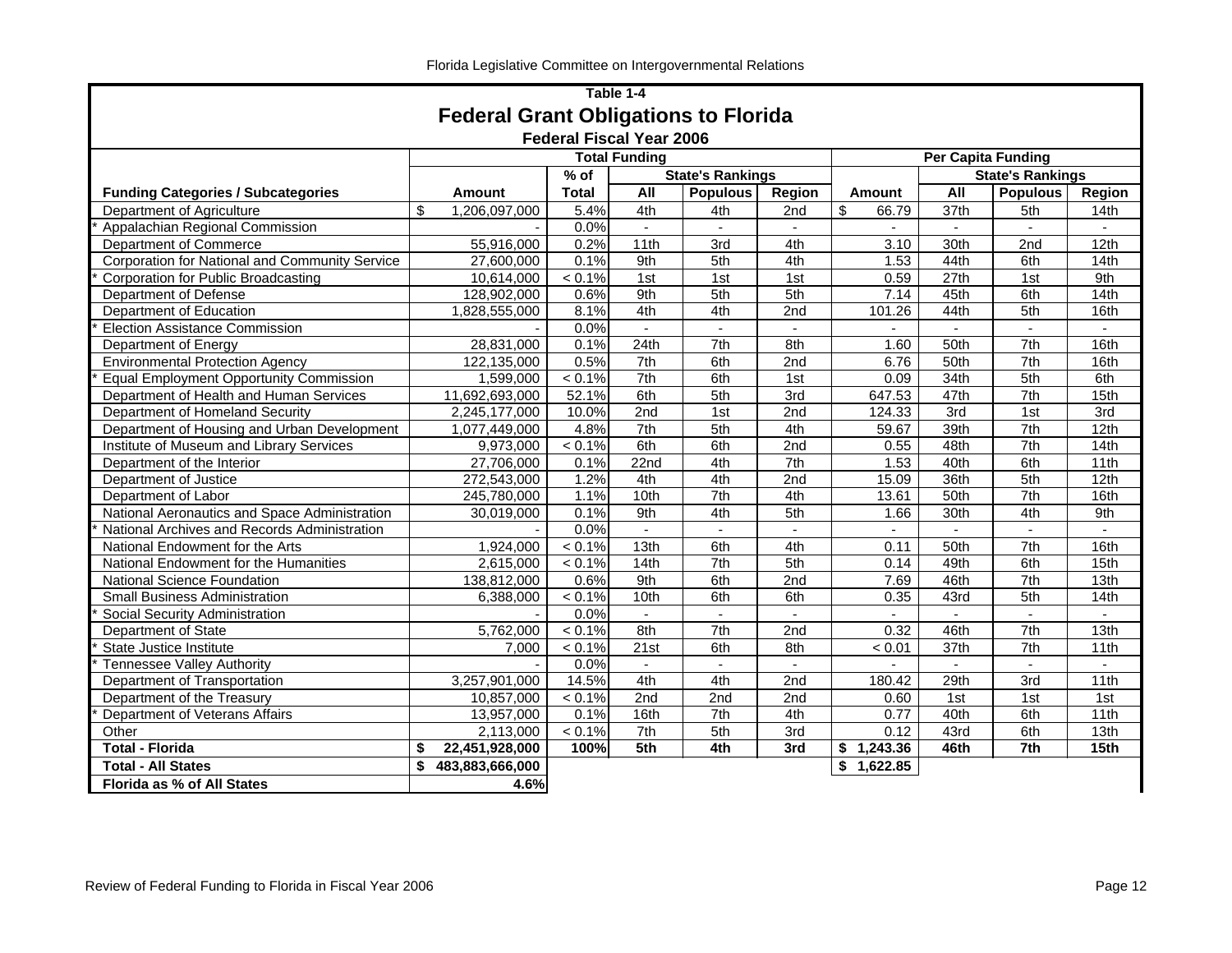|                                                                                                                              | <b>Federal Grant Obligations to Florida</b> |                                            | Table 1-4 |                         |        |        |                         |                 |        |
|------------------------------------------------------------------------------------------------------------------------------|---------------------------------------------|--------------------------------------------|-----------|-------------------------|--------|--------|-------------------------|-----------------|--------|
|                                                                                                                              |                                             | <b>Federal Fiscal Year 2006</b>            |           |                         |        |        |                         |                 |        |
|                                                                                                                              |                                             | <b>Per Capita Funding</b><br>Total Funding |           |                         |        |        |                         |                 |        |
|                                                                                                                              |                                             | % of                                       |           | <b>State's Rankings</b> |        |        | <b>State's Rankings</b> |                 |        |
| <b>Funding Categories / Subcategories</b>                                                                                    | Amount                                      | Total                                      | All       | <b>Populous</b>         | Region | Amount | All                     | <b>Populous</b> | Region |
|                                                                                                                              |                                             |                                            |           |                         |        |        |                         |                 |        |
| Notes:                                                                                                                       |                                             |                                            |           |                         |        |        |                         |                 |        |
| 1) In the published report, the data are rounded to the nearest thousand dollars.                                            |                                             |                                            |           |                         |        |        |                         |                 |        |
| 2) An asterisk denotes those program categories in which one or more states did not have reported federal grant obligations. |                                             |                                            |           |                         |        |        |                         |                 |        |

3) Based on July 1, 2006 population estimates, the seven most populous states, in descending population order, were: California, Texas, New York, Florida, Illinois, Pennsylvania, and Ohio. 4) As designated by the U.S. Census Bureau, Florida is one of 16 states in the South region. The other states in the South region are: Alabama, Arkansas, Delaware, Georgia, Kentucky,

Louisiana, Maryland, Mississippi, North Carolina, Oklahoma, South Carolina, Tennessee, Texas, Virginia, and West Virginia.

Data Sources:

1) Federal Funding: U.S. Census Bureau, "Consolidated Federal Funds Report for Fiscal Year 2006," U.S. Government Printing Office, Washington, DC 2008 (Issued February 2008). www.census.gov/prod/www/abs/cffr.html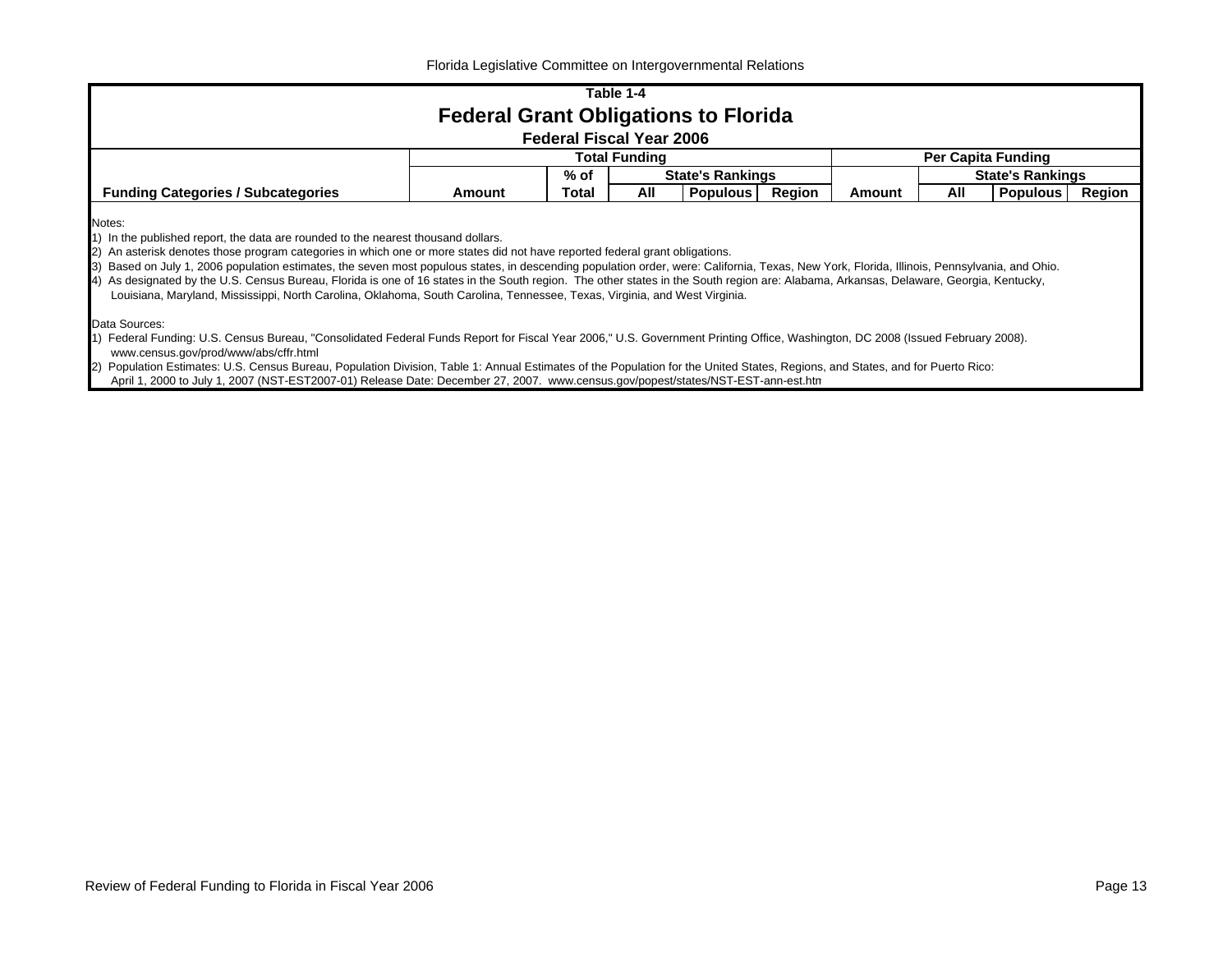|                                               |                                                            | Table 1-5          |                                 |                         |                   |                         |                           |                         |                   |
|-----------------------------------------------|------------------------------------------------------------|--------------------|---------------------------------|-------------------------|-------------------|-------------------------|---------------------------|-------------------------|-------------------|
|                                               | <b>Federal Procurement Contract Obligations to Florida</b> |                    |                                 |                         |                   |                         |                           |                         |                   |
|                                               |                                                            |                    |                                 |                         |                   |                         |                           |                         |                   |
|                                               |                                                            |                    | <b>Federal Fiscal Year 2006</b> |                         |                   |                         |                           |                         |                   |
|                                               |                                                            |                    | <b>Total Funding</b>            |                         |                   |                         | <b>Per Capita Funding</b> |                         |                   |
|                                               |                                                            | $\overline{\%}$ of |                                 | <b>State's Rankings</b> |                   |                         |                           | <b>State's Rankings</b> |                   |
| <b>Funding Categories / Subcategories</b>     | Amount                                                     | <b>Total</b>       | All                             | <b>Populous</b>         | Region            | Amount                  | <b>All</b>                | <b>Populous</b>         | Region            |
| Department of Defense                         | \$<br>10,801,789,000                                       | 72.8%              | 4th                             | 3rd                     | 3rd               | $\mathfrak s$<br>598.19 | 25th                      | 4th                     | 8th               |
| Army                                          | 3,644,983,000                                              | 24.6%              | 6th                             | 3rd                     | 4th               | 201.85                  | 24th                      | 3rd                     | 9th               |
| Navy                                          | 2,910,459,000                                              | 19.6%              | 10th                            | 4th                     | 5th               | 161.18                  | 21st                      | 5th                     | $\overline{7}$ th |
| Air Force                                     | 3,166,178,000                                              | 21.4%              | 4th                             | 3rd                     | 3rd               | 175.34                  | 21st                      | 4th                     | 8th               |
| Other Defense                                 | 1,080,168,000                                              | 7.3%               | 14th                            | 6th                     | 6th               | 59.82                   | 35th                      | 6th                     | 11th              |
| Nondefense Agencies                           | 4,027,930,000                                              | 27.2%              | 9th                             | 3rd                     | $\overline{7}$ th | 223.06                  | 33rd                      | 6th                     | 13th              |
| Department of Agriculture                     | 25,570,000                                                 | 0.2%               | 33rd                            | 6th                     | 12th              | 1.42                    | 47th                      | $\overline{7}$ th       | 16th              |
| Department of Commerce                        | 56,496,000                                                 | 0.4%               | 5th                             | 2nd                     | 4th               | 3.13                    | 13 <sub>th</sub>          | $\overline{1}$ st       | 7th               |
| Department of Education                       | 537,000                                                    | < 0.1%             | 26th                            | 6th                     | 8th               | 0.03                    | 43rd                      | 6th                     | 14th              |
| Department of Energy                          | 41,281,000                                                 | 0.3%               | 22nd                            | 7th                     | 10th              | 2.29                    | 29th                      | 7th                     | 11th              |
| <b>Environmental Protection Agency</b>        | 20,085,000                                                 | 0.1%               | 17th                            | 7th                     | 6th               | 1.11                    | 33rd                      | 7th                     | 10th              |
| <b>General Services Administration</b>        | 342,978,000                                                | 2.3%               | 8th                             | 4th                     | 5th               | 18.99                   | 30th                      | 5th                     | 12th              |
| Department of Health and Human Services       | 18,107,000                                                 | 0.1%               | 34th                            | 7th                     | 12th              | 1.00                    | 49th                      | $\overline{7}$ th       | 16th              |
| Department of Homeland Security               | 389,057,000                                                | 2.6%               | 8th                             | 3rd                     | 6th               | 21.55                   | 13th                      | 2nd                     | 8th               |
| Department of Housing and Urban Development   | 43,514,000                                                 | 0.3%               | $\overline{7}$ th               | 3rd                     | 5th               | 2.41                    | 10th                      | 3rd                     | $\overline{7}$ th |
| Department of the Interior                    | 122,302,000                                                | 0.8%               | 6th                             | 2nd                     | 3rd               | 6.77                    | 25th                      | 3rd                     | 8th               |
| Department of Justice                         | 148,769,000                                                | 1.0%               | 6th                             | 3rd                     | 5th               | 8.24                    | 19th                      | 2nd                     | 12th              |
| Department of Labor                           | 10,395,000                                                 | 0.1%               | 23rd                            | 7th                     | 7th               | 0.58                    | 39th                      | 7th                     | 11th              |
| National Aeronautics and Space Administration | 880,742,000                                                | 5.9%               | 4th                             | 3rd                     | 3rd               | 48.77                   | 10th                      | 3rd                     | 7th               |
| National Archives and Records Administration  |                                                            | 0.0%               | $\overline{a}$                  |                         |                   |                         |                           |                         |                   |
| <b>National Science Foundation</b>            | 115,000                                                    | $< 0.1\%$          | 17th                            | 6th                     | 6th               | 0.01                    | 22nd                      | 6th                     | 8th               |
| <b>Postal Service</b>                         | 836,969,000                                                | 5.6%               | 4th                             | 4th                     | 2nd               | 46.35                   | 31st                      | 5th                     | 6th               |
| <b>Small Business Administration</b>          | 506,000                                                    | $< 0.1\%$          | 12th                            | 7th                     | 5th               | 0.03                    | 18 <sub>th</sub>          | 7th                     | 6th               |
| Social Security Administration                | 1,935,000                                                  | $< 0.1\%$          | 15th                            | 5th                     | 5th               | 0.11                    | 34th                      | 6th                     | 9th               |
| Department of State                           | 19,550,000                                                 | 0.1%               | 12th                            | 5th                     | 6th               | 1.08                    | 17th                      | 3rd                     | $\overline{7}$ th |
| Department of Transportation                  | 581,061,000                                                | 3.9%               | 3rd                             | 1st                     | 2nd               | 32.18                   | 9th                       | 1st                     | 5th               |
| Department of the Treasury                    | 13,194,000                                                 | 0.1%               | 16th                            | 7th                     | $\overline{7}$ th | 0.73                    | 33rd                      | $\overline{7}$ th       | 12th              |
| Department of Veterans Affairs                | 438,758,000                                                | 3.0%               | 7th                             | 4th                     | 4th               | 24.30                   | 22nd                      | 4th                     | 10th              |
| Other Nondefense                              | 36,006,000                                                 | 0.2%               | 13th                            | 4th                     | 9th               | 1.99                    | 24th                      | 4th                     | 13th              |
| <b>Total - Florida</b>                        | 14,829,719,000<br>\$                                       | 100%               | 5th                             | 3rd                     | 4th               | 821.25<br>\$            | 32nd                      | 4th                     | 11th              |
| <b>Total - All States</b>                     | 375,285,920,000<br>\$                                      |                    |                                 |                         |                   | \$<br>1,258.63          |                           |                         |                   |
| Florida as % of All States                    | 4.0%                                                       |                    |                                 |                         |                   |                         |                           |                         |                   |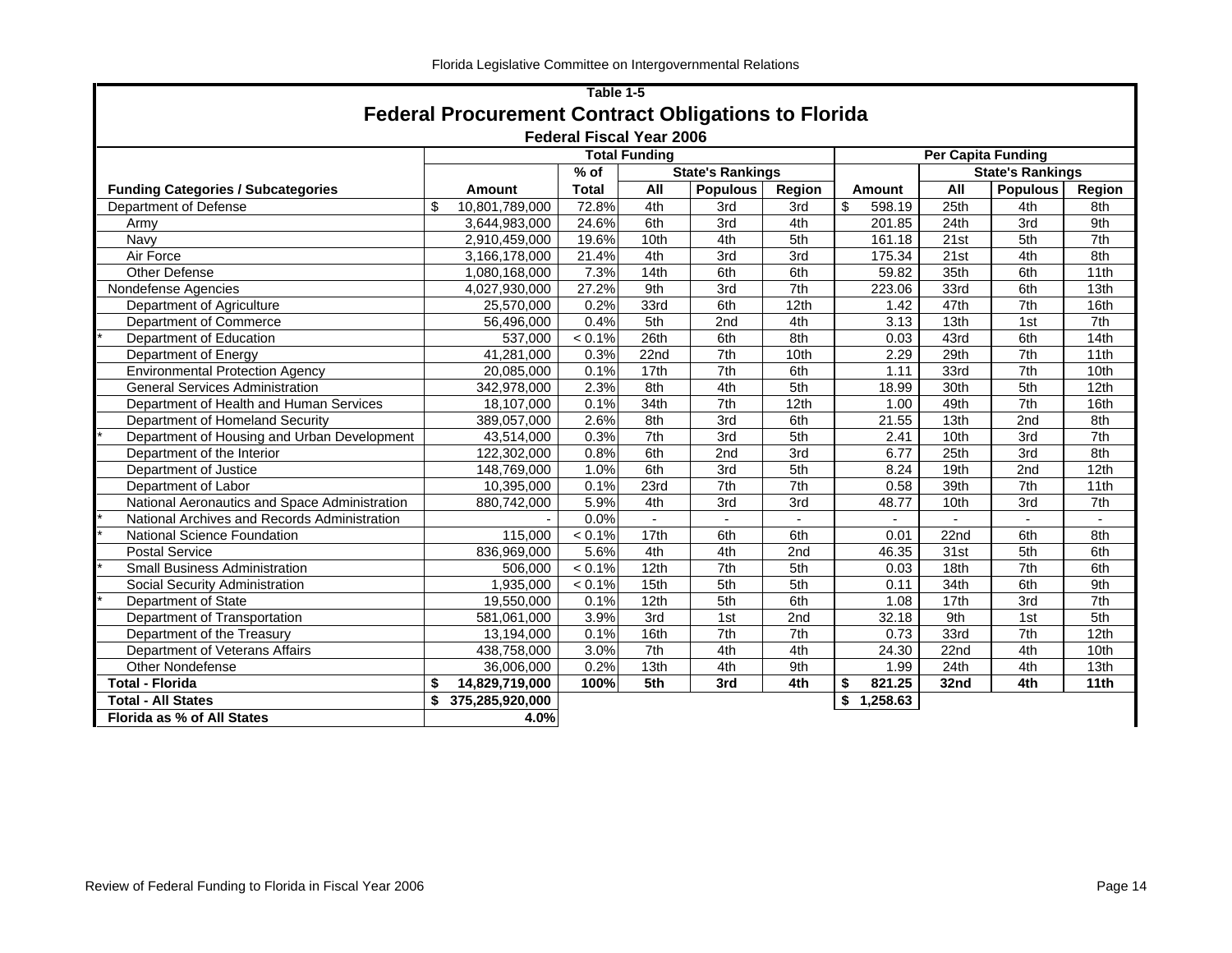| Table 1-5                                                                                                                                                                                                                                                                                                                                                                                                                                                                                                                                                                                                                                                                                                                                                |        |       |     |          |        |        |     |          |        |  |
|----------------------------------------------------------------------------------------------------------------------------------------------------------------------------------------------------------------------------------------------------------------------------------------------------------------------------------------------------------------------------------------------------------------------------------------------------------------------------------------------------------------------------------------------------------------------------------------------------------------------------------------------------------------------------------------------------------------------------------------------------------|--------|-------|-----|----------|--------|--------|-----|----------|--------|--|
| <b>Federal Procurement Contract Obligations to Florida</b><br><b>Federal Fiscal Year 2006</b>                                                                                                                                                                                                                                                                                                                                                                                                                                                                                                                                                                                                                                                            |        |       |     |          |        |        |     |          |        |  |
|                                                                                                                                                                                                                                                                                                                                                                                                                                                                                                                                                                                                                                                                                                                                                          |        |       |     |          |        |        |     |          |        |  |
| % of<br><b>State's Rankings</b><br><b>State's Rankings</b>                                                                                                                                                                                                                                                                                                                                                                                                                                                                                                                                                                                                                                                                                               |        |       |     |          |        |        |     |          |        |  |
| <b>Funding Categories / Subcategories</b>                                                                                                                                                                                                                                                                                                                                                                                                                                                                                                                                                                                                                                                                                                                | Amount | Total | All | Populous | Region | Amount | All | Populous | Region |  |
| 1) In the published report, the data are rounded to the nearest thousand dollars.<br>2) An asterisk denotes those program categories in which one or more states did not have reported federal procurement contract obligations.<br>3) Based on July 1, 2006 population estimates, the seven most populous states, in descending population order, were: California, Texas, New York, Florida, Illinois, Pennsylvania, and Ohio.<br>4) As designated by the U.S. Census Bureau, Florida is one of 16 states in the South region. The other states in the South region are: Alabama, Arkansas, Delaware, Georgia, Kentucky,<br>Louisiana, Maryland, Mississippi, North Carolina, Oklahoma, South Carolina, Tennessee, Texas, Virginia, and West Virginia. |        |       |     |          |        |        |     |          |        |  |
| Data Sources:<br>1) Federal Funding: U.S. Census Bureau, "Consolidated Federal Funds Report for Fiscal Year 2006," U.S. Government Printing Office, Washington, DC 2008 (Issued February 2008).<br>www.census.gov/prod/www/abs/cffr.html                                                                                                                                                                                                                                                                                                                                                                                                                                                                                                                 |        |       |     |          |        |        |     |          |        |  |
| 2) Population Estimates: U.S. Census Bureau, Population Division, Table 1: Annual Estimates of the Population for the United States, Regions, and States, and for Puerto Rico:<br>April 1, 2000 to July 1, 2007 (NST-EST2007-01) Release Date: December 27, 2007. www.census.gov/popest/states/NST-EST-ann-est.html                                                                                                                                                                                                                                                                                                                                                                                                                                      |        |       |     |          |        |        |     |          |        |  |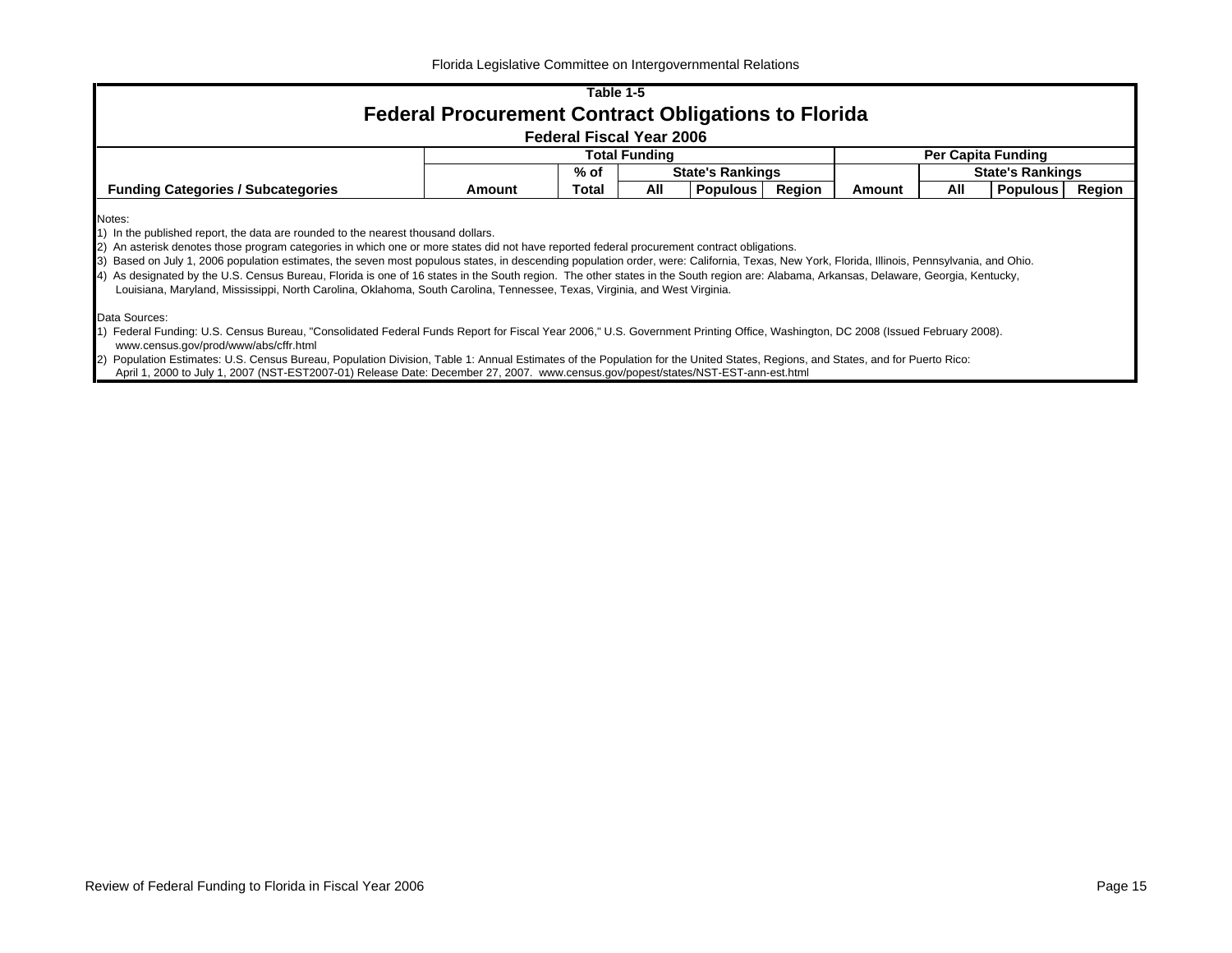|                                               |                                                        |                  |                                 |                         |                             | Table 1-6              |                  |                           |                   |  |  |  |  |  |  |  |
|-----------------------------------------------|--------------------------------------------------------|------------------|---------------------------------|-------------------------|-----------------------------|------------------------|------------------|---------------------------|-------------------|--|--|--|--|--|--|--|
|                                               | <b>Federal Salary and Wage Expenditures to Florida</b> |                  |                                 |                         |                             |                        |                  |                           |                   |  |  |  |  |  |  |  |
|                                               |                                                        |                  | <b>Federal Fiscal Year 2006</b> |                         |                             |                        |                  |                           |                   |  |  |  |  |  |  |  |
|                                               |                                                        |                  | <b>Total Funding</b>            |                         |                             |                        |                  | <b>Per Capita Funding</b> |                   |  |  |  |  |  |  |  |
|                                               |                                                        | $\frac{1}{6}$ of |                                 | <b>State's Rankings</b> |                             |                        |                  | <b>State's Rankings</b>   |                   |  |  |  |  |  |  |  |
| <b>Funding Categories / Subcategories</b>     | <b>Amount</b>                                          | <b>Total</b>     | All                             | <b>Populous</b>         | Region                      | Amount                 | All              | <b>Populous</b>           | Region            |  |  |  |  |  |  |  |
| Department of Defense                         | \$<br>4,504,771,000                                    | 40.0%            | 6th                             | 3rd                     | 5th                         | $\overline{\$}$ 249.47 | 29th             | 3rd                       | 13th              |  |  |  |  |  |  |  |
| Army                                          | 501,018,000                                            | 4.4%             | 21st                            | 5th                     | 11th                        | 27.75                  | 47th             | 6th                       | 16th              |  |  |  |  |  |  |  |
| <b>Active Military</b>                        | 116,220,000                                            | 1.0%             | 20th                            | 4th                     | 11th                        | 6.44                   | 23rd             | 4th                       | 12th              |  |  |  |  |  |  |  |
| <b>Inactive Military</b>                      | 274,161,000                                            | 2.4%             | 9th                             | 4th                     | 4th                         | 15.18                  | 48th             | 6th                       | 16th              |  |  |  |  |  |  |  |
| Civilian                                      | 110,637,000                                            | 1.0%             | 21st                            | 6th                     | 10th                        | 6.13                   | 46th             | 6th                       | 16th              |  |  |  |  |  |  |  |
| Navy                                          | 2,079,753,000                                          | 18.5%            | 4th                             | 2nd                     | 3rd                         | 115.17                 | 10 <sub>th</sub> | 2nd                       | 5th               |  |  |  |  |  |  |  |
| <b>Active Military</b>                        | 1,562,235,000                                          | 13.9%            | 4th                             | 2nd                     | 3rd                         | 86.51                  | 10th             | 2nd                       | 5th               |  |  |  |  |  |  |  |
| <b>Inactive Military</b>                      | 34,692,000                                             | 0.3%             | 2nd                             | 2nd                     | 1st                         | 1.92                   | 8th              | 1st                       | 3rd               |  |  |  |  |  |  |  |
| Civilian                                      | 482,826,000                                            | 4.3%             | 5th                             | 2nd                     | 3rd                         | 26.74                  | 12th             | 3rd                       | 6th               |  |  |  |  |  |  |  |
| Air Force                                     | 1,792,330,000                                          | 15.9%            | 2nd                             | 2nd                     | 2nd                         | 99.26                  | 24th             | 3rd                       | 10th              |  |  |  |  |  |  |  |
| <b>Active Military</b>                        | 1,303,362,000                                          | 11.6%            | 2nd                             | 2nd                     | 2nd                         | 72.18                  | 21st             | $\overline{1}$ st         | 8th               |  |  |  |  |  |  |  |
| <b>Inactive Military</b>                      | 32,868,000                                             | 0.3%             | 2nd                             | 2nd                     | 1st                         | 1.82                   | 26th             | $\overline{1}$ st         | 6th               |  |  |  |  |  |  |  |
| Civilian                                      | 456,100,000                                            | 4.0%             | 7th                             | 4th                     | 4th                         | 25.26                  | 18th             | 3rd                       | 7th               |  |  |  |  |  |  |  |
| Other Defense: Civilian                       | 131,670,000                                            | 1.2%             | 8th                             | 5th                     | 3rd                         | 7.29                   | 27th             | 5th                       | 10th              |  |  |  |  |  |  |  |
| Nondefense Agencies                           | 6,764,119,000                                          | 60.0%            | 5th                             | 4th                     | 3rd                         | 374.59                 | 37th             | 5th                       | 11th              |  |  |  |  |  |  |  |
| Department of Agriculture                     | 110,449,000                                            | 1.0%             | 19th                            | 3rd                     | 9th                         | 6.12                   | 44th             | 5th                       | 16th              |  |  |  |  |  |  |  |
| Department of Commerce                        | 60,605,000                                             | 0.5%             | 6th                             | 2nd                     | 3rd                         | 3.36                   | 25th             | 1st                       | 7th               |  |  |  |  |  |  |  |
| Department of Education                       | 577,000                                                | $< 0.1\%$        | 12th                            | 7th                     | 3rd                         | 0.03                   | 14th             | 7th                       | 4th               |  |  |  |  |  |  |  |
| Department of Energy                          |                                                        | 0.0%             | $\mathcal{L}_{\mathcal{A}}$     | $\sim$                  | $\mathcal{L}_{\mathcal{A}}$ | $\sim$                 | $\mathcal{L}$    | $\sim$                    | $\mathbf{r}$      |  |  |  |  |  |  |  |
| <b>Environmental Protection Agency</b>        | 7,194,000                                              | 0.1%             | 19th                            | $\overline{7}$ th       | 6th                         | 0.40                   | 28th             | 7th                       | 10 <sub>th</sub>  |  |  |  |  |  |  |  |
| Federal Deposit Insurance Corporation         | 5,793,000                                              | 0.1%             | 9th                             | 5th                     | 4th                         | 0.32                   | 39th             | 6th                       | 15th              |  |  |  |  |  |  |  |
| <b>General Services Administration</b>        | 7,868,000                                              | 0.1%             | 14th                            | 6th                     | 5th                         | 0.44                   | 39th             | 7th                       | 11th              |  |  |  |  |  |  |  |
| Department of Health and Human Services       | 23,534,000                                             | 0.2%             | 23rd                            | 7th                     | 8th                         | 1.30                   | 34th             | 7th                       | 10th              |  |  |  |  |  |  |  |
| Department of Homeland Security               | 718,941,000                                            | 6.4%             | 3rd                             | 3rd                     | 2nd                         | 39.81                  | 11th             | 2nd                       | 4th               |  |  |  |  |  |  |  |
| Department of Housing and Urban Development   | 20,329,000                                             | 0.2%             | 8th                             | 6th                     | 3rd                         | 1.13                   | 34th             | 7th                       | 12th              |  |  |  |  |  |  |  |
| Department of the Interior                    | 78,163,000                                             | 0.7%             | 15th                            | 2nd                     | 2nd                         | 4.33                   | 35th             | 3rd                       | 11th              |  |  |  |  |  |  |  |
| Department of Justice                         | 428,480,000                                            | 3.8%             | 4th                             | 3rd                     | 3rd                         | 23.73                  | 12th             | 3rd                       | 9th               |  |  |  |  |  |  |  |
| Department of Labor                           | 39,466,000                                             | 0.4%             | 8th                             | 6th                     | 4th                         | 2.19                   | 20th             | 6th                       | $\overline{7}$ th |  |  |  |  |  |  |  |
| National Aeronautics and Space Administration | 188,630,000                                            | 1.7%             | 6th                             | 3rd                     | 5th                         | 10.45                  | 6th              | 3rd                       | 5th               |  |  |  |  |  |  |  |
| National Archives and Records Administration  | 87,000                                                 | $< 0.1\%$        | 19th                            | 7th                     | 5th                         | < 0.01                 | 19th             | 7th                       | 5th               |  |  |  |  |  |  |  |
| National Science Foundation                   | 50,000                                                 | $< 0.1\%$        | 7th                             | 2nd                     | 3rd                         | < 0.01                 | 9th              | 2nd                       | 3rd               |  |  |  |  |  |  |  |
| <b>Postal Service</b>                         | 3,111,871,000                                          | 27.6%            | 4th                             | 4th                     | 2nd                         | 172.33                 | 31st             | 5th                       | 6th               |  |  |  |  |  |  |  |
| <b>Small Business Administration</b>          | 10,025,000                                             | 0.1%             | 7th                             | 4th                     | 4th                         | 0.56                   | 30th             | 4th                       | 10th              |  |  |  |  |  |  |  |
| Social Security Administration                | 154,188,000                                            | 1.4%             | 9th                             | 6th                     | 4th                         | 8.54                   | 28th             | 7th                       | 14th              |  |  |  |  |  |  |  |
| Department of State                           | 19,431,000                                             | 0.2%             | 2nd                             | 1st                     | 2nd                         | 1.08                   | 5th              | 1st                       | 3rd               |  |  |  |  |  |  |  |
| Department of Transportation                  | 278,151,000                                            | 2.5%             | 4th                             | 4th                     | 2nd                         | 15.40                  | 21st             | 3rd                       | 6th               |  |  |  |  |  |  |  |
| Department of the Treasury                    | 209,804,000                                            | 1.9%             | 10th                            | 5th                     | 5th                         | 11.62                  | 23rd             | 7th                       | 9th               |  |  |  |  |  |  |  |
| Department of Veterans Affairs                | 1,006,987,000                                          | 8.9%             | 3rd                             | 3rd                     | 2nd                         | 55.77                  | 13 <sub>th</sub> | 1st                       | 6th               |  |  |  |  |  |  |  |
| All Other Nondefense                          | 38,384,000                                             | 0.3%             | 14th                            | 6th                     | 8th                         | 2.13                   | 22nd             | 7th                       | 9th               |  |  |  |  |  |  |  |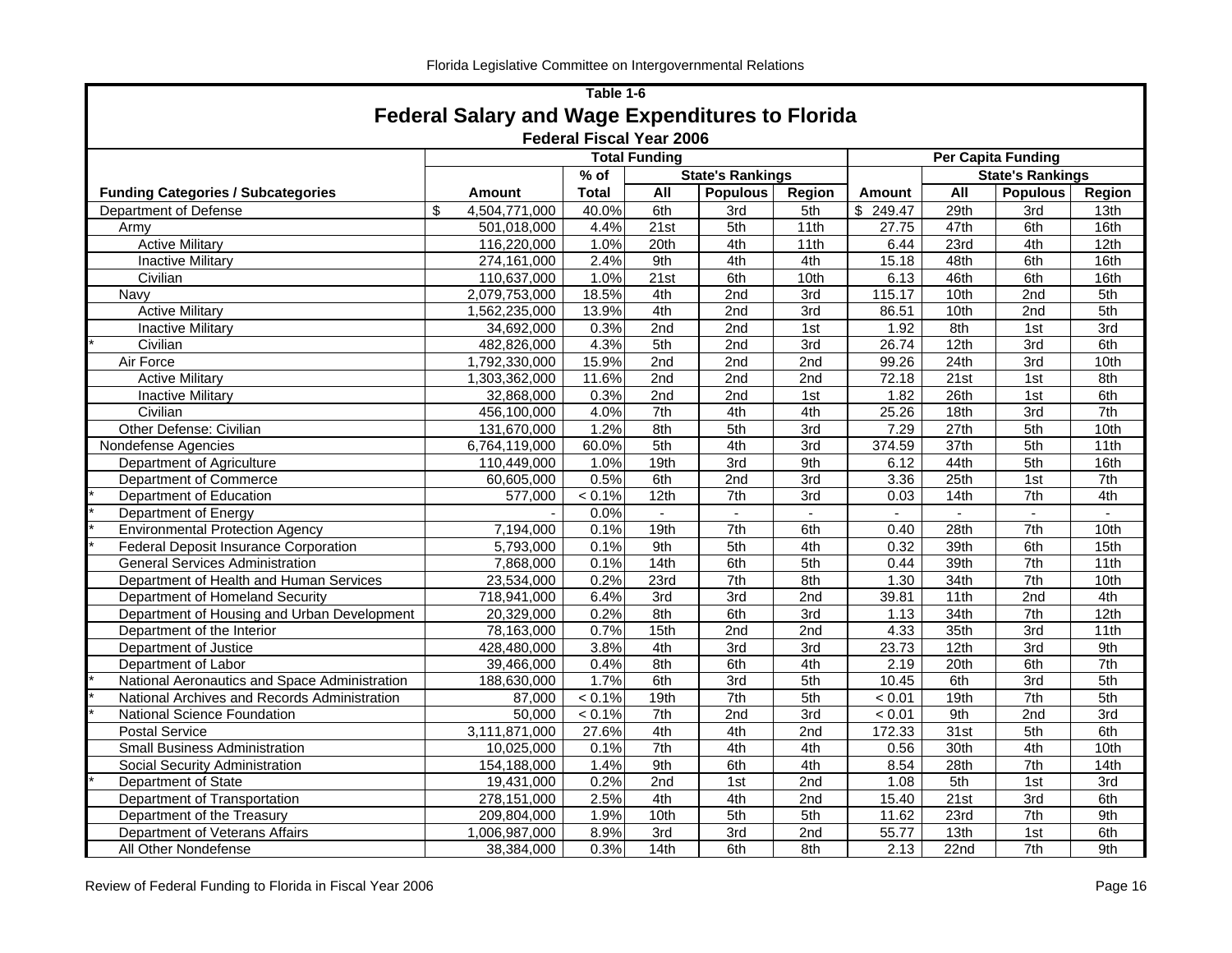|                                                                                                                                                                                                                                                                                                                                                                                                                                                                                                                                                                                                                                  |     |                 | Table 1-6                       |     |                 |        |          |      |                 |                         |  |  |
|----------------------------------------------------------------------------------------------------------------------------------------------------------------------------------------------------------------------------------------------------------------------------------------------------------------------------------------------------------------------------------------------------------------------------------------------------------------------------------------------------------------------------------------------------------------------------------------------------------------------------------|-----|-----------------|---------------------------------|-----|-----------------|--------|----------|------|-----------------|-------------------------|--|--|
| <b>Federal Salary and Wage Expenditures to Florida</b>                                                                                                                                                                                                                                                                                                                                                                                                                                                                                                                                                                           |     |                 |                                 |     |                 |        |          |      |                 |                         |  |  |
| <b>Federal Fiscal Year 2006</b>                                                                                                                                                                                                                                                                                                                                                                                                                                                                                                                                                                                                  |     |                 |                                 |     |                 |        |          |      |                 |                         |  |  |
| <b>Total Funding</b><br>Per Capita Funding                                                                                                                                                                                                                                                                                                                                                                                                                                                                                                                                                                                       |     |                 |                                 |     |                 |        |          |      |                 |                         |  |  |
|                                                                                                                                                                                                                                                                                                                                                                                                                                                                                                                                                                                                                                  |     |                 | % of<br><b>State's Rankings</b> |     |                 |        |          |      |                 | <b>State's Rankings</b> |  |  |
| <b>Funding Categories / Subcategories</b>                                                                                                                                                                                                                                                                                                                                                                                                                                                                                                                                                                                        |     | Amount          | Total                           | All | <b>Populous</b> | Region | Amount   | All  | <b>Populous</b> | Region                  |  |  |
| <b>Total - Florida</b>                                                                                                                                                                                                                                                                                                                                                                                                                                                                                                                                                                                                           | -39 | 11,268,890,000  | 100%                            | 4th | 3rd             | 3rd    | \$624.06 | 32nd | 3rd             | 13th                    |  |  |
| <b>Total - All States</b>                                                                                                                                                                                                                                                                                                                                                                                                                                                                                                                                                                                                        |     | 220.447.256.000 |                                 |     |                 |        | \$739.34 |      |                 |                         |  |  |
| Florida as % of All States                                                                                                                                                                                                                                                                                                                                                                                                                                                                                                                                                                                                       |     | 5.1%            |                                 |     |                 |        |          |      |                 |                         |  |  |
| Notes:<br>1) In the published report, the data are rounded to the nearest thousand dollars.<br>2) An asterisk denotes those program categories in which one or more states did not have reported federal salary and wage expenditures.<br>3) Based on July 1, 2006 population estimates, the seven most populous states, in descending population order, were: California, Texas, New York, Florida, Illinois, Pennsylvania, and Ohio.<br>4) As designated by the U.S. Census Bureau, Florida is one of 16 states in the South region. The other states in the South region are: Alabama, Arkansas, Delaware, Georgia, Kentucky, |     |                 |                                 |     |                 |        |          |      |                 |                         |  |  |

Louisiana, Maryland, Mississippi, North Carolina, Oklahoma, South Carolina, Tennessee, Texas, Virginia, and West Virginia.

Data Sources:

1) Federal Funding: U.S. Census Bureau, "Consolidated Federal Funds Report for Fiscal Year 2006," U.S. Government Printing Office, Washington, DC 2008 (Issued February 2008). www.census.gov/prod/www/abs/cffr.html

2) Population Estimates: U.S. Census Bureau, Population Division, Table 1: Annual Estimates of the Population for the United States, Regions, and States, and for Puerto Rico:

April 1, 2000 to July 1, 2007 (NST-EST2007-01) Release Date: December 27, 2007. www.census.gov/popest/states/NST-EST-ann-est.htm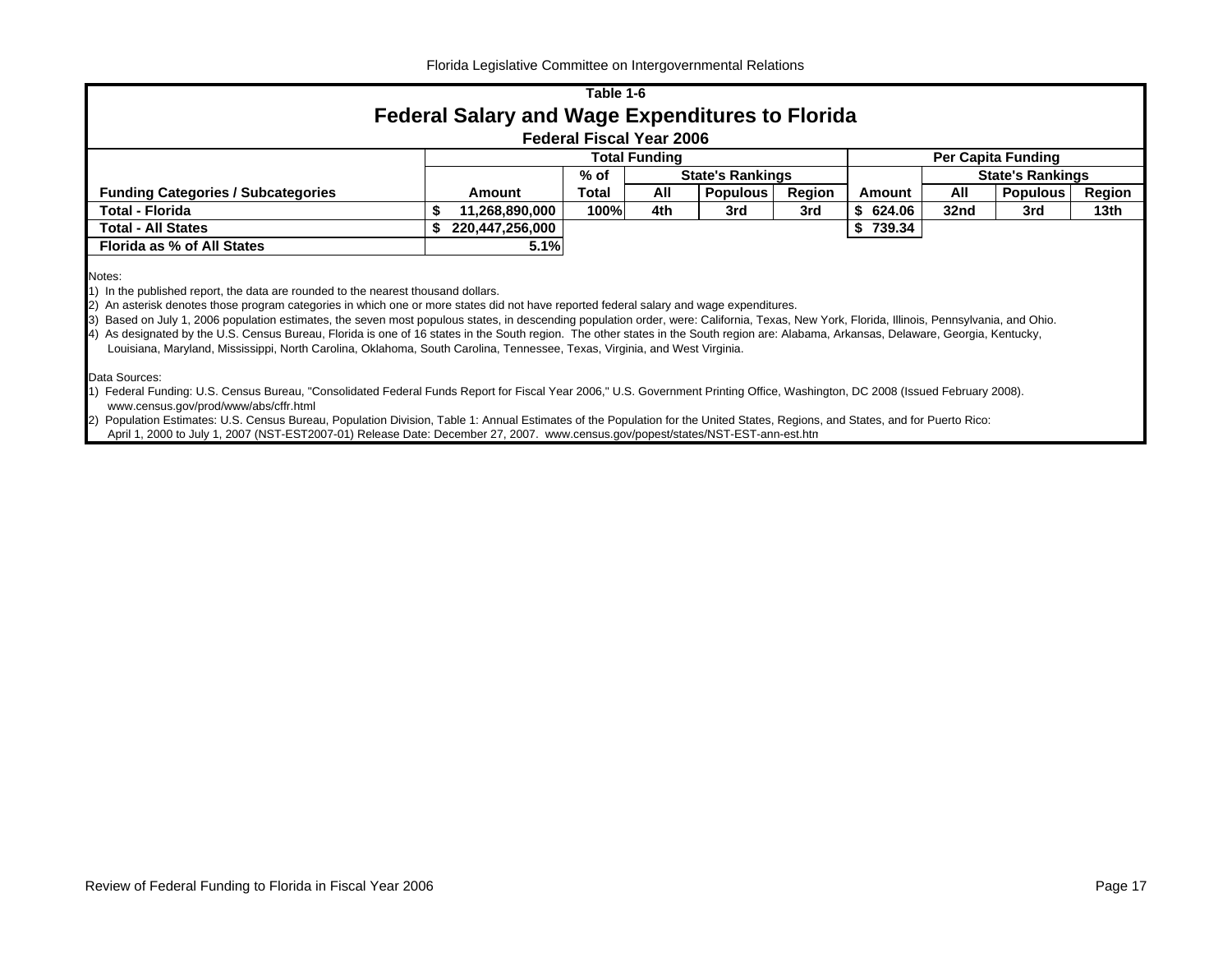|                                            | Table 1-7<br><b>Face Value of Federal Insurance Coverages Provided to Florida</b> |                  |         |                 |                         |        |                 |      |                         |                  |  |  |  |
|--------------------------------------------|-----------------------------------------------------------------------------------|------------------|---------|-----------------|-------------------------|--------|-----------------|------|-------------------------|------------------|--|--|--|
| <b>Federal Fiscal Year 2006</b>            |                                                                                   |                  |         |                 |                         |        |                 |      |                         |                  |  |  |  |
| <b>Per Capita Funding</b><br>Total Funding |                                                                                   |                  |         |                 |                         |        |                 |      |                         |                  |  |  |  |
|                                            |                                                                                   |                  | % of    |                 | <b>State's Rankings</b> |        |                 |      | <b>State's Rankings</b> |                  |  |  |  |
| <b>Funding Categories / Subcategories</b>  |                                                                                   | Amount           | Total   | All             | <b>Populous</b>         | Region | Amount          | All  | <b>Populous</b>         | <b>Region</b>    |  |  |  |
| Flood Insurance                            | \$                                                                                | 417,921,144,000  | 98.9%   | 1st             | 1st                     | 1st    | \$23.143.90     | 1st  | 1st                     | 1st              |  |  |  |
| Crop Insurance                             |                                                                                   | 4.368.404.000    | 1.0%    | 3rd             | 2nd                     | 1st    | 241.92          | 12th | 2nd                     | 1st              |  |  |  |
| Foreign Investment Insurance               |                                                                                   | 17.364.000       | $0.0\%$ | 5th             | 3rd                     | 4th    | 0.96            | 7th  | 3rd                     | 5th              |  |  |  |
| Life Insurance for Veterans                |                                                                                   | 162,203,000      | 0.0%    | 2 <sub>nd</sub> | 2nd                     | 1st    | 8.98            | 2nd  | 1st                     | 1st              |  |  |  |
| Other                                      |                                                                                   | 17.563.000       | 0.0%    | 5th             | 3rd                     | 3rd    | 0.97            | 31st | 3rd                     | 12 <sub>th</sub> |  |  |  |
| <b>Total - Florida</b>                     | \$                                                                                | 422,486,677,000  | 100%    | 1st             | 1st                     | 1st    | 23,396.73<br>S. | 1st  | 1st                     | 1st              |  |  |  |
| <b>Total - All States</b>                  | \$                                                                                | 060,106,172,000, |         |                 |                         |        | 3,555.38        |      |                         |                  |  |  |  |
| Florida as % of All States                 |                                                                                   | 39.9%            |         |                 |                         |        |                 |      |                         |                  |  |  |  |

1) In the published report, the data are rounded to the nearest thousand dollars.

2) An asterisk denotes those program categories in which one or more states did not have reported federal insurance coverages.

3) Based on July 1, 2006 population estimates, the seven most populous states, in descending population order, were: California, Texas, New York, Florida, Illinois, Pennsylvania, and Ohio.

4) As designated by the U.S. Census Bureau, Florida is one of 16 states in the South region. The other states in the South region are: Alabama, Arkansas, Delaware, Georgia, Kentucky, Louisiana, Maryland, Mississippi, North Carolina, Oklahoma, South Carolina, Tennessee, Texas, Virginia, and West Virginia.

Data Sources:

1) Federal Funding: U.S. Census Bureau, "Consolidated Federal Funds Report for Fiscal Year 2006," U.S. Government Printing Office, Washington, DC 2008 (Issued February 2008). www.census.gov/prod/www/abs/cffr.html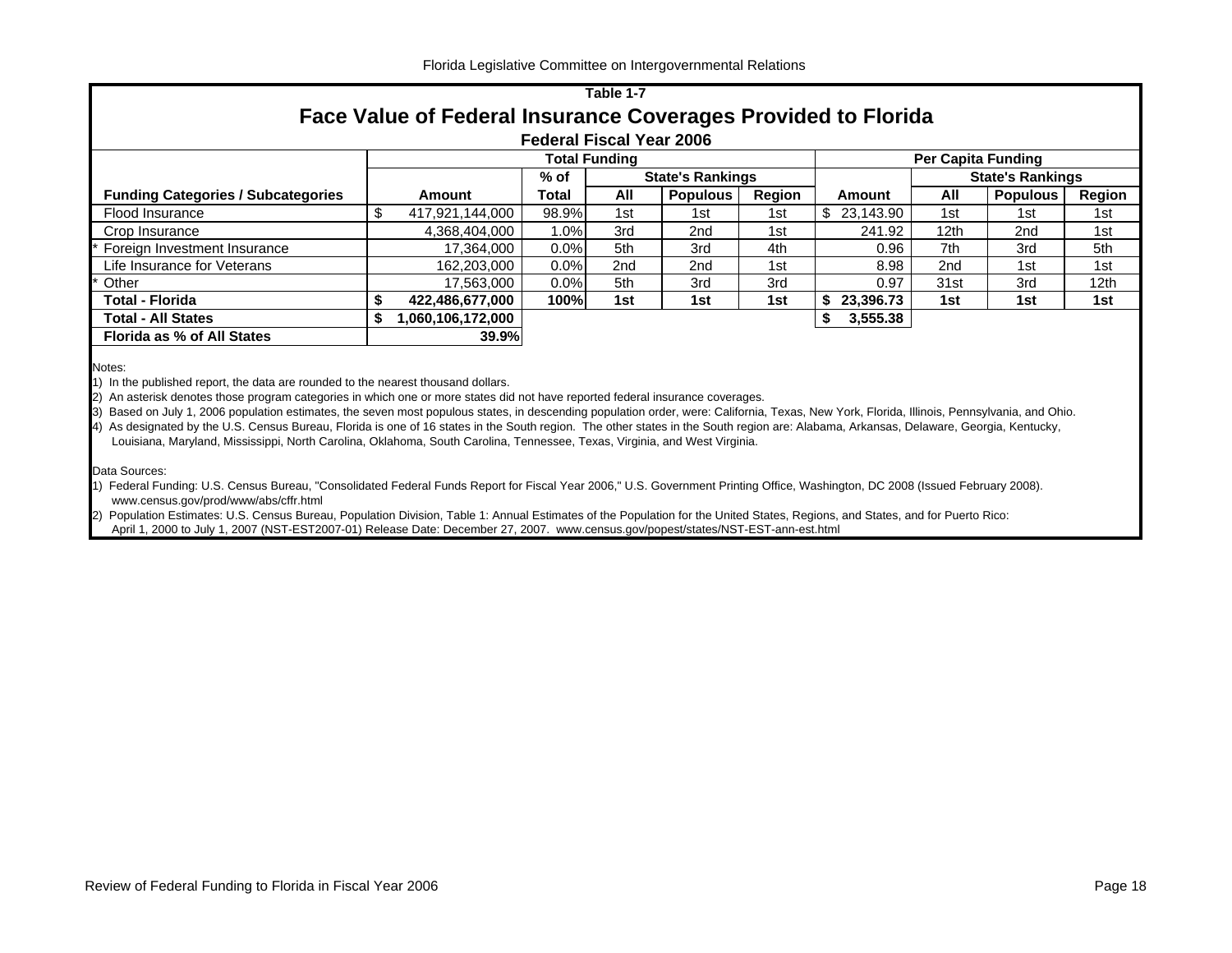|                                                   |                                                           |                 |        | Table 1-8 |                         |                 |              |                  |                         |                  |  |  |  |
|---------------------------------------------------|-----------------------------------------------------------|-----------------|--------|-----------|-------------------------|-----------------|--------------|------------------|-------------------------|------------------|--|--|--|
|                                                   | Dollar Volume of Federal Guaranteed Loans Made to Florida |                 |        |           |                         |                 |              |                  |                         |                  |  |  |  |
| <b>Federal Fiscal Year 2006</b>                   |                                                           |                 |        |           |                         |                 |              |                  |                         |                  |  |  |  |
| <b>Per Capita Funding</b><br><b>Total Funding</b> |                                                           |                 |        |           |                         |                 |              |                  |                         |                  |  |  |  |
|                                                   |                                                           |                 | $%$ of |           | <b>State's Rankings</b> |                 |              |                  | <b>State's Rankings</b> |                  |  |  |  |
| <b>Funding Categories / Subcategories</b>         |                                                           | Amount          | Total  | All       | <b>Populous</b>         | Region          | Amount       | All              | <b>Populous</b>         | Region           |  |  |  |
| Mortgage Insurance for Homes                      |                                                           | 2,133,804,000   | 25.9%  | 4th       | 3rd                     | 3rd             | \$<br>118.17 | 43rd             | 5th                     | 15th             |  |  |  |
| Federal Family Education Loan Program             |                                                           | 2,925,623,000   | 35.5%l | 6th       | 5th                     | 2 <sub>nd</sub> | 162.02       | 32nd             | 5th                     | 9th              |  |  |  |
| <b>Veterans Housing Loans</b>                     |                                                           | .825.199.000    | 22.1%  | 3rd       | 2nd                     | 3rd             | 101.08       | 16th             | 1st                     | 6th              |  |  |  |
| Mortgage Insurance: Condominiums                  |                                                           | 197.771.000     | 2.4%   | 4th       | 2nd                     | 1st             | 10.95        | 13 <sub>th</sub> | 3rd                     | 3rd              |  |  |  |
| Dept. of Agriculture: Guaranteed Loans            |                                                           | 176.703.000     | 2.1%   | 22nd      | 6th                     | 11th            | 9.79         | 43rd             | 5th                     | 15th             |  |  |  |
| <b>Small Business Loans</b>                       |                                                           | 952,228,000     | 11.6%  | 3rd       | 3rd                     | 2 <sub>nd</sub> | 52.73        | 19th             | 3rd                     | 3rd              |  |  |  |
| Other                                             |                                                           | 32,633,000      | 0.4%   | 4th       | 4th                     | 1st             | 1.81         | 4th              | 4th                     | 1st              |  |  |  |
| <b>Total - Florida</b>                            |                                                           | 8,243,961,000   | 100%   | 3rd       | 3rd                     | 2nd             | 456.54<br>S  | 41st             | 5th                     | 15 <sub>th</sub> |  |  |  |
| <b>Total - All States</b>                         |                                                           | 157,774,279,000 |        |           |                         |                 | 529.14<br>\$ |                  |                         |                  |  |  |  |
| Florida as % of All States                        |                                                           | 5.2%            |        |           |                         |                 |              |                  |                         |                  |  |  |  |

1) In the published report, the data are rounded to the nearest thousand dollars.

2) An asterisk denotes those program categories in which one or more states did not have reported federal guaranteed loans.

3) Based on July 1, 2006 population estimates, the seven most populous states, in descending population order, were: California, Texas, New York, Florida, Illinois, Pennsylvania, and Ohio.

4) As designated by the U.S. Census Bureau, Florida is one of 16 states in the South region. The other states in the South region are: Alabama, Arkansas, Delaware, Georgia, Kentucky, Louisiana, Maryland, Mississippi, North Carolina, Oklahoma, South Carolina, Tennessee, Texas, Virginia, and West Virginia.

Data Sources:

1) Federal Funding: U.S. Census Bureau, "Consolidated Federal Funds Report for Fiscal Year 2006," U.S. Government Printing Office, Washington, DC 2008 (Issued February 2008). www.census.gov/prod/www/abs/cffr.html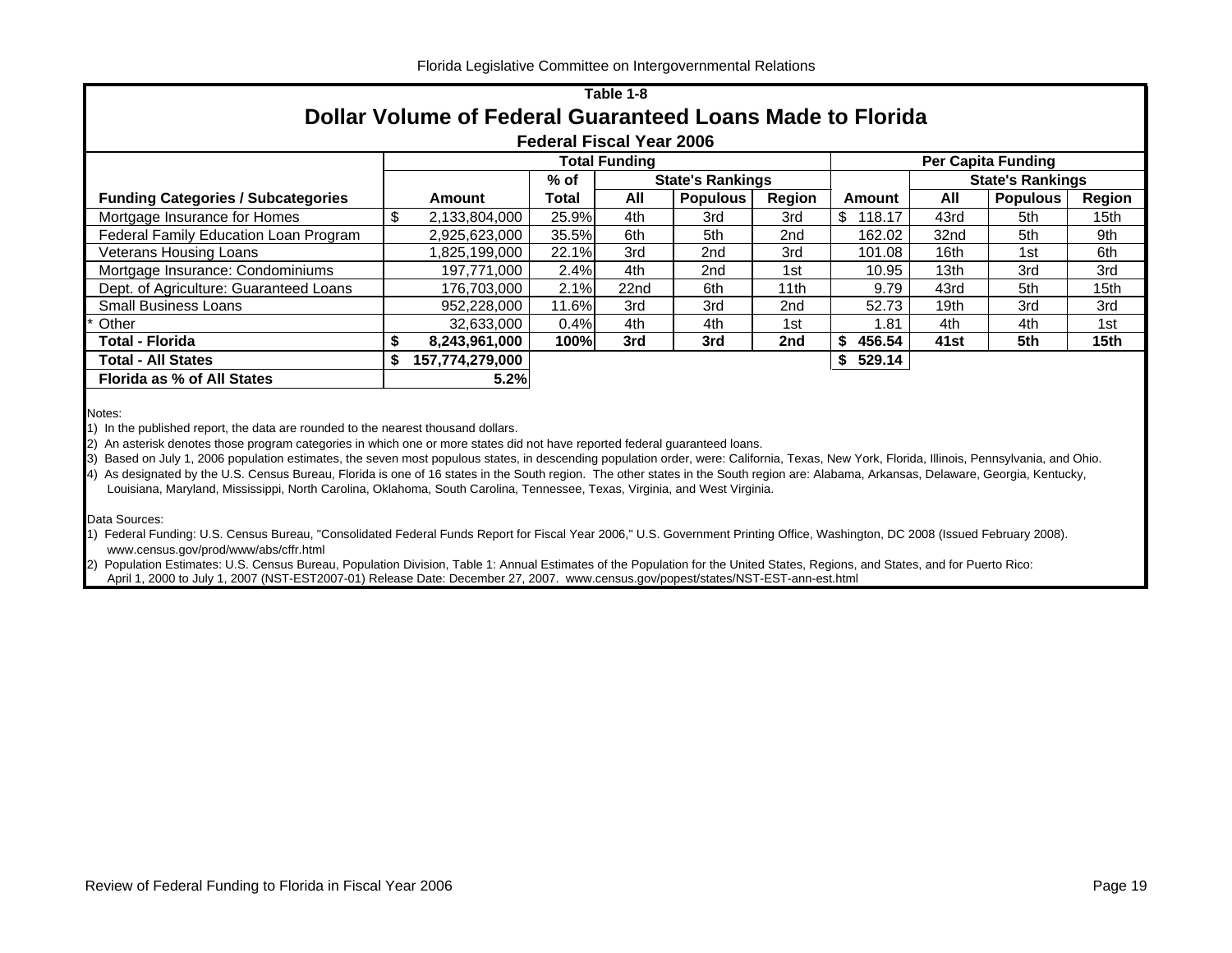|                                                   | Table 1-9<br>Dollar Volume of Federal Direct Loans Made to Florida |                |         |                |                          |        |  |        |      |                         |                  |  |  |
|---------------------------------------------------|--------------------------------------------------------------------|----------------|---------|----------------|--------------------------|--------|--|--------|------|-------------------------|------------------|--|--|
| <b>Federal Fiscal Year 2006</b>                   |                                                                    |                |         |                |                          |        |  |        |      |                         |                  |  |  |
| <b>Total Funding</b><br><b>Per Capita Funding</b> |                                                                    |                |         |                |                          |        |  |        |      |                         |                  |  |  |
|                                                   |                                                                    |                | $%$ of  |                | <b>State's Rankings</b>  |        |  |        |      | <b>State's Rankings</b> |                  |  |  |
| <b>Funding Categories / Subcategories</b>         |                                                                    | Amount         | Total   | All            | <b>Populous</b>          | Region |  | Amount | All  | <b>Populous</b>         | Region           |  |  |
| Department of Agriculture                         | \$                                                                 | 183.764.000    | 14.5%   | 4th            | 2nd                      | 3rd    |  | 10.18  | 37th | 2nd                     | 15 <sub>th</sub> |  |  |
| <b>Commodity Loans: Price Supports</b>            |                                                                    | $\sim$         | $0.0\%$ | $\blacksquare$ | $\overline{\phantom{0}}$ |        |  |        |      |                         |                  |  |  |
| Other                                             |                                                                    | 183.764.000    | 14.5%   | 4th            | 2nd                      | 3rd    |  | 10.18  | 37th | 2 <sub>nd</sub>         | 15 <sub>th</sub> |  |  |
| <b>Federal Direct Student Loans</b>               |                                                                    | 185.724.000    | 14.7%   | 23rd           | 6th                      | 7th    |  | 10.29  | 34th | 5th                     | 10th             |  |  |
| Other                                             |                                                                    | 897.469.000    | 70.8%   | 3rd            | 1st                      | 3rd    |  | 49.70  | 3rd  | 1st                     | 3rd              |  |  |
| <b>Total - Florida</b>                            | S                                                                  | .266.958.000   | 100%    | 5th            | 3rd                      | 3rd    |  | 70.16  | 18th | 1st                     | 7th              |  |  |
| <b>Total - All States</b>                         |                                                                    | 23,590,111,000 |         |                |                          |        |  | 79.12  |      |                         |                  |  |  |
| Florida as % of All States                        |                                                                    | 5.4%           |         |                |                          |        |  |        |      |                         |                  |  |  |

1) In the published report, the published data are rounded to the nearest thousand dollars.

2) An asterisk denotes those program categories in which one or more states did not have reported federal direct loans.

3) Based on July 1, 2006 population estimates, the seven most populous states, in descending population order, were: California, Texas, New York, Florida, Illinois, Pennsylvania, and Ohio.

4) As designated by the U.S. Census Bureau, Florida is one of 16 states in the South region. The other states in the South region are: Alabama, Arkansas, Delaware, Georgia, Kentucky, Louisiana, Maryland, Mississippi, North Carolina, Oklahoma, South Carolina, Tennessee, Texas, Virginia, and West Virginia.

Data Sources:

1) Federal Funding: U.S. Census Bureau, "Consolidated Federal Funds Report for Fiscal Year 2006," U.S. Government Printing Office, Washington, DC 2008 (Issued February 2008). www.census.gov/prod/www/abs/cffr.html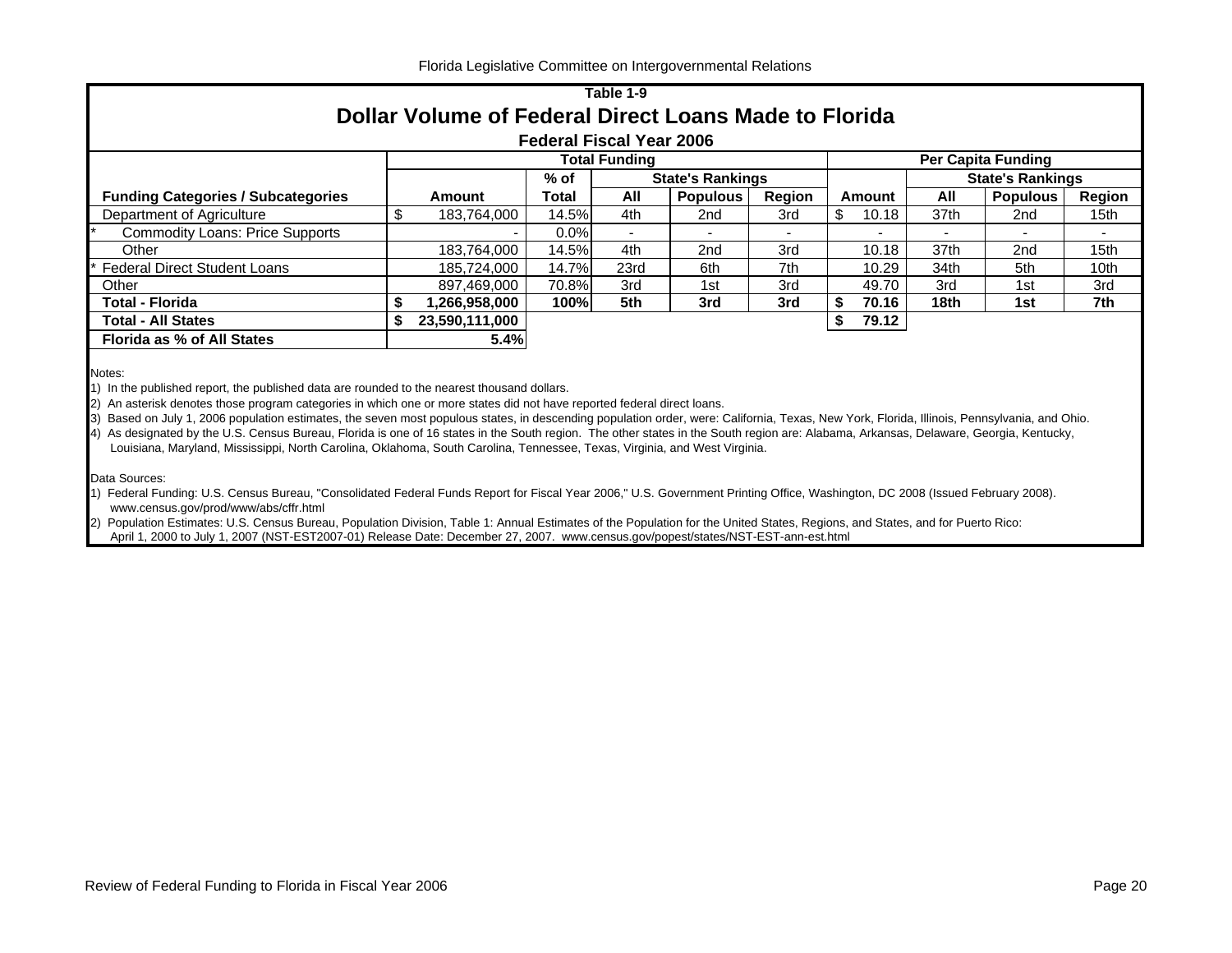# **Part Two: Federal Direct Expenditures to Florida Counties**

## **A. Introduction**

Federal spending can significantly impact the finances of local governments. The purpose of this part is to illustrate how the \$143 billion in federal direct expenditures to Florida in fiscal year 2006 was distributed among the state's 67 counties.

## **B. Data Source**

The source of the data summarized in this part is the U.S. Bureau of the Census publication entitled *Consolidated Federal Funds Report for Fiscal Year 2006*. This publication summarizes federal government expenditures or obligations to states, counties, and subcounty areas. However, the focus here is on the distribution of federal direct expenditures among Florida's counties, as geographic areas rather than units of local government.

# **C. Geographic Coding of Federal Direct Expenditures**

The basis for the geographic coding of federal direct expenditures to counties varies depending on the data sources; however, the following general guidelines apply. For salaries and wages, the distribution is based on the place of employment. The distribution of procurement contract awards is based on the place of performance. For retirement and disability payments as well as other direct payments, the distribution is based on the recipient's location.

The distribution of grants is based on the location of the initial recipient. For grants that are ultimately distributed throughout the state, the reader should note that significant dollar amounts are included in Leon County's total, which reflects the data coding of such grants to state government as the initial recipient. Many federal grants involve a direct payment to state government that is then responsible for program administration. Such examples include those grants that are 'passedthrough' to local governments. Another example includes those grants, such as for highway construction, in which the financial impact is spread over all areas of the state. A third example includes those grant programs that the state government administers but for which the ultimate beneficiaries are found throughout the state.

# **D. Federal Direct Expenditures by County**

As previously mentioned, federal direct expenditures are categorized as direct payments to individuals for retirement and disability, direct payments for individuals other than for retirement and disability, grants, procurement contracts, or salaries and wages. The distribution of such expenditures within Florida is discussed in more detail in the following sections.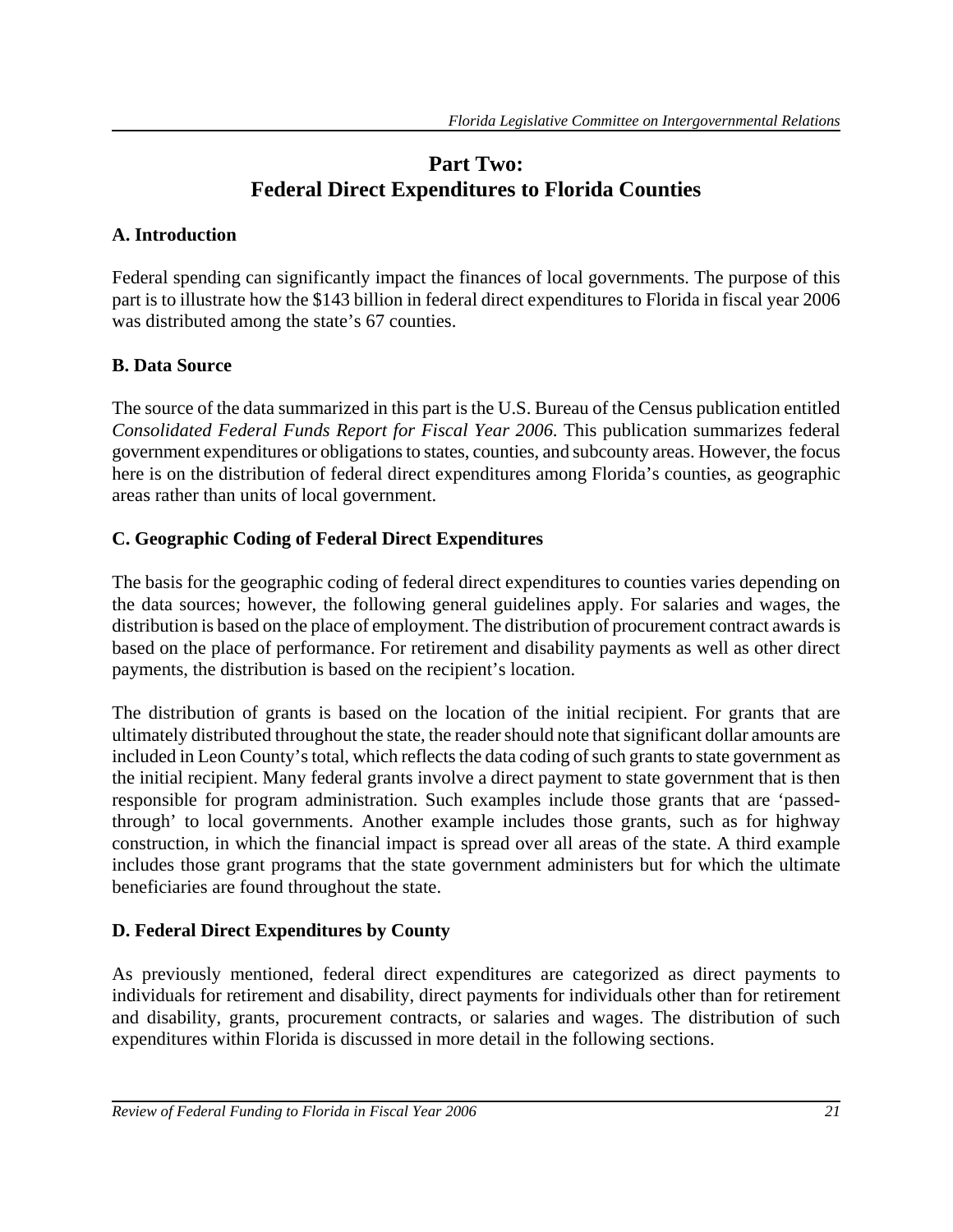# *1. Federal Direct Expenditures by Category*

The distribution of the \$143 billion in federal direct expenditures by county geographic area is summarized in **Table 2-1** on pages 24-25. In total, the magnitude of federal direct expenditures varied significantly by county from a low of \$32.5 million within Lafayette County to a high of \$18.8 billion within Miami-Dade County.

Direct payments to individuals for retirement and disability totaled \$52.7 billion statewide. The value of such payments varied from a low of \$14 million within Lafayette County to a high of \$4.4 billion within Miami-Dade County. Federal retirement and disability payments to individuals totaled one billion dollars or more in 16 counties: Brevard, Broward, Duval, Escambia, Hillsborough, Lake, Lee, Marion, Miami-Dade, Orange, Palm Beach, Pasco, Pinellas, Polk, Sarasota, and Volusia.

Direct payments to individuals other than for retirement and disability totaled \$41.5 billion statewide. Such payments ranged from a low of \$10.5 million within Lafayette County to a high of \$7.1 billion within Miami-Dade County. Other direct payments to individuals totaled one billion dollars or more in 9 counties: Broward, Duval, Hillsborough, Miami-Dade, Orange, Palm Beach, Pasco, Pinellas, and Volusia.

Federal grant obligations totaled \$22.5 billion statewide. Miami-Dade County had the largest grant obligation at \$5.2 billion; Glades County had the smallest at \$4.8 million. Although several billion dollars worth of grants are reported within Leon County's total due to the coding issue previously discussed, reported grant obligations exceeded \$200 million in 15 other counties: Alachua, Brevard, Broward, Duval, Escambia, Hillsborough, Lee, Marion, Miami-Dade, Orange, Palm Beach, Pinellas, Polk, Seminole, and Volusia.

Federal procurement contracts totaled \$14.8 billion statewide. The value of such contracts ranged from a low of \$177,000 within Lafayette County to a high of \$3 billion within Orange County. In addition to Orange County, Brevard, Broward, Duval, Hillsborough, Miami-Dade, Okaloosa, Palm Beach, and Pinellas counties each had procurement contracts totaling greater than \$500 million.

Federal salary and wage payments totaled \$11.3 billion statewide. The value of such payments varied from a low of \$504,000 within Glades County to a high of \$1.8 billion within Duval County. Federal salary and wage payments totaled \$200 million or more in 13 counties: Alachua, Bay, Brevard, Broward, Duval, Escambia, Hillsborough, Miami-Dade, Okaloosa, Orange, Palm Beach, Pinellas, and Walton.

# *2. Per Capita Federal Direct Expenditures by Category*

**Table 2-2** on pages 26-27 lists the per capita federal direct expenditures by category within each county geographic area. Excluding Leon County from consideration due to the data coding of significant federal grant obligations to the seat of state government, per capita total direct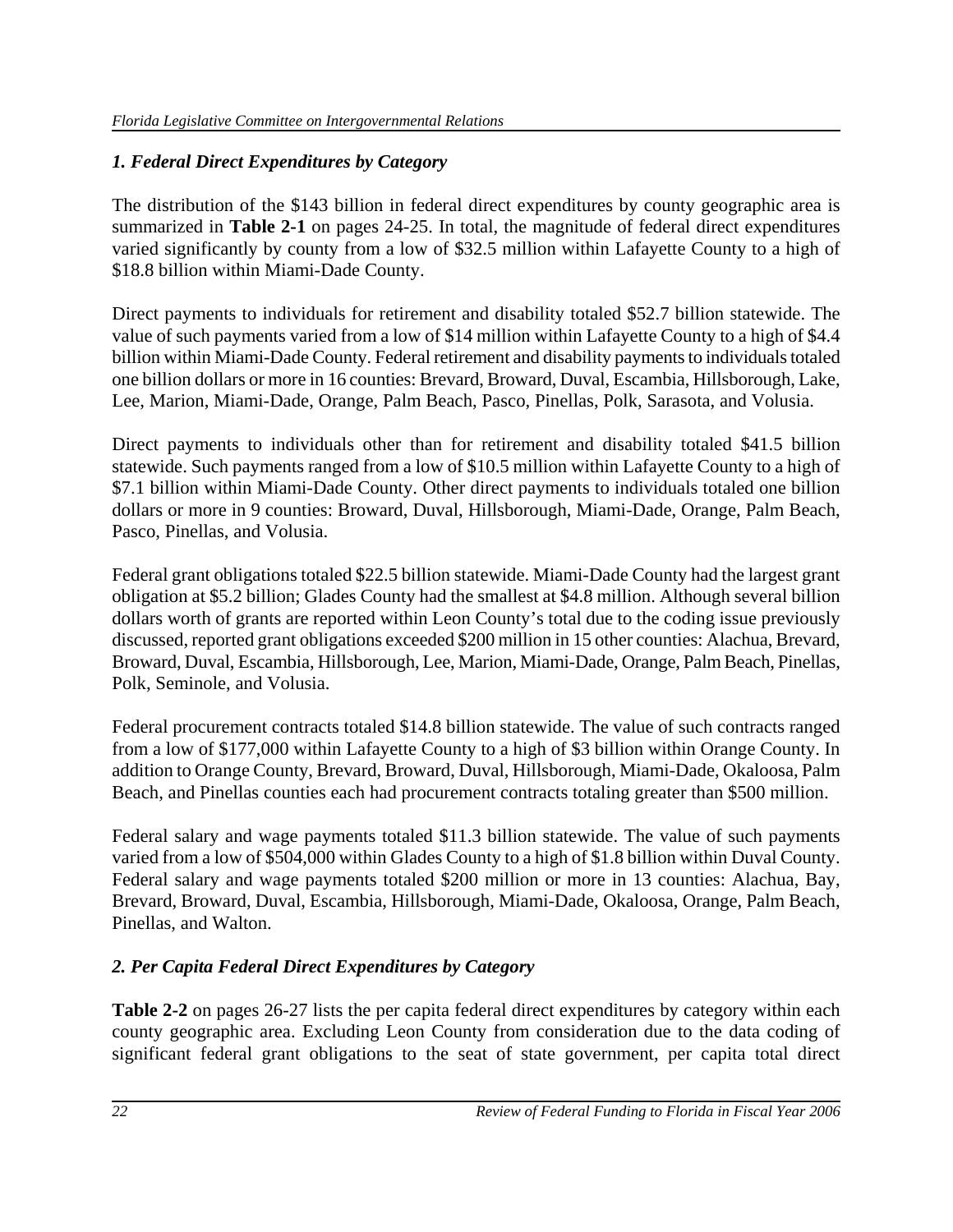expenditures varied significantly from a low of \$3,639 within Glades County to a high of \$15,393 within Monroe County.

Per capita direct payments to individuals for retirement and disability varied from a low of \$1,716 within Hendry County to a high of \$5,140 within Lake County. Per capita direct payments to individuals other than for retirement and disability ranged from a low of \$776 within Clay County to a high of \$5,817 within Monroe County.

Again excluding Leon County from consideration, per capita grants varied from a low of \$305 within Flagler County to a high of \$3,096 within Calhoun County. Many of Florida's less populated, rural counties had high per capita dollar figures, which demonstrate the relative importance of federal grants as a potential source of revenue in these areas.

Per capita procurement contracts varied from a low of \$15 within Franklin County to a high of \$5,150 within Brevard County. Per capita salary and wage payments ranged from a low of \$47 within Glades County to a high of \$6,411 within Walton County. Certainly, federal procurement associated with the space program and military salary and wage spending associated with Eglin Air Force Base in northwest Florida are factors in Brevard and Walton counties' high per capita dollar figures, respectively.

## *3. Federal Direct Expenditures by Category as a Percentage of Total*

**Table 2-3** on pages 28-29 provides a county-by-county list of federal direct expenditures by category as a percentage of total expenditures. A number of factors explain differences in counties' proportional shares attributable to each expenditure category. For example, the relative share attributable to federal direct payments to individuals was generally highest in counties such as Clay, Flagler, and Lake with large elderly or retiree populations, while the relative share attributable to federal grants (excluding Leon County) was highest in less populated, rural counties such as Calhoun, Jefferson, and Union. The relative share attributable to federal procurement was highest in counties such as Brevard, Okaloosa, and Orange, which are engaged in significant military and space-related contracting. The relative share attributable to federal salary and wage payments was generally highest in those counties such as Duval, Okaloosa, and Walton where military installations are located.

## **E. Conclusion**

The economic impact of federal direct expenditures varies significantly from county to county. Past changes in federal spending have had unequal impacts on local economies. Likewise, future changes in the receipt of federal funding are likely to affect areas of the state quite differently. This information should be useful to policy makers as they assess the impact of future changes in federal direct expenditures on Florida's local economies.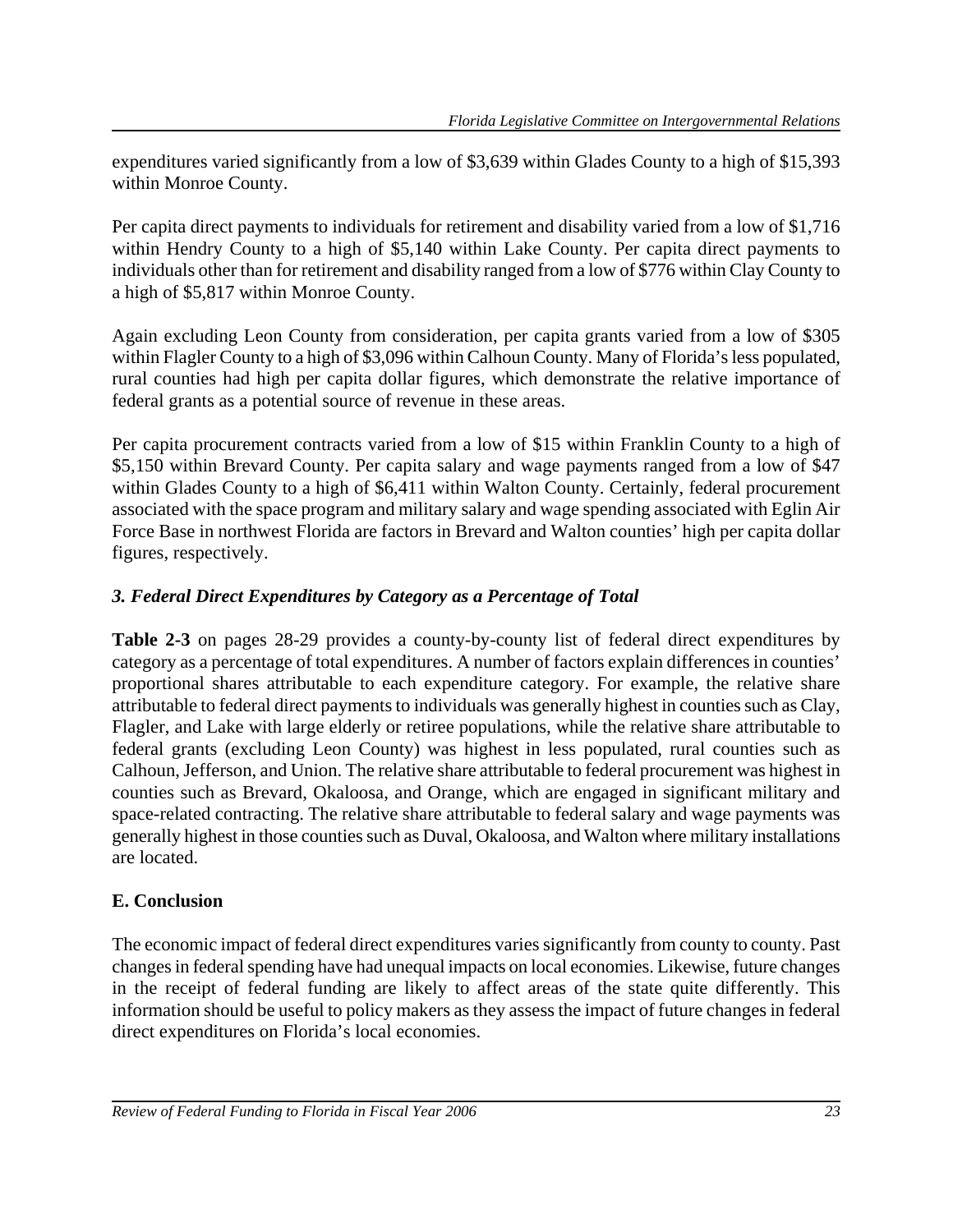| Table 2-1           |                              |                            |                                 |                                                        |                          |                              |  |  |  |  |  |
|---------------------|------------------------------|----------------------------|---------------------------------|--------------------------------------------------------|--------------------------|------------------------------|--|--|--|--|--|
|                     |                              |                            | <b>Federal Fiscal Year 2006</b> | <b>Florida's Federal Direct Expenditures by County</b> |                          |                              |  |  |  |  |  |
|                     | <b>Retirement &amp;</b>      | <b>Other Direct</b>        |                                 | Procurement                                            | Salaries &               |                              |  |  |  |  |  |
| County              | <b>Disability</b>            | <b>Payments</b>            | Grants                          | <b>Contracts</b>                                       | <b>Wages</b>             | Total                        |  |  |  |  |  |
| Alachua             | \$<br>545,579,000            | 357,134,000<br>\$          | \$<br>501,949,000               | \$<br>128,115,000                                      | 232,716,000<br>\$        | 1,765,492,000<br>\$          |  |  |  |  |  |
| Baker               | 58,752,000                   | 29,662,000                 | 30,770,000                      | 2,546,000                                              | 4,070,000                | 125,800,000                  |  |  |  |  |  |
| Bay                 | 623,884,000                  | 274,652,000                | 172,492,000                     | 415,359,000                                            | 375,666,000              | 1,862,054,000                |  |  |  |  |  |
| <b>Bradford</b>     | 67,654,000                   | 47,516,000                 | 29,978,000                      | 1,542,000                                              | 2,597,000                | 149,288,000                  |  |  |  |  |  |
| <b>Brevard</b>      | 2,155,330,000                | 882,570,000                | 309,695,000                     | 2,796,508,000                                          | 547,562,000              | 6,691,664,000                |  |  |  |  |  |
| <b>Broward</b>      | 3,791,241,000                | 3,955,625,000              | 1,115,283,000                   | 633,052,000                                            | 583,973,000              | 10,079,174,000               |  |  |  |  |  |
| Calhoun             | 35,060,000                   | 30,072,000                 | 43,696,000                      | 631,000                                                | 1,669,000                | 111,128,000                  |  |  |  |  |  |
| Charlotte           | 677,852,000                  | 400,210,000                | 66,146,000                      | 20,200,000                                             | 25,569,000               | 1,189,975,000                |  |  |  |  |  |
| Citrus              | 658,254,000                  | 316,564,000                | 52,930,000                      | 5,530,000                                              | 17,181,000               | 1,050,459,000                |  |  |  |  |  |
| Clay                | 596,043,000                  | 137,314,000                | 64,829,000                      | 16,167,000                                             | 23,902,000               | 838,256,000                  |  |  |  |  |  |
| Collier             | 945,808,000                  | 401,913,000                | 122,394,000                     | 33,826,000                                             | 49,630,000               | 1,553,571,000                |  |  |  |  |  |
| Columbia            | 215,745,000                  | 106,183,000                | 107,752,000                     | 20,753,000                                             | 66,575,000               | 517,008,000                  |  |  |  |  |  |
| De Soto             | 79,107,000                   | 85,522,000                 | 40,362,000                      | (271,000)                                              | 3,332,000                | 208,052,000                  |  |  |  |  |  |
| Dixie               | 53,909,000                   | 26,113,000                 | 13,993,000                      | 425,000                                                | 1,303,000                | 95,742,000                   |  |  |  |  |  |
| Duval               | 2,234,630,000                | 1,695,890,000              | 1,018,127,000                   | 1,142,589,000                                          | 1,776,867,000            | 7,868,102,000                |  |  |  |  |  |
| Escambia            | 1,200,851,000                | 562,793,000                | 375,405,000                     | 367,807,000                                            | 730,726,000              | 3,237,582,000                |  |  |  |  |  |
| Flagler             | 357,027,000                  | 82,240,000                 | 27,126,000                      | 3,290,000                                              | 11,464,000               | 481,146,000                  |  |  |  |  |  |
| Franklin            | 33,224,000                   | 35,573,000                 | 29,929,000                      | 177,000                                                | 1,786,000                | 100,688,000                  |  |  |  |  |  |
| Gadsden             | 119,629,000                  | 98,924,000                 | 98,826,000                      | 4,215,000                                              | 8,099,000                | 329,693,000                  |  |  |  |  |  |
| Gilchrist           | 46,694,000                   | 20,418,000                 | 9,877,000                       | 491,000                                                | 1,872,000                | 79,353,000                   |  |  |  |  |  |
| Glades              | 19,510,000                   | 14,125,000                 | 4,844,000                       | 306,000                                                | 504,000                  | 39,291,000                   |  |  |  |  |  |
| Gulf                | 50,012,000                   | 37,746,000                 | 23,313,000                      | 338,000                                                | 1,086,000                | 112,495,000                  |  |  |  |  |  |
| Hamilton            | 37,442,000                   | 26,122,000                 | 26,271,000                      | 553,000                                                | 2,171,000                | 92,559,000                   |  |  |  |  |  |
| Hardee              | 51,394,000                   | 56,553,000                 | 38,545,000                      | 842,000                                                | 5,120,000                | 152,453,000                  |  |  |  |  |  |
| Hendry              | 66,374,000                   | 86,436,000                 | 38,651,000                      | 13,109,000                                             | 4,127,000                | 208,697,000                  |  |  |  |  |  |
| Hernando            | 766,210,000                  | 408,115,000                | 70,401,000                      | 8,110,000                                              | 26,614,000               | 1,279,452,000                |  |  |  |  |  |
| Highlands           | 419,387,000                  | 274,327,000                | 62,782,000                      | 13,099,000                                             | 15,683,000               | 785,278,000                  |  |  |  |  |  |
| Hillsborough        | 2,799,103,000                | 1,749,356,000              | 1,442,761,000                   | 1,364,513,000                                          | 1,131,918,000            | 8,487,652,000                |  |  |  |  |  |
| Holmes              | 67,143,000                   | 50,009,000                 | 47,075,000                      | 845,000                                                | 4,558,000                | 169,631,000                  |  |  |  |  |  |
| <b>Indian River</b> | 535,835,000                  | 344,224,000                | 77,392,000                      | 16,403,000                                             | 29,744,000               | 1,003,598,000                |  |  |  |  |  |
| Jackson             | 155,957,000                  | 129,402,000                | 136,273,000                     | 6,887,000                                              | 32,194,000               | 460,713,000                  |  |  |  |  |  |
| Jefferson           | 39,793,000                   | 30,844,000                 | 36,392,000                      | 555,000                                                | 2,216,000                | 109,800,000                  |  |  |  |  |  |
| Lafayette           | 14,019,000                   | 10,501,000                 | 6,686,000                       | 299,000                                                | 1,044,000                | 32,549,000                   |  |  |  |  |  |
| Lake                | 1,422,569,000                | 504,352,000                | 134,287,000                     | 22,682,000                                             | 45,519,000               | 2,129,409,000                |  |  |  |  |  |
| Lee                 | 1,854,739,000                | 954,137,000                | 317,851,000                     | 65,355,000                                             | 167,091,000              | 3,359,174,000                |  |  |  |  |  |
| Leon                | 778,866,000                  | 301,823,000                | 4,280,712,000                   | 99,757,000                                             | 121,311,000              | 5,582,469,000                |  |  |  |  |  |
| Levy                | 130,839,000                  | 69,877,000                 | 54,073,000                      | 2,596,000                                              | 6,501,000                | 263,887,000                  |  |  |  |  |  |
| Liberty             | 18,919,000                   | 11,377,000                 | 10,508,000                      | 16,246,000                                             | 2,207,000                | 59,258,000                   |  |  |  |  |  |
| Madison             | 56,610,000                   | 48,616,000                 | 46,571,000                      | 1,181,000                                              | 2,904,000                | 155,883,000                  |  |  |  |  |  |
| Manatee             | 967,032,000                  | 547,335,000                | 151,810,000                     | 32,353,000                                             | 72,525,000               | 1,771,056,000                |  |  |  |  |  |
| Marion              | 1,325,272,000                | 549,211,000                | 214,239,000                     | 27,181,000                                             | 49,482,000               | 2,165,385,000                |  |  |  |  |  |
| Martin              | 554,766,000                  | 335,551,000                | 74,525,000                      | 26,442,000                                             | 20,860,000               | 1,012,145,000                |  |  |  |  |  |
| Miami-Dade          | 4,401,438,000                | 7,103,558,000              | 5,244,101,000                   | 605,604,000                                            | 1,470,245,000            | 18,824,946,000               |  |  |  |  |  |
| Monroe              | 209,707,000                  | 468,316,000                | 121,197,000                     | 310,110,000                                            | 129,937,000              | 1,239,266,000                |  |  |  |  |  |
| Nassau              | 222,201,000                  | 73,546,000                 | 38,992,000                      | 6,601,000                                              | 81,104,000               | 422,444,000                  |  |  |  |  |  |
| Okaloosa            | 868,772,000                  | 232,702,000                | 156,607,000                     | 942,165,000                                            | 672,656,000              | 2,872,901,000                |  |  |  |  |  |
| Okeechobee          | 114,325,000                  | 111,789,000                | 42,029,000                      | 15,756,000                                             | 5,216,000                | 289,116,000                  |  |  |  |  |  |
| Orange              | 2,130,755,000                | 1,319,831,000              | 829,599,000                     | 3,018,041,000                                          | 607,169,000              | 7,905,394,000                |  |  |  |  |  |
| Osceola             | 530,070,000                  | 239,001,000                | 158,069,000                     | 10,230,000                                             | 29,010,000               | 966,379,000                  |  |  |  |  |  |
| Palm Beach          | 3,863,250,000                | 2,958,282,000              | 820,475,000                     | 548,926,000                                            | 431,425,000              | 8,622,358,000                |  |  |  |  |  |
| Pasco               | 1,370,979,000                | 1,014,408,000              | 184,358,000                     | 113,054,000                                            | 76,885,000               | 2,759,684,000                |  |  |  |  |  |
| Pinellas            | 3,451,744,000                | 2,604,429,000              | 743,857,000                     | 1,343,719,000                                          | 500,702,000              | 8,644,451,000                |  |  |  |  |  |
| Polk<br>Putnam      | 1,667,112,000<br>259,674,000 | 866,511,000<br>168,081,000 | 410,421,000<br>96,603,000       | 83,859,000<br>2,578,000                                | 106,190,000<br>9,478,000 | 3,134,093,000<br>536,415,000 |  |  |  |  |  |
|                     |                              |                            |                                 |                                                        |                          |                              |  |  |  |  |  |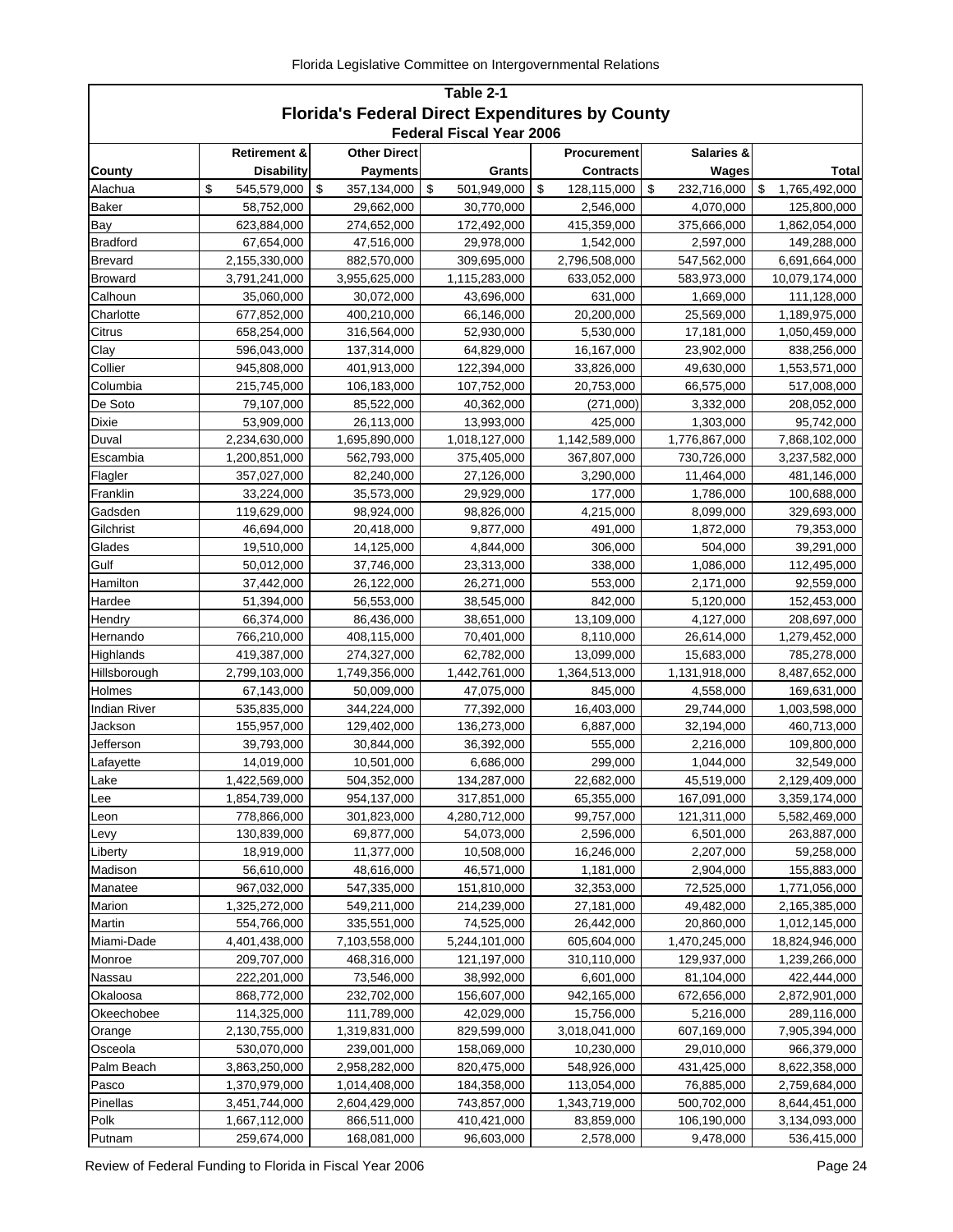|                            |                                 |                      | Table 2-1                                              |                  |                  |                   |  |  |  |  |  |  |
|----------------------------|---------------------------------|----------------------|--------------------------------------------------------|------------------|------------------|-------------------|--|--|--|--|--|--|
|                            |                                 |                      | <b>Florida's Federal Direct Expenditures by County</b> |                  |                  |                   |  |  |  |  |  |  |
|                            | <b>Federal Fiscal Year 2006</b> |                      |                                                        |                  |                  |                   |  |  |  |  |  |  |
|                            | <b>Retirement &amp;</b>         | <b>Other Direct</b>  |                                                        | Procurement      | Salaries &       |                   |  |  |  |  |  |  |
| <b>County</b>              | <b>Disability</b>               | <b>Payments</b>      | Grants                                                 | <b>Contracts</b> | Wages            | Total             |  |  |  |  |  |  |
| Saint Johns                | 500,067,000                     | 193,060,000          | 169,280,000                                            | 60,942,000       | 52,953,000       | 976,302,000       |  |  |  |  |  |  |
| Saint Lucie                | 851,627,000                     | 497,229,000          | 159,253,000                                            | 25,886,000       | 46,758,000       | 1,580,752,000     |  |  |  |  |  |  |
| Santa Rosa                 | 517,697,000                     | 155,535,000          | 112,347,000                                            | 112,547,000      | 86,394,000       | 984,519,000       |  |  |  |  |  |  |
| Sarasota                   | 1,732,894,000                   | 985,253,000          | 156,287,000                                            | 84,156,000       | 71,857,000       | 3,030,447,000     |  |  |  |  |  |  |
| Seminole                   | 860,865,000                     | 422,457,000          | 202,799,000                                            | 48,771,000       | 100,795,000      | 1,635,686,000     |  |  |  |  |  |  |
| Sumter                     | 199,220,000                     | 92,761,000           | 40,598,000                                             | 18,141,000       | 80,716,000       | 431,436,000       |  |  |  |  |  |  |
| Suwannee                   | 140,550,000                     | 79,244,000           | 58,684,000                                             | 6,479,000        | 8,658,000        | 293,614,000       |  |  |  |  |  |  |
| Taylor                     | 59,761,000                      | 44,769,000           | 34,034,000                                             | 21,850,000       | 2,640,000        | 163,055,000       |  |  |  |  |  |  |
| Union                      | 26,565,000                      | 16,102,000           | 20,931,000                                             | 552,000          | 1,572,000        | 65,723,000        |  |  |  |  |  |  |
| Volusia                    | 1,797,299,000                   | 1,015,172,000        | 348,077,000                                            | 129,892,000      | 108,048,000      | 3,398,487,000     |  |  |  |  |  |  |
| Wakulla                    | 57,241,000                      | 31,568,000           | 21,131,000                                             | 3,711,000        | 5,384,000        | 119,035,000       |  |  |  |  |  |  |
| Walton                     | 144,688,000                     | 73,297,000           | 45,569,000                                             | 2,813,000        | 357,671,000      | 624,039,000       |  |  |  |  |  |  |
| Washington                 | 74,534,000                      | 58,692,000           | 51,116,000                                             | 733,000          | 4,224,000        | 189,298,000       |  |  |  |  |  |  |
| <b>State Undistributed</b> | 16,631,000                      | 4,544,545,000        | 657,995,000                                            |                  | 9,262,000        | 5,228,433,000     |  |  |  |  |  |  |
| Statewide                  | 52,697,727,000<br>\$            | 41,457,066,000<br>\$ | \$22,451,928,000                                       | \$14,829,719,000 | \$11,268,890,000 | \$142,705,330,000 |  |  |  |  |  |  |

Notes:

1) In the published report, the expenditure data are rounded to the nearest thousand dollars.

2) The figures reported as "state undistributed" reflect data that were reported without specific county geographic designations.

Data Source:

U.S. Census Bureau, "Consolidated Federal Funds Report for Fiscal Year 2006," U.S. Government Printing Office, Washington, DC 2008 (Issued April 2008) [http://www.census.gov/prod/www/abs/cffr.html]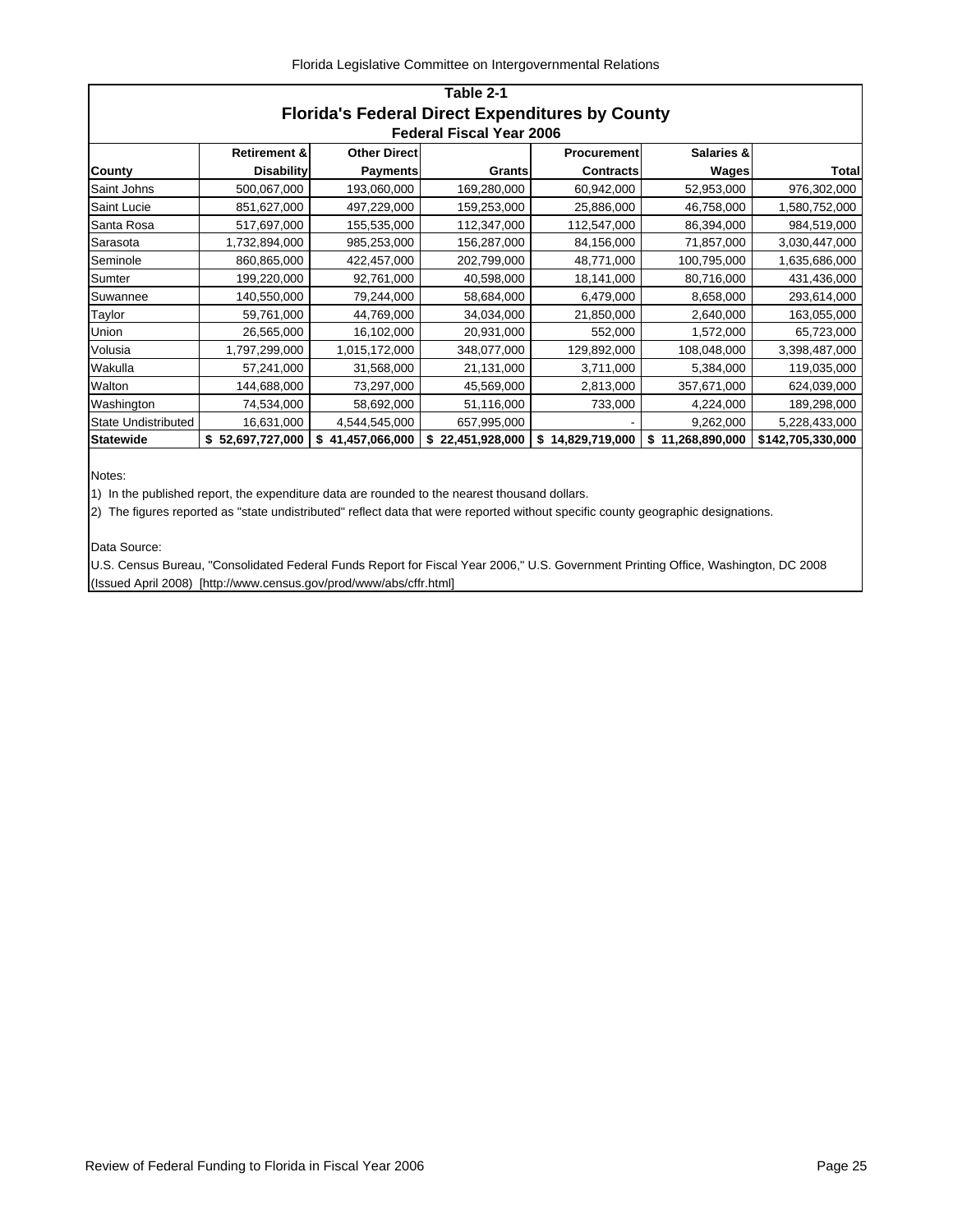|                     | Table 2-2<br><b>Florida's Per Capita Federal Direct Expenditures by County</b> |                                    |                                 |                    |              |              |  |  |  |  |  |  |  |
|---------------------|--------------------------------------------------------------------------------|------------------------------------|---------------------------------|--------------------|--------------|--------------|--|--|--|--|--|--|--|
|                     |                                                                                |                                    |                                 |                    |              |              |  |  |  |  |  |  |  |
|                     |                                                                                |                                    | <b>Federal Fiscal Year 2006</b> |                    |              |              |  |  |  |  |  |  |  |
|                     | <b>Retirement &amp;</b>                                                        | <b>Other Direct</b>                |                                 | <b>Procurement</b> | Salaries &   |              |  |  |  |  |  |  |  |
| <b>County</b>       | <b>Disability</b>                                                              | <b>Payments</b>                    | <b>Grants</b>                   | <b>Contracts</b>   | <b>Wages</b> | <b>Total</b> |  |  |  |  |  |  |  |
| Alachua             | \$<br>2,238                                                                    | $\boldsymbol{\mathsf{S}}$<br>1,465 | \$<br>2,059                     | \$<br>526          | \$<br>955    | \$<br>7,242  |  |  |  |  |  |  |  |
| <b>Baker</b>        | 2,350                                                                          | 1,186                              | 1,231                           | 102                | 163          | 5,031        |  |  |  |  |  |  |  |
| Bay                 | 3,769                                                                          | 1,659                              | 1,042                           | 2,509              | 2,270        | 11,250       |  |  |  |  |  |  |  |
| <b>Bradford</b>     | 2,370                                                                          | 1,664                              | 1,050                           | 54                 | 91           | 5,229        |  |  |  |  |  |  |  |
| <b>Brevard</b>      | 3,969                                                                          | 1,625                              | 570                             | 5,150              | 1,008        | 12,322       |  |  |  |  |  |  |  |
| <b>Broward</b>      | 2,163                                                                          | 2,256                              | 636                             | 361                | 333          | 5,749        |  |  |  |  |  |  |  |
| Calhoun             | 2,484                                                                          | 2,131                              | 3,096                           | 45                 | 118          | 7,874        |  |  |  |  |  |  |  |
| Charlotte           | 4,228                                                                          | 2,496                              | 413                             | 126                | 159          | 7,423        |  |  |  |  |  |  |  |
| Citrus              | 4,814                                                                          | 2,315                              | 387                             | 40                 | 126          | 7,682        |  |  |  |  |  |  |  |
| Clay                | 3,369                                                                          | 776                                | 366                             | 91                 | 135          | 4,739        |  |  |  |  |  |  |  |
| Collier             | 2,895                                                                          | 1,230                              | 375                             | 104                | 152          | 4,756        |  |  |  |  |  |  |  |
| Columbia            | 3,396                                                                          | 1,671                              | 1,696                           | 327                | 1,048        | 8,137        |  |  |  |  |  |  |  |
| De Soto             | 2,385                                                                          | 2,579                              | 1,217                           | (8)                | 100          | 6,273        |  |  |  |  |  |  |  |
| <b>Dixie</b>        | 3,439                                                                          | 1,666                              | 893                             | 27                 | 83           | 6,107        |  |  |  |  |  |  |  |
| Duval               | 2,542                                                                          | 1,929                              | 1,158                           | 1,300              | 2,021        | 8,949        |  |  |  |  |  |  |  |
| Escambia            | 3,878                                                                          | 1,818                              | 1,212                           | 1,188              | 2,360        | 10,456       |  |  |  |  |  |  |  |
| Flagler             | 4,008                                                                          | 923                                | 305                             | 37                 | 129          | 5,402        |  |  |  |  |  |  |  |
| Franklin            | 2,788                                                                          | 2,985                              | 2,512                           | 15                 | 150          | 8,450        |  |  |  |  |  |  |  |
| Gadsden             | 2,482                                                                          | 2,053                              | 2,051                           | 87                 | 168          | 6,841        |  |  |  |  |  |  |  |
| Gilchrist           | 2,796                                                                          | 1,222                              | 591                             | 29                 | 112          | 4,751        |  |  |  |  |  |  |  |
| Glades              | 1,807                                                                          | 1,308                              | 449                             | 28                 | 47           | 3,639        |  |  |  |  |  |  |  |
| Gulf                | 3,029                                                                          | 2,286                              | 1,412                           | 20                 | 66           | 6,814        |  |  |  |  |  |  |  |
| Hamilton            | 2,579                                                                          | 1,799                              | 1,810                           | 38                 | 150          | 6,376        |  |  |  |  |  |  |  |
| Hardee              | 1,890                                                                          | 2,080                              | 1,418                           | 31                 | 188          | 5,608        |  |  |  |  |  |  |  |
| Hendry              | 1,716                                                                          | 2,235                              | 999                             | 339                | 107          | 5,396        |  |  |  |  |  |  |  |
| Hernando            | 4,880                                                                          | 2,599                              | 448                             | 52                 | 170          | 8,149        |  |  |  |  |  |  |  |
| Highlands           | 4,338                                                                          | 2,838                              | 649                             | 135                | 162          | 8,123        |  |  |  |  |  |  |  |
| Hillsborough        | 2,404                                                                          | 1,502                              | 1,239                           | 1,172              | 972          | 7,289        |  |  |  |  |  |  |  |
| Holmes              | 3,443                                                                          | 2,564                              | 2,414                           | 43                 | 234          | 8,698        |  |  |  |  |  |  |  |
| <b>Indian River</b> | 3,961                                                                          | 2,545                              | 572                             | 121                | 220          | 7,420        |  |  |  |  |  |  |  |
| Jackson             | 3,104                                                                          | 2,575                              | 2,712                           | 137                | 641          | 9,169        |  |  |  |  |  |  |  |
| Jefferson           | 2,772                                                                          | 2,149                              | 2,535                           | 39                 | 154          | 7,650        |  |  |  |  |  |  |  |
| Lafayette           | 1,739                                                                          | 1,303                              | 830                             | 37                 | 130          | 4,038        |  |  |  |  |  |  |  |
| Lake                | 5,140                                                                          | 1,822                              | 485                             | 82                 | 164          | 7,693        |  |  |  |  |  |  |  |
| Lee                 | 3,167                                                                          | 1,629                              | 543                             | 112                | 285          | 5,736        |  |  |  |  |  |  |  |
| Leon                | 2,858                                                                          | 1,108                              | 15,709                          | 366                | 445          | 20,486       |  |  |  |  |  |  |  |
| Levy                | 3,356                                                                          | 1,793                              | 1,387                           | 67                 | 167          | 6,770        |  |  |  |  |  |  |  |
| Liberty             | 2,434                                                                          | 1,464                              | 1,352                           | 2,090              | 284          | 7,625        |  |  |  |  |  |  |  |
| Madison             | 2,857                                                                          | 2,454                              | 2,350                           | 60                 | 147          | 7,867        |  |  |  |  |  |  |  |
| Manatee             | 3,136                                                                          | 1,775                              | 492                             | 105                | 235          | 5,744        |  |  |  |  |  |  |  |
| Marion              | 4,206                                                                          | 1,743                              | 680                             | 86                 | 157          | 6,873        |  |  |  |  |  |  |  |
| Martin              | 3,889                                                                          | 2,352                              | 522                             | 185                | 146          | 7,096        |  |  |  |  |  |  |  |
| Miami-Dade          | 1,806                                                                          | 2,915                              | 2,152                           | 249                | 603          | 7,725        |  |  |  |  |  |  |  |
| Monroe              | 2,605                                                                          | 5,817                              | 1,505                           | 3,852              | 1,614        | 15,393       |  |  |  |  |  |  |  |
| Nassau              | 3,259                                                                          | 1,079                              | 572                             | 97                 | 1,189        | 6,195        |  |  |  |  |  |  |  |
| Okaloosa            | 4,509                                                                          | 1,208                              | 813                             | 4,890              | 3,491        | 14,911       |  |  |  |  |  |  |  |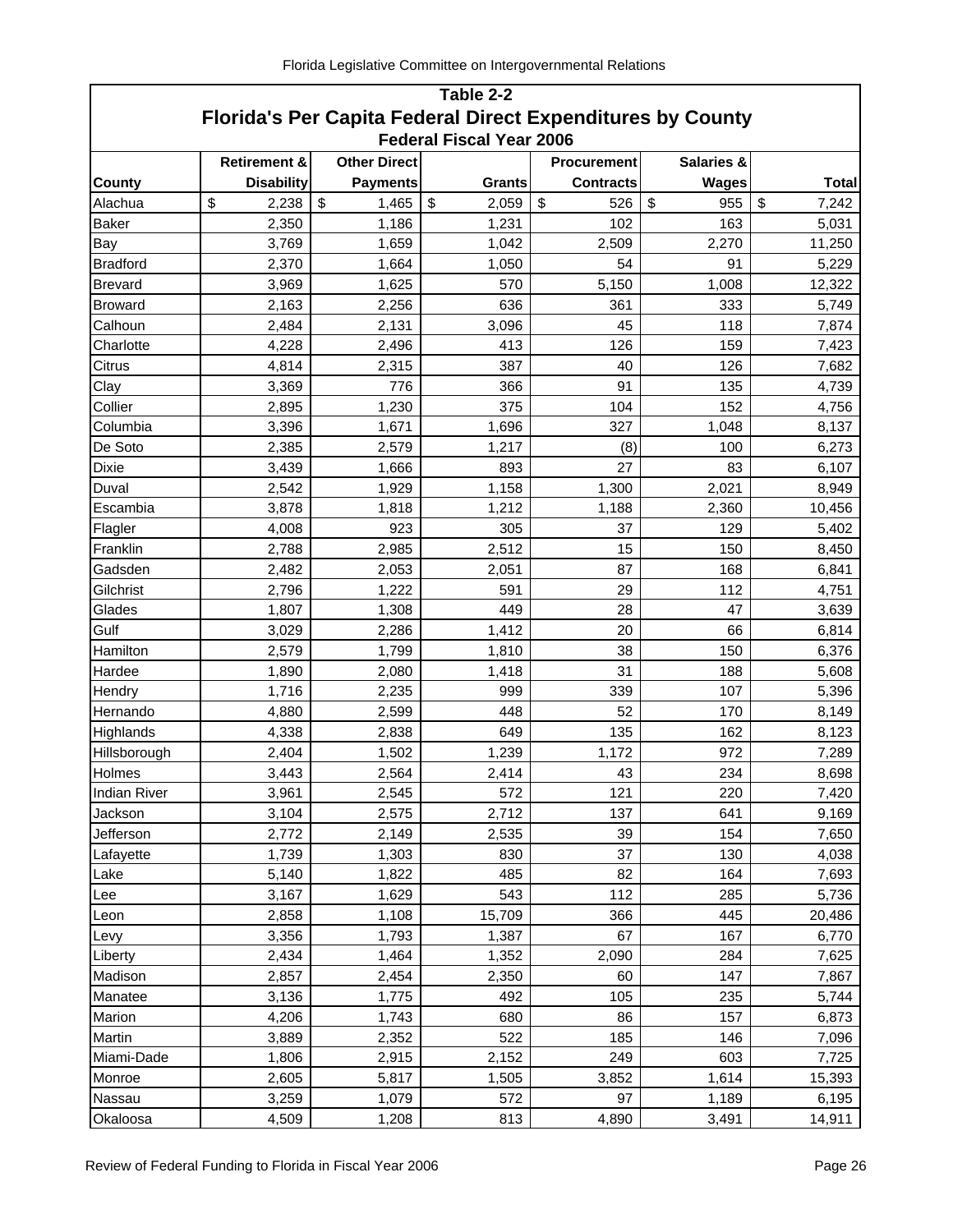|                  |                                                                   |                     | Table 2-2                       |                    |              |              |  |  |  |  |  |  |  |  |
|------------------|-------------------------------------------------------------------|---------------------|---------------------------------|--------------------|--------------|--------------|--|--|--|--|--|--|--|--|
|                  | <b>Florida's Per Capita Federal Direct Expenditures by County</b> |                     |                                 |                    |              |              |  |  |  |  |  |  |  |  |
|                  |                                                                   |                     | <b>Federal Fiscal Year 2006</b> |                    |              |              |  |  |  |  |  |  |  |  |
|                  | <b>Retirement &amp;</b>                                           | <b>Other Direct</b> |                                 | <b>Procurement</b> | Salaries &   |              |  |  |  |  |  |  |  |  |
| <b>County</b>    | <b>Disability</b>                                                 | <b>Payments</b>     | <b>Grants</b>                   | <b>Contracts</b>   | <b>Wages</b> | <b>Total</b> |  |  |  |  |  |  |  |  |
| Okeechobee       | 2,957                                                             | 2,891               | 1,087                           | 407                | 135          | 7,477        |  |  |  |  |  |  |  |  |
| Orange           | 1,974                                                             | 1,223               | 768                             | 2,796              | 562          | 7,323        |  |  |  |  |  |  |  |  |
| Osceola          | 2,071                                                             | 934                 | 618                             | 40                 | 113          | 3,776        |  |  |  |  |  |  |  |  |
| Palm Beach       | 2,999                                                             | 2,297               | 637                             | 426                | 335          | 6,694        |  |  |  |  |  |  |  |  |
| Pasco            | 3,231                                                             | 2,390               | 434                             | 266                | 181          | 6,503        |  |  |  |  |  |  |  |  |
| Pinellas         | 3,641                                                             | 2,747               | 785                             | 1,417              | 528          | 9,118        |  |  |  |  |  |  |  |  |
| Polk             | 2,950                                                             | 1,534               | 726                             | 148                | 188          | 5,547        |  |  |  |  |  |  |  |  |
| Putnam           | 3,489                                                             | 2,259               | 1,298                           | 35                 | 127          | 7,208        |  |  |  |  |  |  |  |  |
| Saint Johns      | 3,025                                                             | 1,168               | 1,024                           | 369                | 320          | 5,907        |  |  |  |  |  |  |  |  |
| Saint Lucie      | 3,284                                                             | 1,917               | 614                             | 100                | 180          | 6,096        |  |  |  |  |  |  |  |  |
| Santa Rosa       | 3,660                                                             | 1,100               | 794                             | 796                | 611          | 6,961        |  |  |  |  |  |  |  |  |
| Sarasota         | 4,568                                                             | 2,597               | 412                             | 222                | 189          | 7,988        |  |  |  |  |  |  |  |  |
| Seminole         | 2,046                                                             | 1,004               | 482                             | 116                | 240          | 3,888        |  |  |  |  |  |  |  |  |
| Sumter           | 2,412                                                             | 1,123               | 492                             | 220                | 977          | 5,223        |  |  |  |  |  |  |  |  |
| Suwannee         | 3,623                                                             | 2,042               | 1,513                           | 167                | 223          | 7,568        |  |  |  |  |  |  |  |  |
| Taylor           | 2,783                                                             | 2,085               | 1,585                           | 1,018              | 123          | 7,594        |  |  |  |  |  |  |  |  |
| Union            | 1,768                                                             | 1,071               | 1,393                           | 37                 | 105          | 4,373        |  |  |  |  |  |  |  |  |
| Volusia          | 3,567                                                             | 2,015               | 691                             | 258                | 214          | 6,745        |  |  |  |  |  |  |  |  |
| Wakulla          | 2,016                                                             | 1,112               | 744                             | 131                | 190          | 4,192        |  |  |  |  |  |  |  |  |
| Walton           | 2,594                                                             | 1,314               | 817                             | 50                 | 6,411        | 11,186       |  |  |  |  |  |  |  |  |
| Washington       | 3,230                                                             | 2,544               | 2,215                           | 32                 | 183          | 8,204        |  |  |  |  |  |  |  |  |
| <b>Statewide</b> | \$<br>2,872                                                       | \$<br>2,259         | \$<br>1,224                     | \$<br>808          | \$<br>614    | \$<br>7,777  |  |  |  |  |  |  |  |  |

Note: The calculations of per capita expenditures were made using April 1, 2006 population estimates for Florida counties as published by the Bureau of Economic and Business Research, University of Florida.

Data Source:

U.S. Census Bureau, "Consolidated Federal Funds Report for Fiscal Year 2006," U.S. Government Printing Office, Washington, DC 2008 (Issued April 2008) [http://www.census.gov/prod/www/abs/cffr.html]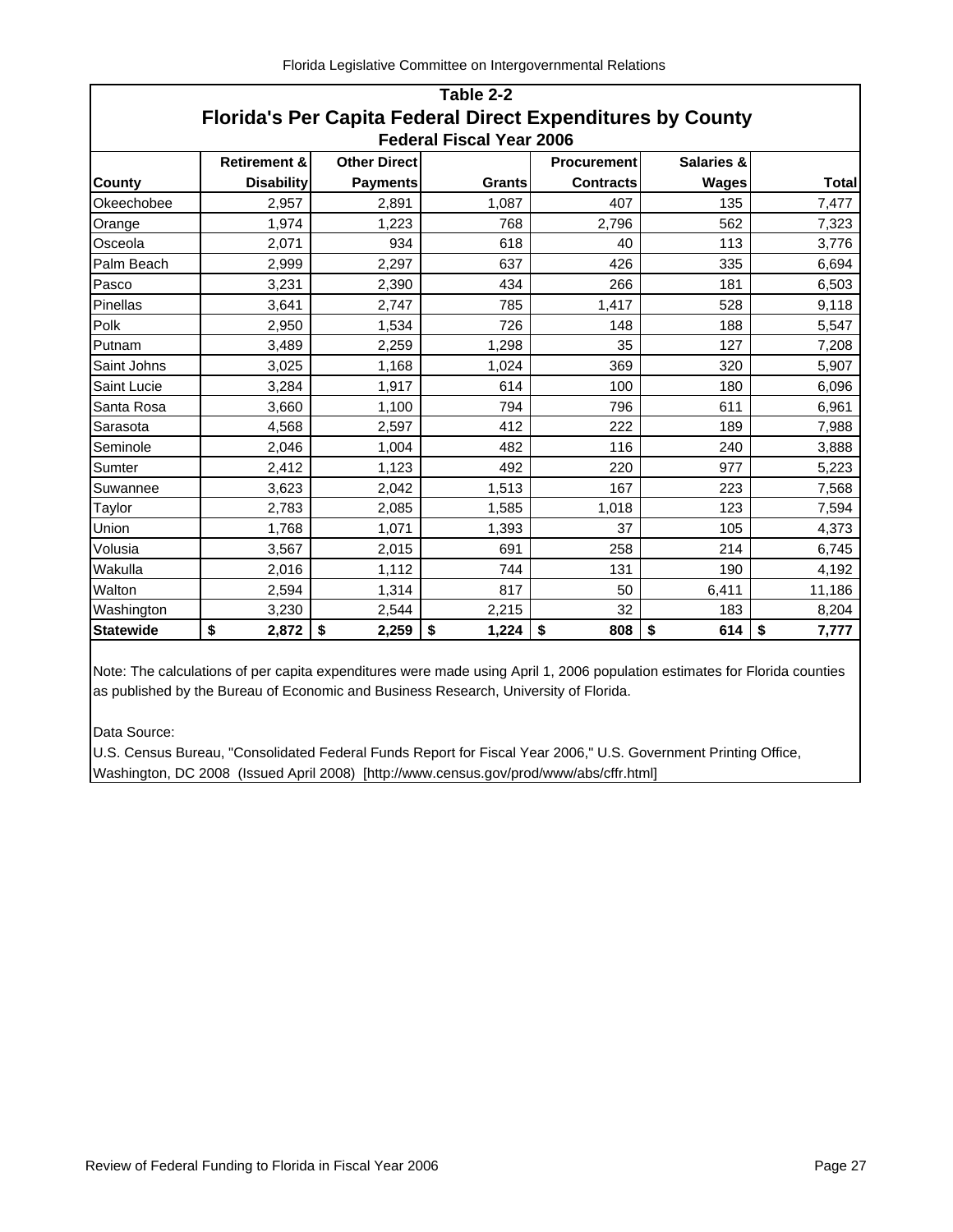|                     |                                                                                                             | Table 2-3           |               |                    |                       |  |  |  |  |  |  |  |
|---------------------|-------------------------------------------------------------------------------------------------------------|---------------------|---------------|--------------------|-----------------------|--|--|--|--|--|--|--|
|                     | Florida's Federal Direct Expenditures by County - Category as % of Total<br><b>Federal Fiscal Year 2006</b> |                     |               |                    |                       |  |  |  |  |  |  |  |
|                     |                                                                                                             |                     |               |                    |                       |  |  |  |  |  |  |  |
|                     | <b>Retirement &amp;</b>                                                                                     | <b>Other Direct</b> |               | <b>Procurement</b> | <b>Salaries &amp;</b> |  |  |  |  |  |  |  |
| <b>County</b>       | <b>Disability</b>                                                                                           | <b>Payments</b>     | <b>Grants</b> | <b>Contracts</b>   | <b>Wages</b>          |  |  |  |  |  |  |  |
| Alachua             | 30.9%                                                                                                       | 20.2%               | 28.4%         | 7.3%               | 13.2%                 |  |  |  |  |  |  |  |
| <b>Baker</b>        | 46.7%                                                                                                       | 23.6%               | 24.5%         | 2.0%               | 3.2%                  |  |  |  |  |  |  |  |
| Bay                 | 33.5%                                                                                                       | 14.7%               | 9.3%          | 22.3%              | 20.2%                 |  |  |  |  |  |  |  |
| <b>Bradford</b>     | 45.3%                                                                                                       | 31.8%               | 20.1%         | 1.0%               | 1.7%                  |  |  |  |  |  |  |  |
| <b>Brevard</b>      | 32.2%                                                                                                       | 13.2%               | 4.6%          | 41.8%              | 8.2%                  |  |  |  |  |  |  |  |
| <b>Broward</b>      | 37.6%                                                                                                       | 39.2%               | 11.1%         | 6.3%               | 5.8%                  |  |  |  |  |  |  |  |
| Calhoun             | 31.5%                                                                                                       | 27.1%               | 39.3%         | 0.6%               | 1.5%                  |  |  |  |  |  |  |  |
| Charlotte           | 57.0%                                                                                                       | 33.6%               | 5.6%          | 1.7%               | 2.1%                  |  |  |  |  |  |  |  |
| Citrus              | 62.7%                                                                                                       | 30.1%               | 5.0%          | 0.5%               | 1.6%                  |  |  |  |  |  |  |  |
| Clay                | 71.1%                                                                                                       | 16.4%               | 7.7%          | 1.9%               | 2.9%                  |  |  |  |  |  |  |  |
| Collier             | 60.9%                                                                                                       | 25.9%               | 7.9%          | 2.2%               | 3.2%                  |  |  |  |  |  |  |  |
| Columbia            | 41.7%                                                                                                       | 20.5%               | 20.8%         | 4.0%               | 12.9%                 |  |  |  |  |  |  |  |
| De Soto             | 38.0%                                                                                                       | 41.1%               | 19.4%         | $-0.1%$            | 1.6%                  |  |  |  |  |  |  |  |
| <b>Dixie</b>        | 56.3%                                                                                                       | 27.3%               | 14.6%         | 0.4%               | 1.4%                  |  |  |  |  |  |  |  |
| Duval               | 28.4%                                                                                                       | 21.6%               | 12.9%         | 14.5%              | 22.6%                 |  |  |  |  |  |  |  |
| Escambia            | 37.1%                                                                                                       | 17.4%               | 11.6%         | 11.4%              | 22.6%                 |  |  |  |  |  |  |  |
| Flagler             | 74.2%                                                                                                       | 17.1%               | 5.6%          | 0.7%               | 2.4%                  |  |  |  |  |  |  |  |
| Franklin            | 33.0%                                                                                                       | 35.3%               | 29.7%         | 0.2%               | 1.8%                  |  |  |  |  |  |  |  |
| Gadsden             | 36.3%                                                                                                       | 30.0%               | 30.0%         | 1.3%               | 2.5%                  |  |  |  |  |  |  |  |
| Gilchrist           | 58.8%                                                                                                       | 25.7%               | 12.4%         | 0.6%               | 2.4%                  |  |  |  |  |  |  |  |
| Glades              | 49.7%                                                                                                       | 35.9%               | 12.3%         | 0.8%               | 1.3%                  |  |  |  |  |  |  |  |
| Gulf                | 44.5%                                                                                                       | 33.6%               | 20.7%         | 0.3%               | 1.0%                  |  |  |  |  |  |  |  |
| Hamilton            | 40.5%                                                                                                       | 28.2%               | 28.4%         | 0.6%               | 2.3%                  |  |  |  |  |  |  |  |
| Hardee              | 33.7%                                                                                                       | 37.1%               | 25.3%         | 0.6%               | 3.4%                  |  |  |  |  |  |  |  |
| Hendry              | 31.8%                                                                                                       | 41.4%               | 18.5%         | 6.3%               | 2.0%                  |  |  |  |  |  |  |  |
| Hernando            | 59.9%                                                                                                       | 31.9%               | 5.5%          | 0.6%               | 2.1%                  |  |  |  |  |  |  |  |
| Highlands           | 53.4%                                                                                                       | 34.9%               | 8.0%          | 1.7%               | 2.0%                  |  |  |  |  |  |  |  |
| Hillsborough        | 33.0%                                                                                                       | 20.6%               | 17.0%         | 16.1%              | 13.3%                 |  |  |  |  |  |  |  |
| Holmes              | 39.6%                                                                                                       | 29.5%               | 27.8%         | 0.5%               | 2.7%                  |  |  |  |  |  |  |  |
| <b>Indian River</b> | 53.4%                                                                                                       | 34.3%               | 7.7%          | 1.6%               | 3.0%                  |  |  |  |  |  |  |  |
| Jackson             | 33.9%                                                                                                       | 28.1%               | 29.6%         | 1.5%               | 7.0%                  |  |  |  |  |  |  |  |
| Jefferson           | 36.2%                                                                                                       | 28.1%               | 33.1%         | 0.5%               | 2.0%                  |  |  |  |  |  |  |  |
| Lafayette           | 43.1%                                                                                                       | 32.3%               | 20.5%         | 0.9%               | 3.2%                  |  |  |  |  |  |  |  |
| Lake                | 66.8%                                                                                                       | 23.7%               | 6.3%          | 1.1%               | 2.1%                  |  |  |  |  |  |  |  |
| Lee                 | 55.2%                                                                                                       | 28.4%               | 9.5%          | 1.9%               | 5.0%                  |  |  |  |  |  |  |  |
| Leon                | 14.0%                                                                                                       | 5.4%                | 76.7%         | 1.8%               | 2.2%                  |  |  |  |  |  |  |  |
| Levy                | 49.6%                                                                                                       | 26.5%               | 20.5%         | 1.0%               | 2.5%                  |  |  |  |  |  |  |  |
| Liberty             | 31.9%                                                                                                       | 19.2%               | 17.7%         | 27.4%              | 3.7%                  |  |  |  |  |  |  |  |
| Madison             | 36.3%                                                                                                       | 31.2%               | 29.9%         | 0.8%               | 1.9%                  |  |  |  |  |  |  |  |
| Manatee             | 54.6%                                                                                                       | 30.9%               | 8.6%          | 1.8%               | 4.1%                  |  |  |  |  |  |  |  |
| Marion              | 61.2%                                                                                                       | 25.4%               | 9.9%          | 1.3%               | 2.3%                  |  |  |  |  |  |  |  |
| Martin              | 54.8%                                                                                                       | 33.2%               | 7.4%          | 2.6%               | 2.1%                  |  |  |  |  |  |  |  |
|                     |                                                                                                             |                     |               |                    |                       |  |  |  |  |  |  |  |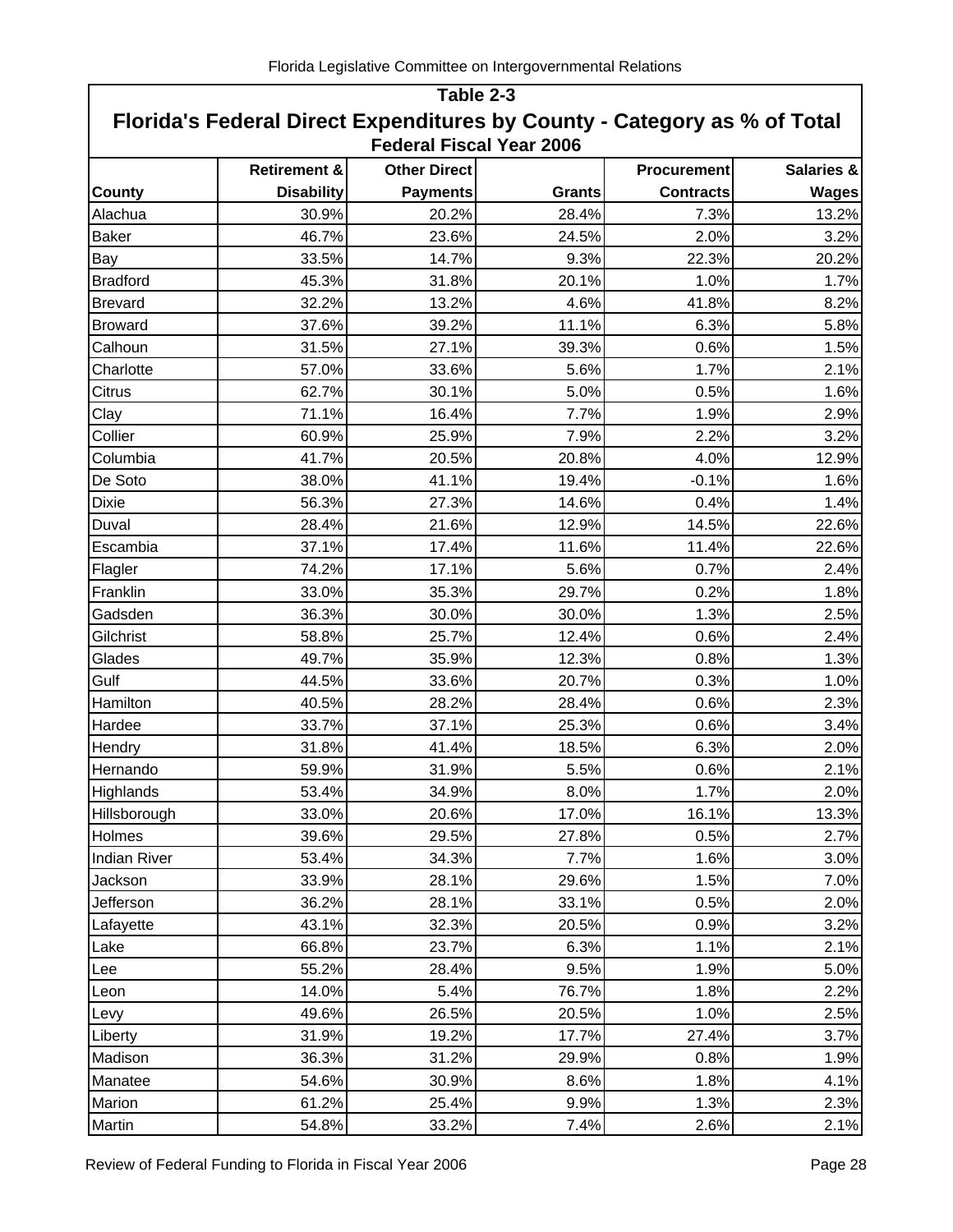|                  |                                                                          |                     | Table 2-3                       |                    |              |
|------------------|--------------------------------------------------------------------------|---------------------|---------------------------------|--------------------|--------------|
|                  | Florida's Federal Direct Expenditures by County - Category as % of Total |                     |                                 |                    |              |
|                  |                                                                          |                     | <b>Federal Fiscal Year 2006</b> |                    |              |
|                  | <b>Retirement &amp;</b>                                                  | <b>Other Direct</b> |                                 | <b>Procurement</b> | Salaries &   |
| <b>County</b>    | <b>Disability</b>                                                        | <b>Payments</b>     | <b>Grants</b>                   | <b>Contracts</b>   | <b>Wages</b> |
| Miami-Dade       | 23.4%                                                                    | 37.7%               | 27.9%                           | 3.2%               | 7.8%         |
| Monroe           | 16.9%                                                                    | 37.8%               | 9.8%                            | 25.0%              | 10.5%        |
| Nassau           | 52.6%                                                                    | 17.4%               | 9.2%                            | 1.6%               | 19.2%        |
| Okaloosa         | 30.2%                                                                    | 8.1%                | 5.5%                            | 32.8%              | 23.4%        |
| Okeechobee       | 39.5%                                                                    | 38.7%               | 14.5%                           | 5.4%               | 1.8%         |
| Orange           | 27.0%                                                                    | 16.7%               | 10.5%                           | 38.2%              | 7.7%         |
| Osceola          | 54.9%                                                                    | 24.7%               | 16.4%                           | 1.1%               | 3.0%         |
| Palm Beach       | 44.8%                                                                    | 34.3%               | 9.5%                            | 6.4%               | 5.0%         |
| Pasco            | 49.7%                                                                    | 36.8%               | 6.7%                            | 4.1%               | 2.8%         |
| Pinellas         | 39.9%                                                                    | 30.1%               | 8.6%                            | 15.5%              | 5.8%         |
| Polk             | 53.2%                                                                    | 27.6%               | 13.1%                           | 2.7%               | 3.4%         |
| Putnam           | 48.4%                                                                    | 31.3%               | 18.0%                           | 0.5%               | 1.8%         |
| Saint Johns      | 51.2%                                                                    | 19.8%               | 17.3%                           | 6.2%               | 5.4%         |
| Saint Lucie      | 53.9%                                                                    | 31.5%               | 10.1%                           | 1.6%               | 3.0%         |
| Santa Rosa       | 52.6%                                                                    | 15.8%               | 11.4%                           | 11.4%              | 8.8%         |
| Sarasota         | 57.2%                                                                    | 32.5%               | 5.2%                            | 2.8%               | 2.4%         |
| Seminole         | 52.6%                                                                    | 25.8%               | 12.4%                           | 3.0%               | 6.2%         |
| Sumter           | 46.2%                                                                    | 21.5%               | 9.4%                            | 4.2%               | 18.7%        |
| Suwannee         | 47.9%                                                                    | 27.0%               | 20.0%                           | 2.2%               | 2.9%         |
| Taylor           | 36.7%                                                                    | 27.5%               | 20.9%                           | 13.4%              | 1.6%         |
| Union            | 40.4%                                                                    | 24.5%               | 31.8%                           | 0.8%               | 2.4%         |
| Volusia          | 52.9%                                                                    | 29.9%               | 10.2%                           | 3.8%               | 3.2%         |
| Wakulla          | 48.1%                                                                    | 26.5%               | 17.8%                           | 3.1%               | 4.5%         |
| Walton           | 23.2%                                                                    | 11.7%               | 7.3%                            | 0.5%               | 57.3%        |
| Washington       | 39.4%                                                                    | 31.0%               | 27.0%                           | 0.4%               | 2.2%         |
| <b>Statewide</b> | 36.9%                                                                    | 29.1%               | 15.7%                           | 10.4%              | 7.9%         |

Data Source:

U.S. Census Bureau, "Consolidated Federal Funds Report for Fiscal Year 2006," U.S. Government Printing Office, Washington, DC 2008 (Issued April 2008) [http://www.census.gov/prod/www/abs/cffr.html]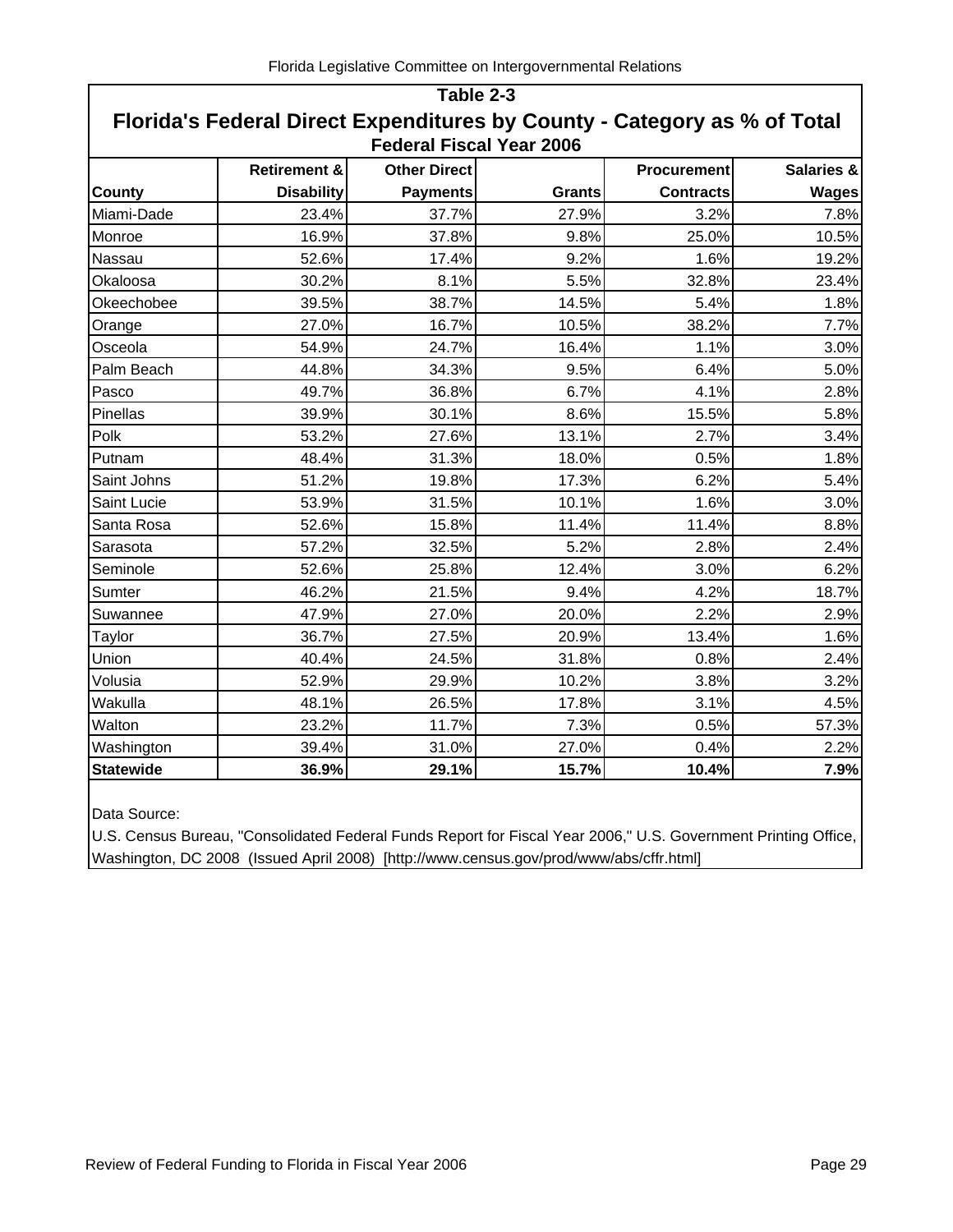This page was intentionally left blank.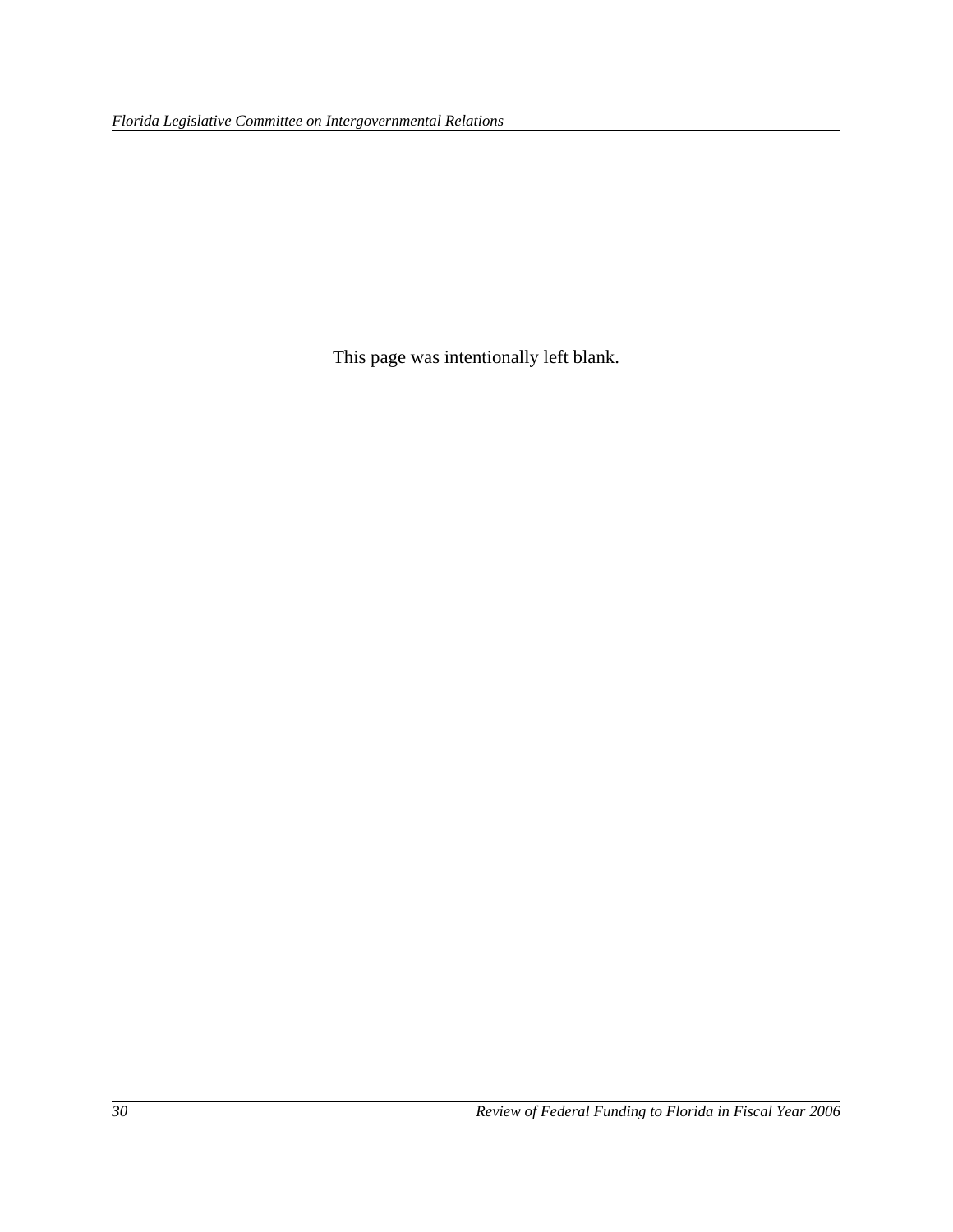### **Part Three: Federal Grants to Florida's State and Local Governments**

#### **A. Introduction**

Federal grant expenditures to Florida's state and local governments totaled \$19.1 billion, or \$1,059 per capita, in fiscal year 2006. In terms of total federal grants, Florida had the  $4<sup>th</sup>$  largest expenditure of all states, the  $4<sup>th</sup>$  largest expenditure of the seven most populous states, and the  $2<sup>nd</sup>$  largest expenditure of the southern states, after  $Texas<sup>1</sup>$  Compared to 2005, Florida's rankings were unchanged.

On a per capita basis, Florida ranked  $47<sup>th</sup>$  among all states, last among the most populous states, and 14<sup>th</sup> among the southern states. The state's per capita rankings among the seven most populous states and the sixteen southern states were unchanged from 2005; however, Florida's per capita ranking among all states dropped from  $43^{\text{rd}}$  to  $47^{\text{th}}$ .

A summary of Florida's federal grant expenditures by department or agency can be found in **Table 3-1** on page 35. In addition to total reported expenditures, calculations of per capita expenditures have been included. Florida's rankings among the fifty states, the seven most populous states, and the other southern states on the basis of total and per capita expenditures are listed as well.

Of the \$19.1 billion in total grant expenditures to Florida in 2006, the grant funding received from six federal departments: Health and Human Services, Transportation, Education, Homeland Security, Housing and Urban Development and Agriculture totaled \$18.3 billion and accounted for 96 percent of all grant expenditures to Florida.

#### **B. Data Sources**

 $\overline{a}$ 

The data reported in this part was obtained from the U.S. Bureau of the Census publication entitled *Federal Aid to States for Fiscal Year 2006* issued April 2008. The Census Bureau's publication presents federal expenditures to state and local governments by state and U.S. outlying areas. However, the focus of this part is on the total expenditures made to the fifty states collectively and the expenditures by program category made to Florida.

The total grant expenditures to Florida of \$19.1 billion are less than the state's federal grant obligations of \$22.5 billion discussed previously in Part One. This difference results from the use of the *Federal Aid to States* (FAS) report as the data source here as opposed to the use of the *Consolidated Federal Funds Report* (CFFR). The FAS report presents state-by-state distributions of

 $1$  Based on July 1, 2006 population estimates prepared by the U.S. Census Bureau, the seven most populous states were California, Texas, New York, Florida, Illinois, Pennsylvania, and Ohio. The Census Bureau has classified 16 states in the South region. They are Alabama, Arkansas, Delaware, Florida, Georgia, Kentucky, Louisiana, Maryland, Mississippi, North Carolina, Oklahoma, South Carolina, Tennessee, Texas, Virginia, and West Virginia.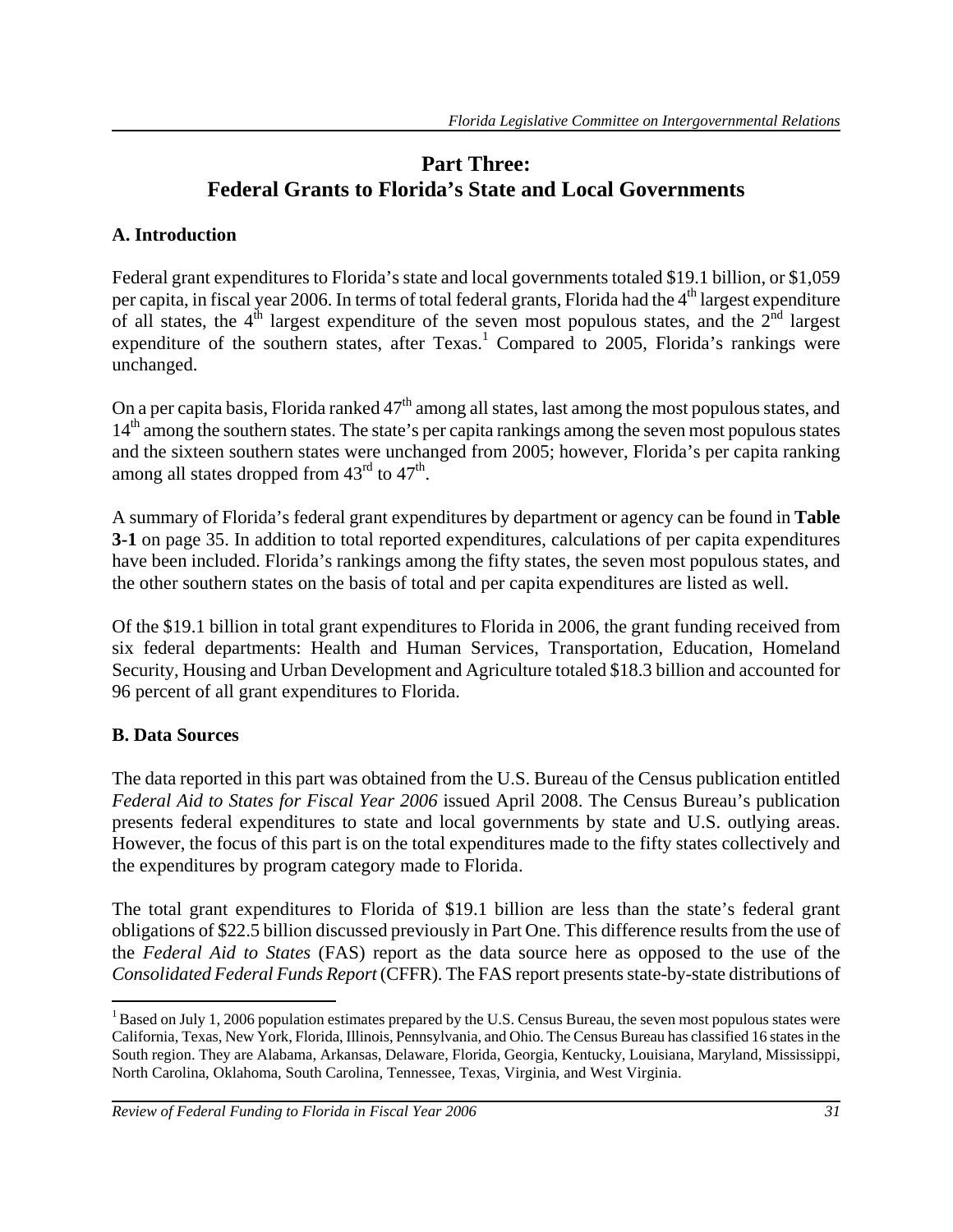federal expenditures for grants to state and local governments only. By contrast, federal grants reported in the CFFR generally represent obligations. Obligations are federal funds designated stateby-state and available to be "drawn down" through a variety of program requirements. Additionally, the CFFR includes payments to state and local governments as well as grants to nongovernmental recipients.

### **C. Federal Grants by Department or Agency**

The tables in this part provide more detailed summaries of federal grant expenditures to Florida by department or agency. In the FAS report, these federal grant expenditures are reported by program categories. It is important to note that the majority of these program categories reflect the sum total of numerous individual grant programs.

In the Catalog of Federal Domestic Assistance (CFDA), federal grants are classified into one of two types: formula grants and project grants.<sup>2</sup> Formula grants are allocations of money to states or their subdivisions in accordance with distribution formulas prescribed by law or administrative regulation for activities of a continuing nature not confined to a specific project. Currently, the CFDA lists 186 formula grant programs.

Project grants are funding for specific projects for fixed or known periods of time and can include fellowships, scholarships, research grants, training grants, traineeships, experimental and demonstration grants, evaluation grants, planning grants, technical assistance grants, survey grants, and construction grants. The CFDA currently lists 1,036 project grant programs.

In total, 1,222 separate federal grant programs are currently listed in the CFDA. Data on states' participation in each of these programs is not part of the FAS report; however, such information is available from the U.S. Bureau of the Census. Due to the large number of such programs, a separate research project would be necessary to document Florida's participation in these formula and project grant programs relative to the other states. At the Committee's direction, the LCIR staff last documented the Florida's participation in individual grant programs in 2002.

Utilizing the data published in the FAS report, the following tables summarize federal grant expenditures to Florida by department or agency.

**Table 3-2**: U.S. Department of Agriculture (page 36) **Table 3-3**: U.S. Department of Commerce (page 37)

 $\overline{a}$ 

 $2^2$  The purpose of the CFDA is to provide a database of all federal programs available to state and local governments, including the District of Columbia; federally-recognized Indian tribal governments; territories and possessions of the United States; domestic public, quasi-public, and private profit and nonprofit organizations and institutions; specialized groups; and individuals. The Catalog is available online at www.cfda.gov. Currently, programs in the Catalog are classified into 15 types of assistance, seven of which are financial types of assistance and eight are non-financial types of assistance.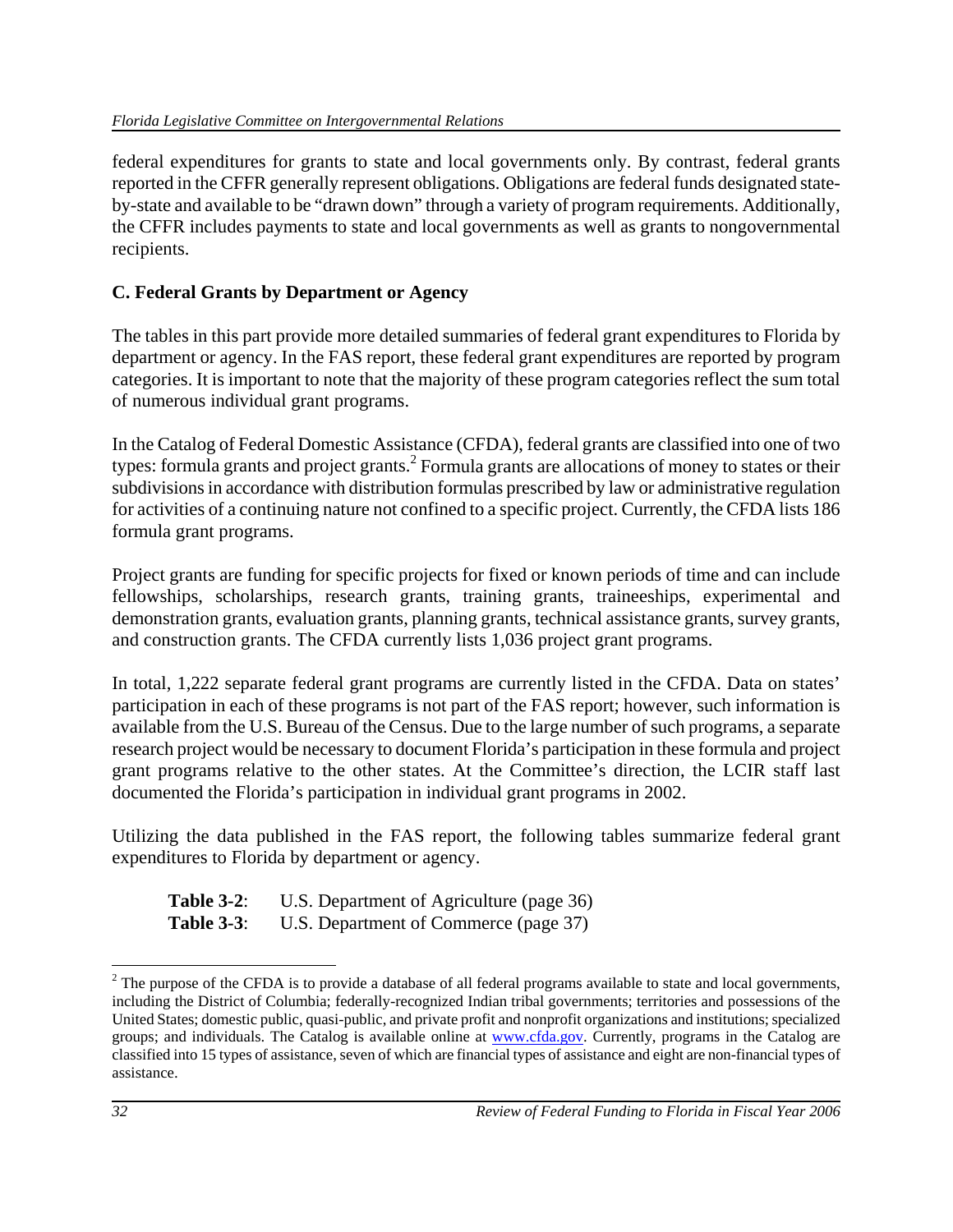| <b>Table 3-4:</b>  | U.S. Department of Defense (page 38)                       |
|--------------------|------------------------------------------------------------|
| <b>Table 3-5:</b>  | U.S. Department of Education (page 39)                     |
| <b>Table 3-6:</b>  | U.S. Department of Energy (page 40)                        |
| <b>Table 3-7:</b>  | U.S. Environmental Protection Agency (page 41)             |
| <b>Table 3-8:</b>  | U.S. Department of Health and Human Services (page 42)     |
| <b>Table 3-9:</b>  | U.S. Department of Homeland Security (page 43)             |
| <b>Table 3-10:</b> | U.S. Department of Housing and Urban Development (page 44) |
| <b>Table 3-11:</b> | U.S. Department of Interior (page 45)                      |
| <b>Table 3-12:</b> | U.S. Department of Justice (page 46)                       |
| <b>Table 3-13:</b> | U.S. Department of Labor (page 47)                         |
| <b>Table 3-14:</b> | U.S. Department of Transportation (page 48)                |
| <b>Table 3-15:</b> | U.S. Department of the Treasury (page 49)                  |

Two additional tables summarize changes in federal grant expenditures to Florida by department or agency for the period of 1996 through 2006. **Table 3-16** on pages 50-53 lists the total expenditures, the percentage change in total expenditures from one year to the next, and Florida's rankings among the fifty states. **Table 3-17** on pages 54-56 lists the per capita expenditures and Florida's rankings among the fifty states.

Supplemental information describing each federal department or agency and many of the grant programs can be obtained from their respective websites. A list of those websites can be found in the **Appendix**.

### **D. Conclusion**

Federal grant expenditures to Florida's state and local governments totaled \$19.1 billion, or \$1,059 per capita, in fiscal year 2006. In terms of total federal grants, Florida had the 4<sup>th</sup> largest expenditure of all states, the  $4<sup>th</sup>$  largest expenditure of the seven most populous states, and the  $2<sup>nd</sup>$  largest expenditure of the southern states. On a per capita basis, the state ranked  $47<sup>th</sup>$  among all states, last among the most populous states, and  $14<sup>th</sup>$  among the southern states.

For reporting purposes, the federal government aggregates expenditures of hundreds of separate grant programs into broad program categories. Consequently, it is difficult to determine why the state ranks so low, on a per capita basis, relative to other states in many program categories. Certainly, this aggregation of expenditure data masks differences from one grant program to another. Within the same program category, a high per capita ranking in an individual grant program may be offset to some degree by a low per capita ranking in another program.

This report utilizes a per capita measure to control for population differences among states. However, this measure does not take into consideration levels of need or utilization. For example, a state may have a need for certain grant funding but be unable to receive monies due to the program's eligibility requirements. Conversely, a state may be fully qualified to participate in a particular grant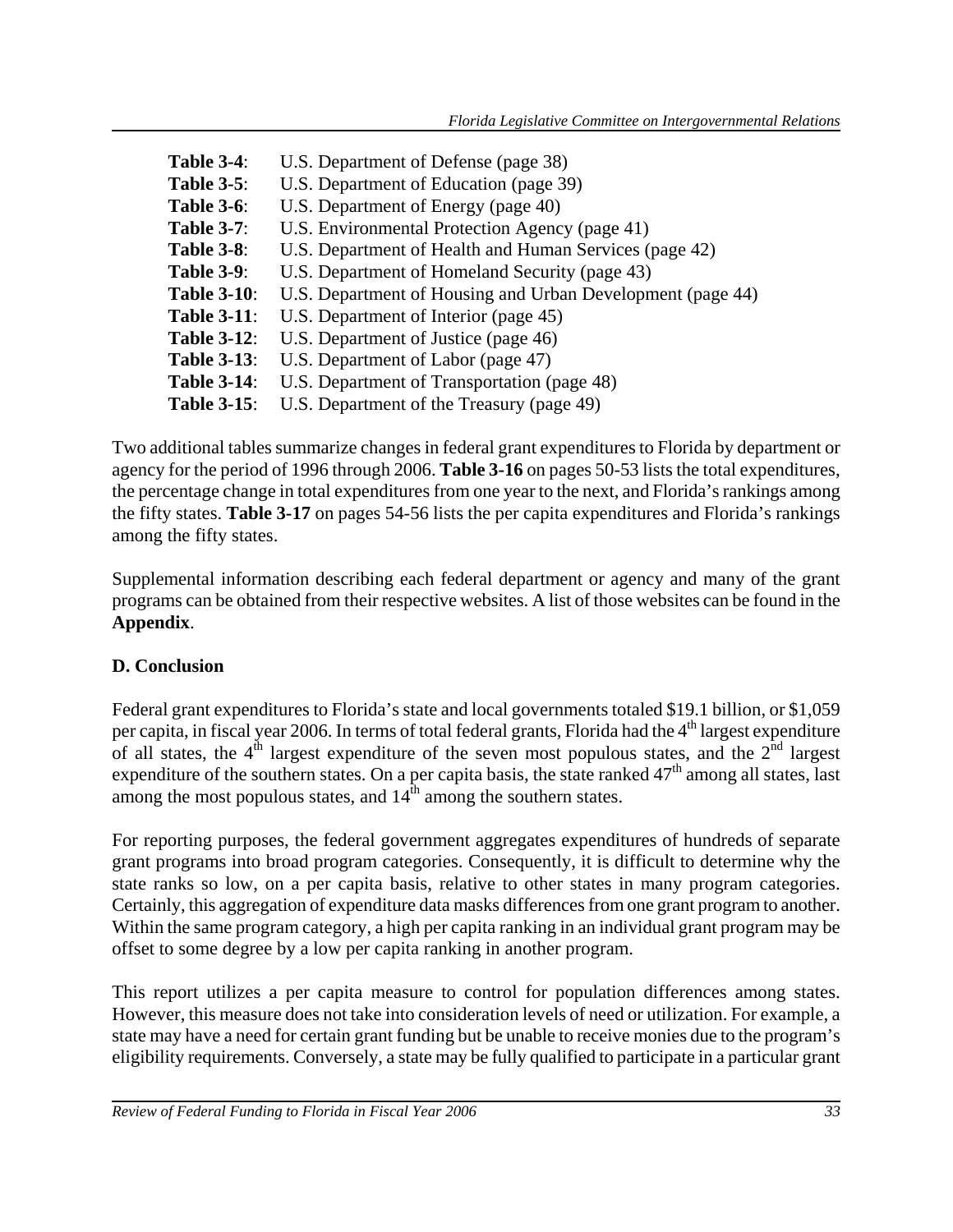program but may choose not to participate, or participate fully, due to the requirements or conditions associated with the receipt of funds.

According to past statements made by representatives of several state agencies, per capita measurements of certain federal grants receipts, while low compared to other states, may not reflect the fact that the amounts are adequately serving their target populations. Additionally, some grant funding formulas incorporate variables other than the population at large; therefore, the use of a per capita measure for comparisons among states may not be appropriate.

Florida's per capita expenditures for select grants may be lower than for most other states because of the state's unique demographic composition, which features large elderly and retiree populations. However, when funding is compared in terms of actual dollars, or per target populations, the state may actually rank much higher nationally.

It is important to note that a number of factors determine how successful or not an individual state can be in maximizing federal grant funding. How a state fares in the receipt of grant funding is largely determined by formula. Although the total number of project grants outnumbers the total number of formula grants by a factor of five, the cumulative dollar value of project grants is small relative to the cumulative dollar value of the large formula grant programs that exist in education, health care, and transportation, for example.

Another factor that affects states' receipt of grant funding is the natural resources existing within their boundaries. States that typically do well in the receipt of grant funding are those that receive payments for the value of natural resources extracted from their public lands. The existence of such extractable natural resources favors states like Alaska, Louisiana, and Wyoming, relative to a state like Florida with fewer extractable natural resources.

Medicaid is another factor that affects how a state fares in the receipt of grant funding, given the size of the program itself. While Medicaid spending has been increasing, an individual state could experience a smaller than average increase if its Medicaid matching rate declines. Conversely, a state experiencing an increase in its matching rate could see a substantial increase in grant funding. Additionally, the type of Medicaid program run by the state, whether relatively modest and less expensive or more expansive and more expensive, will affect the level of federal reimbursements.

In spite of the caveats mentioned above, the data presented in this part suggest that it is possible for Florida to realize improvement in the acquisition of federal grants. Therefore, elected federal, state, and local officials should consider the development of a comprehensive strategy in the evaluation and acquisition of federal grants and identify federal and state policy changes to enhance the state's access and receipt of such funding.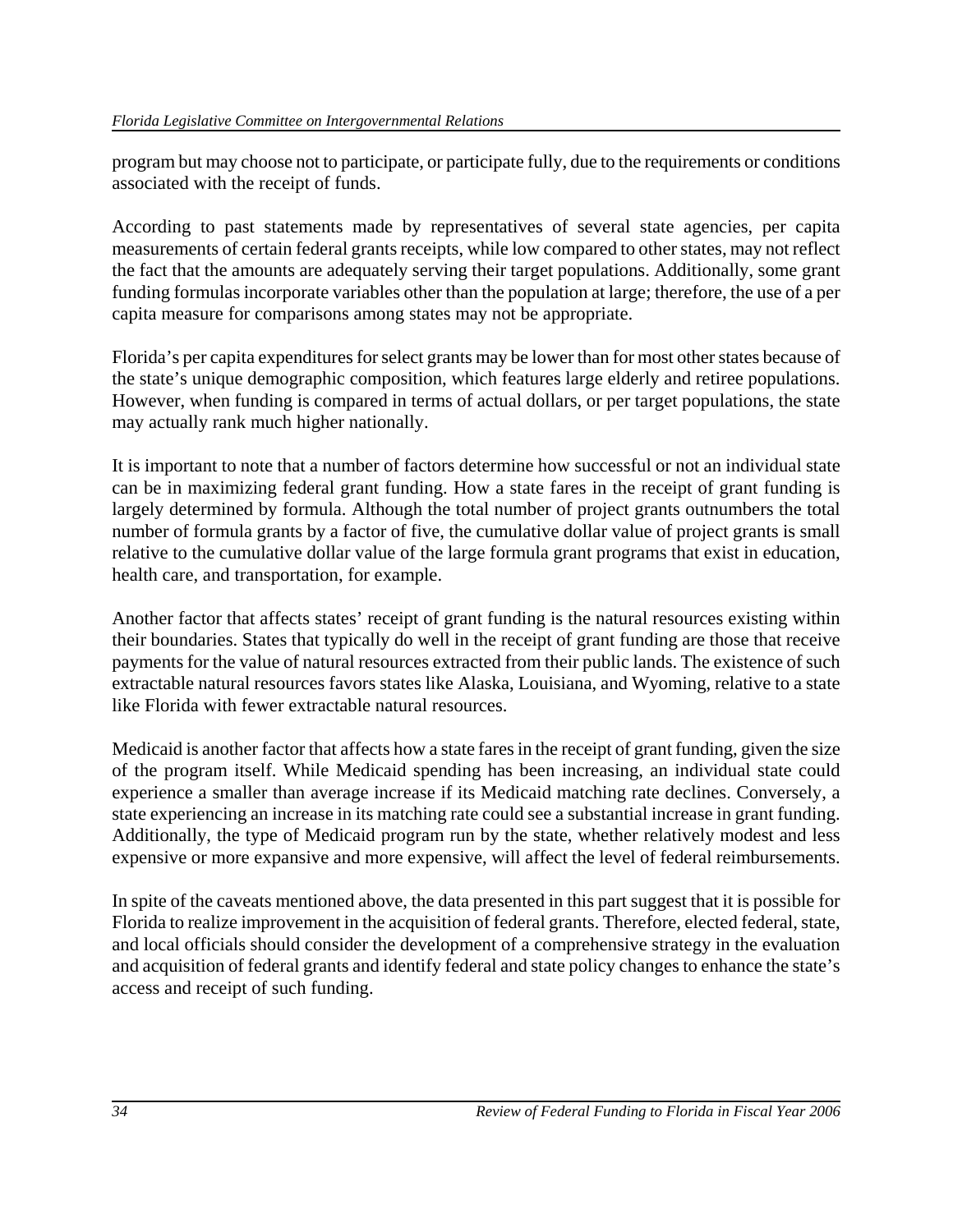|                                                                          | Table 3-1            |              |                                 |                            |                  |                     |                |                                |                  |  |  |  |  |
|--------------------------------------------------------------------------|----------------------|--------------|---------------------------------|----------------------------|------------------|---------------------|----------------|--------------------------------|------------------|--|--|--|--|
| <b>Federal Grant Expenditures to Florida State and Local Governments</b> |                      |              |                                 |                            |                  |                     |                |                                |                  |  |  |  |  |
|                                                                          |                      |              | <b>Federal Fiscal Year 2006</b> |                            |                  |                     |                |                                |                  |  |  |  |  |
|                                                                          |                      |              |                                 | <b>Florida's Rankings:</b> |                  |                     |                | <b>Florida's Rankings:</b>     |                  |  |  |  |  |
|                                                                          |                      |              |                                 | <b>Total Expenditures</b>  |                  |                     |                | <b>Per Capita Expenditures</b> |                  |  |  |  |  |
|                                                                          |                      | $%$ of       |                                 | 7 Most                     | <b>16 States</b> |                     |                | 7 Most                         | <b>16 States</b> |  |  |  |  |
|                                                                          | Total                | State's      | All                             | <b>Populous</b>            | in "South"       | Per Capita          | All            | <b>Populous</b>                | in "South"       |  |  |  |  |
| <b>Federal Agency or Department</b>                                      | <b>Expenditures</b>  | <b>Total</b> | <b>States</b>                   | <b>States</b>              | Region           | <b>Expenditures</b> | <b>States</b>  | <b>States</b>                  | Region           |  |  |  |  |
| <b>Health and Human Services</b>                                         | 9,689,187,000<br>\$  | 50.7%        | 5th                             | 5th                        | 2nd              | \$<br>536.57        | 46th           | 7th                            | 15th             |  |  |  |  |
| Transportation                                                           | 2,363,114,000        | 12.4%        | 4th                             | 4th                        | 2nd              | 130.87              | 40th           | 6th                            | 13 <sub>th</sub> |  |  |  |  |
| Education                                                                | 2,057,824,000        | 10.8%        | 4th                             | 4th                        | 2nd              | 113.96              | 35th           | 5th                            | 13 <sub>th</sub> |  |  |  |  |
| <b>Homeland Security</b>                                                 | 1,653,372,000        | 8.6%         | 2nd                             | 1st                        | 2nd              | 91.56               | 5th            | 1st                            | 3rd              |  |  |  |  |
| Housing and Urban Development                                            | 1,499,207,000        | 7.8%         | 9th                             | 7th                        | 2nd              | 83.02               | 44th           | 7th                            | 16th             |  |  |  |  |
| <b>Agriculture</b>                                                       | 1,079,860,000        | 5.6%         | 4th                             | 4th                        | 2nd              | 59.80               | 42nd           | 7th                            | 14th             |  |  |  |  |
| Labor                                                                    | 304,746,000          | 1.6%         | 10th                            | 7th                        | 4th              | 16.88               | 50th           | 7th                            | 16th             |  |  |  |  |
| Justice                                                                  | 195,626,000          | 1.0%         | 7th                             | 4th                        | 3rd              | 10.83               | 29th           | 4th                            | 8th              |  |  |  |  |
| <b>Environmental Protection Agency</b>                                   | 139,188,000          | 0.7%         | 8th                             | 6th                        | 2nd              | 7.71                | 47th           | 6th                            | 15th             |  |  |  |  |
| Interior                                                                 | 28,080,000           | 0.1%         | 30th                            | 7th                        | 8th              | 1.56                | 49th           | 7th                            | 16th             |  |  |  |  |
| Commerce                                                                 | 23,742,000           | 0.1%         | 7th                             | 3rd                        | 2nd              | 1.31                | 32nd           | 2 <sub>nd</sub>                | 12 <sub>th</sub> |  |  |  |  |
| Veterans Affairs                                                         | 13,959,000           | 0.1%         | 16th                            | $\overline{7}$ th          | 4th              | 0.77                | 39th           | 6th                            | 10th             |  |  |  |  |
| Defense                                                                  | 11,370,000           | 0.1%         | 11th                            | 5th                        | 4th              | 0.63                | 34th           | 6th                            | 11th             |  |  |  |  |
| Energy                                                                   | 11,306,000           | 0.1%         | 18th                            | 7th                        | 4th              | 0.63                | 49th           | 6th                            | 16th             |  |  |  |  |
| National Foundation on the Arts and the Humanities                       | 11,009,000           | 0.1%         | 6th                             | 6th                        | 2nd              | 0.61                | 47th           | 5th                            | 14th             |  |  |  |  |
| Corporation for Public Broadcasting                                      | 10,614,000           | 0.1%         | 1st                             | 1st                        | 1st              | 0.59                | 27th           | 1st                            | 9th              |  |  |  |  |
| Treasury                                                                 | 10,558,000           | 0.1%         | 2nd                             | 2 <sub>nd</sub>            | 2nd              | 0.58                | 1st            | 1st                            | 1st              |  |  |  |  |
| Corporation for National and Community Service                           | 6,455,000            | $< 0.1\%$    | 5th                             | 4th                        | 2nd              | 0.36                | 28th           | 4th                            | 8th              |  |  |  |  |
| Social Security Admin.-Supplemental Security Income                      | 2,282,000            | $< 0.1\%$    | 5th                             | 5th                        | 2nd              | 0.13                | 20th           | 4th                            | 7th              |  |  |  |  |
| Neighborhood Reinvestment Corporation                                    | 2,056,000            | $< 0.1\%$    | 8th                             | 5th                        | 3rd              | 0.11                | 43rd           | 6th                            | 4th              |  |  |  |  |
| Equal Employment Opportunity Commission                                  | 1,202,000            | $< 0.1\%$    | 7th                             | 5th                        | 1st              | 0.07                | 37th           | 5th                            | 7th              |  |  |  |  |
| Appalachian Regional Commission                                          | 18,000               | $< 0.1\%$    | 17th                            | 4th                        | 11th             | < 0.01              | 18th           | 4th                            | 12th             |  |  |  |  |
| State Justice Institute                                                  | 7,000                | $< 0.1\%$    | 21st                            | 6th                        | 8th              | < 0.01              | 37th           | 7th                            | 11th             |  |  |  |  |
| Election Assistance Commission                                           |                      | 0.0%         | $\sim$                          | ÷.                         | $\overline{a}$   |                     |                | ٠                              |                  |  |  |  |  |
| Payments to D.C. and Metro System                                        |                      | 0.0%         | $\sim$                          | $\overline{\phantom{a}}$   | $\overline{a}$   |                     | $\overline{a}$ | ÷.                             |                  |  |  |  |  |
| Tennessee Valley Authority-Payments in Lieu of Taxes                     |                      | 0.0%         | $\blacksquare$                  | $\blacksquare$             | $\blacksquare$   |                     | $\overline{a}$ | $\blacksquare$                 |                  |  |  |  |  |
| <b>Total - Florida</b>                                                   | 19,114,782,000<br>\$ | 100%         | 4th                             | 4th                        | 2nd              | 1,058.55<br>-\$     | 47th           | 7th                            | 14 <sub>th</sub> |  |  |  |  |
| <b>Total - All States</b>                                                | \$403,649,593,000    |              |                                 |                            |                  | \$<br>1,353.76      |                |                                |                  |  |  |  |  |
| Florida as % of All States                                               | 4.7%                 |              |                                 |                            |                  |                     |                |                                |                  |  |  |  |  |

Notes:

1) The calculation of per capita expenditures was made using population estimates that represent the state's resident population as of July 1, 2006.

2) Based on July 1, 2006 population estimates, the seven most populous states, in descending population order, were: California, Texas, New York, Florida, Illinois, Pennsylvania, and Ohio.

3) As designated by the U.S. Census Bureau, Florida is one of 16 states in the South region. The other states in the South region are: Alabama, Arkansas, Delaware, Georgia, Kentucky, Louisiana, Maryland, Mississippi, North Carolina, Oklahoma, South Carolina, Tennessee, Texas, Virginia, and West Virginia.

Data Sources:

1) Federal Expenditures: U.S. Census Bureau, "Federal Aid to States for Fiscal Year 2006," U.S. Government Printing Office, Washington, DC 2008 (Issued February 2008). www.census.gov/prod/www/abs/fas.html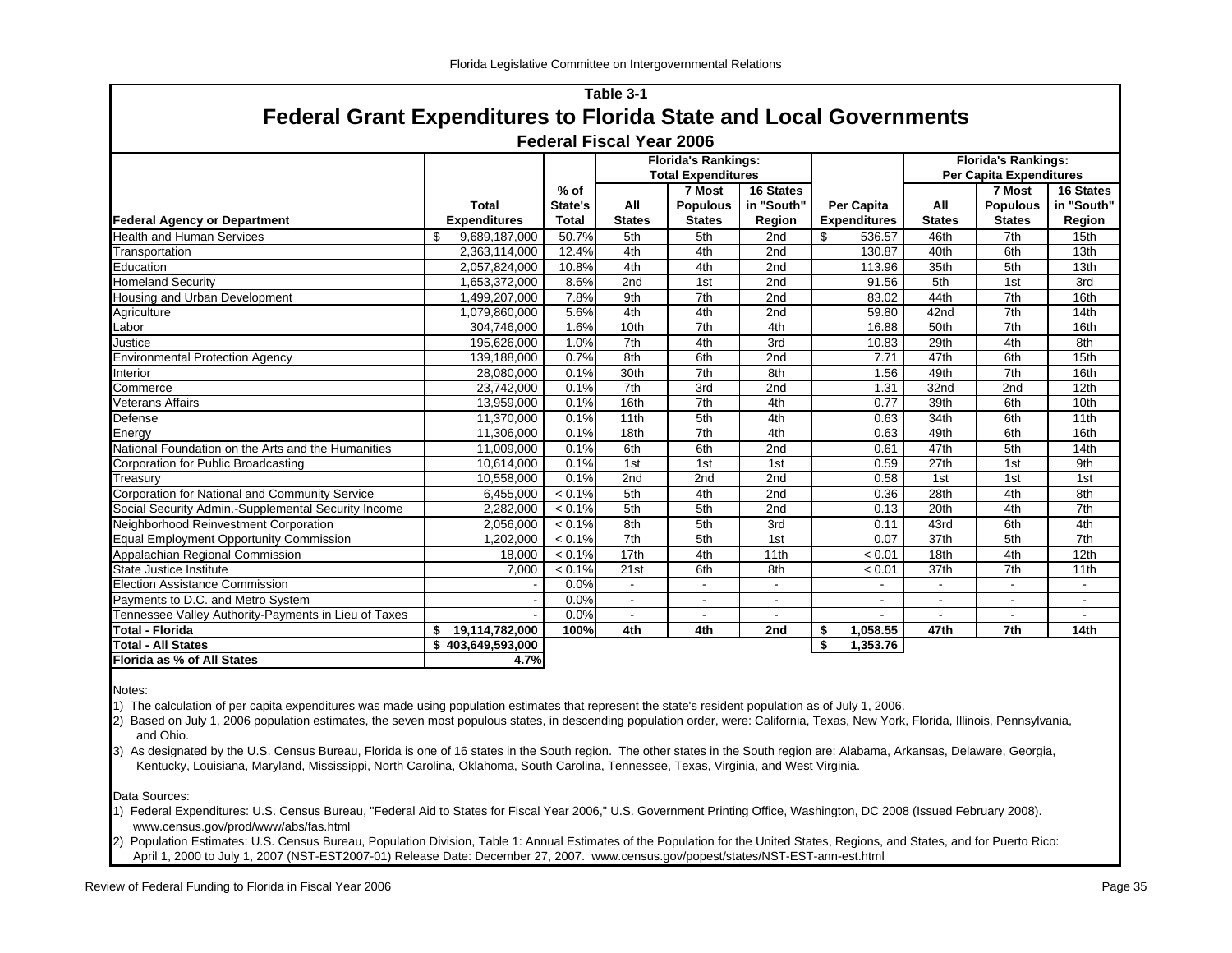| Table 3-2                                                                                                                                                                                       |                                                             |           |                                 |                            |                          |             |        |                            |                          |  |  |  |  |
|-------------------------------------------------------------------------------------------------------------------------------------------------------------------------------------------------|-------------------------------------------------------------|-----------|---------------------------------|----------------------------|--------------------------|-------------|--------|----------------------------|--------------------------|--|--|--|--|
|                                                                                                                                                                                                 |                                                             |           |                                 |                            |                          |             |        |                            |                          |  |  |  |  |
| <b>Federal Grant Expenditures to Florida State and Local Governments</b>                                                                                                                        |                                                             |           |                                 |                            |                          |             |        |                            |                          |  |  |  |  |
|                                                                                                                                                                                                 | <b>U.S. Department of Agriculture</b>                       |           |                                 |                            |                          |             |        |                            |                          |  |  |  |  |
|                                                                                                                                                                                                 |                                                             |           | <b>Federal Fiscal Year 2006</b> |                            |                          |             |        |                            |                          |  |  |  |  |
|                                                                                                                                                                                                 |                                                             |           |                                 | <b>Florida's Rankings:</b> |                          |             |        | <b>Florida's Rankings:</b> |                          |  |  |  |  |
|                                                                                                                                                                                                 | <b>Per Capita Expenditures</b><br><b>Total Expenditures</b> |           |                                 |                            |                          |             |        |                            |                          |  |  |  |  |
| $%$ of<br>7 Most<br>7 Most<br><b>16 States</b><br><b>16 States</b>                                                                                                                              |                                                             |           |                                 |                            |                          |             |        |                            |                          |  |  |  |  |
| in "South"<br>in "South"<br>State's<br>All<br><b>Populous</b><br>Total<br>All<br><b>Populous</b><br>Per Capita                                                                                  |                                                             |           |                                 |                            |                          |             |        |                            |                          |  |  |  |  |
| <b>Expenditures</b><br><b>Total</b><br><b>States</b><br><b>Expenditures</b><br><b>Program Categories / Subcategories</b><br><b>States</b><br>Region<br><b>States</b><br><b>States</b><br>Region |                                                             |           |                                 |                            |                          |             |        |                            |                          |  |  |  |  |
| <b>Agricultural Marketing Service</b>                                                                                                                                                           | 10,085,000<br>\$.                                           | 0.9%      | 9th                             | 5th                        | 4th                      | \$<br>0.56  | 43rd   | 7th                        | 13th                     |  |  |  |  |
| Cooperative State Research Education and Extension Service                                                                                                                                      | 36,063,000                                                  | 3.3%      | 5th                             | 4th                        | 3rd                      | 2.00        | 47th   | 5th                        | 16th                     |  |  |  |  |
| <b>Extension Activities</b>                                                                                                                                                                     | 24,848,000                                                  | 2.3%      | 7th                             | 4th                        | 3rd                      | 1.38        | 46th   | 6th                        | 16th                     |  |  |  |  |
| Research and Education Activities                                                                                                                                                               | 11,215,000                                                  | 1.0%      | 4th                             | 3rd                        | 3rd                      | 0.62        | 41st   | 3rd                        | 12th                     |  |  |  |  |
| Farm Service Agency                                                                                                                                                                             |                                                             | 0.0%      |                                 | $\blacksquare$             | $\overline{\phantom{a}}$ |             |        | $\overline{\phantom{a}}$   | $\overline{\phantom{a}}$ |  |  |  |  |
| Food Safety and Inspection Service                                                                                                                                                              |                                                             | 0.0%      | $\sim$                          | $\blacksquare$             | $\blacksquare$           |             | $\sim$ | $\blacksquare$             |                          |  |  |  |  |
| <b>Food and Nutrition Service</b>                                                                                                                                                               | 1.016.242.000                                               | 94.1%     | 4th                             | 4th                        | 2 <sub>nd</sub>          | 56.28       | 36th   | 6th                        | 14th                     |  |  |  |  |
| <b>Child Nutrition Programs</b>                                                                                                                                                                 | 677,709,000                                                 | 62.8%     | 4th                             | 4th                        | 2 <sub>nd</sub>          | 37.53       | 25th   | 4th                        | 14th                     |  |  |  |  |
| <b>Commodity Assistance Programs</b>                                                                                                                                                            | 6.556.000                                                   | 0.6%      | 9th                             | 7th                        | 3rd                      | 0.36        | 48th   | 7th                        | 15th                     |  |  |  |  |
| Food Stamp Program                                                                                                                                                                              | 82,353,000                                                  | 7.6%      | 9th                             | 7th                        | 2 <sub>nd</sub>          | 4.56        | 49th   | 7th                        | 16th                     |  |  |  |  |
| Supplemental Food Program (WIC)                                                                                                                                                                 | 249,624,000                                                 | 23.1%     | 4th                             | 4th                        | 2nd                      | 13.82       | 31st   | 6th                        | 13 <sub>th</sub>         |  |  |  |  |
| <b>Forest Service</b>                                                                                                                                                                           | 8,529,000                                                   | 0.8%      | 22 <sub>nd</sub>                | 4th                        | 9th                      | 0.47        | 45th   | 4th                        | 15th                     |  |  |  |  |
| Payments to States and Counties                                                                                                                                                                 | 2,504,000                                                   | 0.2%      | 19th                            | 4th                        | 6th                      | 0.14        | 31st   | 4th                        | 11th                     |  |  |  |  |
| Rural Community and Emergency Fire Fighting Program                                                                                                                                             |                                                             | 0.0%      |                                 |                            |                          |             |        |                            |                          |  |  |  |  |
| <b>State and Private Forestry</b>                                                                                                                                                               | 6,025,000                                                   | 0.6%      | 18th                            | 4th                        | 8th                      | 0.33        | 46th   | 4th                        | 16th                     |  |  |  |  |
| <b>National Forest Service</b>                                                                                                                                                                  |                                                             | 0.0%      |                                 | $\blacksquare$             |                          |             |        | $\overline{\phantom{a}}$   |                          |  |  |  |  |
| Other                                                                                                                                                                                           |                                                             | 0.0%      |                                 |                            |                          |             |        |                            |                          |  |  |  |  |
| <b>Natural Resources Conservation Service</b>                                                                                                                                                   | 226.000                                                     | $< 0.1\%$ | 24th                            | 5th                        | 10th                     | 0.01        | 33rd   | 5th                        | 13 <sub>th</sub>         |  |  |  |  |
| <b>Rural Development Activities</b>                                                                                                                                                             | 8,715,000                                                   | 0.8%      | 31st                            | $\overline{7}$ th          | 13 <sub>th</sub>         | 0.48        | 49th   | 7th                        | 16th                     |  |  |  |  |
| <b>Community Facilities Grants</b>                                                                                                                                                              |                                                             | 0.0%      |                                 | $\sim$                     |                          |             |        | $\sim$                     |                          |  |  |  |  |
| Rural, Regional, and Cooperative Development Programs                                                                                                                                           | 445,000                                                     | $< 0.1\%$ | 40th                            | 7th                        | 15th                     | 0.02        | 50t    | 7th                        | 16th                     |  |  |  |  |
| <b>Housing Preservation Grants</b>                                                                                                                                                              |                                                             | 0.0%      |                                 | $\sim$                     | $\sim$                   | $\sim$      | $\sim$ | $\overline{\phantom{a}}$   | $\overline{\phantom{a}}$ |  |  |  |  |
| Water Systems and Waste Disposal Systems Grants                                                                                                                                                 | 7.407.000                                                   | 0.7%      | 28th                            | 7th                        | 13th                     | 0.41        | 49th   | 7th                        | 16th                     |  |  |  |  |
| Other                                                                                                                                                                                           | 863,000                                                     | 0.1%      | 14th                            | 4th                        | 7th                      | 0.05        | 26th   | 4th                        | 11th                     |  |  |  |  |
| <b>Total - Florida</b>                                                                                                                                                                          | 1,079,860,000<br>S                                          | 100%      | 4th                             | 4th                        | 2nd                      | 59.80<br>\$ | 42nd   | 7th                        | 14th                     |  |  |  |  |
| <b>Total - All States</b>                                                                                                                                                                       | \$22,661,482,000                                            |           |                                 |                            |                          | \$<br>76.00 |        |                            |                          |  |  |  |  |
| Florida as % of All States                                                                                                                                                                      | 4.8%                                                        |           |                                 |                            |                          |             |        |                            |                          |  |  |  |  |

Notes:

1) The calculation of per capita expenditures was made using population estimates that represent the state's resident population as of July 1, 2006.

2) Based on July 1, 2006 population estimates, the seven most populous states, in descending population order, were: California, Texas, New York, Florida, Illinois, Pennsylvania, and Ohio.

3) As designated by the U.S. Census Bureau, Florida is one of 16 states in the South region. The other states in the South region are: Alabama, Arkansas, Delaware, Georgia, Kentucky, Louisiana, Maryland, Mississippi, North Carolina, Oklahoma, South Carolina, Tennessee, Texas, Virginia, and West Virginia.

Data Sources:

1) Federal Expenditures: U.S. Census Bureau, "Federal Aid to States for Fiscal Year 2006," U.S. Government Printing Office, Washington, DC 2008 (Issued February 2008). www.census.gov/prod/www/abs/fas.html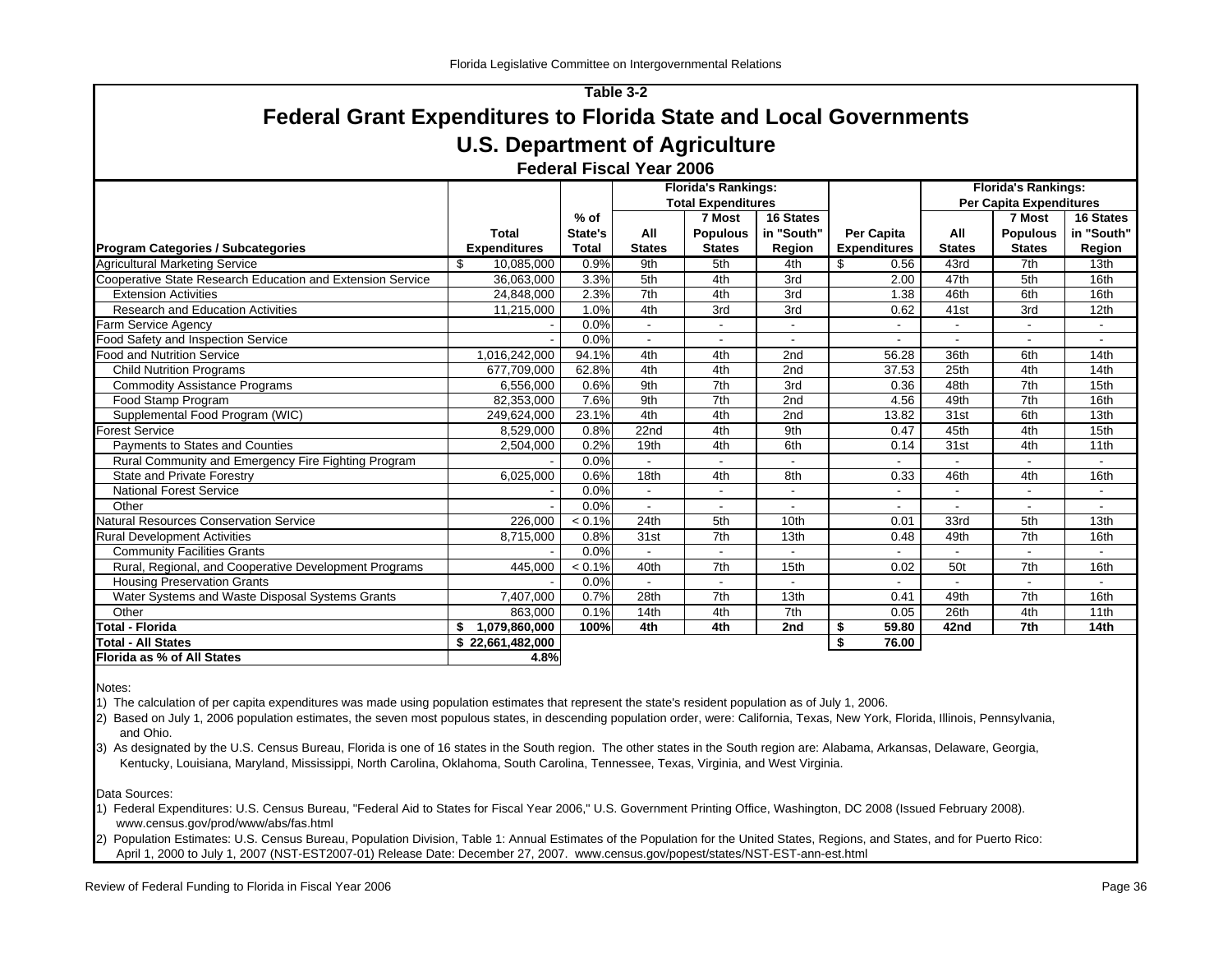### **Table 3-3U.S. Department of Commerce Federal Grant Expenditures to Florida State and Local Governments**

#### **Federal Fiscal Year 2006**

|                                                            |                     |         |               | <b>Florida's Rankings:</b> |                  |  |                     |                                | <b>Florida's Rankings:</b> |            |
|------------------------------------------------------------|---------------------|---------|---------------|----------------------------|------------------|--|---------------------|--------------------------------|----------------------------|------------|
|                                                            |                     |         |               | <b>Total Expenditures</b>  |                  |  |                     | <b>Per Capita Expenditures</b> |                            |            |
|                                                            |                     | $%$ of  |               | 7 Most                     | <b>16 States</b> |  |                     |                                | 7 Most                     | 16 States  |
|                                                            | Total               | State's | All           | <b>Populous</b>            | in "South"       |  | <b>Per Capita</b>   | All                            | <b>Populous</b>            | in "South" |
| <b>Program Categories / Subcategories</b>                  | <b>Expenditures</b> | Total   | <b>States</b> | <b>States</b>              | Region           |  | <b>Expenditures</b> | <b>States</b>                  | <b>States</b>              | Region     |
| Economic Development Administration                        | 12,669,000          | 53.4%   | 5th           | 3rd                        | 3rd              |  | 0.70                | 37th                           | 4th                        | 13th       |
| International Trade Administration                         |                     | 0.0%    |               |                            |                  |  |                     |                                |                            |            |
| National Oceanic and Atmospheric Administation             | 10,759,000          | 45.3%   | 6th           | 2 <sub>nd</sub>            | 2nd              |  | 0.60                | 19th                           | 1st                        | 7th        |
| National Telecommunications and Information Administration | 314,000             | .3%     | 35th          | 7th                        | 10th             |  | 0.02                | 43rd                           | 7th                        | 12th       |
| Total - Florida                                            | 23,742,000          | 100%    | 7th           | 3rd                        | 2nd              |  | 1.31                | 32nd                           | 2nd                        | 12th       |
| <b>Total - All States</b>                                  | 592,616,000         |         |               |                            |                  |  | 1.99                |                                |                            |            |
| Florida as % of All States                                 | 4.0%                |         |               |                            |                  |  |                     |                                |                            |            |

Notes:

1) The calculation of per capita expenditures was made using population estimates that represent the state's resident population as of July 1, 2006.

2) Based on July 1, 2006 population estimates, the seven most populous states, in descending population order, were: California, Texas, New York, Florida, Illinois, Pennsylvania, and Ohio.

3) As designated by the U.S. Census Bureau, Florida is one of 16 states in the South region. The other states in the South region are: Alabama, Arkansas, Delaware, Georgia, Kentucky, Louisiana, Maryland, Mississippi, North Carolina, Oklahoma, South Carolina, Tennessee, Texas, Virginia, and West Virginia.

Data Sources:

1) Federal Expenditures: U.S. Census Bureau, "Federal Aid to States for Fiscal Year 2006," U.S. Government Printing Office, Washington, DC 2008 (Issued February 2008). www.census.gov/prod/www/abs/fas.html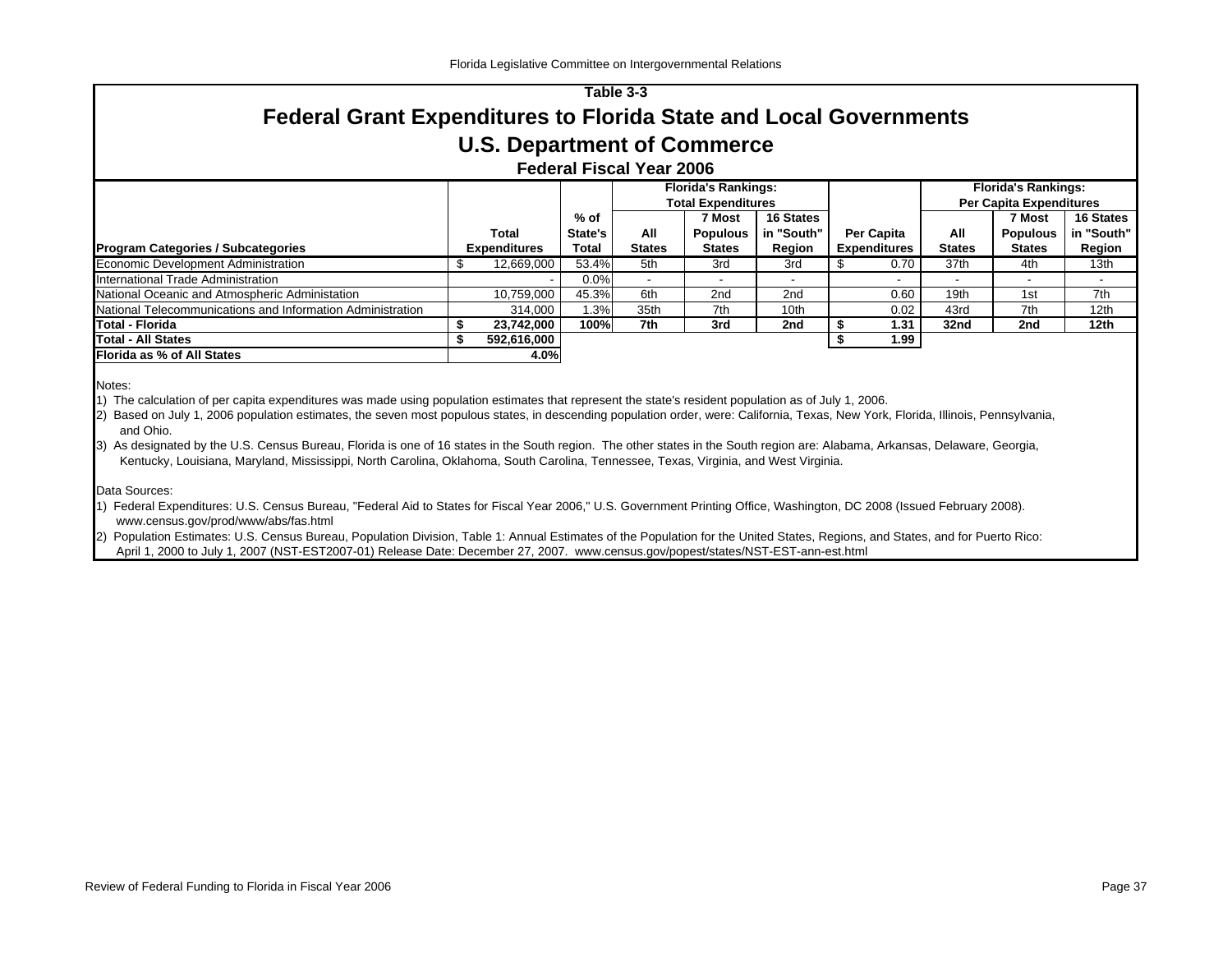### **Table 3-4U.S. Department of Defense Federal Grant Expenditures to Florida State and Local Governments**

#### **Federal Fiscal Year 2006**

|                                                              | <b>Florida's Rankings:</b><br><b>Total Expenditures</b> |                          |                      |                                            |                                   |  | <b>Florida's Rankings:</b><br><b>Per Capita Expenditures</b> |                      |                                            |                                   |
|--------------------------------------------------------------|---------------------------------------------------------|--------------------------|----------------------|--------------------------------------------|-----------------------------------|--|--------------------------------------------------------------|----------------------|--------------------------------------------|-----------------------------------|
| <b>Program Categories / Subcategories</b>                    | Total<br><b>Expenditures</b>                            | % of<br>State's<br>Total | All<br><b>States</b> | 7 Most<br><b>Populous</b><br><b>States</b> | 16 States<br>in "South"<br>Region |  | <b>Per Capita</b><br><b>Expenditures</b>                     | All<br><b>States</b> | 7 Most<br><b>Populous</b><br><b>States</b> | 16 States<br>in "South"<br>Region |
| U.S. Army Corps of Engineers - Civilian Construction Program | 13.000                                                  | 0.1%                     | 27th                 | 6th                                        | 13th                              |  | < 0.01                                                       | 33rd                 | 6th                                        | 14th                              |
| U.S. Army National Guard - Construction                      | 11.357.000                                              | 99.9%                    | 11 <sub>th</sub>     | 5th                                        | 4th                               |  | 0.63                                                         | 33rd                 | 6th                                        | 10th                              |
| Total - Florida                                              | 11.370.000                                              | 100%                     | 11 <sub>th</sub>     | 5th                                        | 4th                               |  | 0.63                                                         | 34th                 | 6th                                        | 11th                              |
| Total - All States                                           | 396.879.000                                             |                          |                      |                                            |                                   |  | 1.33                                                         |                      |                                            |                                   |
| Florida as % of All States                                   | 2.9%                                                    |                          |                      |                                            |                                   |  |                                                              |                      |                                            |                                   |

Notes:

1) The calculation of per capita expenditures was made using population estimates that represent the state's resident population as of July 1, 2006.

2) Based on July 1, 2006 population estimates, the seven most populous states, in descending population order, were: California, Texas, New York, Florida, Illinois, Pennsylvania, and Ohio.

3) As designated by the U.S. Census Bureau, Florida is one of 16 states in the South region. The other states in the South region are: Alabama, Arkansas, Delaware, Georgia, Kentucky, Louisiana, Maryland, Mississippi, North Carolina, Oklahoma, South Carolina, Tennessee, Texas, Virginia, and West Virginia.

Data Sources:

1) Federal Expenditures: U.S. Census Bureau, "Federal Aid to States for Fiscal Year 2006," U.S. Government Printing Office, Washington, DC 2008 (Issued February 2008). www.census.gov/prod/www/abs/fas.html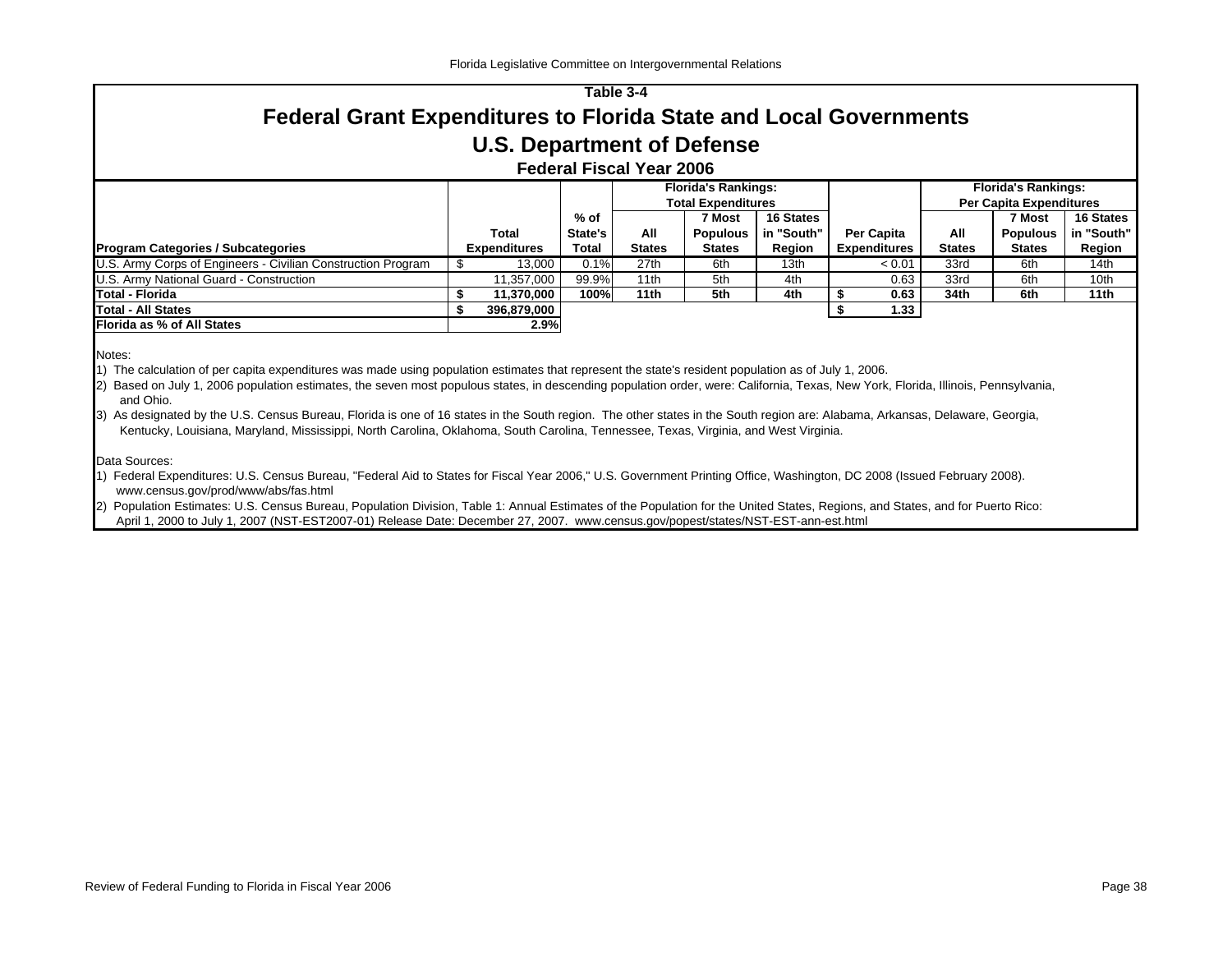|                                                                                                                                                                                                 | Table 3-5                           |        |                  |                            |     |              |                  |                            |                  |  |  |  |  |
|-------------------------------------------------------------------------------------------------------------------------------------------------------------------------------------------------|-------------------------------------|--------|------------------|----------------------------|-----|--------------|------------------|----------------------------|------------------|--|--|--|--|
|                                                                                                                                                                                                 |                                     |        |                  |                            |     |              |                  |                            |                  |  |  |  |  |
| <b>Federal Grant Expenditures to Florida State and Local Governments</b>                                                                                                                        |                                     |        |                  |                            |     |              |                  |                            |                  |  |  |  |  |
|                                                                                                                                                                                                 | <b>U.S. Department of Education</b> |        |                  |                            |     |              |                  |                            |                  |  |  |  |  |
| <b>Federal Fiscal Year 2006</b>                                                                                                                                                                 |                                     |        |                  |                            |     |              |                  |                            |                  |  |  |  |  |
|                                                                                                                                                                                                 |                                     |        |                  | <b>Florida's Rankings:</b> |     |              |                  | <b>Florida's Rankings:</b> |                  |  |  |  |  |
| <b>Total Expenditures</b><br><b>Per Capita Expenditures</b>                                                                                                                                     |                                     |        |                  |                            |     |              |                  |                            |                  |  |  |  |  |
| $%$ of<br>7 Most<br><b>16 States</b><br>7 Most<br><b>16 States</b>                                                                                                                              |                                     |        |                  |                            |     |              |                  |                            |                  |  |  |  |  |
| in "South"<br>in "South"<br>Total<br>State's<br>All<br><b>Populous</b><br><b>Per Capita</b><br>All<br><b>Populous</b>                                                                           |                                     |        |                  |                            |     |              |                  |                            |                  |  |  |  |  |
| <b>Program Categories / Subcategories</b><br><b>Expenditures</b><br><b>Total</b><br><b>States</b><br><b>States</b><br><b>Expenditures</b><br><b>States</b><br><b>States</b><br>Region<br>Region |                                     |        |                  |                            |     |              |                  |                            |                  |  |  |  |  |
| Office of English Language Acquisition                                                                                                                                                          | \$<br>40,658,000                    | 2.0%   | 4th              | 4th                        | 2nd | \$<br>2.25   | 12 <sub>th</sub> | 4th                        | 2nd              |  |  |  |  |
| Office of Educational Research and Improvement                                                                                                                                                  | 19,543,000                          | 0.9%   | 7th              | 5th                        | 3rd | 1.08         | 30th             | 5th                        | 9 <sub>th</sub>  |  |  |  |  |
| Office of Special Education and Rehabilitative Services                                                                                                                                         | 740,047,000                         | 36.0%  | 4th              | 4th                        | 2nd | 40.98        | 27th             | 2 <sub>nd</sub>            | 11th             |  |  |  |  |
| Rehabilitation Services and Disability Research Programs                                                                                                                                        | 154,903,000                         | 7.5%   | 2nd              | 2nd                        | 1st | 8.58         | 22 <sub>nd</sub> | 1st                        | 8th              |  |  |  |  |
| 28.4%<br>4th<br>4th<br>37th<br>6th<br>13th<br>Office of Special Education Programs<br>585,144,000<br>2 <sub>nd</sub><br>32.40                                                                   |                                     |        |                  |                            |     |              |                  |                            |                  |  |  |  |  |
| Office of Vocational and Adult Education                                                                                                                                                        | 93,261,000                          | 4.5%   | 4th              | 4th                        | 2nd | 5.16         | 33rd             | 6th                        | 11th             |  |  |  |  |
| <b>Vocational Technical Education Programs</b>                                                                                                                                                  | 66,026,000                          | 3.2%   | 4th              | 4th                        | 2nd | 3.66         | 35th             | 6th                        | 12th             |  |  |  |  |
| <b>Adult Education and Literacy Programs</b>                                                                                                                                                    | 27,235,000                          | 1.3%   | 4th              | 4th                        | 2nd | 1.51         | 34th             | 6th                        | 12th             |  |  |  |  |
| Office of Elementary and Secondary Education                                                                                                                                                    | 1,097,204,000                       | 53.3%  | 4th              | 4th                        | 2nd | 60.76        | 28th             | 6th                        | 9th              |  |  |  |  |
| Programs for the Disadvantaged - Migrants                                                                                                                                                       | 22,201,000                          | 1.1%   | $\overline{3rd}$ | 3rd                        | 2nd | 1.23         | 12th             | 3rd                        | 3rd              |  |  |  |  |
| Programs for the Disadvantaged - Others                                                                                                                                                         | 110,645,000                         | 5.4%   | 4th              | 4th                        | 2nd | 6.13         | 12th             | 3rd                        | 6th              |  |  |  |  |
| Impact Aid                                                                                                                                                                                      | 8,881,000                           | 0.4%   | 23rd             | 4th                        | 6th | 0.49         | 37th             | 4th                        | 12 <sub>th</sub> |  |  |  |  |
| American Indian, Alaska and Hawaiian Native Programs                                                                                                                                            | 25,000                              | < 0.1% | 36th             | 5th                        | 9th | < 0.01       | 36th             | 5th                        | 9th              |  |  |  |  |
| No Child Left Behind Act                                                                                                                                                                        | 248,130,000                         | 12.1%  | 4th              | 4th                        | 2nd | 13.74        | 35th             | 5th                        | 12th             |  |  |  |  |
| Title I Programs                                                                                                                                                                                | 602,877,000                         | 29.3%  | 4th              | 4th                        | 2nd | 33.39        | 25th             | 6th                        | 10th             |  |  |  |  |
| Other                                                                                                                                                                                           | 104,445,000                         | 5.1%   | 4th              | 3rd                        | 3rd | 5.78         | 7th              | 2 <sub>nd</sub>            | 5th              |  |  |  |  |
| Office of Postsecondary Education                                                                                                                                                               | 36,683,000                          | 1.8%   | 7th              | 4th                        | 5th | 2.03         | 46th             | 4th                        | 16th             |  |  |  |  |
| <b>International Education Programs</b>                                                                                                                                                         | 2.884.000                           | 0.1%   | 7th              | 4th                        | 2nd | 0.16         | 17th             | 4th                        | 3rd              |  |  |  |  |
| Other                                                                                                                                                                                           | 33,799,000                          | 1.6%   | 7th              | 4th                        | 5th | 1.87         | 47th             | 5th                        | 16th             |  |  |  |  |
| Office of Student Financial Assistance                                                                                                                                                          | 30,428,000                          | 1.5%   | 5th              | 5th                        | 2nd | 1.69         | 44th             | 6th                        | 13th             |  |  |  |  |
| <b>Total - Florida</b>                                                                                                                                                                          | \$2,057,824,000                     | 100%   | 4th              | 4th                        | 2nd | \$<br>113.96 | 35th             | 5th                        | 13 <sub>th</sub> |  |  |  |  |
| <b>Total - All States</b>                                                                                                                                                                       | \$34,900,601,000                    |        |                  |                            |     | \$<br>117.05 |                  |                            |                  |  |  |  |  |
| Florida as % of All States                                                                                                                                                                      | 5.9%                                |        |                  |                            |     |              |                  |                            |                  |  |  |  |  |

Notes:

1) The calculation of per capita expenditures was made using population estimates that represent the state's resident population as of July 1, 2006.

2) Based on July 1, 2006 population estimates, the seven most populous states, in descending population order, were: California, Texas, New York, Florida, Illinois, Pennsylvania, and Ohio.

3) As designated by the U.S. Census Bureau, Florida is one of 16 states in the South region. The other states in the South region are: Alabama, Arkansas, Delaware, Georgia, Kentucky, Louisiana, Maryland, Mississippi, North Carolina, Oklahoma, South Carolina, Tennessee, Texas, Virginia, and West Virginia.

Data Sources:

1) Federal Expenditures: U.S. Census Bureau, "Federal Aid to States for Fiscal Year 2006," U.S. Government Printing Office, Washington, DC 2008 (Issued February 2008). www.census.gov/prod/www/abs/fas.html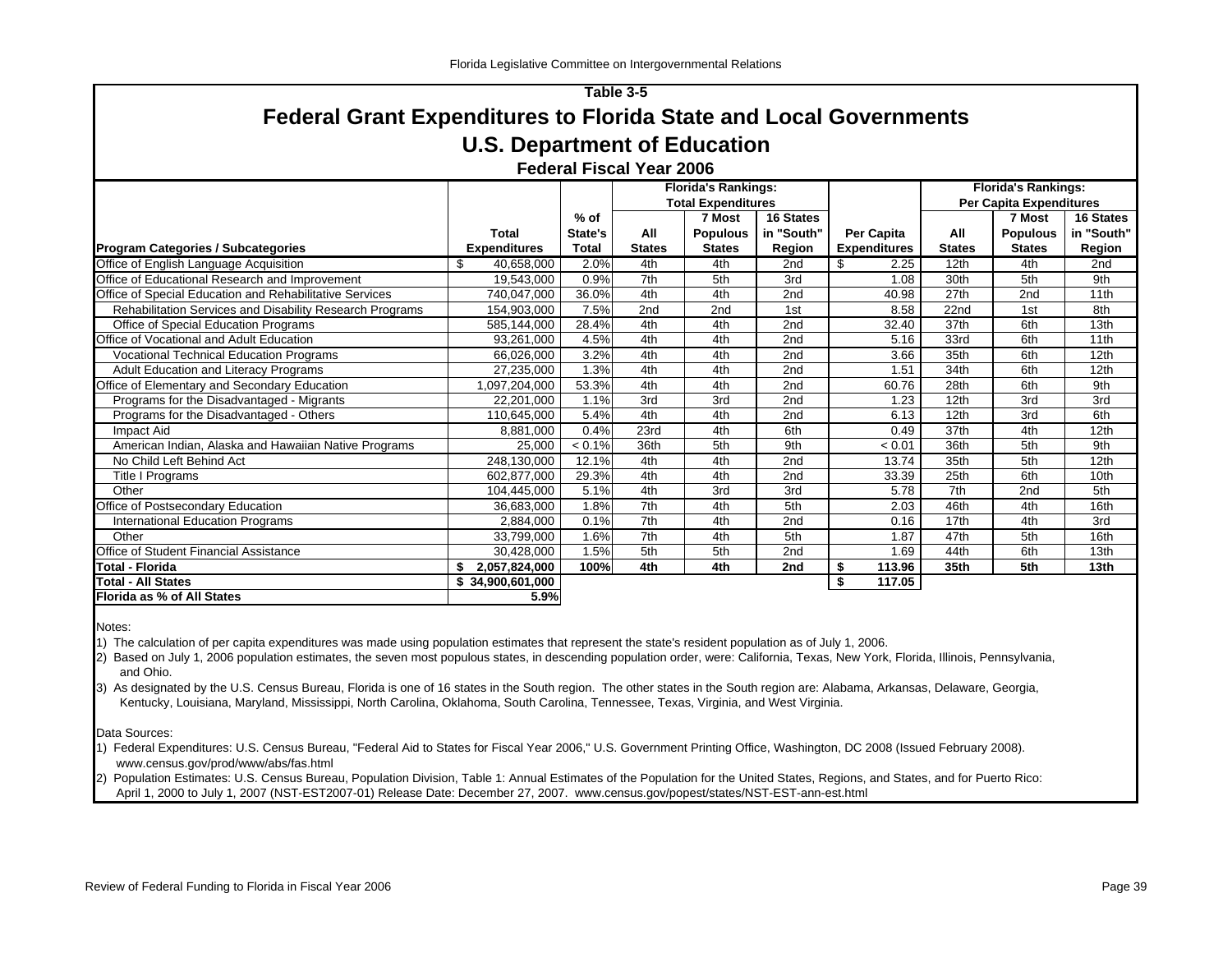## **Table 3-6U.S. Department of Energy Federal Grant Expenditures to Florida State and Local Governments**

#### **Federal Fiscal Year 2006**

|                                                 |                              |                            |                      | <b>Florida's Rankings:</b><br><b>Total Expenditures</b> |                                          |  |                                   |                      | <b>Florida's Rankings:</b><br><b>Per Capita Expenditures</b> |                                   |
|-------------------------------------------------|------------------------------|----------------------------|----------------------|---------------------------------------------------------|------------------------------------------|--|-----------------------------------|----------------------|--------------------------------------------------------------|-----------------------------------|
| <b>Program Categories / Subcategories</b>       | Total<br><b>Expenditures</b> | $%$ of<br>State's<br>Total | All<br><b>States</b> | 7 Most<br><b>Populous</b><br><b>States</b>              | <b>16 States</b><br>in "South"<br>Region |  | Per Capita<br><b>Expenditures</b> | All<br><b>States</b> | 7 Most<br><b>Populous</b><br><b>States</b>                   | 16 States<br>in "South"<br>Region |
| National Nuclear Security Administration        | 3.178.000                    | 28.1%                      | 7th                  | 4th                                                     | 3rd                                      |  | 0.18                              | 14th                 | 4th                                                          | 4th                               |
| Nuclear Waste Disposal                          |                              | 0.0%                       |                      | $\overline{\phantom{a}}$                                | $\overline{\phantom{a}}$                 |  |                                   |                      | $\overline{\phantom{a}}$                                     |                                   |
| <b>Environmental and Other Defense Programs</b> | 190,000                      | 1.7%                       | 12 <sub>th</sub>     | 2 <sub>nd</sub>                                         | 5th                                      |  | 0.01                              | 16th                 | 2 <sub>nd</sub>                                              | 7th                               |
| <b>Energy Conservation Programs</b>             | 4,024,000                    | 35.6%                      | 19th                 | 7th                                                     | 6th                                      |  | 0.22                              | 47th                 | 5th                                                          | 14th                              |
| <b>Energy Research and Development Programs</b> | 3,914,000                    | 34.6%                      | 18th                 | 7th                                                     | 5th                                      |  | 0.22                              | 48th                 | 7th                                                          | 15th                              |
| Other Programs                                  |                              | 0.0%                       |                      |                                                         | ٠                                        |  |                                   |                      | -                                                            |                                   |
| <b>Total - Florida</b>                          | 11.306.000                   | 100%                       | 18th                 | 7th                                                     | 4th                                      |  | 0.63                              | 49th                 | 6th                                                          | 16th                              |
| <b>Total - All States</b>                       | 673,044,000                  |                            |                      |                                                         |                                          |  | 2.26                              |                      |                                                              |                                   |
| Florida as % of All States                      | 1.7%                         |                            |                      |                                                         |                                          |  |                                   |                      |                                                              |                                   |

Notes:

1) The calculation of per capita expenditures was made using population estimates that represent the state's resident population as of July 1, 2006.

2) Based on July 1, 2006 population estimates, the seven most populous states, in descending population order, were: California, Texas, New York, Florida, Illinois, Pennsylvania, and Ohio.

3) As designated by the U.S. Census Bureau, Florida is one of 16 states in the South region. The other states in the South region are: Alabama, Arkansas, Delaware, Georgia, Kentucky, Louisiana, Maryland, Mississippi, North Carolina, Oklahoma, South Carolina, Tennessee, Texas, Virginia, and West Virginia.

Data Sources:

1) Federal Expenditures: U.S. Census Bureau, "Federal Aid to States for Fiscal Year 2006," U.S. Government Printing Office, Washington, DC 2008 (Issued February 2008). www.census.gov/prod/www/abs/fas.html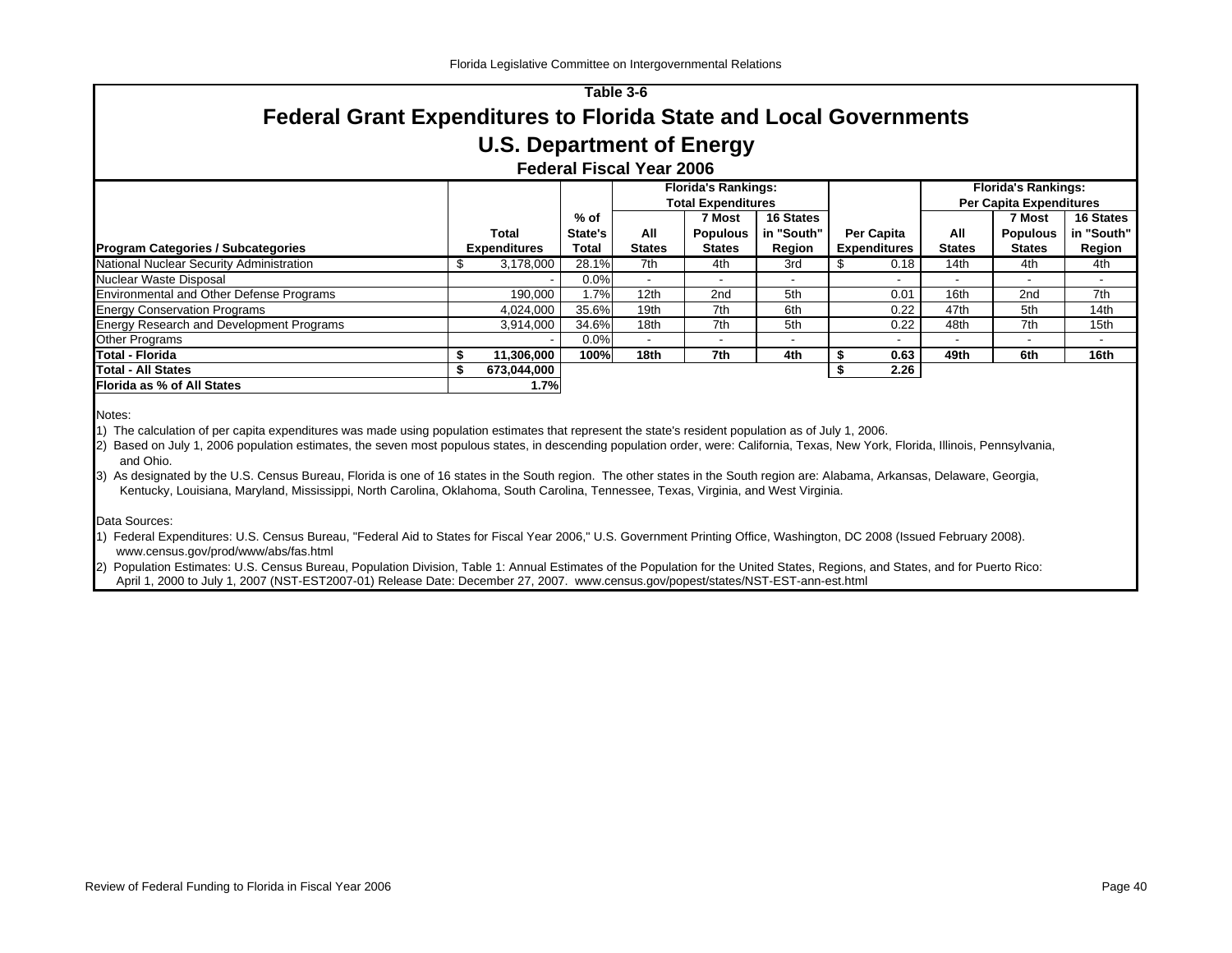# **U.S. Environmental Protection Agency Federal Grant Expenditures to Florida State and Local Governments**

#### **Federal Fiscal Year 2006**

|                                                       |                     |                 | <b>Florida's Rankings:</b><br><b>Total Expenditures</b> |                           |                                |                     |               | <b>Florida's Rankings:</b><br><b>Per Capita Expenditures</b> |                         |
|-------------------------------------------------------|---------------------|-----------------|---------------------------------------------------------|---------------------------|--------------------------------|---------------------|---------------|--------------------------------------------------------------|-------------------------|
|                                                       | Total               | % of<br>State's | All                                                     | 7 Most<br><b>Populous</b> | <b>16 States</b><br>in "South" | Per Capita          | All           | 7 Most<br><b>Populous</b>                                    | 16 States<br>in "South" |
| <b>Program Categories / Subcategories</b>             | <b>Expenditures</b> | Total           | <b>States</b>                                           | <b>States</b>             | Region                         | <b>Expenditures</b> | <b>States</b> | <b>States</b>                                                | Region                  |
| Hazardous Substance Response (Superfund and L.U.S.T.) | 1.649.000           | .2%             | 39th                                                    | 7th                       | 15th                           | 0.09                | 50th          | 7th                                                          | 16th                    |
| Other                                                 | 137.539.000         | 98.8%           | 8th                                                     | 6th                       | 2nd                            | 7.62                | 47th          | 6th                                                          | 15th                    |
| Total - Florida                                       | 139.188.000         | 100%            | 8th                                                     | 6th                       | 2nd                            | 7.71                | 47th          | 6th                                                          | 15th                    |
| Total - All States                                    | 4,129,189,000       |                 |                                                         |                           |                                | 13.85               |               |                                                              |                         |
| <b>IFlorida as % of All States</b>                    | 3.4%                |                 |                                                         |                           |                                |                     |               |                                                              |                         |

Notes:

1) The calculation of per capita expenditures was made using population estimates that represent the state's resident population as of July 1, 2006.

2) Based on July 1, 2006 population estimates, the seven most populous states, in descending population order, were: California, Texas, New York, Florida, Illinois, Pennsylvania, and Ohio.

3) As designated by the U.S. Census Bureau, Florida is one of 16 states in the South region. The other states in the South region are: Alabama, Arkansas, Delaware, Georgia, Kentucky, Louisiana, Maryland, Mississippi, North Carolina, Oklahoma, South Carolina, Tennessee, Texas, Virginia, and West Virginia.

Data Sources:

1) Federal Expenditures: U.S. Census Bureau, "Federal Aid to States for Fiscal Year 2006," U.S. Government Printing Office, Washington, DC 2008 (Issued February 2008). www.census.gov/prod/www/abs/fas.html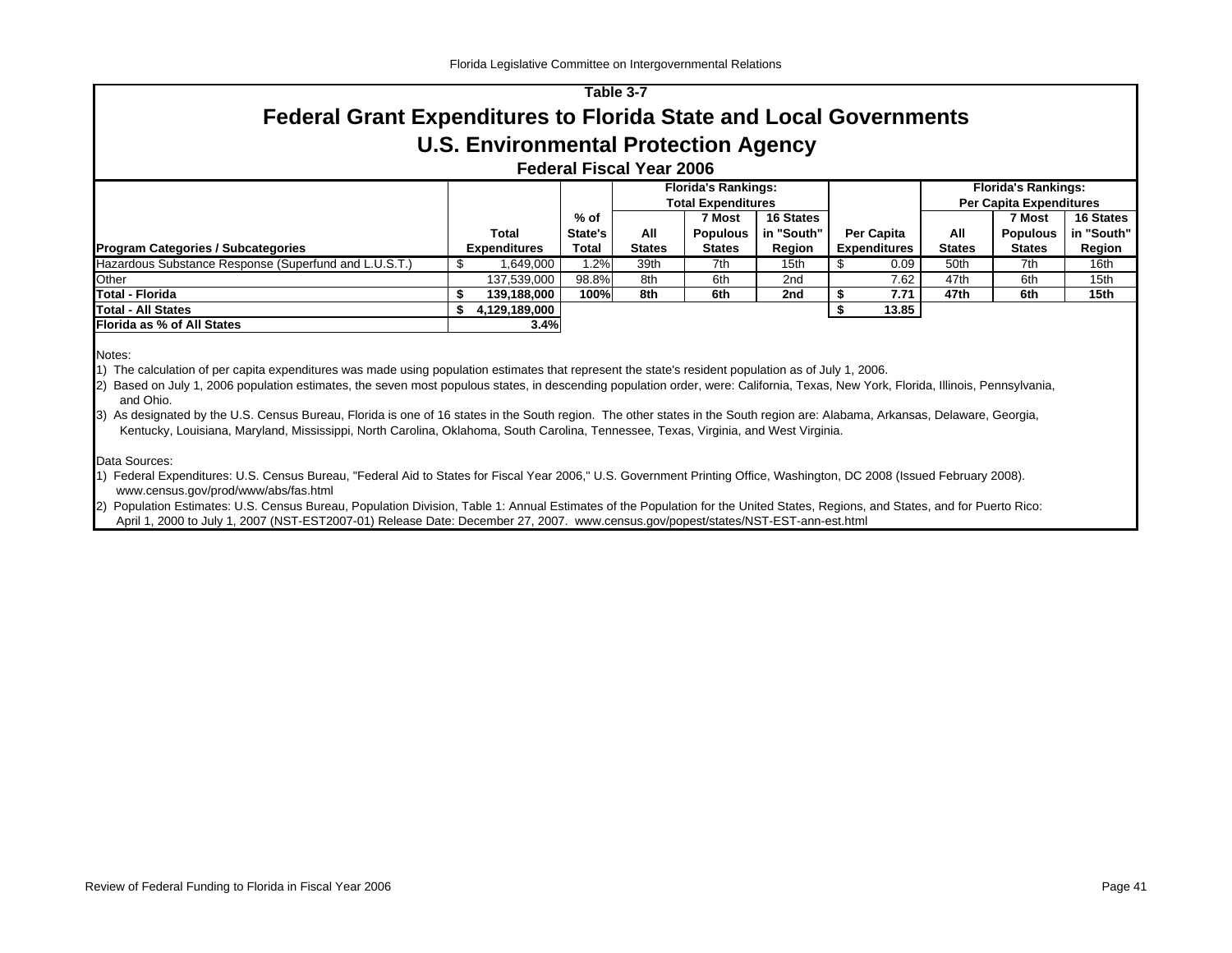### **Table 3-8U.S. Department of Health and Human Services Federal Grant Expenditures to Florida State and Local Governments**

#### **Federal Fiscal Year 2006**

|                                                           |                     |              |                 |                            |                 |                     |                            | 1 GUGLAH 1 1964 1 GUGLADO 0    |                          |  |  |  |  |  |  |  |  |  |  |  |  |
|-----------------------------------------------------------|---------------------|--------------|-----------------|----------------------------|-----------------|---------------------|----------------------------|--------------------------------|--------------------------|--|--|--|--|--|--|--|--|--|--|--|--|
|                                                           |                     |              |                 | <b>Florida's Rankings:</b> |                 |                     | <b>Florida's Rankings:</b> |                                |                          |  |  |  |  |  |  |  |  |  |  |  |  |
|                                                           |                     |              |                 | <b>Total Expenditures</b>  |                 |                     |                            | <b>Per Capita Expenditures</b> |                          |  |  |  |  |  |  |  |  |  |  |  |  |
|                                                           |                     | $%$ of       |                 | 7 Most                     | 16 States       |                     |                            | 7 Most                         | 16 States                |  |  |  |  |  |  |  |  |  |  |  |  |
|                                                           | Total               | State's      | All             | <b>Populous</b>            | in "South"      | Per Capita          | All                        | <b>Populous</b>                | in "South"               |  |  |  |  |  |  |  |  |  |  |  |  |
| <b>Program Categories / Subcategories</b>                 | <b>Expenditures</b> | <b>Total</b> | <b>States</b>   | <b>States</b>              | Region          | <b>Expenditures</b> | <b>States</b>              | <b>States</b>                  | Region                   |  |  |  |  |  |  |  |  |  |  |  |  |
| Administration for Children and Families                  | 1,126,016,000<br>\$ | 11.6%        | 7th             | 7th                        | 2 <sub>nd</sub> | \$<br>62.36         | 50th                       | 7th                            | 16th                     |  |  |  |  |  |  |  |  |  |  |  |  |
| Child Care and Development                                | 142,605,000         | 1.5%         | 4th             | 4th                        | 2 <sub>nd</sub> | 7.90                | 31st                       | 5th                            | 13th                     |  |  |  |  |  |  |  |  |  |  |  |  |
| <b>Child Support Enforcement</b>                          | 181,210,000         | 1.9%         | 4th             | 4th                        | 2nd             | 10.04               | 18th                       | 4th                            | 5th                      |  |  |  |  |  |  |  |  |  |  |  |  |
| Children and Family Services (Head Start)                 | 337,478,000         | 3.5%         | 5th             | 5th                        | 2nd             | 18.69               | 47th                       | 7th                            | 16th                     |  |  |  |  |  |  |  |  |  |  |  |  |
| Safe and Stable Families                                  | 19,306,000          | 0.2%         | 5th             | 5th                        | 2 <sub>nd</sub> | 1.07                | 37th                       | 7th                            | 14th                     |  |  |  |  |  |  |  |  |  |  |  |  |
| Foster Care and Adoption Assistance                       | 205,717,000         | 2.1%         | 7th             | 7th                        | 2 <sub>nd</sub> | 11.39               | 39th                       | 7th                            | 10th                     |  |  |  |  |  |  |  |  |  |  |  |  |
| Low Income Home Energy Assistance                         | 33,472,000          | 0.3%         | 21st            | 7th                        | 5th             | 1.85                | 48th                       | 7th                            | 16th                     |  |  |  |  |  |  |  |  |  |  |  |  |
| Refugee and Entrant Assistance                            | 3,842,000           | $< 0.1\%$    | 2 <sub>nd</sub> | 2 <sub>nd</sub>            | 1st             | 0.21                | 6th                        | 2nd                            | 1st                      |  |  |  |  |  |  |  |  |  |  |  |  |
| Social Services Block Grant                               | 96,434,000          | 1.0%         | 4th             | 4th                        | 2 <sub>nd</sub> | 5.34                | 42nd                       | 6th                            | 14th                     |  |  |  |  |  |  |  |  |  |  |  |  |
| Temporary Assistance to Needy Families (TANF)             | 42,581,000          | 0.4%         | 20th            | 6th                        | 8th             | 2.36                | 45th                       | 7th                            | 16th                     |  |  |  |  |  |  |  |  |  |  |  |  |
| Other                                                     | 63,371,000          | 0.7%         | 2 <sub>nd</sub> | 2nd                        | 1st             | 3.51                | 2 <sub>nd</sub>            | 1st                            | 1st                      |  |  |  |  |  |  |  |  |  |  |  |  |
| Administration on Aging                                   | 93,027,000          | 1.0%         | 3rd             | 3rd                        | 1st             | 5.15                | 18th                       | 3rd                            | 4th                      |  |  |  |  |  |  |  |  |  |  |  |  |
| Agency for Healthcare Research and Quality                |                     | 0.0%         |                 |                            |                 |                     |                            |                                |                          |  |  |  |  |  |  |  |  |  |  |  |  |
| Centers for Disease Control and Prevention                | 9,791,000           | 0.1%         | 6th             | 6th                        | 2nd             | 0.54                | 50th                       | 7th                            | 16th                     |  |  |  |  |  |  |  |  |  |  |  |  |
| Centers for Medicare and Medicaid Services                | 7,964,888,000       | 82.2%        | 5th             | 5th                        | 2nd             | 441.08              | 45th                       | 7th                            | 15th                     |  |  |  |  |  |  |  |  |  |  |  |  |
| <b>Health Resources and Services Administration</b>       | 329,407,000         | 3.4%         | 3rd             | 3rd                        | 1st             | 18.24               | 20th                       | 2nd                            | 7th                      |  |  |  |  |  |  |  |  |  |  |  |  |
| <b>Indian Health Service</b>                              |                     | 0.0%         | $\blacksquare$  | $\blacksquare$             |                 |                     |                            | $\blacksquare$                 | $\overline{\phantom{a}}$ |  |  |  |  |  |  |  |  |  |  |  |  |
| Substance Abuse and Mental Health Services Administration | 166,058,000         | 1.7%         | 4th             | 4th                        | 2nd             | 9.20                | 34th                       | 5th                            | 9th                      |  |  |  |  |  |  |  |  |  |  |  |  |
| Total - Florida                                           | 9,689,187,000       | 100%         | 5th             | 5th                        | 2nd             | 536.57              | 46th                       | 7th                            | 15th                     |  |  |  |  |  |  |  |  |  |  |  |  |
| <b>Total - All States</b>                                 | 224,462,592,000     |              |                 |                            |                 | \$<br>752.80        |                            |                                |                          |  |  |  |  |  |  |  |  |  |  |  |  |
| Florida as % of All States                                | 4.3%                |              |                 |                            |                 |                     |                            |                                |                          |  |  |  |  |  |  |  |  |  |  |  |  |

Notes:

1) The calculation of per capita expenditures was made using population estimates that represent the state's resident population as of July 1, 2006.

2) Based on July 1, 2006 population estimates, the seven most populous states, in descending population order, were: California, Texas, New York, Florida, Illinois, Pennsylvania, and Ohio.

3) As designated by the U.S. Census Bureau, Florida is one of 16 states in the South region. The other states in the South region are: Alabama, Arkansas, Delaware, Georgia, Kentucky, Louisiana, Maryland, Mississippi, North Carolina, Oklahoma, South Carolina, Tennessee, Texas, Virginia, and West Virginia.

#### Data Sources:

1) Federal Expenditures: U.S. Census Bureau, "Federal Aid to States for Fiscal Year 2006," U.S. Government Printing Office, Washington, DC 2008 (Issued February 2008). www.census.gov/prod/www/abs/fas.html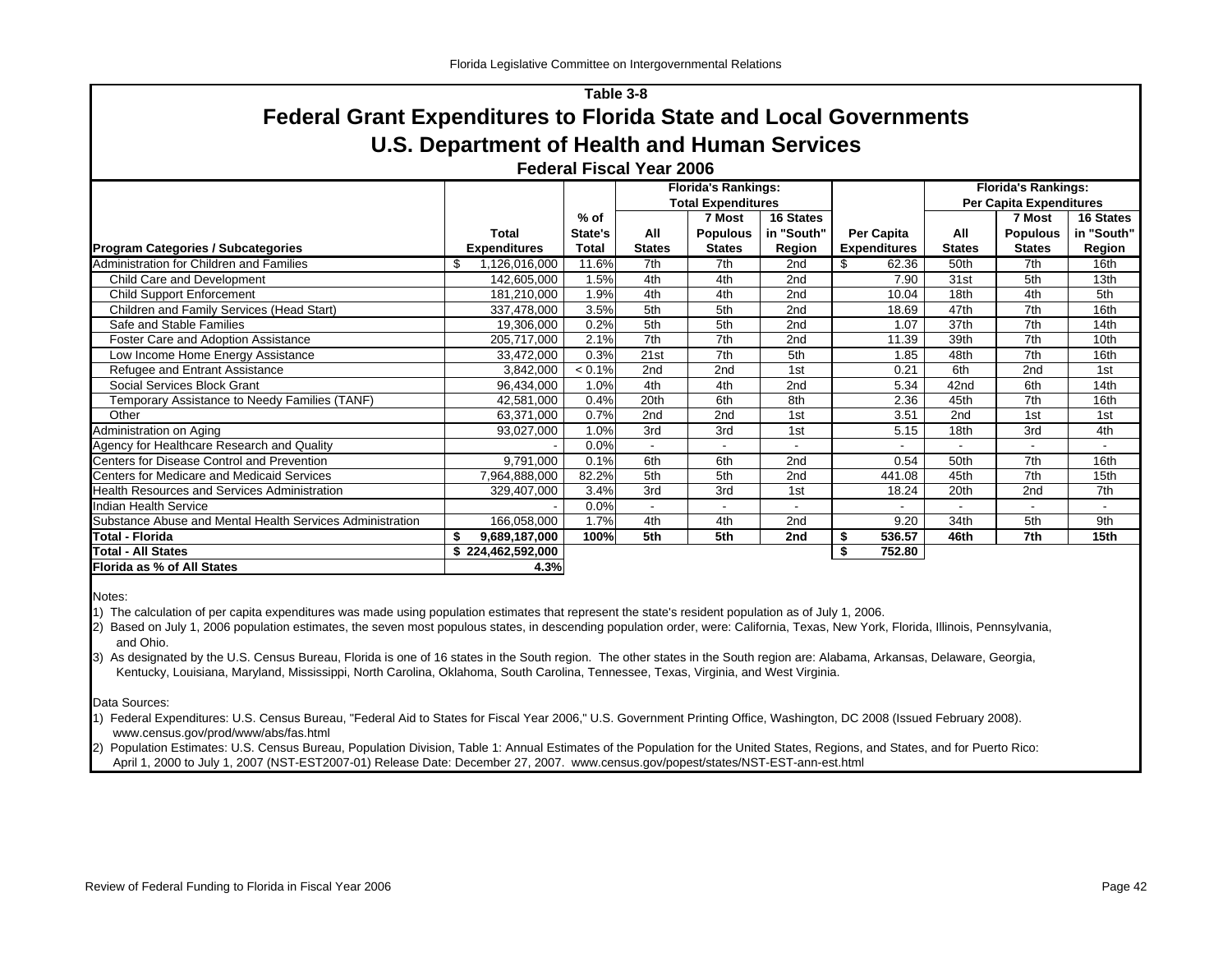### **Table 3-9U.S. Department of Homeland Security Federal Grant Expenditures to Florida State and Local Governments**

#### **Federal Fiscal Year 2006**

|                                                   |                              |                            | <b>Florida's Rankings:</b><br><b>Total Expenditures</b> |                                            |                                          |  |                                   | <b>Florida's Rankings:</b><br><b>Per Capita Expenditures</b> |                                            |                                   |
|---------------------------------------------------|------------------------------|----------------------------|---------------------------------------------------------|--------------------------------------------|------------------------------------------|--|-----------------------------------|--------------------------------------------------------------|--------------------------------------------|-----------------------------------|
| <b>Program Categories / Subcategories</b>         | Total<br><b>Expenditures</b> | $%$ of<br>State's<br>Total | All<br><b>States</b>                                    | 7 Most<br><b>Populous</b><br><b>States</b> | <b>16 States</b><br>in "South"<br>Region |  | Per Capita<br><b>Expenditures</b> | All<br><b>States</b>                                         | 7 Most<br><b>Populous</b><br><b>States</b> | 16 States<br>in "South"<br>Region |
| <b>Coast Guard</b>                                | 7.586.000                    | 0.5%                       | 1st                                                     | 1st                                        | 1st                                      |  | 0.42                              | 11th                                                         | 1st                                        | 4th                               |
| Domestic Preparedness and Anti-terrorism Programs | 100,122,000                  | 6.1%                       | 5th                                                     | 4th                                        | 2nd                                      |  | 5.54                              | 29th                                                         | 5th                                        | 8th                               |
| <b>Federal Emergency Management Agency</b>        | 1,545,664,000                | 93.5%                      | 2 <sub>nd</sub>                                         | 1st                                        | 2nd                                      |  | 85.60                             | 4th                                                          | 1st                                        | 3rd                               |
| Disaster Relief                                   | 1.538.849.000                | 93.1%                      | 2 <sub>nd</sub>                                         | 1st                                        | 2nd                                      |  | 85.22                             | 4th                                                          | 1st                                        | 3rd                               |
| Emergency Management Planning and Assistance      | 4,590,000                    | 0.3%                       | 14 <sub>th</sub>                                        | 4th                                        | 6th                                      |  | 0.25                              | 40th                                                         | 5th                                        | 13th                              |
| Other                                             | 2,225,000                    | 0.1%                       | 4th                                                     | 2 <sub>nd</sub>                            | 4th                                      |  | 0.12                              | 15th                                                         | 2 <sub>nd</sub>                            | 8th                               |
| Total - Florida                                   | .653,372,000                 | 100%                       | 2nd                                                     | 1st                                        | 2nd                                      |  | 91.56                             | 5th                                                          | 1st                                        | 3rd                               |
| Total - All States                                | 9,447,291,000                |                            |                                                         |                                            |                                          |  | 31.68                             |                                                              |                                            |                                   |
| <b>IFlorida as % of All States</b>                | 17.5%                        |                            |                                                         |                                            |                                          |  |                                   |                                                              |                                            |                                   |

Notes:

1) The calculation of per capita expenditures was made using population estimates that represent the state's resident population as of July 1, 2006.

2) Based on July 1, 2006 population estimates, the seven most populous states, in descending population order, were: California, Texas, New York, Florida, Illinois, Pennsylvania, and Ohio.

3) As designated by the U.S. Census Bureau, Florida is one of 16 states in the South region. The other states in the South region are: Alabama, Arkansas, Delaware, Georgia, Kentucky, Louisiana, Maryland, Mississippi, North Carolina, Oklahoma, South Carolina, Tennessee, Texas, Virginia, and West Virginia.

Data Sources:

1) Federal Expenditures: U.S. Census Bureau, "Federal Aid to States for Fiscal Year 2006," U.S. Government Printing Office, Washington, DC 2008 (Issued February 2008). www.census.gov/prod/www/abs/fas.html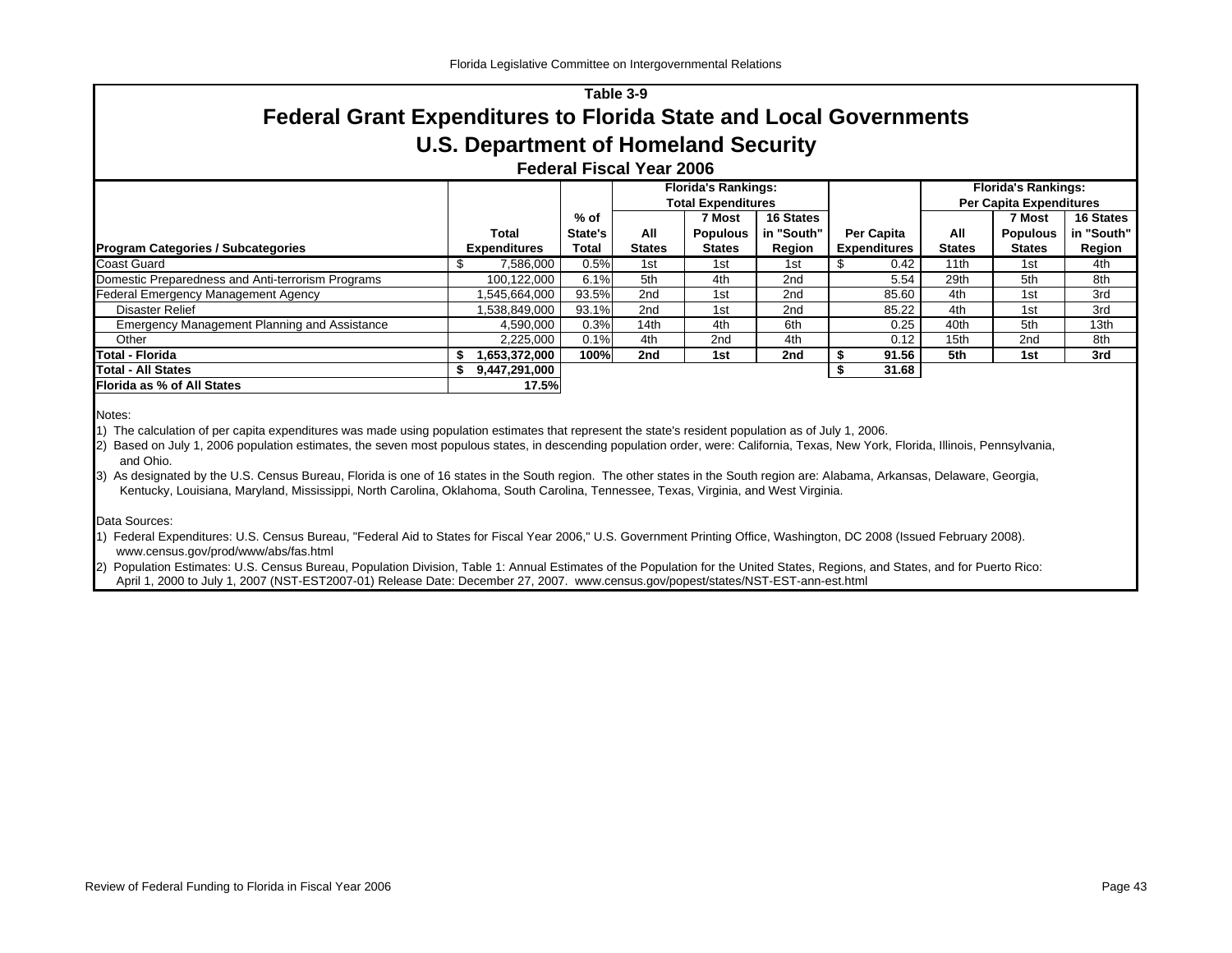### **Table 3-10U.S. Department of Housing and Urban Development Federal Grant Expenditures to Florida State and Local Governments**

#### **Federal Fiscal Year 2006**

|                                                         | 1 GUGLU 1 1900 1900 ZUVO |           |                 |                            |                  |                            |                 |                                |                          |  |  |  |  |
|---------------------------------------------------------|--------------------------|-----------|-----------------|----------------------------|------------------|----------------------------|-----------------|--------------------------------|--------------------------|--|--|--|--|
|                                                         |                          |           |                 | <b>Florida's Rankings:</b> |                  | <b>Florida's Rankings:</b> |                 |                                |                          |  |  |  |  |
|                                                         |                          |           |                 | <b>Total Expenditures</b>  |                  |                            |                 | <b>Per Capita Expenditures</b> |                          |  |  |  |  |
|                                                         |                          | $%$ of    |                 | 7 Most                     | <b>16 States</b> |                            |                 | 7 Most                         | 16 States                |  |  |  |  |
|                                                         | Total                    | State's   | All             | <b>Populous</b>            | in "South"       | Per Capita                 | All             | <b>Populous</b>                | in "South"               |  |  |  |  |
| <b>Program Categories / Subcategories</b>               | <b>Expenditures</b>      | Total     | <b>States</b>   | <b>States</b>              | Region           | <b>Expenditures</b>        | <b>States</b>   | <b>States</b>                  | Region                   |  |  |  |  |
| Fair Housing and Equal Opportunity                      | \$<br>3,827,000          | 0.3%      | 2 <sub>nd</sub> | 2 <sub>nd</sub>            | 1st              | \$<br>0.21                 | 11th            | 2nd                            | 2 <sub>nd</sub>          |  |  |  |  |
| Community Planning and Development                      | 262,061,000              | 17.5%     | 7th             | 7th                        | 2nd              | 14.51                      | 40th            | 7th                            | 12 <sub>th</sub>         |  |  |  |  |
| <b>Community Development Block Grant</b>                | 197,217,000              | 13.2%     | 7th             | 7th                        | 2nd              | 10.92                      | 43rd            | 7th                            | 14th                     |  |  |  |  |
| <b>Empowerment Zones and Other Economic Development</b> | 3,586,000                | 0.2%      | 8th             | 4th                        | 4th              | 0.20                       | 23rd            | 4th                            | 8th                      |  |  |  |  |
| <b>Emergency Shelter and Homeless Assistance</b>        | 61,258,000               | 4.1%      | 6th             | 5th                        | 1st              | 3.39                       | 28th            | 6th                            | 5th                      |  |  |  |  |
| <b>Housing Programs</b>                                 | 1,233,319,000            | 82.3%     | 9th             | 7th                        | 2 <sub>nd</sub>  | 68.30                      | 43rd            | 7th                            | 16th                     |  |  |  |  |
| College Housing                                         | 232,000                  | $< 0.1\%$ | 15th            | 5th                        | 6th              | 0.01                       | 25th            | 4th                            | 7th                      |  |  |  |  |
| Housing Opportunities for Persons with AIDS             | 35,846,000               | 2.4%      | 2nd             | 2nd                        | 1st              | 1.99                       | 2 <sub>nd</sub> | 2 <sub>nd</sub>                | 1st                      |  |  |  |  |
| Native American Block Grant                             | 2,504,000                | 0.2%      | 24th            | 3rd                        | 4th              | 0.14                       | 30th            | 3rd                            | 7th                      |  |  |  |  |
| <b>Housing for Special Populations</b>                  | 44,777,000               | 3.0%      | 5th             | 5th                        | 1st              | 2.48                       | 25th            | 5th                            | 6th                      |  |  |  |  |
| <b>Public Housing Programs</b>                          | 1,073,361,000            | 71.6%     | 9th             | 7th                        | 2 <sub>nd</sub>  | 59.44                      | 43rd            | 7th                            | 16th                     |  |  |  |  |
| Low Rent Housing Assistance                             | 784,726,000              | 52.3%     | 9th             | 7th                        | 2nd              | 43.46                      | 42nd            | 7th                            | 16th                     |  |  |  |  |
| Neighborhood Revitalization                             | 30,277,000               | 2.0%      | 5th             | 2nd                        | 4th              | 1.68                       | 20th            | 4th                            | 10th                     |  |  |  |  |
| Drug Elimination                                        |                          | 0.0%      |                 |                            | $\blacksquare$   |                            |                 |                                | $\overline{\phantom{a}}$ |  |  |  |  |
| <b>Housing Certificate Program</b>                      | 177,911,000              | 11.9%     | 9th             | 6th                        | 2nd              | 9.85                       | 33rd            | 6th                            | 10th                     |  |  |  |  |
| Capital Programs                                        | 80,447,000               | 5.4%      | 11th            | 7th                        | 5th              | 4.46                       | 36th            | 6th                            | 16th                     |  |  |  |  |
| Home Ownership Assistance                               | 75,258,000               | 5.0%      | 6th             | 6th                        | 2nd              | 4.17                       | 44th            | 7th                            | 16th                     |  |  |  |  |
| Other                                                   | 1,341,000                | 0.1%      | 29th            | 7th                        | 10th             | 0.07                       | 40th            | 7th                            | 15th                     |  |  |  |  |
| <b>Total - Florida</b>                                  | 1,499,207,000            | 100%      | 9th             | 7th                        | 2nd              | 83.02                      | 44th            | 7th                            | 16th                     |  |  |  |  |
| <b>Total - All States</b>                               | 40,220,342,000           |           |                 |                            |                  | \$<br>134.89               |                 |                                |                          |  |  |  |  |
| Florida as % of All States                              | 3.7%                     |           |                 |                            |                  |                            |                 |                                |                          |  |  |  |  |

Notes:

1) The calculation of per capita expenditures was made using population estimates that represent the state's resident population as of July 1, 2006.

2) Based on July 1, 2006 population estimates, the seven most populous states, in descending population order, were: California, Texas, New York, Florida, Illinois, Pennsylvania, and Ohio.

3) As designated by the U.S. Census Bureau, Florida is one of 16 states in the South region. The other states in the South region are: Alabama, Arkansas, Delaware, Georgia, Kentucky, Louisiana, Maryland, Mississippi, North Carolina, Oklahoma, South Carolina, Tennessee, Texas, Virginia, and West Virginia.

#### Data Sources:

1) Federal Expenditures: U.S. Census Bureau, "Federal Aid to States for Fiscal Year 2006," U.S. Government Printing Office, Washington, DC 2008 (Issued February 2008). www.census.gov/prod/www/abs/fas.html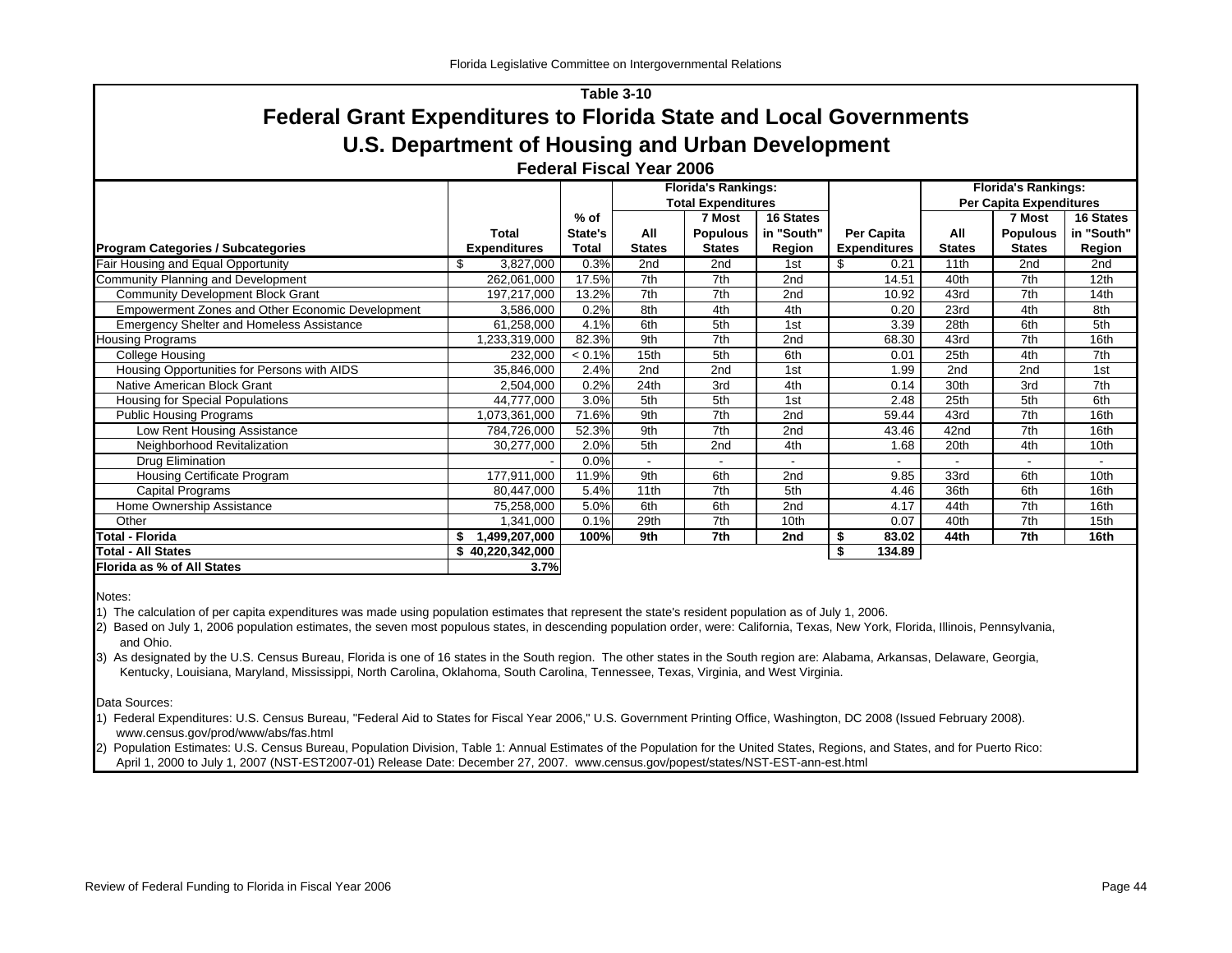| Table 3-11                                                                                                                                                                                      |                                        |                     |                                 |                            |                          |                |      |                                |      |  |  |  |  |  |
|-------------------------------------------------------------------------------------------------------------------------------------------------------------------------------------------------|----------------------------------------|---------------------|---------------------------------|----------------------------|--------------------------|----------------|------|--------------------------------|------|--|--|--|--|--|
| <b>Federal Grant Expenditures to Florida State and Local Governments</b>                                                                                                                        |                                        |                     |                                 |                            |                          |                |      |                                |      |  |  |  |  |  |
|                                                                                                                                                                                                 |                                        |                     |                                 |                            |                          |                |      |                                |      |  |  |  |  |  |
|                                                                                                                                                                                                 | <b>U.S. Department of the Interior</b> |                     |                                 |                            |                          |                |      |                                |      |  |  |  |  |  |
|                                                                                                                                                                                                 |                                        |                     | <b>Federal Fiscal Year 2006</b> |                            |                          |                |      |                                |      |  |  |  |  |  |
|                                                                                                                                                                                                 |                                        |                     |                                 | <b>Florida's Rankings:</b> |                          |                |      | <b>Florida's Rankings:</b>     |      |  |  |  |  |  |
|                                                                                                                                                                                                 |                                        |                     |                                 | <b>Total Expenditures</b>  |                          |                |      | <b>Per Capita Expenditures</b> |      |  |  |  |  |  |
| 7 Most<br>16 States<br><b>16 States</b><br>$%$ of<br>7 Most                                                                                                                                     |                                        |                     |                                 |                            |                          |                |      |                                |      |  |  |  |  |  |
| in "South"<br>All<br>in "South"<br>State's<br>All<br><b>Populous</b><br><b>Total</b><br><b>Populous</b><br><b>Per Capita</b>                                                                    |                                        |                     |                                 |                            |                          |                |      |                                |      |  |  |  |  |  |
| <b>Total</b><br><b>Program Categories / Subcategories</b><br><b>Expenditures</b><br><b>States</b><br><b>States</b><br><b>Expenditures</b><br><b>States</b><br><b>States</b><br>Region<br>Region |                                        |                     |                                 |                            |                          |                |      |                                |      |  |  |  |  |  |
| Bureau of Indian Affairs                                                                                                                                                                        | 3,515,000                              | $12.\overline{5\%}$ | 20th                            | 3rd                        | 3rd                      | 0.19<br>\$.    | 28th | 3rd                            | 5th  |  |  |  |  |  |
| Bureau of Land Management                                                                                                                                                                       | 2,870,000                              | 10.2%               | 13th                            | 2nd                        | 1st                      | 0.16           | 33rd | 2 <sub>nd</sub>                | 10th |  |  |  |  |  |
| Payments in Lieu of Taxes                                                                                                                                                                       | 2,870,000                              | 10.2%               | 13th                            | 2nd                        | 1st                      | 0.16           | 33rd | 2 <sub>nd</sub>                | 10th |  |  |  |  |  |
| <b>Shared Revenues</b>                                                                                                                                                                          |                                        | 0.0%                |                                 |                            |                          |                |      |                                |      |  |  |  |  |  |
| <b>Bureau of Reclamation</b>                                                                                                                                                                    |                                        | 0.0%                |                                 |                            |                          |                |      |                                |      |  |  |  |  |  |
| <b>Fish and Wildlife Service</b>                                                                                                                                                                | 16,820,000                             | 59.9%               | 13th                            | 6th                        | 2nd                      | 0.93           | 48th | 6th                            | 16th |  |  |  |  |  |
| Wildlife Conservation and Restoration                                                                                                                                                           | 7,151,000                              | 25.5%               | 24th                            | 6th                        | 6th                      | 0.40           | 49th | 7th                            | 16th |  |  |  |  |  |
| Sport Fish Restoration                                                                                                                                                                          | 9,191,000                              | 32.7%               | 8th                             | 4th                        | 2nd                      | 0.51           | 45th | 5th                            | 15th |  |  |  |  |  |
| Other                                                                                                                                                                                           | 478.000                                | 1.7%                | 12th                            | 4th                        | 4th                      | 0.03           | 27th | 4th                            | 11th |  |  |  |  |  |
| Minerals Management Service                                                                                                                                                                     | 143.000                                | 0.5%                | 28th                            | 5th                        | 10th                     | 0.01           | 30th | 5th                            | 10th |  |  |  |  |  |
| <b>Minerals Leasing Act</b>                                                                                                                                                                     | 142.000                                | 0.5%                | 21st                            | 3rd                        | 6th                      | 0.01           | 24th | 3rd                            | 7th  |  |  |  |  |  |
| Other                                                                                                                                                                                           | 1.000                                  | $< 0.1\%$           | 21st                            | 6th                        | 10th                     | < 0.01         | 22nd | 6th                            | 10th |  |  |  |  |  |
| National Park Service                                                                                                                                                                           | 4,732,000                              | 16.9%               | 8th                             | 5th                        | 3rd                      | 0.26           | 46th | 6th                            | 14th |  |  |  |  |  |
| <b>Historic Preservation</b>                                                                                                                                                                    | 851.000                                | 3.0%                | 20th                            | 7th                        | 7th                      | 0.05           | 48th | 5th                            | 15th |  |  |  |  |  |
| Other                                                                                                                                                                                           | 3,881,000                              | 13.8%               | 7th                             | 5th                        | 3rd                      | 0.21           | 42nd | 5th                            | 11th |  |  |  |  |  |
| Office of Surface Mining, Reclamation, and Enforcement                                                                                                                                          |                                        | 0.0%                | ä,                              |                            |                          |                |      | $\blacksquare$                 |      |  |  |  |  |  |
| Abandoned Mine Reclamation                                                                                                                                                                      |                                        | 0.0%                | $\overline{a}$                  |                            |                          | ÷.             |      | ٠                              |      |  |  |  |  |  |
| Other                                                                                                                                                                                           |                                        | 0.0%                |                                 |                            |                          | $\blacksquare$ |      |                                |      |  |  |  |  |  |
| <b>Office of Insular Affairs</b>                                                                                                                                                                |                                        | 0.0%                |                                 | $\overline{\phantom{a}}$   | $\overline{\phantom{a}}$ | $\blacksquare$ |      | $\overline{\phantom{a}}$       |      |  |  |  |  |  |
| <b>Total - Florida</b>                                                                                                                                                                          | 28.080.000<br>\$                       | 100%                | 30th                            | 7th                        | 8th                      | 1.56<br>\$     | 49th | 7th                            | 16th |  |  |  |  |  |
| <b>Total - All States</b>                                                                                                                                                                       | \$<br>4,549,386,000                    |                     |                                 |                            |                          | \$<br>15.26    |      |                                |      |  |  |  |  |  |
| <b>Florida as % of All States</b>                                                                                                                                                               | 0.6%                                   |                     |                                 |                            |                          |                |      |                                |      |  |  |  |  |  |

Notes:

1) The calculation of per capita expenditures was made using population estimates that represent the state's resident population as of July 1, 2006.

2) Based on July 1, 2006 population estimates, the seven most populous states, in descending population order, were: California, Texas, New York, Florida, Illinois, Pennsylvania, and Ohio.

3) As designated by the U.S. Census Bureau, Florida is one of 16 states in the South region. The other states in the South region are: Alabama, Arkansas, Delaware, Georgia, Kentucky, Louisiana, Maryland, Mississippi, North Carolina, Oklahoma, South Carolina, Tennessee, Texas, Virginia, and West Virginia.

Data Sources:

1) Federal Expenditures: U.S. Census Bureau, "Federal Aid to States for Fiscal Year 2006," U.S. Government Printing Office, Washington, DC 2008 (Issued February 2008). www.census.gov/prod/www/abs/fas.html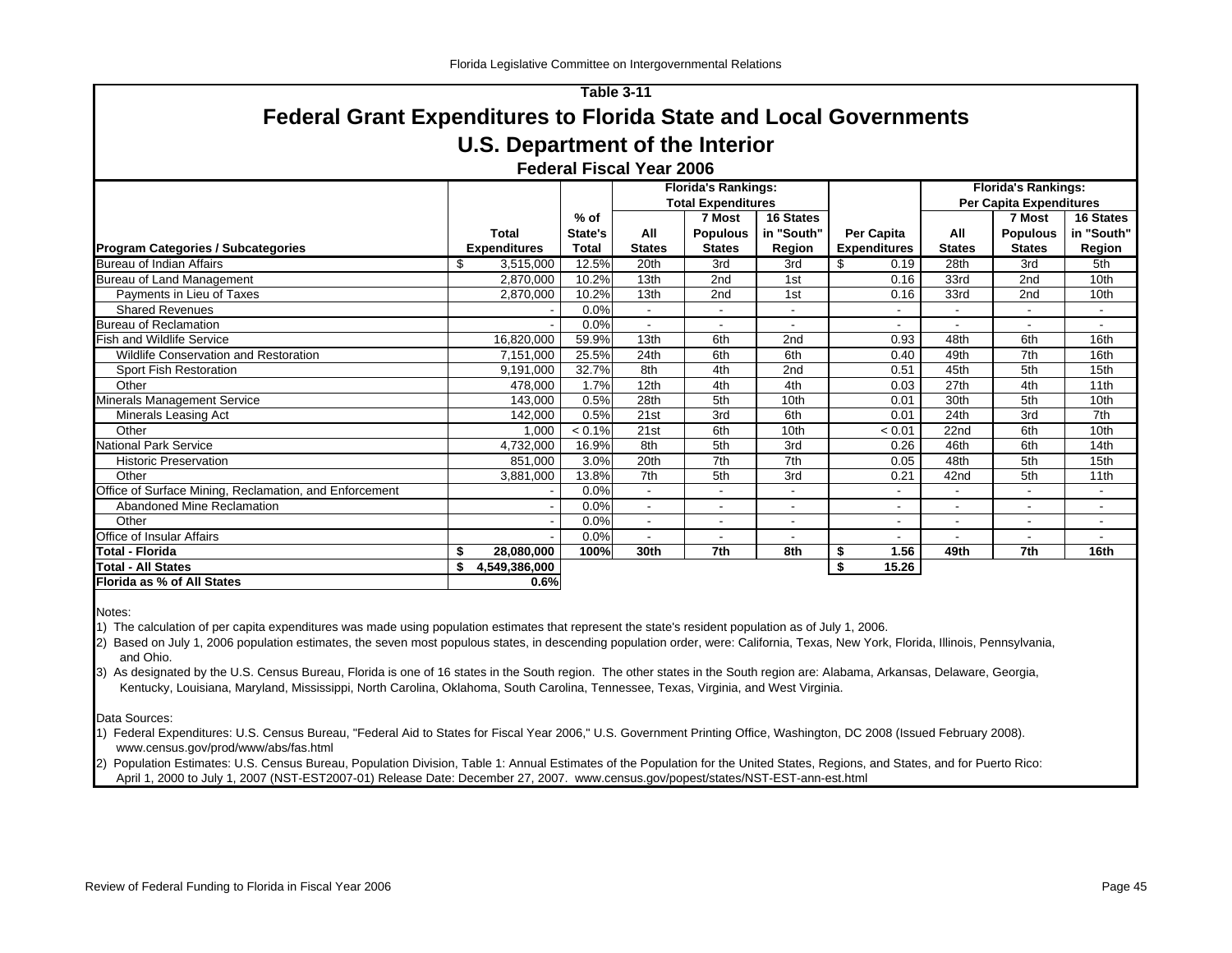| <b>Table 3-12</b>                                                        |  |
|--------------------------------------------------------------------------|--|
| <b>Federal Grant Expenditures to Florida State and Local Governments</b> |  |
| <b>U.S. Department of Justice</b>                                        |  |

#### **Federal Fiscal Year 2006**

| <b>Florida's Rankings:</b>                  |                     |         |                  |                           |                 |                     | <b>Florida's Rankings:</b> |                                |                  |  |  |  |  |
|---------------------------------------------|---------------------|---------|------------------|---------------------------|-----------------|---------------------|----------------------------|--------------------------------|------------------|--|--|--|--|
|                                             |                     |         |                  | <b>Total Expenditures</b> |                 |                     |                            | <b>Per Capita Expenditures</b> |                  |  |  |  |  |
|                                             |                     | $%$ of  |                  | 7 Most                    | 16 States       |                     |                            | 7 Most                         | 16 States        |  |  |  |  |
|                                             | Total               | State's | All              | <b>Populous</b>           | in "South"      | Per Capita          | All                        | <b>Populous</b>                | in "South"       |  |  |  |  |
| <b>Program Categories / Subcategories</b>   | <b>Expenditures</b> | Total   | <b>States</b>    | <b>States</b>             | Region          | <b>Expenditures</b> | <b>States</b>              | <b>States</b>                  | Region           |  |  |  |  |
| <b>Federal Prison System</b>                | 651,000<br>\$       | 0.3%    | 3rd              | 1st                       | 3rd             | 0.04                | 10th                       | 1st                            | 4th              |  |  |  |  |
| Office of Asset Forfeiture                  | 24,544,000          | 12.5%   | 3rd              | 3rd                       | 2 <sub>nd</sub> | 1.36                | 13th                       | 1st                            | 6th              |  |  |  |  |
| Office of Justice Programs                  | 170,431,000         | 87.1%   | 10th             | 5th                       | 3rd             | 9.44                | 31st                       | 5th                            | 9th              |  |  |  |  |
| Corrections, Probation, and Parole          | 49,291,000          | 25.2%   | 2nd              | 1st                       | 1st             | 2.73                | 4th                        | 1st                            | 2 <sub>nd</sub>  |  |  |  |  |
| Crime Victims Programs                      | 51,805,000          | 26.5%   | 3rd              | 1st                       | 1st             | 2.87                | 10th                       | 1st                            | 2 <sub>nd</sub>  |  |  |  |  |
| Education, Research, and Statistics Program | 6,288,000           | 3.2%    | 10th             | 4th                       | 5th             | 0.35                | 30th                       | 3rd                            | 9th              |  |  |  |  |
| Juvenile Justice Programs                   | 6,638,000           | 3.4%    | 14th             | 4th                       | 5th             | 0.37                | 35th                       | 4th                            | 8th              |  |  |  |  |
| <b>Law Enforcement Assistance</b>           | 56,409,000          | 28.8%   | 12 <sub>th</sub> | 5th                       | 5th             | 3.12                | 46th                       | 7th                            | 14th             |  |  |  |  |
| <b>Bulletproof Vests</b>                    |                     | 0.0%    |                  |                           |                 |                     |                            |                                |                  |  |  |  |  |
| Community Oriented Policing Program (COPS)  | 11,037,000          | 5.6%    | 15th             | 6th                       | 6th             | 0.61                | 36th                       | 7th                            | 13 <sub>th</sub> |  |  |  |  |
| Law Enforcement Block Grant                 | 1,690,000           | 0.9%    | 7th              | 4th                       | 4th             | 0.09                | 12th                       | 4th                            | 7th              |  |  |  |  |
| Violence Against Women and Children         | 12,508,000          | 6.4%    | 5th              | 2 <sub>nd</sub>           | 2 <sub>nd</sub> | 0.69                | 26th                       | 2nd                            | 6th              |  |  |  |  |
| Weed and Seed                               | 385,000             | 0.2%    | 7th              | 4th                       | 3rd             | 0.02                | 22nd                       | 4th                            | 8th              |  |  |  |  |
| Other                                       | 8,000               | < 0.1%  | 23rd             | 7th                       | 6th             | < 0.01              | 23rd                       | 7th                            | 6th              |  |  |  |  |
| Substance Abuse Programs                    | 13,545,000          | 6.9%    | 15th             | 6th                       | 5th             | 0.75                | 36th                       | 5th                            | 12 <sub>th</sub> |  |  |  |  |
| Other                                       | 17,236,000          | 8.8%    | 6th              | 4th                       | 3rd             | 0.95                | 16th                       | 4th                            | 4th              |  |  |  |  |
| <b>Total - Florida</b>                      | 195,626,000<br>S    | 100%    | 7th              | 4th                       | 3rd             | 10.83               | 29th                       | 4th                            | 8th              |  |  |  |  |
| <b>Total - All States</b>                   | 5,713,752,000       |         |                  |                           |                 | 19.16               |                            |                                |                  |  |  |  |  |
| <b>Florida as % of All States</b>           | 3.4%                |         |                  |                           |                 |                     |                            |                                |                  |  |  |  |  |

Notes:

1) The calculation of per capita expenditures was made using population estimates that represent the state's resident population as of July 1, 2006.

2) Based on July 1, 2006 population estimates, the seven most populous states, in descending population order, were: California, Texas, New York, Florida, Illinois, Pennsylvania, and Ohio.

3) As designated by the U.S. Census Bureau, Florida is one of 16 states in the South region. The other states in the South region are: Alabama, Arkansas, Delaware, Georgia, Kentucky, Louisiana, Maryland, Mississippi, North Carolina, Oklahoma, South Carolina, Tennessee, Texas, Virginia, and West Virginia.

Data Sources:

1) Federal Expenditures: U.S. Census Bureau, "Federal Aid to States for Fiscal Year 2006," U.S. Government Printing Office, Washington, DC 2008 (Issued February 2008). www.census.gov/prod/www/abs/fas.html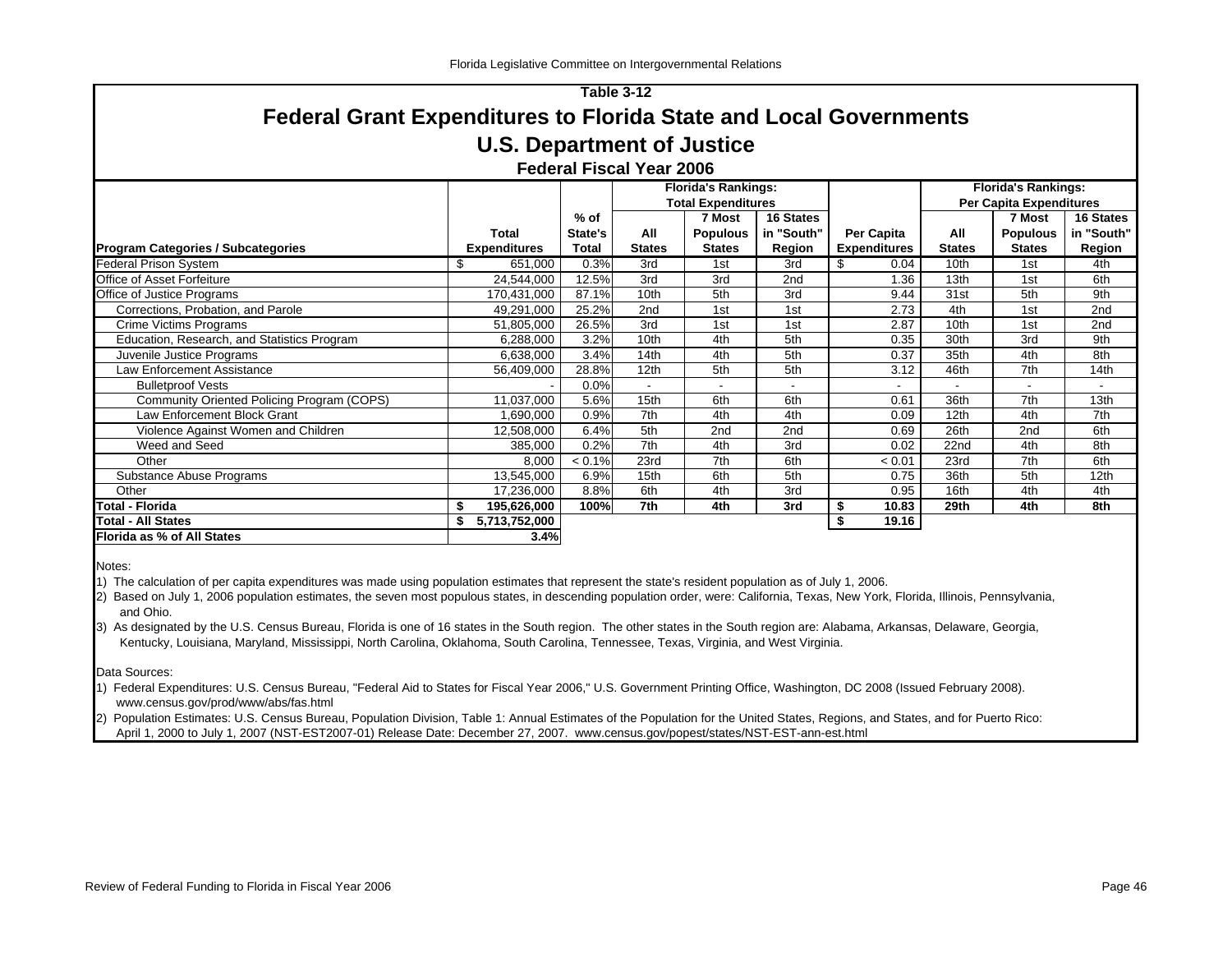## **Table 3-13U.S. Department of Labor Federal Grant Expenditures to Florida State and Local Governments**

#### **Federal Fiscal Year 2006**

|                                                     |                     |           |               | <b>Florida's Rankings:</b> |                  |                     |               | <b>Florida's Rankings:</b>     |                  |
|-----------------------------------------------------|---------------------|-----------|---------------|----------------------------|------------------|---------------------|---------------|--------------------------------|------------------|
|                                                     |                     |           |               | <b>Total Expenditures</b>  |                  |                     |               | <b>Per Capita Expenditures</b> |                  |
|                                                     |                     | $%$ of    |               | 7 Most                     | <b>16 States</b> |                     |               | 7 Most                         | 16 States        |
|                                                     | Total               | State's   | All           | <b>Populous</b>            | in "South"       | Per Capita          | All           | <b>Populous</b>                | in "South"       |
| <b>Program Categories / Subcategories</b>           | <b>Expenditures</b> | Total     | <b>States</b> | <b>States</b>              | Region           | <b>Expenditures</b> | <b>States</b> | <b>States</b>                  | Region           |
| Bureau of Labor Statistics                          | 3,195,000           | 1.0%      | 4th           | 4th                        | 2nd              | 0.18                | 50th          | 7th                            | 16th             |
| <b>Employment and Training Administration</b>       | 288.427.000         | 94.6%     | 10th          | 7th                        | 4th              | 15.97               | 50th          | 7th                            | 16th             |
| State Unemployment Insurance and Employment Service | 115.023.000         | 37.7%     | 9th           | 7th                        | 2nd              | 6.37                | 50th          | 7th                            | 16th             |
| Workforce Investment                                | 140.494.000         | 46.1%     | 7th           | 7th                        | 2nd              | 7.78                | 36th          | 7th                            | 13th             |
| Other                                               | 32.910.000          | 10.8%     | 17th          | 7th                        | 9th              | 1.82                | 49th          | 7th                            | 16th             |
| Mine Safety Health and Administration               | 79,000              | $< 0.1\%$ | 34th          | 7th                        | 12th             | < 0.01              | 46th          | 7th                            | 14th             |
| Occupational Health and Safety Administration       | 3.592.000           | 1.2%      | 16th          | 3rd                        | 6th              | 0.20                | 40th          | 3rd                            | 11th             |
| Veterans Employment and Training Administration     | 9.453.000           | 3.1%      | 4th           | 4th                        | 2 <sub>nd</sub>  | 0.52                | 43rd          | 6th                            | 14 <sub>th</sub> |
| Total - Florida                                     | 304,746,000         | 100%      | 10th          | 7th                        | 4th              | 16.88               | 50th          | 7th                            | 16th             |
| Total - All States                                  | 8,937,832,000       |           |               |                            |                  | 29.98               |               |                                |                  |
| <b>IFlorida as % of All States</b>                  | 3.4%                |           |               |                            |                  |                     |               |                                |                  |

Notes:

1) The calculation of per capita expenditures was made using population estimates that represent the state's resident population as of July 1, 2006.

2) Based on July 1, 2006 population estimates, the seven most populous states, in descending population order, were: California, Texas, New York, Florida, Illinois, Pennsylvania, and Ohio.

3) As designated by the U.S. Census Bureau, Florida is one of 16 states in the South region. The other states in the South region are: Alabama, Arkansas, Delaware, Georgia, Kentucky, Louisiana, Maryland, Mississippi, North Carolina, Oklahoma, South Carolina, Tennessee, Texas, Virginia, and West Virginia.

Data Sources:

1) Federal Expenditures: U.S. Census Bureau, "Federal Aid to States for Fiscal Year 2006," U.S. Government Printing Office, Washington, DC 2008 (Issued February 2008). www.census.gov/prod/www/abs/fas.html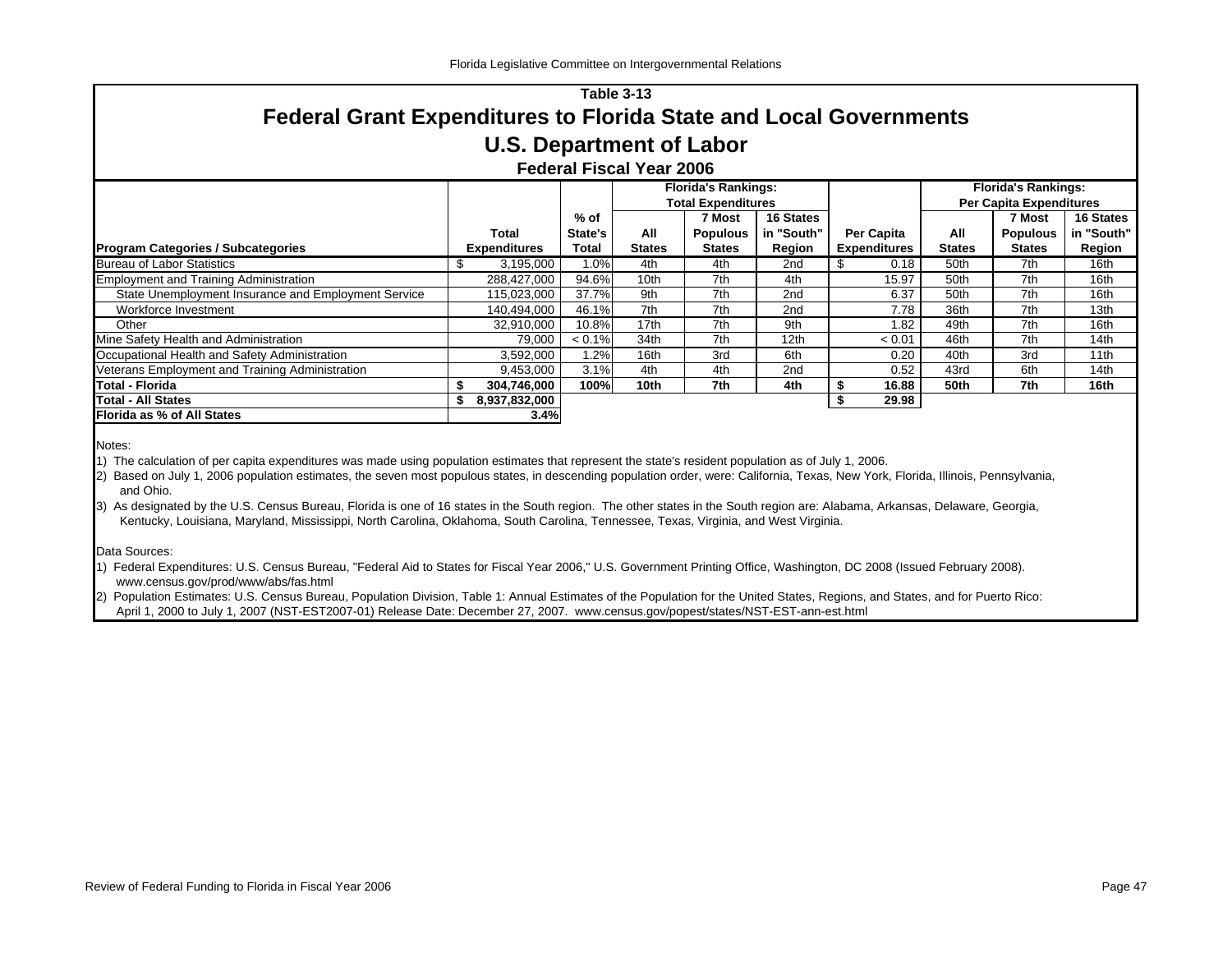### **Table 3-14U.S. Department of Transportation Federal Grant Expenditures to Florida State and Local Governments**

#### **Federal Fiscal Year 2006**

|                                                |                     |           | <b>Florida's Rankings:</b> |                           |                  |  |                     | <b>Florida's Rankings:</b> |                                |                  |  |
|------------------------------------------------|---------------------|-----------|----------------------------|---------------------------|------------------|--|---------------------|----------------------------|--------------------------------|------------------|--|
|                                                |                     |           |                            | <b>Total Expenditures</b> |                  |  |                     |                            | <b>Per Capita Expenditures</b> |                  |  |
|                                                |                     | $%$ of    |                            | 7 Most                    | <b>16 States</b> |  |                     |                            | 7 Most                         | 16 States        |  |
|                                                | Total               | State's   | All                        | <b>Populous</b>           | in "South"       |  | Per Capita          | All                        | <b>Populous</b>                | in "South"       |  |
| <b>Program Categories / Subcategories</b>      | <b>Expenditures</b> | Total     | <b>States</b>              | <b>States</b>             | Region           |  | <b>Expenditures</b> | <b>States</b>              | <b>States</b>                  | Region           |  |
| <b>Federal Aviation Administration</b>         | 193,020,000         | 8.2%      | 3rd                        | 3rd                       | 2nd              |  | 10.69               | 33rd                       | 1st                            | 10th             |  |
| Federal Highway Administration                 | 1,917,056,000       | 81.1%     | 3rd                        | 3rd                       | 2nd              |  | 106.16              | 31st                       | 4th                            | 13 <sub>th</sub> |  |
| <b>Demonstration Projects</b>                  | 22.271.000          | 0.9%      | 1st                        | 1st                       | 1st              |  | 1.23                | 13 <sub>th</sub>           | 1st                            | 4th              |  |
| <b>Highway Trust Fund</b>                      | 1,894,735,000       | 80.2%     | 3rd                        | 3rd                       | 2nd              |  | 104.93              | 32nd                       | 4th                            | 13th             |  |
| Other                                          | 50,000              | $< 0.1\%$ | 15 <sub>th</sub>           | 5th                       | 10th             |  | < 0.01              | 16th                       | 5th                            | 10th             |  |
| <b>Federal Railroad Administration</b>         | 4,366,000           | 0.2%      | 2 <sub>nd</sub>            | 2 <sub>nd</sub>           | 1st              |  | 0.24                | 6th                        | 2 <sub>nd</sub>                | 2 <sub>nd</sub>  |  |
| <b>Federal Transit Administration</b>          | 237,813,000         | 10.1%     | 8th                        | 6th                       | 2 <sub>nd</sub>  |  | 13.17               | 29th                       | 7th                            | 7th              |  |
| National Highway Traffic Safety Administration | 10,329,000          | 0.4%      | 17 <sub>th</sub>           | 7th                       | 7th              |  | 0.57                | 50th                       | 7th                            | 16th             |  |
| Research and Special Projects Administration   | 530.000             | 0.0%      | 22nd                       | 7th                       | 8th              |  | 0.03                | 50th                       | 7th                            | 16th             |  |
| Total - Florida                                | 2,363,114,000       | 100%      | 4th                        | 4th                       | 2nd              |  | 130.87              | 40th                       | 6th                            | 13th             |  |
| Total - All States                             | 45,150,206,000      |           |                            |                           |                  |  | 151.42              |                            |                                |                  |  |
| <b>IFlorida as % of All States</b>             | 5.2%                |           |                            |                           |                  |  |                     |                            |                                |                  |  |

Notes:

1) The calculation of per capita expenditures was made using population estimates that represent the state's resident population as of July 1, 2006.

2) Based on July 1, 2006 population estimates, the seven most populous states, in descending population order, were: California, Texas, New York, Florida, Illinois, Pennsylvania, and Ohio.

3) As designated by the U.S. Census Bureau, Florida is one of 16 states in the South region. The other states in the South region are: Alabama, Arkansas, Delaware, Georgia, Kentucky, Louisiana, Maryland, Mississippi, North Carolina, Oklahoma, South Carolina, Tennessee, Texas, Virginia, and West Virginia.

Data Sources:

1) Federal Expenditures: U.S. Census Bureau, "Federal Aid to States for Fiscal Year 2006," U.S. Government Printing Office, Washington, DC 2008 (Issued February 2008). www.census.gov/prod/www/abs/fas.html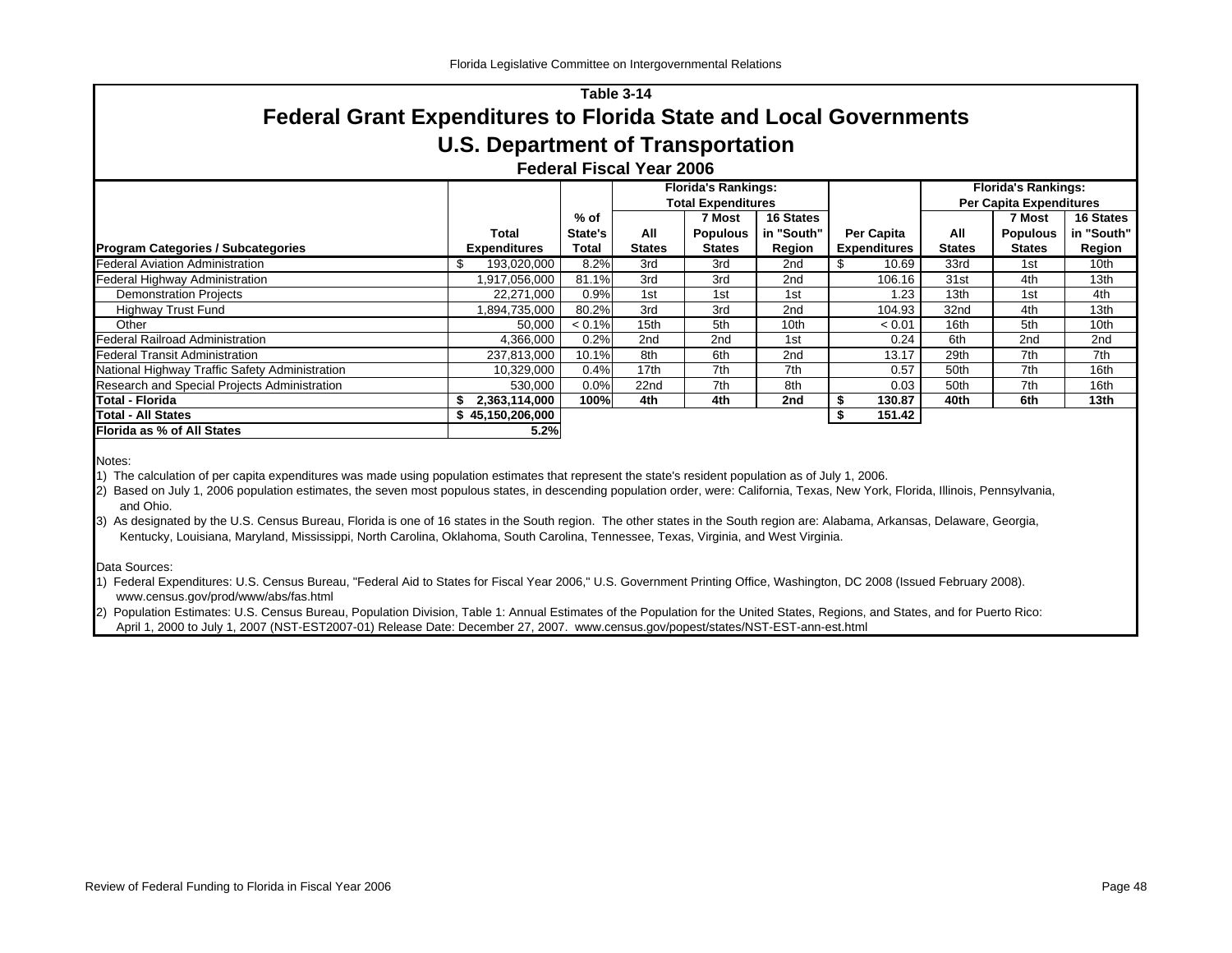## **Table 3-15U.S. Department of the Treasury Federal Grant Expenditures to Florida State and Local Governments**

#### **Federal Fiscal Year 2006**

|                                           |                     |         |                  | <b>Florida's Rankings:</b> |            |  |                     |               | <b>Florida's Rankings:</b>     |            |
|-------------------------------------------|---------------------|---------|------------------|----------------------------|------------|--|---------------------|---------------|--------------------------------|------------|
|                                           |                     |         |                  | <b>Total Expenditures</b>  |            |  |                     |               | <b>Per Capita Expenditures</b> |            |
|                                           |                     | % of    |                  | 7 Most                     | 16 States  |  |                     |               | 7 Most                         | 16 States  |
|                                           | Total               | State's | All              | <b>Populous</b>            | in "South" |  | Per Capita          | All           | <b>Populous</b>                | in "South" |
| <b>Program Categories / Subcategories</b> | <b>Expenditures</b> | Total   | <b>States</b>    | <b>States</b>              | Region     |  | <b>Expenditures</b> | <b>States</b> | <b>States</b>                  | Region     |
| Asset Forfeiture Fund                     | 10,477,000          | 99.2%   | 2 <sub>nd</sub>  | 2 <sub>nd</sub>            | 2nd        |  | 0.58                | 1st           | 1st                            | 1st        |
| Other                                     | 81.000              | 0.8%    | 11 <sub>th</sub> | 6th                        | 2nd        |  | < 0.01              | 26th          | 7th                            | 5th        |
| Total - Florida                           | 10.558.000          | 100%    | 2nd              | 2nd                        | 2nd        |  | 0.58                | 1st           | 1st                            | 1st        |
| <b>Total - All States</b>                 | 66.101.000          |         |                  |                            |            |  | 0.22                |               |                                |            |
| Florida as % of All States                | 16.0%               |         |                  |                            |            |  |                     |               |                                |            |

Notes:

1) The calculation of per capita expenditures was made using population estimates that represent the state's resident population as of July 1, 2006.

2) Based on July 1, 2006 population estimates, the seven most populous states, in descending population order, were: California, Texas, New York, Florida, Illinois, Pennsylvania, and Ohio.

3) As designated by the U.S. Census Bureau, Florida is one of 16 states in the South region. The other states in the South region are: Alabama, Arkansas, Delaware, Georgia, Kentucky, Louisiana, Maryland, Mississippi, North Carolina, Oklahoma, South Carolina, Tennessee, Texas, Virginia, and West Virginia.

Data Sources:

1) Federal Expenditures: U.S. Census Bureau, "Federal Aid to States for Fiscal Year 2006," U.S. Government Printing Office, Washington, DC 2008 (Issued February 2008). www.census.gov/prod/www/abs/fas.html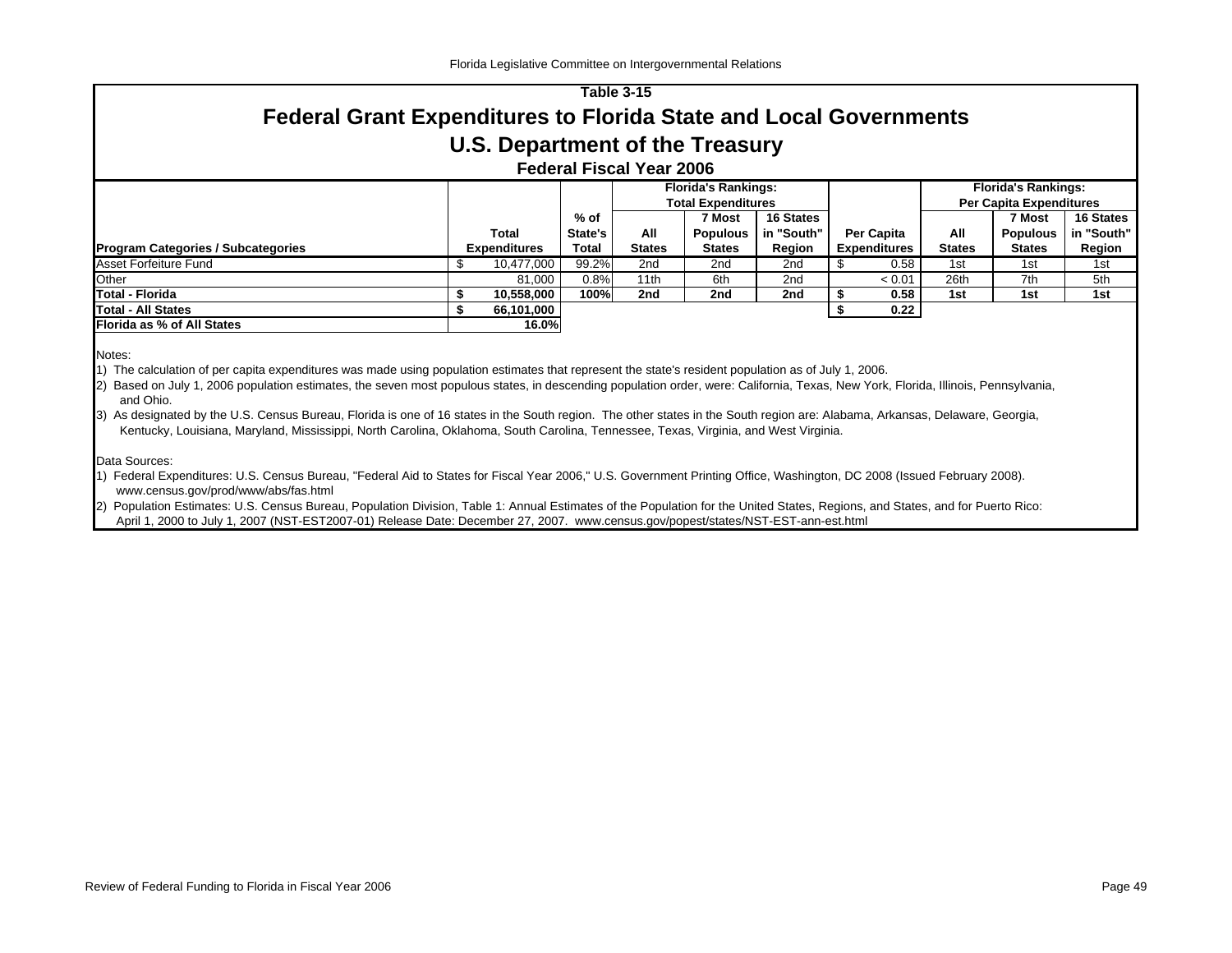| Table 3-16<br>Total Federal Grant Expenditures to Florida's State and Local Governments by Federal Agency |    |               |    |                                           |    |                        |    |                          |    |                        |  |  |
|-----------------------------------------------------------------------------------------------------------|----|---------------|----|-------------------------------------------|----|------------------------|----|--------------------------|----|------------------------|--|--|
|                                                                                                           |    | 1996          |    | Federal Fiscal Years 1996 to 2006<br>1997 |    | 1998                   |    | 1999                     |    |                        |  |  |
| <b>Federal Department / Agency</b><br>Agriculture                                                         |    |               |    |                                           |    |                        |    |                          |    | 2000                   |  |  |
| <b>Total Expenditures</b>                                                                                 | \$ | 727,798,000   | \$ | 793,313,000                               | \$ | 829,750,000            | \$ | 869,936,000              | \$ | 827,812,000            |  |  |
| % Change From Prior Year                                                                                  |    |               |    | 9.0%                                      |    | 4.6%                   |    | 4.8%                     |    | $-4.8%$                |  |  |
| FL's Ranking Among the States                                                                             |    | 4th           |    | 4th                                       |    | 4th                    |    | 4th                      |    | 4th                    |  |  |
| <b>Commerce</b>                                                                                           |    |               |    |                                           |    |                        |    |                          |    |                        |  |  |
| <b>Total Expenditures</b>                                                                                 | \$ | 38,660,000    | \$ | 34,210,000                                | \$ | 28,421,000             | \$ | 28,792,000               | \$ | 29,088,000             |  |  |
| % Change From Prior Year<br>FL's Ranking Among the States                                                 |    | 2nd           |    | $-11.5%$<br>7th                           |    | $-16.9%$<br>7th        |    | 1.3%<br>6th              |    | 1.0%<br>8th            |  |  |
| <b>Corporation for National and Community</b>                                                             |    |               |    |                                           |    |                        |    |                          |    |                        |  |  |
| <b>Service</b>                                                                                            |    |               |    |                                           |    |                        |    |                          |    |                        |  |  |
| <b>Total Expenditures</b>                                                                                 |    | <b>NA</b>     |    | <b>NA</b>                                 |    | <b>NA</b>              |    | <b>NA</b>                | \$ | 15,987,000             |  |  |
| % Change From Prior Year                                                                                  |    |               |    |                                           |    |                        |    |                          |    |                        |  |  |
| FL's Ranking Among the States                                                                             |    |               |    |                                           |    |                        |    |                          |    | 5th                    |  |  |
| <b>Corporation for Public Broadcasting</b>                                                                |    |               |    |                                           |    |                        |    |                          |    |                        |  |  |
| <b>Total Expenditures</b><br>% Change From Prior Year                                                     | \$ | 2,726,000     | \$ | 10,661,000<br>291.1%                      | \$ | 10,163,000<br>$-4.7%$  | \$ | 9,848,000<br>$-3.1%$     | \$ | 11,805,000<br>19.9%    |  |  |
| FL's Ranking Among the States                                                                             |    | 15th          |    | 5th                                       |    | 6th                    |    | 6th                      |    | 5th                    |  |  |
| <b>Defense</b>                                                                                            |    |               |    |                                           |    |                        |    |                          |    |                        |  |  |
| <b>Total Expenditures</b>                                                                                 | \$ | 2,041,000     | \$ | 7,453,000                                 | \$ | 3,402,000              | \$ | 162,000                  | \$ | 171,000                |  |  |
| % Change From Prior Year                                                                                  |    |               |    | 265.2%                                    |    | $-54.4%$               |    | $-95.2%$                 |    | 5.6%                   |  |  |
| FL's Ranking Among the States                                                                             |    | 35th          |    | 8th                                       |    | 20th                   |    | 43rd                     |    | 36th                   |  |  |
| <b>Education</b>                                                                                          |    |               |    |                                           |    |                        |    |                          |    |                        |  |  |
| <b>Total Expenditures</b><br>% Change From Prior Year                                                     | \$ | 670,655,000   | \$ | 740,893,000<br>10.5%                      | \$ | 1,074,145,000<br>45.0% | \$ | 1,021,054,000<br>$-4.9%$ | \$ | 1,154,177,000<br>13.0% |  |  |
| FL's Ranking Among the States                                                                             |    | 4th           |    | 5th                                       |    | 3rd                    |    | 4th                      |    | 4th                    |  |  |
| <b>Election Assistance Commission</b>                                                                     |    |               |    |                                           |    |                        |    |                          |    |                        |  |  |
| <b>Total Expenditures</b>                                                                                 |    | NA            |    | NA                                        |    | NA                     |    | NA                       |    | NA                     |  |  |
| % Change From Prior Year                                                                                  |    |               |    |                                           |    |                        |    |                          |    |                        |  |  |
| FL's Ranking Among the States                                                                             |    |               |    |                                           |    |                        |    |                          |    |                        |  |  |
| Energy                                                                                                    |    |               |    |                                           |    |                        |    |                          |    |                        |  |  |
| <b>Total Expenditures</b>                                                                                 | \$ | 1,986,000     | \$ | 4,918,000                                 | \$ | 5,216,000              | \$ | 2,564,000                | \$ | 1,922,000              |  |  |
| % Change From Prior Year<br>FL's Ranking Among the States                                                 |    | 34th          |    | 147.6%<br>4th                             |    | 6.1%<br>4th            |    | $-50.8%$<br>22nd         |    | $-25.0%$<br>35th       |  |  |
| <b>Environmental Protection Agency</b>                                                                    |    |               |    |                                           |    |                        |    |                          |    |                        |  |  |
| <b>Total Expenditures</b>                                                                                 | \$ | 77,613,000    | \$ | 77,661,000                                | \$ | 71,691,000             | \$ | 95,128,000               | \$ | 88,232,000             |  |  |
| % Change From Prior Year                                                                                  |    |               |    | 0.1%                                      |    | $-7.7%$                |    | 32.7%                    |    | $-7.2%$                |  |  |
| FL's Ranking Among the States                                                                             |    | 11th          |    | 9th                                       |    | 12th                   |    | 10th                     |    | 12th                   |  |  |
| <b>Equal Employment Opportunity</b>                                                                       |    |               |    |                                           |    |                        |    |                          |    |                        |  |  |
| <b>Commission</b><br><b>Total Expenditures</b>                                                            | \$ | 951,000       | \$ | 988,000                                   | \$ | 1,136,000              | \$ | 893.000                  | \$ | 1,181,000              |  |  |
| % Change From Prior Year                                                                                  |    |               |    | 3.9%                                      |    | 15.0%                  |    | $-21.4%$                 |    | 32.3%                  |  |  |
| FL's Ranking Among the States                                                                             |    | 7th           |    | 9th                                       |    | 9th                    |    | 8th                      |    | 8th                    |  |  |
| <b>Federal Emergency Management Agency</b>                                                                |    |               |    |                                           |    |                        |    |                          |    |                        |  |  |
| <b>Total Expenditures</b>                                                                                 | \$ | 137,820,000   | \$ | 99,978,000                                | \$ | 132,458,000            | \$ | 168,941,000              | \$ | 210,811,000            |  |  |
| % Change From Prior Year                                                                                  |    |               |    | $-27.5%$                                  |    | 32.5%                  |    | 27.5%                    |    | 24.8%                  |  |  |
| FL's Ranking Among the States                                                                             |    | 2nd           |    | 11th                                      |    | 3rd                    |    | 2nd                      |    | 3rd                    |  |  |
| <b>Health and Human Services</b><br><b>Total Expenditures</b>                                             | \$ | 4,765,354,000 | \$ | 4,529,224,000                             | \$ | 5,197,789,000          | \$ | 5,825,280,000            | \$ | 6,370,651,000          |  |  |
| % Change From Prior Year                                                                                  |    |               |    | $-5.0%$                                   |    | 14.8%                  |    | 12.1%                    |    | 9.4%                   |  |  |
| FL's Ranking Among the States                                                                             |    | 7th           |    | 7th                                       |    | 6th                    |    | 5th                      |    | 5th                    |  |  |
| <b>Homeland Security</b>                                                                                  |    |               |    |                                           |    |                        |    |                          |    |                        |  |  |
| <b>Total Expenditures</b>                                                                                 |    | <b>NA</b>     |    | NA                                        |    | <b>NA</b>              |    | <b>NA</b>                |    | NA                     |  |  |
| % Change From Prior Year                                                                                  |    |               |    |                                           |    |                        |    |                          |    |                        |  |  |
| FL's Ranking Among the States                                                                             |    |               |    |                                           |    |                        |    |                          |    |                        |  |  |
| <b>Housing and Urban Development</b><br><b>Total Expenditures</b>                                         | \$ |               | \$ | 809,124,000                               | \$ |                        | \$ | 1,054,629,000            | \$ |                        |  |  |
| % Change From Prior Year                                                                                  |    | 748,903,000   |    | 8.0%                                      |    | 973,312,000<br>20.3%   |    | 8.4%                     |    | 1,117,059,000<br>5.9%  |  |  |
| FL's Ranking Among the States                                                                             |    | 9th           |    | 9th                                       |    | 9th                    |    | 9th                      |    | 9th                    |  |  |
| <b>Institute of Museum and Library Services</b>                                                           |    |               |    |                                           |    |                        |    |                          |    |                        |  |  |
| <b>Total Expenditures</b>                                                                                 | \$ | 275,000       | \$ | 133,000                                   | \$ | 8,713,000              | \$ | 6,858,000                | \$ | 7,564,000              |  |  |
| % Change From Prior Year                                                                                  |    |               |    | $-51.6%$                                  |    | 6451.1%                |    | $-21.3%$                 |    | 10.3%                  |  |  |
| FL's Ranking Among the States                                                                             |    | 10th          |    | 26th                                      |    | 3rd                    |    | 4th                      |    | 4th                    |  |  |
| Interior<br><b>Total Expenditures</b>                                                                     | \$ | 14,313,000    | \$ | 24,717,000                                | \$ | 19,349,000             | \$ | 18,972,000               | \$ | 20,506,000             |  |  |
| % Change From Prior Year                                                                                  |    |               |    | 72.7%                                     |    | $-21.7%$               |    | $-1.9%$                  |    | 8.1%                   |  |  |
| FL's Ranking Among the States                                                                             |    | 32nd          |    | 26th                                      |    | 28th                   |    | 26th                     |    | 29th                   |  |  |
| Justice                                                                                                   |    |               |    |                                           |    |                        |    |                          |    |                        |  |  |
| <b>Total Expenditures</b>                                                                                 | \$ | 117,971,000   | \$ | 151,111,000                               | \$ | 169,972,000            | \$ | 296,751,000              | \$ | 192,023,000            |  |  |
| % Change From Prior Year                                                                                  |    |               |    | 28.1%                                     |    | 12.5%                  |    | 74.6%                    |    | $-35.3%$               |  |  |
| FL's Ranking Among the States                                                                             |    | 4th           |    | 4th                                       |    | 4th                    |    | 4th                      |    | 3rd                    |  |  |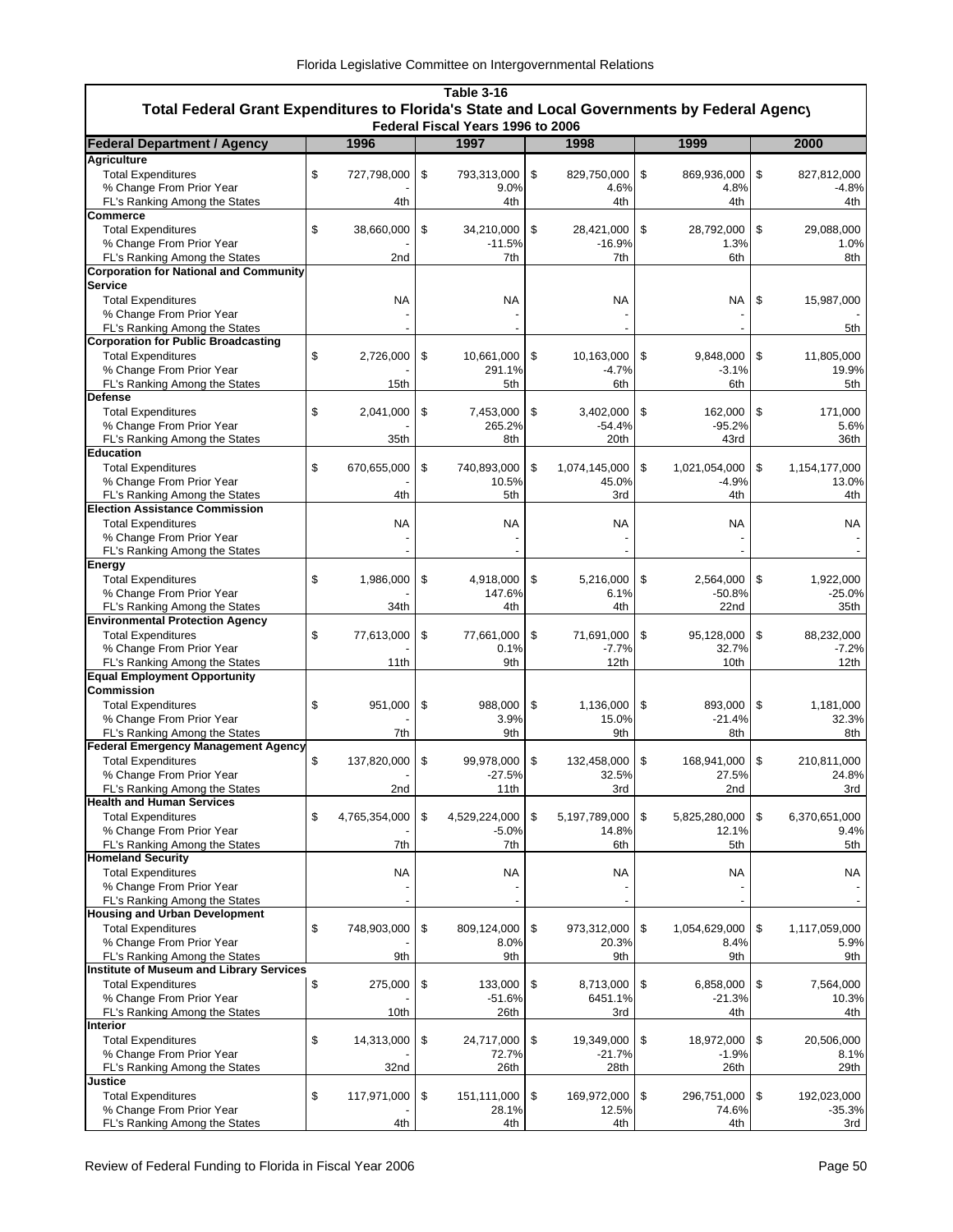| <b>Table 3-16</b><br>Total Federal Grant Expenditures to Florida's State and Local Governments by Federal Agency |    |                                           |    |                                           |    |                                      |    |                                      |    |                                      |  |  |
|------------------------------------------------------------------------------------------------------------------|----|-------------------------------------------|----|-------------------------------------------|----|--------------------------------------|----|--------------------------------------|----|--------------------------------------|--|--|
| 2001                                                                                                             |    | 2002                                      |    | Federal Fiscal Years 1996 to 2006<br>2003 |    | 2004                                 |    | 2005                                 |    | 2006                                 |  |  |
| \$<br>863,661,000<br>4.3%<br>4th                                                                                 | \$ | 980,605,000<br>13.5%<br>4th               | \$ | 972,874,000<br>$-0.8%$<br>4th             | \$ | 1,015,824,000<br>4.4%<br>4th         | \$ | 1,051,130,000<br>3.5%<br>4th         | \$ | 1,079,860,000<br>2.7%<br>4th         |  |  |
| \$<br>36,850,000<br>26.7%<br>7th                                                                                 | \$ | 46,248,000<br>25.5%<br>5th                | \$ | 24,205,000<br>$-47.7%$<br>11th            | \$ | 34,898,000<br>44.2%<br>7th           | \$ | 25,904,000<br>$-25.8%$<br>9th        | \$ | 23,742,000<br>$-8.3%$<br>7th         |  |  |
| \$<br>11,098,000<br>$-30.6%$<br>10th                                                                             | \$ | 4,172,000<br>$-62.4%$<br>12 <sub>th</sub> | \$ | 2,835,000<br>$-32.0%$<br>17th             | \$ | 1,693,000<br>$-40.3%$<br>18th        | \$ | 1,959,000<br>15.7%<br>18th           | \$ | 6,455,000<br>229.5%<br>5th           |  |  |
| \$<br>13,666,000<br>15.8%<br>4th                                                                                 | \$ | 14,771,000<br>8.1%<br>5th                 | \$ | 12,811,000<br>$-13.3%$<br>4th             | \$ | 13,314,000<br>3.9%<br>6th            | \$ | 13,314,000<br>0.0%<br>6th            | \$ | 10,614,000<br>$-20.3%$<br>1st        |  |  |
| \$<br>6,622,000<br>3772.5%<br>8th                                                                                | \$ | 1,507,000<br>$-77.2%$<br>25th             | \$ | 289,000<br>$-80.8%$<br>39th               | \$ | 6,000<br>$-97.9%$<br>46th            | \$ | 14,817,000<br>246850.0%<br>6th       | \$ | 11,370,000<br>$-23.3%$<br>11th       |  |  |
| \$<br>1,199,151,000<br>3.9%<br>4th                                                                               | \$ | 1,553,340,000<br>29.5%<br>4th             | \$ | 1,646,297,000<br>6.0%<br>4th              | \$ | 1,814,563,000<br>10.2%<br>4th        | \$ | 1,985,213,000<br>9.4%<br>4th         | \$ | 2,057,824,000<br>3.7%<br>4th         |  |  |
| NA                                                                                                               |    | NA.                                       | \$ | 26,029,000<br>6th                         | \$ | 47,417,000<br>82.2%<br>9th           | \$ | 85,085,000<br>79.4%<br>5th           | \$ | $-100.0%$                            |  |  |
| \$<br>3,149,000<br>63.8%<br>27th                                                                                 | \$ | 2,221,000<br>$-29.5%$<br>36th             | \$ | 10,950,000<br>393.0%<br>20th              | \$ | 12,297,000<br>12.3%<br>17th          | \$ | 11,596,000<br>$-5.7%$<br>16th        | \$ | 11,306,000<br>$-2.5%$<br>18th        |  |  |
| \$<br>109,427,000<br>24.0%<br>10th                                                                               | \$ | 129,107,000<br>18.0%<br>8th               | \$ | 135,156,000<br>4.7%<br>10th               | \$ | 145,769,000<br>7.9%<br>9th           | \$ | 97,273,000<br>$-33.3%$<br>10th       | \$ | 139,188,000<br>43.1%<br>8th          |  |  |
| \$<br>1,362,000<br>15.3%<br>7th                                                                                  | \$ | 1,250,000<br>$-8.2%$<br>9th               | \$ | 1,275,000<br>2.0%<br>9th                  | \$ | 1,601,000<br>25.6%<br>4th            | \$ | 1,605,000<br>0.2%<br>4th             | \$ | 1,202,000<br>$-25.1%$<br>7th         |  |  |
| \$<br>157,770,000<br>$-25.2%$<br>6th                                                                             | \$ | 177,643,000<br>12.6%<br>4th               |    | Refer to<br><b>Homeland Security</b>      |    | Refer to<br><b>Homeland Security</b> |    | Refer to<br><b>Homeland Security</b> |    | Refer to<br><b>Homeland Security</b> |  |  |
| \$<br>7,362,945,000<br>15.6%<br>5th                                                                              | \$ | 8,355,365,000<br>13.5%<br>5th             | \$ | 9,968,790,000<br>19.3%<br>5th             | \$ | 10,560,497,000<br>5.9%<br>5th        | \$ | 10,393,124,000<br>$-1.6%$<br>5th     | \$ | 9,689,187,000<br>$-6.8%$<br>5th      |  |  |
| NA                                                                                                               |    | <b>NA</b><br>÷,                           | \$ | 168,027,000<br>4th                        | \$ | 270,326,000<br>60.9%<br>4th          | \$ | 1,612,709,000<br>496.6%<br>1st       | \$ | 1,653,372,000<br>2.5%<br>2nd         |  |  |
| \$<br>1,117,104,000<br>0.0%<br>9th                                                                               | \$ | 1,324,002,000<br>18.5%<br>9th             | \$ | 1,441,227,000<br>8.9%<br>9th              | \$ | 1,404,958,000<br>$-2.5%$<br>9th      | \$ | 1,036,959,000<br>$-26.2%$<br>9th     | \$ | 1,499,207,000<br>44.6%<br>9th        |  |  |
| \$<br>7,659,000<br>1.3%<br>4th                                                                                   | \$ | 9,586,000<br>25.2%<br>5th                 | \$ | 11,535,000<br>20.3%<br>6th                | \$ | 11,944,000<br>3.5%<br>5th            |    | <b>NA</b>                            |    | <b>NA</b>                            |  |  |
| \$<br>21,731,000<br>6.0%<br>28th                                                                                 | \$ | 28,356,000<br>30.5%<br>23rd               | \$ | 28,891,000<br>1.9%<br>25th                | \$ | 29,473,000<br>2.0%<br>26th           | \$ | 30,580,000<br>3.8%<br>24th           | \$ | 28,080,000<br>$-8.2%$<br>30th        |  |  |
| \$<br>273,674,000<br>42.5%<br>3rd                                                                                | \$ | 278,818,000<br>1.9%<br>4th                | \$ | 238,375,000<br>$-14.5%$<br>3rd            | \$ | 252,978,000<br>6.1%<br>3rd           | \$ | 146,508,000<br>$-42.1%$<br>9th       | \$ | 195,626,000<br>33.5%<br>7th          |  |  |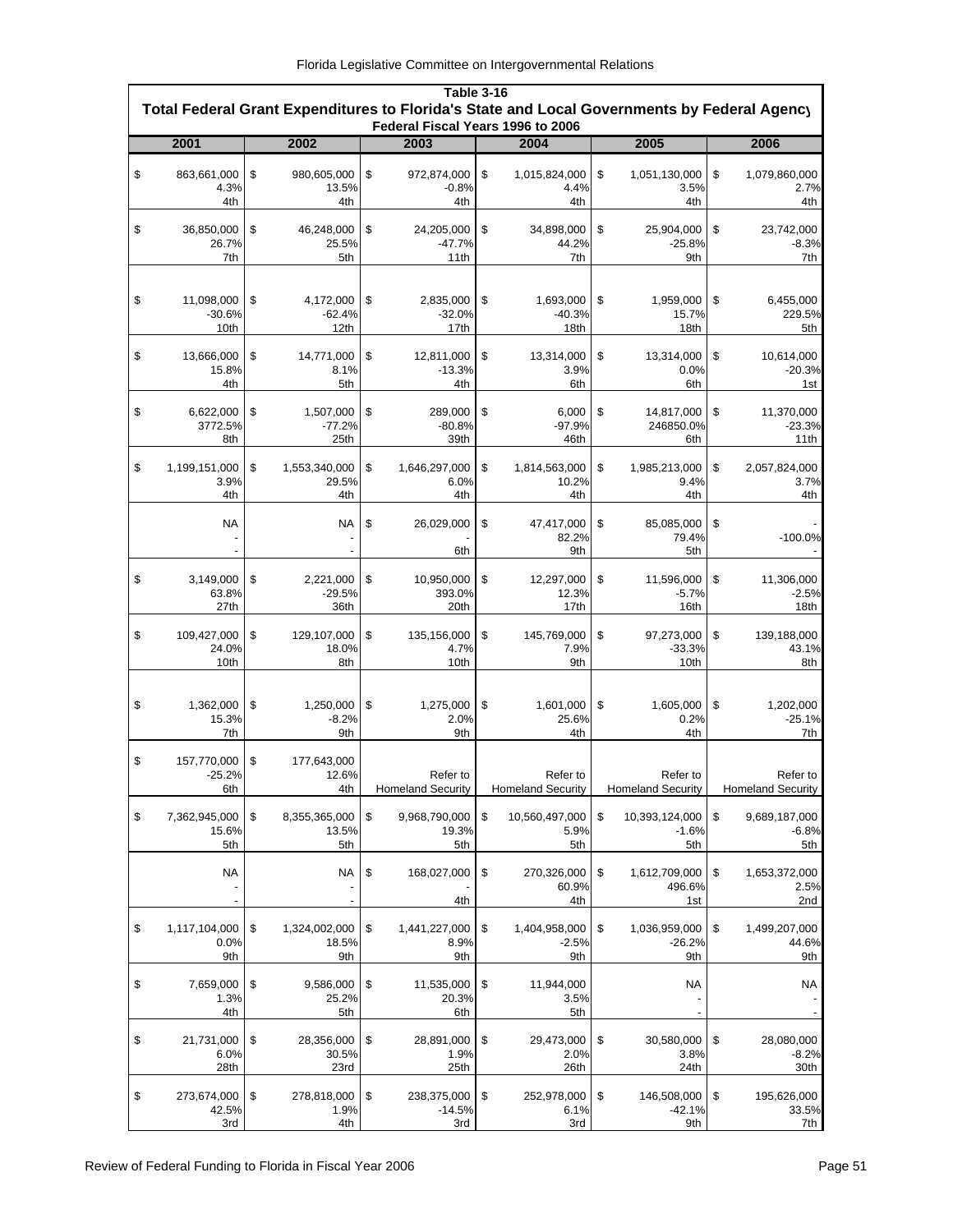| <b>Table 3-16</b>                                                                           |    |                 |    |                                           |    |                 |    |                  |    |                  |  |  |
|---------------------------------------------------------------------------------------------|----|-----------------|----|-------------------------------------------|----|-----------------|----|------------------|----|------------------|--|--|
| Total Federal Grant Expenditures to Florida's State and Local Governments by Federal Agency |    |                 |    |                                           |    |                 |    |                  |    |                  |  |  |
|                                                                                             |    |                 |    | Federal Fiscal Years 1996 to 2006<br>1997 |    |                 |    |                  |    |                  |  |  |
| <b>Federal Department / Agency</b>                                                          |    | 1996            |    |                                           |    | 1998            |    | 1999             |    | 2000             |  |  |
| Labor                                                                                       |    |                 |    |                                           |    |                 |    |                  |    |                  |  |  |
| <b>Total Expenditures</b>                                                                   | \$ | 288,756,000     | \$ | 216,366,000                               | \$ | 259,853,000     | \$ | 265,255,000      | \$ | 182,334,000      |  |  |
| % Change From Prior Year                                                                    |    |                 |    | $-25.1%$                                  |    | 20.1%           |    | 2.1%             |    | $-31.3%$         |  |  |
| FL's Ranking Among the States                                                               |    | 6th             |    | 6th                                       |    | 6th             |    | 6th              |    | 7th              |  |  |
| National Foundation on the Arts and the                                                     |    |                 |    |                                           |    |                 |    |                  |    |                  |  |  |
| <b>Humanities</b>                                                                           |    |                 |    |                                           |    |                 |    |                  |    |                  |  |  |
| <b>Total Expenditures</b>                                                                   | \$ | 897,000         | \$ | 779,000                                   | \$ | 549.000         | \$ | 773,000          | \$ | 524.000          |  |  |
| % Change From Prior Year                                                                    |    |                 |    | $-13.2%$                                  |    | $-29.5%$        |    | 40.8%            |    | $-32.2%$         |  |  |
| FL's Ranking Among the States                                                               |    | 12th            |    | 7th                                       |    | 17th            |    | 4th              |    | 33rd             |  |  |
| <b>Neighborhood Reinvestment</b>                                                            |    |                 |    |                                           |    |                 |    |                  |    |                  |  |  |
| Corporation                                                                                 |    |                 |    |                                           |    |                 |    |                  |    |                  |  |  |
| <b>Total Expenditures</b>                                                                   | \$ | 624.000         | \$ | 808.000                                   | \$ | 1,029,000       | \$ | 1,982,000        | \$ | 1,596,000        |  |  |
| % Change From Prior Year                                                                    |    |                 |    | 29.5%                                     |    | 27.4%           |    | 92.6%            |    | $-19.5%$         |  |  |
| FL's Ranking Among the States                                                               |    | 6th             |    | 11th                                      |    | 9th             |    | 9th              |    | 8th              |  |  |
| <b>Social Security Administration:</b>                                                      |    |                 |    |                                           |    |                 |    |                  |    |                  |  |  |
| <b>Supplemental Security Income</b>                                                         |    |                 |    |                                           |    |                 |    |                  |    |                  |  |  |
| <b>Total Expenditures</b>                                                                   | \$ | 915,000         | \$ | 1,914,000                                 | \$ | 2,840,000       | \$ | 3,014,000        | \$ | 2,191,000        |  |  |
| % Change From Prior Year                                                                    |    |                 |    | 109.2%                                    |    | 48.4%           |    | 6.1%             |    | $-27.3%$         |  |  |
| FL's Ranking Among the States                                                               |    | 10th            |    | 9th                                       |    | 5th             |    | 2 <sub>nd</sub>  |    | 6th              |  |  |
| <b>State Justice Institute</b>                                                              |    |                 |    |                                           |    |                 |    |                  |    |                  |  |  |
| <b>Total Expenditures</b>                                                                   | \$ | 134,000         | \$ | 86,000                                    | \$ | 74,000          | \$ | 38,000           | \$ | 85,000           |  |  |
| % Change From Prior Year                                                                    |    |                 |    | $-35.8%$                                  |    | $-14.0%$        |    | $-48.6%$         |    | 123.7%           |  |  |
| FL's Ranking Among the States                                                               |    | 13th            |    | 11th                                      |    | 16th            |    | 27th             |    | 14th             |  |  |
| <b>Transportation</b>                                                                       |    |                 |    |                                           |    |                 |    |                  |    |                  |  |  |
| <b>Total Expenditures</b>                                                                   | \$ | 835,953,000     | \$ | 980,515,000                               | \$ | 933,196,000     | \$ | 1,085,345,000    | \$ | 1,415,456,000    |  |  |
| % Change From Prior Year                                                                    |    |                 |    | 17.3%                                     |    | $-4.8%$         |    | 16.3%            |    | 30.4%            |  |  |
| FL's Ranking Among the States                                                               |    | 9th             |    | 8th                                       |    | 8th             |    | 5th              |    | 4th              |  |  |
| <b>Treasury</b>                                                                             |    |                 |    |                                           |    |                 |    |                  |    |                  |  |  |
| <b>Total Expenditures</b>                                                                   | \$ | 6,361,000       | \$ | 10,419,000                                | \$ | 20,796,000      | \$ | 42,454,000       | \$ | 10,658,000       |  |  |
| % Change From Prior Year                                                                    |    |                 |    | 63.8%                                     |    | 99.6%           |    | 104.1%           |    | $-74.9%$         |  |  |
| FL's Ranking Among the States                                                               |    | 2nd             |    | 1st                                       |    | 2nd             |    | 1st              |    | 4th              |  |  |
| <b>Veterans Affairs</b>                                                                     |    |                 |    |                                           |    |                 |    |                  |    |                  |  |  |
| <b>Total Expenditures</b>                                                                   | \$ | 1,711,000       | \$ | 9,202,000                                 | \$ | 9,908,000       | \$ | 12,291,000       | \$ | 13,824,000       |  |  |
| % Change From Prior Year                                                                    |    |                 |    | 437.8%                                    |    | 7.7%            |    | 24.1%            |    | 12.5%            |  |  |
| FL's Ranking Among the States                                                               |    | 39th            |    | 10th                                      |    | 11th            |    | 11th             |    | 10th             |  |  |
| All Federal Depts. / Agencies                                                               |    |                 |    |                                           |    |                 |    |                  |    |                  |  |  |
| <b>Total Expenditures</b>                                                                   |    | \$8,442,417,000 |    | \$8,504,474,000                           |    | \$9,753,762,000 |    | \$10,810,960,000 |    | \$11,675,656,000 |  |  |
| % Change From Prior Year                                                                    |    |                 |    | 0.7%                                      |    | 14.7%           |    | 10.8%            |    | 8.0%             |  |  |
| <b>FL's Ranking Among the States</b>                                                        |    | 7th             |    | 6th                                       |    | 6th             |    | 5th              |    | 5th              |  |  |
|                                                                                             |    |                 |    |                                           |    |                 |    |                  |    |                  |  |  |

Note: Florida's rankings among the states in total grant expenditures were calculated by the LCIR staff.

Data Sources:

U.S. Bureau of the Census. Federal Expenditures by State for Fiscal Year 1996. U.S. Government Printing Office, Washington, DC, 1997.

U.S. Bureau of the Census. Federal Expenditures by State for Fiscal Year 1997. U.S. Government Printing Office, Washington, DC, 1998.

U.S. Bureau of the Census. Federal Aid to States for Fiscal Year 1998. U.S. Government Printing Office, Washington, DC, 1999.

U.S. Bureau of the Census. Federal Aid to States for Fiscal Year 1999. U.S. Government Printing Office, Washington, DC, 2000.

U.S. Bureau of the Census. Federal Aid to States for Fiscal Year 2000. U.S. Government Printing Office, Washington, DC, 2001.

U.S. Bureau of the Census. Federal Aid to States for Fiscal Year 2001. U.S. Government Printing Office, Washington, DC, 2002. U.S. Bureau of the Census. Federal Aid to States for Fiscal Year 2002. U.S. Government Printing Office, Washington, DC, 2003.

U.S. Bureau of the Census. Federal Aid to States for Fiscal Year 2003. U.S. Government Printing Office, Washington, DC, 2004.

U.S. Bureau of the Census. Federal Aid to States for Fiscal Year 2004. U.S. Government Printing Office, Washington, DC, 2006.

U.S. Bureau of the Census. Federal Aid to States for Fiscal Year 2005. U.S. Government Printing Office, Washington, DC, 2007.

U.S. Bureau of the Census. Federal Aid to States for Fiscal Year 2006. U.S. Government Printing Office, Washington, DC, 2008.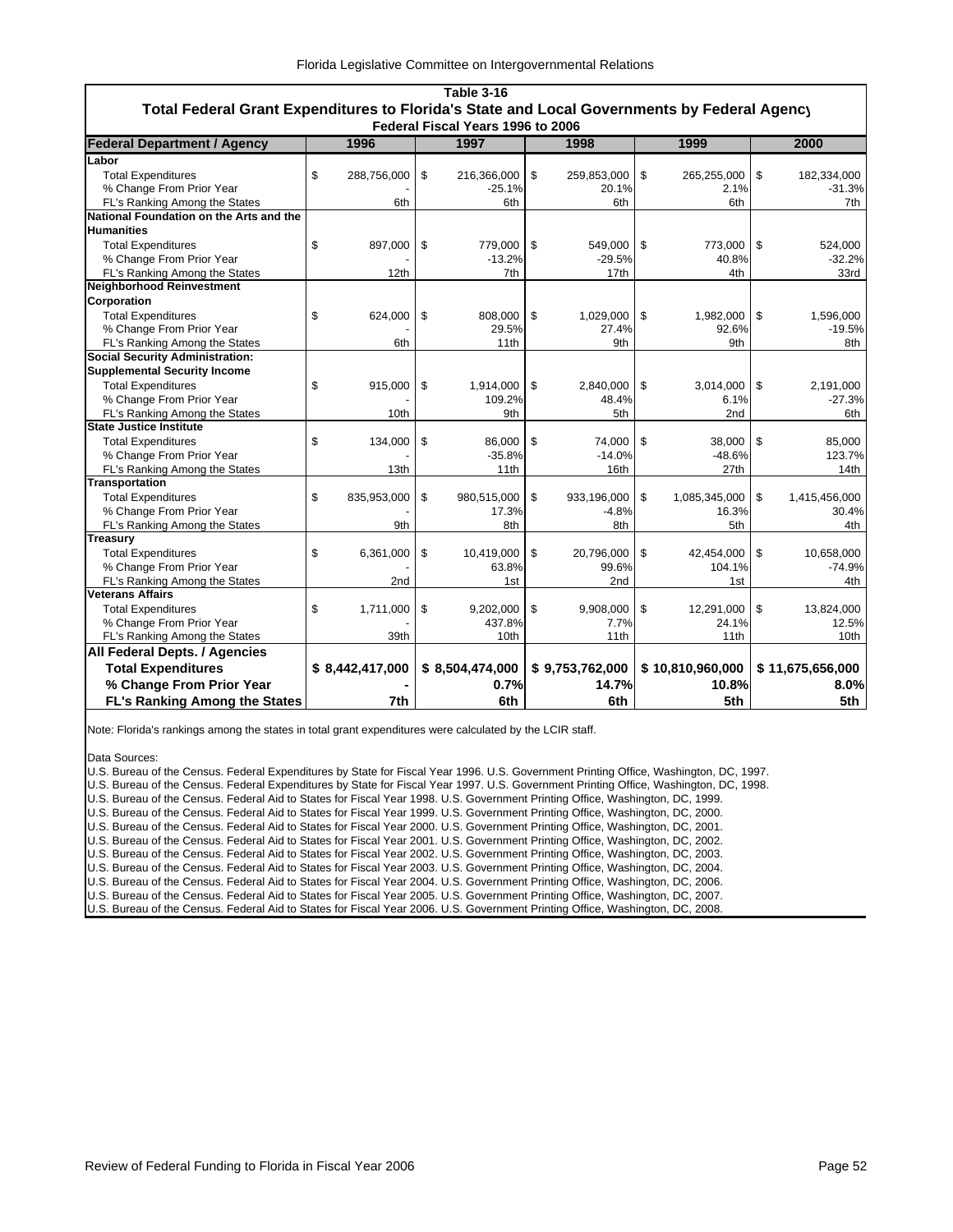| Table 3-16<br>Total Federal Grant Expenditures to Florida's State and Local Governments by Federal Agency |                                       |    |                                  |    |                                   |    |                                 |    |                                 |  |  |  |  |
|-----------------------------------------------------------------------------------------------------------|---------------------------------------|----|----------------------------------|----|-----------------------------------|----|---------------------------------|----|---------------------------------|--|--|--|--|
|                                                                                                           |                                       |    |                                  |    | Federal Fiscal Years 1996 to 2006 |    |                                 |    |                                 |  |  |  |  |
| 2001                                                                                                      | 2002                                  |    | 2003                             |    | 2004                              |    | 2005                            |    | 2006                            |  |  |  |  |
| \$<br>260,008,000<br>42.6%<br>7th                                                                         | \$<br>285,281,000<br>9.7%<br>7th      | \$ | 245,011,000<br>$-14.1%$<br>10th  | \$ | 282,798,000<br>15.4%<br>7th       | \$ | 325,503,000<br>15.1%<br>8th     | \$ | 304,746,000<br>$-6.4%$<br>10th  |  |  |  |  |
| \$<br>784,000<br>49.6%<br>7th                                                                             | \$<br>1,098,000<br>40.1%<br>3rd       | \$ | 710,000<br>$-35.3%$<br>20th      | \$ | 827,000<br>16.5%<br>8th           | \$ | 12,953,000<br>1466.3%<br>6th    | \$ | 11,009,000<br>$-15.0%$<br>6th   |  |  |  |  |
| \$<br>1,793,000<br>12.3%<br>9th                                                                           | \$<br>2,031,000<br>13.3%<br>9th       | \$ | 2,433,000<br>19.8%<br>6th        | \$ | 2,242,000<br>$-7.9%$<br>8th       | \$ | 2,104,000<br>$-6.2%$<br>8th     | \$ | 2,056,000<br>$-2.3%$<br>8th     |  |  |  |  |
| \$<br>1,704,000<br>$-22.2%$<br>7th                                                                        | \$<br>2,172,000<br>27.5%<br>7th       | \$ | 1,253,000<br>$-42.3%$<br>9th     | \$ | 1,600,000<br>27.7%<br>5th         | \$ | 1,762,000<br>10.1%<br>2nd       | \$ | 2,282,000<br>29.5%<br>5th       |  |  |  |  |
| \$<br>36,000<br>$-57.6%$<br>19th                                                                          | \$<br>31,000<br>$-13.9%$<br>24th      | \$ | 2,000<br>$-93.5%$<br>26th        | \$ | 2,000<br>0.0%<br>33rd             | \$ | 90,000<br>4400.0%<br>6th        | \$ | 7,000<br>$-92.2%$<br>21st       |  |  |  |  |
| \$<br>1,837,463,000<br>29.8%<br>5th                                                                       | \$<br>1,810,837,000<br>$-1.4%$<br>4th | \$ | 2,030,052,000<br>12.1%<br>4th    | \$ | 1,981,531,000<br>$-2.4%$<br>4th   | \$ | 2,174,939,000<br>9.8%<br>4th    | \$ | 2,363,114,000<br>8.7%<br>4th    |  |  |  |  |
| \$<br>11,052,000<br>3.7%<br>2nd                                                                           | \$<br>15,927,000<br>44.1%<br>1st      | \$ | 278,106,000<br>1646.1%<br>4th    | \$ | 276,390,000<br>$-0.6%$<br>4th     | \$ | 6,132,000<br>$-97.8%$<br>5th    | \$ | 10,558,000<br>72.2%<br>2nd      |  |  |  |  |
| \$<br>5,687,000<br>$-58.9%$<br>27th                                                                       | \$<br>20,024,000<br>252.1%<br>6th     | \$ | 8,958,000<br>$-55.3%$<br>27th    | \$ | 11,495,000<br>28.3%<br>23rd       | \$ | 14,424,000<br>25.5%<br>19th     | \$ | 13,959,000<br>$-3.2%$<br>16th   |  |  |  |  |
| \$13,304,398,000<br>13.9%<br>5th                                                                          | \$15,044,391,000<br>13.1%<br>5th      |    | \$17,256,091,000<br>14.7%<br>4th |    | \$18,174,467,000<br>5.3%<br>4th   |    | \$19,045,720,000<br>4.8%<br>4th |    | \$19,114,782,000<br>0.4%<br>4th |  |  |  |  |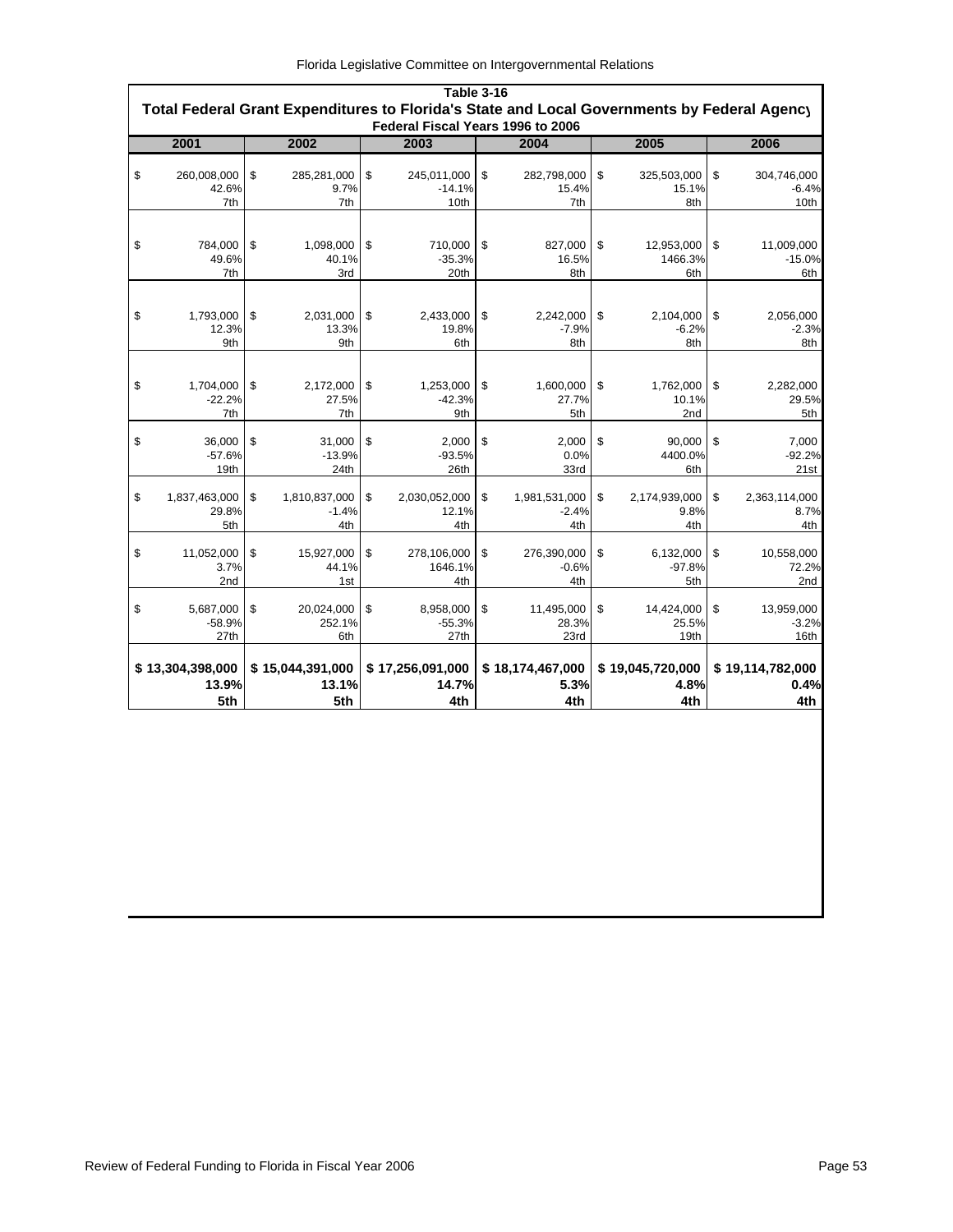| Table 3-17                                                                                                                                 |               |           |    |                  |    |           |    |                  |    |           |               |                  |    |           |    |                  |      |          |        |          |      |           |
|--------------------------------------------------------------------------------------------------------------------------------------------|---------------|-----------|----|------------------|----|-----------|----|------------------|----|-----------|---------------|------------------|----|-----------|----|------------------|------|----------|--------|----------|------|-----------|
| Per Capita Federal Grant Expenditures to Florida's State and Local Governments by Federal Agency<br>Federal Fiscal Years 1996 through 2006 |               |           |    |                  |    |           |    |                  |    |           |               |                  |    |           |    |                  |      |          |        |          |      |           |
|                                                                                                                                            |               |           |    |                  |    |           |    |                  |    |           |               |                  |    |           |    |                  |      |          |        |          |      |           |
| <b>Federal Department / Agency</b>                                                                                                         |               | 1996      |    | 1997             |    | 1998      |    | 1999             |    | 2000      |               | 2001             |    | 2002      |    | 2003             | 2004 |          |        | 2005     | 2006 |           |
| <b>Agriculture</b>                                                                                                                         |               |           |    |                  |    |           |    |                  |    |           |               |                  |    |           |    |                  |      |          |        |          |      |           |
| Per Capita Expenditures                                                                                                                    | $\mathsf{\$}$ | 50.54     | \$ | 54.14            | \$ | 55.63     | \$ | 57.57            | \$ | 51.80     | \$            | 52.67            | \$ | 58.67     | \$ | 57.16            | \$   | 58.43    | \$     | 59.16    | \$   | 59.80     |
| FL's Ranking Among the States                                                                                                              |               | 35th      |    | 36th             |    | 36th      |    | 34th             |    | 38th      |               | 38th             |    | 36th      |    | 37th             |      | 40th     |        | 39th     |      | 42nd      |
| Appalachian Regional Commission                                                                                                            |               |           |    |                  |    |           |    |                  |    |           |               |                  |    |           |    |                  |      |          |        |          |      |           |
| Per Capita Expenditures                                                                                                                    |               | <b>NA</b> |    | <b>NA</b>        |    | <b>NA</b> |    | <b>NA</b>        |    | <b>NA</b> |               | <b>NA</b>        |    | <b>NA</b> |    | <b>NA</b>        |      | NA       | $<$ \$ | 0.01     | <    | 0.01      |
| FL's Ranking Among the States                                                                                                              |               |           |    |                  |    |           |    |                  |    |           |               |                  |    |           |    |                  |      |          |        | 19th     |      | 18th      |
| <b>Commerce</b>                                                                                                                            |               |           |    |                  |    |           |    |                  |    |           |               |                  |    |           |    |                  |      |          |        |          |      |           |
| Per Capita Expenditures                                                                                                                    | \$            | 2.68      | \$ | 2.33             | \$ | 1.91      | \$ | 1.91             | \$ | 1.82      | \$            | 2.25             | \$ | 2.77      | \$ | 1.42             | \$   | 2.01     | \$     | 1.46     | \$.  | 1.31      |
| FL's Ranking Among the States                                                                                                              |               | 26th      |    | 34th             |    | 36th      |    | 32nd             |    | 36th      |               | 32nd             |    | 28th      |    | 45th             |      | 33rd     |        | 42nd     |      | 32nd      |
| <b>Corporation for National and Community</b>                                                                                              |               |           |    |                  |    |           |    |                  |    |           |               |                  |    |           |    |                  |      |          |        |          |      |           |
| <b>Service</b>                                                                                                                             |               |           |    |                  |    |           |    |                  |    |           |               |                  |    |           |    |                  |      |          |        |          |      |           |
| Per Capita Expenditures                                                                                                                    |               | <b>NA</b> |    | <b>NA</b>        |    | <b>NA</b> |    | <b>NA</b>        | \$ | 1.00      | \$            | 0.68             | \$ | 0.25      | \$ | 0.17             | \$   | 0.10     | \$     | 0.11     | \$.  | 0.36      |
| FL's Ranking Among the States                                                                                                              |               |           |    |                  |    |           |    |                  |    | 40th      |               | 49th             |    | 28th      |    | 28th             |      | 32nd     |        | 30th     |      | 28th      |
| <b>Corporation for Public Broadcasting</b>                                                                                                 |               |           |    |                  |    |           |    |                  |    |           |               |                  |    |           |    |                  |      |          |        |          |      |           |
| Per Capita Expenditures                                                                                                                    | \$            | 0.19      | \$ | 0.73             | \$ | 0.68      | \$ | 0.65             | \$ | 0.74      | \$            | 0.83             | \$ | 0.88      | \$ | 0.75             | \$   | 0.77     | \$     | 0.75     | \$   | 0.59      |
| FL's Ranking Among the States                                                                                                              |               | 44th      |    | 31 <sub>st</sub> |    | 33rd      |    | 34th             |    | 33rd      |               | 29th             |    | 30th      |    | 39th             |      | 38th     |        | 38th     |      | 27th      |
| <b>Defense</b>                                                                                                                             |               |           |    |                  |    |           |    |                  |    |           |               |                  |    |           |    |                  |      |          |        |          |      |           |
| Per Capita Expenditures                                                                                                                    | \$            | 0.14      | \$ | 0.51             | \$ | 0.23      | \$ | 0.01             | \$ | 0.01      | \$            | 0.40             | \$ | 0.09      | \$ | 0.02             | <    | 0.01     | \$     | 0.83     | \$   | 0.63      |
| FL's Ranking Among the States                                                                                                              |               | 44th      |    | 23rd             |    | 33rd      |    | 45th             |    | 39th      |               | 16th             |    | 35th      |    | 40th             |      | 47th     |        | 27th     |      | 34th      |
| <b>Education</b>                                                                                                                           |               |           |    |                  |    |           |    |                  |    |           |               |                  |    |           |    |                  |      |          |        |          |      |           |
| Per Capita Expenditures                                                                                                                    | \$            | 46.57     | \$ | 50.56            | \$ | 72.01     | \$ | 67.57            | \$ | 72.22     | \$            | 73.13            | \$ | 92.94     | \$ | 96.73            | \$   | 104.37   | \$     | 111.73   | \$   | 113.96    |
| FL's Ranking Among the States                                                                                                              |               | 40th      |    | 48th             |    | 35th      |    | 45th             |    | 49th      |               | 41 <sub>st</sub> |    | 45th      |    | 32nd             |      | 34th     |        | 31st     |      | 35th      |
| <b>Election Assistance Commission</b>                                                                                                      |               |           |    |                  |    |           |    |                  |    |           |               |                  |    |           |    |                  |      |          |        |          |      |           |
| Per Capita Expenditures                                                                                                                    |               | <b>NA</b> |    | <b>NA</b>        |    | <b>NA</b> |    | NA               |    | <b>NA</b> |               | ΝA               |    | NA        | \$ | 1.53             | \$   | 2.73     | \$     | 4.79     |      | <b>NA</b> |
| FL's Ranking Among the States                                                                                                              |               |           |    |                  |    |           |    |                  |    |           |               |                  |    |           |    | 37th             |      | 39th     |        | 17th     |      |           |
| Energy                                                                                                                                     |               |           |    |                  |    |           |    |                  |    |           |               |                  |    |           |    |                  |      |          |        |          |      |           |
| Per Capita Expenditures                                                                                                                    | \$            | 0.14      | \$ | 0.34             | \$ | 0.35      | \$ | 0.17             | \$ | 0.12      | \$            | 0.19             | \$ | 0.13      | \$ | 0.64             | \$   | 0.71     | \$     | 0.65     | \$   | 0.63      |
| FL's Ranking Among the States                                                                                                              |               | 50th      |    | 17th             |    | 32nd      |    | 48th             |    | 49th      |               | 49th             |    | 48th      |    | 49th             |      | 50th     |        | 47th     |      | 49th      |
| <b>Environmental Protection Agency</b>                                                                                                     |               |           |    |                  |    |           |    |                  |    |           |               |                  |    |           |    |                  |      |          |        |          |      |           |
| Per Capita Expenditures                                                                                                                    | \$            | 5.39      | \$ | 5.30             | \$ | 4.81      | \$ | 6.30             | \$ | 5.52      | \$            | 6.67             | \$ | 7.72      | \$ | 7.94             | \$   | 8.38     | \$     | 5.47     | \$   | 7.71      |
| FL's Ranking Among the States                                                                                                              |               | 49th      |    | 50th             |    | 49th      |    | 48th             |    | 50th      |               | 49th             |    | 47th      |    | 46th             |      | 48th     |        | 48th     |      | 47th      |
| <b>Equal Employment Opportunity</b>                                                                                                        |               |           |    |                  |    |           |    |                  |    |           |               |                  |    |           |    |                  |      |          |        |          |      |           |
| <b>Commission</b>                                                                                                                          |               |           |    |                  |    |           |    |                  |    |           |               |                  |    |           |    |                  |      |          |        |          |      |           |
| Per Capita Expenditures                                                                                                                    | $\mathsf{\$}$ | 0.07      | \$ | 0.07             | \$ | 0.08      | \$ | 0.06             | \$ | 0.07      | $\mathfrak s$ | 0.08             | \$ | 0.07      | \$ | $0.07$ \$        |      | 0.09     | \$     | 0.09     | \$   | 0.07      |
| FL's Ranking Among the States                                                                                                              |               | 33rd      |    | 36th             |    | 35th      |    | 41 <sub>st</sub> |    | 28th      |               | 34th             |    | 35th      |    | 37th             |      | 31st     |        | 32nd     |      | 37th      |
| <b>Federal Emergency Management Agency</b>                                                                                                 |               |           |    |                  |    |           |    |                  |    |           |               |                  |    |           |    | Refer to         |      | Refer to |        | Refer to |      | Refer to  |
| Per Capita Expenditures                                                                                                                    | \$            | 9.57      | \$ | 6.82             | \$ | 8.88      | \$ | 11.18            | \$ | 13.19     | \$            | 9.62             | \$ | 10.63     |    | Homeland         |      | Homeland |        | Homeland |      | Homeland  |
| FL's Ranking Among the States                                                                                                              |               | 11th      |    | 26th             |    | 14th      |    | 9th              |    | 5th       |               | 14th             |    | 10th      |    | Security         |      | Security |        | Security |      | Security  |
| <b>Health and Human Services</b>                                                                                                           |               |           |    |                  |    |           |    |                  |    |           |               |                  |    |           |    |                  |      |          |        |          |      |           |
| Per Capita Expenditures                                                                                                                    | \$            | 330.93    | \$ | 309.08           | \$ | 348.47    | \$ | 385.49           | \$ | 398.60    | \$            | 449.06           | \$ | 499.93    | \$ | 585.74           | \$   | 607.43   | \$     | 584.93   | \$   | 536.57    |
| FL's Ranking Among the States                                                                                                              |               | 45th      |    | 47th             |    | 46th      |    | 46th             |    | 46th      |               | 46th             |    | 46th      |    | 42nd             |      | 45th     |        | 46th     |      | 46th      |
| <b>Homeland Security</b>                                                                                                                   |               |           |    |                  |    |           |    |                  |    |           |               |                  |    |           |    |                  |      |          |        |          |      |           |
| Per Capita Expenditures                                                                                                                    |               | NA        |    | NA               |    | NA        |    | NA               |    | NA        |               | NA               |    | NA.       | \$ | 9.87             | \$   | 15.55    | \$     | 90.76    | ٩    | 91.56     |
| FL's Ranking Among the States                                                                                                              |               |           |    |                  |    |           |    |                  |    |           |               |                  |    |           |    | 12 <sub>th</sub> |      | 38th     |        | 2nd      |      | 5th       |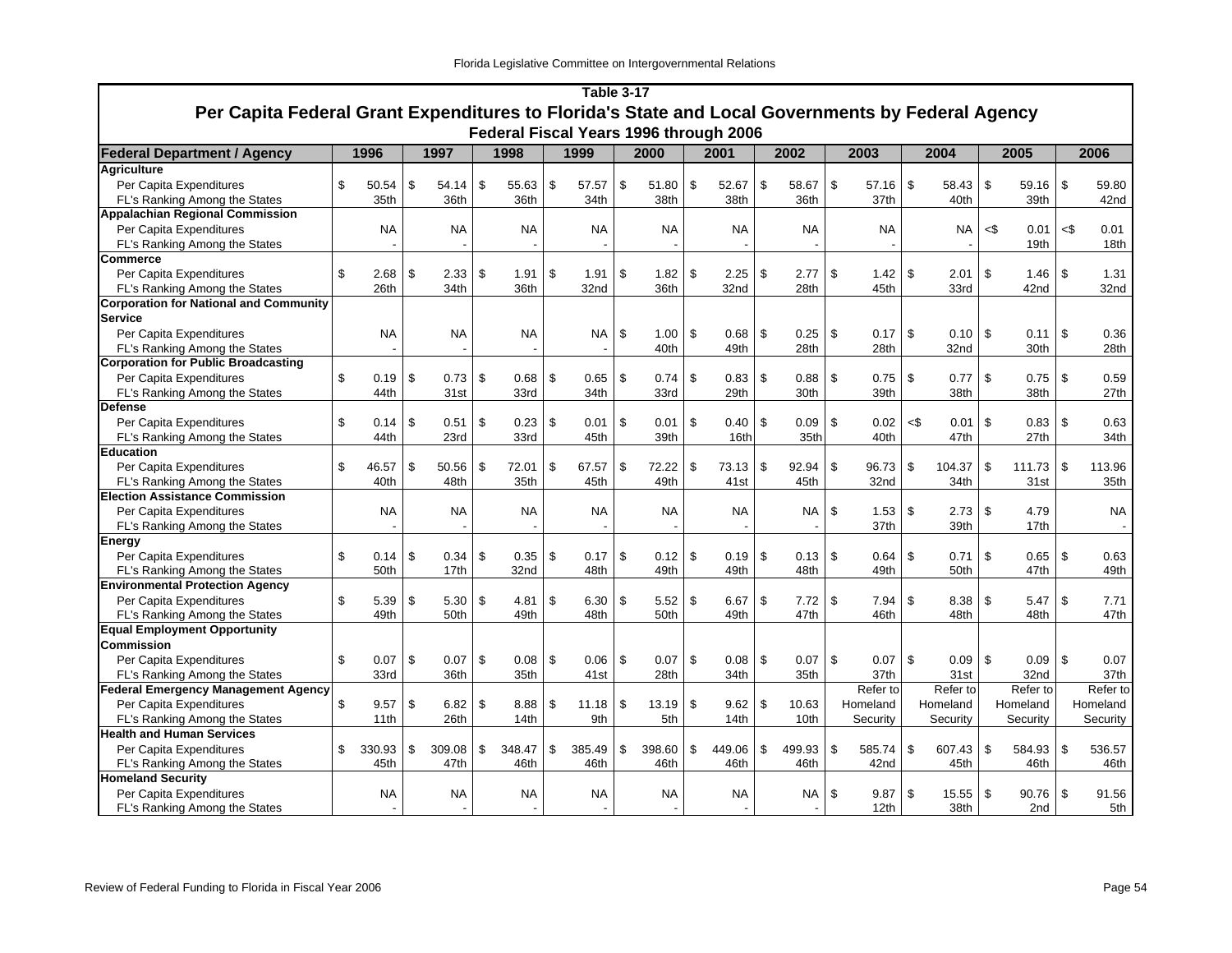| Table 3-17                                                                                                                                 |    |               |    |               |                |               |     |               |    |               |     |               |        |                  |        |               |        |                  |    |               |        |               |
|--------------------------------------------------------------------------------------------------------------------------------------------|----|---------------|----|---------------|----------------|---------------|-----|---------------|----|---------------|-----|---------------|--------|------------------|--------|---------------|--------|------------------|----|---------------|--------|---------------|
| Per Capita Federal Grant Expenditures to Florida's State and Local Governments by Federal Agency<br>Federal Fiscal Years 1996 through 2006 |    |               |    |               |                |               |     |               |    |               |     |               |        |                  |        |               |        |                  |    |               |        |               |
|                                                                                                                                            |    | 1996          |    | 1997          |                | 1998          |     | 1999          |    | 2000          |     | 2001          |        | 2002             |        | 2003          |        | 2004             |    | 2005          |        | 2006          |
| <b>Federal Department / Agency</b>                                                                                                         |    |               |    |               |                |               |     |               |    |               |     |               |        |                  |        |               |        |                  |    |               |        |               |
| <b>Housing and Urban Development</b>                                                                                                       |    |               |    |               |                |               |     |               |    |               |     |               |        |                  |        |               |        |                  |    |               |        |               |
| Per Capita Expenditures                                                                                                                    | \$ | 52.01<br>50th | \$ | 55.22<br>43rd | \$             | 65.25<br>43rd | \$  | 69.79<br>44th | \$ | 69.89<br>45th | \$  | 68.13<br>47th | \$     | 79.22<br>45th    | \$     | 84.68<br>43rd | \$     | 80.81<br>46th    | \$ | 58.36<br>42nd | \$     | 83.02<br>44th |
| FL's Ranking Among the States<br><b>Institute of Museum and Library Services</b>                                                           |    |               |    |               |                |               |     |               |    |               |     |               |        |                  |        |               |        |                  |    |               |        |               |
| Per Capita Expenditures                                                                                                                    | \$ | 0.02          | \$ | 0.01          | $\mathfrak{S}$ | 0.58          | \$. | 0.45          | \$ | 0.47          | \$  | 0.47          | \$     | 0.57             | \$     | 0.68          | \$     | 0.69             |    | <b>NA</b>     |        |               |
| FL's Ranking Among the States                                                                                                              |    | 36th          |    | 38th          |                | 34th          |     | 50th          |    | 49th          |     | 48th          |        | 44th             |        | 39th          |        |                  |    |               |        | <b>NA</b>     |
| <b>Interior</b>                                                                                                                            |    |               |    |               |                |               |     |               |    |               |     |               |        |                  |        |               |        | 41 <sub>st</sub> |    |               |        |               |
| Per Capita Expenditures                                                                                                                    | \$ | 0.99          | \$ | 1.69          | -\$            | 1.30          | \$  | 1.26          | \$ | 1.28          | \$  | 1.33          | \$     |                  | \$     | 1.70          | \$     |                  | \$ | 1.72          | \$     | 1.56          |
| FL's Ranking Among the States                                                                                                              |    | 47th          |    | 46th          |                | 46th          |     | 48th          |    | 47th          |     | 48th          |        | 1.70<br>46th     |        | 47th          |        | 1.70<br>47th     |    | 48th          |        | 49th          |
| <b>Justice</b>                                                                                                                             |    |               |    |               |                |               |     |               |    |               |     |               |        |                  |        |               |        |                  |    |               |        |               |
| Per Capita Expenditures                                                                                                                    | \$ | 8.19          | \$ | 10.31         | \$             | 11.40         | \$  | 19.64         | \$ | 12.01         | \$  | 16.69         | \$     | 16.68            | \$     | 14.01         | \$     | 14.55            | \$ | 8.25          | \$     | 10.83         |
| FL's Ranking Among the States                                                                                                              |    | 12th          |    | 12th          |                | 17th          |     | 15th          |    | 27th          |     | 13th          |        | 18th             |        | 26th          |        | 31st             |    | 25th          |        | 29th          |
| Labor                                                                                                                                      |    |               |    |               |                |               |     |               |    |               |     |               |        |                  |        |               |        |                  |    |               |        |               |
| Per Capita Expenditures                                                                                                                    | \$ | 20.05         | \$ | 14.77         | $\mathfrak{S}$ | 17.42         | \$  | 17.55         | \$ | 11.41         | \$  | 15.86         | \$     | 17.07            | \$     | 14.40         | \$     | 16.27            | \$ | 18.32         | \$     | 16.88         |
| FL's Ranking Among the States                                                                                                              |    | 40th          |    | 42nd          |                | 48th          |     | 50th          |    | 50th          |     | 50th          |        | 50th             |        | 49th          |        | 50th             |    | 50th          |        | 50th          |
| National Foundation on the Arts and the                                                                                                    |    |               |    |               |                |               |     |               |    |               |     |               |        |                  |        |               |        |                  |    |               |        |               |
| <b>Humanities</b>                                                                                                                          |    |               |    |               |                |               |     |               |    |               |     |               |        |                  |        |               |        |                  |    |               |        |               |
| Per Capita Expenditures                                                                                                                    | \$ | 0.06          | \$ | 0.05          | -\$            | 0.04          | \$  | 0.05          | \$ | 0.03          | \$  | 0.05          | \$     | 0.07             | \$     |               |        | 0.05             | \$ | 0.73          | \$     | 0.61          |
| FL's Ranking Among the States                                                                                                              |    | 45th          |    | 43rd          |                | 48th          |     | 44th          |    | 49th          |     | 47th          |        | 41 <sub>st</sub> |        | 46th          |        | 49th             |    | 48th          |        | 47th          |
| <b>Neighborhood Reinvestment Corporation</b>                                                                                               |    |               |    |               |                |               |     |               |    |               |     |               |        |                  |        |               |        |                  |    |               |        |               |
| Per Capita Expenditures                                                                                                                    | \$ | 0.04          | \$ | 0.06          | $\mathfrak{S}$ | 0.07          | \$  | 0.13          | \$ | 0.10          | \$  | 0.11          | \$     | 0.12             | \$     | 0.14          | \$     | 0.13             | \$ | 0.12          | \$     | 0.11          |
| FL's Ranking Among the States                                                                                                              |    | 25th          |    | 36th          |                | 31st          |     | 33rd          |    | 29th          |     | 33rd          |        | 37th             |        | 31st          |        | 37th             |    | 39th          |        | 43rd          |
| <b>Social Security Administration:</b>                                                                                                     |    |               |    |               |                |               |     |               |    |               |     |               |        |                  |        |               |        |                  |    |               |        |               |
| <b>Supplemental Security Income</b>                                                                                                        |    |               |    |               |                |               |     |               |    |               |     |               |        |                  |        |               |        |                  |    |               |        |               |
| Per Capita Expenditures                                                                                                                    | \$ | 0.06          | \$ | 0.13          | -\$            | 0.19          | \$  | 0.20          | \$ | 0.14          | \$  | 0.10          | \$     | 0.13             | \$     | 0.07          | \$     | 0.09             | \$ | 0.10          | \$     | 0.13          |
| FL's Ranking Among the States                                                                                                              |    | 39th          |    | 25th          |                | 17th          |     | 15th          |    | 22nd          |     | 23rd          |        | 26th             |        | 28th          |        | 23rd             |    | 19th          |        | 20th          |
| <b>State Justice Institute</b>                                                                                                             |    |               |    |               |                |               |     |               |    |               |     |               |        |                  |        |               |        |                  |    |               |        |               |
| Per Capita Expenditures                                                                                                                    | \$ | 0.01          | \$ | 0.01          | \$             | 0.01          | \$  | 0.01          | \$ | 0.01          | <\$ | 0.01          | $\leq$ | 0.01             | $<$ \$ | 0.01          | $<$ \$ | 0.01             | -S | 0.01          | $\leq$ | 0.01          |
| FL's Ranking Among the States                                                                                                              |    | 26th          |    | 25th          |                | 32nd          |     | 40th          |    | 29th          |     | 31st          |        | 35th             |        | 35th          |        | 36th             |    | 18th          |        | 37th          |
| <b>Transportation</b>                                                                                                                      |    |               |    |               |                |               |     |               |    |               |     |               |        |                  |        |               |        |                  |    |               |        |               |
| Per Capita Expenditures                                                                                                                    | \$ | 58.05         | \$ | 66.91         | \$             | 62.56         | \$  | 71.82         | \$ | 88.56         | \$  | 112.06        | \$     | 108.35           | \$     | 119.28        | \$     | 113.98           | \$ | 122.41        | \$     | 130.87        |
| FL's Ranking Among the States                                                                                                              |    | 49th          |    | 50th          |                | 50th          |     | 50th          |    | 48th          |     | 40th          |        | 43rd             |        | 35th          |        | 43rd             |    | 39th          |        | 40th          |
| <b>Treasury</b>                                                                                                                            |    |               |    |               |                |               |     |               |    |               |     |               |        |                  |        |               |        |                  |    |               |        |               |
| Per Capita Expenditures                                                                                                                    | \$ | 0.44          | \$ | 0.71          | \$             | 1.39          | \$  | 2.81          | \$ | 0.67          | \$  | 0.67          | \$     | 0.95             | \$     | 16.34         | \$     | 15.90            | \$ | 0.35          | \$     | 0.58          |
| FL's Ranking Among the States                                                                                                              |    | 2nd           |    | 1st           |                | 2nd           |     | 1st           |    | 5th           |     | 3rd           |        | 3rd              |        | 44th          |        | 46th             |    | 10th          |        | 1st           |
| <b>Veterans Affairs</b>                                                                                                                    |    |               |    |               |                |               |     |               |    |               |     |               |        |                  |        |               |        |                  |    |               |        |               |
| Per Capita Expenditures                                                                                                                    | \$ | 0.12          | \$ | 0.63          | \$             | 0.66          | \$  | 0.81          | \$ | 0.86          | \$  | 0.35          | \$     | 1.20             | \$     | 0.53          | \$     | 0.66             | \$ | 0.81          | \$.    | 0.77          |
| FL's Ranking Among the States                                                                                                              |    | 45th          |    | 36th          |                | 36th          |     | 35th          |    | 33rd          |     | 46th          |        | 34th             |        | 46th          |        | 48th             |    | 49th          |        | 39th          |
| All Federal Depts. / Agencies                                                                                                              |    |               |    |               |                |               |     |               |    |               |     |               |        |                  |        |               |        |                  |    |               |        |               |
| <b>Per Capita Expenditures</b>                                                                                                             |    | \$586.22      |    | \$580.35      |                | \$653.91      |     | \$715.42      |    | \$730.53      |     | \$811.42      |        | \$900.15         |        | \$1,013.93    |        | \$1,045.38       |    | \$1,071.90    |        | \$1,058.55    |
| <b>FL's Ranking Among the States</b>                                                                                                       |    | 48th          |    | 49th          |                | 48th          |     | 48th          |    | 48th          |     | 47th          |        | 47th             |        | 45th          |        | 47th             |    | 43rd          |        | 47th          |
|                                                                                                                                            |    |               |    |               |                |               |     |               |    |               |     |               |        |                  |        |               |        |                  |    |               |        |               |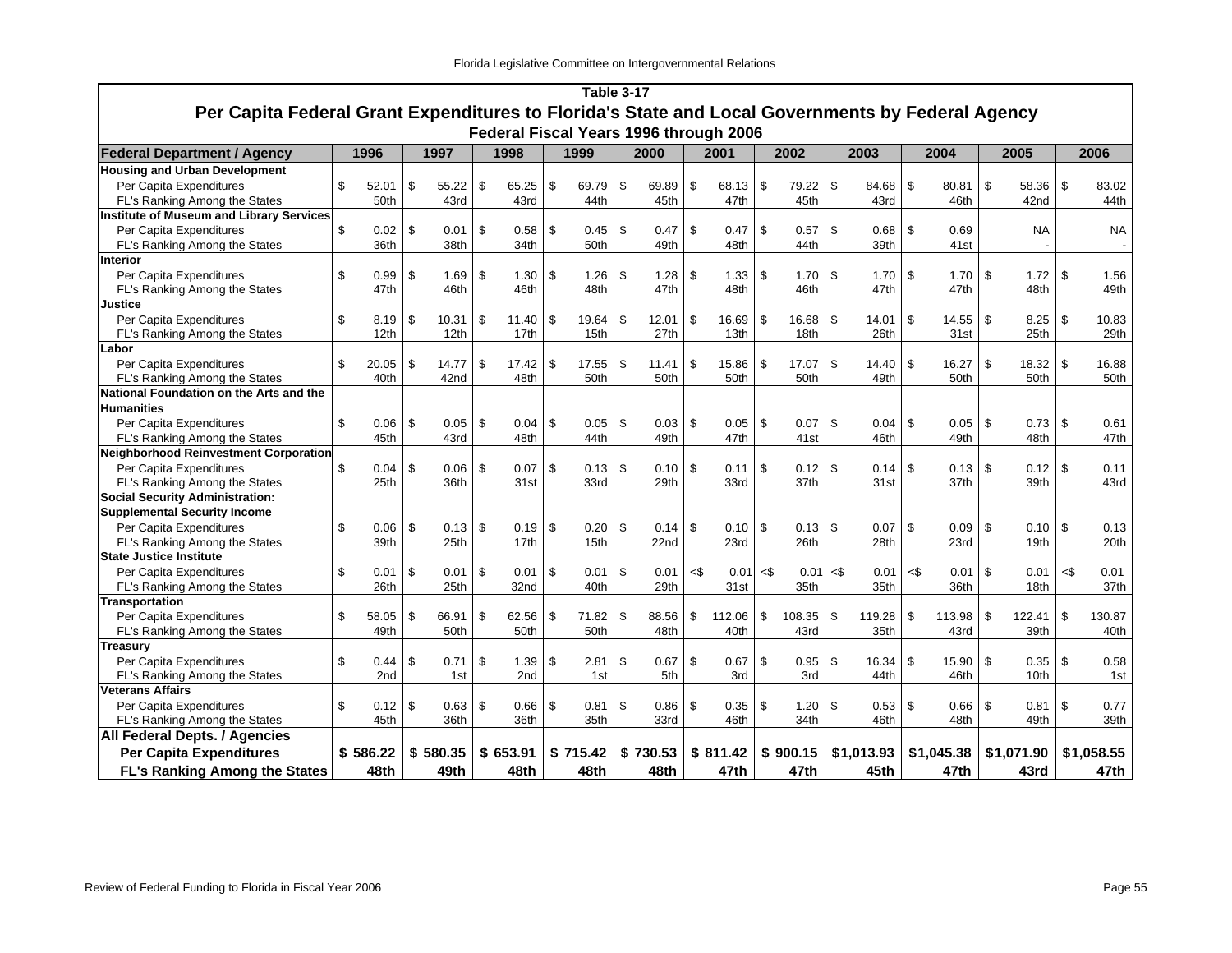|                                                                                                                                       |      |      |      |      | Table 3-17  |      |      |      |      |      |      |  |  |
|---------------------------------------------------------------------------------------------------------------------------------------|------|------|------|------|-------------|------|------|------|------|------|------|--|--|
| Per Capita Federal Grant Expenditures to Florida's State and Local Governments by Federal Agency                                      |      |      |      |      |             |      |      |      |      |      |      |  |  |
| Federal Fiscal Years 1996 through 2006                                                                                                |      |      |      |      |             |      |      |      |      |      |      |  |  |
| <b>Federal Department / Agency</b>                                                                                                    | 1996 | 1997 | 1998 | 1999 | <b>2000</b> | 2001 | 2002 | 2003 | 2004 | 2005 | 2006 |  |  |
| Note: Calculations of Florida's per capita expenditures and rankings among the states were prepared by the LCIR staff.                |      |      |      |      |             |      |      |      |      |      |      |  |  |
| Data Sources:                                                                                                                         |      |      |      |      |             |      |      |      |      |      |      |  |  |
| U.S. Bureau of the Census. Federal Expenditures by State for Fiscal Year 1996. U.S. Government Printing Office, Washington, DC, 1997. |      |      |      |      |             |      |      |      |      |      |      |  |  |
| U.S. Bureau of the Census. Federal Expenditures by State for Fiscal Year 1997. U.S. Government Printing Office, Washington, DC, 1998. |      |      |      |      |             |      |      |      |      |      |      |  |  |
| U.S. Bureau of the Census. Federal Aid to States for Fiscal Year 1998. U.S. Government Printing Office, Washington, DC, 1999.         |      |      |      |      |             |      |      |      |      |      |      |  |  |
| U.S. Bureau of the Census. Federal Aid to States for Fiscal Year 1999. U.S. Government Printing Office, Washington, DC, 2000.         |      |      |      |      |             |      |      |      |      |      |      |  |  |
| U.S. Bureau of the Census. Federal Aid to States for Fiscal Year 2000. U.S. Government Printing Office, Washington, DC, 2001.         |      |      |      |      |             |      |      |      |      |      |      |  |  |
| U.S. Bureau of the Census. Federal Aid to States for Fiscal Year 2001. U.S. Government Printing Office, Washington, DC, 2002.         |      |      |      |      |             |      |      |      |      |      |      |  |  |
| U.S. Bureau of the Census. Federal Aid to States for Fiscal Year 2002. U.S. Government Printing Office, Washington, DC, 2003.         |      |      |      |      |             |      |      |      |      |      |      |  |  |
| U.S. Bureau of the Census. Federal Aid to States for Fiscal Year 2003. U.S. Government Printing Office, Washington, DC, 2004.         |      |      |      |      |             |      |      |      |      |      |      |  |  |
| U.S. Bureau of the Census. Federal Aid to States for Fiscal Year 2004. U.S. Government Printing Office, Washington, DC, 2006.         |      |      |      |      |             |      |      |      |      |      |      |  |  |
| U.S. Bureau of the Census. Federal Aid to States for Fiscal Year 2005. U.S. Government Printing Office, Washington, DC, 2007.         |      |      |      |      |             |      |      |      |      |      |      |  |  |
| U.S. Bureau of the Census. Federal Aid to States for Fiscal Year 2006. U.S. Government Printing Office, Washington, DC, 2008.         |      |      |      |      |             |      |      |      |      |      |      |  |  |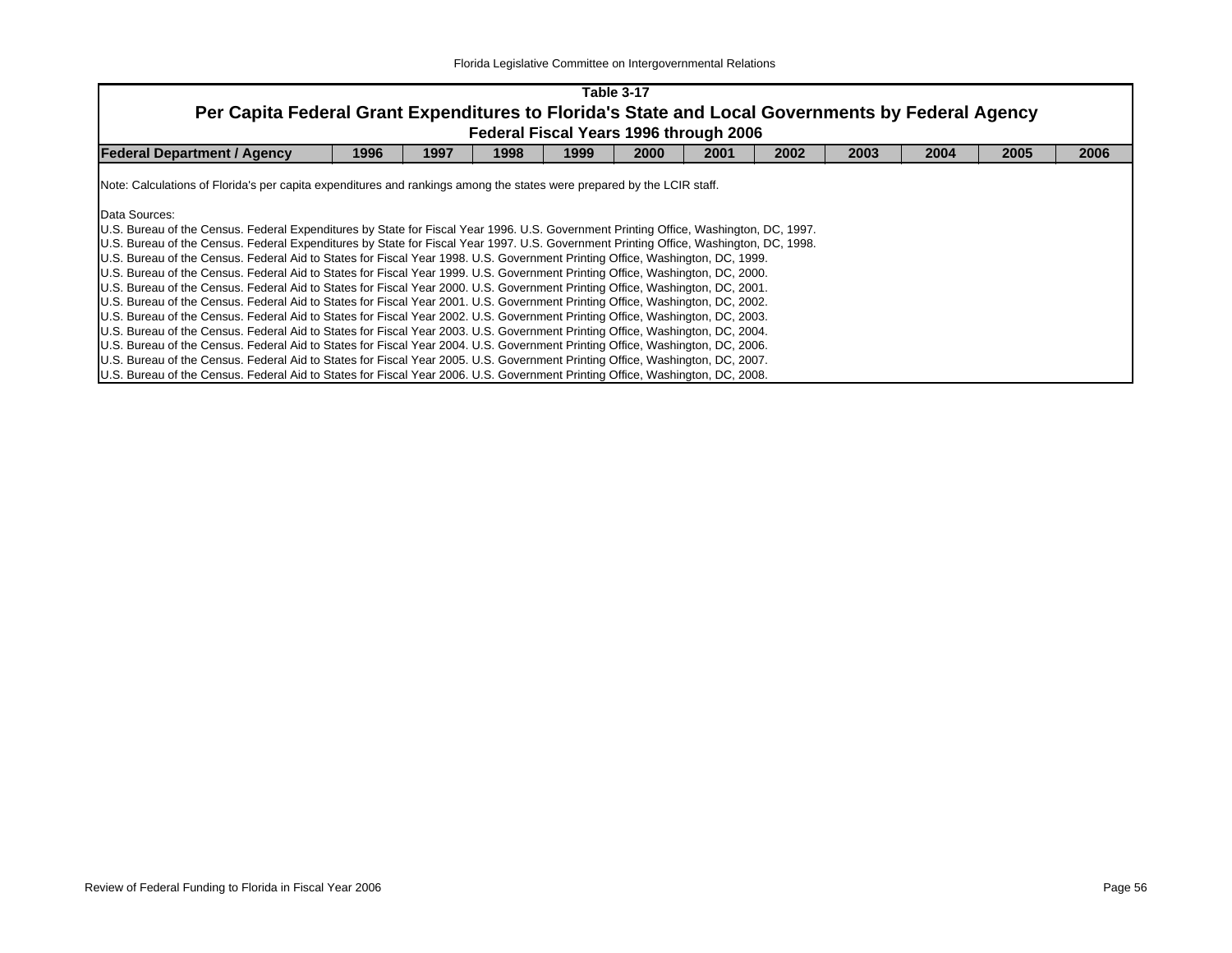### **Part Four: Florida's Per Capita Federal Grant Expenditures by Agency as a Percentage of the National Per Capita Expenditures**

#### **A. Introduction**

The purpose of this part is to illustrate how Florida's per capita federal grant expenditures by agency compare to the national per capita expenditures as well as those of the other states. This part analyzes changes in states' per capita expenditures, relative to national per capita expenditures, during fiscal years 1996 through 2006.

#### **B. Data Sources**

The figures reported in this part were calculated by the LCIR staff from data published in the U.S. Bureau of the Census publications: *Federal Expenditures to States* (FES) for fiscal years 1996 through 1997 and its successor *Federal Aid to States* (FAS) for fiscal years 1998 through 2006.

#### **C. States' Per Capita Federal Grant Expenditures by Agency**

In analyzing the federal grants data, the LCIR staff calculated per capita expenditures for each state, as well as the per capita expenditures of the fifty states collectively, by federal agency for each of the fiscal years 1996 through 2006. The per capita expenditures of the fifty states is hereafter referred to as the national per capita expenditures.

Each state's per capita expenditures, as a percentage of the national per capita expenditures, are calculated. The per capita expenditures of individual states are either less than, equal to, or greater than the national per capita expenditures. If a state's percentage value in a given year is less than 100 percent, then that state had a per capita expenditure less than the national per capita expenditure. If a state's percentage value is greater than 100 percent, then that state's per capita expenditure exceeded the national per capita expenditure.

Utilizing the data published in the relevant FES and FAS reports, the following tables summarize states' per capita federal grant expenditures as a percentage of national per capita expenditures.

**Table 4-1**: Florida Summary (page 59) **Table 4-2**: U.S. Department of Agriculture (pages 60-61) **Table 4-3**: U.S. Department of Commerce (pages 62-63) **Table 4-4**: Corporation for National and Community Service (pages 64-65) **Table 4-5**: Corporation for Public Broadcasting (pages 66-67) **Table 4-6**: U.S. Department of Defense (pages 68-69) **Table 4-7**: U.S. Department of Education (pages 70-71) **Table 4-8**: Election Assistance Commission (pages 72-73)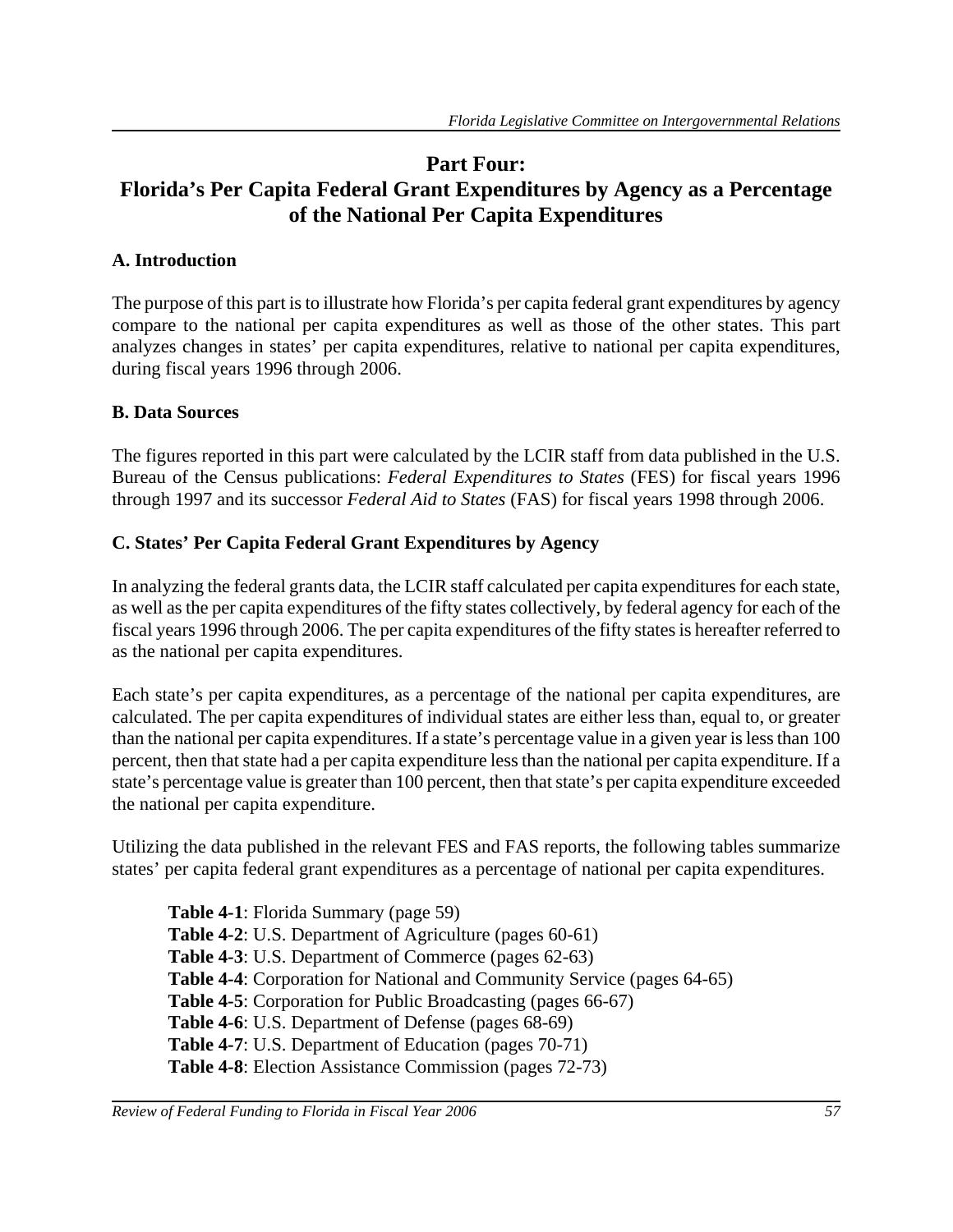**Table 4-9**: U.S. Department of Energy (pages 74-75) **Table 4-10**: U.S. Environmental Protection Agency (pages 76-77) **Table 4-11**: Equal Employment Opportunity Commission (pages 78-79) **Table 4-12**: Federal Emergency Management Agency (pages 80-81) **Table 4-13**: U.S. Department of Health and Human Services (pages 82-83) **Table 4-14**: U.S. Department of Homeland Security (pages 84-85) **Table 4-15**: U.S. Department of Housing and Urban Development (pages 86-87) **Table 4-16**: Institute for Museum and Library Services (pages 88-89) **Table 4-17**: U.S. Department of Interior (pages 90-91) **Table 4-18**: U.S. Department of Justice (pages 92-93) **Table 4-19**: U.S. Department of Labor (pages 94-95) **Table 4-20**: National Foundation on the Arts and the Humanities (pages 96-97) **Table 4-21**: Neighborhood Reinvestment Corporation (pages 98-99) **Table 4-22**: Social Security Administration–Supplemental Security Income (pages 100-101) **Table 4-23**: State Justice Institute (pages 102-103) **Table 4-24**: U.S. Department of Transportation (pages 104-105) **Table 4-25**: U.S. Department of the Treasury (pages 106-107) **Table 4-26**: U.S. Department of Veterans Affairs (pages 108-109)

### **D. Conclusion**

Part Three of this report discussed several shortcomings in using a per capita measure to evaluate federal grant expenditures to states, and those shortcomings apply here as well. The inherent assumption when comparing states' per capita expenditures is that federal grants are distributed solely on the basis of total population, which is not the case for all individual grant programs. Formula or project grants can have various target populations. Therefore, Florida's per capita measurements of certain federal grants receipts, while low compared to other states may not reflect the fact that the amounts are adequately serving their target populations. Since grant funding formulas may incorporate variables other than states' total populations, the use of a per capita measure for comparative purposes may not always be appropriate.

However, in spite of these caveats, these analyses may provide some rough measure of how well Florida fares, relative to all other states, in the receipt of grant funding by agency after controlling for population differences among the states. The analyses demonstrate that Florida's per capita expenditures have been below the national per capita expenditures for the majority of federal agencies, in particular those agencies that provide the majority of grant funding to states. Given the large number of federal grant programs (i.e., 1,222 currently), additional research into these programs would need to be conducted in order to access the extent to which Florida's receipt of funding from individual grant programs could be increased in the future.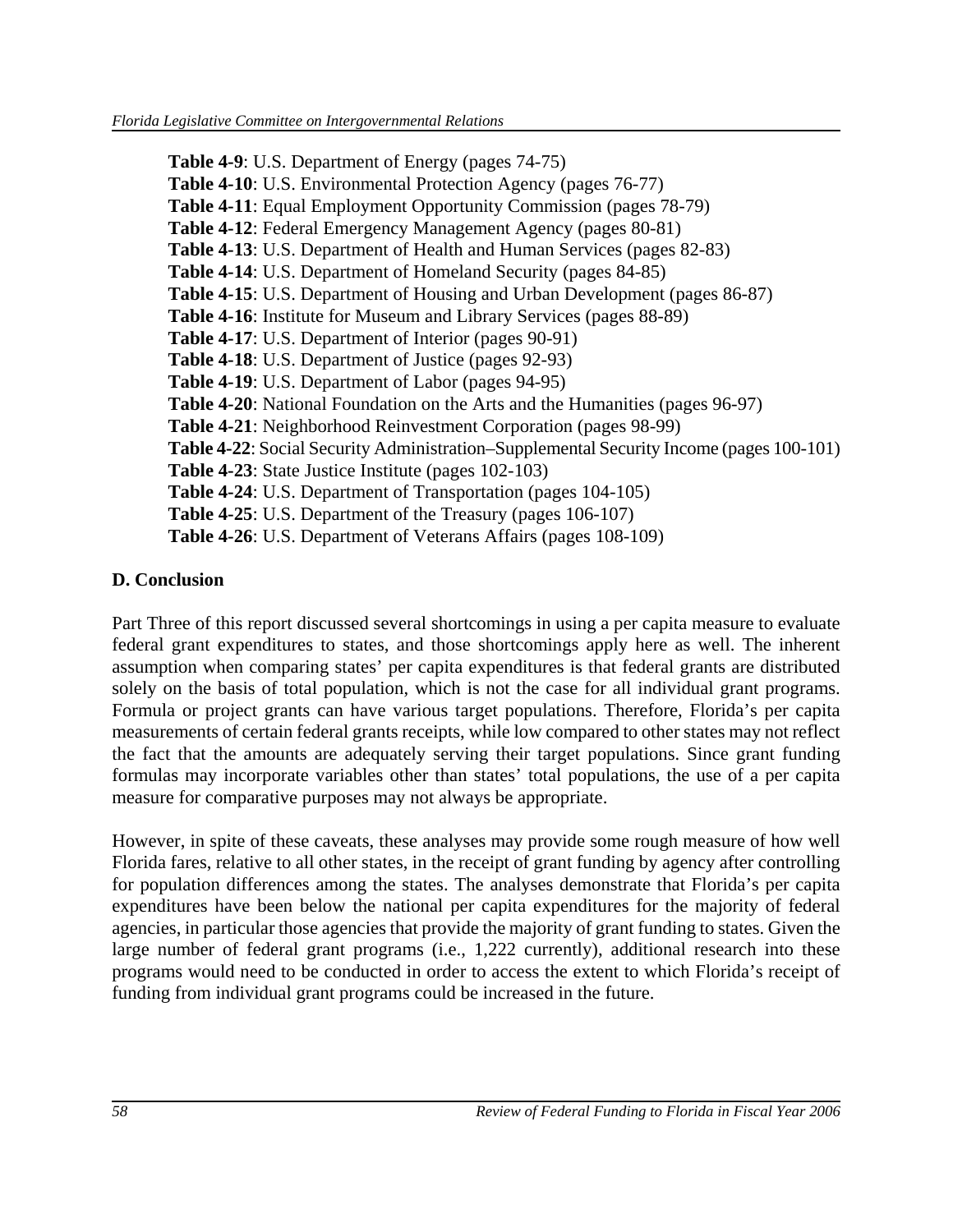| Table 4-1                                                                                               |         |                                                   |         |                                              |                |         |         |         |                                   |                |                |  |
|---------------------------------------------------------------------------------------------------------|---------|---------------------------------------------------|---------|----------------------------------------------|----------------|---------|---------|---------|-----------------------------------|----------------|----------------|--|
| Florida's Per Capita Federal Grant Expenditures as a Percentage of the National Per Capita Expenditures |         |                                                   |         |                                              |                |         |         |         |                                   |                |                |  |
|                                                                                                         |         |                                                   |         | by Agency                                    |                |         |         |         |                                   |                |                |  |
|                                                                                                         |         |                                                   |         | Federal Fiscal Years 1996 to 2006            |                |         |         |         |                                   |                |                |  |
| <b>Federal Agency</b>                                                                                   | FY 1996 | FY 1997                                           | FY 1998 | FY 1999                                      | <b>FY 2000</b> | FY 2001 | FY 2002 | FY 2003 | FY 2004                           | <b>FY 2005</b> | <b>FY 2006</b> |  |
| <b>IAII Grants</b>                                                                                      | 71%     | 70%                                               | 72%     | 73%                                          | 72%            | 74%     | 74%     | 78%     | 77%                               | 81%            | 78%            |  |
| <b>Agriculture</b>                                                                                      | 88%     | 86%                                               | 87%     | 92%                                          | 81%            | 83%     | 86%     | 83%     | 82%                               | 80%            | 79%            |  |
| Commerce                                                                                                | 94%     | 68%                                               | 71%     | 70%                                          | 62%            | 74%     | 84%     | 45%     | 66%                               | 50%            | 66%            |  |
| Corporation for National and Community Service                                                          |         | No grant expenditures prior to 2003<br>34%<br>26% |         |                                              |                |         |         |         |                                   |                |                |  |
| Corporation for Public Broadcasting                                                                     | 38%     | 78%                                               | 73%     | 73%                                          | 72%            | 78%     | 73%     | 61%     | 56%                               | 56%            | 116%           |  |
| Defense                                                                                                 | 15%     | 73%                                               | 36%     | 2%                                           | 3%             | 91%     | 14%     | 3%      | 0%                                | 79%            | 47%            |  |
| Education                                                                                               | 83%     | 78%                                               | 94%     | 83%                                          | 79%            | 84%     | 84%     | 98%     | 100%                              | 100%           | 97%            |  |
| <b>Election Assistance Commission</b>                                                                   |         |                                                   |         | No grant expenditures prior to 2003          |                |         |         | 70%     | 61%                               | 154%           | 0%             |  |
| Energy                                                                                                  | 17%     | 109%                                              | 65%     | 26%                                          | 17%            | 20%     | 16%     | 30%     | 26%                               | 34%            | 28%            |  |
| <b>Environmental Protection Agency</b>                                                                  | 46%     | 48%                                               | 45%     | 55%                                          | 44%            | 49%     | 61%     | 58%     | 59%                               | 49%            | 56%            |  |
| Equal Employment Opportunity Commission                                                                 | 76%     | 73%                                               | 71%     | 55%                                          | 78%            | 79%     | 71%     | 71%     | 93%                               | 91%            | 72%            |  |
| Federal Emergency Management Agency                                                                     | 182%    | 37%                                               | 162%    | 163%                                         | 187%           | 112%    | 96%     |         | <b>Refer to Homeland Security</b> |                |                |  |
| <b>Health and Human Services</b>                                                                        | 69%     | 70%                                               | 69%     | 71%                                          | 71%            | 71%     | 71%     | 78%     | 77%                               | 73%            | 71%            |  |
| <b>Homeland Security</b>                                                                                |         |                                                   |         | Refer to Federal Emergency Management Agency |                |         |         | 65%     | 87%                               | 344%           | 289%           |  |
| Housing and Urban Development                                                                           | 63%     | 67%                                               | 68%     | 65%                                          | 63%            | 61%     | 64%     | 65%     | 61%                               | 63%            | 62%            |  |
| Institute for Museum and Library Services                                                               | 55%     | 26%                                               | 102%    | 83%                                          | 84%            | 91%     | 79%     | 86%     | 84%                               | No data        | No data        |  |
| Interior                                                                                                | 16%     | 17%                                               | 15%     | 14%                                          | 13%            | 12%     | 16%     | 15%     | 14%                               | 13%            | 10%            |  |
| Justice                                                                                                 | 113%    | 107%                                              | 99%     | 112%                                         | 98%            | 127%    | 106%    | 100%    | 97%                               | 63%            | 57%            |  |
| Labor                                                                                                   | 83%     | 76%                                               | 72%     | 68%                                          | 64%            | 62%     | 62%     | 56%     | 58%                               | 67%            | 56%            |  |
| National Foundation on the Arts and the Humanities                                                      | 47%     | 53%                                               | 38%     | 49%                                          | 30%            | 44%     | 60%     | 36%     | 40%                               | 73%            | 71%            |  |
| Neighborhood Reinvestment Corporation                                                                   | 61%     | 46%                                               | 52%     | 56%                                          | 59%            | 52%     | 49%     | 60%     | 50%                               | 47%            | 44%            |  |
| Social Security Administration - SSI                                                                    | 56%     | 85%                                               | 112%    | 106%                                         | 80%            | 75%     | 77%     | 70%     | 87%                               | 111%           | 105%           |  |
| State Justice Institute                                                                                 | 65%     | 49%                                               | 21%     | 10%                                          | 26%            | 13%     | 12%     | 2%      | 2%                                | 78%            | 6%             |  |
| Transportation                                                                                          | 66%     | 68%                                               | 63%     | 69%                                          | 80%            | 89%     | 84%     | 91%     | 85%                               | 88%            | 86%            |  |
| Treasury                                                                                                | 327%    | 848%                                              | 398%    | 518%                                         | 174%           | 230%    | 394%    | 96%     | 94%                               | 136%           | 264%           |  |
| Veterans Affairs                                                                                        | 11%     | 59%                                               | 53%     | 52%                                          | 68%            | 21%     | 71%     | 24%     | 30%                               | 34%            | 40%            |  |

Note: The percentages listed in this table were calculated by the Committee staff based on data published in the sources referenced below.

Data Sources:

"Federal Aid to States" annual reports. U.S. Bureau of the Census.

"State Population Estimates" annual estimates, Population Division, U.S. Bureau of the Census.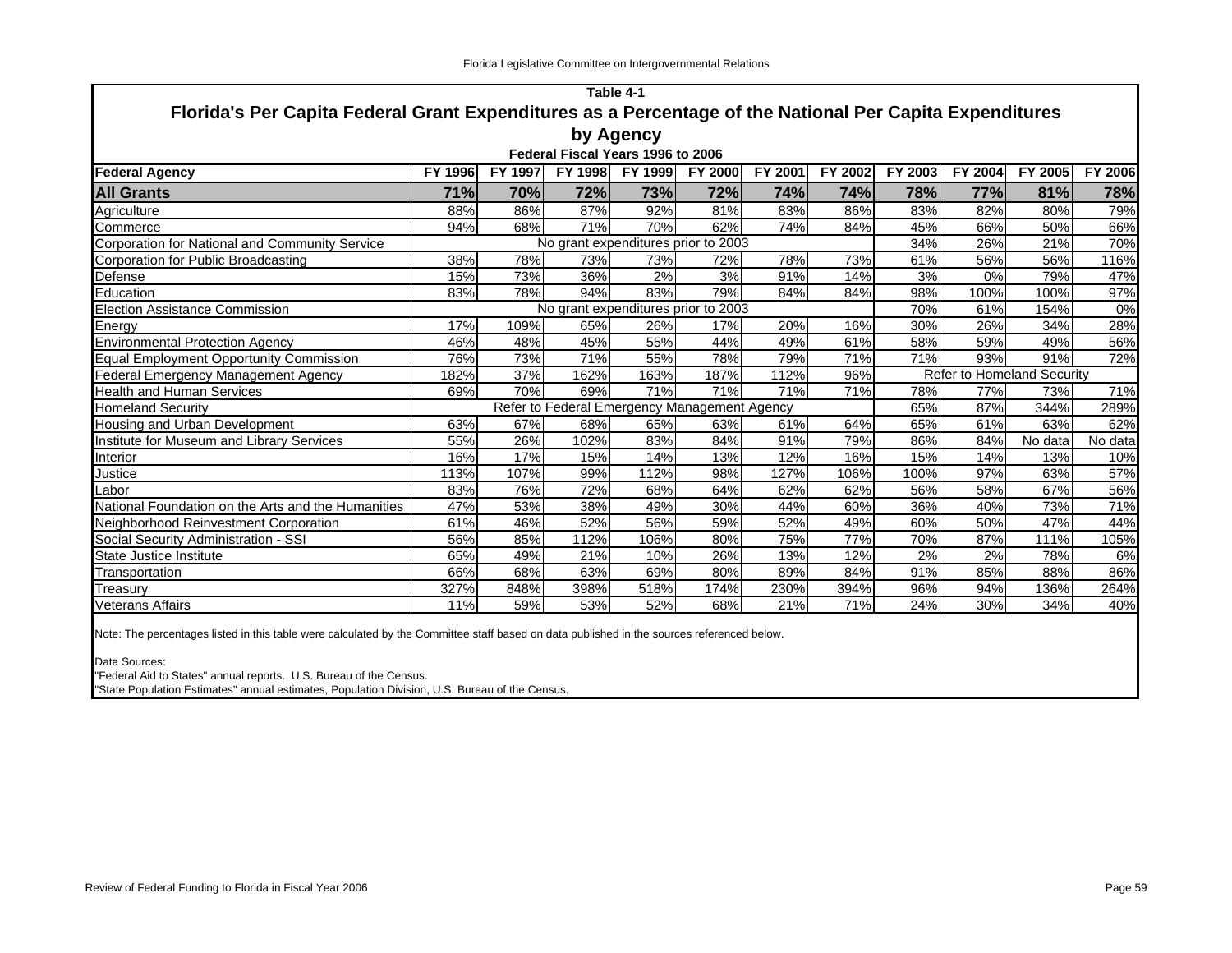|                    | Table 4-2                                                                              |             |             |                                   |    |       |             |             |             |             |             |             |  |  |
|--------------------|----------------------------------------------------------------------------------------|-------------|-------------|-----------------------------------|----|-------|-------------|-------------|-------------|-------------|-------------|-------------|--|--|
|                    | <b>U.S. Department of Agriculture Grants:</b>                                          |             |             |                                   |    |       |             |             |             |             |             |             |  |  |
|                    | States' Per Capita Expenditures as a Percentage of the National Per Capita Expenditure |             |             |                                   |    |       |             |             |             |             |             |             |  |  |
|                    |                                                                                        |             |             |                                   |    |       |             |             |             |             |             |             |  |  |
|                    |                                                                                        |             |             | Federal Fiscal Years 1996 to 2006 |    |       |             |             |             |             |             |             |  |  |
| <b>Federal FY</b>  | 1996                                                                                   | 1997        | 1998        | 1999                              |    | 2000  | 2001        | 2002        | 2003        | 2004        | 2005        | 2006        |  |  |
| U.S. Per Cap. Exp. | 57.41<br>\$                                                                            | \$<br>62.80 | \$<br>63.88 | 62.42<br>\$                       | \$ | 64.02 | \$<br>63.87 | \$<br>68.14 | \$<br>69.28 | 71.22<br>\$ | \$<br>74.19 | \$<br>76.00 |  |  |
| Alabama            | 119%                                                                                   | 121%        | 117%        | 118%                              |    | 118%  | 118%        | 119%        | 121%        | 119%        | 113%        | 118%        |  |  |
| Alaska             | 195%                                                                                   | 178%        | 332%        | 179%                              |    | 231%  | 198%        | 267%        | 235%        | 248%        | 293%        | 274%        |  |  |
| Arizona            | 109%                                                                                   | 105%        | 108%        | 108%                              |    | 106%  | 102%        | 106%        | 102%        | 112%        | 102%        | 100%        |  |  |
| Arkansas           | 140%                                                                                   | 140%        | 138%        | 138%                              |    | 139%  | 129%        | 124%        | 129%        | 134%        | 136%        | 138%        |  |  |
| California         | 113%                                                                                   | 114%        | 110%        | 106%                              |    | 107%  | 111%        | 111%        | 112%        | 113%        | 109%        | 108%        |  |  |
| Colorado           | 74%                                                                                    | 82%         | 71%         | 72%                               |    | 68%   | 63%         | 68%         | 74%         | 70%         | 64%         | 69%         |  |  |
| Connecticut        | 66%                                                                                    | 64%         | 64%         | 66%                               |    | 68%   | 68%         | 67%         | 64%         | 64%         | 63%         | 64%         |  |  |
| Delaware           | 112%                                                                                   | 121%        | 111%        | 108%                              |    | 112%  | 104%        | 95%         | 101%        | 105%        | 107%        | 101%        |  |  |
| <b>Florida</b>     | 88%                                                                                    | 86%         | 87%         | 92%                               |    | 81%   | 83%         | 86%         | 83%         | 82%         | 80%         | 79%         |  |  |
| Georgia            | 113%                                                                                   | 113%        | 116%        | 118%                              |    | 106%  | 113%        | 111%        | 115%        | 115%        | 113%        | 115%        |  |  |
| Hawaii             | 111%                                                                                   | 121%        | 120%        | 133%                              |    | 118%  | 117%        | 118%        | 127%        | 142%        | 113%        | 106%        |  |  |
| Idaho              | 127%                                                                                   | 128%        | 121%        | 116%                              |    | 121%  | 108%        | 121%        | 115%        | 112%        | 126%        | 119%        |  |  |
| Illinois           | 80%                                                                                    | 80%         | 83%         | 85%                               |    | 86%   | 86%         | 90%         | 88%         | 85%         | 88%         | 85%         |  |  |
| Indiana            | 75%                                                                                    | 77%         | 73%         | 74%                               |    | 76%   | 79%         | 79%         | 76%         | 82%         | 76%         | 83%         |  |  |
| lowa               | 95%                                                                                    | 96%         | 97%         | 92%                               |    | 95%   | 97%         | 98%         | 98%         | 99%         | 98%         | 101%        |  |  |
| ≺ansas             | 102%                                                                                   | 102%        | 93%         | 95%                               |    | 96%   | 105%        | 95%         | 96%         | 102%        | 99%         | 110%        |  |  |
| Kentucky           | 123%                                                                                   | 120%        | 118%        | 119%                              |    | 121%  | 119%        | 120%        | 119%        | 119%        | 122%        | 121%        |  |  |
| ouisiana <u>.</u>  | 162%                                                                                   | 163%        | 155%        | 158%                              |    | 155%  | 152%        | 148%        | 145%        | 155%        | 156%        | 146%        |  |  |
| Maine              | 107%                                                                                   | 109%        | 109%        | 110%                              |    | 116%  | 97%         | 92%         | 93%         | 116%        | 96%         | 95%         |  |  |
| Maryland           | 68%                                                                                    | 70%         | 68%         | 75%                               |    | 75%   | 78%         | 76%         | 71%         | 69%         | 70%         | 70%         |  |  |
| Massachusetts      | 69%                                                                                    | 71%         | 70%         | 67%                               |    | 69%   | 68%         | 71%         | 65%         | 64%         | 63%         | 70%         |  |  |
| Michigan           | 85%                                                                                    | 108%        | 105%        | 110%                              |    | 109%  | 96%         | 86%         | 81%         | 85%         | 82%         | 84%         |  |  |
| Minnesota          | 104%                                                                                   | 102%        | 94%         | 97%                               |    | 94%   | 97%         | 96%         | 97%         | 98%         | 96%         | 95%         |  |  |
| Mississippi        | 183%                                                                                   | 177%        | 178%        | 175%                              |    | 203%  | 180%        | 179%        | 180%        | 174%        | 195%        | 176%        |  |  |
| Missouri           | 93%                                                                                    | 89%         | 98%         | 92%                               |    | 95%   | 92%         | 96%         | 97%         | 93%         | 96%         | 92%         |  |  |
| Montana            | 144%                                                                                   | 147%        | 151%        | 136%                              |    | 145%  | 153%        | 170%        | 160%        | 152%        | 151%        | 156%        |  |  |
| Nebraska           | 118%                                                                                   | 112%        | 114%        | 105%                              |    | 118%  | 119%        | 109%        | 112%        | 112%        | 117%        | 115%        |  |  |
| Nevada             | 67%                                                                                    | 64%         | 65%         | 69%                               |    | 62%   | 60%         | 61%         | 63%         | 68%         | 67%         | 67%         |  |  |
| New Hampshire      | 66%                                                                                    | 72%         | 68%         | 61%                               |    | 68%   | 61%         | 68%         | 60%         | 68%         | 60%         | 60%         |  |  |
| New Jersey         | 63%                                                                                    | 67%         | 67%         | 65%                               |    | 64%   | 66%         | 67%         | 67%         | 70%         | 67%         | 70%         |  |  |
| New Mexico         | 173%                                                                                   | 160%        | 160%        | 169%                              |    | 156%  | 158%        | 160%        | 161%        | 168%        | 164%        | 153%        |  |  |
| New York           | 97%                                                                                    | 98%         | 109%        | 103%                              |    | 105%  | 111%        | 104%        | 106%        | 104%        | 106%        | 105%        |  |  |
| North Carolina     | 96%                                                                                    | 100%        | 103%        | 103%                              |    | 102%  | 102%        | 102%        | 106%        | 108%        | 103%        | 106%        |  |  |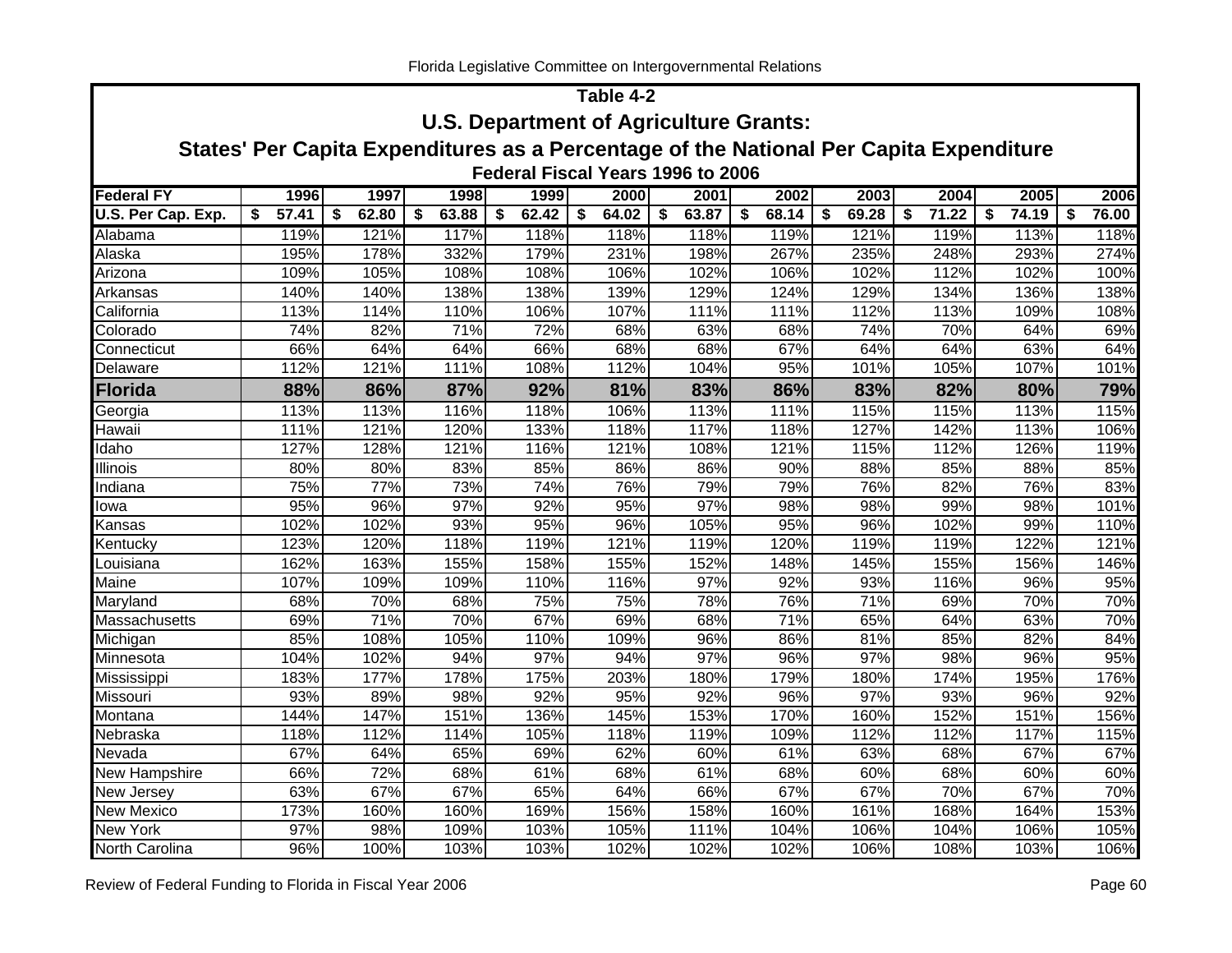| Table 4-2                                                                              |   |       |   |       |    |       |    |       |    |                                   |   |       |    |                                               |             |   |       |   |       |       |
|----------------------------------------------------------------------------------------|---|-------|---|-------|----|-------|----|-------|----|-----------------------------------|---|-------|----|-----------------------------------------------|-------------|---|-------|---|-------|-------|
|                                                                                        |   |       |   |       |    |       |    |       |    |                                   |   |       |    | <b>U.S. Department of Agriculture Grants:</b> |             |   |       |   |       |       |
| States' Per Capita Expenditures as a Percentage of the National Per Capita Expenditure |   |       |   |       |    |       |    |       |    |                                   |   |       |    |                                               |             |   |       |   |       |       |
|                                                                                        |   |       |   |       |    |       |    |       |    | Federal Fiscal Years 1996 to 2006 |   |       |    |                                               |             |   |       |   |       |       |
| <b>Federal FY</b>                                                                      |   | 1996  |   | 1997  |    | 1998  |    | 1999  |    | 2000                              |   | 2001  |    | 2002                                          | 2003        |   | 2004  |   | 2005  | 2006  |
| U.S. Per Cap. Exp.                                                                     | S | 57.41 | S | 62.80 | \$ | 63.88 | \$ | 62.42 | \$ | 64.02                             | S | 63.87 | \$ | 68.14                                         | \$<br>69.28 | S | 71.22 | S | 74.19 | 76.00 |
| North Dakota                                                                           |   | 177%  |   | 163%  |    | 157%  |    | 158%  |    | 158%                              |   | 156%  |    | 150%                                          | 158%        |   | 179%  |   | 184%  | 169%  |
| Ohio                                                                                   |   | 83%   |   | 79%   |    | 75%   |    | 74%   |    | 72%                               |   | 78%   |    | 81%                                           | 79%         |   | 86%   |   | 88%   | 85%   |
| Oklahoma                                                                               |   | 136%  |   | 131%  |    | 132%  |    | 131%  |    | 139%                              |   | 134%  |    | 139%                                          | 139%        |   | 142%  |   | 147%  | 146%  |
| Oregon                                                                                 |   | 158%  |   | 151%  |    | 152%  |    | 156%  |    | 189%                              |   | 147%  |    | 173%                                          | 164%        |   | 162%  |   | 162%  | 158%  |
| Pennsylvania                                                                           |   | 77%   |   | 76%   |    | 77%   |    | 78%   |    | 72%                               |   | 78%   |    | 76%                                           | 78%         |   | 79%   |   | 80%   | 79%   |
| Rhode Island                                                                           |   | 77%   |   | 77%   |    | 78%   |    | 86%   |    | 82%                               |   | 85%   |    | 85%                                           | 82%         |   | 85%   |   | 79%   | 85%   |
| South Carolina                                                                         |   | 118%  |   | 115%  |    | 113%  |    | 110%  |    | 113%                              |   | 121%  |    | 111%                                          | 115%        |   | 108%  |   | 109%  | 108%  |
| South Dakota                                                                           |   | 181%  |   | 166%  |    | 168%  |    | 165%  |    | 173%                              |   | 168%  |    | 166%                                          | 157%        |   | 168%  |   | 156%  | 157%  |
| Tennessee                                                                              |   | 99%   |   | 104%  |    | 100%  |    | 101%  |    | 104%                              |   | 106%  |    | 108%                                          | 102%        |   | 107%  |   | 103%  | 105%  |
| Texas                                                                                  |   | 115%  |   | 109%  |    | 109%  |    | 114%  |    | 114%                              |   | 115%  |    | 114%                                          | 122%        |   | 123%  |   | 119%  | 122%  |
| Utah                                                                                   |   | 118%  |   | 116%  |    | 110%  |    | 116%  |    | 114%                              |   | 101%  |    | 100%                                          | 101%        |   | 99%   |   | 101%  | 91%   |
| Vermont                                                                                |   | 135%  |   | 149%  |    | 130%  |    | 130%  |    | 133%                              |   | 125%  |    | 142%                                          | 138%        |   | 143%  |   | 146%  | 149%  |
| Virginia                                                                               |   | 77%   |   | 71%   |    | 74%   |    | 71%   |    | 73%                               |   | 71%   |    | 69%                                           | 55%         |   | 12%   |   | 72%   | 71%   |
| Washington                                                                             |   | 97%   |   | 96%   |    | 93%   |    | 99%   |    | 103%                              |   | 94%   |    | 98%                                           | 101%        |   | 97%   |   | 94%   | 94%   |
| West Virginia                                                                          |   | 127%  |   | 134%  |    | 135%  |    | 125%  |    | 138%                              |   | 129%  |    | 128%                                          | 127%        |   | 126%  |   | 126%  | 131%  |
| Wisconsin                                                                              |   | 84%   |   | 78%   |    | 78%   |    | 79%   |    | 81%                               |   | 78%   |    | 77%                                           | 83%         |   | 81%   |   | 79%   | 83%   |
| Wyoming                                                                                |   | 127%  |   | 129%  |    | 123%  |    | 125%  |    | 126%                              |   | 122%  |    | 129%                                          | 120%        |   | 119%  |   | 105%  | 113%  |

Data Sources:

"Federal Aid to States" annual reports. U.S. Bureau of the Census.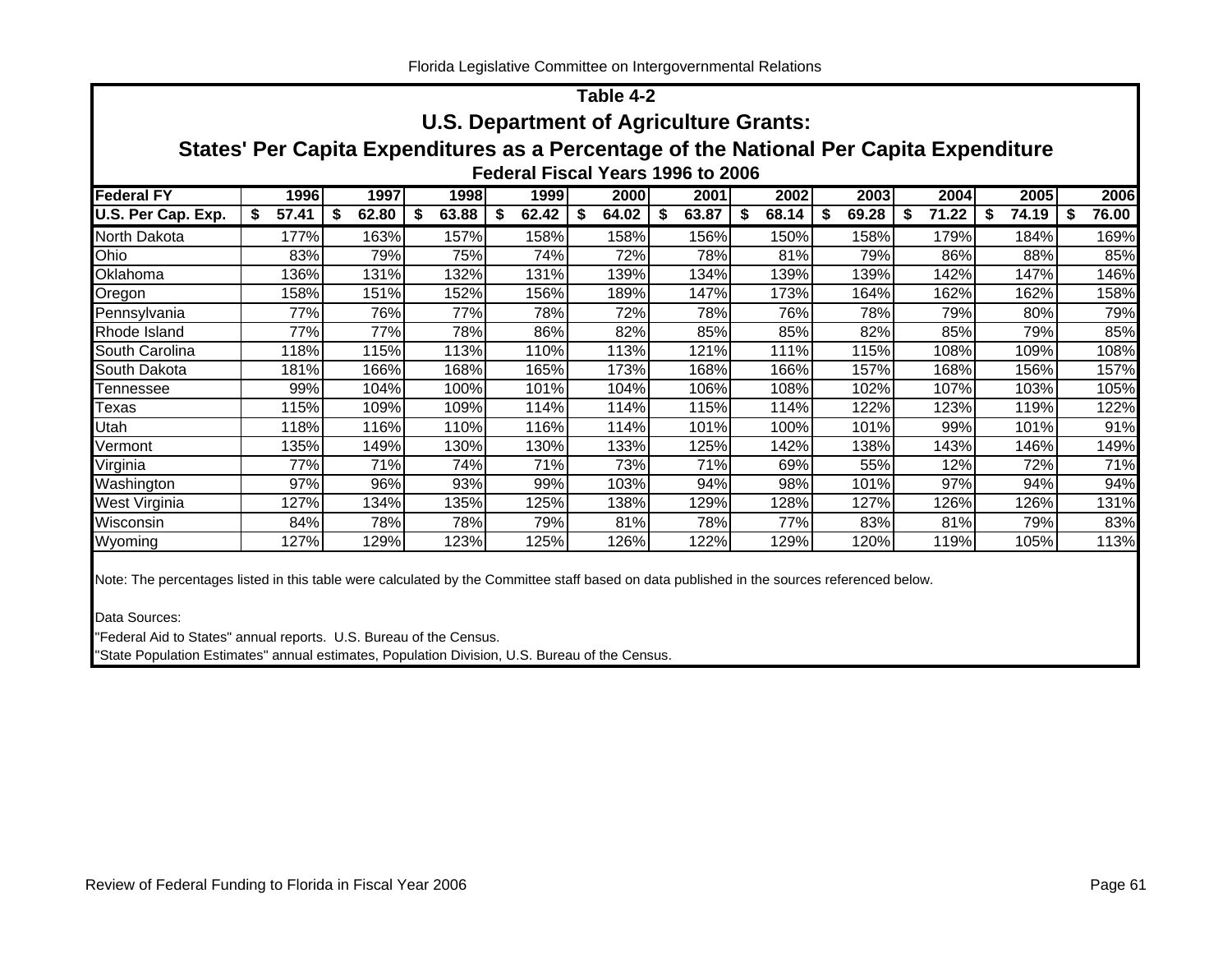|                      | Table 4-3                                                                              |            |            |                                   |    |       |            |                                            |            |            |            |            |  |  |
|----------------------|----------------------------------------------------------------------------------------|------------|------------|-----------------------------------|----|-------|------------|--------------------------------------------|------------|------------|------------|------------|--|--|
|                      |                                                                                        |            |            |                                   |    |       |            | <b>U.S. Department of Commerce Grants:</b> |            |            |            |            |  |  |
|                      | States' Per Capita Expenditures as a Percentage of the National Per Capita Expenditure |            |            |                                   |    |       |            |                                            |            |            |            |            |  |  |
|                      |                                                                                        |            |            | Federal Fiscal Years 1996 to 2006 |    |       |            |                                            |            |            |            |            |  |  |
|                      | 1996                                                                                   | 1997       | 1998       | 1999                              |    | 2000  | 2001       | 2002                                       | 2003       | 2004       | 2005       | 2006       |  |  |
|                      | 2.84<br>\$                                                                             | \$<br>3.43 | \$<br>2.69 | \$<br>2.71                        | \$ | 2.90  | \$<br>3.06 | 3.28<br>\$                                 | 3.14<br>\$ | 3.05<br>\$ | 2.92<br>\$ | 1.99<br>\$ |  |  |
| Alabama              | 51%                                                                                    | 64%        | 74%        | 54%                               |    | 70%   | 98%        | 95%                                        | 165%       | 124%       | 141%       | 187%       |  |  |
| Alaska               | 1172%                                                                                  | 1641%      | 1555%      | 1506%                             |    | 2234% | 2988%      | 3216%                                      | 2793%      | 3042%      | 3509%      | 3690%      |  |  |
| Arizona              | 43%                                                                                    | 33%        | 32%        | 72%                               |    | 36%   | 34%        | 26%                                        | 40%        | 28%        | 57%        | 20%        |  |  |
| Arkansas             | 117%                                                                                   | 86%        | 105%       | 59%                               |    | 93%   | 116%       | 101%                                       | 89%        | 149%       | 34%        | 88%        |  |  |
| California           | 96%                                                                                    | 102%       | 91%        | 93%                               |    | 80%   | 63%        | 72%                                        | 63%        | 61%        | 61%        | 71%        |  |  |
| Colorado             | 307%                                                                                   | 484%       | 466%       | 403%                              |    | 409%  | 331%       | 350%                                       | 83%        | 89%        | 99%        | 81%        |  |  |
| Connecticut          | 86%                                                                                    | 72%        | 142%       | 68%                               |    | 61%   | 90%        | 91%                                        | 92%        | 103%       | 149%       | 93%        |  |  |
| Delaware             | 235%                                                                                   | 379%       | 240%       | 266%                              |    | 211%  | 193%       | 204%                                       | 79%        | 91%        | 225%       | 202%       |  |  |
| <b>Florida</b>       | 94%                                                                                    | 68%        | 71%        | 70%                               |    | 62%   | 74%        | 84%                                        | 45%        | 66%        | 50%        | 66%        |  |  |
| Georgia              | 74%                                                                                    | 68%        | 86%        | 76%                               |    | 56%   | 39%        | 44%                                        | 60%        | 49%        | 56%        | 45%        |  |  |
| Hawaii               | 517%                                                                                   | 516%       | 456%       | 596%                              |    | 500%  | 510%       | 573%                                       | 567%       | 694%       | 769%       | 304%       |  |  |
| Idaho                | 278%                                                                                   | 172%       | 203%       | 119%                              |    | 160%  | 238%       | 186%                                       | 246%       | 218%       | 196%       | 169%       |  |  |
| Illinois             | 43%                                                                                    | 42%        | 59%        | 39%                               |    | 32%   | 41%        | 30%                                        | 36%        | 41%        | 39%        | 30%        |  |  |
| Indiana              | 45%                                                                                    | 55%        | 62%        | 47%                               |    | 56%   | 33%        | 39%                                        | 43%        | 26%        | 19%        | 29%        |  |  |
| lowa                 | 271%                                                                                   | 85%        | 44%        | 38%                               |    | 39%   | 49%        | 35%                                        | 37%        | 57%        | 68%        | 78%        |  |  |
| Kansas               | 67%                                                                                    | 59%        | 79%        | 64%                               |    | 63%   | 63%        | 61%                                        | 73%        | 28%        | 38%        | 27%        |  |  |
| Kentucky             | 110%                                                                                   | 53%        | 77%        | 168%                              |    | 149%  | 140%       | 179%                                       | 106%       | 118%       | 117%       | 91%        |  |  |
| ouisiana.            | 141%                                                                                   | 103%       | 155%       | 134%                              |    | 163%  | 126%       | 111%                                       | 192%       | 244%       | 152%       | 277%       |  |  |
| Maine                | 333%                                                                                   | 546%       | 330%       | 340%                              |    | 338%  | 287%       | 340%                                       | 334%       | 286%       | 226%       | 308%       |  |  |
| Maryland             | 86%                                                                                    | 131%       | 105%       | 119%                              |    | 107%  | 106%       | 108%                                       | 101%       | 149%       | 127%       | 65%        |  |  |
| <b>Massachusetts</b> | 163%                                                                                   | 199%       | 191%       | 132%                              |    | 129%  | 137%       | 139%                                       | 92%        | 58%        | 78%        | 107%       |  |  |
| Michigan             | 66%                                                                                    | 74%        | 74%        | 68%                               |    | 45%   | 64%        | 47%                                        | 70%        | 66%        | 72%        | 38%        |  |  |
| Minnesota            | 88%                                                                                    | 73%        | 71%        | 73%                               |    | 80%   | 91%        | 46%                                        | 90%        | 62%        | 65%        | 67%        |  |  |
| Mississippi          | 124%                                                                                   | 130%       | 230%       | 132%                              |    | 177%  | 222%       | 278%                                       | 369%       | 268%       | 274%       | 277%       |  |  |
| Missouri             | 172%                                                                                   | 129%       | 106%       | 60%                               |    | 47%   | 30%        | 31%                                        | 49%        | 42%        | 29%        | 50%        |  |  |
| Montana              | 66%                                                                                    | 161%       | 332%       | 129%                              |    | 477%  | 141%       | 134%                                       | 175%       | 234%       | 169%       | 46%        |  |  |
| Nebraska             | 100%                                                                                   | 47%        | 44%        | 30%                               |    | 37%   | 49%        | 48%                                        | 110%       | 101%       | 65%        | 58%        |  |  |
| Nevada               | 61%                                                                                    | 58%        | 51%        | 158%                              |    | 93%   | 115%       | 101%                                       | 59%        | 90%        | 41%        | 10%        |  |  |
| New Hampshire        | 539%                                                                                   | 352%       | 188%       | 470%                              |    | 742%  | 647%       | 650%                                       | 229%       | 70%        | 197%       | 439%       |  |  |
| <b>New Jersey</b>    | 69%                                                                                    | 72%        | 64%        | 73%                               |    | 86%   | 147%       | 48%                                        | 33%        | 63%        | 74%        | 158%       |  |  |
| New Mexico           | 128%                                                                                   | 102%       | 96%        | 152%                              |    | 216%  | 136%       | 91%                                        | 231%       | 175%       | 154%       | 118%       |  |  |
| New York             | 47%                                                                                    | 55%        | 63%        | 49%                               |    | 63%   | 52%        | 61%                                        | 52%        | 41%        | 38%        | 40%        |  |  |
| North Carolina       | 93%                                                                                    | 113%       | 85%        | 74%                               |    | 87%   | 115%       | 82%                                        | 147%       | 117%       | 109%       | 74%        |  |  |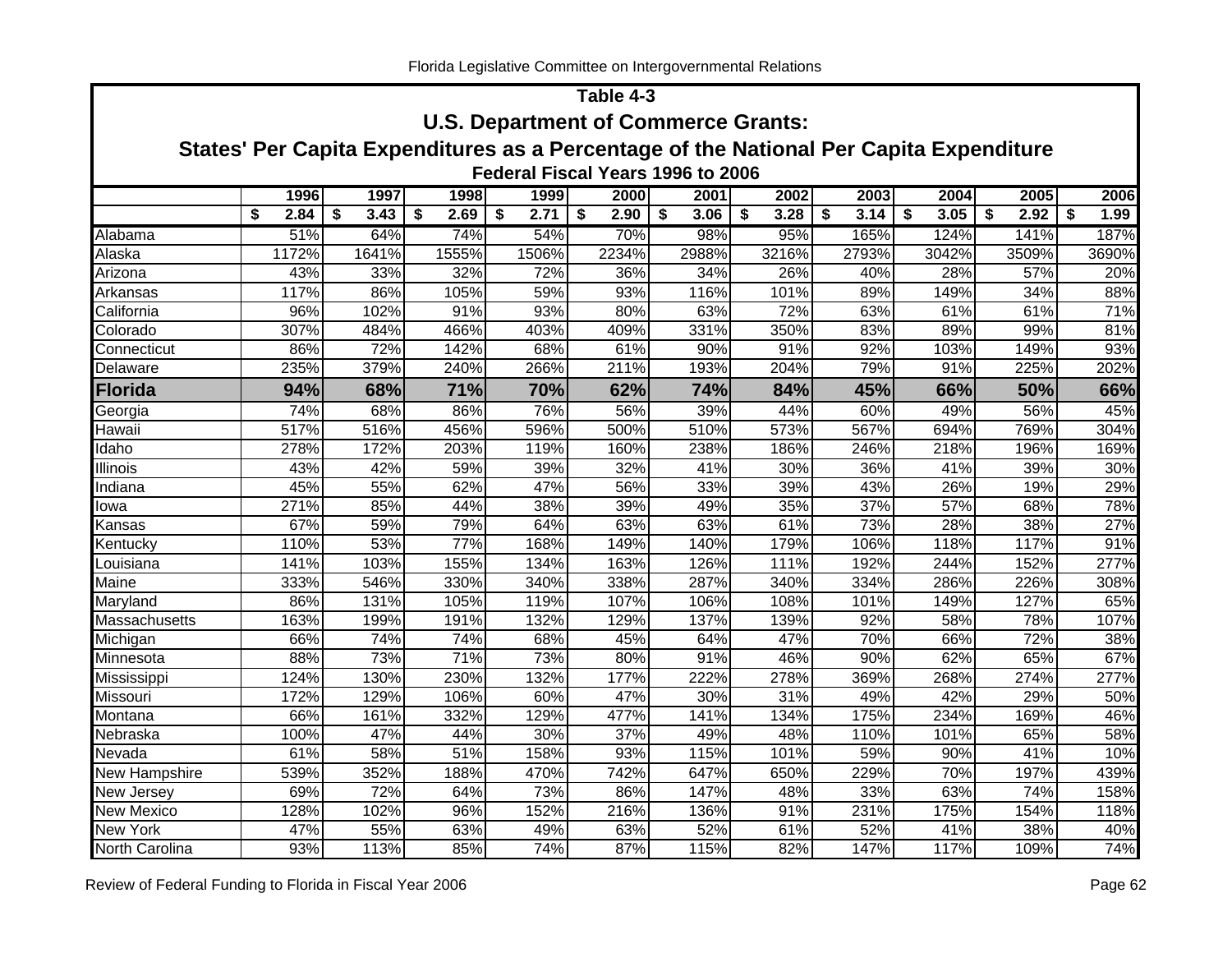| Table 4-3      |    |      |            |                                                                                        |                                            |    |      |   |      |    |      |            |    |      |            |    |      |
|----------------|----|------|------------|----------------------------------------------------------------------------------------|--------------------------------------------|----|------|---|------|----|------|------------|----|------|------------|----|------|
|                |    |      |            |                                                                                        | <b>U.S. Department of Commerce Grants:</b> |    |      |   |      |    |      |            |    |      |            |    |      |
|                |    |      |            | States' Per Capita Expenditures as a Percentage of the National Per Capita Expenditure |                                            |    |      |   |      |    |      |            |    |      |            |    |      |
|                |    |      |            |                                                                                        | Federal Fiscal Years 1996 to 2006          |    |      |   |      |    |      |            |    |      |            |    |      |
|                |    | 1996 | 1997       | 1998                                                                                   | 1999                                       |    | 2000 |   | 2001 |    | 2002 | 2003       |    | 2004 | 2005       |    | 2006 |
|                | \$ | 2.84 | \$<br>3.43 | \$<br>2.69                                                                             | 2.71<br>\$                                 | \$ | 2.90 | S | 3.06 | \$ | 3.28 | \$<br>3.14 | \$ | 3.05 | \$<br>2.92 | -S | 1.99 |
| North Dakota   |    | 351% | 224%       | 640%                                                                                   | 368%                                       |    | 458% |   | 255% |    | 258% | 254%       |    | 139% | 195%       |    | 177% |
| Ohio           |    | 24%  | 27%        | 30%                                                                                    | 25%                                        |    | 42%  |   | 36%  |    | 45%  | 48%        |    | 40%  | 59%        |    | 50%  |
| Oklahoma       |    | 115% | 94%        | 100%                                                                                   | 105%                                       |    | 126% |   | 127% |    | 130% | 162%       |    | 126% | 106%       |    | 54%  |
| Oregon         |    | 304% | 389%       | 358%                                                                                   | 390%                                       |    | 338% |   | 337% |    | 355% | 450%       |    | 355% | 346%       |    | 410% |
| Pennsylvania   |    | 43%  | 28%        | 47%                                                                                    | 44%                                        |    | 31%  |   | 29%  |    | 50%  | 55%        |    | 73%  | 71%        |    | 45%  |
| Rhode Island   |    | 426% | 426%       | 336%                                                                                   | 328%                                       |    | 200% |   | 206% |    | 249% | 330%       |    | 285% | 269%       |    | 178% |
| South Carolina |    | 217% | 188%       | 159%                                                                                   | 223%                                       |    | 230% |   | 317% |    | 355% | 238%       |    | 473% | 415%       |    | 192% |
| South Dakota   |    | 330% | 164%       | 197%                                                                                   | 380%                                       |    | 224% |   | 165% |    | 96%  | 222%       |    | 105% | 109%       |    | 135% |
| Tennessee      |    | 32%  | 42%        | 25%                                                                                    | 72%                                        |    | 55%  |   | 61%  |    | 64%  | 62%        |    | 52%  | 52%        |    | 70%  |
| Texas          |    | 45%  | 44%        | 42%                                                                                    | 65%                                        |    | 68%  |   | 47%  |    | 50%  | 55%        |    | 57%  | 56%        |    | 64%  |
| Utah           |    | 44%  | 36%        | 27%                                                                                    | 41%                                        |    | 107% |   | 80%  |    | 61%  | 62%        |    | 46%  | 69%        |    | 32%  |
| Vermont        |    | 50%  | 60%        | 41%                                                                                    | 26%                                        |    | 54%  |   | 26%  |    | 150% | 171%       |    | 119% | 50%        |    | 54%  |
| Virginia       |    | 82%  | 69%        | 80%                                                                                    | 90%                                        |    | 80%  |   | 95%  |    | 76%  | 73%        |    | 91%  | 81%        |    | 122% |
| Washington     |    | 216% | 219%       | 195%                                                                                   | 246%                                       |    | 195% |   | 237% |    | 228% | 371%       |    | 316% | 355%       |    | 387% |
| West Virginia  |    | 128% | 150%       | 159%                                                                                   | 198%                                       |    | 157% |   | 164% |    | 131% | 187%       |    | 157% | 283%       |    | 253% |
| Wisconsin      |    | 79%  | 81%        | 81%                                                                                    | 68%                                        |    | 72%  |   | 63%  |    | 83%  | 76%        |    | 123% | 120%       |    | 150% |
| Wyoming        |    | 33%  | 55%        | 145%                                                                                   | 38%                                        |    | 43%  |   | 69%  |    | 16%  | 59%        |    | 30%  | 64%        |    | 97%  |

Data Sources:

"Federal Aid to States" annual reports. U.S. Bureau of the Census.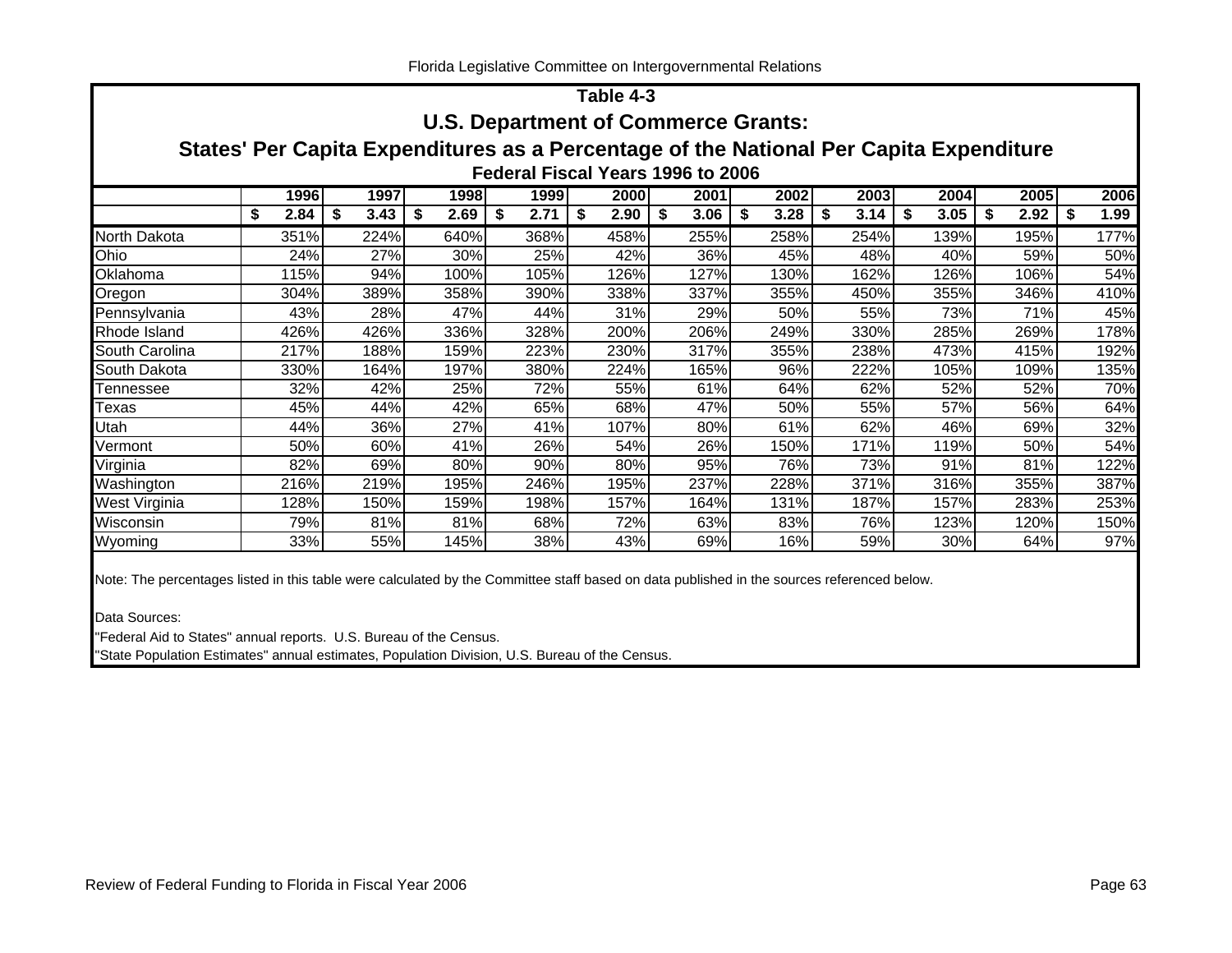|                       |                                                                                        |                          |                          |                          | Table 4-4                                                     |                          |                          |                  |                  |                  |            |
|-----------------------|----------------------------------------------------------------------------------------|--------------------------|--------------------------|--------------------------|---------------------------------------------------------------|--------------------------|--------------------------|------------------|------------------|------------------|------------|
|                       |                                                                                        |                          |                          |                          | <b>Corporation for National and Community Service Grants:</b> |                          |                          |                  |                  |                  |            |
|                       | States' Per Capita Expenditures as a Percentage of the National Per Capita Expenditure |                          |                          |                          |                                                               |                          |                          |                  |                  |                  |            |
|                       |                                                                                        |                          |                          |                          |                                                               |                          |                          |                  |                  |                  |            |
|                       |                                                                                        |                          |                          |                          | Federal Fiscal Years 1996 to 2006                             |                          |                          |                  |                  |                  |            |
| <b>Federal FY</b>     | 1996                                                                                   | 1997                     | 1998                     | 1999                     | 2000                                                          | 2001                     | 2002                     | 2003             | 2004             | 2005             | 2006       |
| U.S. Per Cap. Exp.    |                                                                                        | $\blacksquare$           |                          |                          |                                                               |                          | $\blacksquare$           | \$<br>0.50       | \$<br>0.38       | 0.52<br>\$       | \$<br>0.51 |
| Alabama               |                                                                                        |                          |                          |                          |                                                               |                          |                          | 9%               | 31%              | 41%              | 68%        |
| Alaska                | $\overline{\phantom{a}}$                                                               | $\overline{a}$           | $\blacksquare$           | $\blacksquare$           | $\overline{\phantom{a}}$                                      | $\overline{\phantom{a}}$ | $\blacksquare$           | 588%             | 434%             | 456%             | 469%       |
| Arizona               | $\blacksquare$                                                                         | $\blacksquare$           | $\blacksquare$           | $\blacksquare$           | $\blacksquare$                                                | $\blacksquare$           | $\blacksquare$           | 122%             | 154%             | 103%             | 114%       |
| Arkansas              |                                                                                        | $\blacksquare$           | $\blacksquare$           | $\blacksquare$           |                                                               |                          | $\overline{\phantom{a}}$ | 230%             | 248%             | 171%             | 172%       |
| California            | $\overline{\phantom{a}}$                                                               | $\overline{\phantom{0}}$ | $\blacksquare$           | $\blacksquare$           | $\overline{\phantom{a}}$                                      | $\overline{\phantom{a}}$ | $\blacksquare$           | 186%             | 151%             | 276%             | 197%       |
| Colorado              | $\blacksquare$                                                                         | $\blacksquare$           | $\blacksquare$           |                          |                                                               | $\overline{\phantom{a}}$ | $\blacksquare$           | 166%             | 182%             | 105%             | 75%        |
| Connecticut           |                                                                                        | $\overline{a}$           |                          |                          |                                                               |                          | $\overline{a}$           | 149%             | 152%             | 91%              | 106%       |
| Delaware              | $\overline{a}$                                                                         | $\overline{a}$           |                          | $\overline{a}$           |                                                               |                          | $\blacksquare$           | 418%             | 423%             | 381%             | 386%       |
| <b>Florida</b>        |                                                                                        |                          |                          |                          | No grant expenditures prior to 2003                           |                          |                          | 34%              | 26%              | 21%              | 70%        |
| Georgia               |                                                                                        |                          |                          |                          |                                                               |                          | $\blacksquare$           | 24%              | 27%              | 15%              | 20%        |
| Hawaii                | $\blacksquare$                                                                         | $\overline{\phantom{a}}$ | $\blacksquare$           | $\sim$                   | $\blacksquare$                                                | $\blacksquare$           | $\blacksquare$           | 122%             | 135%             | 172%             | 195%       |
| Idaho                 | $\blacksquare$                                                                         | $\blacksquare$           | $\overline{\phantom{a}}$ | $\blacksquare$           | $\overline{\phantom{a}}$                                      | $\overline{\phantom{a}}$ | $\blacksquare$           | 337%             | 307%             | 229%             | 276%       |
| Illinois              | $\blacksquare$                                                                         | $\blacksquare$           | $\blacksquare$           | $\blacksquare$           |                                                               |                          | $\blacksquare$           | 13%              | 22%              | 4%               | 13%        |
| Indiana               | $\blacksquare$                                                                         | $\blacksquare$           | $\blacksquare$           | $\blacksquare$           | $\blacksquare$                                                | $\blacksquare$           | ۰                        | 10%              | 6%               | 1%               | 1%         |
| lowa                  | $\blacksquare$                                                                         | $\blacksquare$           | $\blacksquare$           | $\blacksquare$           | $\blacksquare$                                                | $\overline{\phantom{a}}$ | $\blacksquare$           | 14%              | 19%              | 13%              | 14%        |
| Kansas                |                                                                                        | $\blacksquare$           |                          |                          |                                                               |                          |                          | 227%             | 264%             | 174%             | 176%       |
| Kentucky              | $\blacksquare$                                                                         | $\blacksquare$           | $\blacksquare$           | $\blacksquare$           | $\blacksquare$                                                | $\overline{a}$           | $\blacksquare$           | 208%             | 198%             | 147%             | 157%       |
| Louisiana             | $\blacksquare$                                                                         | $\blacksquare$           | $\blacksquare$           | $\overline{\phantom{a}}$ | $\overline{a}$                                                | $\overline{a}$           | $\blacksquare$           | 0%               | 0%               | 0%               | 84%        |
| Maine                 | $\overline{\phantom{a}}$                                                               | $\blacksquare$           | $\blacksquare$           |                          | $\blacksquare$                                                |                          | $\blacksquare$           | 336%             | 405%             | 337%             | 397%       |
| Maryland              | $\blacksquare$                                                                         | $\blacksquare$           |                          | $\blacksquare$           |                                                               |                          | $\blacksquare$           | 182%             | 502%             | 172%             | 216%       |
| Massachusetts         | $\blacksquare$                                                                         | $\blacksquare$           | $\blacksquare$           | $\blacksquare$           | $\overline{\phantom{a}}$                                      | $\blacksquare$           | $\blacksquare$           | $0\%$            | $0\%$            | $0\%$            | 66%        |
| Michigan              |                                                                                        | $\blacksquare$           | $\blacksquare$           |                          |                                                               |                          |                          | 140%             | 101%             | 116%             | 121%       |
| Minnesota             | $\overline{a}$                                                                         | $\blacksquare$           | $\overline{a}$           | $\blacksquare$           | $\overline{a}$                                                | $\overline{a}$           | $\blacksquare$           | 0%               | 1%               | 2%               | $1\%$      |
| Mississippi           | $\blacksquare$                                                                         | $\blacksquare$           | $\blacksquare$           | $\blacksquare$           | $\overline{\phantom{0}}$                                      | $\blacksquare$           | $\blacksquare$           | 478%             | 488%             | 543%             | 443%       |
| Missouri              | $\blacksquare$                                                                         | $\blacksquare$           | $\blacksquare$           | $\blacksquare$           | $\blacksquare$                                                | $\blacksquare$           | $\blacksquare$           | 0%               | 0%               | 0%               | 23%        |
| Montana               |                                                                                        | $\blacksquare$           |                          |                          |                                                               |                          |                          | 641%             | 749%             | 717%             | 717%       |
| Nebraska              | $\blacksquare$                                                                         | $\blacksquare$           | $\blacksquare$           | $\blacksquare$           | $\blacksquare$                                                | $\blacksquare$           | $\blacksquare$           | 0%               | $0\%$            | 0%               | 57%        |
| Nevada                | $\blacksquare$                                                                         | $\blacksquare$           | $\blacksquare$           | $\overline{\phantom{a}}$ | $\blacksquare$                                                | $\overline{\phantom{a}}$ | $\blacksquare$           | 9%               | 13%              | 15%              | 5%         |
| New Hampshire         |                                                                                        | $\blacksquare$           | $\overline{a}$           |                          |                                                               |                          | $\overline{a}$           | $\overline{0\%}$ | $\overline{0\%}$ | $\overline{0\%}$ | 52%        |
| New Jersey            | $\blacksquare$                                                                         | $\overline{\phantom{a}}$ | $\blacksquare$           | $\blacksquare$           | $\sim$                                                        | $\blacksquare$           | $\blacksquare$           | 113%             | 61%              | 109%             | 56%        |
| <b>New Mexico</b>     | $\blacksquare$                                                                         | $\blacksquare$           | $\blacksquare$           | $\blacksquare$           | $\blacksquare$                                                | $\blacksquare$           | $\blacksquare$           | 405%             | 205%             | 250%             | 128%       |
| <b>New York</b>       | $\blacksquare$                                                                         | $\blacksquare$           | $\blacksquare$           | $\blacksquare$           | $\overline{\phantom{a}}$                                      | $\overline{\phantom{a}}$ | $\blacksquare$           | 219%             | 187%             | 168%             | 224%       |
| <b>North Carolina</b> | $\blacksquare$                                                                         | $\overline{\phantom{a}}$ | $\blacksquare$           | $\overline{\phantom{a}}$ | $\overline{\phantom{a}}$                                      | $\blacksquare$           | $\blacksquare$           | 13%              | 17%              | 10%              | 15%        |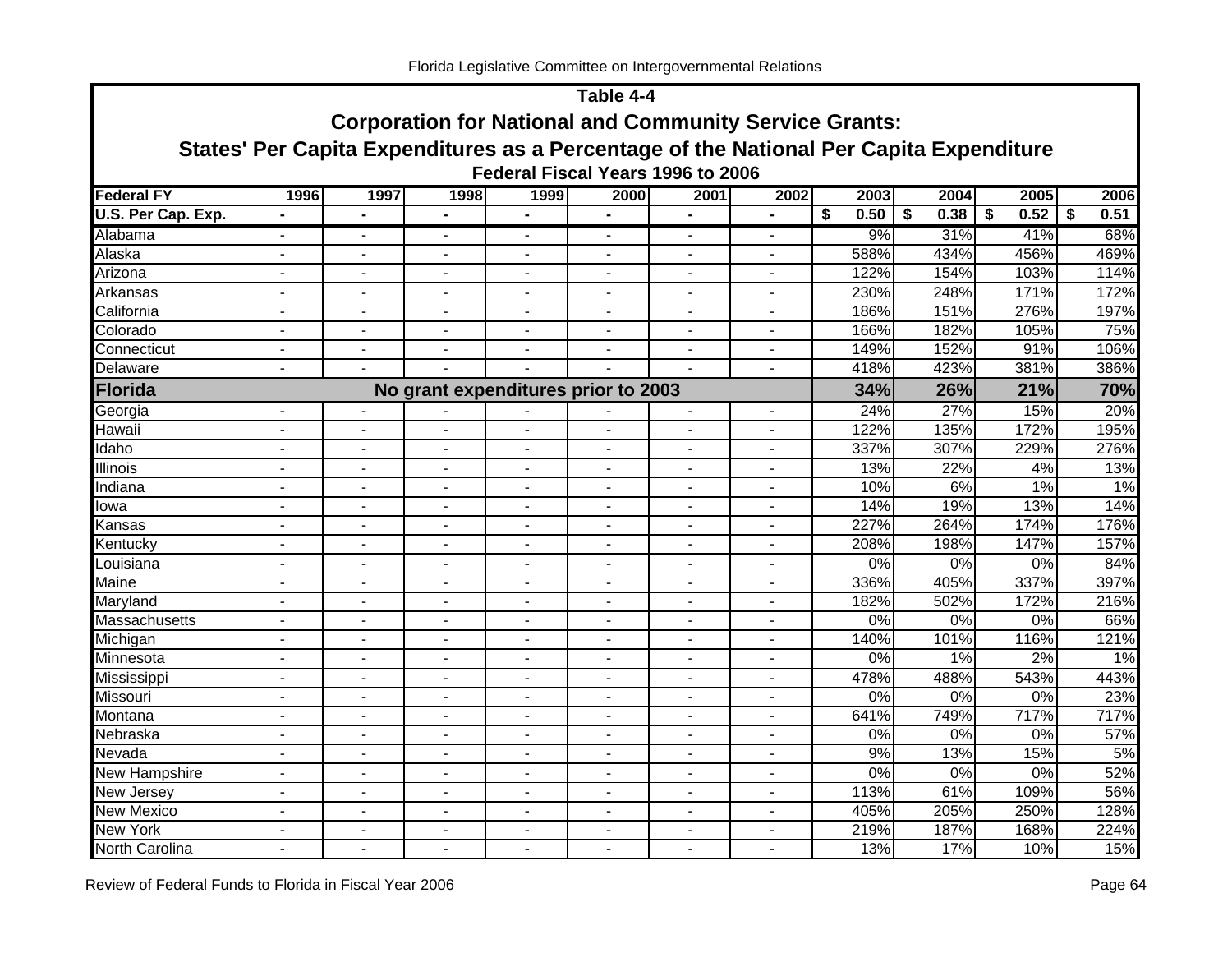| Table 4-4          |                                                                                        |                          |                          |                                                               |                |                          |                          |            |            |       |      |  |  |
|--------------------|----------------------------------------------------------------------------------------|--------------------------|--------------------------|---------------------------------------------------------------|----------------|--------------------------|--------------------------|------------|------------|-------|------|--|--|
|                    |                                                                                        |                          |                          | <b>Corporation for National and Community Service Grants:</b> |                |                          |                          |            |            |       |      |  |  |
|                    | States' Per Capita Expenditures as a Percentage of the National Per Capita Expenditure |                          |                          |                                                               |                |                          |                          |            |            |       |      |  |  |
|                    |                                                                                        |                          |                          |                                                               |                |                          |                          |            |            |       |      |  |  |
|                    |                                                                                        |                          |                          | Federal Fiscal Years 1996 to 2006                             |                |                          |                          |            |            |       |      |  |  |
| <b>Federal FY</b>  | 1996                                                                                   | 1997                     | 1998                     | 1999                                                          | 2000           | 2001                     | 2002                     | 2003       | 2004       | 2005  | 2006 |  |  |
| U.S. Per Cap. Exp. |                                                                                        | -                        |                          | $\blacksquare$                                                | $\blacksquare$ | $\blacksquare$           | $\blacksquare$           | \$<br>0.50 | \$<br>0.38 | 0.52  | 0.51 |  |  |
| North Dakota       |                                                                                        | $\blacksquare$           |                          |                                                               | $\blacksquare$ | $\overline{\phantom{a}}$ | $\blacksquare$           | 150%       | 266%       | 248%  | 295% |  |  |
| Ohio               |                                                                                        | $\blacksquare$           | $\overline{\phantom{0}}$ | $\blacksquare$                                                | ٠.             | $\overline{\phantom{a}}$ | $\blacksquare$           | 138%       | 163%       | 113%  | 121% |  |  |
| Oklahoma           |                                                                                        | $\overline{\phantom{0}}$ |                          | $\blacksquare$                                                | $\blacksquare$ |                          | $\blacksquare$           | 24%        | 31%        | 99%   | 22%  |  |  |
| Oregon             | $\overline{\phantom{0}}$                                                               | $\blacksquare$           | $\blacksquare$           | $\overline{\phantom{a}}$                                      | $\blacksquare$ | $\overline{\phantom{0}}$ | $\blacksquare$           | 16%        | 21%        | 13%   | 1%   |  |  |
| Pennsylvania       | $\overline{\phantom{0}}$                                                               | $\blacksquare$           | $\blacksquare$           | $\overline{\phantom{0}}$                                      | ۰.             | $\blacksquare$           | $\blacksquare$           | 13%        | 32%        | 15%   | 12%  |  |  |
| Rhode Island       |                                                                                        | $\overline{\phantom{0}}$ | $\blacksquare$           | $\overline{\phantom{a}}$                                      | $\blacksquare$ | $\blacksquare$           | $\blacksquare$           | 59%        | 114%       | 68%   | 89%  |  |  |
| South Carolina     |                                                                                        | $\overline{\phantom{a}}$ | $\blacksquare$           | $\blacksquare$                                                | $\blacksquare$ | $\blacksquare$           | $\blacksquare$           | 0%         | 0%         | $0\%$ | 28%  |  |  |
| South Dakota       | $\overline{\phantom{a}}$                                                               | $\blacksquare$           | $\blacksquare$           | $\overline{\phantom{a}}$                                      | $\blacksquare$ | $\overline{\phantom{a}}$ | $\blacksquare$           | 30%        | 21%        | 18%   | 18%  |  |  |
| Tennessee          |                                                                                        | $\blacksquare$           | $\blacksquare$           |                                                               | ۰              | $\blacksquare$           | $\blacksquare$           | 134%       | 135%       | 140%  | 120% |  |  |
| <b>Texas</b>       | $\overline{\phantom{a}}$                                                               | $\blacksquare$           | $\blacksquare$           | $\overline{\phantom{a}}$                                      | $\blacksquare$ | $\overline{\phantom{a}}$ | $\blacksquare$           | 2%         | 6%         | 4%    | 4%   |  |  |
| Utah               |                                                                                        | $\blacksquare$           | $\blacksquare$           | $\overline{\phantom{a}}$                                      | $\blacksquare$ | $\blacksquare$           | $\blacksquare$           | 223%       | 135%       | 142%  | 155% |  |  |
| Vermont            |                                                                                        | $\blacksquare$           | $\blacksquare$           | $\overline{\phantom{a}}$                                      | ٠.             | $\blacksquare$           | $\blacksquare$           | 337%       | 429%       | 395%  | 324% |  |  |
| Virginia           |                                                                                        | $\blacksquare$           |                          | $\overline{\phantom{0}}$                                      | ۰.             | $\overline{\phantom{0}}$ | $\overline{\phantom{0}}$ | 0%         | 0%         | $0\%$ | 23%  |  |  |
| Washington         |                                                                                        | $\blacksquare$           | $\overline{\phantom{0}}$ | $\overline{\phantom{a}}$                                      | $\blacksquare$ | $\overline{a}$           | $\blacksquare$           | 47%        | 36%        | 24%   | 38%  |  |  |
| West Virginia      |                                                                                        | $\blacksquare$           | $\blacksquare$           | $\overline{\phantom{a}}$                                      | ۰              | $\overline{\phantom{a}}$ | $\blacksquare$           | 16%        | 18%        | 14%   | 15%  |  |  |
| Wisconsin          | $\overline{\phantom{a}}$                                                               | $\overline{\phantom{a}}$ | $\blacksquare$           | $\blacksquare$                                                | $\blacksquare$ | $\overline{\phantom{a}}$ | $\blacksquare$           | 206%       | 234%       | 216%  | 216% |  |  |
| Wyoming            |                                                                                        | $\blacksquare$           |                          |                                                               |                |                          |                          | 0%         | 0%         | 0%    | 82%  |  |  |

Data Sources:

"Federal Aid to States" annual reports. U.S. Bureau of the Census.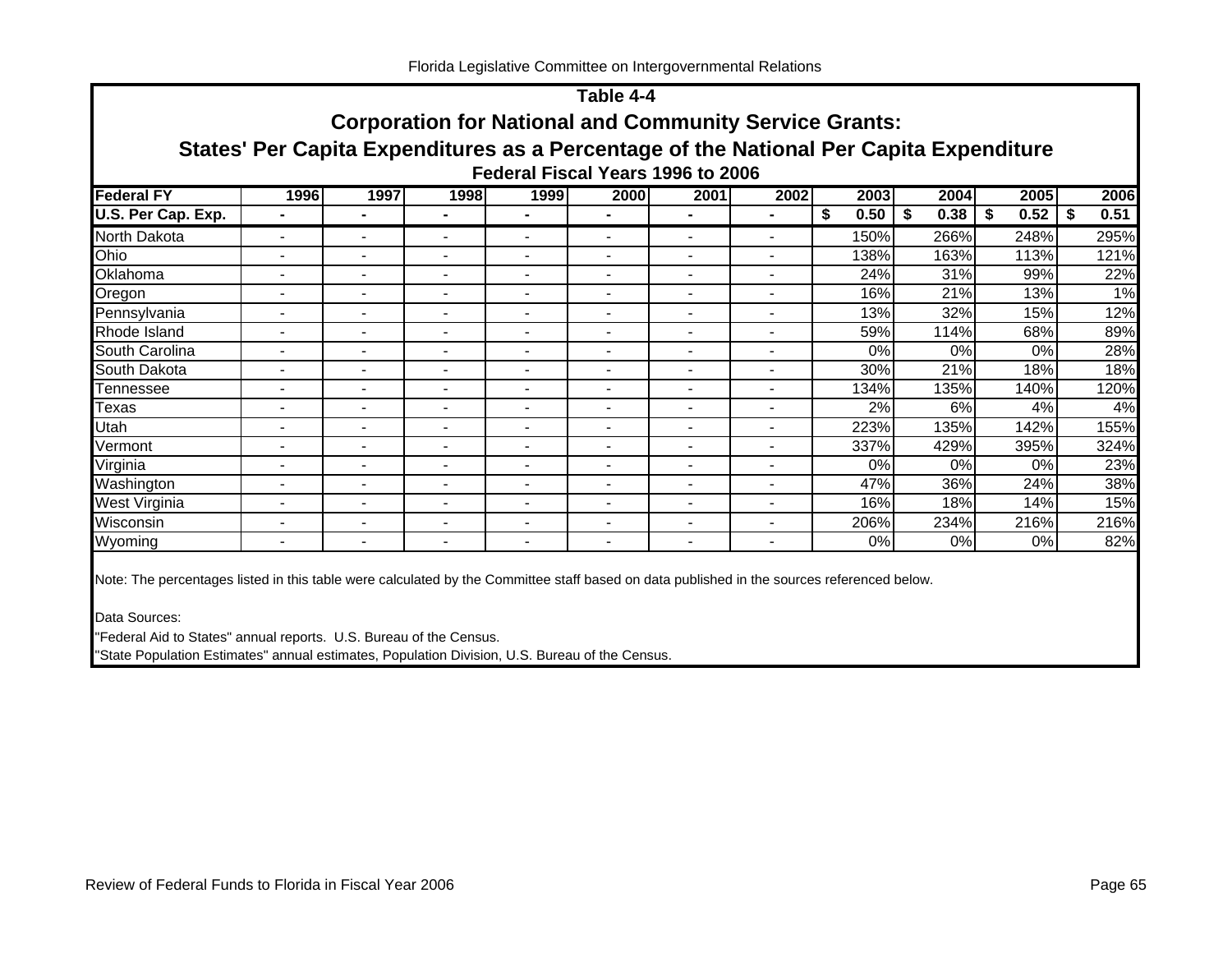|                    |            |            |            |            | Table 4-5  |                                                                                        |            |            |            |            |            |
|--------------------|------------|------------|------------|------------|------------|----------------------------------------------------------------------------------------|------------|------------|------------|------------|------------|
|                    |            |            |            |            |            | <b>Corporation for Public Broadcasting Grants:</b>                                     |            |            |            |            |            |
|                    |            |            |            |            |            | States' Per Capita Expenditures as a Percentage of the National Per Capita Expenditure |            |            |            |            |            |
|                    |            |            |            |            |            |                                                                                        |            |            |            |            |            |
|                    |            |            |            |            |            | Federal Fiscal Years 1996 to 2006                                                      |            |            |            |            |            |
| <b>Federal FY</b>  | 1996       | 1997       | 1998       | 1999       | 2000       | 2001                                                                                   | 2002       | 2003       | 2004       | 2005       | 2006       |
| U.S. Per Cap. Exp. | \$<br>0.50 | \$<br>0.93 | \$<br>0.93 | \$<br>0.89 | \$<br>1.02 | \$<br>1.08                                                                             | \$<br>1.20 | 1.23<br>\$ | \$<br>1.36 | 1.34<br>\$ | \$<br>0.51 |
| Alabama            | 47%        | 54%        | 45%        | 48%        | 46%        | 49%                                                                                    | 46%        | 46%        | 42%        | 42%        | 122%       |
| Alaska             | 1107%      | 768%       | 704%       | 727%       | 832%       | 1093%                                                                                  | 762%       | 811%       | 997%       | 998%       | 432%       |
| Arizona            | 62%        | 55%        | 66%        | 60%        | 64%        | 101%                                                                                   | 58%        | 70%        | 53%        | 51%        | 132%       |
| Arkansas           | 23%        | 47%        | 43%        | 46%        | 53%        | 53%                                                                                    | 50%        | 50%        | 46%        | 46%        | 123%       |
| California         | 63%        | 70%        | 64%        | 92%        | 106%       | 83%                                                                                    | 95%        | 82%        | 86%        | 86%        | 54%        |
| Colorado           | 86%        | 105%       | 67%        | 73%        | 96%        | 70%                                                                                    | 65%        | 71%        | 76%        | 75%        | 16%        |
| Connecticut        | 60%        | 72%        | 85%        | 61%        | 69%        | 74%                                                                                    | 57%        | 53%        | 52%        | 52%        | 7%         |
| Delaware           | 0%         | 0%         | 0%         | 0%         | 0%         | 0%                                                                                     | $0\%$      | 0%         | 0%         | 0%         | 0%         |
| <b>Florida</b>     | 38%        | 78%        | 73%        | 73%        | 72%        | 78%                                                                                    | 73%        | 61%        | 56%        | 56%        | 116%       |
| Georgia            | 31%        | 56%        | 52%        | 53%        | 46%        | 48%                                                                                    | 48%        | 51%        | 44%        | 44%        | 113%       |
| Hawaii             | 207%       | 187%       | 89%        | 223%       | 177%       | 157%                                                                                   | 142%       | 138%       | 127%       | 127%       | 0%         |
| Idaho              | 47%        | 131%       | 87%        | 126%       | 96%        | 83%                                                                                    | 112%       | 81%        | 120%       | 119%       | 234%       |
| Illinois           | 48%        | 73%        | 79%        | 76%        | 76%        | 70%                                                                                    | 68%        | 72%        | 72%        | 73%        | 99%        |
| Indiana            | 42%        | 90%        | 83%        | 89%        | 93%        | 90%                                                                                    | 81%        | 81%        | 78%        | 79%        | 120%       |
| lowa               | 121%       | 85%        | 75%        | 89%        | 91%        | 97%                                                                                    | 89%        | 95%        | 98%        | 98%        | 252%       |
| ≺ansas             | 71%        | 88%        | 75%        | 82%        | 85%        | 90%                                                                                    | 81%        | 84%        | 77%        | 78%        | 140%       |
| Kentucky           | 74%        | 94%        | 85%        | 88%        | 79%        | 95%                                                                                    | 81%        | 86%        | 83%        | 83%        | 102%       |
| ouisiana <u>.</u>  | 41%        | 66%        | 58%        | 65%        | 59%        | 63%                                                                                    | 60%        | 58%        | 57%        | 57%        | 78%        |
| Maine              | 73%        | 152%       | 111%       | 116%       | 103%       | 108%                                                                                   | 100%       | 98%        | 93%        | 93%        | 13%        |
| Maryland           | 140%       | 67%        | 84%        | 87%        | 100%       | 76%                                                                                    | 84%        | 65%        | 67%        | 68%        | 126%       |
| Massachusetts      | 170%       | 280%       | 184%       | 195%       | 205%       | 184%                                                                                   | 234%       | 151%       | 163%       | 163%       | 16%        |
| Michigan           | 95%        | 70%        | 59%        | 64%        | 68%        | 67%                                                                                    | 61%        | 62%        | 63%        | 64%        | 145%       |
| Minnesota          | 555%       | 170%       | 194%       | 149%       | 170%       | 210%                                                                                   | 150%       | 169%       | 198%       | 199%       | 65%        |
| Mississippi        | 49%        | 54%        | 51%        | 57%        | 66%        | 59%                                                                                    | 56%        | 54%        | 53%        | 54%        | 148%       |
| Missouri           | 51%        | 67%        | 72%        | 77%        | 72%        | 73%                                                                                    | 67%        | 68%        | 64%        | 64%        | 194%       |
| Montana            | 184%       | 83%        | 95%        | 89%        | 139%       | 106%                                                                                   | 90%        | 130%       | 88%        | 89%        | 276%       |
| Nebraska           | 370%       | 296%       | 260%       | 263%       | 127%       | 287%                                                                                   | 235%       | 247%       | 171%       | 172%       | 337%       |
| Nevada             | 69%        | 95%        | 98%        | 115%       | 231%       | 105%                                                                                   | 82%        | 104%       | 74%        | 73%        | 130%       |
| New Hampshire      | 42%        | 99%        | 85%        | 92%        | 94%        | 96%                                                                                    | 101%       | 85%        | 111%       | 111%       | 207%       |
| <b>New Jersey</b>  | 27%        | 38%        | 27%        | 27%        | 29%        | 34%                                                                                    | 27%        | 31%        | 30%        | 30%        | 78%        |
| New Mexico         | 76%        | 133%       | 138%       | 130%       | 141%       | 139%                                                                                   | 129%       | 130%       | 135%       | 135%       | 400%       |
| New York           | 114%       | 124%       | 118%       | 110%       | 109%       | 137%                                                                                   | 140%       | 132%       | 144%       | 146%       | 55%        |
| North Carolina     | 47%        | 47%        | 262%       | 48%        | 467%       | 460%                                                                                   | 556%       | 675%       | 714%       | 710%       | 118%       |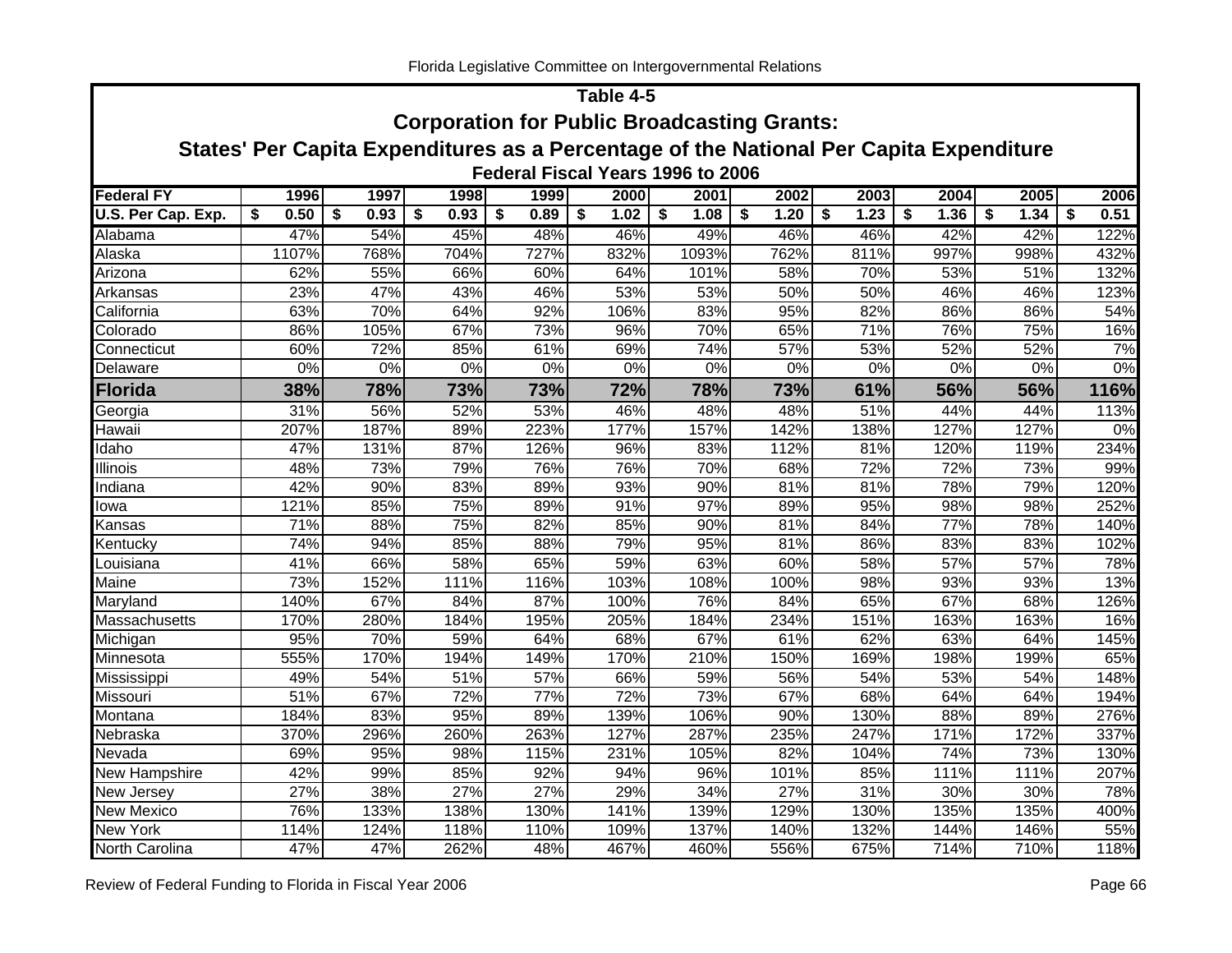| Table 4-5          |    |      |            |    |      |    |      |    |                                   |    |      |    |                                                    |      |      |                                                                                        |            |    |      |
|--------------------|----|------|------------|----|------|----|------|----|-----------------------------------|----|------|----|----------------------------------------------------|------|------|----------------------------------------------------------------------------------------|------------|----|------|
|                    |    |      |            |    |      |    |      |    |                                   |    |      |    | <b>Corporation for Public Broadcasting Grants:</b> |      |      |                                                                                        |            |    |      |
|                    |    |      |            |    |      |    |      |    |                                   |    |      |    |                                                    |      |      | States' Per Capita Expenditures as a Percentage of the National Per Capita Expenditure |            |    |      |
|                    |    |      |            |    |      |    |      |    | Federal Fiscal Years 1996 to 2006 |    |      |    |                                                    |      |      |                                                                                        |            |    |      |
| Federal FY         |    | 1996 | 1997       |    | 1998 |    | 1999 |    | 2000                              |    | 2001 |    | 2002                                               |      | 2003 | 2004                                                                                   | 2005       |    | 2006 |
| U.S. Per Cap. Exp. | \$ | 0.50 | \$<br>0.93 | \$ | 0.93 | \$ | 0.89 | \$ | 1.02                              | \$ | 1.08 | \$ | 1.20                                               | \$   | 1.23 | \$<br>1.36                                                                             | \$<br>1.34 | \$ | 0.51 |
| North Dakota       |    | 213% | 216%       |    | 185% |    | 202% |    | 160%                              |    | 178% |    | 148%                                               | 175% |      | 140%                                                                                   | 142%       |    | 0%   |
| Ohio               |    | 77%  | 88%        |    | 74%  |    | 95%  |    | 86%                               |    | 79%  |    | 76%                                                |      | 73%  | 72%                                                                                    | 72%        |    | 88%  |
| Oklahoma           |    | 37%  | 64%        |    | 50%  |    | 52%  |    | 57%                               |    | 57%  |    | 52%                                                |      | 55%  | 55%                                                                                    | 55%        |    | 145% |
| Oregon             |    | 175% | 82%        |    | 86%  |    | 114% |    | 87%                               |    | 103% |    | 91%                                                |      | 97%  | 99%                                                                                    | 98%        |    | 81%  |
| Pennsylvania       |    | 51%  | 81%        |    | 77%  |    | 80%  |    | 72%                               |    | 73%  |    | 66%                                                |      | 69%  | 70%                                                                                    | 70%        |    | 68%  |
| Rhode Island       |    | 59%  | 65%        |    | 52%  |    | 60%  |    | 61%                               |    | 60%  |    | 52%                                                |      | 53%  | 48%                                                                                    | 49%        |    | 0%   |
| South Carolina     |    | 39%  | 156%       |    | 105% |    | 103% |    | 84%                               |    | 94%  |    | 68%                                                |      | 69%  | 58%                                                                                    | 58%        |    | 143% |
| South Dakota       |    | 101% | 226%       |    | 159% |    | 137% |    | 146%                              |    | 142% |    | 122%                                               | 158% |      | 136%                                                                                   | 137%       |    | 465% |
| Tennessee          |    | 48%  | 76%        |    | 66%  |    | 143% |    | 132%                              |    | 73%  |    | 65%                                                |      | 65%  | 63%                                                                                    | 63%        |    | 50%  |
| Texas              |    | 29%  | 49%        |    | 47%  |    | 56%  |    | 47%                               |    | 51%  |    | 49%                                                |      | 45%  | 43%                                                                                    | 43%        |    | 61%  |
| Utah               |    | 88%  | 144%       |    | 151% |    | 185% |    | 150%                              |    | 177% |    | 160%                                               | 178% |      | 169%                                                                                   | 166%       |    | 352% |
| Vermont            |    | 90%  | 155%       |    | 191% |    | 172% |    | 751%                              |    | 862% |    | 173%                                               | 177% |      | 203%                                                                                   | 205%       |    | 0%   |
| Virginia           |    | 907% | 550%       |    | 633% |    | 563% |    | 15%                               |    | 18%  |    | 126%                                               | 135% |      | 85%                                                                                    | 85%        |    | 47%  |
| Washington         |    | 51%  | 88%        |    | 86%  |    | 84%  |    | 89%                               |    | 77%  |    | 92%                                                |      | 78%  | 79%                                                                                    | 78%        |    | 143% |
| West Virginia      |    | 41%  | 100%       |    | 72%  |    | 72%  |    | 62%                               |    | 396% |    | 57%                                                |      | 59%  | 55%                                                                                    | 55%        |    | 207% |
| Wisconsin          |    | 71%  | 91%        |    | 88%  |    | 92%  |    | 103%                              |    | 20%  |    | 103%                                               | 107% |      | 92%                                                                                    | 93%        |    | 175% |
| Wyoming            |    | 83%  | 116%       |    | 128% |    | 141% |    | 137%                              |    | 144% |    | 129%                                               | 139% |      | 122%                                                                                   | 122%       |    | 399% |

Data Sources:

"Federal Aid to States" annual reports. U.S. Bureau of the Census.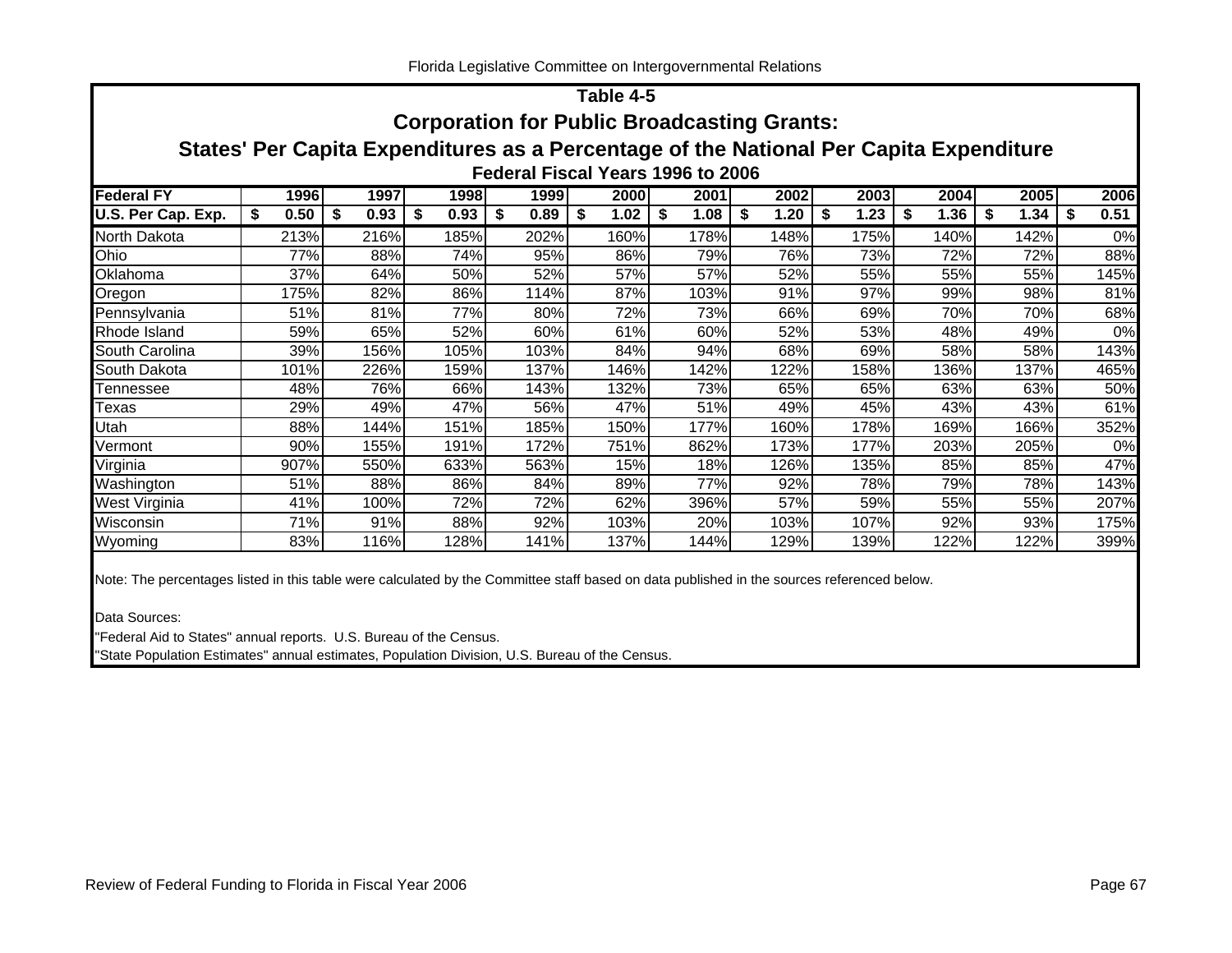|                      |            |            |            |            |            |                                                                                        |            |                  |            | Table 4-6  |            |  |  |  |  |  |  |  |  |  |  |  |  |
|----------------------|------------|------------|------------|------------|------------|----------------------------------------------------------------------------------------|------------|------------------|------------|------------|------------|--|--|--|--|--|--|--|--|--|--|--|--|
|                      |            |            |            |            |            | <b>U.S. Department of Defense Grants:</b>                                              |            |                  |            |            |            |  |  |  |  |  |  |  |  |  |  |  |  |
|                      |            |            |            |            |            | States' Per Capita Expenditures as a Percentage of the National Per Capita Expenditure |            |                  |            |            |            |  |  |  |  |  |  |  |  |  |  |  |  |
|                      |            |            |            |            |            |                                                                                        |            |                  |            |            |            |  |  |  |  |  |  |  |  |  |  |  |  |
|                      |            |            |            |            |            | Federal Fiscal Years 1996 to 2006                                                      |            |                  |            |            |            |  |  |  |  |  |  |  |  |  |  |  |  |
| <b>Federal FY</b>    | 1996       | 1997       | 1998       | 1999       | 2000       | 2001                                                                                   | 2002       | 2003             | 2004       | 2005       | 2006       |  |  |  |  |  |  |  |  |  |  |  |  |
| U.S. Per Cap. Exp.   | \$<br>0.92 | \$<br>0.70 | \$<br>0.63 | \$<br>0.51 | \$<br>0.33 | \$<br>0.44                                                                             | 0.64<br>\$ | 0.65<br>\$       | 0.91<br>\$ | \$<br>1.06 | \$<br>1.33 |  |  |  |  |  |  |  |  |  |  |  |  |
| Alabama              | 54%        | 118%       | 227%       | 84%        | 2%         | 9%                                                                                     | 19%        | 225%             | 114%       | 144%       | 228%       |  |  |  |  |  |  |  |  |  |  |  |  |
| Alaska               | $0\%$      | 45%        | 2%         | $1\%$      | 257%       | 0%                                                                                     | 833%       | 1%               | 223%       | 509%       | 395%       |  |  |  |  |  |  |  |  |  |  |  |  |
| Arizona              | 43%        | 21%        | 129%       | 102%       | 458%       | 90%                                                                                    | 5%         | $0\%$            | 325%       | 26%        | 41%        |  |  |  |  |  |  |  |  |  |  |  |  |
| Arkansas             | 154%       | 24%        | 25%        | 95%        | 258%       | 43%                                                                                    | 26%        | 28%              | 113%       | 241%       | 819%       |  |  |  |  |  |  |  |  |  |  |  |  |
| California           | 17%        | 13%        | 66%        | 58%        | 2%         | 8%                                                                                     | 1%         | 47%              | 44%        | 79%        | 79%        |  |  |  |  |  |  |  |  |  |  |  |  |
| Colorado             | 78%        | 7%         | 160%       | 110%       | 186%       | 24%                                                                                    | 156%       | 117%             | 2%         | 230%       | 457%       |  |  |  |  |  |  |  |  |  |  |  |  |
| Connecticut          | 8%         | 223%       | 800%       | 216%       | 21%        | 48%                                                                                    | 1%         | 0%               | 0%         | 64%        | 64%        |  |  |  |  |  |  |  |  |  |  |  |  |
| Delaware             | 3%         | 4%         | 2%         | 147%       | 14%        | 1%                                                                                     | $-8%$      | 520%             | 306%       | 11%        | 0%         |  |  |  |  |  |  |  |  |  |  |  |  |
| Florida              | 15%        | 73%        | 36%        | 2%         | 3%         | 91%                                                                                    | 14%        | 3%               | 0%         | 79%        | 47%        |  |  |  |  |  |  |  |  |  |  |  |  |
| Georgia              | 37%        | 12%        | 18%        | 24%        | 35%        | 31%                                                                                    | 20%        | 23%              | 17%        | 15%        | 59%        |  |  |  |  |  |  |  |  |  |  |  |  |
| Hawaii               | 54%        | 69%        | 41%        | 356%       | 968%       | 1514%                                                                                  | 1145%      | 440%             | 1243%      | 932%       | 166%       |  |  |  |  |  |  |  |  |  |  |  |  |
| Idaho                | 118%       | 29%        | 12%        | 428%       | 200%       | 2%                                                                                     | 0%         | 533%             | 232%       | 11%        | 3%         |  |  |  |  |  |  |  |  |  |  |  |  |
| Illinois             | 19%        | 7%         | 8%         | 22%        | 17%        | 149%                                                                                   | 59%        | 13%              | 26%        | 23%        | 59%        |  |  |  |  |  |  |  |  |  |  |  |  |
| Indiana              | 186%       | 431%       | 198%       | 108%       | 187%       | 206%                                                                                   | 169%       | 222%             | 80%        | 168%       | 42%        |  |  |  |  |  |  |  |  |  |  |  |  |
| lowa                 | 410%       | 68%        | 108%       | 243%       | 95%        | 30%                                                                                    | 50%        | 98%              | 101%       | 84%        | 80%        |  |  |  |  |  |  |  |  |  |  |  |  |
| ≺ansas               | 325%       | 335%       | 98%        | 94%        | 85%        | 22%                                                                                    | 46%        | 54%              | 267%       | 371%       | 77%        |  |  |  |  |  |  |  |  |  |  |  |  |
| Kentucky             | 133%       | 483%       | 247%       | 97%        | 241%       | 329%                                                                                   | 36%        | 32%              | 85%        | 87%        | 131%       |  |  |  |  |  |  |  |  |  |  |  |  |
| Louisiana            | 74%        | 66%        | 15%        | 105%       | 32%        | 1%                                                                                     | 1%         | 64%              | 183%       | 207%       | 168%       |  |  |  |  |  |  |  |  |  |  |  |  |
| Maine                | 108%       | 19%        | 622%       | 68%        | 0%         | 32%                                                                                    | 167%       | 844%             | 121%       | 863%       | 336%       |  |  |  |  |  |  |  |  |  |  |  |  |
| Maryland             | 45%        | 112%       | 159%       | 117%       | 107%       | 4%                                                                                     | 1%         | 1%               | 70%        | 75%        | 11%        |  |  |  |  |  |  |  |  |  |  |  |  |
| <b>Massachusetts</b> | 51%        | 36%        | 1%         | 5%         | 3%         | 2%                                                                                     | 284%       | 37%              | $1\%$      | 72%        | 65%        |  |  |  |  |  |  |  |  |  |  |  |  |
| Michigan             | 97%        | 18%        | 0%         | 60%        | 89%        | 0%                                                                                     | 6%         | 93%              | 233%       | 189%       | 248%       |  |  |  |  |  |  |  |  |  |  |  |  |
| Minnesota            | 92%        | 190%       | 244%       | 10%        | 52%        | 107%                                                                                   | 224%       | 86%              | 1%         | 2%         | 0%         |  |  |  |  |  |  |  |  |  |  |  |  |
| Mississippi          | 1017%      | 1125%      | 561%       | 400%       | 455%       | 1216%                                                                                  | 703%       | 870%             | 811%       | 298%       | 101%       |  |  |  |  |  |  |  |  |  |  |  |  |
| Missouri             | 185%       | 102%       | 49%        | 50%        | 126%       | 64%                                                                                    | 125%       | 118%             | 110%       | 207%       | 69%        |  |  |  |  |  |  |  |  |  |  |  |  |
| Montana              | 536%       | 2317%      | 555%       | 1620%      | 3632%      | 1903%                                                                                  | 1573%      | 812%             | 387%       | 841%       | 888%       |  |  |  |  |  |  |  |  |  |  |  |  |
| Nebraska             | 414%       | 161%       | 48%        | 20%        | 31%        | 23%                                                                                    | 15%        | 87%              | 322%       | 468%       | 180%       |  |  |  |  |  |  |  |  |  |  |  |  |
| Nevada               | 274%       | 734%       | 131%       | 3%         | 0%         | 327%                                                                                   | 285%       | 208%             | 28%        | 1%         | 241%       |  |  |  |  |  |  |  |  |  |  |  |  |
| New Hampshire        | 0%         | 1%         | 1%         | $1\%$      | 2%         | 2%                                                                                     | 1%         | 1451%            | 694%       | 83%        | 243%       |  |  |  |  |  |  |  |  |  |  |  |  |
| <b>New Jersey</b>    | 13%        | 42%        | 52%        | 30%        | 3%         | 28%                                                                                    | 130%       | 21%              | 2%         | 0%         | 0%         |  |  |  |  |  |  |  |  |  |  |  |  |
| <b>New Mexico</b>    | 54%        | 192%       | 458%       | 141%       | 343%       | 41%                                                                                    | 2%         | 0%               | 0%         | 3%         | 0%         |  |  |  |  |  |  |  |  |  |  |  |  |
| New York             | 2%         | 12%        | $1\%$      | $1\%$      | 0%         | 24%                                                                                    | 34%        | 109%             | 14%        | 25%        | 70%        |  |  |  |  |  |  |  |  |  |  |  |  |
| North Carolina       | 36%        | 39%        | 2%         | $1\%$      | $0\%$      | 63%                                                                                    | 157%       | $\overline{0\%}$ | 3%         | 187%       | 65%        |  |  |  |  |  |  |  |  |  |  |  |  |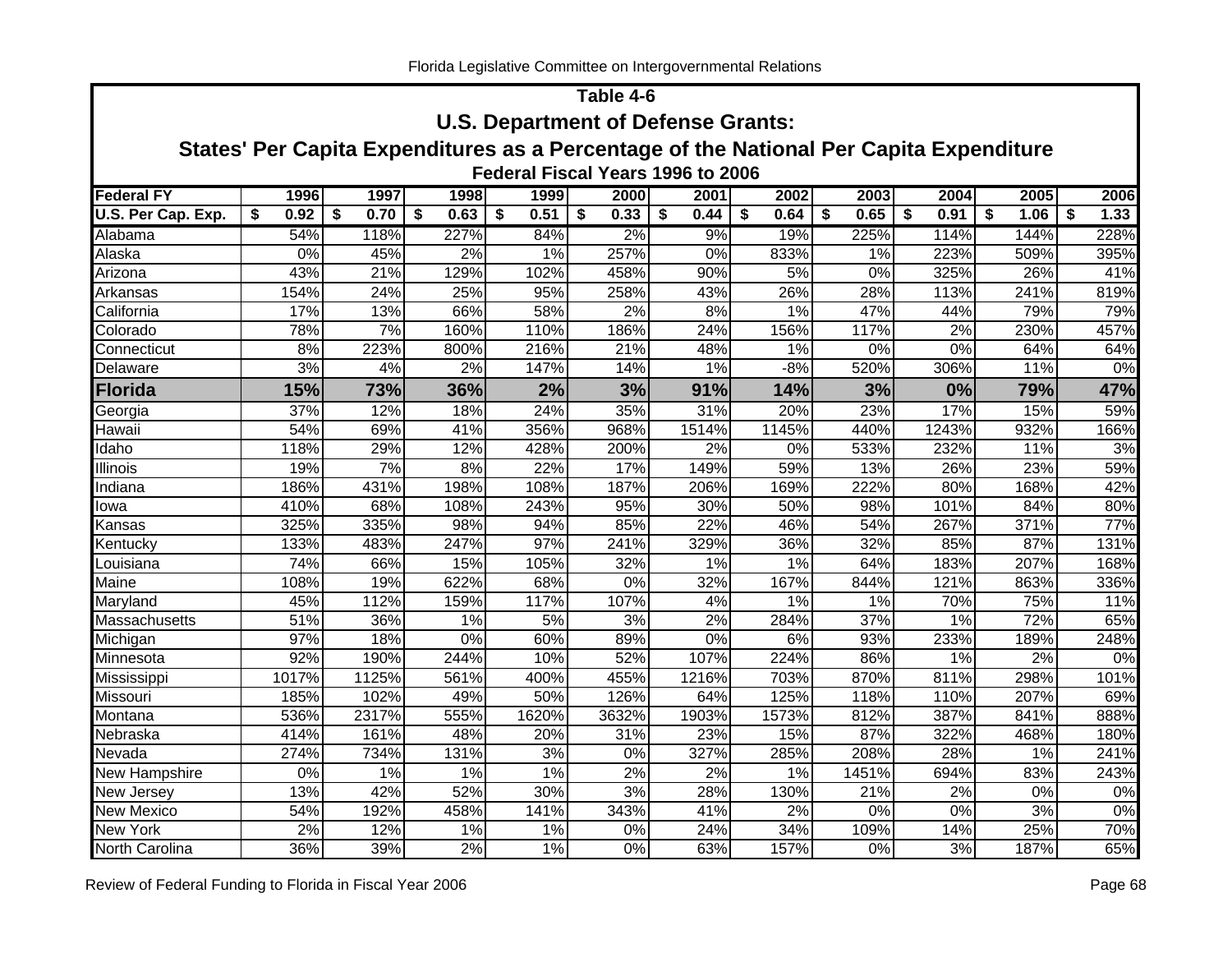| Table 4-6          |    |      |            |                                                                                        |                                           |            |    |           |    |       |             |            |    |       |       |
|--------------------|----|------|------------|----------------------------------------------------------------------------------------|-------------------------------------------|------------|----|-----------|----|-------|-------------|------------|----|-------|-------|
|                    |    |      |            |                                                                                        | <b>U.S. Department of Defense Grants:</b> |            |    |           |    |       |             |            |    |       |       |
|                    |    |      |            | States' Per Capita Expenditures as a Percentage of the National Per Capita Expenditure |                                           |            |    |           |    |       |             |            |    |       |       |
|                    |    |      |            |                                                                                        | Federal Fiscal Years 1996 to 2006         |            |    |           |    |       |             |            |    |       |       |
| <b>Federal FY</b>  |    | 1996 | 1997       | 1998                                                                                   | 1999                                      | 2000       |    | 2001      |    | 2002  | 2003        | 2004       |    | 2005  | 2006  |
| U.S. Per Cap. Exp. | \$ | 0.92 | 0.70<br>\$ | \$<br>0.63                                                                             | 0.51<br>\$                                | \$<br>0.33 |    | 0.44<br>S | \$ | 0.64  | 0.65<br>-\$ | 0.91<br>\$ | \$ | 1.06丨 | 1.33  |
| North Dakota       |    | 402% | 420%       | 44%                                                                                    | 223%                                      | 2243%      |    | 464%      |    | 1790% | 597%        | 57%        |    | 597%  | 661%  |
| Ohio               |    | 46%  | 41%        | 96%                                                                                    | 22%                                       |            | 1% | 1%        |    | $1\%$ | 0%          | $0\%$      |    | 43%   | 144%  |
| Oklahoma           |    | 309% | 145%       | 144%                                                                                   | 70%                                       | 541%       |    | 263%      |    | 387%  | 244%        | 110%       |    | 30%   | 11%   |
| Oregon             |    | 483% | 272%       | 214%                                                                                   | 49%                                       | 70%        |    | 491%      |    | 265%  | 123%        | 111%       |    | 179%  | 59%   |
| Pennsylvania       |    | 47%  | 33%        | 138%                                                                                   | 371%                                      |            | 9% | 19%       |    | 14%   | 68%         | 22%        |    | 53%   | 130%  |
| Rhode Island       |    | 332% | 11%        | 158%                                                                                   | 28%                                       |            | 0% | 0%        |    | 0%    | 0%          | 0%         |    | 0%    | 0%    |
| South Carolina     |    | 319% | 353%       | 475%                                                                                   | 353%                                      | 117%       |    | 7%        |    | 313%  | 174%        | 49%        |    | 3%    | 2%    |
| South Dakota       |    | 888% | 590%       | 765%                                                                                   | 807%                                      | 421%       |    | 43%       |    | 634%  | 1579%       | 1997%      |    | 463%  | 16%   |
| Tennessee          |    | 249% | 300%       | 195%                                                                                   | 243%                                      | 23%        |    | 20%       |    | 134%  | 177%        | 94%        |    | 32%   | 68%   |
| Texas              |    | 48%  | 17%        | 18%                                                                                    | 22%                                       | 31%        |    | 15%       |    | 7%    | 58%         | 74%        |    | 11%   | 3%    |
| Utah               |    | 154% | 84%        | 13%                                                                                    | 502%                                      | 21%        |    | 12%       |    | 1%    | 0%          | 0%         |    | 0%    | 0%    |
| Vermont            |    | 287% | 2%         | 191%                                                                                   | 1244%                                     | 1416%      |    | 764%      |    | 1400% | 172%        | 4%         |    | 631%  | 2618% |
| Virginia           |    | 16%  | 1%         | 38%                                                                                    | 32%                                       | 14%        |    | 63%       |    | 19%   | 4%          | 192%       |    | 190%  | 186%  |
| Washington         |    | 29%  | 24%        | 14%                                                                                    | 1%                                        |            | 3% | 593%      |    | 448%  | 79%         | 35%        |    | 35%   | 68%   |
| West Virginia      |    | 852% | 343%       | 9%                                                                                     | 374%                                      | 1726%      |    | 1338%     |    | 606%  | 1050%       | 2261%      |    | 846%  | 107%  |
| Wisconsin          |    | 257% | 16%        | 5%                                                                                     | 90%                                       |            | 6% | 17%       |    | 193%  | 136%        | 114%       |    | 80%   | 13%   |
| Wyoming            |    | 244% | 592%       | 2589%                                                                                  | 4441%                                     | 4239%      |    | 442%      |    | $0\%$ | -45%        | 0%         |    | 0%    | 0%    |

Data Sources:

"Federal Aid to States" annual reports. U.S. Bureau of the Census.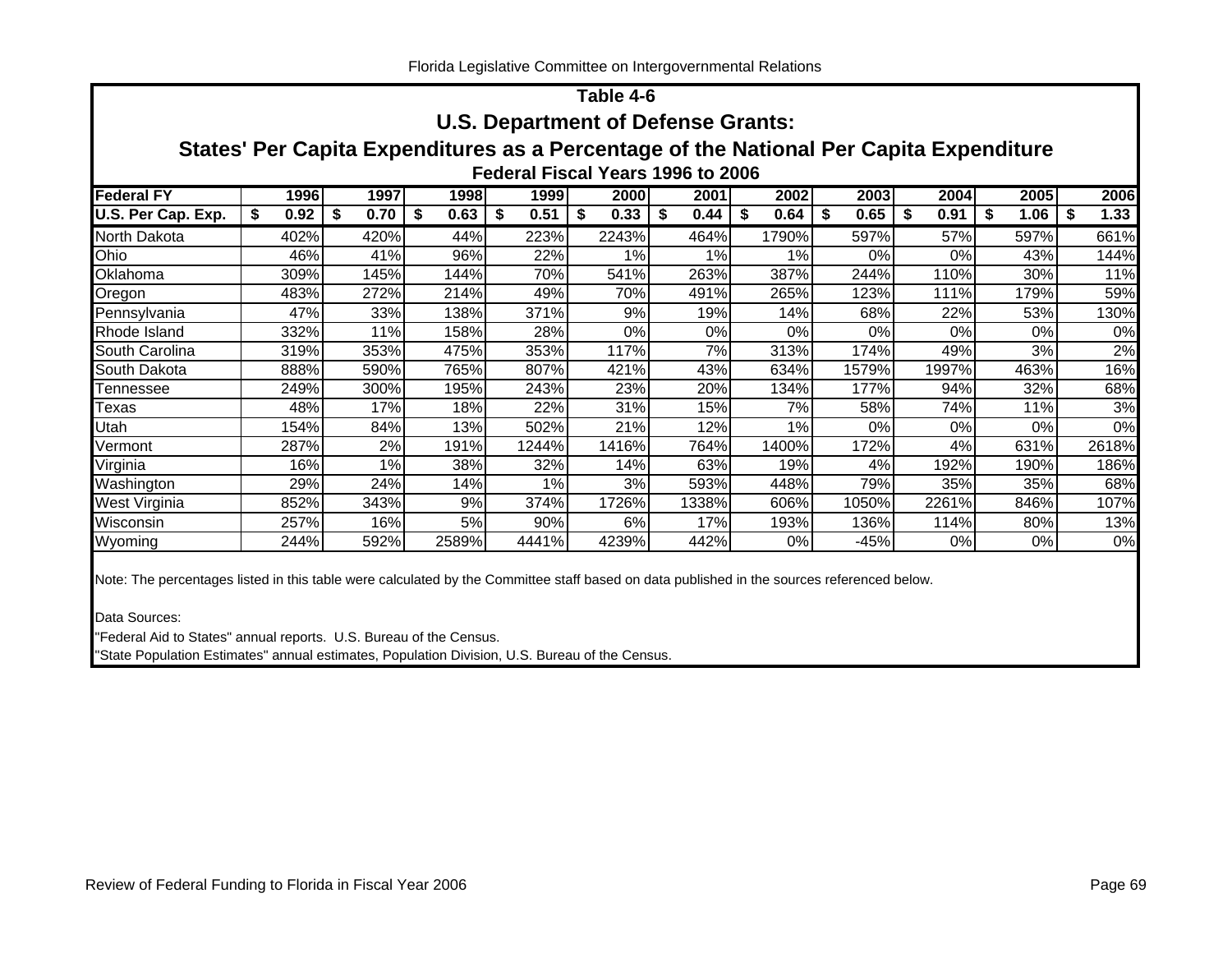|                    |             |             |             |             | Table 4-7   |                                                                                        |          |             |          |          |          |
|--------------------|-------------|-------------|-------------|-------------|-------------|----------------------------------------------------------------------------------------|----------|-------------|----------|----------|----------|
|                    |             |             |             |             |             | <b>U.S. Department of Education Grants:</b>                                            |          |             |          |          |          |
|                    |             |             |             |             |             | States' Per Capita Expenditures as a Percentage of the National Per Capita Expenditure |          |             |          |          |          |
|                    |             |             |             |             |             |                                                                                        |          |             |          |          |          |
|                    |             |             |             |             |             | Federal Fiscal Years 1996 to 2006                                                      |          |             |          |          |          |
| <b>Federal FY</b>  | 1996        | 1997        | 1998        | 1999        | 2000        | 2001                                                                                   | 2002     | 2003        | 2004     | 2005     | 2006     |
| U.S. Per Cap. Exp. | \$<br>55.96 | \$<br>65.08 | \$<br>76.70 | \$<br>81.45 | \$<br>91.14 | \$<br>86.75                                                                            | \$110.81 | 98.23<br>\$ | \$104.25 | \$112.00 | \$117.05 |
| Alabama            | 118%        | 123%        | 113%        | 109%        | 123%        | 107%                                                                                   | 106%     | 106%        | 111%     | 116%     | 118%     |
| Alaska             | 362%        | 330%        | 318%        | 427%        | 397%        | 413%                                                                                   | 385%     | 222%        | 215%     | 208%     | 186%     |
| Arizona            | 128%        | 118%        | 146%        | 117%        | 123%        | 121%                                                                                   | 121%     | 127%        | 124%     | 118%     | 122%     |
| Arkansas           | 113%        | 118%        | 112%        | 108%        | 108%        | 109%                                                                                   | 112%     | 120%        | 122%     | 113%     | 122%     |
| California         | 99%         | 93%         | 106%        | 93%         | 100%        | 97%                                                                                    | 102%     | 124%        | 118%     | 135%     | 116%     |
| Colorado           | 80%         | 84%         | 72%         | 79%         | 82%         | 76%                                                                                    | 81%      | 95%         | 98%      | 95%      | 91%      |
| Connecticut        | 80%         | 78%         | 66%         | 87%         | 88%         | 83%                                                                                    | 88%      | 95%         | 97%      | 94%      | 92%      |
| Delaware           | 122%        | 125%        | 112%        | 110%        | 116%        | 117%                                                                                   | 110%     | 131%        | 138%     | 139%     | 134%     |
| <b>Florida</b>     | 83%         | 78%         | 94%         | 83%         | 79%         | 84%                                                                                    | 84%      | 98%         | 100%     | 100%     | 97%      |
| Georgia            | 93%         | 88%         | 92%         | 95%         | 80%         | 95%                                                                                    | 94%      | 10%         | 10%      | 9%       | 8%       |
| Hawaii             | 110%        | 139%        | 131%        | 158%        | 146%        | 120%                                                                                   | 141%     | 144%        | 177%     | 161%     | 153%     |
| Idaho              | 108%        | 96%         | 58%         | 99%         | 108%        | 107%                                                                                   | 101%     | 109%        | 111%     | 113%     | 105%     |
| Illinois           | 99%         | 97%         | 100%        | 94%         | 93%         | 88%                                                                                    | 94%      | 112%        | 115%     | 104%     | 104%     |
| Indiana            | 85%         | 86%         | 85%         | 85%         | 87%         | 83%                                                                                    | 82%      | 84%         | 84%      | 81%      | 83%      |
| lowa               | 76%         | 86%         | 73%         | 94%         | 94%         | 91%                                                                                    | 90%      | 107%        | 115%     | 109%     | 108%     |
| Kansas             | 103%        | 107%        | 115%        | 104%        | 107%        | 116%                                                                                   | 114%     | 47%         | 46%      | 44%      | 40%      |
| Kentucky           | 119%        | 124%        | 124%        | 120%        | 114%        | 109%                                                                                   | 107%     | 126%        | 130%     | 34%      | 31%      |
| ouisiana <u>.</u>  | 139%        | 139%        | 149%        | 131%        | 129%        | 121%                                                                                   | 115%     | 9%          | 9%       | 7%       | 9%       |
| Maine              | 137%        | 112%        | 119%        | 113%        | 115%        | 114%                                                                                   | 109%     | 131%        | 136%     | 122%     | 114%     |
| Maryland           | 83%         | 71%         | 89%         | 83%         | 84%         | 81%                                                                                    | 82%      | 98%         | 100%     | 95%      | 99%      |
| Massachusetts      | 90%         | 104%        | 68%         | 110%        | 94%         | 89%                                                                                    | 96%      | 122%        | 108%     | 114%     | 116%     |
| Michigan           | 109%        | 105%        | 113%        | 104%        | 101%        | 104%                                                                                   | 103%     | 117%        | 113%     | 109%     | 103%     |
| Minnesota          | 77%         | 87%         | 95%         | 84%         | 86%         | 84%                                                                                    | 84%      | 20%         | 20%      | 19%      | 86%      |
| Mississippi        | 145%        | 149%        | 153%        | 139%        | 133%        | 137%                                                                                   | 127%     | 142%        | 138%     | 142%     | 226%     |
| Missouri           | 52%         | 103%        | 104%        | 110%        | 92%         | 99%                                                                                    | 90%      | 16%         | 16%      | 16%      | 15%      |
| Montana            | 191%        | 185%        | 194%        | 184%        | 205%        | 190%                                                                                   | 185%     | 208%        | 215%     | 196%     | 187%     |
| Nebraska           | 100%        | 103%        | 116%        | 117%        | 100%        | 103%                                                                                   | 105%     | 118%        | 118%     | 123%     | 118%     |
| Nevada             | 69%         | 60%         | 48%         | 59%         | 59%         | 59%                                                                                    | 69%      | 70%         | 83%      | 77%      | 78%      |
| New Hampshire      | 80%         | 78%         | 84%         | 81%         | 82%         | 77%                                                                                    | 78%      | 95%         | 106%     | 100%     | 98%      |
| <b>New Jersey</b>  | 85%         | 86%         | 89%         | 87%         | 83%         | 78%                                                                                    | 85%      | 100%        | 103%     | 100%     | 97%      |
| New Mexico         | 191%        | 185%        | 168%        | 224%        | 230%        | 215%                                                                                   | 227%     | 194%        | 217%     | 191%     | 173%     |
| New York           | 100%        | 111%        | 58%         | 107%        | 101%        | 126%                                                                                   | 116%     | 137%        | 135%     | 149%     | 136%     |
| North Carolina     | 88%         | 94%         | 96%         | 86%         | 88%         | 85%                                                                                    | 87%      | 99%         | 105%     | 105%     | 102%     |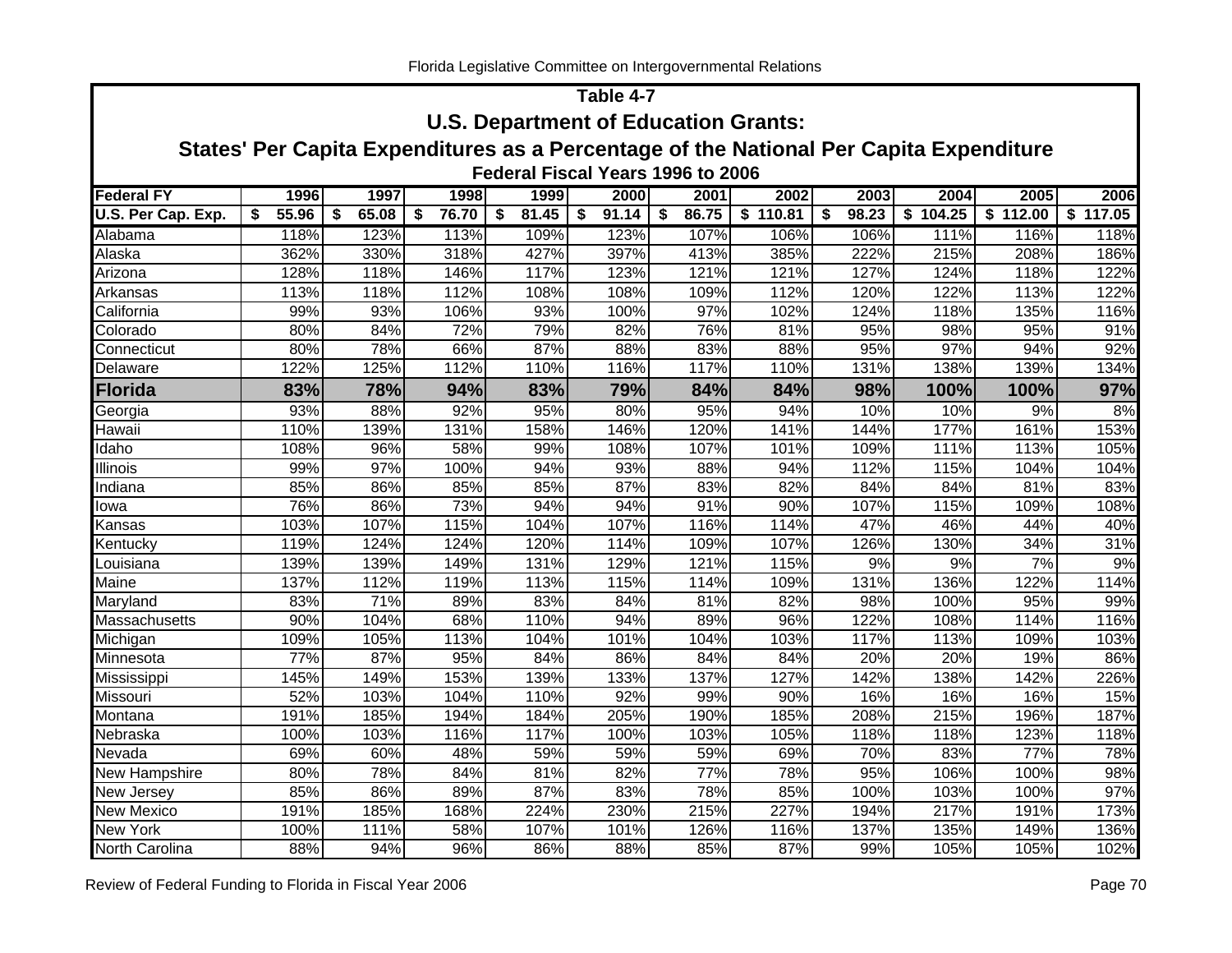| Table 4-7          |   |       |    |       |   |       |   |       |   |                                   |    |       |    |                                                                                        |   |       |              |      |    |        |    |        |
|--------------------|---|-------|----|-------|---|-------|---|-------|---|-----------------------------------|----|-------|----|----------------------------------------------------------------------------------------|---|-------|--------------|------|----|--------|----|--------|
|                    |   |       |    |       |   |       |   |       |   |                                   |    |       |    | <b>U.S. Department of Education Grants:</b>                                            |   |       |              |      |    |        |    |        |
|                    |   |       |    |       |   |       |   |       |   |                                   |    |       |    | States' Per Capita Expenditures as a Percentage of the National Per Capita Expenditure |   |       |              |      |    |        |    |        |
|                    |   |       |    |       |   |       |   |       |   | Federal Fiscal Years 1996 to 2006 |    |       |    |                                                                                        |   |       |              |      |    |        |    |        |
| Federal FY         |   | 1996  |    | 1997  |   | 1998  |   | 1999  |   | 2000                              |    | 2001  |    | 2002                                                                                   |   | 2003  |              | 2004 |    | 2005   |    | 2006   |
| U.S. Per Cap. Exp. | S | 55.96 | \$ | 65.08 | S | 76.70 | S | 81.45 | S | 91.14                             | £. | 86.75 | \$ | 110.81                                                                                 | S | 98.23 | 104.25<br>\$ |      | S. | 112.00 | S. | 117.05 |
| North Dakota       |   | 172%  |    | 184%  |   | 147%  |   | 176%  |   | 200%                              |    | 200%  |    | 187%                                                                                   |   | 214%  |              | 215% |    | 210%   |    | 203%   |
| Ohio               |   | 102%  |    | 91%   |   | 100%  |   | 86%   |   | 88%                               |    | 84%   |    | 86%                                                                                    |   | 9%    |              | 7%l  |    | 7%     |    | 6%     |
| Oklahoma           |   | 128%  |    | 116%  |   | 102%  |   | 112%  |   | 129%                              |    | 130%  |    | 131%                                                                                   |   | 149%  |              | 147% |    | 150%   |    | 144%   |
| Oregon             |   | 105%  |    | 104%  |   | 106%  |   | 100%  |   | 94%                               |    | 95%   |    | 97%                                                                                    |   | 103%  |              | 117% |    | 108%   |    | 122%   |
| Pennsylvania       |   | 96%   |    | 88%   |   | 100%  |   | 88%   |   | 103%                              |    | 92%   |    | 87%                                                                                    |   | 102%  |              | 90%  |    | 96%    |    | 95%    |
| Rhode Island       |   | 111%  |    | 114%  |   | 91%   |   | 128%  |   | 104%                              |    | 99%   |    | 103%                                                                                   |   | 19%   |              | 15%  |    | 15%    |    | 13%    |
| South Carolina     |   | 110%  |    | 101%  |   | 111%  |   | 87%   |   | 101%                              |    | 92%   |    | 104%                                                                                   |   | 27%   |              | 24%  |    | 21%    |    | 115%   |
| South Dakota       |   | 233%  |    | 179%  |   | 211%  |   | 223%  |   | 199%                              |    | 202%  |    | 194%                                                                                   |   | 94%   |              | 88%  |    | 97%    |    | 79%    |
| Tennessee          |   | 99%   |    | 96%   |   | 105%  |   | 95%   |   | 93%                               |    | 97%   |    | 84%                                                                                    |   | 96%   |              | 108% |    | 109%   |    | 98%    |
| Texas              |   | 104%  |    | 107%  |   | 123%  |   | 110%  |   | 106%                              |    | 109%  |    | 105%                                                                                   |   | 124%  |              | 123% |    | 125%   |    | 132%   |
| Utah               |   | 121%  |    | 95%   |   | 107%  |   | 90%   |   | 101%                              |    | 96%   |    | 104%                                                                                   |   | 107%  |              | 103% |    | 96%    |    | 105%   |
| Vermont            |   | 156%  |    | 143%  |   | 154%  |   | 156%  |   | 145%                              |    | 142%  |    | 138%                                                                                   |   | 196%  |              | 167% |    | 192%   |    | 184%   |
| Virginia           |   | 81%   |    | 79%   |   | 44%   |   | 82%   |   | 85%                               |    | 82%   |    | 87%                                                                                    |   | 94%   |              | 98%  |    | 93%    |    | 100%   |
| Washington         |   | 82%   |    | 94%   |   | 101%  |   | 85%   |   | 95%                               |    | 95%   |    | 96%                                                                                    |   | 88%   |              | 96%  |    | 89%    |    | 89%    |
| West Virginia      |   | 137%  |    | 137%  |   | 71%   |   | 131%  |   | 139%                              |    | 132%  |    | 118%                                                                                   |   | 122%  |              | 121% |    | 127%   |    | 138%   |
| Wisconsin          |   | 97%   |    | 101%  |   | 102%  |   | 100%  |   | 96%                               |    | 93%   |    | 90%                                                                                    |   | 115%  |              | 117% |    | 110%   |    | 102%   |
| Wyoming            |   | 173%  |    | 173%  |   | 116%  |   | 204%  |   | 196%                              |    | 180%  |    | 174%                                                                                   |   | 211%  |              | 225% |    | 229%   |    | 222%   |

Data Sources:

"Federal Aid to States" annual reports. U.S. Bureau of the Census.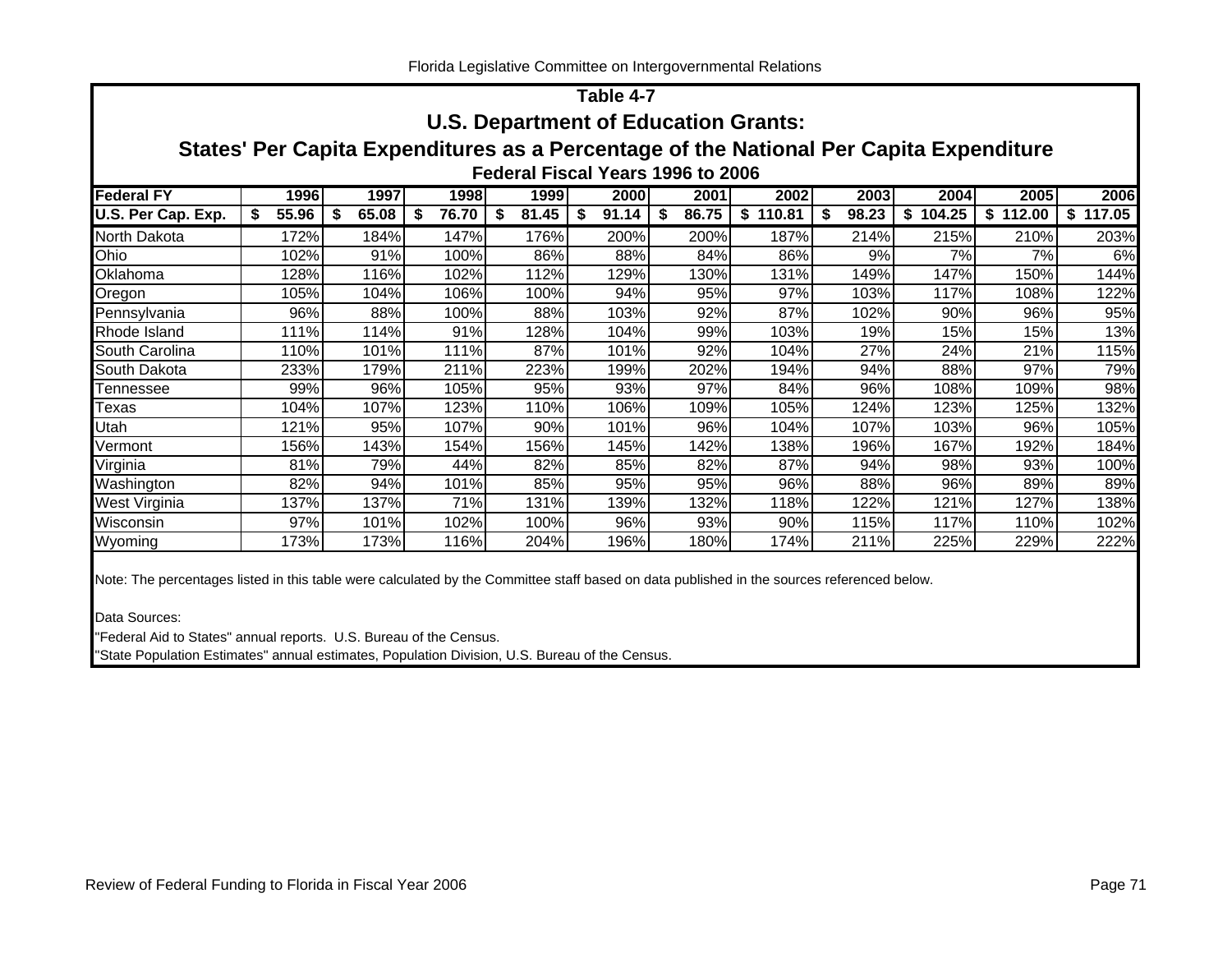|                       |                          |                          |                          |                          | Table 4-8                                                                              |                          |                          |            |                    |                    |                    |
|-----------------------|--------------------------|--------------------------|--------------------------|--------------------------|----------------------------------------------------------------------------------------|--------------------------|--------------------------|------------|--------------------|--------------------|--------------------|
|                       |                          |                          |                          |                          | <b>Election Assistance Commission Grants:</b>                                          |                          |                          |            |                    |                    |                    |
|                       |                          |                          |                          |                          | States' Per Capita Expenditures as a Percentage of the National Per Capita Expenditure |                          |                          |            |                    |                    |                    |
|                       |                          |                          |                          |                          | Federal Fiscal Years 1996 to 2006                                                      |                          |                          |            |                    |                    |                    |
| <b>Federal FY</b>     | 1996                     | 1997                     | 1998                     | 1999                     | 2000                                                                                   | 2001                     | 2002                     | 2003       |                    |                    |                    |
| U.S. Per Cap. Exp.    | $\blacksquare$           | $\blacksquare$           | $\blacksquare$           | $\blacksquare$           | $\blacksquare$                                                                         | $\mathbf{r}$             | $\mathbf{r}$             | \$<br>2.20 | 2004<br>4.50<br>\$ | 2005<br>\$<br>3.11 | 2006<br>\$<br>0.20 |
| Alabama               |                          | $\blacksquare$           | $\blacksquare$           | $\blacksquare$           | $\blacksquare$                                                                         |                          |                          | 51%        | 176%               | $0\%$              | $0\%$              |
| Alaska                | $\overline{a}$           | $\blacksquare$           | $\overline{a}$           | $\blacksquare$           | $\overline{a}$                                                                         | $\overline{a}$           | $\blacksquare$           | 350%       | 0%                 | 562%               | $0\%$              |
| Arizona               | $\overline{\phantom{a}}$ | $\blacksquare$           | $\blacksquare$           | $\overline{\phantom{a}}$ | $\blacksquare$                                                                         |                          | $\blacksquare$           | 57%        | $0\%$              | 219%               | $0\%$              |
| Arkansas              |                          | $\blacksquare$           | $\blacksquare$           | $\blacksquare$           |                                                                                        |                          | $\blacksquare$           | 103%       | 174%               | 0%                 | 0%                 |
| California            | $\overline{\phantom{a}}$ | $\overline{\phantom{a}}$ | $\blacksquare$           | $\blacksquare$           | $\blacksquare$                                                                         | $\blacksquare$           | $\blacksquare$           | 108%       | 59%                | 151%               | 0%                 |
| Colorado              | $\overline{\phantom{a}}$ | $\blacksquare$           | $\overline{\phantom{a}}$ |                          | $\blacksquare$                                                                         | $\blacksquare$           |                          | 70%        | 167%               | $\overline{0\%}$   | 0%                 |
| Connecticut           | $\overline{\phantom{a}}$ | $\blacksquare$           | $\blacksquare$           | $\blacksquare$           |                                                                                        | $\overline{a}$           | $\blacksquare$           | 65%        | 176%               | 0%                 | $0\%$              |
| Delaware              | $\blacksquare$           | $\blacksquare$           |                          |                          |                                                                                        |                          | $\blacksquare$           | 278%       | 111%               | $\overline{0\%}$   | 4469%              |
| <b>Florida</b>        |                          |                          |                          |                          | No grant expenditures prior to 2003                                                    |                          |                          | 70%        | 61%                | 154%               | 0%                 |
| Georgia               | $\blacksquare$           | $\blacksquare$           |                          |                          |                                                                                        | $\blacksquare$           | $\blacksquare$           | 66%        | 161%               | $\overline{0\%}$   | 0%                 |
| Hawaii                | $\overline{\phantom{a}}$ | $\blacksquare$           | $\overline{\phantom{0}}$ | $\blacksquare$           | $\overline{\phantom{a}}$                                                               | $\overline{\phantom{a}}$ | $\blacksquare$           | 181%       | 0%                 | 105%               | 2980%              |
| Idaho                 | $\blacksquare$           | $\overline{\phantom{a}}$ | $\blacksquare$           | $\blacksquare$           | $\blacksquare$                                                                         | $\blacksquare$           | $\blacksquare$           | 166%       | 185%               | 0%                 | 0%                 |
| Illinois              | $\overline{a}$           | $\overline{a}$           | $\overline{a}$           | $\blacksquare$           | $\overline{a}$                                                                         |                          | $\overline{a}$           | 161%       | 0%                 | 248%               | 0%                 |
| Indiana               | $\overline{\phantom{0}}$ | $\blacksquare$           | $\overline{\phantom{a}}$ | $\blacksquare$           | $\overline{\phantom{a}}$                                                               | $\overline{a}$           | $\blacksquare$           | 116%       | 173%               | 0%                 | 0%                 |
| lowa                  | $\overline{\phantom{a}}$ | $\blacksquare$           | $\blacksquare$           | $\blacksquare$           | $\blacksquare$                                                                         |                          | $\blacksquare$           | 77%        | 179%               | $0\%$              | 0%                 |
| Kansas                | $\overline{\phantom{a}}$ | $\overline{\phantom{0}}$ | $\overline{a}$           | $\overline{a}$           | $\overline{\phantom{0}}$                                                               |                          | $\overline{\phantom{a}}$ | 83%        | 62%                | 161%               | $0\%$              |
| Kentucky              | $\overline{a}$           | $\blacksquare$           | $\overline{\phantom{0}}$ | $\blacksquare$           | $\overline{\phantom{0}}$                                                               | $\overline{\phantom{0}}$ | $\overline{a}$           | 57%        | 176%               | 0%                 | 0%                 |
| Louisiana             | $\overline{a}$           | $\blacksquare$           | $\blacksquare$           | $\blacksquare$           | $\overline{\phantom{a}}$                                                               | $\overline{a}$           | $\blacksquare$           | 124%       | 173%               | $0\%$              | $0\%$              |
| Maine                 | $\overline{\phantom{0}}$ | $\blacksquare$           | $\blacksquare$           | $\blacksquare$           | $\blacksquare$                                                                         |                          | $\blacksquare$           | 174%       | 70%                | 182%               | $0\%$              |
| Maryland              | $\blacksquare$           | $\blacksquare$           | $\blacksquare$           | $\blacksquare$           | $\blacksquare$                                                                         | $\blacksquare$           | $\blacksquare$           | 60%        | 170%               | 0%                 | 0%                 |
| <b>Massachusetts</b>  | $\overline{\phantom{a}}$ | $\overline{\phantom{a}}$ | $\blacksquare$           | $\blacksquare$           | $\blacksquare$                                                                         | $\blacksquare$           | $\blacksquare$           | 57%        | 181%               | $0\%$              | 0%                 |
| Michigan              | $\overline{\phantom{a}}$ | $\blacksquare$           | $\blacksquare$           | $\blacksquare$           | $\blacksquare$                                                                         | $\blacksquare$           | $\blacksquare$           | 71%        | 62%                | 47%                | 1820%              |
| Minnesota             | $\overline{a}$           | $\sim$                   | $\overline{a}$           | $\overline{a}$           | $\overline{\phantom{0}}$                                                               | $\overline{a}$           | $\overline{a}$           | 48%        | 171%               | 0%                 | 0%                 |
| Mississippi           | $\overline{\phantom{a}}$ | $\overline{\phantom{a}}$ | $\blacksquare$           | $\blacksquare$           | $\blacksquare$                                                                         | $\blacksquare$           | $\blacksquare$           | 86%        | 172%               | $\overline{0\%}$   | $\overline{0\%}$   |
| Missouri              | $\blacksquare$           | $\overline{\phantom{a}}$ | $\blacksquare$           | $\blacksquare$           | $\blacksquare$                                                                         | $\blacksquare$           | $\blacksquare$           | 138%       | 173%               | 0%                 | $0\%$              |
| Montana               | $\overline{\phantom{a}}$ | $\blacksquare$           | $\overline{\phantom{a}}$ | $\overline{a}$           | $\overline{\phantom{a}}$                                                               |                          | $\overline{a}$           | 248%       | 99%                | 0%                 | 4025%              |
| Nebraska              | $\overline{\phantom{0}}$ | $\blacksquare$           | $\blacksquare$           | $\blacksquare$           | $\overline{\phantom{0}}$                                                               | $\overline{\phantom{a}}$ | $\blacksquare$           | 131%       | 63%                | 161%               | 0%                 |
| Nevada                | $\overline{a}$           | $\overline{a}$           | $\blacksquare$           | $\blacksquare$           | $\overline{a}$                                                                         | $\overline{a}$           | $\overline{a}$           | 101%       | 55%                | 138%               | 0%                 |
| New Hampshire         |                          | $\overline{\phantom{a}}$ | $\overline{\phantom{a}}$ | $\overline{a}$           |                                                                                        |                          |                          | 177%       | 198%               | 0%                 | $0\%$              |
| New Jersey            | $\blacksquare$           | $\blacksquare$           | $\blacksquare$           | $\blacksquare$           | $\blacksquare$                                                                         | $\blacksquare$           | $\blacksquare$           | 89%        | 62%                | 161%               | $0\%$              |
| <b>New Mexico</b>     | $\blacksquare$           | $\blacksquare$           | $\blacksquare$           | $\blacksquare$           | $\sim$                                                                                 | $\blacksquare$           | $\blacksquare$           | 121%       | 167%               | 0%                 | 0%                 |
| <b>New York</b>       | $\blacksquare$           | $\blacksquare$           | $\blacksquare$           | $\blacksquare$           | $\blacksquare$                                                                         | $\blacksquare$           | $\blacksquare$           | 157%       | 0%                 | 255%               | 0%                 |
| <b>North Carolina</b> | $\blacksquare$           | $\blacksquare$           | $\blacksquare$           | $\blacksquare$           | $\sim$                                                                                 |                          | $\blacksquare$           | 47%        | 170%               | $\overline{0\%}$   | 0%                 |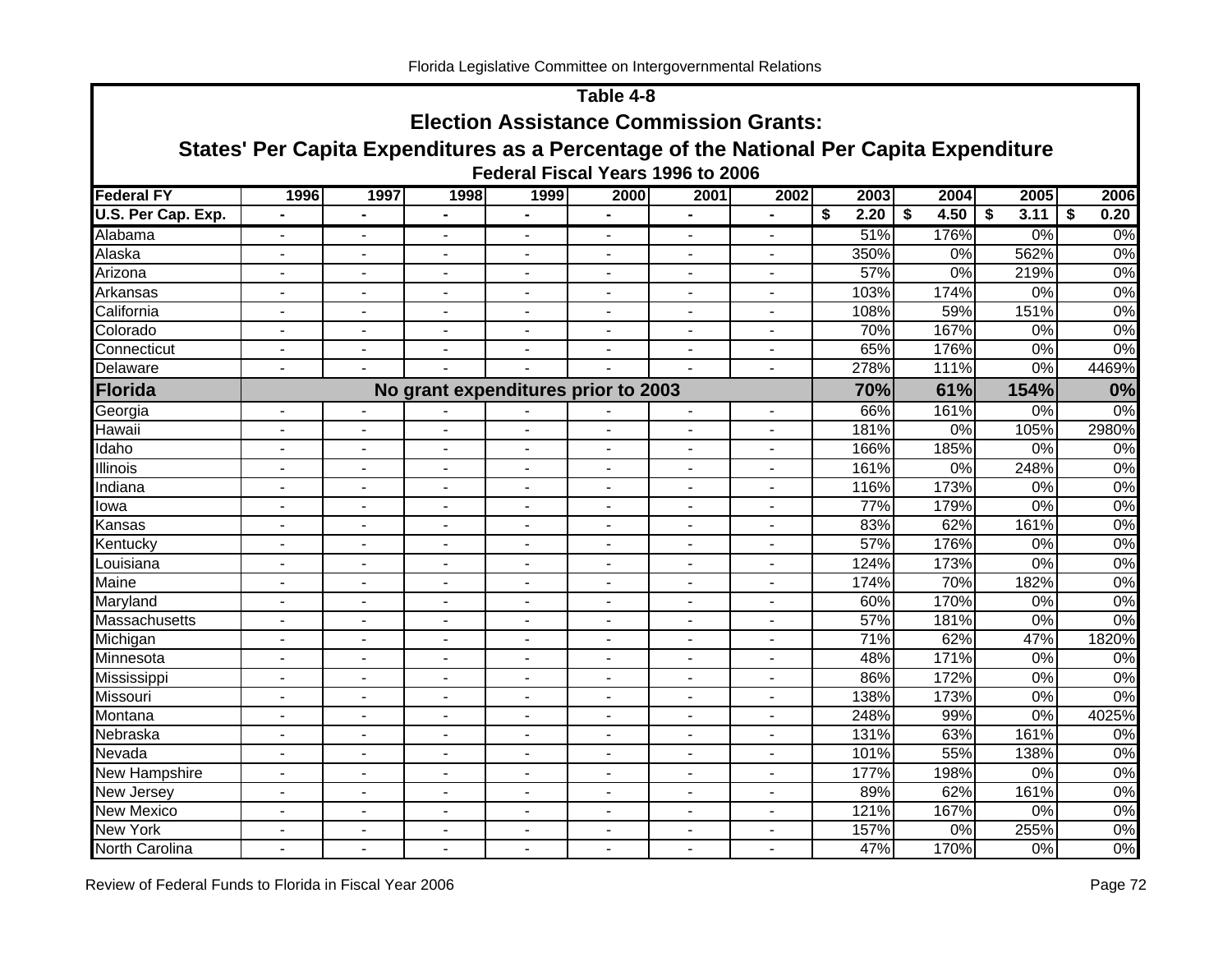|                    |                                                                                                                                                                                                                |                          |                          |                                               | Table 4-8                |                          |                          |            |      |      |      |  |  |  |  |
|--------------------|----------------------------------------------------------------------------------------------------------------------------------------------------------------------------------------------------------------|--------------------------|--------------------------|-----------------------------------------------|--------------------------|--------------------------|--------------------------|------------|------|------|------|--|--|--|--|
|                    |                                                                                                                                                                                                                |                          |                          | <b>Election Assistance Commission Grants:</b> |                          |                          |                          |            |      |      |      |  |  |  |  |
|                    | States' Per Capita Expenditures as a Percentage of the National Per Capita Expenditure                                                                                                                         |                          |                          |                                               |                          |                          |                          |            |      |      |      |  |  |  |  |
|                    |                                                                                                                                                                                                                |                          |                          | Federal Fiscal Years 1996 to 2006             |                          |                          |                          |            |      |      |      |  |  |  |  |
|                    | 2006<br><b>Federal FY</b><br>1997<br>1998<br>1999<br>2003<br>2005<br>1996<br>2000<br>2001<br>2002<br>2004<br>\$<br>S<br>$\blacksquare$<br>$\blacksquare$<br>$\blacksquare$<br>$\blacksquare$<br>$\blacksquare$ |                          |                          |                                               |                          |                          |                          |            |      |      |      |  |  |  |  |
| U.S. Per Cap. Exp. |                                                                                                                                                                                                                |                          |                          |                                               |                          |                          |                          | \$<br>2.20 | 4.50 | 3.11 | 0.20 |  |  |  |  |
| North Dakota       |                                                                                                                                                                                                                | $\overline{\phantom{0}}$ | $\blacksquare$           | $\blacksquare$                                | $\blacksquare$           | $\overline{\phantom{a}}$ | $\overline{\phantom{0}}$ | 359%       | 145% | 377% | 0%   |  |  |  |  |
| Ohio               | $\overline{\phantom{a}}$                                                                                                                                                                                       | $\blacksquare$           | $\blacksquare$           | $\blacksquare$                                | $\blacksquare$           | $\blacksquare$           | $\blacksquare$           | 163%       | 176% | 0%   | 0%   |  |  |  |  |
| Oklahoma           | $\overline{\phantom{0}}$                                                                                                                                                                                       | $\blacksquare$           | $\blacksquare$           | $\blacksquare$                                | $\overline{\phantom{a}}$ | $\blacksquare$           | $\blacksquare$           | 65%        | 0%   | 251% | 0%   |  |  |  |  |
| Oregon             | $\blacksquare$                                                                                                                                                                                                 | $\blacksquare$           | $\blacksquare$           | $\blacksquare$                                | $\blacksquare$           | $\blacksquare$           | $\overline{\phantom{0}}$ | 77%        | 62%  | 158% | 0%   |  |  |  |  |
| Pennsylvania       |                                                                                                                                                                                                                | $\overline{\phantom{0}}$ | $\overline{\phantom{0}}$ | $\blacksquare$                                | $\overline{\phantom{a}}$ | $\blacksquare$           | $\blacksquare$           | 126%       | 180% | 0%   | 0%   |  |  |  |  |
| Rhode Island       | $\overline{\phantom{a}}$                                                                                                                                                                                       | $\blacksquare$           | $\blacksquare$           | $\blacksquare$                                | $\overline{\phantom{a}}$ | $\blacksquare$           | $\blacksquare$           | 211%       | 85%  | 223% | 0%   |  |  |  |  |
| South Carolina     | $\blacksquare$                                                                                                                                                                                                 | $\blacksquare$           | $\overline{\phantom{0}}$ | $\blacksquare$                                | $\blacksquare$           | $\blacksquare$           | $\blacksquare$           | 75%        | 171% | 0%   | 0%   |  |  |  |  |
| South Dakota       | $\overline{\phantom{a}}$                                                                                                                                                                                       | $\blacksquare$           | $\overline{\phantom{0}}$ | $\blacksquare$                                | $\blacksquare$           | $\blacksquare$           | $\overline{\phantom{0}}$ | 297%       | 0%   | 481% | 0%   |  |  |  |  |
| Tennessee          |                                                                                                                                                                                                                | $\blacksquare$           |                          | $\overline{\phantom{a}}$                      | $\overline{\phantom{0}}$ | $\overline{\phantom{a}}$ | $\overline{\phantom{0}}$ | 66%        | 62%  | 160% | 0%   |  |  |  |  |
| Texas              | $\overline{\phantom{a}}$                                                                                                                                                                                       | $\blacksquare$           | $\blacksquare$           | $\blacksquare$                                | $\blacksquare$           | $\blacksquare$           | $\overline{\phantom{0}}$ | 48%        | 57%  | 145% | 0%   |  |  |  |  |
| Utah               | $\overline{\phantom{a}}$                                                                                                                                                                                       | $\blacksquare$           | $\overline{\phantom{0}}$ | $\overline{\phantom{a}}$                      | $\blacksquare$           | $\overline{\phantom{0}}$ | $\overline{\phantom{a}}$ | 171%       | 0%   | 213% | 0%   |  |  |  |  |
| Vermont            | $\blacksquare$                                                                                                                                                                                                 | $\overline{\phantom{0}}$ | $\blacksquare$           | $\blacksquare$                                | $\blacksquare$           | $\overline{\phantom{a}}$ | $\blacksquare$           | 367%       | 415% | 0%   | 0%   |  |  |  |  |
| Virginia           | $\blacksquare$                                                                                                                                                                                                 | $\overline{\phantom{0}}$ | $\blacksquare$           | $\blacksquare$                                | $\blacksquare$           | $\blacksquare$           | $\overline{\phantom{0}}$ | 72%        | 61%  | 157% | 0%   |  |  |  |  |
| Washington         | $\overline{\phantom{a}}$                                                                                                                                                                                       | $\blacksquare$           | $\blacksquare$           | $\blacksquare$                                | $\blacksquare$           | $\blacksquare$           | $\blacksquare$           | 96%        | 169% | 0%   | 0%   |  |  |  |  |
| West Virginia      | $\blacksquare$                                                                                                                                                                                                 | $\blacksquare$           | $\blacksquare$           | $\blacksquare$                                | $\blacksquare$           | $\overline{\phantom{a}}$ | $\overline{\phantom{0}}$ | 134%       | 187% | 0%   | 0%   |  |  |  |  |
| Wisconsin          | $\overline{\phantom{a}}$                                                                                                                                                                                       | $\blacksquare$           | $\blacksquare$           | $\blacksquare$                                | $\blacksquare$           | $\blacksquare$           | $\overline{\phantom{0}}$ | 58%        | 174% | 0%   | 0%   |  |  |  |  |
| Wyoming            |                                                                                                                                                                                                                | $\blacksquare$           | $\overline{\phantom{0}}$ |                                               | $\overline{\phantom{a}}$ |                          |                          | 454%       | 509% | 0%   | 0%   |  |  |  |  |

Data Sources:

"Federal Aid to States" annual reports. U.S. Bureau of the Census.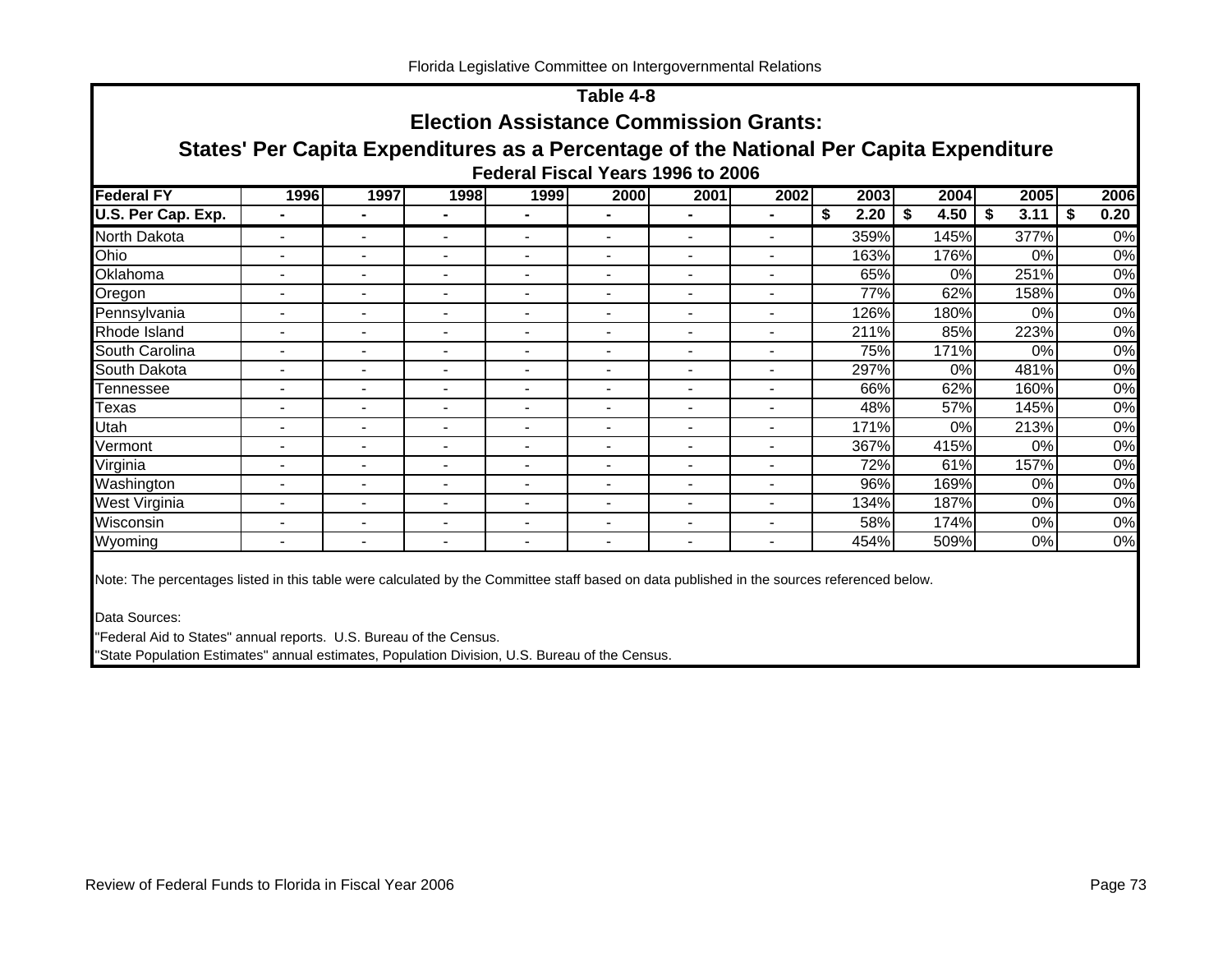|                       |                                                                                        |            |            |            | Table 4-9                                |            |            |            |            |            |            |
|-----------------------|----------------------------------------------------------------------------------------|------------|------------|------------|------------------------------------------|------------|------------|------------|------------|------------|------------|
|                       |                                                                                        |            |            |            | <b>U.S. Department of Energy Grants:</b> |            |            |            |            |            |            |
|                       | States' Per Capita Expenditures as a Percentage of the National Per Capita Expenditure |            |            |            |                                          |            |            |            |            |            |            |
|                       |                                                                                        |            |            |            |                                          |            |            |            |            |            |            |
|                       |                                                                                        |            |            |            | Federal Fiscal Years 1996 to 2006        |            |            |            |            |            |            |
| <b>Federal FY</b>     | 1996                                                                                   | 1997       | 1998       | 1999       | 2000                                     | 2001       | 2002       | 2003       | 2004       | 2005       | 2006       |
| U.S. Per Cap. Exp.    | \$<br>0.79                                                                             | \$<br>0.31 | \$<br>0.54 | \$<br>0.65 | \$<br>0.73                               | \$<br>0.95 | \$<br>0.82 | 2.18<br>£. | \$<br>2.71 | \$<br>1.92 | \$<br>2.26 |
| Alabama               | 68%                                                                                    | 63%        | 88%        | 88%        | 95%                                      | 84%        | 73%        | 64%        | 45%        | 56%        | 42%        |
| Alaska                | 178%                                                                                   | 220%       | 333%       | 282%       | 1233%                                    | 1411%      | 1159%      | 212%       | 534%       | 1024%      | 386%       |
| Arizona               | 31%                                                                                    | 7%         | 50%        | 38%        | 66%                                      | 40%        | 31%        | 72%        | 79%        | 31%        | 35%        |
| Arkansas              | 124%                                                                                   | 32%        | 50%        | 69%        | 20%                                      | 46%        | 100%       | 33%        | 28%        | 47%        | 47%        |
| California            | 35%                                                                                    | 23%        | 23%        | 34%        | 25%                                      | 20%        | 52%        | 30%        | 60%        | 33%        | 22%        |
| Colorado              | 151%                                                                                   | 1112%      | 741%       | 622%       | 214%                                     | 588%       | 145%       | 115%       | 174%       | 61%        | 92%        |
| Connecticut           | 81%                                                                                    | 15%        | 7%         | 57%        | 97%                                      | 88%        | 126%       | 161%       | 123%       | 63%        | 45%        |
| Delaware              | 150%                                                                                   | 174%       | 71%        | 86%        | 331%                                     | 207%       | 282%       | 155%       | 223%       | 68%        | 45%        |
| <b>Florida</b>        | 17%                                                                                    | 109%       | 65%        | 26%        | 17%                                      | 20%        | 16%        | 30%        | 26%        | 34%        | 28%        |
| Georgia               | 42%                                                                                    | 121%       | 20%        | 247%       | 136%                                     | 53%        | 36%        | 68%        | 51%        | 57%        | 37%        |
| Hawaii                | 37%                                                                                    | 4%         | 69%        | 320%       | 387%                                     | 314%       | 369%       | 69%        | 87%        | 56%        | 96%        |
| Idaho                 | 120%                                                                                   | 217%       | 351%       | 610%       | 423%                                     | 1019%      | 460%       | 197%       | 280%       | 270%       | 365%       |
| Illinois              | 105%                                                                                   | 8%         | 34%        | 28%        | 14%                                      | 98%        | 31%        | 110%       | 97%        | 104%       | 68%        |
| Indiana               | 147%                                                                                   | 11%        | 2%         | 114%       | 139%                                     | 89%        | 88%        | 117%       | 76%        | 31%        | 78%        |
| Iowa                  | 150%                                                                                   | 194%       | 104%       | 39%        | 246%                                     | 22%        | 48%        | 152%       | 131%       | 68%        | 96%        |
| Kansas                | 113%                                                                                   | 78%        | 162%       | 161%       | 68%                                      | 98%        | 29%        | 80%        | 67%        | 105%       | 75%        |
| Kentucky              | 145%                                                                                   | 115%       | 104%       | 95%        | 29%                                      | 99%        | 19%        | 76%        | 58%        | 102%       | 89%        |
| ouisiana.             | 48%                                                                                    | 174%       | 114%       | 65%        | 47%                                      | 35%        | 73%        | 30%        | 27%        | 60%        | 39%        |
| Maine                 | 240%                                                                                   | 98%        | 42%        | 47%        | 243%                                     | 221%       | 287%       | 220%       | 106%       | 169%       | 141%       |
| Maryland              | 86%                                                                                    | 16%        | 112%       | 51%        | 43%                                      | 31%        | 70%        | 35%        | 73%        | 53%        | 37%        |
| <b>Massachusetts</b>  | 122%                                                                                   | 33%        | 85%        | 240%       | 51%                                      | 101%       | 153%       | 207%       | 145%       | 96%        | 104%       |
| Michigan              | 158%                                                                                   | 106%       | 197%       | 123%       | 159%                                     | 117%       | 159%       | 154%       | 110%       | 109%       | 113%       |
| Minnesota             | 241%                                                                                   | 194%       | 48%        | 50%        | 140%                                     | 39%        | 15%        | 149%       | 169%       | 116%       | 102%       |
| Mississippi           | 106%                                                                                   | 66%        | 80%        | 104%       | 125%                                     | 81%        | 64%        | 54%        | 69%        | 82%        | 49%        |
| Missouri              | 136%                                                                                   | $-1%$      | 14%        | 91%        | 124%                                     | 66%        | 123%       | 93%        | 64%        | 84%        | 75%        |
| Montana               | 530%                                                                                   | 266%       | 379%       | 343%       | 367%                                     | 269%       | 337%       | 197%       | 256%       | 278%       | 273%       |
| Nebraska              | 180%                                                                                   | 46%        | 223%       | 742%       | 125%                                     | 162%       | 216%       | 100%       | 87%        | 112%       | 69%        |
| Nevada                | 1066%                                                                                  | 2108%      | 2917%      | 627%       | 1888%                                    | 1619%      | 1731%      | 854%       | 622%       | 692%       | 1332%      |
| <b>New Hampshire</b>  | 118%                                                                                   | 0%         | 129%       | 77%        | 192%                                     | 116%       | 128%       | 106%       | 100%       | 64%        | 112%       |
| New Jersey            | 81%                                                                                    | 35%        | 75%        | 61%        | 71%                                      | 54%        | 103%       | 209%       | 72%        | 46%        | 37%        |
| New Mexico            | 121%                                                                                   | 733%       | 301%       | 189%       | 422%                                     | 203%       | 593%       | 874%       | 1052%      | 1129%      | 448%       |
| <b>New York</b>       | 135%                                                                                   | 21%        | 6%         | 23%        | 95%                                      | 77%        | 37%        | 78%        | 177%       | 161%       | 245%       |
| <b>North Carolina</b> | 64%                                                                                    | 13%        | 27%        | 22%        | 35%                                      | 21%        | 13%        | 45%        | 42%        | 54%        | 46%        |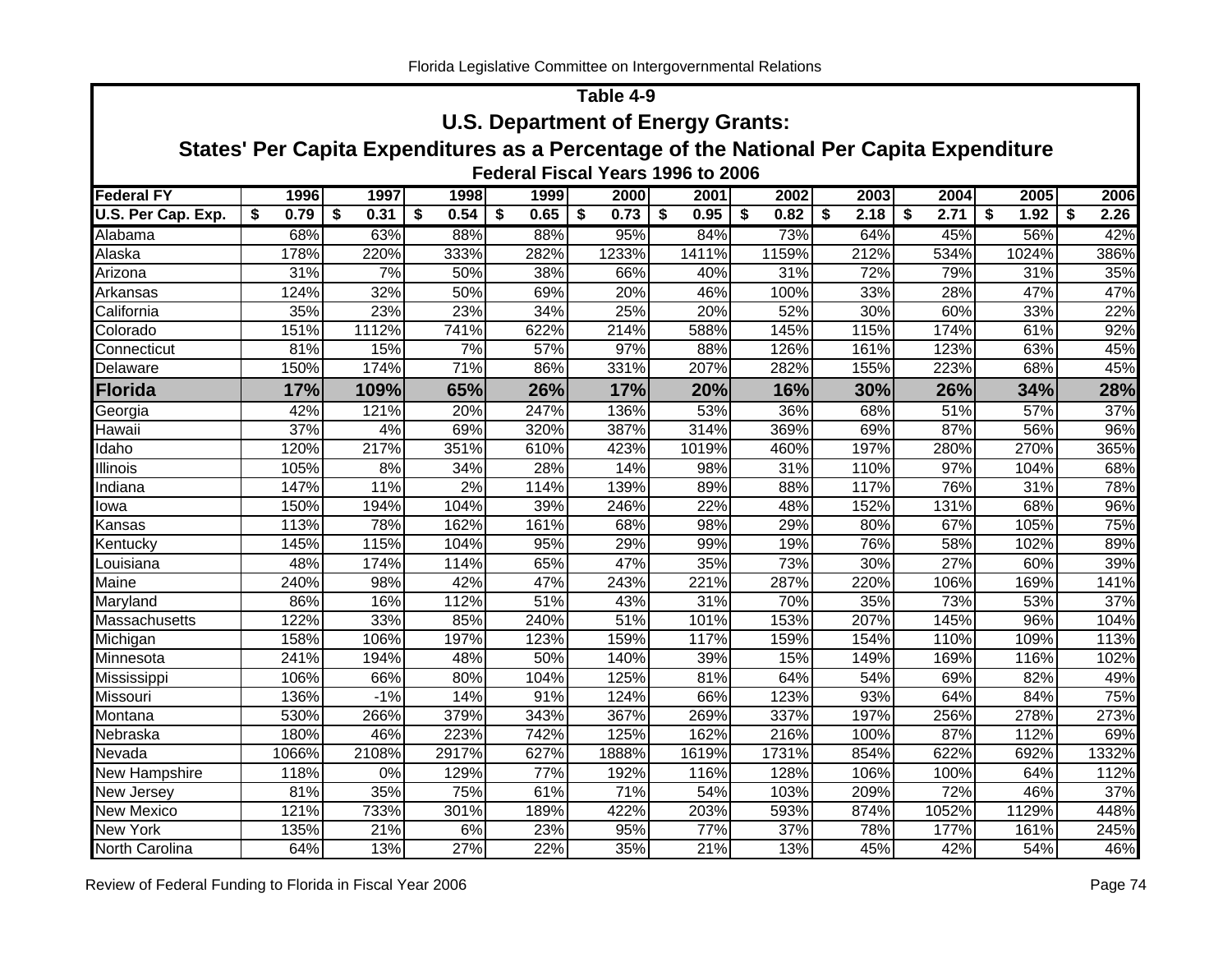|                    |            |            |            |                                          | Table 4-9  |            |            |            |                                                                                        |            |      |
|--------------------|------------|------------|------------|------------------------------------------|------------|------------|------------|------------|----------------------------------------------------------------------------------------|------------|------|
|                    |            |            |            | <b>U.S. Department of Energy Grants:</b> |            |            |            |            |                                                                                        |            |      |
|                    |            |            |            |                                          |            |            |            |            | States' Per Capita Expenditures as a Percentage of the National Per Capita Expenditure |            |      |
|                    |            |            |            | Federal Fiscal Years 1996 to 2006        |            |            |            |            |                                                                                        |            |      |
| <b>Federal FY</b>  | 1996       | 1997       | 1998       | 1999                                     | 2000       | 2001       | 2002       | 2003       | 2004                                                                                   | 2005       | 2006 |
| U.S. Per Cap. Exp. | \$<br>0.79 | \$<br>0.31 | \$<br>0.54 | $0.65$  <br>\$                           | \$<br>0.73 | \$<br>0.95 | \$<br>0.82 | \$<br>2.18 | 2.71<br>\$                                                                             | \$<br>1.92 | 2.26 |
| North Dakota       | 380%       | 397%       | 535%       | 450%                                     | 108%       | 170%       | 473%       | 223%       | 219%                                                                                   | 589%       | 922% |
| Ohio               | 118%       | 97%        | 74%        | 30%                                      | 75%        | 65%        | 47%        | 119%       | 93%                                                                                    | 129%       | 114% |
| Oklahoma           | 64%        | 103%       | 132%       | 93%                                      | 118%       | 82%        | 119%       | 51%        | 56%                                                                                    | 59%        | 50%  |
| Oregon             | 105%       | 2%         | 38%        | 131%                                     | 86%        | 173%       | 217%       | 104%       | 406%                                                                                   | 163%       | 83%  |
| Pennsylvania       | 119%       | 40%        | 60%        | 112%                                     | 19%        | 106%       | 33%        | 139%       | 82%                                                                                    | 115%       | 102% |
| Rhode Island       | 159%       | 73%        | 59%        | 107%                                     | 141%       | 95%        | 197%       | 87%        | 31%                                                                                    | 90%        | 59%  |
| South Carolina     | 41%        | 899%       | 125%       | 144%                                     | 133%       | 273%       | 96%        | 97%        | 100%                                                                                   | 143%       | 455% |
| South Dakota       | 302%       | 0%         | 382%       | 190%                                     | 80%        | 261%       | 702%       | 188%       | 177%                                                                                   | 181%       | 132% |
| Tennessee          | 79%        | 167%       | 152%       | 68%                                      | 167%       | 110%       | 190%       | 96%        | 63%                                                                                    | 112%       | 68%  |
| Texas              | 27%        | 13%        | 23%        | 43%                                      | 33%        | 30%        | 42%        | 39%        | 49%                                                                                    | 51%        | 41%  |
| Utah               | 133%       | 86%        | 426%       | 489%                                     | 290%       | 199%       | 202%       | 142%       | 135%                                                                                   | 177%       | 94%  |
| Vermont            | 365%       | $-2%$      | 108%       | 218%                                     | 326%       | 260%       | 280%       | 157%       | 140%                                                                                   | 151%       | 105% |
| Virginia           | 64%        | 36%        | 109%       | 84%                                      | 73%        | 64%        | 73%        | 52%        | 35%                                                                                    | 68%        | 58%  |
| Washington         | 108%       | 24%        | 50%        | 124%                                     | 132%       | 159%       | 306%       | 193%       | 192%                                                                                   | 152%       | 163% |
| West Virginia      | 64%        | 13%        | 15%        | 181%                                     | 189%       | 114%       | 158%       | 119%       | 99%                                                                                    | 390%       | 297% |
| Wisconsin          | 181%       | 47%        | 167%       | 157%                                     | 87%        | 48%        | 25%        | 92%        | 31%                                                                                    | 97%        | 105% |
| Wyoming            | 229%       | 118%       | 275%       | 315%                                     | 165%       | 283%       | 300%       | 162%       | 138%                                                                                   | 731%       | 238% |

Data Sources:

"Federal Aid to States" annual reports. U.S. Bureau of the Census.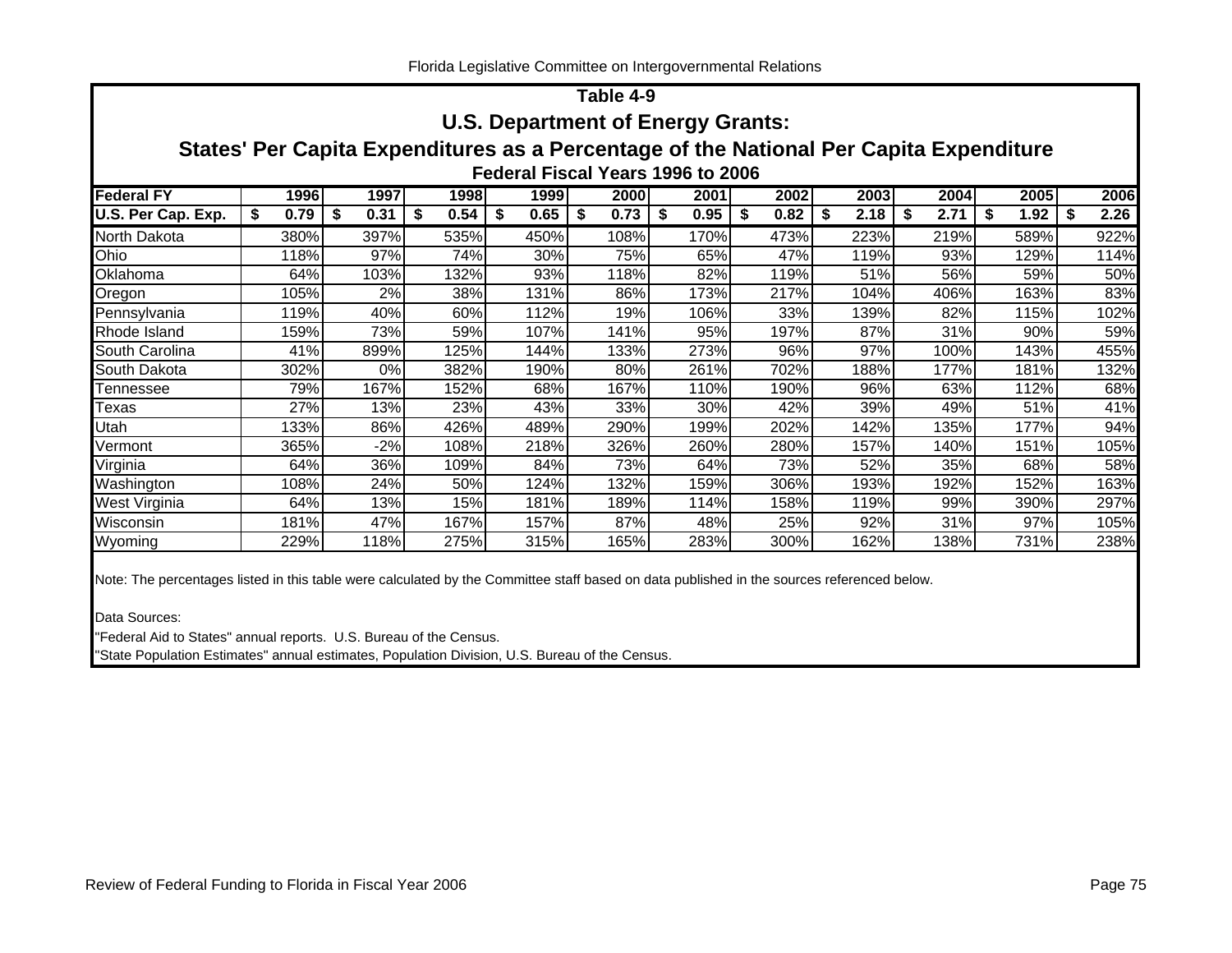|                      |                                                                                        |             |             |             | <b>Table 4-10</b> |                                   |                                                |             |             |             |             |
|----------------------|----------------------------------------------------------------------------------------|-------------|-------------|-------------|-------------------|-----------------------------------|------------------------------------------------|-------------|-------------|-------------|-------------|
|                      |                                                                                        |             |             |             |                   |                                   | <b>Environmental Protection Agency Grants:</b> |             |             |             |             |
|                      | States' Per Capita Expenditures as a Percentage of the National Per Capita Expenditure |             |             |             |                   |                                   |                                                |             |             |             |             |
|                      |                                                                                        |             |             |             |                   |                                   |                                                |             |             |             |             |
|                      |                                                                                        |             |             |             |                   | Federal Fiscal Years 1996 to 2006 |                                                |             |             |             |             |
| <b>Federal FY</b>    | 1996                                                                                   | 1997        | 1998        | 1999        | 2000              | 2001                              | 2002                                           | 2003        | 2004        | 2005        | 2006        |
| U.S. Per Cap. Exp.   | \$<br>11.67                                                                            | \$<br>10.94 | \$<br>10.70 | \$<br>11.46 | \$<br>12.53       | \$<br>13.58                       | \$<br>12.62                                    | 13.73<br>\$ | \$<br>14.25 | 11.21<br>\$ | \$<br>13.85 |
| Alabama              | 48%                                                                                    | 71%         | 73%         | 60%         | 89%               | 85%                               | 67%                                            | 59%         | 80%         | 104%        | 104%        |
| Alaska               | 335%                                                                                   | 310%        | 669%        | 714%        | 1124%             | 726%                              | 736%                                           | 872%        | 1088%       | 747%        | 749%        |
| Arizona              | 60%                                                                                    | 58%         | 96%         | 101%        | 71%               | 101%                              | 67%                                            | 53%         | 90%         | 70%         | 72%         |
| Arkansas             | 69%                                                                                    | 84%         | 62%         | 44%         | 51%               | 54%                               | 97%                                            | 89%         | 91%         | 100%        | 88%         |
| California           | 105%                                                                                   | 77%         | 83%         | 69%         | 49%               | 70%                               | 57%                                            | 52%         | 55%         | 63%         | 64%         |
| Colorado             | 61%                                                                                    | 63%         | 83%         | 116%        | 126%              | 95%                               | 96%                                            | 86%         | 90%         | 83%         | 79%         |
| Connecticut          | 76%                                                                                    | 91%         | 87%         | 78%         | 73%               | 113%                              | 88%                                            | 100%        | 59%         | 82%         | 113%        |
| Delaware             | 234%                                                                                   | 256%        | 188%        | 153%        | 172%              | 177%                              | 210%                                           | 156%        | 275%        | 261%        | 235%        |
| <b>Florida</b>       | 46%                                                                                    | 48%         | 45%         | 55%         | 44%               | 49%                               | 61%                                            | 58%         | 59%         | 49%         | 56%         |
| Georgia              | 41%                                                                                    | 56%         | 57%         | 63%         | 53%               | 58%                               | 43%                                            | 44%         | 69%         | 62%         | 54%         |
| Hawaii               | 127%                                                                                   | 140%        | 106%        | 141%        | 143%              | 58%                               | 220%                                           | 92%         | 71%         | 96%         | 166%        |
| Idaho                | 163%                                                                                   | 140%        | 107%        | 186%        | 168%              | 187%                              | 235%                                           | 176%        | 202%        | 239%        | 247%        |
| Illinois             | 70%                                                                                    | 100%        | 62%         | 91%         | 89%               | 89%                               | 89%                                            | 111%        | 91%         | 46%         | 54%         |
| Indiana              | 75%                                                                                    | 81%         | 89%         | 91%         | 206%              | 221%                              | 111%                                           | 55%         | 101%        | 35%         | 32%         |
| lowa                 | 118%                                                                                   | 139%        | 120%        | 107%        | 123%              | 118%                              | 170%                                           | 216%        | 163%        | 213%        | 197%        |
| Kansas               | 98%                                                                                    | 111%        | 119%        | 132%        | 147%              | 103%                              | 87%                                            | 110%        | 117%        | 118%        | 124%        |
| Kentucky             | 104%                                                                                   | 107%        | 79%         | 81%         | 52%               | 59%                               | 96%                                            | 91%         | 84%         | 90%         | 81%         |
| ouisiana.            | 94%                                                                                    | 85%         | 150%        | 112%        | 114%              | 85%                               | 87%                                            | 70%         | 115%        | 85%         | 85%         |
| Maine                | 128%                                                                                   | 154%        | 248%        | 227%        | 180%              | 158%                              | 224%                                           | 257%        | 190%        | 211%        | 210%        |
| Maryland             | 140%                                                                                   | 114%        | 141%        | 165%        | 125%              | 139%                              | 155%                                           | 117%        | 122%        | 109%        | 109%        |
| <b>Massachusetts</b> | 304%                                                                                   | 362%        | 237%        | 206%        | 176%              | 168%                              | 116%                                           | 165%        | 128%        | 137%        | 126%        |
| Michigan             | 134%                                                                                   | 144%        | 153%        | 145%        | 161%              | 101%                              | 104%                                           | 112%        | 106%        | 107%        | 111%        |
| Minnesota            | 71%                                                                                    | 94%         | 70%         | 125%        | 178%              | 97%                               | 121%                                           | 162%        | 92%         | 111%        | 100%        |
| Mississippi          | 92%                                                                                    | 88%         | 93%         | 90%         | 96%               | 84%                               | 135%                                           | 120%        | 129%        | 79%         | 96%         |
| Missouri             | 116%                                                                                   | 93%         | 97%         | 143%        | 84%               | 116%                              | 121%                                           | 169%        | 128%        | 117%        | 109%        |
| Montana              | 160%                                                                                   | 179%        | 239%        | 275%        | 280%              | 265%                              | 365%                                           | 435%        | 306%        | 317%        | 322%        |
| Nebraska             | 137%                                                                                   | 124%        | 121%        | 123%        | 139%              | 153%                              | 162%                                           | 89%         | 165%        | 134%        | 130%        |
| Nevada               | 68%                                                                                    | 66%         | 68%         | 76%         | 121%              | 113%                              | 90%                                            | 119%        | 87%         | 184%        | 169%        |
| <b>New Hampshire</b> | 79%                                                                                    | 122%        | 231%        | 262%        | 248%              | 153%                              | 183%                                           | 225%        | 197%        | 200%        | 193%        |
| New Jersey           | 104%                                                                                   | 96%         | 90%         | 62%         | 76%               | 74%                               | 115%                                           | 115%        | 124%        | 165%        | 149%        |
| New Mexico           | 97%                                                                                    | 151%        | 124%        | 117%        | 140%              | 142%                              | 205%                                           | 237%        | 159%        | 147%        | 152%        |
| <b>New York</b>      | 153%                                                                                   | 167%        | 144%        | 52%         | 145%              | 156%                              | 114%                                           | 103%        | 119%        | 127%        | 109%        |
| North Carolina       | 69%                                                                                    | 74%         | 64%         | 70%         | 74%               | 72%                               | 99%                                            | 69%         | 76%         | 97%         | 100%        |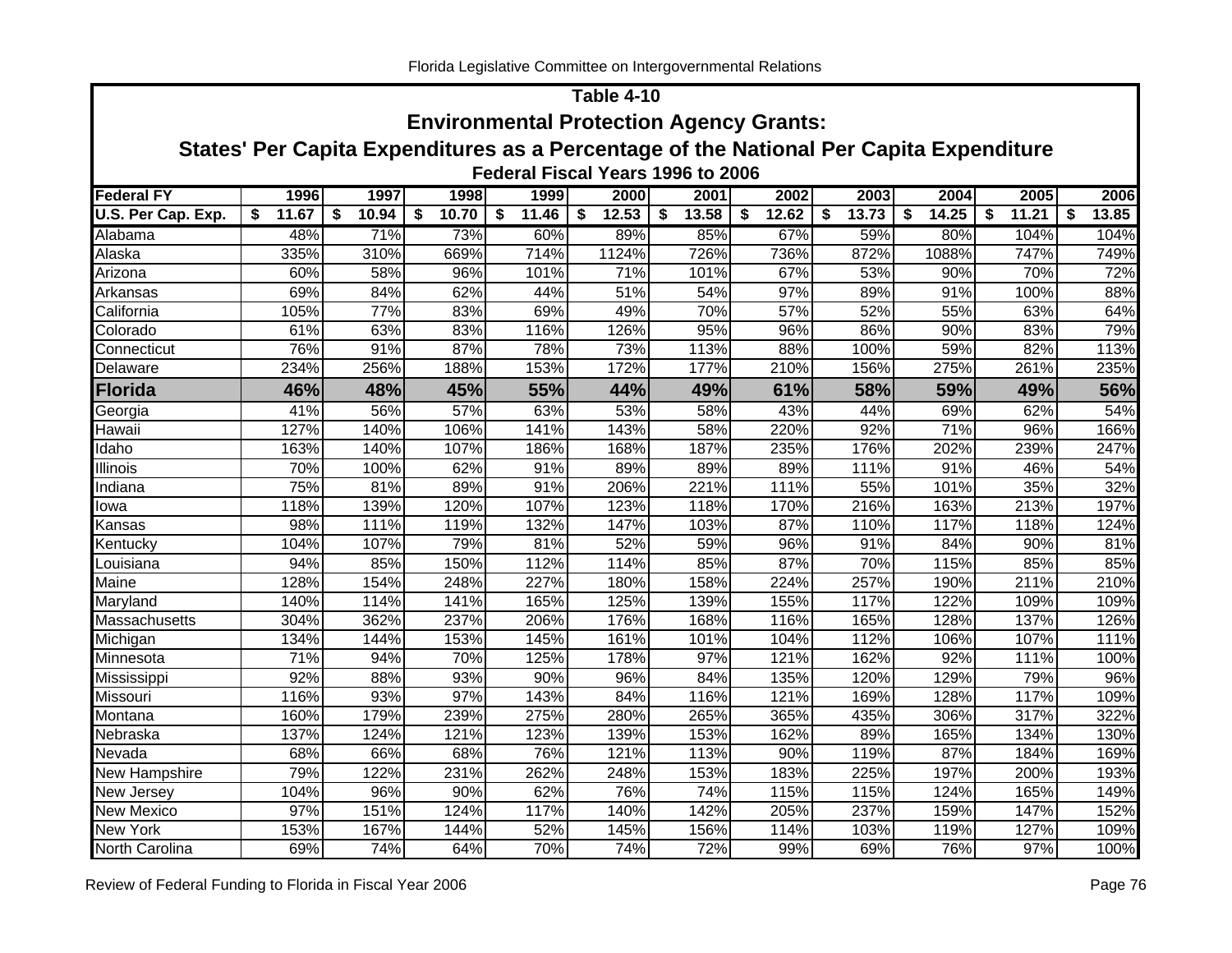|                                                                                        |             |   |       |             |             |   | <b>Table 4-10</b>                 |    |       |                                                |             |             |             |       |
|----------------------------------------------------------------------------------------|-------------|---|-------|-------------|-------------|---|-----------------------------------|----|-------|------------------------------------------------|-------------|-------------|-------------|-------|
|                                                                                        |             |   |       |             |             |   |                                   |    |       | <b>Environmental Protection Agency Grants:</b> |             |             |             |       |
| States' Per Capita Expenditures as a Percentage of the National Per Capita Expenditure |             |   |       |             |             |   |                                   |    |       |                                                |             |             |             |       |
|                                                                                        |             |   |       |             |             |   | Federal Fiscal Years 1996 to 2006 |    |       |                                                |             |             |             |       |
| <b>Federal FY</b>                                                                      | 1996        |   | 1997  | 1998        | 1999        |   | 2000                              |    | 2001  | 2002                                           | 2003        | 2004        | 2005        | 2006  |
| U.S. Per Cap. Exp.                                                                     | \$<br>11.67 | S | 10.94 | \$<br>10.70 | \$<br>11.46 | S | 12.53                             | S. | 13.58 | \$<br>12.62                                    | \$<br>13.73 | \$<br>14.25 | \$<br>11.21 | 13.85 |
| North Dakota                                                                           | 177%        |   | 190%  | 272%        | 397%        |   | 217%                              |    | 345%  | 402%                                           | 512%        | 299%        | 362%        | 402%  |
| Ohio                                                                                   | 122%        |   | 62%   | 86%         | 108%        |   | 100%                              |    | 114%  | 93%                                            | 78%         | 102%        | 120%        | 114%  |
| Oklahoma                                                                               | 90%         |   | 103%  | 123%        | 137%        |   | 90%                               |    | 123%  | 123%                                           | 121%        | 117%        | 116%        | 134%  |
| Oregon                                                                                 | 60%         |   | 76%   | 133%        | 238%        |   | 136%                              |    | 83%   | 127%                                           | 116%        | 128%        | 130%        | 124%  |
| Pennsylvania                                                                           | 85%         |   | 73%   | 93%         | 86%         |   | 87%                               |    | 88%   | 104%                                           | 91%         | 89%         | 85%         | 86%   |
| Rhode Island                                                                           | 144%        |   | 159%  | 192%        | 175%        |   | 177%                              |    | 179%  | 226%                                           | 272%        | 219%        | 251%        | 224%  |
| South Carolina                                                                         | 64%         |   | 71%   | 41%         | 97%         |   | 108%                              |    | 97%   | 71%                                            | 77%         | 78%         | 98%         | 94%   |
| South Dakota                                                                           | 176%        |   | 297%  | 242%        | 275%        |   | 245%                              |    | 200%  | 220%                                           | 353%        | 331%        | 366%        | 360%  |
| Tennessee                                                                              | 62%         |   | 79%   | 72%         | 61%         |   | 56%                               |    | 46%   | 51%                                            | 61%         | 81%         | 95%         | 94%   |
| Texas                                                                                  | 62%         |   | 55%   | 61%         | 72%         |   | 63%                               |    | 63%   | 67%                                            | 70%         | 81%         | 62%         | 87%   |
| Utah                                                                                   | 257%        |   | 213%  | 117%        | 101%        |   | 93%                               |    | 133%  | 130%                                           | 101%        | 82%         | 100%        | 99%   |
| Vermont                                                                                | 193%        |   | 184%  | 244%        | 408%        |   | 390%                              |    | 228%  | 330%                                           | 309%        | 295%        | 333%        | 359%  |
| Virginia                                                                               | 80%         |   | 80%   | 96%         | 88%         |   | 62%                               |    | 112%  | 111%                                           | 88%         | 86%         | 93%         | 92%   |
| Washington                                                                             | 94%         |   | 93%   | 125%        | 112%        |   | 78%                               |    | 81%   | 128%                                           | 125%        | 97%         | 139%        | 125%  |
| West Virginia                                                                          | 170%        |   | 188%  | 232%        | 279%        |   | 330%                              |    | 315%  | 198%                                           | 254%        | 179%        | 255%        | 235%  |
| Wisconsin                                                                              | 84%         |   | 113%  | 79%         | 150%        |   | 84%                               |    | 69%   | 108%                                           | 180%        | 157%        | 107%        | 101%  |
| Wyoming                                                                                | 255%        |   | 396%  | 327%        | 247%        |   | 224%                              |    | 216%  | 349%                                           | 440%        | 358%        | 283%        | 332%  |

Data Sources:

"Federal Aid to States" annual reports. U.S. Bureau of the Census.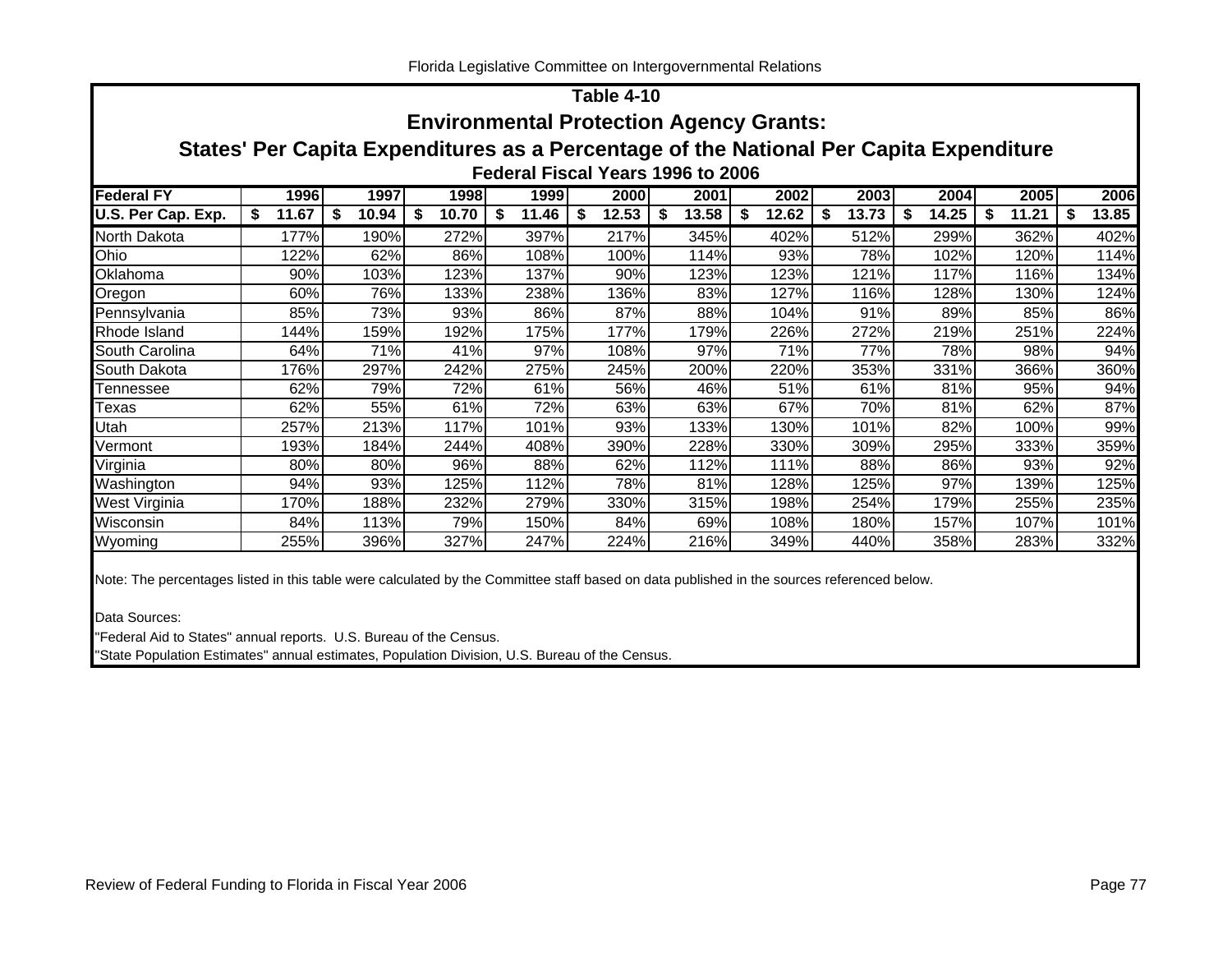|                      |            |                                                                                        |                                                        |            | Table 4-11                        |            |            |            |            |            |            |
|----------------------|------------|----------------------------------------------------------------------------------------|--------------------------------------------------------|------------|-----------------------------------|------------|------------|------------|------------|------------|------------|
|                      |            |                                                                                        | <b>Equal Employment Opportunity Commission Grants:</b> |            |                                   |            |            |            |            |            |            |
|                      |            | States' Per Capita Expenditures as a Percentage of the National Per Capita Expenditure |                                                        |            |                                   |            |            |            |            |            |            |
|                      |            |                                                                                        |                                                        |            |                                   |            |            |            |            |            |            |
|                      |            |                                                                                        |                                                        |            | Federal Fiscal Years 1996 to 2006 |            |            |            |            |            |            |
| <b>Federal FY</b>    | 1996       | 1997                                                                                   | 1998                                                   | 1999       | 2000                              | 2001       | 2002       | 2003       | 2004       | 2005       | 2006       |
| U.S. Per Cap. Exp.   | \$<br>0.09 | \$<br>0.09                                                                             | \$<br>0.11                                             | 0.11<br>\$ | 0.09<br>\$                        | 0.11<br>\$ | 0.11<br>\$ | \$<br>0.11 | 0.10<br>\$ | \$<br>0.10 | 0.09<br>\$ |
| Alabama              | 0%         | 0%                                                                                     | 0%                                                     | 0%         | 0%                                | 0%         | 0%         | 0%         | 0%         | 0%         | 0%         |
| Alaska               | 333%       | 292%                                                                                   | 299%                                                   | 508%       | 379%                              | 289%       | 158%       | 281%       | 227%       | 234%       | 247%       |
| Arizona              | 99%        | 98%                                                                                    | 75%                                                    | 107%       | 119%                              | 64%        | 74%        | 73%        | 62%        | 69%        | 81%        |
| Arkansas             | 0%         | 0%                                                                                     | $0\%$                                                  | 0%         | 0%                                | 0%         | 0%         | 0%         | 0%         | 0%         | 0%         |
| California           | 98%        | 85%                                                                                    | 85%                                                    | 124%       | 95%                               | 65%        | 83%        | 82%        | 89%        | 41%        | 71%        |
| Colorado             | 111%       | 123%                                                                                   | 160%                                                   | 151%       | 55%                               | 506%       | 92%        | 130%       | 92%        | 63%        | 63%        |
| Connecticut          | 165%       | 87%                                                                                    | 156%                                                   | 110%       | 179%                              | 151%       | 225%       | 174%       | 217%       | 224%       | 272%       |
| <b>Delaware</b>      | 117%       | 148%                                                                                   | 57%                                                    | 80%        | 169%                              | 290%       | 149%       | 115%       | 327%       | 1428%      | 965%       |
| Florida              | 76%        | 73%                                                                                    | 71%                                                    | 55%        | 78%                               | 79%        | 71%        | 71%        | 93%        | 91%        | 72%        |
| Georgia              | 20%        | 16%                                                                                    | 13%                                                    | 13%        | 12%                               | 16%        | 20%        | 21%        | 21%        | 14%        | 30%        |
| Hawaii               | 103%       | 81%                                                                                    | 162%                                                   | 170%       | 182%                              | 84%        | 111%       | 110%       | 0%         | 115%       | 169%       |
| ldaho                | 224%       | 216%                                                                                   | 201%                                                   | 205%       | 153%                              | 178%       | 266%       | 241%       | 220%       | 165%       | 247%       |
| <b>Illinois</b>      | 104%       | 126%                                                                                   | 112%                                                   | 153%       | 162%                              | 104%       | 173%       | 174%       | 123%       | 64%        | 122%       |
| Indiana              | 86%        | 63%                                                                                    | 42%                                                    | 55%        | 53%                               | 87%        | 81%        | 80%        | 69%        | 95%        | 80%        |
| lowa                 | 144%       | 251%                                                                                   | 206%                                                   | 267%       | 115%                              | 202%       | 560%       | 560%       | 286%       | 229%       | 240%       |
| Kansas               | 157%       | 158%                                                                                   | 163%                                                   | 147%       | 77%                               | 155%       | 110%       | 110%       | 130%       | 114%       | 141%       |
| Kentucky             | 56%        | 63%                                                                                    | 65%                                                    | 76%        | 49%                               | 53%        | 12%        | 37%        | 38%        | 49%        | 43%        |
| _ouisiana            | 7%         | 7%                                                                                     | 0%                                                     | $1\%$      | 0%                                | 1%         | $0\%$      | 0%         | 0%         | 10%        | 13%        |
| Maine                | 181%       | 236%                                                                                   | 217%                                                   | 342%       | 235%                              | 893%       | 188%       | 187%       | 164%       | 193%       | 132%       |
| Maryland             | 167%       | 133%                                                                                   | 146%                                                   | 94%        | 127%                              | 159%       | 112%       | 111%       | 147%       | 167%       | 97%        |
| Massachusetts        | 185%       | 174%                                                                                   | 183%                                                   | 205%       | 321%                              | 23%        | 198%       | 198%       | 176%       | 220%       | 154%       |
| Michigan             | 101%       | 174%                                                                                   | 129%                                                   | 126%       | 21%                               | 40%        | 57%        | 57%        | 89%        | 92%        | 132%       |
| Minnesota            | 63%        | 78%                                                                                    | 118%                                                   | 122%       | 76%                               | 94%        | 296%       | 299%       | 132%       | 100%       | 101%       |
| Mississippi          | 0%         | 0%                                                                                     | 0%                                                     | 0%         | 0%                                | 0%         | $0\%$      | 0%         | 0%         | 0%         | 0%         |
| Missouri             | 56%        | 108%                                                                                   | 141%                                                   | 138%       | 72%                               | 106%       | 116%       | 116%       | 196%       | 70%        | 151%       |
| Montana              | 186%       | 344%                                                                                   | 362%                                                   | 259%       | 297%                              | 248%       | 252%       | 246%       | 222%       | 291%       | 414%       |
| Nebraska             | 254%       | 341%                                                                                   | 270%                                                   | 295%       | 443%                              | 116%       | 357%       | 517%       | 250%       | 314%       | 404%       |
| Nevada               | 407%       | 330%                                                                                   | 277%                                                   | 377%       | 325%                              | 395%       | 297%       | 288%       | 104%       | 540%       | 33%        |
| <b>New Hampshire</b> | 52%        | 107%                                                                                   | 93%                                                    | 82%        | 34%                               | 65%        | 65%        | 79%        | 59%        | 75%        | 106%       |
| New Jersey           | 63%        | 81%                                                                                    | 66%                                                    | 67%        | 92%                               | 60%        | 29%        | 29%        | 103%       | 58%        | 60%        |
| <b>New Mexico</b>    | 92%        | 133%                                                                                   | 67%                                                    | 115%       | 117%                              | 154%       | 146%       | 145%       | 194%       | 96%        | 183%       |
| <b>New York</b>      | 107%       | 64%                                                                                    | 140%                                                   | 83%        | 68%                               | 87%        | 108%       | 105%       | 139%       | 108%       | 130%       |
| North Carolina       | 23%        | 28%                                                                                    | 5%                                                     | 7%         | 23%                               | 23%        | 16%        | 16%        | 12%        | 7%         | 9%         |
| North Dakota         | 3801%      | 3750%                                                                                  | 2752%                                                  | 232%       | 232%                              | 192%       | 223%       | 223%       | 284%       | 230%       | 201%       |
| Ohio                 | 0%         | 0%                                                                                     | 0%                                                     | 189%       | 178%                              | 190%       | 150%       | 150%       | 82%        | 224%       | 124%       |
| Oklahoma             | 120%       | 119%                                                                                   | 100%                                                   | 107%       | 70%                               | 119%       | 106%       | 109%       | 94%        | 114%       | 112%       |
| Oregon               | 213%       | 124%                                                                                   | 173%                                                   | 172%       | 109%                              | 125%       | 161%       | 159%       | 149%       | 130%       | 144%       |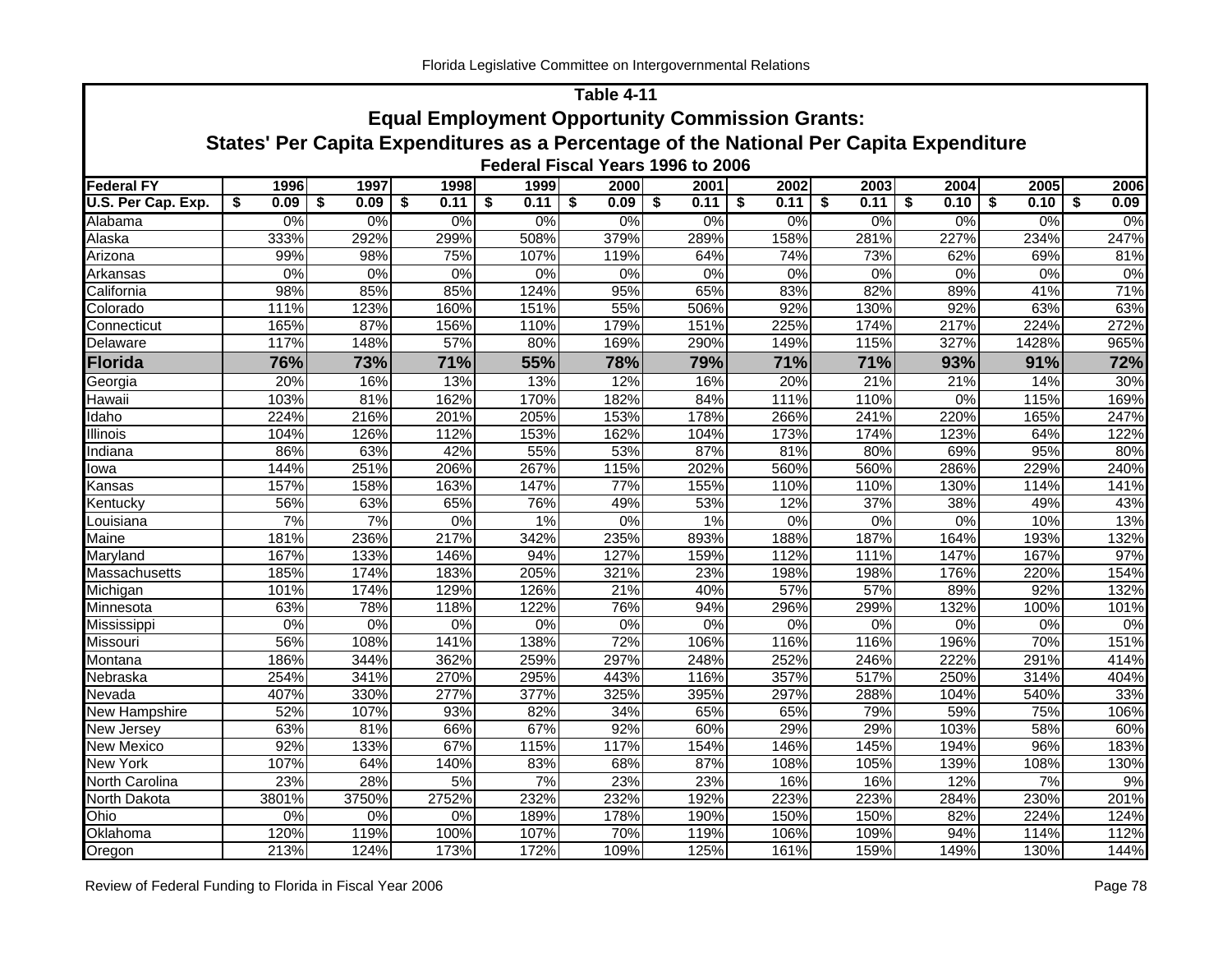|                    |       |      |           |                                                        | Table 4-11 |      |      |              |                                                                                        |      |      |
|--------------------|-------|------|-----------|--------------------------------------------------------|------------|------|------|--------------|----------------------------------------------------------------------------------------|------|------|
|                    |       |      |           | <b>Equal Employment Opportunity Commission Grants:</b> |            |      |      |              |                                                                                        |      |      |
|                    |       |      |           |                                                        |            |      |      |              | States' Per Capita Expenditures as a Percentage of the National Per Capita Expenditure |      |      |
|                    |       |      |           |                                                        |            |      |      |              |                                                                                        |      |      |
|                    |       |      |           | Federal Fiscal Years 1996 to 2006                      |            |      |      |              |                                                                                        |      |      |
| <b>Federal FY</b>  | 1996l | 1997 | 1998      | 1999                                                   | 2000       | 2001 | 2002 | <b>20031</b> | 2004l                                                                                  | 2005 | 2006 |
| U.S. Per Cap. Exp. | 0.09  | 0.09 | 0.11<br>S | 0.11<br>S                                              | 0.09       | 0.11 | 0.11 | 0.11         | 0.10                                                                                   | 0.10 | 0.09 |
| Pennsylvania       | 105%  | 128% | 115%      | 70%                                                    | 213%       | 175% | 116% | 116%         | 171%                                                                                   | 240% | 98%  |
| Rhode Island       | 130%  | 153% | 125%      | 66%                                                    | 63%        | 194% | 98%  | 97%          | 176%                                                                                   | 187% | 191% |
| South Carolina     | 152%  | 98%  | 132%      | 135%                                                   | 163%       | 169% | 138% | 137%         | 168%                                                                                   | 202% | 208% |
| South Dakota       | 244%  | 288% | 218%      | 234%                                                   | 183%       | 254% | 256% | 255%         | 174%                                                                                   | 210% | 255% |
| Tennessee          | 70%   | 46%  | 60%       | 42%                                                    | 46%        | 40%  | 57%  | 58%          | 76%                                                                                    | 33%  | 49%  |
| <b>Texas</b>       | 38%   | 61%  | 43%       | 36%                                                    | 49%        | 47%  | 27%  | 27%          | 21%                                                                                    | 45%  | 37%  |
| Utah               | 99%   | 175% | 87%       | 114%                                                   | 153%       | 121% | 125% | 124%         | 136%                                                                                   | 145% | 92%  |
| Vermont            | 57%   | 59%  | 107%      | 110%                                                   | 62%        | 81%  | 106% | 100%         | 97%                                                                                    | 99%  | 117% |
| Virginia           | 62%   | 59%  | 37%       | 27%                                                    | 14%        | 38%  | 23%  | 27%          | 24%                                                                                    | 28%  | 90%  |
| Washington         | 146%  | 148% | 120%      | 120%                                                   | 70%        | 136% | 114% | 107%         | 89%                                                                                    | 112% | 94%  |
| West Virginia      | 52%   | 75%  | 108%      | 97%                                                    | 101%       | 88%  | 68%  | 68%          | 177%                                                                                   | 140% | 103% |
| Wisconsin          | 198%  | 80%  | 232%      | 85%                                                    | 237%       | 176% | 183% | 126%         | 228%                                                                                   | 44%  | 305% |
| Wyoming            | 146%  | 198% | 173%      | 210%                                                   | 273%       | 271% | 67%  | 137%         | 225%                                                                                   | 194% | 125% |

Data Sources:

"Federal Aid to States" annual reports. U.S. Bureau of the Census.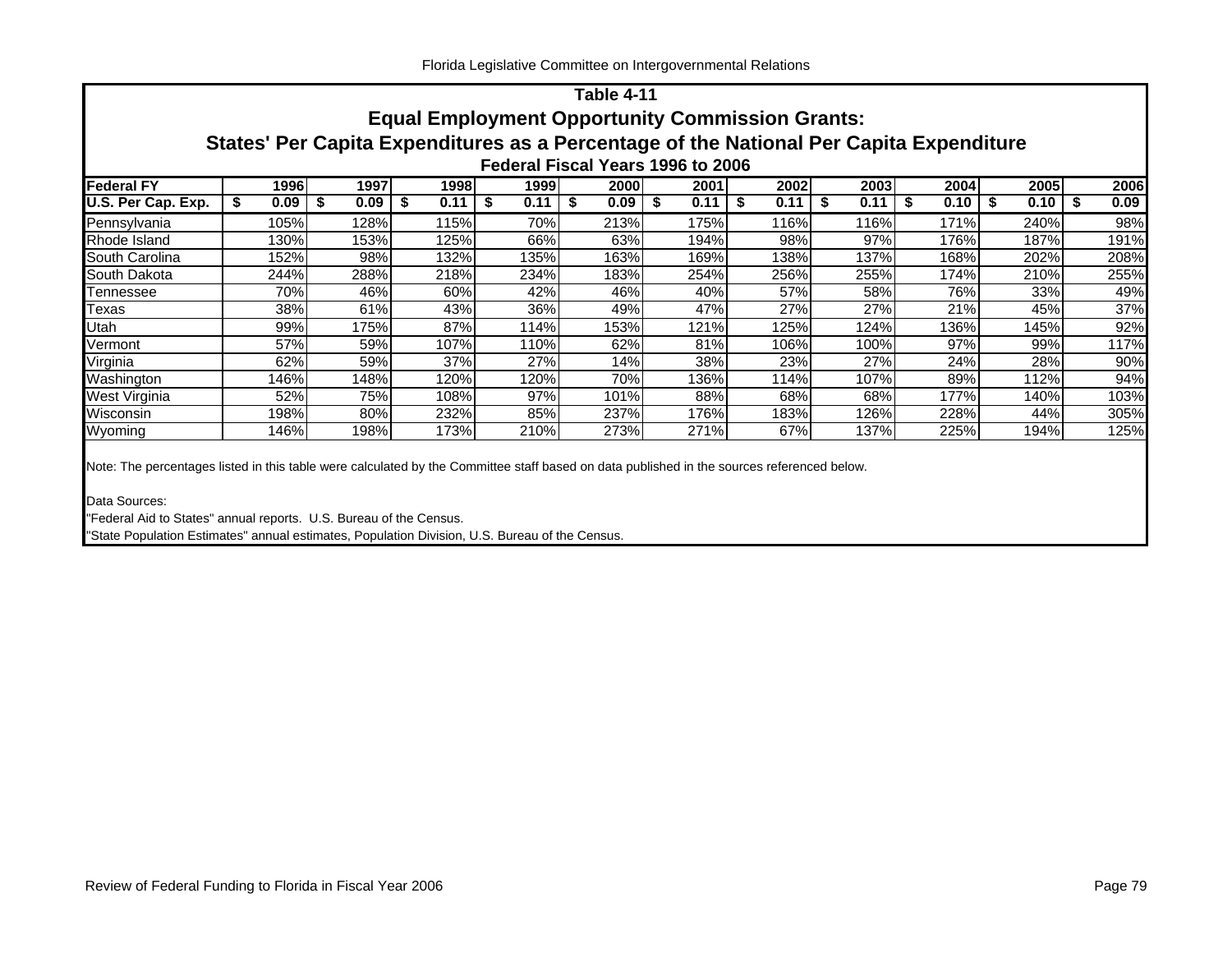|                      |                                                                                        |             |            |            | Table 4-12 |                                   |                                                    |                                  |                                   |                          |                          |
|----------------------|----------------------------------------------------------------------------------------|-------------|------------|------------|------------|-----------------------------------|----------------------------------------------------|----------------------------------|-----------------------------------|--------------------------|--------------------------|
|                      |                                                                                        |             |            |            |            |                                   | <b>Federal Emergency Management Agency Grants:</b> |                                  |                                   |                          |                          |
|                      | States' Per Capita Expenditures as a Percentage of the National Per Capita Expenditure |             |            |            |            |                                   |                                                    |                                  |                                   |                          |                          |
|                      |                                                                                        |             |            |            |            | Federal Fiscal Years 1996 to 2006 |                                                    |                                  |                                   |                          |                          |
| <b>Federal FY</b>    | 1996                                                                                   | 1997        | 1998       | 1999       | 2000       | 2001                              | 2002                                               | 2003                             | 2004                              | 2005                     | 2006                     |
| U.S. Per Cap. Exp.   | \$<br>5.24                                                                             | \$<br>18.62 | \$<br>5.49 | 6.85<br>\$ | \$<br>7.01 | \$<br>8.58                        | 11.09<br>\$                                        | $\blacksquare$                   | $\blacksquare$                    | $\blacksquare$           |                          |
| Alabama              | 231%                                                                                   | 55%         | 175%       | 210%       | 184%       | 132%                              | 54%                                                | $\overline{\phantom{a}}$         | $\overline{\phantom{a}}$          |                          |                          |
| Alaska               | 366%                                                                                   | 157%        | 284%       | 94%        | 130%       | 69%                               | 92%                                                | $\overline{a}$                   |                                   |                          |                          |
| Arizona              | 29%                                                                                    | 44%         | 75%        | 35%        | 46%        | 13%                               | 23%                                                | $\overline{a}$                   | $\overline{\phantom{0}}$          | $\overline{\phantom{0}}$ | $\overline{\phantom{a}}$ |
| Arkansas             | 96%                                                                                    | 79%         | 59%        | 91%        | 40%        | 759%                              | 70%                                                | $\blacksquare$                   | $\blacksquare$                    | $\blacksquare$           | $\blacksquare$           |
| California           | 261%                                                                                   | 339%        | 138%       | 241%       | 220%       | 168%                              | 140%                                               | $\blacksquare$                   | $\blacksquare$                    |                          |                          |
| Colorado             | 27%                                                                                    | 24%         | 32%        | 30%        | 38%        | 38%                               | 41%                                                | $\overline{\phantom{a}}$         | $\overline{\phantom{a}}$          | $\blacksquare$           | $\blacksquare$           |
| Connecticut          | 10%                                                                                    | 21%         | 13%        | 14%        | 16%        | 8%                                | 8%                                                 | $\overline{\phantom{a}}$         | $\blacksquare$                    | $\blacksquare$           | $\blacksquare$           |
| <b>IDelaware</b>     | 123%                                                                                   | 3%          | 106%       | 60%        | 72%        | 60%                               | 30%                                                |                                  |                                   |                          |                          |
| <b>Florida</b>       | 182%                                                                                   | 37%         | 162%       | 163%       | 187%       | 112%                              | 96%                                                |                                  | <b>Refer to Homeland Security</b> |                          |                          |
| Georgia              | 108%                                                                                   | 198%        | 181%       | 103%       | 123%       | 47%                               | 32%                                                |                                  |                                   |                          |                          |
|                      | 322%                                                                                   | 116%        | 266%       | 61%        | 53%        | 82%                               | 31%                                                | $\blacksquare$                   |                                   |                          |                          |
| Hawaii               | 186%                                                                                   | 205%        | 195%       | 60%        | 53%        | 32%                               | 20%                                                | $\blacksquare$                   |                                   |                          | $\overline{\phantom{a}}$ |
| Idaho<br>Illinois    | 51%                                                                                    | 52%         | 58%        | 53%        | 29%        | 27%                               | 11%                                                | $\blacksquare$                   | $\blacksquare$                    | $\overline{\phantom{0}}$ |                          |
|                      | 30%                                                                                    | 22%         | 49%        | 45%        | 11%        | 18%                               | 14%                                                | $\blacksquare$                   | $\blacksquare$                    | $\overline{\phantom{a}}$ |                          |
| Indiana              | 106%                                                                                   | 36%         | 110%       | 107%       | 119%       | 57%                               | 45%                                                | $\blacksquare$                   | $\blacksquare$                    | $\blacksquare$           | $\blacksquare$           |
| Iowa<br>Kansas       | 73%                                                                                    | 8%          | 68%        | 112%       | 54%        | 48%                               | 146%                                               | $\overline{\phantom{a}}$         | $\overline{\phantom{0}}$          |                          |                          |
| Kentucky             | 81%                                                                                    | 180%        | 199%       | 53%        | 59%        | 39%                               | 46%                                                |                                  |                                   |                          |                          |
| ouisianaـ            | 97%                                                                                    | 22%         | 69%        | 130%       | 60%        | 157%                              | 44%                                                | $\blacksquare$<br>$\blacksquare$ |                                   |                          |                          |
| Maine                | 54%                                                                                    | 61%         | 449%       | 226%       | 111%       | 67%                               | 34%                                                | $\blacksquare$                   | $\blacksquare$                    | $\overline{\phantom{0}}$ | $\blacksquare$           |
| Maryland             | 81%                                                                                    | 9%          | 26%        | 16%        | 29%        | 37%                               | 16%                                                | $\blacksquare$                   | $\blacksquare$                    | $\blacksquare$           | $\blacksquare$           |
| <b>Massachusetts</b> | 60%                                                                                    | 47%         | 39%        | 27%        | 29%        | 34%                               | 27%                                                | $\blacksquare$                   | $\blacksquare$                    |                          |                          |
| Michigan             | 11%                                                                                    | 19%         | 72%        | 39%        | 21%        | 82%                               | 7%                                                 | $\overline{\phantom{a}}$         | $\blacksquare$                    | $\blacksquare$           | $\blacksquare$           |
| Minnesota            | 36%                                                                                    | 336%        | 520%       | 219%       | 133%       | 109%                              | 77%                                                | $\blacksquare$                   | $\overline{\phantom{a}}$          | $\blacksquare$           | $\blacksquare$           |
| Mississippi          | 40%                                                                                    | 12%         | 26%        | 151%       | 95%        | 126%                              | 71%                                                | $\blacksquare$                   | $\overline{\phantom{0}}$          |                          |                          |
| Missouri             | 97%                                                                                    | 16%         | 41%        | 42%        | 30%        | 16%                               | 96%                                                | $\overline{\phantom{a}}$         |                                   |                          | $\overline{a}$           |
| Montana              | 70%                                                                                    | 29%         | 121%       | 32%        | 291%       | 200%                              | 199%                                               | $\blacksquare$                   | $\blacksquare$                    |                          | ۰                        |
| Nebraska             | 151%                                                                                   | $-57%$      | 354%       | 117%       | 65%        | 50%                               | 32%                                                | $\blacksquare$                   | $\blacksquare$                    |                          |                          |
| Nevada               | 20%                                                                                    | 132%        | 47%        | 39%        | 32%        | 16%                               | 8%                                                 | $\overline{\phantom{a}}$         | $\blacksquare$                    |                          |                          |
| <b>New Hampshire</b> | 42%                                                                                    | 40%         | 103%       | 119%       | 44%        | 50%                               | 33%                                                | $\blacksquare$                   | $\blacksquare$                    | $\overline{\phantom{a}}$ |                          |
| New Jersey           | 75%                                                                                    | 18%         | 12%        | 9%         | 74%        | 41%                               | 86%                                                | $\overline{\phantom{a}}$         | $\blacksquare$                    | $\blacksquare$           | $\blacksquare$           |
| <b>New Mexico</b>    | 33%                                                                                    | 13%         | 29%        | 21%        | 45%        | 52%                               | 26%                                                | $\overline{a}$                   | $\blacksquare$                    |                          | $\overline{\phantom{a}}$ |
| New York             | 46%                                                                                    | 42%         | 56%        | 50%        | 55%        | 124%                              | 580%                                               | $\overline{\phantom{0}}$         | $\blacksquare$                    | $\overline{\phantom{a}}$ | $\overline{\phantom{a}}$ |
| North Carolina       | 65%                                                                                    | 298%        | 120%       | 137%       | 509%       | 341%                              | 133%                                               | $\blacksquare$                   |                                   |                          |                          |
|                      |                                                                                        |             |            |            |            |                                   |                                                    |                                  |                                   |                          |                          |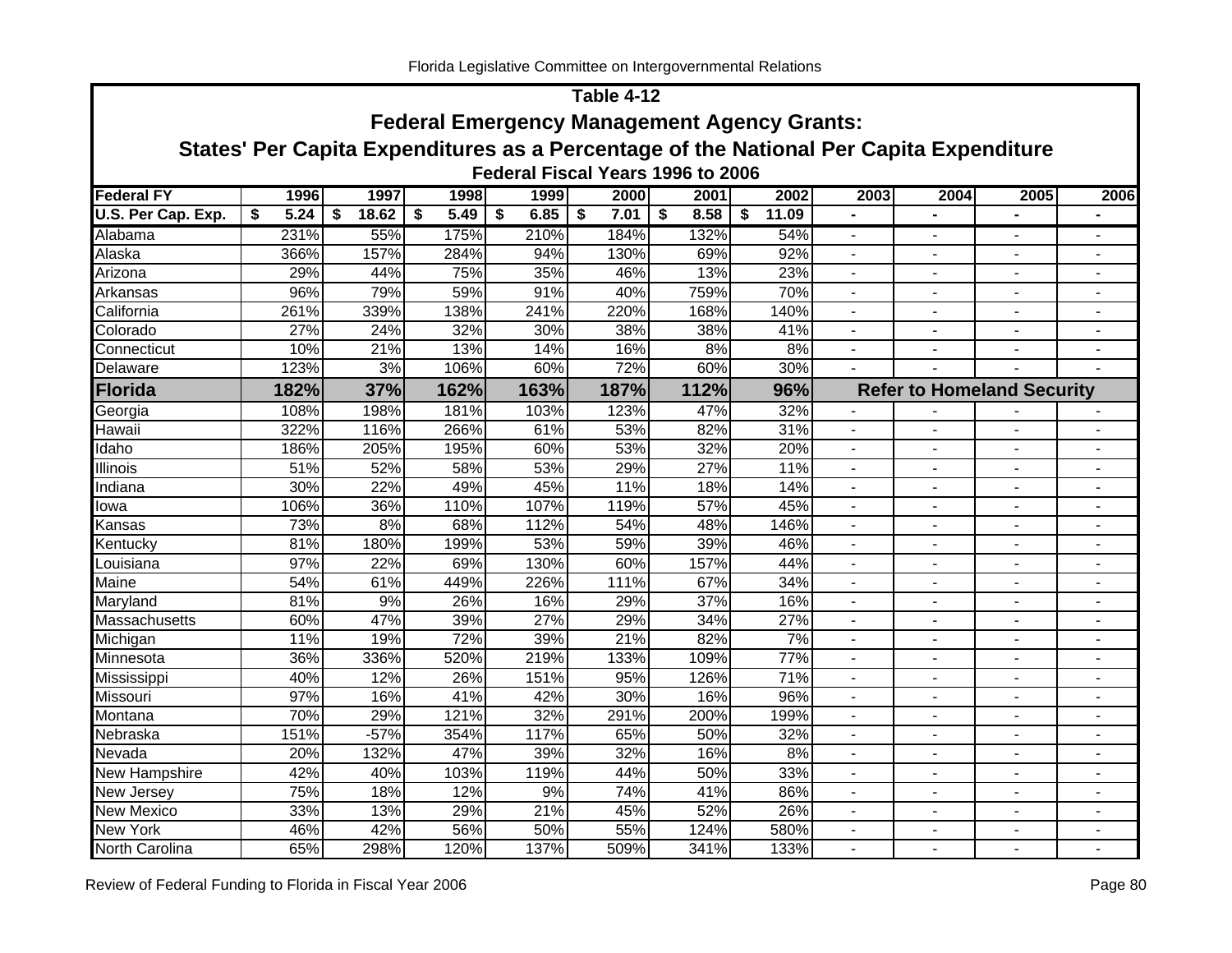|                    |           |                                                                                        |            |           | Table 4-12 |                                   |                                                    |                          |                          |                          |      |
|--------------------|-----------|----------------------------------------------------------------------------------------|------------|-----------|------------|-----------------------------------|----------------------------------------------------|--------------------------|--------------------------|--------------------------|------|
|                    |           |                                                                                        |            |           |            |                                   | <b>Federal Emergency Management Agency Grants:</b> |                          |                          |                          |      |
|                    |           | States' Per Capita Expenditures as a Percentage of the National Per Capita Expenditure |            |           |            |                                   |                                                    |                          |                          |                          |      |
|                    |           |                                                                                        |            |           |            |                                   |                                                    |                          |                          |                          |      |
|                    |           |                                                                                        |            |           |            | Federal Fiscal Years 1996 to 2006 |                                                    |                          |                          |                          |      |
| <b>Federal FY</b>  | 1996      | 1997                                                                                   | 1998       | 1999      | 2000       | 2001                              | 2002                                               | 2003                     | 2004                     | 2005                     | 2006 |
| U.S. Per Cap. Exp. | 5.24<br>S | \$<br>18.62                                                                            | 5.49<br>\$ | 6.85<br>S | \$<br>7.01 | 8.58<br>S                         | \$<br>11.09                                        | $\blacksquare$           |                          |                          |      |
| North Dakota       | 355%      | 2415%                                                                                  | 2088%      | 2001%     | 1536%      | 1236%                             | 532%                                               | $\overline{\phantom{a}}$ | $\blacksquare$           | ۰                        |      |
| Ohio               | 22%       | 47%                                                                                    | 43%        | 32%       | 19%        | 14%                               | 9%                                                 | $\blacksquare$           | $\blacksquare$           | ۰                        |      |
| Oklahoma           | 42%       | 7%                                                                                     | 20%        | 188%      | 66%        | 468%                              | 315%                                               | $\overline{\phantom{a}}$ |                          | ۰                        |      |
| Oregon             | 157%      | 97%                                                                                    | 133%       | 90%       | 79%        | 48%                               | 37%                                                | $\blacksquare$           | $\blacksquare$           | Ξ.                       |      |
| Pennsylvania       | 124%      | 17%                                                                                    | 37%        | 20%       | 37%        | 19%                               | 12%                                                | $\blacksquare$           | $\overline{\phantom{0}}$ | $\blacksquare$           |      |
| Rhode Island       | 77%       | 23%                                                                                    | 20%        | 6%        | 29%        | 37%                               | 16%                                                | $\overline{\phantom{a}}$ |                          | ۰                        |      |
| South Carolina     | 57%       | 24%                                                                                    | 26%        | 23%       | 111%       | 38%                               | 16%                                                | $\overline{\phantom{a}}$ |                          | ۰                        |      |
| South Dakota       | 426%      | 757%                                                                                   | 454%       | 250%      | 123%       | 162%                              | 85%                                                | $\overline{\phantom{a}}$ |                          | ۰                        |      |
| Tennessee          | 22%       | 21%                                                                                    | 83%        | 103%      | 82%        | 35%                               | 28%                                                | $\blacksquare$           |                          |                          |      |
| Texas              | 23%       | 11%                                                                                    | 10%        | 82%       | 35%        | 130%                              | 76%                                                | $\overline{\phantom{a}}$ | -                        | ۰                        |      |
| Utah               | 62%       | 17%                                                                                    | 73%        | 55%       | 39%        | 51%                               | 32%                                                |                          |                          |                          |      |
| Vermont            | 188%      | 62%                                                                                    | 362%       | 254%      | 119%       | 97%                               | 56%                                                | $\overline{\phantom{0}}$ |                          | Ξ.                       |      |
| Virginia           | 74%       | 35%                                                                                    | 33%        | 39%       | 61%        | 34%                               | 34%                                                | $\overline{\phantom{0}}$ |                          | Ξ.                       |      |
| Washington         | 186%      | 148%                                                                                   | 274%       | 84%       | 92%        | 40%                               | 37%                                                |                          |                          |                          |      |
| West Virginia      | 282%      | 130%                                                                                   | 143%       | 114%      | 79%        | 130%                              | 248%                                               |                          |                          |                          |      |
| Wisconsin          | 36%       | 40%                                                                                    | 36%        | 53%       | 36%        | 39%                               | 47%                                                |                          | $\overline{\phantom{0}}$ | $\overline{\phantom{0}}$ |      |
| Wyoming            | 46%       | 11%                                                                                    | 50%        | 52%       | 53%        | 78%                               | 85%                                                |                          |                          |                          |      |

Data Sources:

"Federal Aid to States" annual reports. U.S. Bureau of the Census.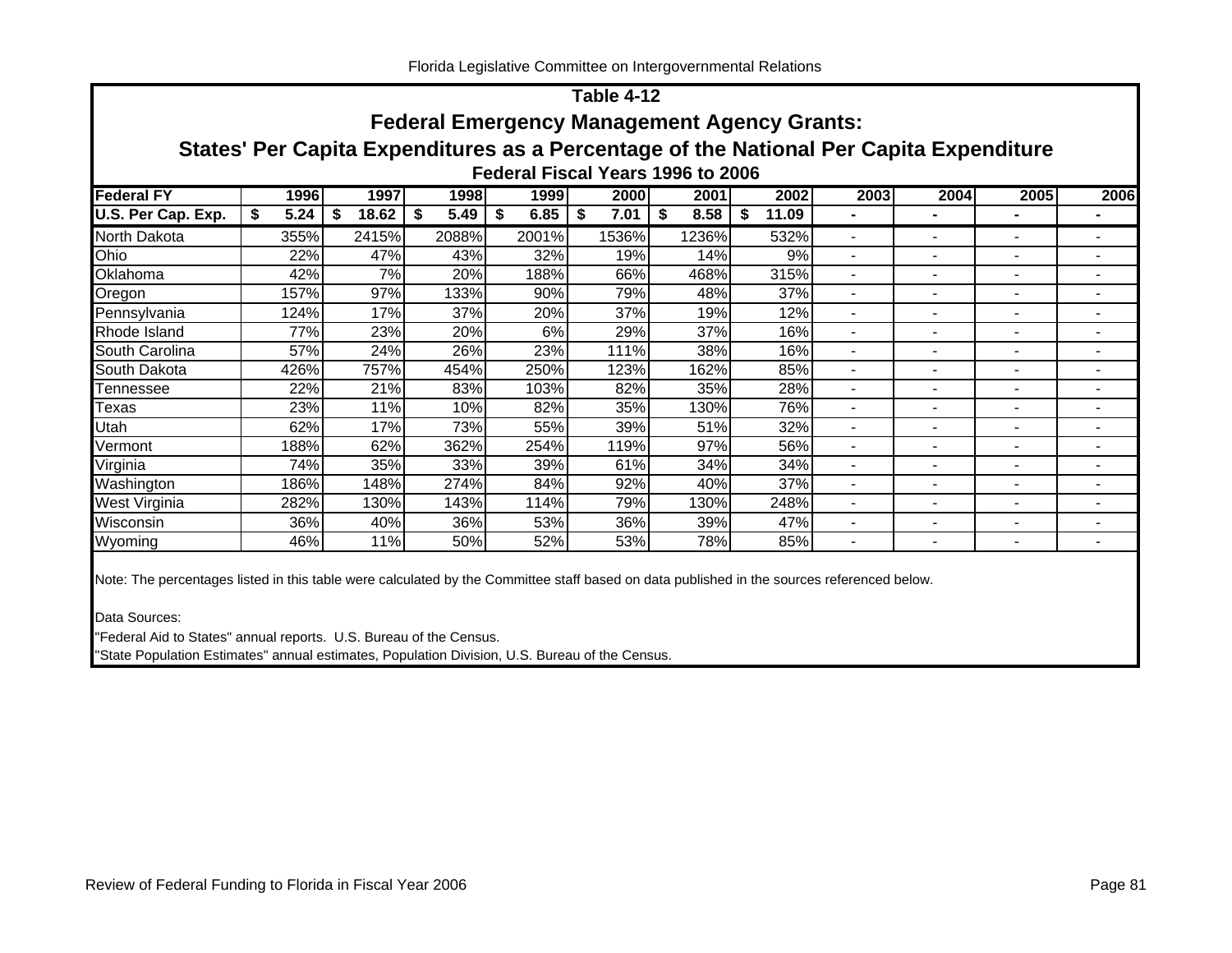|                      |                                                                                        |          |          |          | Table 4-13                        |          |                                                      |          |            |          |          |
|----------------------|----------------------------------------------------------------------------------------|----------|----------|----------|-----------------------------------|----------|------------------------------------------------------|----------|------------|----------|----------|
|                      |                                                                                        |          |          |          |                                   |          | U.S. Department of Health and Human Services Grants: |          |            |          |          |
|                      | States' Per Capita Expenditures as a Percentage of the National Per Capita Expenditure |          |          |          |                                   |          |                                                      |          |            |          |          |
|                      |                                                                                        |          |          |          |                                   |          |                                                      |          |            |          |          |
|                      |                                                                                        |          |          |          | Federal Fiscal Years 1996 to 2006 |          |                                                      |          |            |          |          |
| <b>Federal FY</b>    | 1996                                                                                   | 1997     | 1998     | 1999     | 2000                              | 2001     | 2002                                                 | 2003     | 2004       | 2005     | 2006     |
| U.S. Per Cap. Exp.   | \$476.83                                                                               | \$443.12 | \$505.74 | \$539.57 | \$559.47                          | \$630.44 | \$701.89                                             | \$753.65 | \$793.04   | \$803.82 | \$752.80 |
| Alabama              | 89%                                                                                    | 94%      | 91%      | 94%      | 95%                               | 96%      | 93%                                                  | 98%      | 95%        | 95%      | 100%     |
| Alaska               | 114%                                                                                   | 129%     | 127%     | 147%     | 256%                              | 265%     | 173%                                                 | 170%     | 181%       | 182%     | 177%     |
| Arizona              | 80%                                                                                    | 75%      | 78%      | 80%      | 78%                               | 81%      | 91%                                                  | 101%     | 104%       | 110%     | 111%     |
| Arkansas             | 100%                                                                                   | 111%     | 104%     | 104%     | 99%                               | 104%     | 110%                                                 | 110%     | 111%       | 119%     | 123%     |
| California           | 101%                                                                                   | 92%      | 99%      | 102%     | 98%                               | 99%      | 95%                                                  | 100%     | 96%        | 97%      | 96%      |
| Colorado             | 65%                                                                                    | 70%      | 63%      | 62%      | 63%                               | 61%      | 62%                                                  | 62%      | 60%        | 60%      | 62%      |
| Connecticut          | 124%                                                                                   | 111%     | 120%     | 123%     | 115%                              | 109%     | 106%                                                 | 97%      | 104%       | 100%     | 103%     |
| Delaware             | 88%                                                                                    | 92%      | 82%      | 91%      | 87%                               | 90%      | 86%                                                  | 86%      | 86%        | 92%      | 96%      |
| <b>Florida</b>       | 69%                                                                                    | 70%      | 69%      | 71%      | 71%                               | 71%      | 71%                                                  | 78%      | <b>77%</b> | 73%      | 71%      |
| Georgia              | 88%                                                                                    | 85%      | 78%      | 78%      | 83%                               | 86%      | 89%                                                  | 86%      | 84%        | 79%      | 80%      |
| Hawaii               | 98%                                                                                    | 99%      | 87%      | 82%      | 80%                               | 75%      | 79%                                                  | 77%      | 89%        | 84%      | 96%      |
| Idaho                | 68%                                                                                    | 74%      | 72%      | 77%      | 81%                               | 83%      | 83%                                                  | 80%      | 88%        | 85%      | 87%      |
| Illinois             | 87%                                                                                    | 92%      | 84%      | 85%      | 86%                               | 81%      | 80%                                                  | 78%      | 82%        | 80%      | 77%      |
| Indiana              | 77%                                                                                    | 72%      | 74%      | 79%      | 84%                               | 88%      | 83%                                                  | 79%      | 84%        | 81%      | 89%      |
| lowa                 | 79%                                                                                    | 83%      | 84%      | 85%      | 90%                               | 83%      | 101%                                                 | 86%      | 88%        | 90%      | 94%      |
| Kansas               | 68%                                                                                    | 71%      | 72%      | 78%      | 82%                               | 85%      | 83%                                                  | 77%      | 77%        | 80%      | 76%      |
| Kentucky             | 109%                                                                                   | 119%     | 117%     | 119%     | 120%                              | 117%     | 120%                                                 | 114%     | 114%       | 114%     | 118%     |
| ouisiana <u>.</u>    | 147%                                                                                   | 142%     | 127%     | 125%     | 121%                              | 133%     | 139%                                                 | 125%     | 132%       | 133%     | 140%     |
| Maine                | 139%                                                                                   | 151%     | 150%     | 141%     | 155%                              | 147%     | 140%                                                 | 154%     | 163%       | 169%     | 152%     |
| Maryland             | 80%                                                                                    | 98%      | 83%      | 83%      | 112%                              | 99%      | 79%                                                  | 84%      | 82%        | 80%      | 85%      |
| <b>Massachusetts</b> | 118%                                                                                   | 110%     | 127%     | 122%     | 122%                              | 115%     | 123%                                                 | 115%     | 121%       | 122%     | 124%     |
| Michigan             | 96%                                                                                    | 94%      | 97%      | 103%     | 97%                               | 98%      | 97%                                                  | 92%      | 92%        | 92%      | 84%      |
| Minnesota            | 97%                                                                                    | 103%     | 95%      | 93%      | 90%                               | 93%      | 96%                                                  | 94%      | 99%        | 95%      | 98%      |
| Mississippi          | 124%                                                                                   | 122%     | 125%     | 121%     | 121%                              | 135%     | 139%                                                 | 139%     | 144%       | 139%     | 159%     |
| Missouri             | 94%                                                                                    | 96%      | 97%      | 102%     | 104%                              | 110%     | 108%                                                 | 105%     | 109%       | 110%     | 111%     |
| Montana              | 98%                                                                                    | 93%      | 92%      | 88%      | 106%                              | 112%     | 102%                                                 | 98%      | 100%       | 100%     | 104%     |
| Nebraska             | 80%                                                                                    | 86%      | 85%      | 95%      | 96%                               | 94%      | 95%                                                  | 88%      | 92%        | 88%      | 92%      |
| Nevada               | 52%                                                                                    | 47%      | 46%      | 47%      | 44%                               | 44%      | 48%                                                  | 52%      | 48%        | 51%      | 50%      |
| New Hampshire        | 90%                                                                                    | 88%      | 80%      | 84%      | 85%                               | 79%      | 76%                                                  | 74%      | 78%        | 79%      | 75%      |
| New Jersey           | 96%                                                                                    | 98%      | 93%      | 87%      | 92%                               | 89%      | 100%                                                 | 88%      | 84%        | 85%      | 91%      |
| New Mexico           | 121%                                                                                   | 130%     | 117%     | 120%     | 126%                              | 135%     | 134%                                                 | 142%     | 150%       | 149%     | 149%     |
| New York             | 195%                                                                                   | 193%     | 205%     | 187%     | 183%                              | 180%     | 184%                                                 | 191%     | 184%       | 188%     | 185%     |
| North Carolina       | 98%                                                                                    | 113%     | 98%      | 102%     | 100%                              | 101%     | 96%                                                  | 96%      | 101%       | 106%     | 105%     |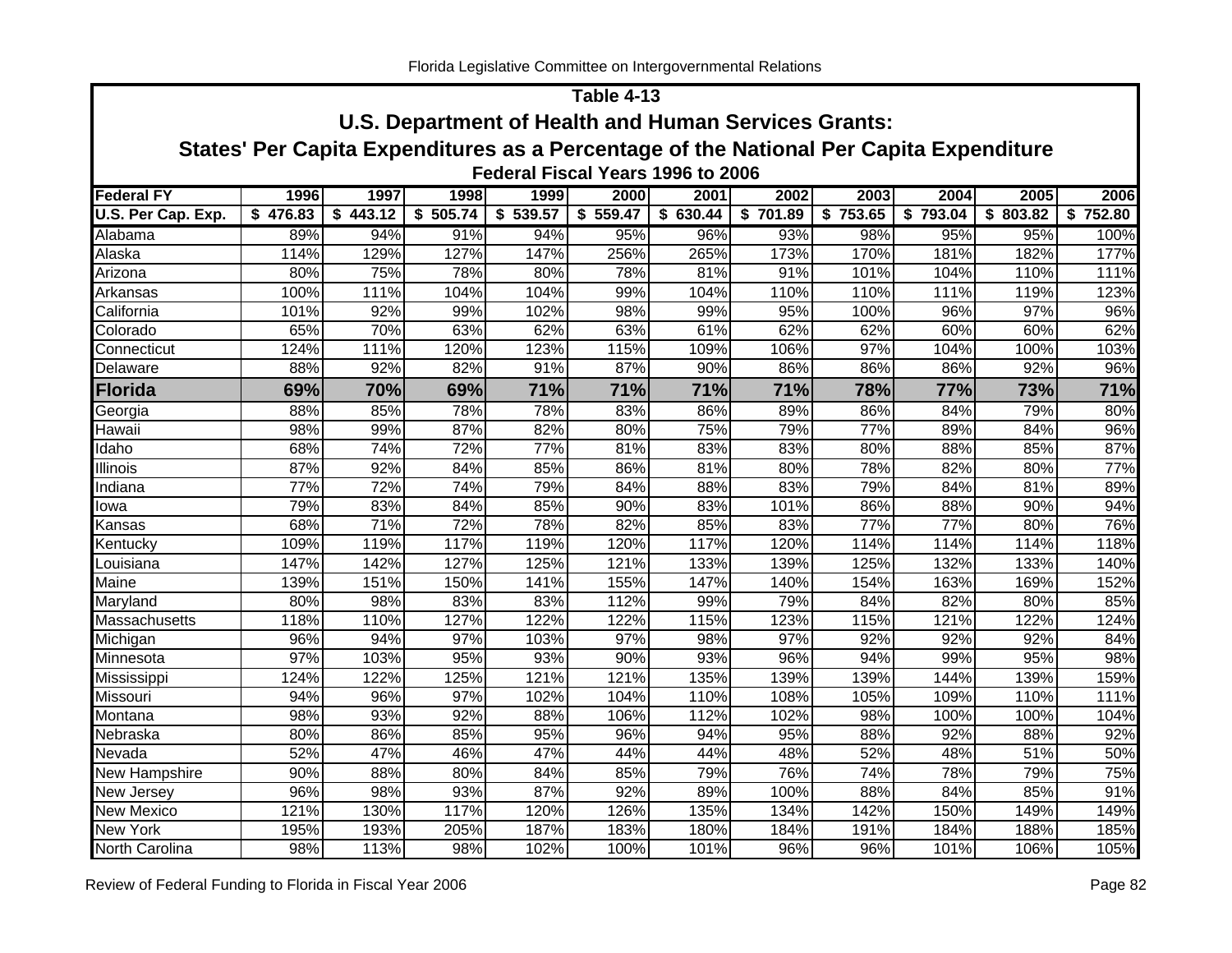|                   |                                                                                                                                                                                                                                                                              |      |      |      | <b>Table 4-13</b>                                    |      |      |      |      |      |      |  |  |  |
|-------------------|------------------------------------------------------------------------------------------------------------------------------------------------------------------------------------------------------------------------------------------------------------------------------|------|------|------|------------------------------------------------------|------|------|------|------|------|------|--|--|--|
|                   |                                                                                                                                                                                                                                                                              |      |      |      | U.S. Department of Health and Human Services Grants: |      |      |      |      |      |      |  |  |  |
|                   | States' Per Capita Expenditures as a Percentage of the National Per Capita Expenditure                                                                                                                                                                                       |      |      |      |                                                      |      |      |      |      |      |      |  |  |  |
|                   |                                                                                                                                                                                                                                                                              |      |      |      | Federal Fiscal Years 1996 to 2006                    |      |      |      |      |      |      |  |  |  |
|                   |                                                                                                                                                                                                                                                                              |      |      |      |                                                      |      |      |      |      |      |      |  |  |  |
| <b>Federal FY</b> | 1996                                                                                                                                                                                                                                                                         | 1997 | 1998 | 1999 | 2000                                                 | 2001 | 2002 | 2003 | 2004 | 2005 | 2006 |  |  |  |
|                   | \$559.47<br>U.S. Per Cap. Exp.<br>505.74<br>\$539.57<br>\$630.44<br>701.89<br>\$<br>753.65<br>\$<br>803.82<br>752.80<br>476.83<br>\$<br>443.12<br>\$<br>\$<br>793.04<br>North Dakota<br>102%<br>105%<br>105%<br>106%<br>121%<br>111%<br>108%<br>103%<br>104%<br>102%<br>103% |      |      |      |                                                      |      |      |      |      |      |      |  |  |  |
|                   |                                                                                                                                                                                                                                                                              |      |      |      |                                                      |      |      |      |      |      |      |  |  |  |
| Ohio              | 101%                                                                                                                                                                                                                                                                         | 96%  | 97%  | 95%  | 99%                                                  | 100% | 103% | 103% | 107% | 103% | 109% |  |  |  |
| Oklahoma          | 80%                                                                                                                                                                                                                                                                          | 81%  | 82%  | 88%  | 95%                                                  | 104% | 96%  | 95%  | 92%  | 96%  | 100% |  |  |  |
| Oregon            | 89%                                                                                                                                                                                                                                                                          | 85%  | 91%  | 101% | 96%                                                  | 104% | 90%  | 91%  | 85%  | 89%  | 88%  |  |  |  |
| Pennsylvania      | 104%                                                                                                                                                                                                                                                                         | 111% | 103% | 115% | 109%                                                 | 106% | 109% | 108% | 113% | 118% | 114% |  |  |  |
| Rhode Island      | 136%                                                                                                                                                                                                                                                                         | 149% | 142% | 147% | 147%                                                 | 138% | 137% | 141% | 150% | 145% | 144% |  |  |  |
| South Carolina    | 103%                                                                                                                                                                                                                                                                         | 105% | 104% | 104% | 106%                                                 | 106% | 104% | 103% | 105% | 102% | 101% |  |  |  |
| South Dakota      | 91%                                                                                                                                                                                                                                                                          | 86%  | 94%  | 95%  | 98%                                                  | 101% | 101% | 97%  | 94%  | 98%  | 97%  |  |  |  |
| Tennessee         | 107%                                                                                                                                                                                                                                                                         | 110% | 115% | 115% | 117%                                                 | 121% | 114% | 119% | 125% | 124% | 106% |  |  |  |
| Texas             | 83%                                                                                                                                                                                                                                                                          | 84%  | 83%  | 81%  | 77%                                                  | 74%  | 78%  | 79%  | 76%  | 76%  | 80%  |  |  |  |
| Utah              | 70%                                                                                                                                                                                                                                                                          | 66%  | 68%  | 70%  | 68%                                                  | 69%  | 65%  | 67%  | 72%  | 70%  | 69%  |  |  |  |
| Vermont           | 121%                                                                                                                                                                                                                                                                         | 113% | 125% | 138% | 136%                                                 | 142% | 140% | 140% | 145% | 143% | 145% |  |  |  |
| Virginia          | 51%                                                                                                                                                                                                                                                                          | 54%  | 52%  | 55%  | 55%                                                  | 56%  | 59%  | 53%  | 54%  | 54%  | 57%  |  |  |  |
| Washington        | 92%                                                                                                                                                                                                                                                                          | 92%  | 93%  | 90%  | 94%                                                  | 91%  | 94%  | 89%  | 86%  | 86%  | 80%  |  |  |  |
| West Virginia     | 135%                                                                                                                                                                                                                                                                         | 137% | 139% | 129% | 134%                                                 | 138% | 133% | 141% | 138% | 142% | 141% |  |  |  |
| Wisconsin         | 89%                                                                                                                                                                                                                                                                          | 88%  | 94%  | 88%  | 91%                                                  | 99%  | 99%  | 99%  | 91%  | 90%  | 84%  |  |  |  |
| Wyoming           | 71%                                                                                                                                                                                                                                                                          | 80%  | 76%  | 75%  | 76%                                                  | 86%  | 79%  | 87%  | 92%  | 89%  | 76%  |  |  |  |

Data Sources:

"Federal Aid to States" annual reports. U.S. Bureau of the Census.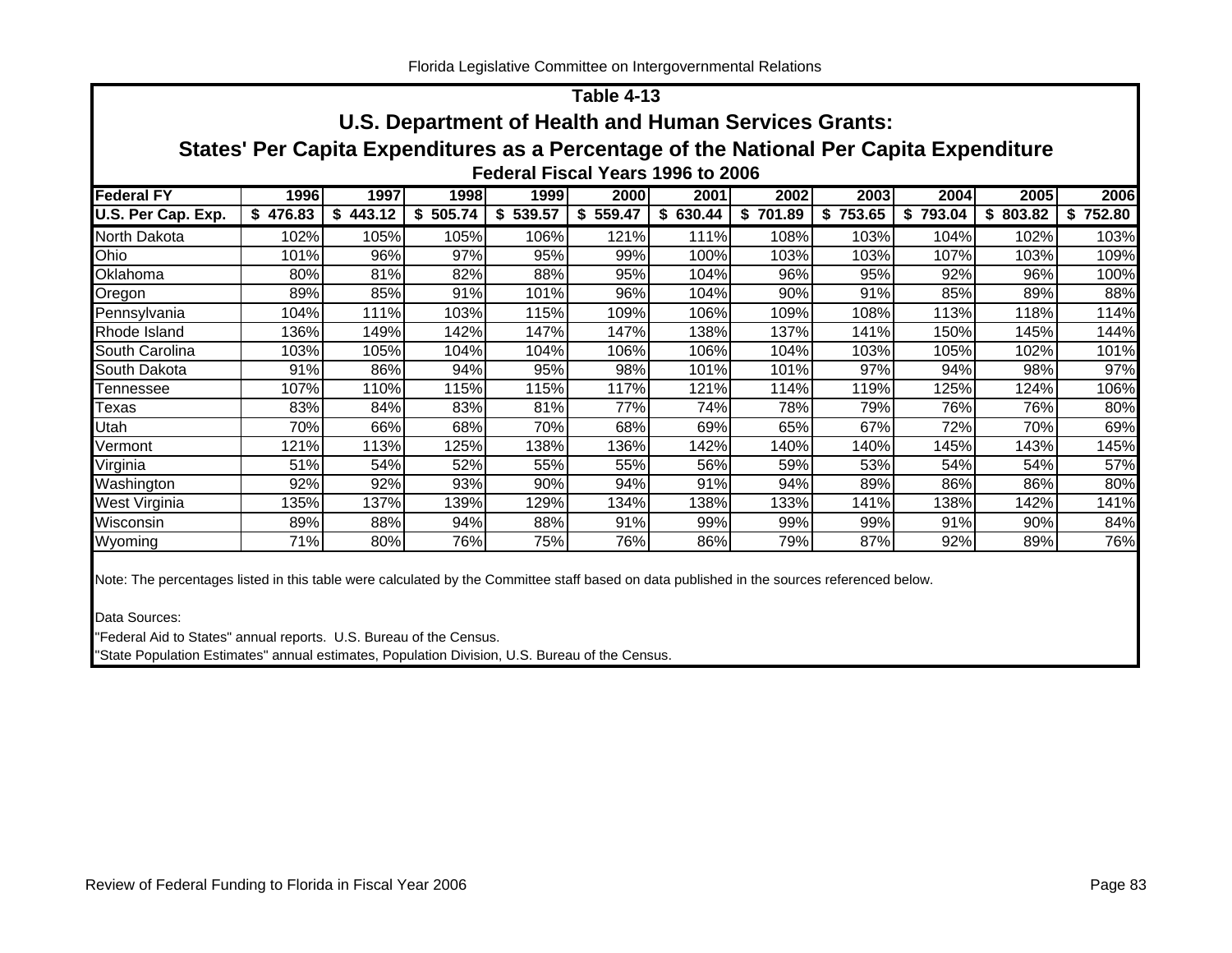|                       |                          |                |                          |                          | Table 4-14                                                                             |                          |                          |             |             |             |             |
|-----------------------|--------------------------|----------------|--------------------------|--------------------------|----------------------------------------------------------------------------------------|--------------------------|--------------------------|-------------|-------------|-------------|-------------|
|                       |                          |                |                          |                          | <b>U.S. Department of Homeland Security Grants:</b>                                    |                          |                          |             |             |             |             |
|                       |                          |                |                          |                          | States' Per Capita Expenditures as a Percentage of the National Per Capita Expenditure |                          |                          |             |             |             |             |
|                       |                          |                |                          |                          | Federal Fiscal Years 1996 to 2006                                                      |                          |                          |             |             |             |             |
|                       |                          |                |                          |                          |                                                                                        |                          |                          |             |             |             |             |
| <b>Federal FY</b>     | 1996                     | 1997           | 1998                     | 1999                     | 2000                                                                                   | 2001                     | 2002                     | 2003        | 2004        | 2005        | 2006        |
| U.S. Per Cap. Exp.    | $\blacksquare$           | $\blacksquare$ | $\blacksquare$           | $\blacksquare$           | $\blacksquare$                                                                         | $\blacksquare$           | $\blacksquare$           | \$<br>15.17 | 17.89<br>\$ | 26.36<br>\$ | 31.68<br>\$ |
| Alabama               | $\blacksquare$           | $\blacksquare$ | $\blacksquare$           | $\blacksquare$           | $\overline{\phantom{a}}$                                                               | $\overline{\phantom{0}}$ | $\blacksquare$           | 76%         | 103%        | 249%        | 129%        |
| Alaska                |                          | $\blacksquare$ | $\blacksquare$           | $\blacksquare$           | $\blacksquare$                                                                         |                          | $\blacksquare$           | 54%         | 259%        | 161%        | 187%        |
| Arizona               |                          | $\blacksquare$ | $\blacksquare$           | $\blacksquare$           |                                                                                        |                          | $\blacksquare$           | 13%         | 60%         | 32%         | 19%         |
| Arkansas              | $\overline{\phantom{0}}$ | $\blacksquare$ | $\blacksquare$           | $\blacksquare$           | $\overline{\phantom{a}}$                                                               | $\overline{a}$           | $\blacksquare$           | 88%         | 155%        | 90%         | 85%         |
| California            | $\blacksquare$           | $\blacksquare$ | $\blacksquare$           | $\blacksquare$           | $\blacksquare$                                                                         | $\blacksquare$           | $\blacksquare$           | 99%         | 145%        | 78%         | 50%         |
| Colorado              |                          |                | $\blacksquare$           | $\blacksquare$           |                                                                                        |                          | $\blacksquare$           | 23%         | 70%         | 100%        | 27%         |
| Connecticut           | $\blacksquare$           | $\blacksquare$ | $\blacksquare$           |                          | $\blacksquare$                                                                         | $\blacksquare$           | $\blacksquare$           | 19%         | 91%         | 37%         | 27%         |
| Delaware              |                          |                |                          |                          |                                                                                        |                          | $\blacksquare$           | 33%         | 190%        | 92%         | 174%        |
| Florida               |                          |                |                          |                          | <b>Refer to Federal Emergency Management Agency</b>                                    |                          |                          | 65%         | 87%         | 344%        | 289%        |
| Georgia               | $\overline{\phantom{a}}$ | $\blacksquare$ | $\blacksquare$           |                          |                                                                                        | $\blacksquare$           | $\blacksquare$           | 19%         | 59%         | 42%         | 23%         |
| Hawaii                | $\blacksquare$           | $\blacksquare$ | $\blacksquare$           | $\blacksquare$           | $\blacksquare$                                                                         | $\blacksquare$           | $\blacksquare$           | 22%         | 114%        | 95%         | 38%         |
| Idaho                 | $\blacksquare$           | $\blacksquare$ | $\blacksquare$           | $\blacksquare$           | $\blacksquare$                                                                         | $\blacksquare$           |                          | 12%         | 103%        | 56%         | 31%         |
| Illinois              | $\blacksquare$           | $\blacksquare$ | $\blacksquare$           |                          |                                                                                        |                          | $\blacksquare$           | $0\%$       | 56%         | 38%         | 28%         |
| Indiana               | $\overline{a}$           | $\overline{a}$ | $\overline{a}$           | $\overline{\phantom{a}}$ | $\overline{\phantom{a}}$                                                               | $\overline{\phantom{0}}$ | $\blacksquare$           | 16%         | 69%         | 52%         | 18%         |
| lowa                  | $\overline{\phantom{a}}$ | $\blacksquare$ | $\blacksquare$           | $\blacksquare$           | $\overline{\phantom{0}}$                                                               | $\overline{a}$           | $\blacksquare$           | 28%         | 87%         | 56%         | 23%         |
| Kansas                | $\overline{a}$           | $\mathbf{r}$   | $\overline{a}$           | $\overline{a}$           | $\overline{a}$                                                                         |                          | $\overline{a}$           | 36%         | 89%         | 94%         | 620%        |
| Kentucky              | $\overline{\phantom{a}}$ | $\blacksquare$ | $\blacksquare$           | $\blacksquare$           | $\overline{\phantom{a}}$                                                               | $\overline{a}$           | $\blacksquare$           | 55%         | 125%        | 60%         | 35%         |
| Louisiana             | $\overline{\phantom{a}}$ | $\blacksquare$ | $\blacksquare$           | $\blacksquare$           | $\blacksquare$                                                                         |                          | $\blacksquare$           | 227%        | 114%        | 333%        | 1406%       |
| Maine                 | $\overline{\phantom{0}}$ | $\blacksquare$ | $\overline{\phantom{a}}$ | $\blacksquare$           |                                                                                        |                          | $\blacksquare$           | 27%         | 139%        | 88%         | 53%         |
| Maryland              | $\blacksquare$           | $\blacksquare$ | $\blacksquare$           | $\blacksquare$           | $\overline{a}$                                                                         | $\overline{a}$           | $\blacksquare$           | 26%         | 105%        | 46%         | 28%         |
| Massachusetts         | $\overline{a}$           | $\blacksquare$ | $\blacksquare$           | $\blacksquare$           | $\overline{\phantom{0}}$                                                               | $\overline{a}$           | $\blacksquare$           | 28%         | 101%        | 74%         | 34%         |
| Michigan              | $\overline{\phantom{a}}$ | $\blacksquare$ | $\blacksquare$           | $\overline{a}$           | $\overline{\phantom{0}}$                                                               | $\overline{a}$           | $\blacksquare$           | 8%          | 57%         | 31%         | 24%         |
| Minnesota             | $\overline{a}$           | $\sim$         | $\mathbf{r}$             | $\mathbf{r}$             | $\sim$                                                                                 | $\overline{a}$           | $\overline{a}$           | 48%         | 86%         | 38%         | 19%         |
| Mississippi           | $\overline{\phantom{0}}$ | $\overline{a}$ | $\blacksquare$           | $\blacksquare$           | $\overline{\phantom{0}}$                                                               | $\overline{\phantom{a}}$ | $\overline{\phantom{0}}$ | 59%         | 92%         | 139%        | 952%        |
| Missouri              | $\blacksquare$           | $\blacksquare$ | $\blacksquare$           | $\blacksquare$           | $\blacksquare$                                                                         |                          | $\blacksquare$           | 43%         | 90%         | 40%         | 34%         |
| Montana               |                          | $\overline{a}$ | $\overline{a}$           | $\overline{a}$           |                                                                                        |                          | $\overline{a}$           | 24%         | 215%        | 158%        | 43%         |
| Nebraska              | $\overline{a}$           | $\blacksquare$ | $\blacksquare$           | $\blacksquare$           | $\overline{\phantom{0}}$                                                               | $\overline{\phantom{0}}$ | $\blacksquare$           | 28%         | 116%        | 76%         | 57%         |
| Nevada                | $\overline{\phantom{a}}$ | $\blacksquare$ | $\blacksquare$           | $\blacksquare$           | $\blacksquare$                                                                         | $\blacksquare$           | $\blacksquare$           | 8%          | 107%        | 72%         | 410%        |
| <b>New Hampshire</b>  |                          | $\overline{a}$ | $\overline{\phantom{a}}$ | $\overline{a}$           |                                                                                        |                          |                          | 38%         | 126%        | 69%         | 79%         |
| New Jersey            | $\blacksquare$           | $\blacksquare$ | $\blacksquare$           | $\blacksquare$           | $\sim$                                                                                 | $\blacksquare$           | $\blacksquare$           | 30%         | 89%         | 33%         | 21%         |
| <b>New Mexico</b>     | $\blacksquare$           | $\blacksquare$ | $\blacksquare$           | $\blacksquare$           | $\sim$                                                                                 | $\blacksquare$           | $\blacksquare$           | 38%         | 157%        | 58%         | 16%         |
| <b>New York</b>       | $\blacksquare$           | $\blacksquare$ | $\blacksquare$           | $\blacksquare$           | $\blacksquare$                                                                         | $\blacksquare$           | $\overline{\phantom{a}}$ | 840%        | 111%        | 278%        | 50%         |
| <b>North Carolina</b> | $\blacksquare$           | $\blacksquare$ | $\blacksquare$           | $\blacksquare$           | $\sim$                                                                                 |                          | $\blacksquare$           | 92%         | 117%        | 59%         | 35%         |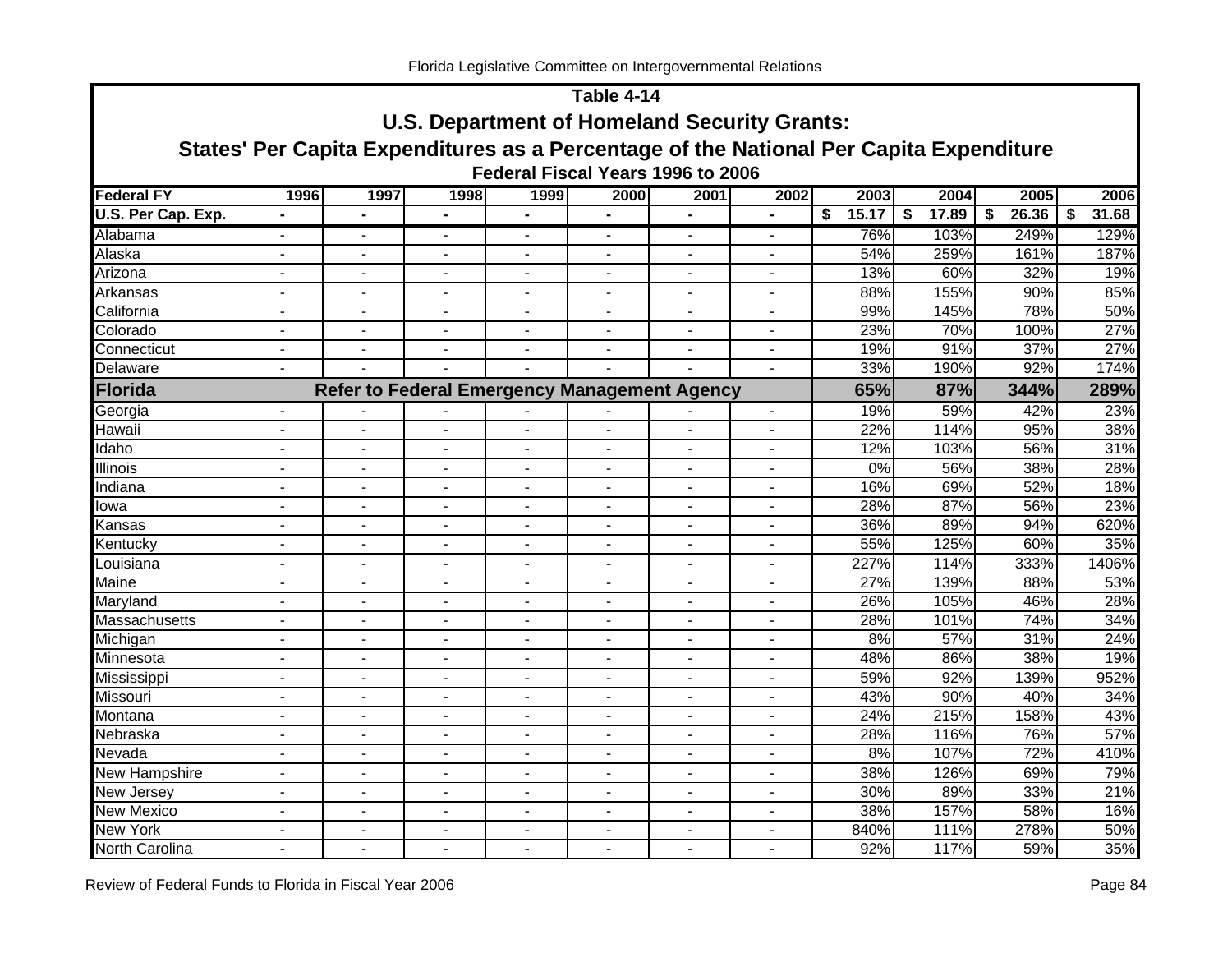|                    |                                                                                                                                                 |                          |                          |                          | Table 4-14                                          |                          |                          |             |             |       |       |  |  |  |  |
|--------------------|-------------------------------------------------------------------------------------------------------------------------------------------------|--------------------------|--------------------------|--------------------------|-----------------------------------------------------|--------------------------|--------------------------|-------------|-------------|-------|-------|--|--|--|--|
|                    |                                                                                                                                                 |                          |                          |                          | <b>U.S. Department of Homeland Security Grants:</b> |                          |                          |             |             |       |       |  |  |  |  |
|                    | States' Per Capita Expenditures as a Percentage of the National Per Capita Expenditure                                                          |                          |                          |                          |                                                     |                          |                          |             |             |       |       |  |  |  |  |
|                    |                                                                                                                                                 |                          |                          |                          | Federal Fiscal Years 1996 to 2006                   |                          |                          |             |             |       |       |  |  |  |  |
| <b>Federal FY</b>  | 1996                                                                                                                                            | 1997                     | 1998                     | 1999                     | 2000                                                | 2001                     | 2002                     | 2003        | 2004        | 2005  | 2006  |  |  |  |  |
| U.S. Per Cap. Exp. |                                                                                                                                                 |                          |                          |                          | $\blacksquare$                                      |                          | ٠                        | \$<br>15.17 | 17.89<br>\$ | 26.36 | 31.68 |  |  |  |  |
| North Dakota       | $\overline{\phantom{a}}$                                                                                                                        | $\overline{a}$           | $\blacksquare$           | $\blacksquare$           | $\sim$                                              | $\overline{\phantom{a}}$ | $\blacksquare$           | 160%        | 316%        | 941%  | 172%  |  |  |  |  |
| Ohio               | $\overline{\phantom{a}}$                                                                                                                        | $\blacksquare$           | $\blacksquare$           | $\blacksquare$           | -                                                   | $\blacksquare$           | $\blacksquare$           | 19%         | 67%         | 56%   | 23%   |  |  |  |  |
| Oklahoma           | $\overline{\phantom{a}}$                                                                                                                        |                          | $\overline{\phantom{0}}$ | $\overline{\phantom{a}}$ | $\overline{\phantom{a}}$                            | $\overline{\phantom{0}}$ | $\blacksquare$           | 65%         | 97%         | 61%   | 48%   |  |  |  |  |
| Oregon             | 76%<br>57%<br>121%<br>38%<br>$\blacksquare$<br>$\blacksquare$<br>$\blacksquare$<br>$\blacksquare$<br>$\blacksquare$<br>$\overline{\phantom{a}}$ |                          |                          |                          |                                                     |                          |                          |             |             |       |       |  |  |  |  |
| Pennsylvania       | $\overline{\phantom{a}}$                                                                                                                        | $\overline{\phantom{0}}$ | $\blacksquare$           | $\blacksquare$           | $\blacksquare$                                      | $\blacksquare$           | $\overline{\phantom{a}}$ | 13%         | 67%         | 60%   | 25%   |  |  |  |  |
| Rhode Island       | $\overline{\phantom{a}}$                                                                                                                        | $\overline{\phantom{0}}$ | $\blacksquare$           | $\blacksquare$           | $\overline{\phantom{a}}$                            | $\blacksquare$           | $\blacksquare$           | 29%         | 126%        | 87%   | 33%   |  |  |  |  |
| South Carolina     | $\blacksquare$                                                                                                                                  | $\blacksquare$           | $\blacksquare$           | $\blacksquare$           | $\overline{\phantom{a}}$                            | $\blacksquare$           | $\overline{\phantom{a}}$ | 17%         | 80%         | 39%   | 29%   |  |  |  |  |
| South Dakota       | $\overline{\phantom{a}}$                                                                                                                        | $\blacksquare$           | $\blacksquare$           | $\blacksquare$           | $\overline{\phantom{a}}$                            | $\blacksquare$           | $\blacksquare$           | 59%         | 183%        | 103%  | 115%  |  |  |  |  |
| Tennessee          | $\overline{\phantom{a}}$                                                                                                                        | $\overline{\phantom{0}}$ | $\blacksquare$           | $\blacksquare$           | $\blacksquare$                                      | $\blacksquare$           | $\blacksquare$           | 16%         | 98%         | 47%   | 33%   |  |  |  |  |
| Texas              | $\blacksquare$                                                                                                                                  | $\blacksquare$           | $\overline{\phantom{0}}$ | $\blacksquare$           | $\blacksquare$                                      | $\blacksquare$           | $\blacksquare$           | 69%         | 76%         | 57%   | 166%  |  |  |  |  |
| Utah               |                                                                                                                                                 | $\blacksquare$           | $\overline{\phantom{0}}$ | $\blacksquare$           | $\blacksquare$                                      | $\overline{\phantom{a}}$ | $\blacksquare$           | 20%         | 99%         | 64%   | 72%   |  |  |  |  |
| Vermont            | $\overline{\phantom{a}}$                                                                                                                        | $\blacksquare$           | $\blacksquare$           | $\blacksquare$           | $\blacksquare$                                      | $\blacksquare$           | $\blacksquare$           | 32%         | 214%        | 120%  | 73%   |  |  |  |  |
| Virginia           |                                                                                                                                                 | $\overline{\phantom{0}}$ | $\blacksquare$           | $\blacksquare$           | $\overline{\phantom{a}}$                            | $\blacksquare$           | $\blacksquare$           | 15%         | 188%        | 53%   | 26%   |  |  |  |  |
| Washington         | $\blacksquare$                                                                                                                                  | -                        | $\blacksquare$           | $\blacksquare$           | $\blacksquare$                                      | $\blacksquare$           | $\overline{\phantom{0}}$ | 34%         | 101%        | 62%   | 31%   |  |  |  |  |
| West Virginia      | $\overline{\phantom{a}}$                                                                                                                        | $\blacksquare$           | $\blacksquare$           | $\blacksquare$           | $\blacksquare$                                      | $\blacksquare$           | $\overline{\phantom{0}}$ | 77%         | 195%        | 121%  | 53%   |  |  |  |  |
| Wisconsin          | $\blacksquare$                                                                                                                                  | $\blacksquare$           | $\blacksquare$           | $\blacksquare$           | $\blacksquare$                                      | $\overline{\phantom{a}}$ | $\overline{\phantom{0}}$ | 17%         | 64%         | 38%   | 19%   |  |  |  |  |
| Wyoming            |                                                                                                                                                 | -                        |                          |                          | $\overline{\phantom{a}}$                            |                          |                          | 81%         | 227%        | 130%  | 52%   |  |  |  |  |

Data Sources:

"Federal Aid to States" annual reports. U.S. Bureau of the Census.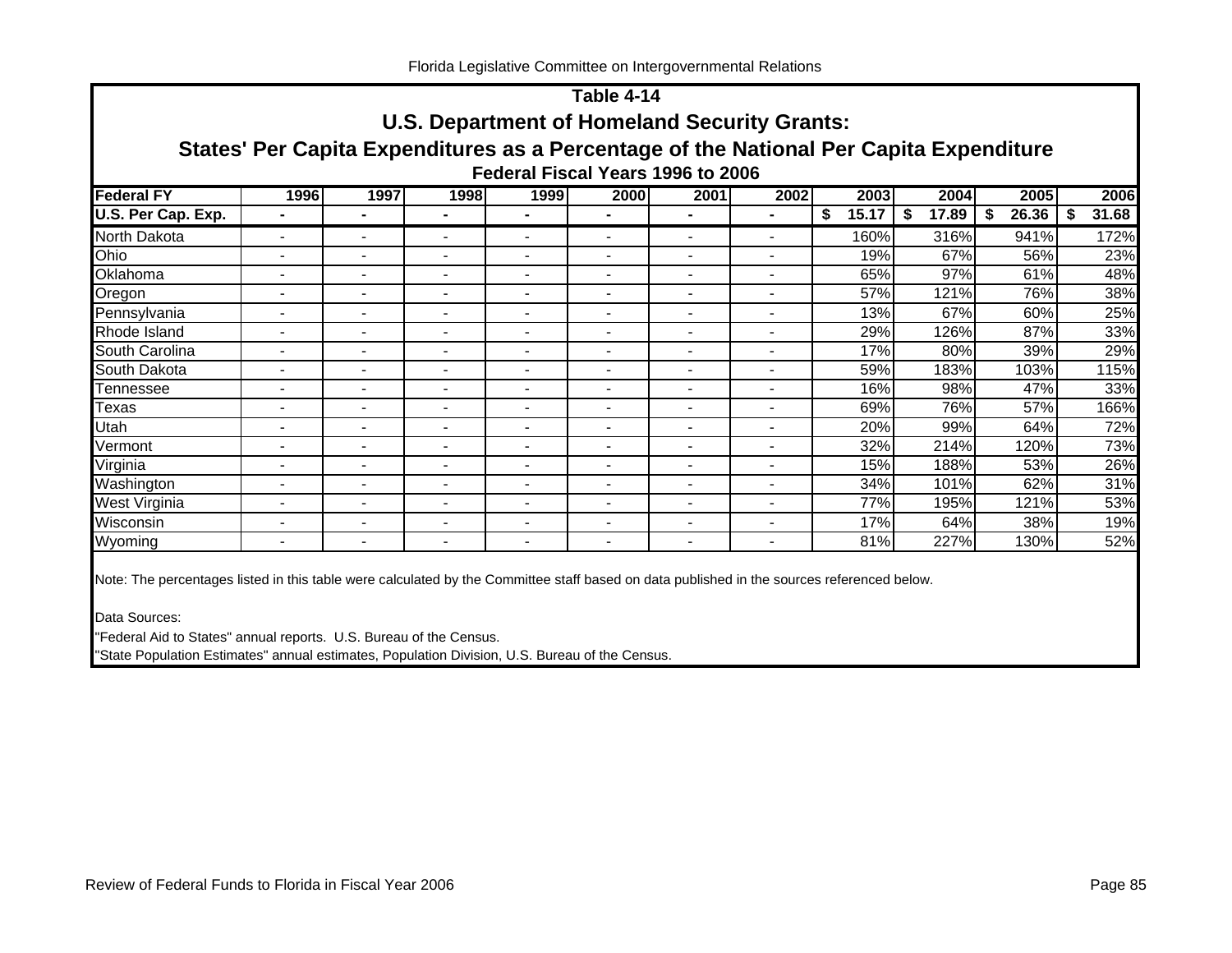|                                         |                                                                                        |                     |                     |                  | <b>Table 4-15</b>                 |                                |                                                          |                  |                  |                     |                                |
|-----------------------------------------|----------------------------------------------------------------------------------------|---------------------|---------------------|------------------|-----------------------------------|--------------------------------|----------------------------------------------------------|------------------|------------------|---------------------|--------------------------------|
|                                         |                                                                                        |                     |                     |                  |                                   |                                | U.S. Department of Housing and Urban Development Grants: |                  |                  |                     |                                |
|                                         | States' Per Capita Expenditures as a Percentage of the National Per Capita Expenditure |                     |                     |                  |                                   |                                |                                                          |                  |                  |                     |                                |
|                                         |                                                                                        |                     |                     |                  | Federal Fiscal Years 1996 to 2006 |                                |                                                          |                  |                  |                     |                                |
|                                         |                                                                                        |                     |                     |                  |                                   |                                |                                                          |                  |                  |                     |                                |
| <b>Federal FY</b><br>U.S. Per Cap. Exp. | 1996<br>\$<br>82.35                                                                    | 1997<br>\$<br>82.16 | 1998<br>\$<br>95.96 | 1999<br>\$107.55 | 2000<br>\$110.59                  | 2001<br>$\overline{\$}$ 111.46 | 2002<br>\$123.44                                         | 2003<br>\$129.76 | 2004<br>\$132.02 | 2005<br>\$<br>92.04 | 2006<br>$\overline{\$}$ 134.89 |
| Alabama                                 | 87%                                                                                    | 101%                | 100%                | 90%              | 87%                               | 92%                            | 92%                                                      | 88%              | 89%              | 105%                | 88%                            |
| Alaska                                  | 141%                                                                                   | 274%                | 234%                | 266%             | 298%                              | 271%                           | 220%                                                     | 251%             | 185%             | 318%                | 197%                           |
| Arizona                                 | 66%                                                                                    | 77%                 | 68%                 | 63%              | 59%                               | 72%                            | 73%                                                      | 69%              | 63%              | 64%                 | 56%                            |
| Arkansas                                | 94%                                                                                    | 78%                 | 73%                 | 69%              | 72%                               | 71%                            | 71%                                                      | 74%              | 81%              | 73%                 | 66%                            |
| California                              | 96%                                                                                    | 92%                 | 98%                 | 96%              | 92%                               | 93%                            | 97%                                                      | 97%              | 99%              | 82%                 | 93%                            |
| Colorado                                | 93%                                                                                    | 69%                 | 71%                 | 73%              | 91%                               | 80%                            | 75%                                                      | 81%              | 73%              | 62%                 | 75%                            |
| Connecticut                             | 116%                                                                                   | 141%                | 142%                | 146%             | 140%                              | 146%                           | 140%                                                     | 147%             | 146%             | 146%                | 162%                           |
| Delaware                                | 73%                                                                                    | 95%                 | 100%                | 100%             | 101%                              | 109%                           | 104%                                                     | 99%              | 103%             | 108%                | 99%                            |
| <b>Florida</b>                          | 63%                                                                                    | 67%                 | 68%                 | 65%              | 63%                               | 61%                            | 64%                                                      | 65%              | 61%              | 63%                 | 62%                            |
| Georgia                                 | 95%                                                                                    | 87%                 | 83%                 | 90%              | 94%                               | 81%                            | 84%                                                      | 81%              | 78%              | 82%                 | 90%                            |
| Hawaii                                  | 120%                                                                                   | 129%                | 138%                | 123%             | 132%                              | 105%                           | 93%                                                      | 112%             | 100%             | 100%                | 108%                           |
| Idaho                                   | 93%                                                                                    | 45%                 | 53%                 | 52%              | 55%                               | 45%                            | 45%                                                      | 50%              | 48%              | 49%                 | 39%                            |
| Illinois                                | 146%                                                                                   | 134%                | 128%                | 130%             | 124%                              | 128%                           | 130%                                                     | 122%             | 130%             | 142%                | 133%                           |
| Indiana                                 | 68%                                                                                    | 65%                 | 69%                 | 70%              | 73%                               | 73%                            | 71%                                                      | 71%              | 72%              | 69%                 | 70%                            |
| lowa                                    | 88%                                                                                    | 61%                 | 55%                 | 58%              | 62%                               | 69%                            | 59%                                                      | 64%              | 63%              | 61%                 | 65%                            |
| Kansas                                  | 79%                                                                                    | 55%                 | 50%                 | 49%              | 55%                               | 58%                            | 56%                                                      | 62%              | 62%              | 61%                 | 60%                            |
| Kentucky                                | 90%                                                                                    | 90%                 | 90%                 | 89%              | 88%                               | 108%                           | 97%                                                      | 91%              | 96%              | 101%                | 88%                            |
| ouisiana.                               | 102%                                                                                   | 92%                 | 96%                 | 96%              | 95%                               | 101%                           | 103%                                                     | 98%              | 96%              | 104%                | 104%                           |
| Maine                                   | 194%                                                                                   | 109%                | 118%                | 115%             | 138%                              | 124%                           | 112%                                                     | 121%             | 118%             | 132%                | 136%                           |
| Maryland                                | 107%                                                                                   | 116%                | 104%                | 113%             | 116%                              | 105%                           | 104%                                                     | 108%             | 114%             | 125%                | 129%                           |
| Massachusetts                           | 194%                                                                                   | 174%                | 178%                | 190%             | 187%                              | 204%                           | 190%                                                     | 216%             | 221%             | 218%                | 227%                           |
| Michigan                                | 65%                                                                                    | 71%                 | 71%                 | 77%              | 78%                               | 76%                            | 73%                                                      | 73%              | 72%              | 81%                 | 74%                            |
| Minnesota                               | 83%                                                                                    | 88%                 | 92%                 | 91%              | 94%                               | 95%                            | 92%                                                      | 95%              | 94%              | 103%                | 94%                            |
| Mississippi                             | 102%                                                                                   | 80%                 | 84%                 | 81%              | 85%                               | 82%                            | 81%                                                      | 82%              | 82%              | 88%                 | 85%                            |
| Missouri                                | 109%                                                                                   | 88%                 | 79%                 | 80%              | 80%                               | 98%                            | 84%                                                      | 97%              | 94%              | 79%                 | 78%                            |
| Montana                                 | 90%                                                                                    | 113%                | 106%                | 100%             | 121%                              | 111%                           | 96%                                                      | 92%              | 101%             | 111%                | 97%                            |
| Nebraska                                | 88%                                                                                    | 81%                 | 72%                 | 66%              | 70%                               | 74%                            | 70%                                                      | 71%              | 71%              | 73%                 | 66%                            |
| Nevada                                  | 89%                                                                                    | 83%                 | 70%                 | 62%              | 65%                               | 63%                            | 70%                                                      | 64%              | 58%              | 53%                 | 57%                            |
| New Hampshire                           | 129%                                                                                   | 80%                 | 89%                 | 88%              | 86%                               | 92%                            | 87%                                                      | 99%              | 95%              | 84%                 | 104%                           |
| New Jersey                              | 117%                                                                                   | 137%                | 135%                | 141%             | 146%                              | 145%                           | 130%                                                     | 134%             | 132%             | 134%                | 151%                           |
| New Mexico                              | 87%                                                                                    | 92%                 | 97%                 | 86%              | 87%                               | 79%                            | 78%                                                      | 79%              | 76%              | 70%                 | 72%                            |
| New York                                | 173%                                                                                   | 211%                | 210%                | 207%             | 193%                              | 198%                           | 220%                                                     | 217%             | 213%             | 209%                | 217%                           |
| North Carolina                          | 68%                                                                                    | 70%                 | 76%                 | 71%              | 80%                               | 76%                            | 74%                                                      | 73%              | 74%              | 76%                 | 72%                            |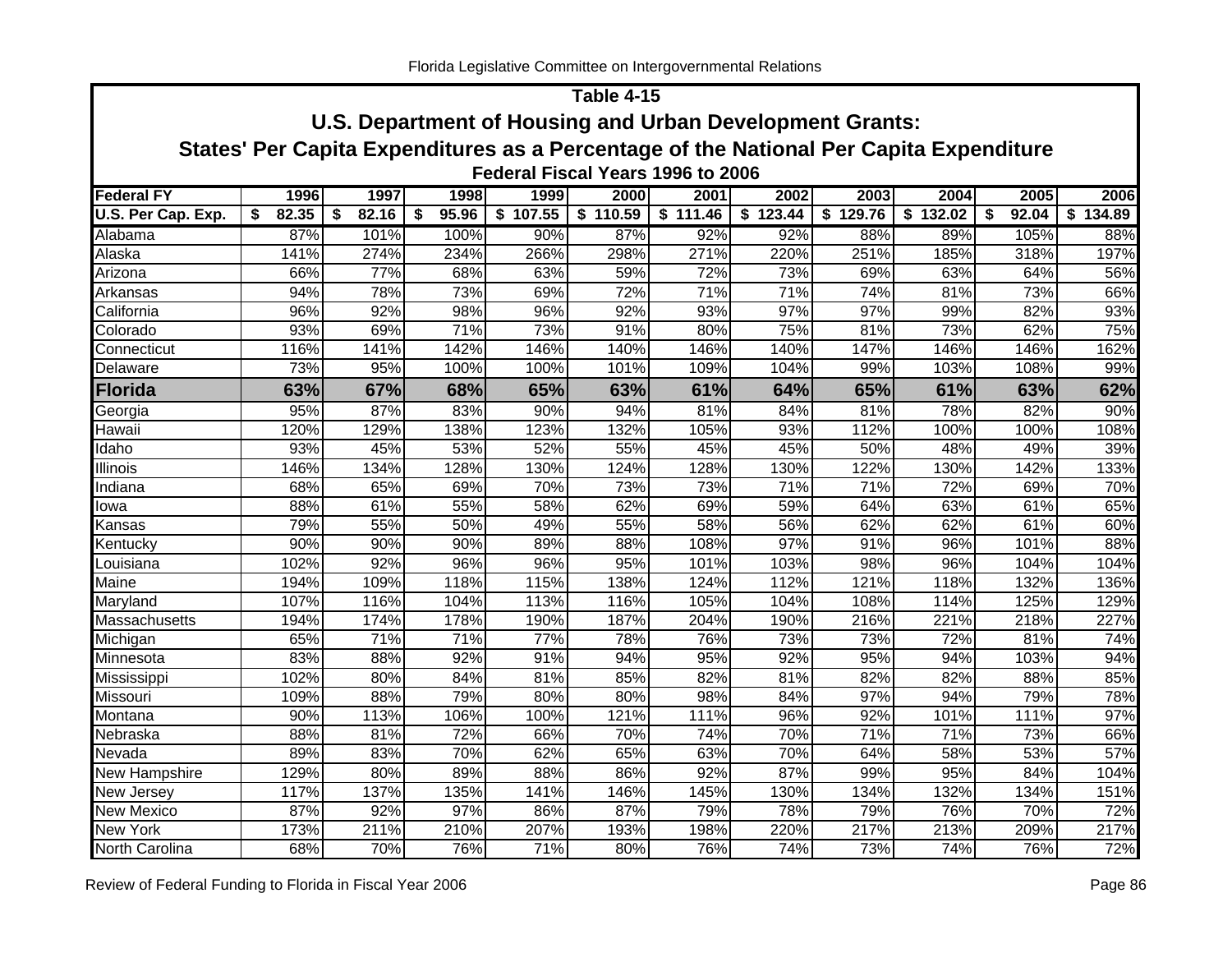|                                                                                        |                                                                                                                                                        |       |   |       |    |       |    |        | <b>Table 4-15</b>                 |        |           |      |  |                                                          |  |        |              |       |  |        |
|----------------------------------------------------------------------------------------|--------------------------------------------------------------------------------------------------------------------------------------------------------|-------|---|-------|----|-------|----|--------|-----------------------------------|--------|-----------|------|--|----------------------------------------------------------|--|--------|--------------|-------|--|--------|
|                                                                                        |                                                                                                                                                        |       |   |       |    |       |    |        |                                   |        |           |      |  | U.S. Department of Housing and Urban Development Grants: |  |        |              |       |  |        |
| States' Per Capita Expenditures as a Percentage of the National Per Capita Expenditure |                                                                                                                                                        |       |   |       |    |       |    |        |                                   |        |           |      |  |                                                          |  |        |              |       |  |        |
|                                                                                        |                                                                                                                                                        |       |   |       |    |       |    |        | Federal Fiscal Years 1996 to 2006 |        |           |      |  |                                                          |  |        |              |       |  |        |
| <b>Federal FY</b>                                                                      |                                                                                                                                                        | 1996  |   | 1997  |    | 1998  |    | 1999   |                                   | 2000   |           | 2001 |  | 2002                                                     |  | 2003   | 2004         | 2005  |  | 2006   |
| U.S. Per Cap. Exp.                                                                     |                                                                                                                                                        | 82.35 | S | 82.16 | \$ | 95.96 | \$ | 107.55 | \$                                | 110.59 | \$<br>111 | .46  |  | 123.44                                                   |  | 129.76 | \$<br>132.02 | 92.04 |  | 134.89 |
| North Dakota                                                                           |                                                                                                                                                        | 139%  |   | 131%  |    | 223%  |    | 197%   |                                   | 181%   |           | 115% |  | 109%                                                     |  | 108%   | 132%         | 110%  |  | 105%   |
| Ohio                                                                                   | 88%<br>103%<br>97%<br>105%<br>105%<br>104%<br>105%<br>106%<br>111%<br>99%<br>91%<br>102%<br>103%<br>102%<br>106%<br>101%<br>99%<br>96%<br>104%<br>102% |       |   |       |    |       |    |        |                                   |        |           |      |  |                                                          |  | 105%   |              |       |  |        |
| Oklahoma                                                                               | 73%<br>88%<br>79%<br>81%<br>83%<br>76%<br>79%<br>85%                                                                                                   |       |   |       |    |       |    |        |                                   |        |           |      |  |                                                          |  | 88%    |              |       |  |        |
| Oregon                                                                                 | 79%<br>82%                                                                                                                                             |       |   |       |    |       |    |        |                                   |        |           |      |  |                                                          |  |        |              |       |  |        |
| Pennsylvania                                                                           | 71%<br>127%<br>117%<br>126%<br>124%<br>124%<br>124%<br>124%<br>121%<br>119%<br>112%                                                                    |       |   |       |    |       |    |        |                                   |        |           |      |  |                                                          |  | 111%   |              |       |  |        |
| Rhode Island                                                                           |                                                                                                                                                        | 233%  |   | 192%  |    | 193%  |    | 197%   |                                   | 215%   |           | 190% |  | 183%                                                     |  | 211%   | 187%         | 207%  |  | 241%   |
| South Carolina                                                                         |                                                                                                                                                        | 79%   |   | 68%   |    | 68%   |    | 70%    |                                   | 69%    |           | 70%  |  | 69%                                                      |  | 68%    | 69%          | 75%   |  | 69%    |
| South Dakota                                                                           |                                                                                                                                                        | 129%  |   | 149%  |    | 160%  |    | 150%   |                                   | 157%   |           | 118% |  | 115%                                                     |  | 125%   | 123%         | 143%  |  | 115%   |
| Tennessee                                                                              |                                                                                                                                                        | 84%   |   | 85%   |    | 85%   |    | 84%    |                                   | 79%    |           | 84%  |  | 88%                                                      |  | 81%    | 78%          | 92%   |  | 81%    |
| Texas                                                                                  |                                                                                                                                                        | 72%   |   | 65%   |    | 68%   |    | 70%    |                                   | 71%    |           | 68%  |  | 64%                                                      |  | 63%    | 65%          | 60%   |  | 67%    |
| Utah                                                                                   |                                                                                                                                                        | 63%   |   | 41%   |    | 40%   |    | 45%    |                                   | 55%    |           | 45%  |  | 47%                                                      |  | 43%    | 52%          | 41%   |  | 41%    |
| Vermont                                                                                |                                                                                                                                                        | 133%  |   | 88%   |    | 90%   |    | 106%   |                                   | 113%   |           | 128% |  | 122%                                                     |  | 129%   | 111%         | 105%  |  | 140%   |
| Virginia                                                                               |                                                                                                                                                        | 73%   |   | 75%   |    | 68%   |    | 73%    |                                   | 73%    |           | 72%  |  | 77%                                                      |  | 71%    | 75%          | 84%   |  | 88%    |
| Washington                                                                             |                                                                                                                                                        | 70%   |   | 76%   |    | 79%   |    | 75%    |                                   | 77%    |           | 72%  |  | 82%                                                      |  | 86%    | 86%          | 84%   |  | 77%    |
| West Virginia                                                                          |                                                                                                                                                        | 114%  |   | 86%   |    | 85%   |    | 91%    |                                   | 95%    |           | 110% |  | 105%                                                     |  | 94%    | 90%          | 121%  |  | 87%    |
| Wisconsin                                                                              |                                                                                                                                                        | 76%   |   | 74%   |    | 68%   |    | 71%    |                                   | 73%    |           | 78%  |  | 69%                                                      |  | 72%    | 72%          | 75%   |  | 72%    |
| Wyoming                                                                                |                                                                                                                                                        | 120%  |   | 63%   |    | 64%   |    | 68%    |                                   | 88%    |           | 62%  |  | 59%                                                      |  | 61%    | 57%          | 58%   |  | 56%    |

Data Sources:

"Federal Aid to States" annual reports. U.S. Bureau of the Census.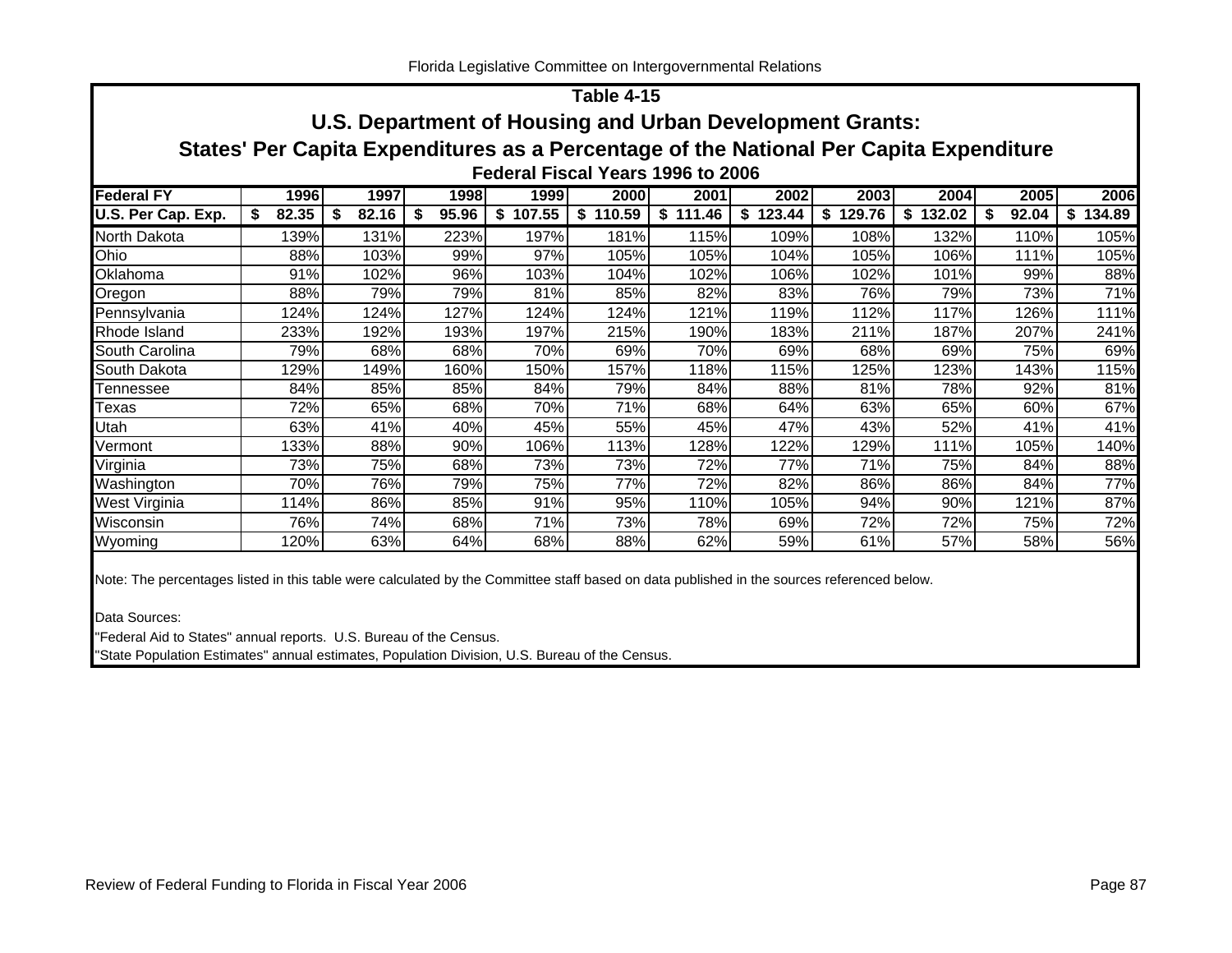|                          |                                                                                    |              |              |              | Table 4-16   |                                                                                        |              |              |             |                    |                    |  |  |  |  |
|--------------------------|------------------------------------------------------------------------------------|--------------|--------------|--------------|--------------|----------------------------------------------------------------------------------------|--------------|--------------|-------------|--------------------|--------------------|--|--|--|--|
|                          |                                                                                    |              |              |              |              | <b>Institute for Museum and Library Services Grants:</b>                               |              |              |             |                    |                    |  |  |  |  |
|                          |                                                                                    |              |              |              |              | States' Per Capita Expenditures as a Percentage of the National Per Capita Expenditure |              |              |             |                    |                    |  |  |  |  |
|                          |                                                                                    |              |              |              |              |                                                                                        |              |              |             |                    |                    |  |  |  |  |
|                          |                                                                                    |              |              |              |              | Federal Fiscal Years 1996 to 2006                                                      |              |              |             |                    |                    |  |  |  |  |
| <b>Federal FY</b>        | 1996                                                                               | 1997         | 1998         | 1999         | 2000         | 2001                                                                                   | 2002         | 2003<br>0.79 | 2004        | 2005               | 2006               |  |  |  |  |
| U.S. Per Cap. Exp.       | \$<br>0.03                                                                         | \$<br>0.03   | \$<br>0.57   | 0.55<br>\$   | \$<br>0.56   | \$<br>0.51                                                                             | \$<br>0.73   | \$           | \$<br>0.81  | No data            | No data            |  |  |  |  |
| Alabama<br>Alaska        | 69%<br>267%                                                                        | 207%<br>588% | 108%<br>204% | 111%<br>272% | 116%<br>290% | 104%<br>193%                                                                           | 107%<br>337% | 115%<br>313% | 99%<br>282% | No data<br>No data | No data            |  |  |  |  |
|                          | 123%                                                                               | 207%         | 103%         | 114%         | 106%         | 99%                                                                                    | 80%          | 88%          | 68%         | No data            | No data<br>No data |  |  |  |  |
| Arizona                  | 278%                                                                               | 120%         | 128%         | 115%         | 111%         | 113%                                                                                   | 87%          | 76%          | 83%         | No data            | No data            |  |  |  |  |
| Arkansas<br>California   | 111%                                                                               | 87%          | 88%          | 89%          | 87%          | 90%                                                                                    | 91%          | 81%          | 75%         | No data            | No data            |  |  |  |  |
|                          | 158%                                                                               | 297%         | 113%         | 101%         | 100%         | 102%                                                                                   | 92%          | 94%          | 93%         | No data            | No data            |  |  |  |  |
| Colorado                 | 4%                                                                                 | 0%           | 95%          | 100%         | 93%          | 108%                                                                                   | 132%         | 92%          | 127%        | No data            | No data            |  |  |  |  |
| Connecticut<br>Delaware  | 392%                                                                               | 164%         | 199%         | 168%         | 155%         | 172%                                                                                   | 155%         | 121%         | 148%        | No data            | No data            |  |  |  |  |
| <b>Florida</b>           | 55%                                                                                | 26%          | 102%         | 83%          | 84%          | 91%                                                                                    | 79%          | 86%          | 84%         | No data            | No data            |  |  |  |  |
|                          |                                                                                    |              |              |              |              |                                                                                        |              |              |             |                    |                    |  |  |  |  |
| Georgia                  | 61%<br>23%<br>99%<br>122%<br>95%<br>72%<br>66%<br>77%<br>94%<br>No data<br>No data |              |              |              |              |                                                                                        |              |              |             |                    |                    |  |  |  |  |
| Hawaii                   | 109%                                                                               | 135%         | 171%         | 158%         | 161%         | 143%                                                                                   | 229%         | 186%         | 226%        | No data            | No data            |  |  |  |  |
| Idaho                    | 7%<br>20%                                                                          | 24%<br>42%   | 153%         | 265%         | 152%         | 138%<br>94%                                                                            | 176%         | 134%<br>118% | 156%        | No data            | No data            |  |  |  |  |
| Illinois                 |                                                                                    |              | 94%          | 97%          | 91%          |                                                                                        | 99%          |              | 114%        | No data            | No data            |  |  |  |  |
| Indiana                  | 82%                                                                                | 58%          | 135%         | 96%          | 98%          | 100%                                                                                   | 77%<br>122%  | 68%<br>228%  | 125%        | No data            | No data            |  |  |  |  |
| Iowa                     | 151%                                                                               | 45%          | 115%         | 143%         | 139%         | 112%                                                                                   |              |              | 193%<br>97% | No data            | No data            |  |  |  |  |
| Kansas                   | 462%                                                                               | 517%         | 118%         | 139%         | 113%         | 114%                                                                                   | 106%         | 76%          |             | No data            | No data            |  |  |  |  |
| Kentucky                 | 121%                                                                               | 115%         | 117%         | 130%         | 104%         | 105%                                                                                   | 85%          | 75%          | 104%<br>92% | No data            | No data            |  |  |  |  |
| ouisiana.                | 123%<br>376%                                                                       | 37%          | 96%<br>175%  | 102%<br>157% | 108%<br>142% | 104%                                                                                   | 99%          | 89%          |             | No data            | No data            |  |  |  |  |
| Maine                    | 169%                                                                               | 129%         | 96%          | 97%          | 107%         | 141%<br>100%                                                                           | 264%<br>97%  | 192%<br>79%  | 181%<br>73% | No data            | No data            |  |  |  |  |
| Maryland                 | 6%                                                                                 | 84%<br>7%    | 86%          | 92%          | 88%          | 99%                                                                                    | 124%         | 162%         | 158%        | No data            | No data            |  |  |  |  |
| <b>Massachusetts</b>     |                                                                                    | 140%         | 91%          |              |              | 96%                                                                                    | 87%          | 76%          | 84%         | No data            | No data            |  |  |  |  |
| Michigan                 | 116%<br>82%                                                                        | 118%         | 100%         | 90%<br>92%   | 106%<br>88%  | 102%                                                                                   | 101%         | 93%          | 93%         | No data            | No data            |  |  |  |  |
| Minnesota<br>Mississippi | 33%                                                                                | 45%          | 111%         | 102%         | 96%          | 112%                                                                                   | 142%         | 104%         | 97%         | No data<br>No data | No data<br>No data |  |  |  |  |
|                          | 0%                                                                                 | 4%           | 108%         | 100%         | 90%          | 101%                                                                                   | 110%         | 138%         | 94%         | No data            | No data            |  |  |  |  |
| Missouri                 | 305%                                                                               | 537%         | 209%         | 195%         | 231%         | 163%                                                                                   | 198%         | 157%         | 213%        | No data            |                    |  |  |  |  |
| Montana<br>Nebraska      | 386%                                                                               | 256%         | 152%         | 140%         | 209%         | 128%                                                                                   | 113%         | 101%         | 124%        | No data            | No data<br>No data |  |  |  |  |
| Nevada                   | 11%                                                                                | 12%          | 121%         | 108%         | 98%          | 117%                                                                                   | 99%          | 126%         | 87%         | No data            | No data            |  |  |  |  |
| New Hampshire            | 60%                                                                                | 0%           | 146%         | 131%         | 218%         | 141%                                                                                   | 132%         | 146%         | 129%        | No data            | No data            |  |  |  |  |
| <b>New Jersey</b>        | 2%                                                                                 | 1%           | 100%         | 88%          | 83%          | 96%                                                                                    | 83%          | 103%         | 90%         | No data            | No data            |  |  |  |  |
| <b>New Mexico</b>        | 383%                                                                               | 465%         | 141%         | 134%         | 142%         | 125%                                                                                   | 154%         | 126%         | 146%        | No data            | No data            |  |  |  |  |
| New York                 | 74%                                                                                | 60%          | 95%          | 90%          | 86%          | 93%                                                                                    | 85%          | 121%         | 121%        | No data            |                    |  |  |  |  |
| North Carolina           | 262%                                                                               | 223%         | 122%         | 102%         | 96%          | 96%                                                                                    | 172%         | 87%          | 86%         | No data            | No data<br>No data |  |  |  |  |
|                          |                                                                                    |              |              |              |              |                                                                                        |              |              |             |                    |                    |  |  |  |  |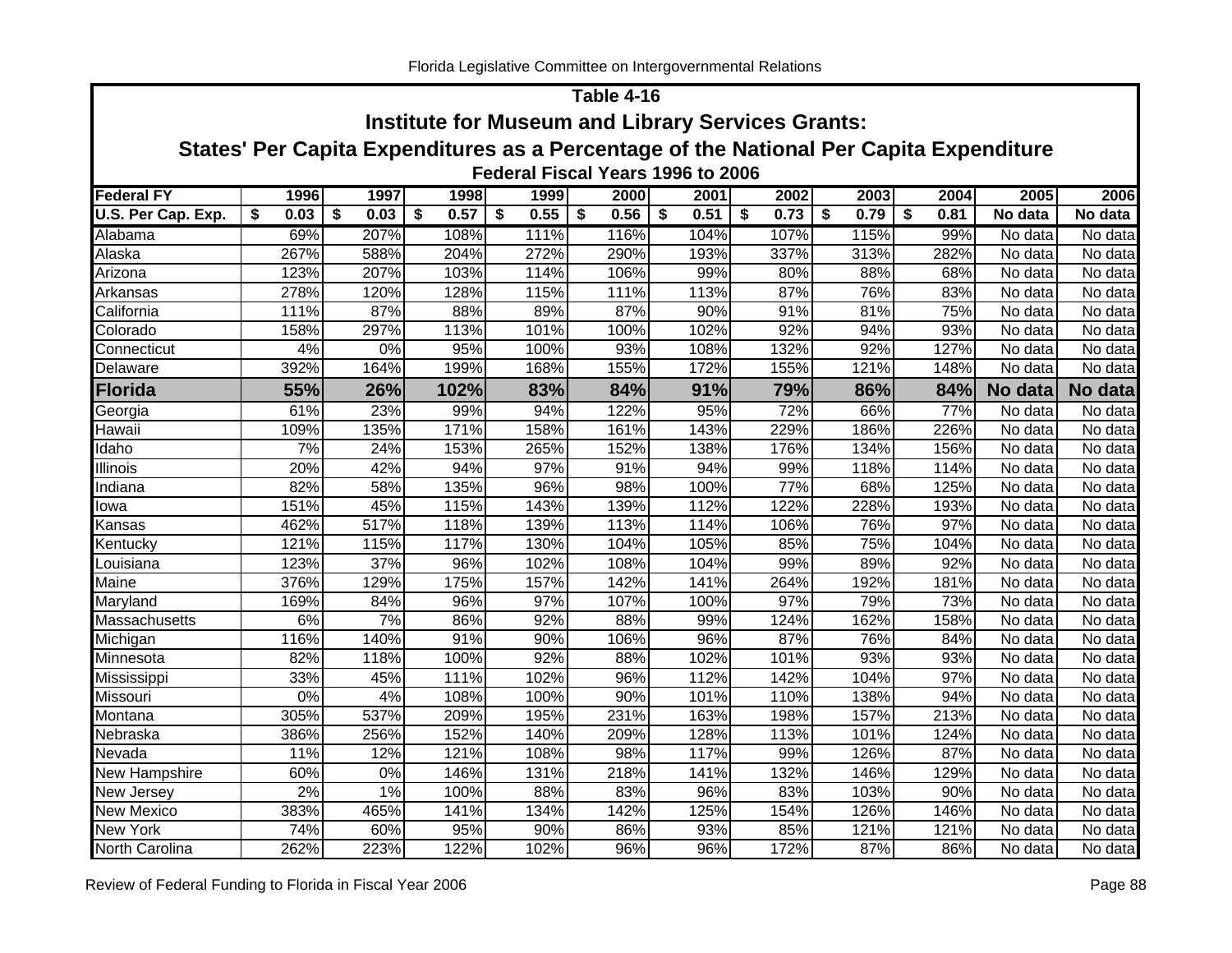|                                                                                                                                                                          |                                                                                 |      |                                                                                        |                                                          |    |      |    | Table 4-16                        |    |      |    |      |             |    |         |         |         |
|--------------------------------------------------------------------------------------------------------------------------------------------------------------------------|---------------------------------------------------------------------------------|------|----------------------------------------------------------------------------------------|----------------------------------------------------------|----|------|----|-----------------------------------|----|------|----|------|-------------|----|---------|---------|---------|
|                                                                                                                                                                          |                                                                                 |      |                                                                                        | <b>Institute for Museum and Library Services Grants:</b> |    |      |    |                                   |    |      |    |      |             |    |         |         |         |
|                                                                                                                                                                          |                                                                                 |      | States' Per Capita Expenditures as a Percentage of the National Per Capita Expenditure |                                                          |    |      |    |                                   |    |      |    |      |             |    |         |         |         |
|                                                                                                                                                                          |                                                                                 |      |                                                                                        |                                                          |    |      |    |                                   |    |      |    |      |             |    |         |         |         |
|                                                                                                                                                                          |                                                                                 |      |                                                                                        |                                                          |    |      |    | Federal Fiscal Years 1996 to 2006 |    |      |    |      |             |    |         |         |         |
| <b>Federal FY</b>                                                                                                                                                        |                                                                                 | 1996 | 1997                                                                                   | 1998                                                     |    | 1999 |    | 2000                              |    | 2001 |    | 2002 | 2003        |    | 2004    | 2005    | 2006    |
| U.S. Per Cap. Exp.                                                                                                                                                       | \$<br>0.03                                                                      |      | \$<br>0.03                                                                             | \$<br>0.57                                               | \$ | 0.55 | \$ | 0.56                              | \$ | 0.51 | \$ | 0.73 | -\$<br>0.79 | \$ | 0.81    | No data | No data |
| 36%<br>0%<br>169%<br>178%<br>173%<br>195%<br>314%<br>197%<br>162%<br>North Dakota<br>No data<br>14%<br>101%<br>22%<br>98%<br>86%<br>87%<br>95%<br>78%<br>109%<br>No data |                                                                                 |      |                                                                                        |                                                          |    |      |    |                                   |    |      |    |      |             |    | No data |         |         |
| Ohio                                                                                                                                                                     |                                                                                 |      |                                                                                        |                                                          |    |      |    |                                   |    |      |    |      |             |    |         | No data |         |
| Oklahoma                                                                                                                                                                 | 227%<br>114%<br>107%<br>108%<br>133%<br>No data<br>172%<br>100%<br>145%<br>118% |      |                                                                                        |                                                          |    |      |    |                                   |    |      |    |      |             |    |         | No data |         |
| Oregon                                                                                                                                                                   |                                                                                 | 86%  | 131%                                                                                   | 94%                                                      |    | 101% |    | 159%                              |    | 107% |    | 84%  | 109%        |    | 81%     | No data | No data |
| Pennsylvania                                                                                                                                                             | 120%                                                                            |      | 70%                                                                                    | 101%                                                     |    | 91%  |    | 87%                               |    | 95%  |    | 77%  | 133%        |    | 122%    | No data | No data |
| Rhode Island                                                                                                                                                             | 157%                                                                            |      | 516%                                                                                   | 146%                                                     |    | 152% |    | 170%                              |    | 151% |    | 534% | 100%        |    | 153%    | No data | No data |
| South Carolina                                                                                                                                                           |                                                                                 | 95%  | 150%                                                                                   | 128%                                                     |    | 114% |    | 112%                              |    | 105% |    | 81%  | 94%         |    | 72%     | No data | No data |
| South Dakota                                                                                                                                                             | 883%                                                                            |      | 1190%                                                                                  | 304%                                                     |    | 224% |    | 195%                              |    | 177% |    | 312% | 117%        |    | 164%    | No data | No data |
| Tennessee                                                                                                                                                                |                                                                                 | 13%  | 27%                                                                                    | 94%                                                      |    | 98%  |    | 89%                               |    | 100% |    | 74%  | 82%         |    | 128%    | No data | No data |
| Texas                                                                                                                                                                    |                                                                                 | 33%  | 93%                                                                                    | 21%                                                      |    | 84%  |    | 86%                               |    | 90%  |    | 73%  | 81%         |    | 83%     | No data | No data |
| Utah                                                                                                                                                                     | 302%                                                                            |      | 183%                                                                                   | 120%                                                     |    | 115% |    | 118%                              |    | 117% |    | 159% | 109%        |    | 98%     | No data | No data |
| Vermont                                                                                                                                                                  |                                                                                 | 0%   | 19%                                                                                    | 226%                                                     |    | 187% |    | 451%                              |    | 197% |    | 175% | 152%        |    | 181%    | No data | No data |
| Virginia                                                                                                                                                                 |                                                                                 | 88%  | 83%                                                                                    | 109%                                                     |    | 98%  |    | 93%                               |    | 97%  |    | 90%  | 78%         |    | 90%     | No data | No data |
| Washington                                                                                                                                                               | 172%                                                                            |      | 206%                                                                                   | 122%                                                     |    | 102% |    | 88%                               |    | 99%  |    | 103% | 90%         |    | 94%     | No data | No data |
| West Virginia                                                                                                                                                            |                                                                                 | 0%   | 0%                                                                                     | 145%                                                     |    | 114% |    | 113%                              |    | 127% |    | 111% | 86%         |    | 92%     | No data | No data |
| Wisconsin                                                                                                                                                                | 191%                                                                            |      | 188%                                                                                   | 107%                                                     |    | 113% |    | 102%                              |    | 101% |    | 85%  | 90%         |    | 89%     | No data | No data |
| Wyoming                                                                                                                                                                  | 384%                                                                            |      | 316%                                                                                   | 232%                                                     |    | 231% |    | 198%                              |    | 224% |    | 543% | 204%        |    | 243%    | No data | No data |

Data Sources:

"Federal Aid to States" annual reports. U.S. Bureau of the Census.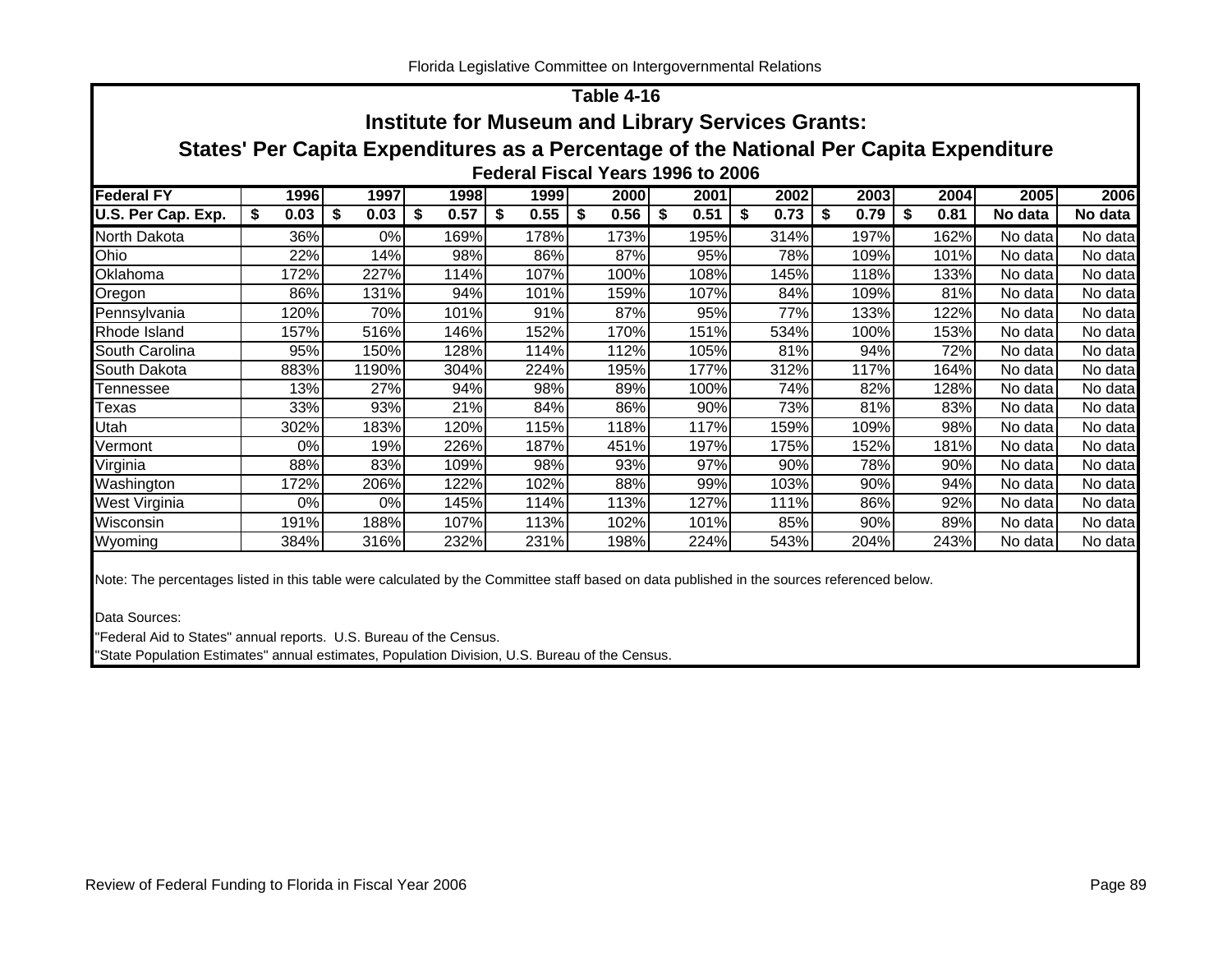|                    | Table 4-17                                                                             |             |            |            |            |                                            |             |            |               |                     |             |  |  |  |
|--------------------|----------------------------------------------------------------------------------------|-------------|------------|------------|------------|--------------------------------------------|-------------|------------|---------------|---------------------|-------------|--|--|--|
|                    |                                                                                        |             |            |            |            | <b>U.S. Department of Interior Grants:</b> |             |            |               |                     |             |  |  |  |
|                    | States' Per Capita Expenditures as a Percentage of the National Per Capita Expenditure |             |            |            |            |                                            |             |            |               |                     |             |  |  |  |
|                    |                                                                                        |             |            |            |            |                                            |             |            |               |                     |             |  |  |  |
|                    |                                                                                        |             |            |            |            | Federal Fiscal Years 1996 to 2006          |             |            |               |                     |             |  |  |  |
| <b>Federal FY</b>  | 1996                                                                                   | 1997        | 1998       | 1999       | 2000       | 2001                                       | 2002        | 2003<br>\$ | 2004<br>12.24 | 2005<br>12.99<br>\$ | 2006        |  |  |  |
| U.S. Per Cap. Exp. | \$<br>6.34                                                                             | \$<br>10.04 | \$<br>8.79 | \$<br>8.97 | \$<br>9.69 | \$<br>11.24                                | 10.30<br>\$ | 11.63      | \$            |                     | \$<br>15.26 |  |  |  |
| Alabama            | 47%                                                                                    | 38%         | 82%        | 77%        | 73%        | 73%                                        | 58%         | 59%        | 64%           | 59%                 | 59%         |  |  |  |
| Alaska             | 1094%                                                                                  | 1965%       | 2587%      | 2350%      | 3307%      | 2458%                                      | 2435%       | 2569%      | 1985%         | 2271%               | 1637%       |  |  |  |
| Arizona            | 188%                                                                                   | 587%        | 373%       | 578%       | 353%       | 372%                                       | 466%        | 343%       | 294%          | 142%                | 118%        |  |  |  |
| Arkansas           | 74%                                                                                    | 49%         | 54%        | 56%        | 49%        | 50%                                        | 63%         | 61%        | 59%           | 72%                 | 60%         |  |  |  |
| California         | 40%                                                                                    | 36%         | 53%        | 59%        | 59%        | 51%                                        | 57%         | 52%        | 38%           | 27%                 | 33%         |  |  |  |
| Colorado           | 252%                                                                                   | 255%        | 235%       | 234%       | 207%       | 250%                                       | 180%        | 219%       | 250%          | 234%                | 339%        |  |  |  |
| Connecticut        | 26%                                                                                    | 18%         | 23%        | 22%        | 21%        | 13%                                        | 27%         | 15%        | 13%           | 28%                 | 19%         |  |  |  |
| Delaware           | 91%                                                                                    | 58%         | 68%        | 63%        | 65%        | 42%                                        | 78%         | 53%        | 64%           | 53%                 | 38%         |  |  |  |
| <b>Florida</b>     | 16%                                                                                    | 17%         | 15%        | 14%        | 13%        | 12%                                        | 16%         | 15%        | 14%           | 13%                 | 10%         |  |  |  |
| Georgia            | 30%                                                                                    | 18%         | 11%        | 18%        | 19%        | 13%                                        | 16%         | 17%        | 14%           | 15%                 | 14%         |  |  |  |
| Hawaii             | 43%                                                                                    | 44%         | 48%        | 51%        | 53%        | 36%                                        | 54%         | 60%        | 154%          | 136%                | 57%         |  |  |  |
| Idaho              | 316%                                                                                   | 276%        | 289%       | 257%       | 250%       | 265%                                       | 279%        | 258%       | 242%          | 198%                | 184%        |  |  |  |
| Illinois           | 22%                                                                                    | 24%         | 17%        | 17%        | 21%        | 16%                                        | 22%         | 17%        | 15%           | 16%                 | 15%         |  |  |  |
| Indiana            | 47%                                                                                    | 31%         | 23%        | 22%        | 40%        | 20%                                        | 28%         | 29%        | 21%           | 25%                 | 24%         |  |  |  |
| lowa               | 46%                                                                                    | 38%         | 32%        | 45%        | 29%        | 30%                                        | 39%         | 31%        | 32%           | 35%                 | 36%         |  |  |  |
| ≺ansas             | 90%                                                                                    | 59%         | 51%        | 58%        | 60%        | 44%                                        | 57%         | 60%        | 52%           | 51%                 | 48%         |  |  |  |
| Kentucky           | 73%                                                                                    | 91%         | 117%       | 104%       | 109%       | 73%                                        | 112%        | 86%        | 89%           | 84%                 | 54%         |  |  |  |
| ouisiana <u>.</u>  | 105%                                                                                   | 37%         | 92%        | 72%        | 89%        | 107%                                       | 59%         | 85%        | 99%           | 79%                 | 70%         |  |  |  |
| Maine              | 79%                                                                                    | 142%        | 143%       | 118%       | 126%       | 103%                                       | 163%        | 115%       | 130%          | 87%                 | 92%         |  |  |  |
| Maryland           | 27%                                                                                    | 26%         | 20%        | 21%        | 18%        | 14%                                        | 30%         | 18%        | 20%           | 15%                 | 12%         |  |  |  |
| Massachusetts      | 15%                                                                                    | 12%         | 12%        | 14%        | 12%        | 10%                                        | 15%         | 11%        | 20%           | 16%                 | 18%         |  |  |  |
| Michigan           | 40%                                                                                    | 41%         | 36%        | 40%        | 41%        | 38%                                        | 39%         | 37%        | 38%           | 37%                 | 34%         |  |  |  |
| Minnesota          | 104%                                                                                   | 112%        | 119%       | 88%        | 129%       | 86%                                        | 106%        | 85%        | 81%           | 73%                 | 66%         |  |  |  |
| Mississippi        | 138%                                                                                   | 121%        | 86%        | 65%        | 57%        | 49%                                        | 52%         | 49%        | 60%           | 48%                 | 41%         |  |  |  |
| Missouri           | 55%                                                                                    | 107%        | 49%        | 37%        | 37%        | 26%                                        | 31%         | 27%        | 31%           | 27%                 | 33%         |  |  |  |
| Montana            | 1112%                                                                                  | 1091%       | 1126%      | 978%       | 960%       | 1201%                                      | 1196%       | 1121%      | 1188%         | 904%                | 830%        |  |  |  |
| Nebraska           | 69%                                                                                    | 87%         | 87%        | 92%        | 100%       | 84%                                        | 96%         | 92%        | 97%           | 76%                 | 63%         |  |  |  |
| Nevada             | 222%                                                                                   | 206%        | 244%       | 291%       | 244%       | 225%                                       | 248%        | 316%       | 377%          | 783%                | 662%        |  |  |  |
| New Hampshire      | 49%                                                                                    | 36%         | 45%        | 48%        | 43%        | 47%                                        | 42%         | 48%        | 37%           | 49%                 | 40%         |  |  |  |
| <b>New Jersey</b>  | 11%                                                                                    | 8%          | 8%         | 12%        | 8%         | 9%                                         | 9%          | 8%         | 7%            | 9%                  | 9%          |  |  |  |
| New Mexico         | 1681%                                                                                  | 1804%       | 1769%      | 1651%      | 1780%      | 2453%                                      | 1550%       | 1845%      | 2029%         | 1971%               | 2152%       |  |  |  |
| New York           | $\overline{7\%}$                                                                       | 8%          | 11%        | 11%        | 6%         | 12%                                        | 7%          | 13%        | 7%            | 8%                  | 11%         |  |  |  |
| North Carolina     | 43%                                                                                    | 31%         | 24%        | 19%        | 18%        | 19%                                        | 26%         | 26%        | 21%           | 17%                 | 17%         |  |  |  |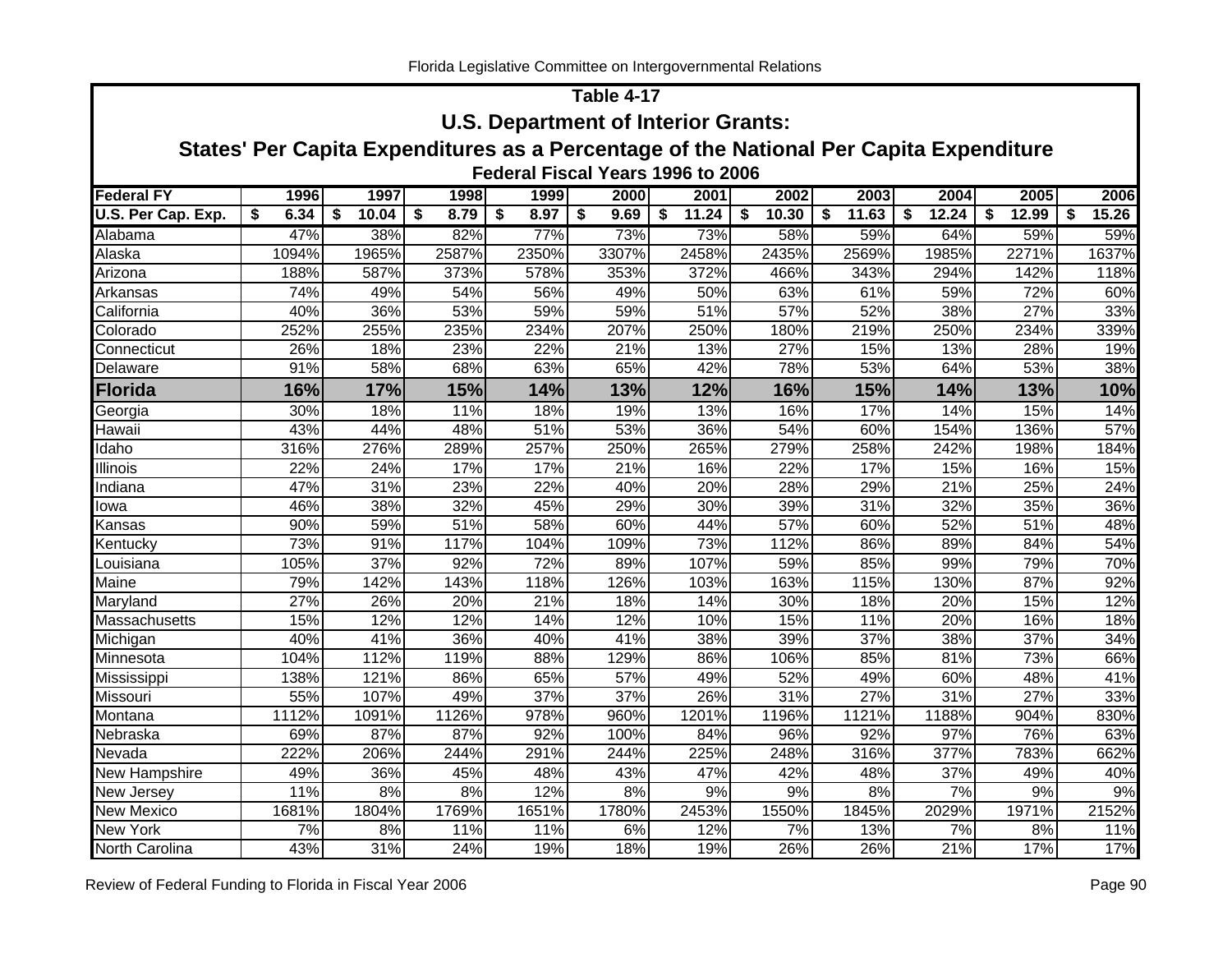|                    |                                                                                        |            |           |                                            | Table 4-17 |            |               |            |            |            |        |
|--------------------|----------------------------------------------------------------------------------------|------------|-----------|--------------------------------------------|------------|------------|---------------|------------|------------|------------|--------|
|                    |                                                                                        |            |           | <b>U.S. Department of Interior Grants:</b> |            |            |               |            |            |            |        |
|                    | States' Per Capita Expenditures as a Percentage of the National Per Capita Expenditure |            |           |                                            |            |            |               |            |            |            |        |
|                    |                                                                                        |            |           | Federal Fiscal Years 1996 to 2006          |            |            |               |            |            |            |        |
| Federal FY         | 1996                                                                                   | 1997       | 1998      | 1999                                       | 2000       | 2001       | 2002          | 2003       | 2004       | 2005       | 2006   |
| U.S. Per Cap. Exp. | \$<br>6.34                                                                             | S<br>10.04 | 8.79<br>S | 8.97<br>\$                                 | 9.69<br>\$ | 11.24<br>S | 10.30<br>- \$ | 11.63<br>S | 12.24<br>S | 12.99<br>S | 15.26  |
| North Dakota       | 1130%                                                                                  | 1094%      | 837%      | 868%                                       | 824%       | 763%       | 816%          | 906%       | 830%       | 623%       | 590%   |
| Ohio               | 24%                                                                                    | 21%        | 19%       | 18%                                        | 21%        | 16%        | 17%           | 20%        | 28%        | 20%        | 20%    |
| Oklahoma           | 109%                                                                                   | 198%       | 241%      | 190%                                       | 224%       | 225%       | 221%          | 173%       | 161%       | 137%       | 123%   |
| Oregon             | 523%                                                                                   | 357%       | 311%      | 298%                                       | 272%       | 75%        | 382%          | 347%       | 320%       | 326%       | 287%   |
| Pennsylvania       | 73%                                                                                    | 50%        | 52%       | 43%                                        | 42%        | 33%        | 29%           | 37%        | 40%        | 40%        | 37%    |
| Rhode Island       | 71%                                                                                    | 61%        | 67%       | 67%                                        | 49%        | 51%        | 67%           | 59%        | 49%        | 41%        | 39%    |
| South Carolina     | 30%                                                                                    | 23%        | 27%       | 30%                                        | 24%        | 17%        | 19%           | 19%        | 23%        | 26%        | 17%    |
| South Dakota       | 1596%                                                                                  | 1659%      | 1204%     | 1712%                                      | 1196%      | 1145%      | 1498%         | 1467%      | 1344%      | 651%       | 770%   |
| Tennessee          | 38%                                                                                    | 16%        | 25%       | 24%                                        | 26%        | 22%        | 27%           | 28%        | 25%        | 31%        | 25%    |
| Texas              | 27%                                                                                    | 22%        | 31%       | 30%                                        | 32%        | 31%        | 23%           | 22%        | 27%        | 21%        | 19%    |
| Utah               | 433%                                                                                   | 290%       | 342%      | 325%                                       | 328%       | 450%       | 348%          | 429%       | 375%       | 388%       | 582%   |
| Vermont            | 108%                                                                                   | 87%        | 91%       | 78%                                        | 71%        | 63%        | 89%           | 81%        | 86%        | 87%        | 64%    |
| Virginia           | 48%                                                                                    | 36%        | 35%       | 37%                                        | 34%        | 28%        | 30%           | 31%        | 29%        | 31%        | 25%    |
| Washington         | 161%                                                                                   | 211%       | 193%      | 168%                                       | 172%       | 200%       | 183%          | 160%       | 154%       | 128%       | 106%   |
| West Virginia      | 311%                                                                                   | 251%       | 238%      | 237%                                       | 254%       | 192%       | 229%          | 213%       | 235%       | 208%       | 181%   |
| Wisconsin          | 89%                                                                                    | 85%        | 93%       | 69%                                        | 86%        | 73%        | 80%           | 69%        | 65%        | 42%        | 41%    |
| Wyoming            | 7843%                                                                                  | 5926%      | 6867%     | 6541%                                      | 7561%      | 8864%      | 7937%         | 8905%      | 10006%     | 14119%     | 14587% |

Data Sources:

"Federal Aid to States" annual reports. U.S. Bureau of the Census.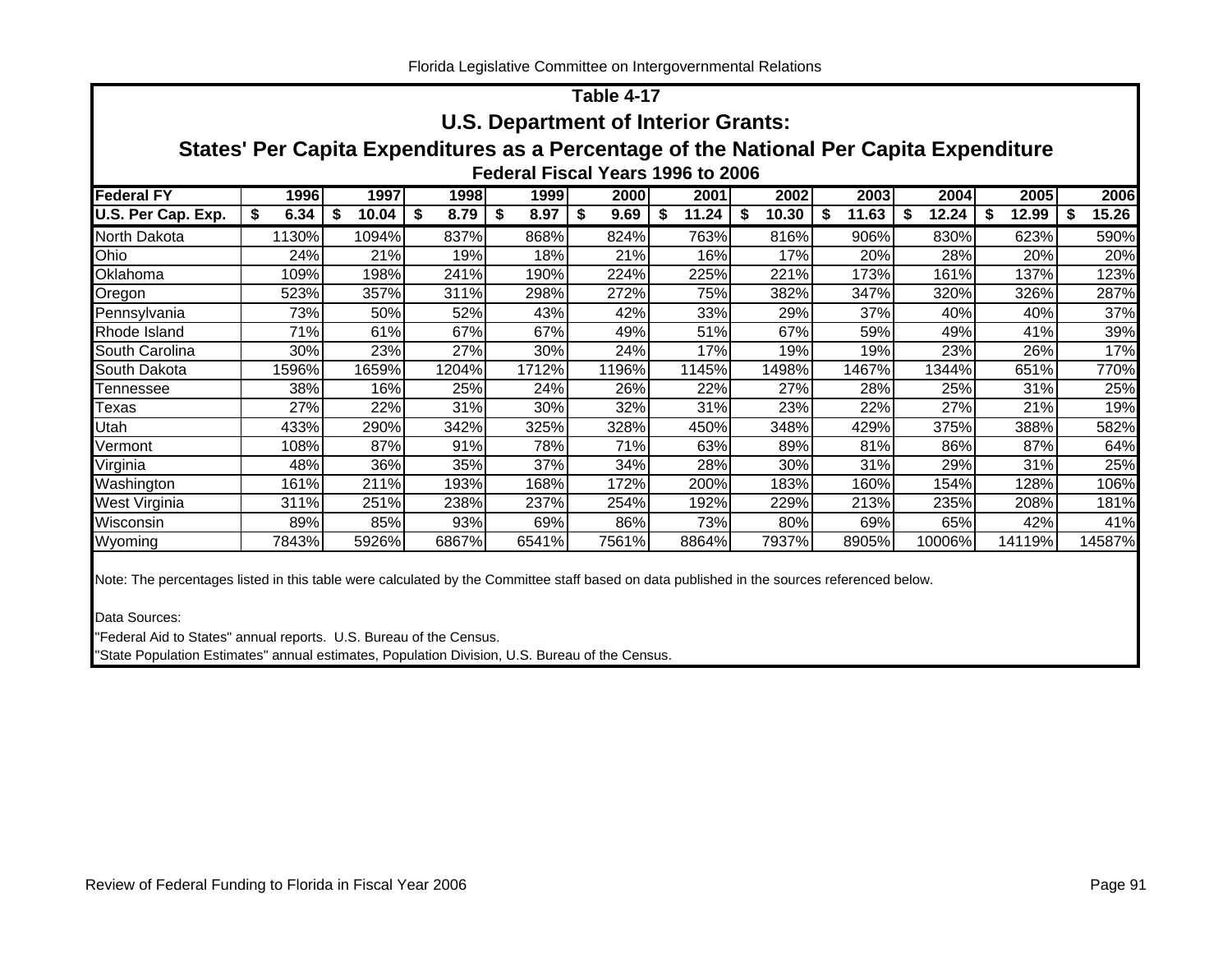|                    | Table 4-18 |            |             |             |             |                                                                                        |             |             |             |             |             |  |  |  |
|--------------------|------------|------------|-------------|-------------|-------------|----------------------------------------------------------------------------------------|-------------|-------------|-------------|-------------|-------------|--|--|--|
|                    |            |            |             |             |             | <b>U.S. Department of Justice Grants:</b>                                              |             |             |             |             |             |  |  |  |
|                    |            |            |             |             |             | States' Per Capita Expenditures as a Percentage of the National Per Capita Expenditure |             |             |             |             |             |  |  |  |
|                    |            |            |             |             |             | Federal Fiscal Years 1996 to 2006                                                      |             |             |             |             |             |  |  |  |
| <b>Federal FY</b>  | 1996       | 1997       | 1998        | 1999        | 2000        | 2001                                                                                   | 2002        | 2003        | 2004        | 2005        | 2006        |  |  |  |
| U.S. Per Cap. Exp. | \$<br>7.21 | \$<br>9.61 | \$<br>11.57 | \$<br>17.54 | \$<br>12.23 | \$<br>13.12                                                                            | 15.71<br>\$ | \$<br>14.00 | \$<br>14.95 | \$<br>13.09 | \$<br>19.16 |  |  |  |
| Alabama            | 104%       | 80%        | 80%         | 72%         | 75%         | 66%                                                                                    | 64%         | 87%         | 79%         | 84%         | 23%         |  |  |  |
| Alaska             | 128%       | 131%       | 177%        | 207%        | 276%        | 240%                                                                                   | 221%        | 302%        | 345%        | 1562%       | 225%        |  |  |  |
| Arizona            | 173%       | 141%       | 136%        | 125%        | 94%         | 99%                                                                                    | 119%        | 100%        | 105%        | 52%         | 52%         |  |  |  |
| Arkansas           | 102%       | 77%        | 86%         | 72%         | 93%         | 74%                                                                                    | 72%         | 85%         | 101%        | 40%         | 23%         |  |  |  |
| California         | 101%       | 193%       | 172%        | 168%        | 102%        | 138%                                                                                   | 158%        | 100%        | 107%        | 47%         | 59%         |  |  |  |
| Colorado           | 87%        | 85%        | 87%         | 94%         | 105%        | 110%                                                                                   | 98%         | 97%         | 83%         | 377%        | 35%         |  |  |  |
| Connecticut        | 79%        | 56%        | 51%         | 84%         | 65%         | 102%                                                                                   | 87%         | 88%         | 166%        | 149%        | 284%        |  |  |  |
| Delaware           | 149%       | 141%       | 196%        | 138%        | 163%        | 147%                                                                                   | 92%         | 112%        | 99%         | 48%         | 105%        |  |  |  |
| <b>Florida</b>     | 113%       | 107%       | 99%         | 112%        | 98%         | 127%                                                                                   | 106%        | 100%        | 97%         | 63%         | 57%         |  |  |  |
| Georgia            | 90%        | 84%        | 77%         | 80%         | 109%        | 125%                                                                                   | 119%        | 141%        | 135%        | 97%         | 29%         |  |  |  |
| Hawaii             | 68%        | 73%        | 78%         | 96%         | 90%         | 93%                                                                                    | 90%         | 93%         | 102%        | 101%        | 248%        |  |  |  |
| Idaho              | 98%        | 85%        | 81%         | 84%         | 88%         | 87%                                                                                    | 108%        | 96%         | 103%        | 41%         | 26%         |  |  |  |
| Illinois           | 109%       | 87%        | 99%         | 89%         | 82%         | 91%                                                                                    | 85%         | 81%         | 66%         | 35%         | 31%         |  |  |  |
| Indiana            | 77%        | 67%        | 55%         | 53%         | 44%         | 68%                                                                                    | 50%         | 89%         | 72%         | 21%         | 112%        |  |  |  |
| lowa               | 75%        | 72%        | 79%         | 72%         | 83%         | 84%                                                                                    | 81%         | 88%         | 82%         | 167%        | 35%         |  |  |  |
| ≺ansas             | 70%        | 61%        | 104%        | 70%         | 79%         | 73%                                                                                    | 80%         | 108%        | 101%        | 40%         | 81%         |  |  |  |
| Kentucky           | 77%        | 65%        | 68%         | 65%         | 82%         | 85%                                                                                    | 77%         | 104%        | 108%        | 109%        | 53%         |  |  |  |
| ouisiana <u>.</u>  | 96%        | 74%        | 93%         | 84%         | 99%         | 85%                                                                                    | 75%         | 89%         | 79%         | 44%         | 95%         |  |  |  |
| Maine              | 74%        | 62%        | 88%         | 87%         | 130%        | 88%                                                                                    | 104%        | 111%        | 100%        | 85%         | 252%        |  |  |  |
| Maryland           | 83%        | 99%        | 85%         | 89%         | 112%        | 88%                                                                                    | 95%         | 165%        | 131%        | 630%        | 84%         |  |  |  |
| Massachusetts      | 121%       | 91%        | 103%        | 116%        | 93%         | 96%                                                                                    | 101%        | 102%        | 83%         | 60%         | 36%         |  |  |  |
| Michigan           | 87%        | 57%        | 75%         | 81%         | 106%        | 74%                                                                                    | 60%         | 80%         | 71%         | 126%        | 157%        |  |  |  |
| Minnesota          | 79%        | 59%        | 70%         | 70%         | 80%         | 74%                                                                                    | 85%         | 78%         | 90%         | 49%         | 37%         |  |  |  |
| Mississippi        | 99%        | 65%        | 81%         | 114%        | 86%         | 71%                                                                                    | 55%         | 112%        | 115%        | 40%         | 169%        |  |  |  |
| Missouri           | 142%       | 98%        | 101%        | 76%         | 86%         | 62%                                                                                    | 70%         | 89%         | 80%         | 36%         | 56%         |  |  |  |
| Montana            | 101%       | 107%       | 154%        | 85%         | 154%        | 176%                                                                                   | 163%        | 262%        | 226%        | 2539%       | 1071%       |  |  |  |
| Nebraska           | 95%        | 88%        | 76%         | 94%         | 128%        | 87%                                                                                    | 83%         | 113%        | 121%        | 140%        | 49%         |  |  |  |
| Nevada             | 72%        | 79%        | 127%        | 95%         | 140%        | 144%                                                                                   | 140%        | 125%        | 132%        | 112%        | 225%        |  |  |  |
| New Hampshire      | 76%        | 77%        | 98%         | 91%         | 119%        | 91%                                                                                    | 146%        | 223%        | 155%        | 357%        | 449%        |  |  |  |
| <b>New Jersey</b>  | 131%       | 77%        | 81%         | 97%         | 82%         | 64%                                                                                    | 65%         | 89%         | 95%         | 41%         | 39%         |  |  |  |
| New Mexico         | 158%       | 125%       | 126%        | 112%        | 108%        | 138%                                                                                   | 160%        | 213%        | 219%        | 179%        | 61%         |  |  |  |
| New York           | 123%       | 147%       | 133%        | 128%        | 202%        | 146%                                                                                   | 151%        | 113%        | 147%        | 67%         | 56%         |  |  |  |
| North Carolina     | 71%        | 69%        | 86%         | 90%         | 95%         | 84%                                                                                    | 70%         | 86%         | 69%         | 33%         | 38%         |  |  |  |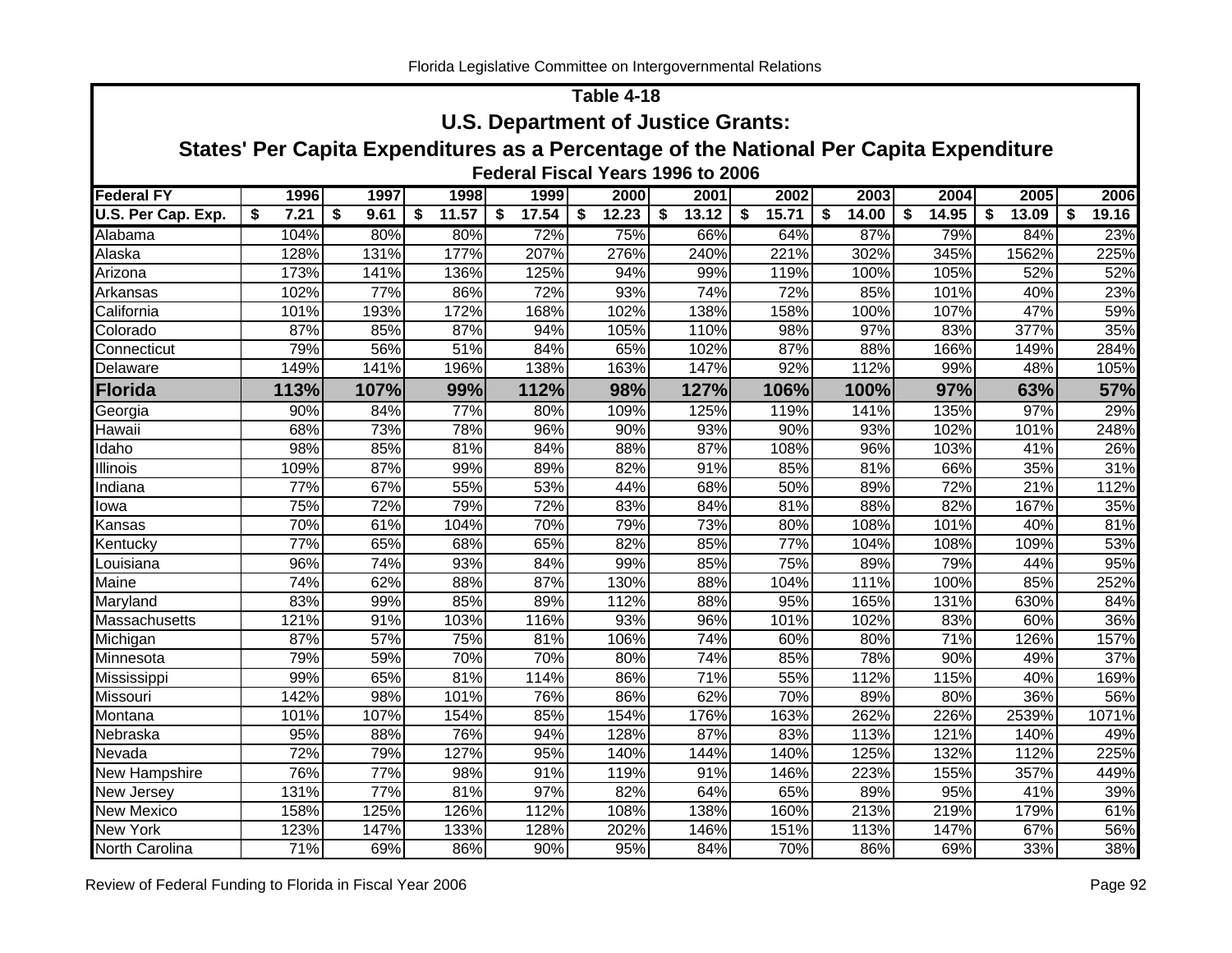|                    |                                                                              |                                                                                        |            |             | Table 4-18 |                                           |               |            |            |            |  |       |  |  |  |
|--------------------|------------------------------------------------------------------------------|----------------------------------------------------------------------------------------|------------|-------------|------------|-------------------------------------------|---------------|------------|------------|------------|--|-------|--|--|--|
|                    |                                                                              |                                                                                        |            |             |            | <b>U.S. Department of Justice Grants:</b> |               |            |            |            |  |       |  |  |  |
|                    |                                                                              | States' Per Capita Expenditures as a Percentage of the National Per Capita Expenditure |            |             |            |                                           |               |            |            |            |  |       |  |  |  |
|                    |                                                                              |                                                                                        |            |             |            | Federal Fiscal Years 1996 to 2006         |               |            |            |            |  |       |  |  |  |
| Federal FY         | 1996                                                                         | 1997                                                                                   | 1998       | 1999        | 2000       | 2001                                      | 2002          | 2003       | 2004       | 2005       |  | 2006  |  |  |  |
| U.S. Per Cap. Exp. | \$<br>7.21                                                                   | \$<br>9.61                                                                             | 11.57<br>S | 17.54<br>\$ | 12.23<br>S | 13.12<br>S                                | 15.71<br>- \$ | 14.00<br>S | 14.95<br>S | 13.09<br>S |  | 19.16 |  |  |  |
| North Dakota       | 176%                                                                         | 109%                                                                                   | 170%       | 156%        | 138%       | 155%                                      | 115%          | 164%       | 190%       | 197%       |  | 82%   |  |  |  |
| Ohio               | 92%                                                                          | 63%                                                                                    | 72%        | 66%         | 72%        | 64%                                       | 56%           | 60%        | 71%        | 31%        |  | 29%   |  |  |  |
| Oklahoma           | 90%                                                                          | 65%                                                                                    | 83%        | 80%         | 92%        | 76%                                       | 87%           | 107%       | 90%        | 54%        |  | 84%   |  |  |  |
| Oregon             | 75%<br>95%<br>87%<br>115%<br>107%<br>108%<br>82%<br>94%<br>93%<br>49%<br>63% |                                                                                        |            |             |            |                                           |               |            |            |            |  |       |  |  |  |
| Pennsylvania       | 64%                                                                          | 63%                                                                                    | 63%        | 56%         | 60%        | 60%                                       | 59%           | 76%        | 65%        | 31%        |  | 79%   |  |  |  |
| Rhode Island       | 108%                                                                         | 110%                                                                                   | 96%        | 120%        | 104%       | 95%                                       | 140%          | 118%       | 133%       | 204%       |  | 137%  |  |  |  |
| South Carolina     | 105%                                                                         | 77%                                                                                    | 104%       | 91%         | 102%       | 102%                                      | 81%           | 108%       | 116%       | 47%        |  | 52%   |  |  |  |
| South Dakota       | 142%                                                                         | 121%                                                                                   | 95%        | 95%         | 151%       | 178%                                      | 193%          | 310%       | 343%       | 132%       |  | 553%  |  |  |  |
| Tennessee          | 111%                                                                         | 80%                                                                                    | 86%        | 83%         | 86%        | 73%                                       | 70%           | 86%        | 80%        | 125%       |  | 35%   |  |  |  |
| Texas              | 95%                                                                          | 99%                                                                                    | 85%        | 94%         | 74%        | 92%                                       | 90%           | 71%        | 70%        | 50%        |  | 342%  |  |  |  |
| Utah               | 134%                                                                         | 91%                                                                                    | 97%        | 117%        | 155%       | 89%                                       | 150%          | 89%        | 101%       | 25%        |  | 46%   |  |  |  |
| Vermont            | 95%                                                                          | 119%                                                                                   | 141%       | 317%        | 246%       | 176%                                      | 204%          | 236%       | 218%       | 128%       |  | 90%   |  |  |  |
| Virginia           | 97%                                                                          | 71%                                                                                    | 71%        | 63%         | 108%       | 102%                                      | 101%          | 164%       | 149%       | 116%       |  | 137%  |  |  |  |
| Washington         | 109%                                                                         | 94%                                                                                    | 107%       | 98%         | 105%       | 102%                                      | 106%          | 98%        | 106%       | 56%        |  | 222%  |  |  |  |
| West Virginia      | 94%                                                                          | 80%                                                                                    | 89%        | 93%         | 162%       | 137%                                      | 119%          | 170%       | 132%       | 34%        |  | 53%   |  |  |  |
| Wisconsin          | 81%                                                                          | 62%                                                                                    | 76%        | 68%         | 63%        | 75%                                       | 77%           | 80%        | 82%        | 39%        |  | 72%   |  |  |  |
| Wyoming            | 81%                                                                          | 110%                                                                                   | 27%        | 140%        | 231%       | 158%                                      | 180%          | 195%       | 145%       | 5690%      |  | 515%  |  |  |  |

Data Sources:

"Federal Aid to States" annual reports. U.S. Bureau of the Census.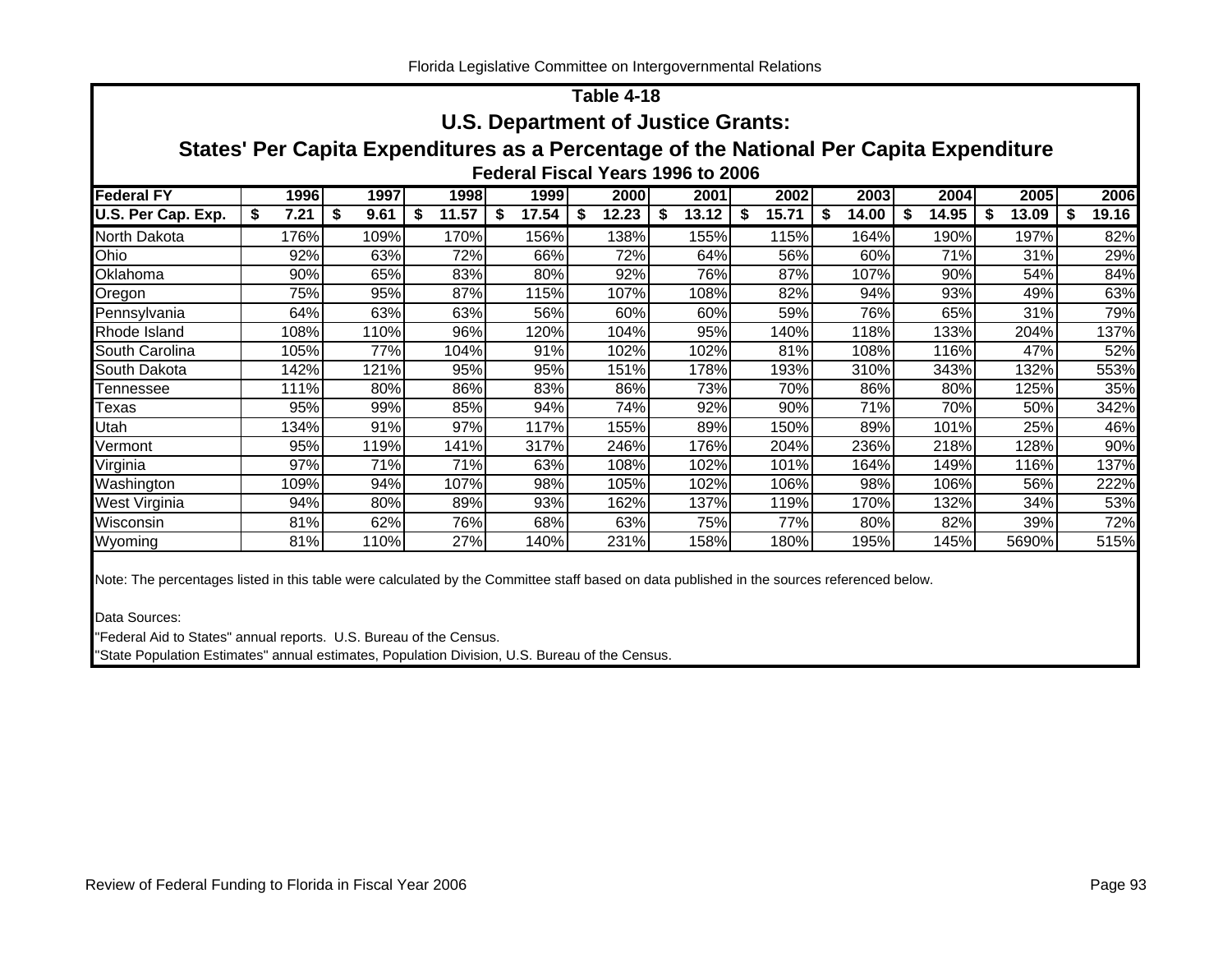|                         |                                                                                                                                       |             |             |             |              |                                         | Table 4-19    |                     |              |               |             |  |  |  |  |  |  |  |  |  |
|-------------------------|---------------------------------------------------------------------------------------------------------------------------------------|-------------|-------------|-------------|--------------|-----------------------------------------|---------------|---------------------|--------------|---------------|-------------|--|--|--|--|--|--|--|--|--|
|                         |                                                                                                                                       |             |             |             |              | <b>U.S. Department of Labor Grants:</b> |               |                     |              |               |             |  |  |  |  |  |  |  |  |  |
|                         | States' Per Capita Expenditures as a Percentage of the National Per Capita Expenditure                                                |             |             |             |              |                                         |               |                     |              |               |             |  |  |  |  |  |  |  |  |  |
|                         |                                                                                                                                       |             |             |             |              |                                         |               |                     |              |               |             |  |  |  |  |  |  |  |  |  |
|                         |                                                                                                                                       |             |             |             |              | Federal Fiscal Years 1996 to 2006       |               |                     |              |               |             |  |  |  |  |  |  |  |  |  |
| <b>Federal FY</b>       | 1996<br>\$                                                                                                                            | 1997        | 1998        | 1999        | 2000         | 2001                                    | 2002<br>27.47 | 2003<br>25.77<br>\$ | 2004         | 2005<br>27.22 | 2006<br>\$  |  |  |  |  |  |  |  |  |  |
| U.S. Per Cap. Exp.      | 24.18                                                                                                                                 | \$<br>19.50 | \$<br>24.35 | \$<br>25.71 | 17.78<br>\$  | \$<br>25.46                             | \$            |                     | \$<br>28.12  | \$            | 29.98       |  |  |  |  |  |  |  |  |  |
| Alabama<br>Alaska       | 86%<br>303%                                                                                                                           | 92%<br>230% | 89%<br>310% | 87%<br>290% | 103%<br>352% | 108%<br>396%                            | 106%<br>325%  | 107%<br>397%        | 108%<br>307% | 101%<br>296%  | 81%<br>283% |  |  |  |  |  |  |  |  |  |
|                         | 91%                                                                                                                                   | 100%        | 95%         | 92%         | 81%          | 101%                                    | 93%           | 82%                 | 86%          | 77%           | 70%         |  |  |  |  |  |  |  |  |  |
| Arizona                 | 89%                                                                                                                                   | 98%         | 89%         | 99%         | 110%         | 127%                                    | 92%           | 102%                | 94%          | 96%           | 90%         |  |  |  |  |  |  |  |  |  |
| Arkansas<br>California  | 144%                                                                                                                                  | 155%        | 139%        | 140%        | 135%         | 130%                                    | 125%          | 123%                | 118%         | 105%          | 101%        |  |  |  |  |  |  |  |  |  |
| Colorado                | 87%                                                                                                                                   | 82%         | 78%         | 73%         | 81%          | 75%                                     | 76%           | 76%                 | 80%          | 82%           | 76%         |  |  |  |  |  |  |  |  |  |
|                         |                                                                                                                                       | 122%        |             | 126%        | 115%         |                                         | 109%          | 108%                | 107%         | 110%          | 104%        |  |  |  |  |  |  |  |  |  |
| Connecticut<br>Delaware | 135%                                                                                                                                  |             | 119%        |             |              | 106%                                    |               |                     |              |               |             |  |  |  |  |  |  |  |  |  |
|                         | 92%<br>87%<br>111%<br>117%<br>126%<br>106%<br>97%<br>94%<br>109%<br>101%<br>107%<br>83%<br>76%<br>68%<br>62%<br>58%                   |             |             |             |              |                                         |               |                     |              |               |             |  |  |  |  |  |  |  |  |  |
|                         | <b>Florida</b><br>72%<br>64%<br>62%<br>56%<br>67%<br>56%<br>68%<br>95%<br>71%<br>70%<br>69%<br>71%<br>66%<br>71%<br>71%<br>69%<br>61% |             |             |             |              |                                         |               |                     |              |               |             |  |  |  |  |  |  |  |  |  |
| Georgia                 |                                                                                                                                       |             |             |             |              |                                         |               |                     |              |               |             |  |  |  |  |  |  |  |  |  |
| Hawaii                  | 119%                                                                                                                                  | 139%        | 157%        | 163%        | 171%         | 179%                                    | 154%          | 158%                | 135%         | 124%          | 125%        |  |  |  |  |  |  |  |  |  |
| Idaho                   | 119%                                                                                                                                  | 119%        | 126%        | 127%        | 135%         | 129%                                    | 136%          | 113%                | 153%         | 124%          | 90%         |  |  |  |  |  |  |  |  |  |
| Illinois                | 101%                                                                                                                                  | 93%         | 99%         | 101%        | 102%         | 98%                                     | 112%          | 107%                | 107%         | 107%          | 105%        |  |  |  |  |  |  |  |  |  |
| Indiana                 | 67%                                                                                                                                   | 61%         | 79%         | 74%         | 67%          | 66%                                     | 74%           | 62%                 | 74%          | 89%           | 75%         |  |  |  |  |  |  |  |  |  |
| lowa                    | 72%                                                                                                                                   | 79%         | 87%         | 90%         | 73%          | 75%                                     | 75%           | 76%                 | 83%          | 83%           | 85%         |  |  |  |  |  |  |  |  |  |
| Kansas                  | 67%                                                                                                                                   | 65%         | 69%         | 76%         | 77%          | 78%                                     | 72%           | 79%                 | 73%          | 70%           | 71%         |  |  |  |  |  |  |  |  |  |
| Kentucky                | 82%                                                                                                                                   | 93%         | 94%         | 91%         | 95%          | 97%                                     | 93%           | 99%                 | 109%         | 112%          | 96%         |  |  |  |  |  |  |  |  |  |
| ouisiana.               | 95%                                                                                                                                   | 97%         | 105%        | 113%        | 94%          | 98%                                     | 97%           | 104%                | 99%          | 105%          | 363%        |  |  |  |  |  |  |  |  |  |
| Maine                   | 124%                                                                                                                                  | 138%        | 132%        | 138%        | 110%         | 126%                                    | 144%          | 125%                | 163%         | 147%          | 116%        |  |  |  |  |  |  |  |  |  |
| Maryland                | 88%                                                                                                                                   | 75%         | 102%        | 97%         | 100%         | 94%                                     | 102%          | 135%                | 121%         | 92%           | 110%        |  |  |  |  |  |  |  |  |  |
| Massachusetts           | 109%                                                                                                                                  | 103%        | 95%         | 95%         | 92%          | 79%                                     | 98%           | 94%                 | 94%          | 103%          | 101%        |  |  |  |  |  |  |  |  |  |
| Michigan                | 102%                                                                                                                                  | 99%         | 83%         | 87%         | 108%         | 98%                                     | 111%          | 107%                | 120%         | 128%          | 130%        |  |  |  |  |  |  |  |  |  |
| Minnesota               | 83%                                                                                                                                   | 82%         | 77%         | 83%         | 81%          | 74%                                     | 110%          | 87%                 | 87%          | 88%           | 78%         |  |  |  |  |  |  |  |  |  |
| Mississippi             | 92%                                                                                                                                   | 93%         | 91%         | 90%         | 105%         | 103%                                    | 134%          | 109%                | 107%         | 114%          | 252%        |  |  |  |  |  |  |  |  |  |
| Missouri                | 88%                                                                                                                                   | 77%         | 76%         | 78%         | 81%          | 79%                                     | 81%           | 75%                 | 77%          | 92%           | 78%         |  |  |  |  |  |  |  |  |  |
| Montana                 | 124%                                                                                                                                  | 119%        | 135%        | 160%        | 175%         | 196%                                    | 142%          | 119%                | 156%         | 123%          | 110%        |  |  |  |  |  |  |  |  |  |
| Nebraska                | 67%                                                                                                                                   | 53%         | 83%         | 83%         | 78%          | 81%                                     | 82%           | 55%                 | 68%          | 76%           | 71%         |  |  |  |  |  |  |  |  |  |
| Nevada                  | 115%                                                                                                                                  | 109%        | 119%        | 118%        | 108%         | 91%                                     | 95%           | 83%                 | 92%          | 89%           | 70%         |  |  |  |  |  |  |  |  |  |
| New Hampshire           | 91%                                                                                                                                   | 98%         | 87%         | 92%         | 84%          | 74%                                     | 90%           | 84%                 | 83%          | 77%           | 71%         |  |  |  |  |  |  |  |  |  |
| <b>New Jersey</b>       | 109%                                                                                                                                  | 111%        | 115%        | 113%        | 102%         | 103%                                    | 96%           | 71%                 | 83%          | 103%          | 90%         |  |  |  |  |  |  |  |  |  |
| <b>New Mexico</b>       | 102%                                                                                                                                  | 114%        | 125%        | 126%        | 142%         | 132%                                    | 134%          | 132%                | 109%         | 94%           | 89%         |  |  |  |  |  |  |  |  |  |
| <b>New York</b>         | 106%                                                                                                                                  | 104%        | 111%        | 104%        | 110%         | 115%                                    | 103%          | 113%                | 98%          | 102%          | 92%         |  |  |  |  |  |  |  |  |  |
| North Carolina          | 71%                                                                                                                                   | 72%         | 79%         | 82%         | 71%          | 83%                                     | 94%           | 89%                 | 114%         | 122%          | 127%        |  |  |  |  |  |  |  |  |  |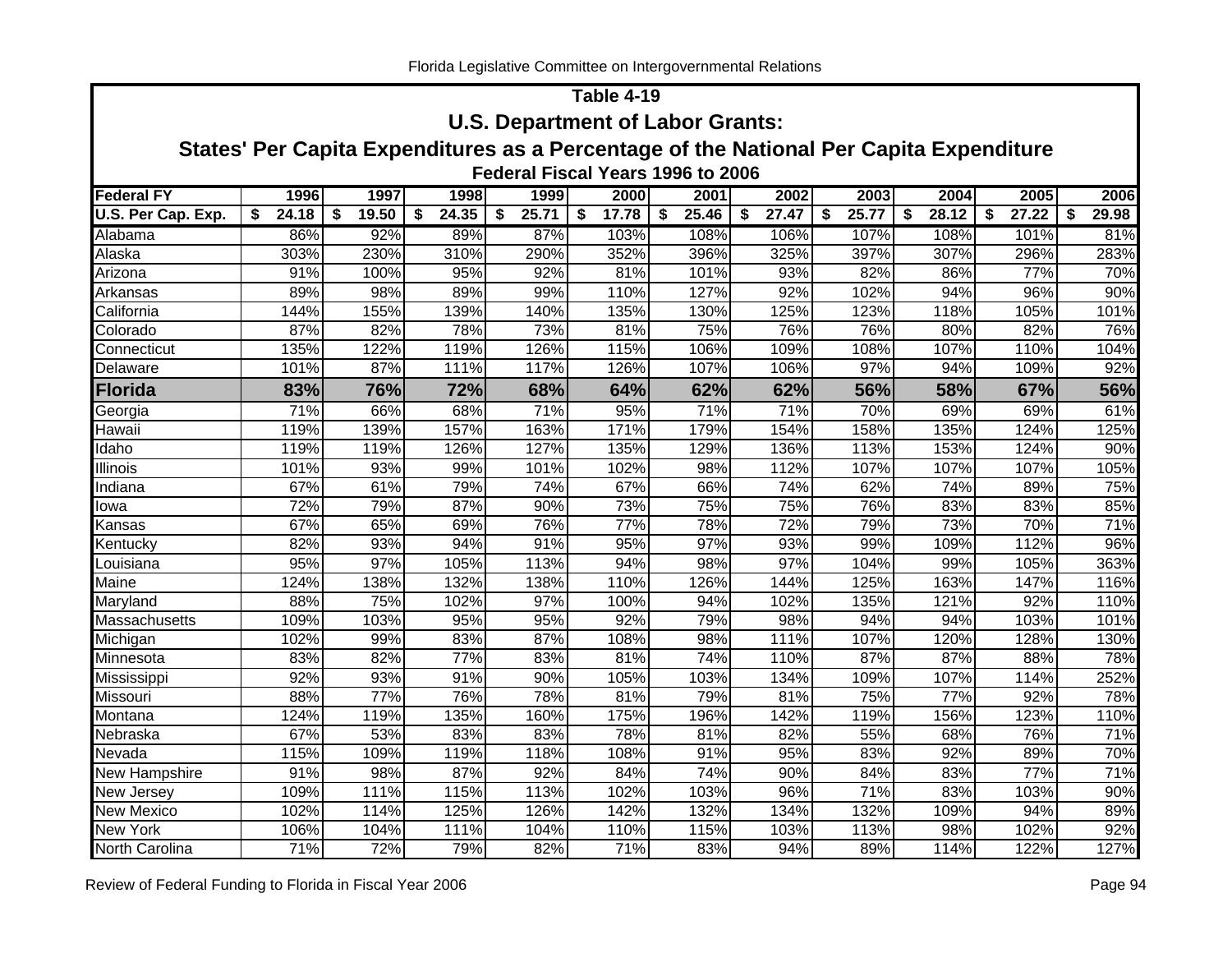|                    |             |                                                                                        |             |             | Table 4-19  |                                         |             |             |             |            |       |
|--------------------|-------------|----------------------------------------------------------------------------------------|-------------|-------------|-------------|-----------------------------------------|-------------|-------------|-------------|------------|-------|
|                    |             |                                                                                        |             |             |             | <b>U.S. Department of Labor Grants:</b> |             |             |             |            |       |
|                    |             | States' Per Capita Expenditures as a Percentage of the National Per Capita Expenditure |             |             |             |                                         |             |             |             |            |       |
|                    |             |                                                                                        |             |             |             | Federal Fiscal Years 1996 to 2006       |             |             |             |            |       |
| <b>Federal FY</b>  | 1996        | 1997                                                                                   | 1998        | 1999        | 2000        | 2001                                    | 2002        | 2003        | 2004        | 2005       | 2006  |
| U.S. Per Cap. Exp. | \$<br>24.18 | \$<br>19.50                                                                            | 24.35<br>\$ | 25.71<br>\$ | \$<br>17.78 | 25.46<br>- \$                           | \$<br>27.47 | 25.77<br>\$ | \$<br>28.12 | 27.22<br>S | 29.98 |
| North Dakota       | 140%        | 139%                                                                                   | 160%        | 160%        | 266%        | 157%                                    | 155%        | 114%        | 138%        | 139%       | 120%  |
| Ohio               | 88%         | 82%                                                                                    | 87%         | 85%         | 87%         | 94%                                     | 89%         | 97%         | 81%         | 106%       | 95%   |
| Oklahoma           | 92%         | 97%                                                                                    | 96%         | 99%         | 74%         | 82%                                     | 71%         | 80%         | 80%         | 79%        | 71%   |
| Oregon             | 116%        | 125%                                                                                   | 128%        | 124%        | 146%        | 163%                                    | 160%        | 137%        | 139%        | 148%       | 153%  |
| Pennsylvania       | 106%        | 114%                                                                                   | 107%        | 108%        | 98%         | 105%                                    | 110%        | 109%        | 107%        | 117%       | 107%  |
| Rhode Island       | 154%        | 173%                                                                                   | 143%        | 135%        | 122%        | 138%                                    | 116%        | 118%        | 100%        | 121%       | 121%  |
| South Carolina     | 90%         | 98%                                                                                    | 86%         | 88%         | 93%         | 87%                                     | 86%         | 84%         | 92%         | 101%       | 101%  |
| South Dakota       | 104%        | 87%                                                                                    | 115%        | 117%        | 137%        | 162%                                    | 127%        | 149%        | 157%        | 133%       | 122%  |
| Tennessee          | 65%         | 73%                                                                                    | 78%         | 73%         | 95%         | 93%                                     | 74%         | 90%         | 98%         | 83%        | 86%   |
| <b>Texas</b>       | 84%         | 84%                                                                                    | 87%         | 84%         | 80%         | 89%                                     | 84%         | 82%         | 86%         | 82%        | 87%   |
| Utah               | 102%        | 93%                                                                                    | 84%         | 113%        | 108%        | 91%                                     | 89%         | 90%         | 82%         | 108%       | 82%   |
| Vermont            | 134%        | 142%                                                                                   | 150%        | 162%        | 127%        | 155%                                    | 105%        | 147%        | 145%        | 111%       | 116%  |
| Virginia           | 74%         | 72%                                                                                    | 78%         | 78%         | 73%         | 73%                                     | 67%         | 135%        | 117%        | 85%        | 110%  |
| Washington         | 129%        | 135%                                                                                   | 132%        | 139%        | 129%        | 129%                                    | 141%        | 157%        | 151%        | 138%       | 122%  |
| West Virginia      | 144%        | 134%                                                                                   | 133%        | 141%        | 136%        | 162%                                    | 156%        | 129%        | 106%        | 134%       | 110%  |
| Wisconsin          | 85%         | 78%                                                                                    | 82%         | 79%         | 92%         | 94%                                     | 111%        | 104%        | 133%        | 120%       | 109%  |
| Wyoming            | 160%        | 130%                                                                                   | 144%        | 157%        | 205%        | 165%                                    | 156%        | 148%        | 142%        | 149%       | 165%  |

Data Sources:

"Federal Aid to States" annual reports. U.S. Bureau of the Census.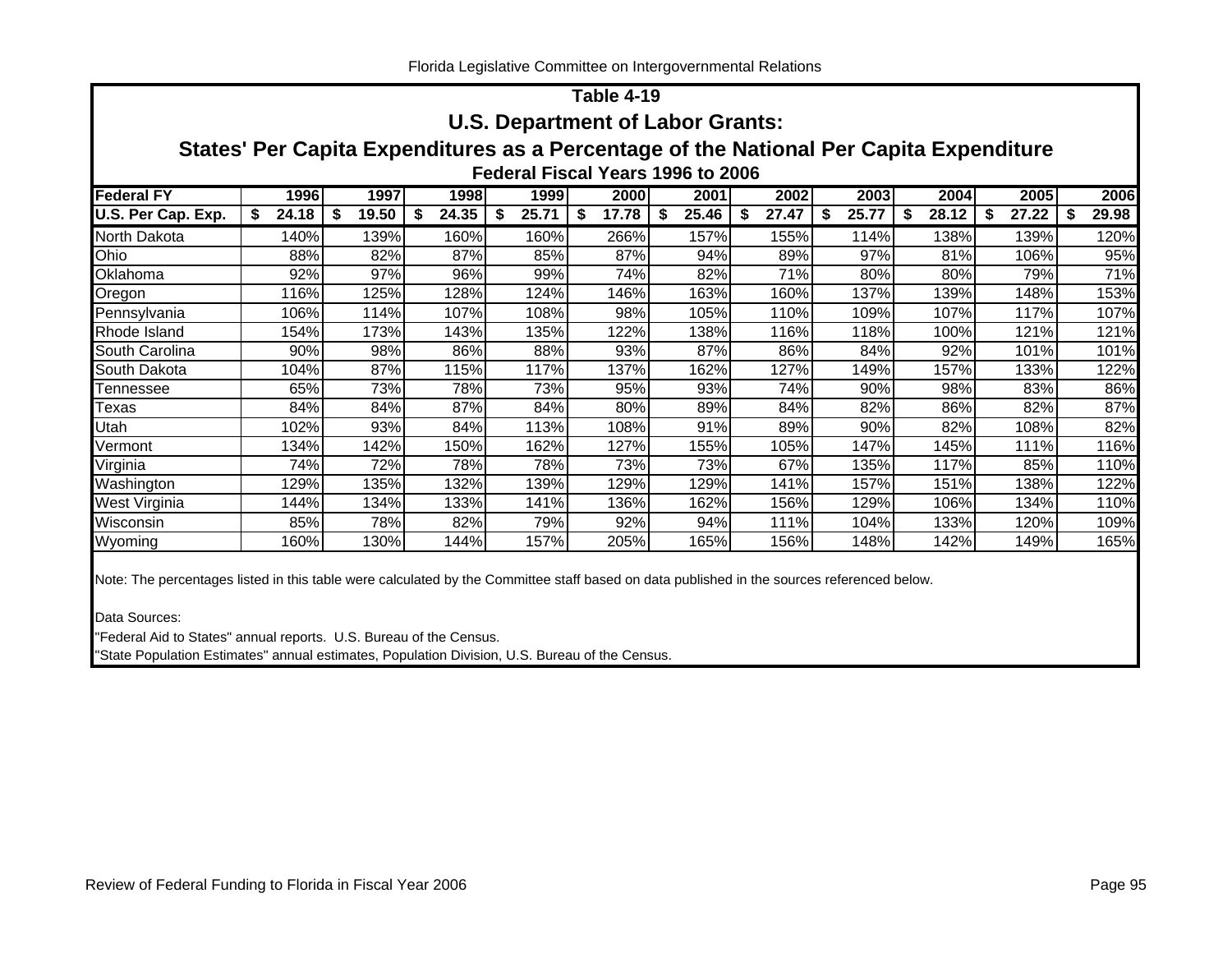|                      |                                                                                        |            |                                                                   |                                   | Table 4-20 |      |            |            |            |            |            |            |
|----------------------|----------------------------------------------------------------------------------------|------------|-------------------------------------------------------------------|-----------------------------------|------------|------|------------|------------|------------|------------|------------|------------|
|                      |                                                                                        |            | <b>National Foundation on the Arts and the Humanities Grants:</b> |                                   |            |      |            |            |            |            |            |            |
|                      | States' Per Capita Expenditures as a Percentage of the National Per Capita Expenditure |            |                                                                   |                                   |            |      |            |            |            |            |            |            |
|                      |                                                                                        |            |                                                                   |                                   |            |      |            |            |            |            |            |            |
|                      |                                                                                        |            |                                                                   | Federal Fiscal Years 1996 to 2006 |            |      |            |            |            |            |            |            |
| <b>Federal FY</b>    | 1996                                                                                   | 1997       | 1998                                                              | 1999                              |            | 2000 | 2001       | 2002       | 2003       | 2004       | 2005       | 2006       |
| U.S. Per Cap. Exp.   | \$<br>0.13                                                                             | \$<br>0.10 | \$<br>0.10                                                        | 0.10<br>\$                        | \$<br>0.11 |      | \$<br>0.11 | \$<br>0.11 | 0.12<br>\$ | 0.12<br>\$ | 1.00<br>S. | \$<br>0.86 |
| Alabama              | 129%                                                                                   | 137%       | 110%                                                              | 119%                              | 168%       |      | 124%       | 121%       | 131%       | 129%       | 86%        | 94%        |
| Alaska               | 720%                                                                                   | 776%       | 752%                                                              | 886%                              | 527%       |      | 716%       | 618%       | 982%       | 755%       | 533%       | 364%       |
| Arizona              | 178%                                                                                   | 125%       | 129%                                                              | 150%                              | 120%       |      | 102%       | 136%       | 103%       | 120%       | 103%       | 120%       |
| Arkansas             | 180%                                                                                   | 163%       | 188%                                                              | 182%                              | 170%       |      | 147%       | 156%       | 315%       | 155%       | 83%        | 102%       |
| California           | 38%                                                                                    | 39%        | 43%                                                               | 46%                               |            | 39%  | 32%        | 33%        | 26%        | 45%        | 73%        | 70%        |
| Colorado             | 73%                                                                                    | 119%       | 110%                                                              | 132%                              | 125%       |      | 107%       | 115%       | 145%       | 180%       | 97%        | 117%       |
| Connecticut          | 125%                                                                                   | 107%       | 192%                                                              | 17%                               |            | 62%  | 376%       | 7%         | 321%       | 36%        | 130%       | 104%       |
| <b>IDelaware</b>     | 1132%                                                                                  | 510%       | 566%                                                              | 417%                              | 742%       |      | 569%       | 771%       | 395%       | 688%       | 205%       | 235%       |
| <b>Florida</b>       | 47%                                                                                    | 53%        | 38%                                                               | 49%                               | 30%        |      | 44%        | 60%        | 36%        | 40%        | 73%        | 71%        |
| Georgia              | 87%                                                                                    | 69%        | 68%                                                               | 11%                               | 131%       |      | 59%        | 47%        | 50%        | 49%        | 76%        | 71%        |
| Hawaii               | 399%                                                                                   | 421%       | 537%                                                              | 537%                              | 353%       |      | 407%       | 372%       | 401%       | 381%       | 261%       | 223%       |
| Idaho                | 393%                                                                                   | 336%       | 371%                                                              | 493%                              | 348%       |      | 398%       | 357%       | 426%       | 390%       | 178%       | 159%       |
| Illinois             | 57%                                                                                    | 45%        | 52%                                                               | 54%                               |            | 53%  | 53%        | 50%        | 50%        | 45%        | 113%       | 105%       |
| Indiana              | 90%                                                                                    | 81%        | 82%                                                               | 87%                               |            | 73%  | 106%       | 112%       | 101%       | 93%        | 74%        | 84%        |
| Iowa                 | 215%                                                                                   | 135%       | 186%                                                              | 192%                              | 202%       |      | 202%       | 154%       | 171%       | 195%       | 174%       | 149%       |
| Kansas               | 208%                                                                                   | 254%       | 187%                                                              | 169%                              | 102%       |      | 179%       | 166%       | 121%       | 233%       | 111%       | 145%       |
| Kentucky             | 114%                                                                                   | 134%       | 146%                                                              | 131%                              | 127%       |      | 136%       | 135%       | 157%       | 140%       | 81%        | 91%        |
| ouisianaـ            | 111%                                                                                   | 92%        | 115%                                                              | 136%                              | 127%       |      | 124%       | 175%       | 113%       | 149%       | 102%       | 106%       |
| Maine                | 269%                                                                                   | 342%       | 293%                                                              | 357%                              | 446%       |      | 371%       | 456%       | 360%       | 519%       | 182%       | 213%       |
| Maryland             | 87%                                                                                    | 128%       | 57%                                                               | 114%                              | 100%       |      | 129%       | 83%        | 92%        | 93%        | 87%        | 103%       |
| <b>Massachusetts</b> | 89%                                                                                    | 106%       | 61%                                                               | 101%                              |            | 85%  | 88%        | 109%       | 102%       | 104%       | 136%       | 131%       |
| Michigan             | 2%                                                                                     | 115%       | 22%                                                               | 106%                              |            | 62%  | 62%        | 105%       | 64%        | 50%        | 88%        | 91%        |
| Minnesota            | 80%                                                                                    | 114%       | 111%                                                              | 70%                               | 135%       |      | 103%       | 117%       | 110%       | 118%       | 95%        | 107%       |
| Mississippi          | 160%                                                                                   | 191%       | 134%                                                              | 248%                              | 148%       |      | 269%       | 227%       | 216%       | 166%       | 88%        | 103%       |
| Missouri             | 112%                                                                                   | 124%       | 109%                                                              | 90%                               | 108%       |      | 93%        | 79%        | 74%        | 89%        | 115%       | 112%       |
| Montana              | 566%                                                                                   | 338%       | 411%                                                              | 719%                              | 413%       |      | 742%       | 533%       | 638%       | 503%       | 241%       | 311%       |
| Nebraska             | 364%                                                                                   | 237%       | 283%                                                              | 202%                              | 408%       |      | 344%       | 312%       | 324%       | 347%       | 191%       | 177%       |
| Nevada               | 297%                                                                                   | 257%       | 255%                                                              | 288%                              | 234%       |      | 242%       | 242%       | 253%       | 175%       | 105%       | 143%       |
| <b>New Hampshire</b> | 369%                                                                                   | 327%       | 512%                                                              | 356%                              | 437%       |      | 313%       | 374%       | 405%       | 363%       | 165%       | 158%       |
| New Jersey           | 86%                                                                                    | 103%       | 65%                                                               | 52%                               | 107%       |      | 19%        | 103%       | 77%        | 47%        | 81%        | 83%        |
| <b>New Mexico</b>    | 285%                                                                                   | 292%       | 230%                                                              | 258%                              | 249%       |      | 233%       | 42%        | 385%       | 205%       | 103%       | 196%       |
| <b>New York</b>      | 39%                                                                                    | 36%        | 30%                                                               | 24%                               |            | 61%  | 51%        | 29%        | 30%        | 42%        | 110%       | 103%       |
| North Carolina       | 96%                                                                                    | 53%        | 91%                                                               | 90%                               |            | 82%  | 86%        | 99%        | 74%        | 99%        | 92%        | 103%       |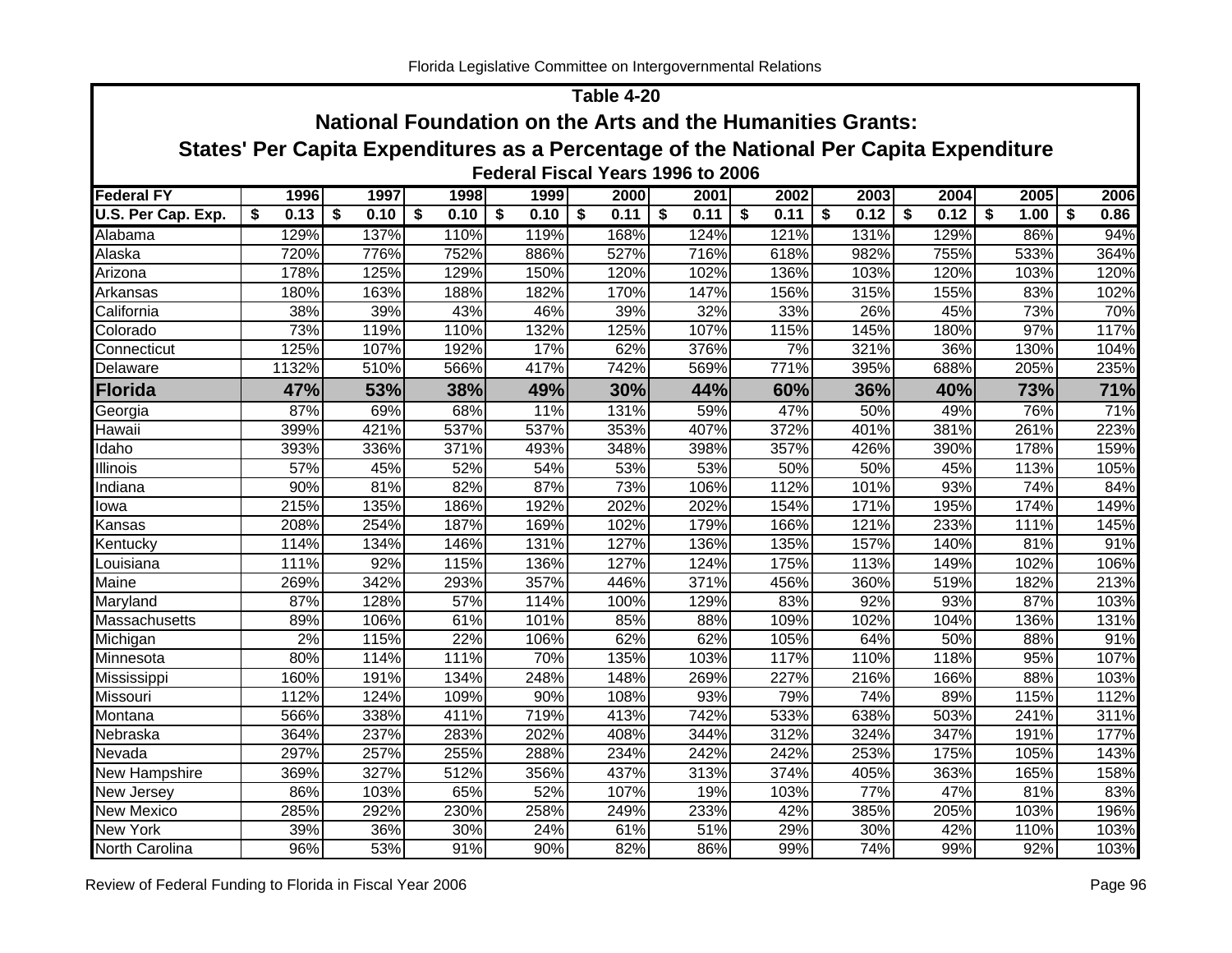|                    |                                                                                                                             |                                                                   |           |            | Table 4-20 |           |              |              |            |            |             |  |  |  |  |
|--------------------|-----------------------------------------------------------------------------------------------------------------------------|-------------------------------------------------------------------|-----------|------------|------------|-----------|--------------|--------------|------------|------------|-------------|--|--|--|--|
|                    |                                                                                                                             | <b>National Foundation on the Arts and the Humanities Grants:</b> |           |            |            |           |              |              |            |            |             |  |  |  |  |
|                    |                                                                                                                             |                                                                   |           |            |            |           |              |              |            |            |             |  |  |  |  |
|                    | States' Per Capita Expenditures as a Percentage of the National Per Capita Expenditure<br>Federal Fiscal Years 1996 to 2006 |                                                                   |           |            |            |           |              |              |            |            |             |  |  |  |  |
| <b>Federal FY</b>  | 1996                                                                                                                        | 1997                                                              | 1998      | 1999       | 2000       | 2001      | 2002         | 2003         | 2004       | 2005       | 2006        |  |  |  |  |
| U.S. Per Cap. Exp. | S<br>0.13                                                                                                                   | - \$<br>0.10                                                      | S<br>0.10 | 0.10<br>\$ | \$<br>0.11 | S<br>0.11 | - \$<br>0.11 | 0.12<br>- \$ | 0.12<br>\$ | 1.00<br>\$ | 0.86<br>- 5 |  |  |  |  |
| North Dakota       | 267%<br>224%<br>563%<br>618%<br>691%<br>731%<br>777%<br>772%<br>750%<br>800%<br>794%                                        |                                                                   |           |            |            |           |              |              |            |            |             |  |  |  |  |
| Ohio               | 81%<br>78%<br>66%<br>82%<br>47%<br>51%<br>89%<br>84%<br>71%<br>32%<br>33%                                                   |                                                                   |           |            |            |           |              |              |            |            |             |  |  |  |  |
| Oklahoma           | 131%<br>174%<br>134%<br>201%<br>93%<br>138%<br>156%<br>139%<br>172%<br>104%<br>136%                                         |                                                                   |           |            |            |           |              |              |            |            |             |  |  |  |  |
| Oregon             | 104%<br>91%<br>183%<br>41%<br>274%<br>166%<br>135%<br>155%<br>129%<br>70%<br>140%                                           |                                                                   |           |            |            |           |              |              |            |            |             |  |  |  |  |
| Pennsylvania       | 34%                                                                                                                         | 74%                                                               | 52%       | 59%        | 49%        | 47%       | 51%          | 36%          | 74%        | 109%       | 111%        |  |  |  |  |
| Rhode Island       | 453%                                                                                                                        | 153%                                                              | 478%      | 588%       | $0\%$      | 907%      | 470%         | 402%         | 513%       | 204%       | 196%        |  |  |  |  |
| South Carolina     | 217%                                                                                                                        | 239%                                                              | 122%      | 105%       | 174%       | 126%      | 142%         | 197%         | 195%       | 86%        | 118%        |  |  |  |  |
| South Dakota       | 292%                                                                                                                        | 1010%                                                             | 583%      | 451%       | 665%       | 539%      | 781%         | 921%         | 722%       | 230%       | 266%        |  |  |  |  |
| Tennessee          | 138%                                                                                                                        | 81%                                                               | 121%      | 36%        | 90%        | 67%       | 160%         | 88%          | 55%        | 154%       | 88%         |  |  |  |  |
| Texas              | 43%                                                                                                                         | 42%                                                               | 47%       | 18%        | 54%        | 14%       | 45%          | 30%          | 52%        | 67%        | 66%         |  |  |  |  |
| Utah               | 201%                                                                                                                        | 225%                                                              | 137%      | 294%       | 237%       | 244%      | 217%         | 214%         | 224%       | 110%       | 136%        |  |  |  |  |
| Vermont            | 602%                                                                                                                        | 900%                                                              | 662%      | 683%       | 192%       | 748%      | 804%         | 767%         | 141%       | 306%       | 385%        |  |  |  |  |
| Virginia           | 59%                                                                                                                         | 51%                                                               | 139%      | 78%        | 71%        | 93%       | 15%          | 105%         | 82%        | 93%        | 90%         |  |  |  |  |
| Washington         | 110%                                                                                                                        | 99%                                                               | 102%      | 87%        | 85%        | 85%       | 88%          | 110%         | 91%        | 94%        | 90%         |  |  |  |  |
| West Virginia      | 225%                                                                                                                        | 214%                                                              | 244%      | 276%       | 242%       | 242%      | 251%         | 302%         | 270%       | 128%       | 134%        |  |  |  |  |
| Wisconsin          | 79%                                                                                                                         | 109%                                                              | 105%      | 119%       | 103%       | 87%       | 109%         | 87%          | 107%       | 102%       | 107%        |  |  |  |  |
| Wyoming            | 1053%                                                                                                                       | 717%                                                              | 880%      | 1429%      | 1443%      | 1076%     | 754%         | 833%         | 1016%      | 247%       | 515%        |  |  |  |  |

Data Sources:

"Federal Aid to States" annual reports. U.S. Bureau of the Census.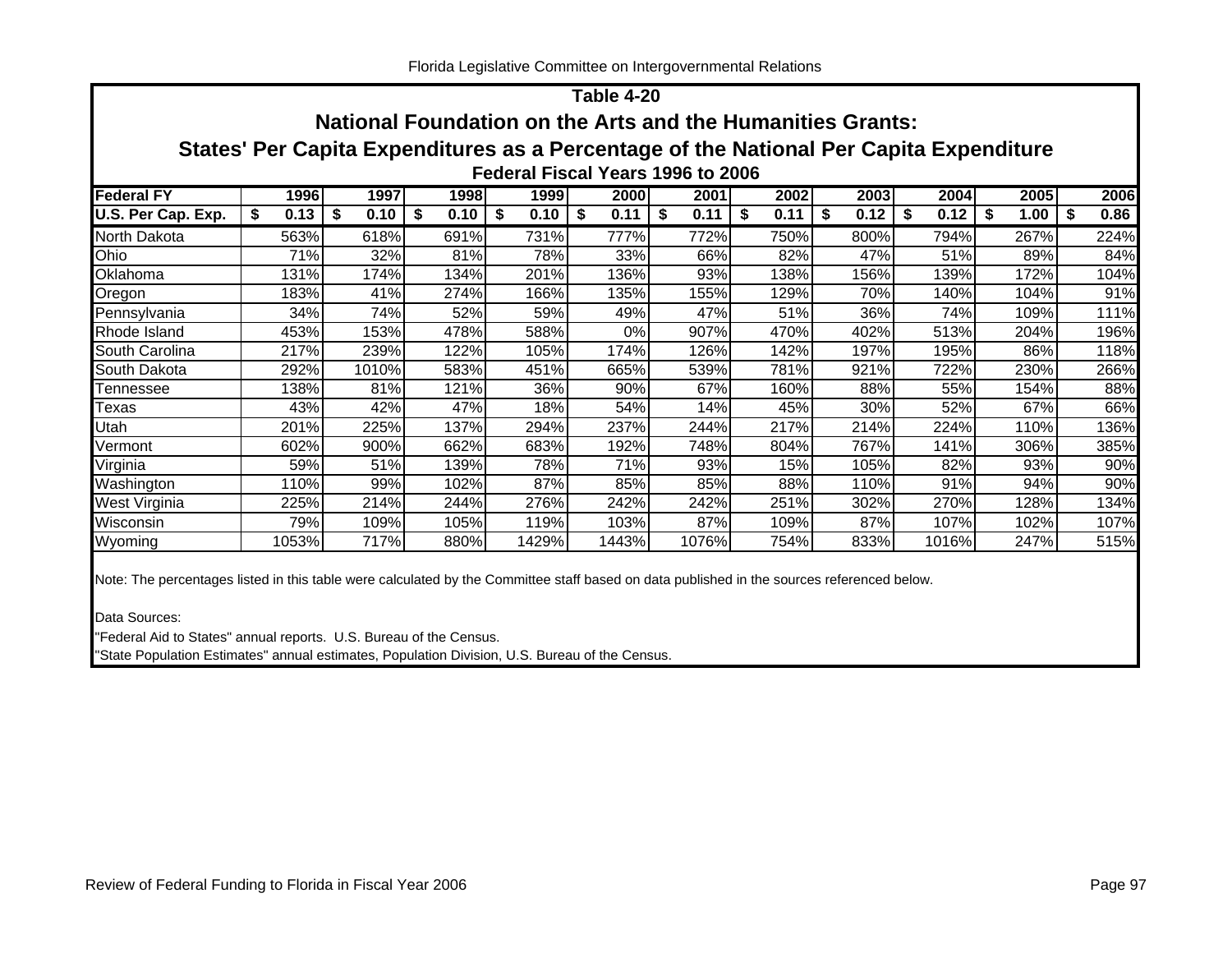|                       |                                                                                        |                  |                                                      |                                   | Table 4-21 |            |            |            |            |            |            |
|-----------------------|----------------------------------------------------------------------------------------|------------------|------------------------------------------------------|-----------------------------------|------------|------------|------------|------------|------------|------------|------------|
|                       |                                                                                        |                  | <b>Neighborhood Reinvestment Corporation Grants:</b> |                                   |            |            |            |            |            |            |            |
|                       | States' Per Capita Expenditures as a Percentage of the National Per Capita Expenditure |                  |                                                      |                                   |            |            |            |            |            |            |            |
|                       |                                                                                        |                  |                                                      |                                   |            |            |            |            |            |            |            |
|                       |                                                                                        |                  |                                                      | Federal Fiscal Years 1996 to 2006 |            |            |            |            |            |            |            |
| <b>Federal FY</b>     | 1996                                                                                   | 1997             | 1998                                                 | 1999                              | 2000       | 2001       | 2002       | 2003       | 2004       | 2005       | 2006       |
| U.S. Per Cap. Exp.    | 0.07<br>\$                                                                             | \$<br>0.12       | \$<br>0.13                                           | \$<br>0.23                        | \$<br>0.17 | \$<br>0.21 | \$<br>0.25 | 0.24<br>\$ | \$<br>0.26 | \$<br>0.25 | \$<br>0.26 |
| Alabama               | 38%                                                                                    | 67%              | 29%                                                  | 31%                               | 49%        | 26%        | 14%        | 13%        | 16%        | 17%        | 21%        |
| Alaska                | 746%                                                                                   | 395%             | 551%                                                 | 816%                              | 431%       | 346%       | 393%       | 269%       | 374%       | 331%       | 406%       |
| Arizona               | 98%                                                                                    | 94%              | 66%                                                  | 98%                               | 55%        | 44%        | 46%        | 67%        | 55%        | 65%        | 54%        |
| Arkansas              | 0%                                                                                     | 28%              | 62%                                                  | 81%                               | 101%       | 77%        | 77%        | 97%        | 49%        | 62%        | 23%        |
| California            | 256%                                                                                   | 207%             | 220%                                                 | 176%                              | 196%       | 178%       | 160%       | 168%       | 196%       | 170%       | 157%       |
| Colorado              | 95%                                                                                    | 118%             | 173%                                                 | 220%                              | 275%       | 289%       | 336%       | 138%       | 189%       | 207%       | 151%       |
| Connecticut           | 197%                                                                                   | 334%             | 162%                                                 | 246%                              | 192%       | 109%       | 147%       | 141%       | 133%       | 147%       | 103%       |
| <b>IDelaware</b>      | 0%                                                                                     | 0%               | 0%                                                   | 28%                               | 42%        | 43%        | 23%        | 15%        | 307%       | 313%       | 324%       |
| <b>Florida</b>        | 61%                                                                                    | 46%              | 52%                                                  | 56%                               | 59%        | 52%        | 49%        | 60%        | 50%        | 47%        | 44%        |
| Georgia               | 60%                                                                                    | 28%              | 18%                                                  | 17%                               | 26%        | 31%        | 33%        | 41%        | 59%        | 109%       | 103%       |
| Hawaii                | 0%                                                                                     | 79%              | 34%                                                  | 119%                              | 73%        | 140%       | 105%       | 42%        | 76%        | 96%        | 113%       |
| Idaho                 | 146%                                                                                   | 365%             | 341%                                                 | 431%                              | 453%       | 236%       | 239%       | 538%       | 156%       | 116%       | 140%       |
| Illinois              | 63%                                                                                    | 59%              | 69%                                                  | 62%                               | 76%        | 71%        | 53%        | 30%        | 54%        | 37%        | 44%        |
| Indiana               | 71%                                                                                    | 47%              | 46%                                                  | 75%                               | 50%        | 54%        | 85%        | 60%        | 70%        | 71%        | 62%        |
| Iowa                  | 46%                                                                                    | 58%              | 92%                                                  | 145%                              | 123%       | 92%        | 51%        | 38%        | 49%        | 51%        | 89%        |
| Kansas                | 11%                                                                                    | 85%              | 88%                                                  | 42%                               | 54%        | 87%        | 101%       | 81%        | 97%        | 104%       | 100%       |
| Kentucky              | 13%                                                                                    | 73%              | 11%                                                  | 46%                               | 26%        | 37%        | 74%        | 46%        | 33%        | 47%        | 99%        |
| ouisianaـ             | 67%                                                                                    | 39%              | 57%                                                  | 83%                               | 19%        | 11%        | 53%        | 43%        | 9%         | 27%        | 141%       |
| Maine                 | 0%                                                                                     | $\overline{0\%}$ | 42%                                                  | 9%                                | 47%        | 31%        | 19%        | 44%        | 67%        | 51%        | 143%       |
| Maryland              | 348%                                                                                   | 435%             | 345%                                                 | 208%                              | 167%       | 130%       | 123%       | 144%       | 98%        | 86%        | 118%       |
| Massachusetts         | 243%                                                                                   | 146%             | 201%                                                 | 157%                              | 251%       | 187%       | 273%       | 202%       | 270%       | 270%       | 209%       |
| Michigan              | 82%                                                                                    | 78%              | 91%                                                  | 92%                               | 40%        | 36%        | 28%        | 20%        | 16%        | 15%        | 25%        |
| Minnesota             | 164%                                                                                   | 82%              | 117%                                                 | 81%                               | 75%        | 52%        | 72%        | 79%        | 79%        | 123%       | 157%       |
| Mississippi           | 8%                                                                                     | 0%               | 0%                                                   | 0%                                | 0%         | 0%         | 13%        | 13%        | 32%        | 44%        | 175%       |
| Missouri              | 117%                                                                                   | 97%              | 70%                                                  | 58%                               | 71%        | 51%        | 77%        | 53%        | 80%        | 39%        | 82%        |
| Montana               | 139%                                                                                   | 181%             | 331%                                                 | 367%                              | 603%       | 218%       | 336%       | 153%       | 151%       | 203%       | 155%       |
| Nebraska              | 42%                                                                                    | 118%             | 51%                                                  | 41%                               | 11%        | 39%        | 23%        | 52%        | 68%        | 45%        | 84%        |
| Nevada                | 25%                                                                                    | 10%              | 36%                                                  | 39%                               | 45%        | 37%        | 22%        | 28%        | 39%        | 53%        | 22%        |
| <b>New Hampshire</b>  | 116%                                                                                   | 149%             | 204%                                                 | 278%                              | 315%       | 350%       | 260%       | 531%       | 336%       | 407%       | 393%       |
| New Jersey            | 10%                                                                                    | 13%              | 23%                                                  | 20%                               | 22%        | 25%        | 25%        | 14%        | 29%        | 28%        | 21%        |
| New Mexico            | 331%                                                                                   | 235%             | 270%                                                 | 276%                              | 199%       | 256%       | 186%       | 177%       | 174%       | 116%       | 197%       |
| New York              | 115%                                                                                   | 122%             | 111%                                                 | 123%                              | 143%       | 183%       | 153%       | 165%       | 150%       | 174%       | 150%       |
| <b>North Carolina</b> | 15%                                                                                    | 22%              | 43%                                                  | 52%                               | 32%        | 52%        | 71%        | 103%       | 73%        | 64%        | 58%        |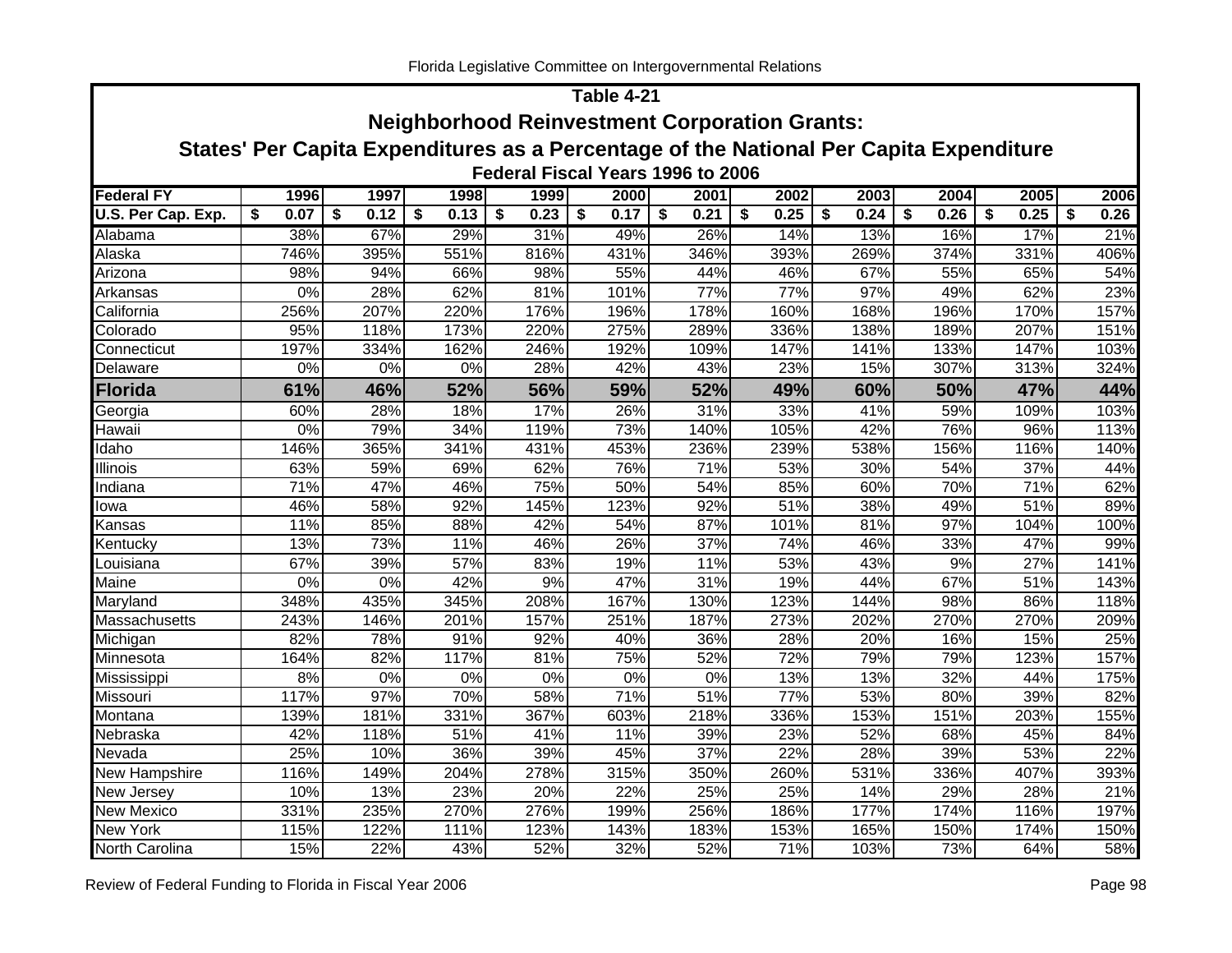|                                                                                                                             |                                                                                      |            |                                                      |            | Table 4-21 |           |            |            |            |            |            |  |  |  |
|-----------------------------------------------------------------------------------------------------------------------------|--------------------------------------------------------------------------------------|------------|------------------------------------------------------|------------|------------|-----------|------------|------------|------------|------------|------------|--|--|--|
|                                                                                                                             |                                                                                      |            | <b>Neighborhood Reinvestment Corporation Grants:</b> |            |            |           |            |            |            |            |            |  |  |  |
|                                                                                                                             |                                                                                      |            |                                                      |            |            |           |            |            |            |            |            |  |  |  |
| States' Per Capita Expenditures as a Percentage of the National Per Capita Expenditure<br>Federal Fiscal Years 1996 to 2006 |                                                                                      |            |                                                      |            |            |           |            |            |            |            |            |  |  |  |
| <b>Federal FY</b>                                                                                                           | 2006<br>1997<br>1999<br>2001<br>2002<br>2003<br>2005<br>1996<br>1998<br>2000<br>2004 |            |                                                      |            |            |           |            |            |            |            |            |  |  |  |
| U.S. Per Cap. Exp.                                                                                                          | \$<br>0.07                                                                           | \$<br>0.12 | \$<br>0.13                                           | 0.23<br>\$ | \$<br>0.17 | 0.21<br>S | \$<br>0.25 | \$<br>0.24 | 0.26<br>\$ | 0.25<br>\$ | 0.26<br>-S |  |  |  |
| 0%<br>0%<br>0%<br>167%<br>108%<br>115%<br>193%<br>174%<br>North Dakota<br>0%<br>61%<br>314%                                 |                                                                                      |            |                                                      |            |            |           |            |            |            |            |            |  |  |  |
| Ohio<br>52%<br>99%<br>149%<br>75%<br>74%<br>86%<br>95%<br>121%<br>144%<br>131%<br>179%                                      |                                                                                      |            |                                                      |            |            |           |            |            |            |            |            |  |  |  |
| Oklahoma<br>74%<br>50%<br>92%<br>86%<br>131%<br>121%<br>102%<br>99%<br>77%<br>124%<br>174%                                  |                                                                                      |            |                                                      |            |            |           |            |            |            |            |            |  |  |  |
| Oregon<br>55%<br>136%<br>146%<br>70%<br>45%<br>36%<br>45%<br>59%<br>94%<br>79%<br>115%                                      |                                                                                      |            |                                                      |            |            |           |            |            |            |            |            |  |  |  |
| Pennsylvania                                                                                                                | 35%                                                                                  | 69%        | 42%                                                  | 61%        | 50%        | 53%       | 30%        | 25%        | 28%        | 36%        | 29%        |  |  |  |
| Rhode Island                                                                                                                | 166%                                                                                 | 48%        | 223%                                                 | 147%       | 269%       | 295%      | 292%       | 451%       | 265%       | 357%       | 470%       |  |  |  |
| South Carolina                                                                                                              | 8%                                                                                   | 19%        | 0%                                                   | 0%         | 30%        | 30%       | 6%         | 0%         | 0%         | 0%         | 16%        |  |  |  |
| South Dakota                                                                                                                | 25%                                                                                  | 238%       | 126%                                                 | 139%       | 122%       | 173%      | 141%       | 152%       | 107%       | 133%       | 173%       |  |  |  |
| Tennessee                                                                                                                   | 12%                                                                                  | 23%        | 62%                                                  | 126%       | 111%       | 116%      | 172%       | 108%       | 97%        | 78%        | 74%        |  |  |  |
| Texas                                                                                                                       | 58%                                                                                  | 69%        | 68%                                                  | 61%        | 82%        | 84%       | 65%        | 85%        | 77%        | 63%        | 54%        |  |  |  |
| Utah                                                                                                                        | 92%                                                                                  | 124%       | 104%                                                 | 187%       | 73%        | 137%      | 94%        | 70%        | 56%        | 57%        | 68%        |  |  |  |
| Vermont                                                                                                                     | 475%                                                                                 | 878%       | 1160%                                                | 736%       | 770%       | 1583%     | 915%       | 1229%      | 1294%      | 1334%      | 951%       |  |  |  |
| Virginia                                                                                                                    | 42%                                                                                  | 58%        | 47%                                                  | 52%        | 59%        | 55%       | 116%       | 101%       | 127%       | 97%        | 75%        |  |  |  |
| Washington                                                                                                                  | 27%                                                                                  | 12%        | 13%                                                  | 10%        | 7%         | 27%       | 54%        | 44%        | 47%        | 59%        | 51%        |  |  |  |
| West Virginia                                                                                                               | 121%                                                                                 | 208%       | 206%                                                 | 140%       | 29%        | 81%       | 215%       | 182%       | 110%       | 120%       | 118%       |  |  |  |
| Wisconsin                                                                                                                   | 102%                                                                                 | 114%       | 71%                                                  | 147%       | 63%        | 81%       | 81%        | 109%       | 68%        | 73%        | 100%       |  |  |  |
| Wyoming                                                                                                                     | 0%                                                                                   | 0%         | 0%                                                   | 0%         | 0%         | 0%        | 0%         | 0%         | 49%        | 199%       | 202%       |  |  |  |

Data Sources:

"Federal Aid to States" annual reports. U.S. Bureau of the Census.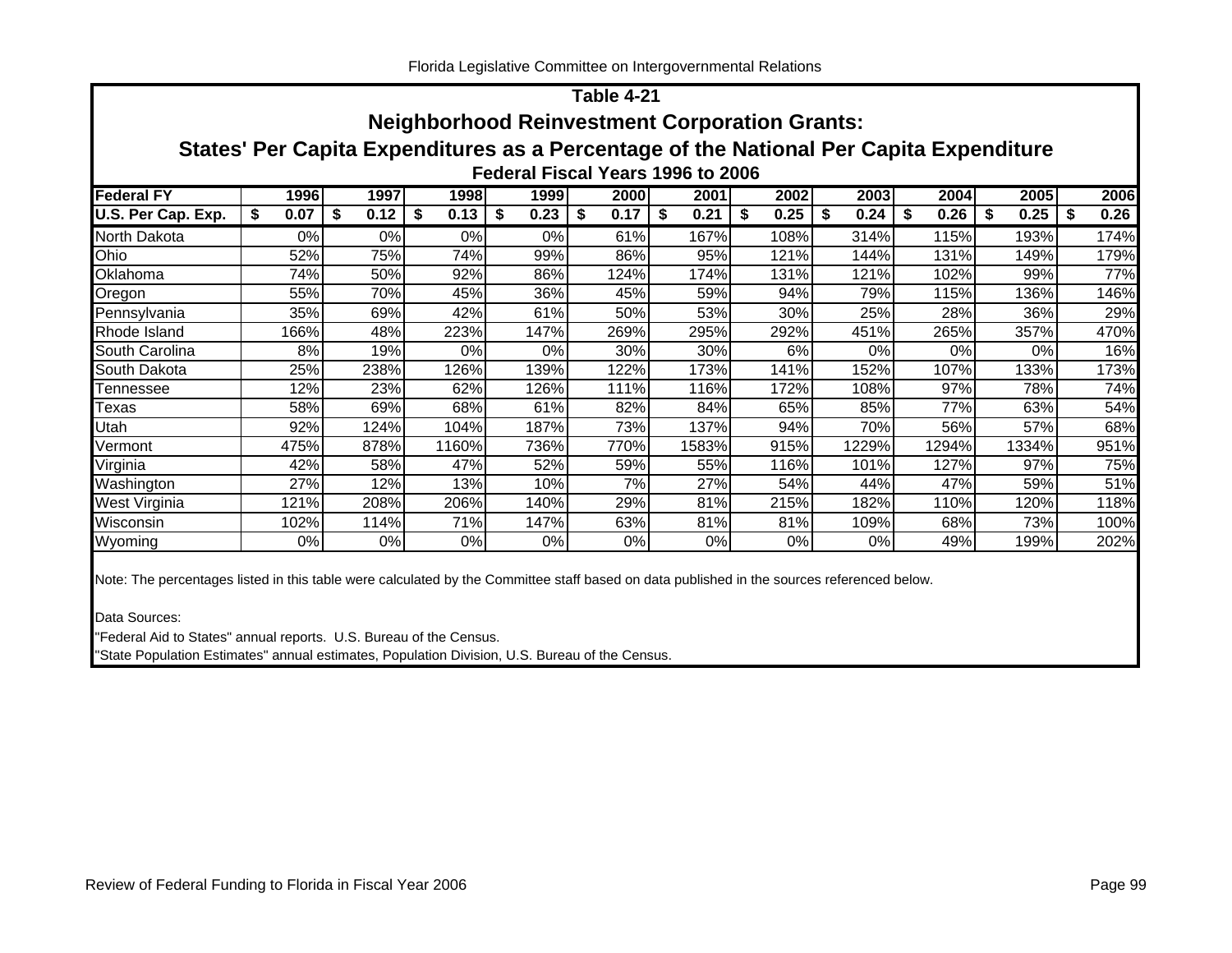|                                         |                                                                                        |                                                                              |                    |                                   | Table 4-22         |                    |                    |                    |                    |                    |                    |
|-----------------------------------------|----------------------------------------------------------------------------------------|------------------------------------------------------------------------------|--------------------|-----------------------------------|--------------------|--------------------|--------------------|--------------------|--------------------|--------------------|--------------------|
|                                         |                                                                                        | <b>Social Security Administration - Supplemental Security Income Grants:</b> |                    |                                   |                    |                    |                    |                    |                    |                    |                    |
|                                         | States' Per Capita Expenditures as a Percentage of the National Per Capita Expenditure |                                                                              |                    |                                   |                    |                    |                    |                    |                    |                    |                    |
|                                         |                                                                                        |                                                                              |                    |                                   |                    |                    |                    |                    |                    |                    |                    |
|                                         |                                                                                        |                                                                              |                    | Federal Fiscal Years 1996 to 2006 |                    |                    |                    |                    |                    |                    |                    |
| <b>Federal FY</b><br>U.S. Per Cap. Exp. | 1996<br>\$<br>0.11                                                                     | 1997<br>\$<br>0.15                                                           | 1998<br>\$<br>0.17 | 1999<br>\$<br>0.19                | 2000<br>\$<br>0.17 | 2001<br>\$<br>0.14 | 2002<br>\$<br>0.17 | 2003<br>\$<br>0.11 | 2004<br>\$<br>0.11 | 2005<br>\$<br>0.09 | 2006<br>\$<br>0.12 |
|                                         | 129%                                                                                   | 104%                                                                         | 60%                | 141%                              | 164%               | 105%               | 136%               | 91%                | 162%               | 123%               | 109%               |
| Alabama<br>Alaska                       | 265%                                                                                   | 33%                                                                          | 295%               | 72%                               | 170%               | 239%               | 35%                | 254%               | 147%               | 291%               | 56%                |
| Arizona                                 | 67%                                                                                    | 85%                                                                          | 45%                | 144%                              | 108%               | 93%                | 71%                | 45%                | 34%                | 79%                | 63%                |
| Arkansas                                | 27%                                                                                    | 53%                                                                          | 77%                | 85%                               | 41%                | 67%                | 23%                | 44%                | 40%                | 67%                | 52%                |
| California                              | 53%                                                                                    | 27%                                                                          | 104%               | 191%                              | 116%               | 141%               | 130%               | 134%               | 158%               | 158%               | 135%               |
| Colorado                                | 21%                                                                                    | 60%                                                                          | 37%                | 26%                               | 23%                | 16%                | 9%                 | 54%                | 32%                | 107%               | 33%                |
| Connecticut                             | 54%                                                                                    | 105%                                                                         | 85%                | 85%                               | 97%                | 49%                | 80%                | 85%                | 66%                | 52%                | 170%               |
| Delaware                                | 60%                                                                                    | 47%                                                                          | 21%                | 78%                               | 81%                | 123%               | 84%                | 76%                | 109%               | 187%               | 122%               |
| Florida                                 | 56%                                                                                    | 85%                                                                          | 112%               | 106%                              | 80%                | 75%                | 77%                | 70%                | 87%                | 111%               | 105%               |
| Georgia                                 | 18%                                                                                    | 78%                                                                          | 33%                | 69%                               | 0%                 | 0%                 | 224%               | 156%               | 63%                | 109%               | 98%                |
| Hawaii                                  | 3%                                                                                     | 24%                                                                          | 6%                 | 1%                                | 0%                 | 12%                | 17%                | 22%                | 17%                | 75%                | 27%                |
| Idaho                                   | 108%                                                                                   | 87%                                                                          | 137%               | 127%                              | 57%                | 106%               | 96%                | 58%                | 52%                | 73%                | 33%                |
| Illinois                                | 183%                                                                                   | 174%                                                                         | 129%               | 89%                               | 76%                | 117%               | 88%                | 119%               | 79%                | 124%               | 47%                |
| Indiana                                 | 112%                                                                                   | 136%                                                                         | 92%                | 112%                              | 72%                | 29%                | 76%                | 41%                | 9%                 | 23%                | 3%                 |
| Iowa                                    | 40%                                                                                    | 62%                                                                          | 34%                | 122%                              | 16%                | 74%                | 72%                | 116%               | 110%               | 124%               | 178%               |
| Kansas                                  | 116%                                                                                   | 105%                                                                         | 93%                | 58%                               | 14%                | 23%                | 118%               | 162%               | 90%                | 177%               | 96%                |
| Kentuckv                                | 148%                                                                                   | 246%                                                                         | 128%               | 175%                              | 183%               | 118%               | 203%               | 212%               | 152%               | 229%               | 229%               |
| ouisiana.                               | 78%                                                                                    | 150%                                                                         | 172%               | 105%                              | 111%               | 84%                | 30%                | 167%               | 111%               | 111%               | 207%               |
| Maine                                   | 131%                                                                                   | 106%                                                                         | 312%               | 139%                              | 74%                | 229%               | 177%               | 107%               | 207%               | 238%               | 349%               |
| Maryland                                | 117%                                                                                   | 121%                                                                         | 48%                | 81%                               | 111%               | 101%               | 112%               | 161%               | 84%                | 210%               | 110%               |
| <b>Massachusetts</b>                    | 101%                                                                                   | 93%                                                                          | 147%               | 85%                               | 79%                | 49%                | 62%                | 71%                | 151%               | 39%                | 146%               |
| Michigan                                | 117%                                                                                   | 149%                                                                         | 17%                | 153%                              | 70%                | 43%                | 82%                | 166%               | 103%               | 97%                | 85%                |
| Minnesota                               | 210%                                                                                   | 76%                                                                          | 108%               | 83%                               | 99%                | 128%               | 65%                | 103%               | 118%               | 101%               | 145%               |
| Mississippi                             | 126%                                                                                   | 137%                                                                         | 150%               | 158%                              | 121%               | 54%                | 80%                | 46%                | 70%                | 161%               | 76%                |
| Missouri                                | 100%                                                                                   | 89%                                                                          | 47%                | 55%                               | 76%                | 116%               | 80%                | 40%                | 140%               | 77%                | 116%               |
| Montana                                 | 77%                                                                                    | 73%                                                                          | 131%               | 114%                              | 171%               | 52%                | 62%                | 113%               | 56%                | 153%               | 98%                |
| Nebraska                                | 47%                                                                                    | $\overline{0\%}$                                                             | 65%                | 38%                               | 29%                | 31%                | 56%                | 42%                | 19%                | 0%                 | 19%                |
| lNevada                                 | 60%                                                                                    | 106%                                                                         | 92%                | 88%                               | 30%                | 97%                | 48%                | 52%                | 26%                | 20%                | 113%               |
| <b>New Hampshire</b>                    | 86%                                                                                    | 45%                                                                          | 83%                | 60%                               | 6%                 | 19%                | 30%                | 10%                | 31%                | 0%                 | $0\%$              |
| New Jersey                              | 61%                                                                                    | 50%                                                                          | 12%                | 37%                               | 32%                | 24%                | 52%                | 42%                | 64%                | 15%                | 27%                |
| <b>New Mexico</b>                       | 156%                                                                                   | 113%                                                                         | 81%                | 70%                               | 50%                | 62%                | 154%               | 107%               | 181%               | 87%                | 82%                |
| New York                                | 150%                                                                                   | 110%                                                                         | 59%                | 34%                               | 177%               | 111%               | 90%                | 65%                | 169%               | 71%                | 103%               |
| <b>North Carolina</b>                   | 89%                                                                                    | 178%                                                                         | 255%               | 85%                               | 112%               | 97%                | 157%               | 113%               | 60%                | 36%                | 62%                |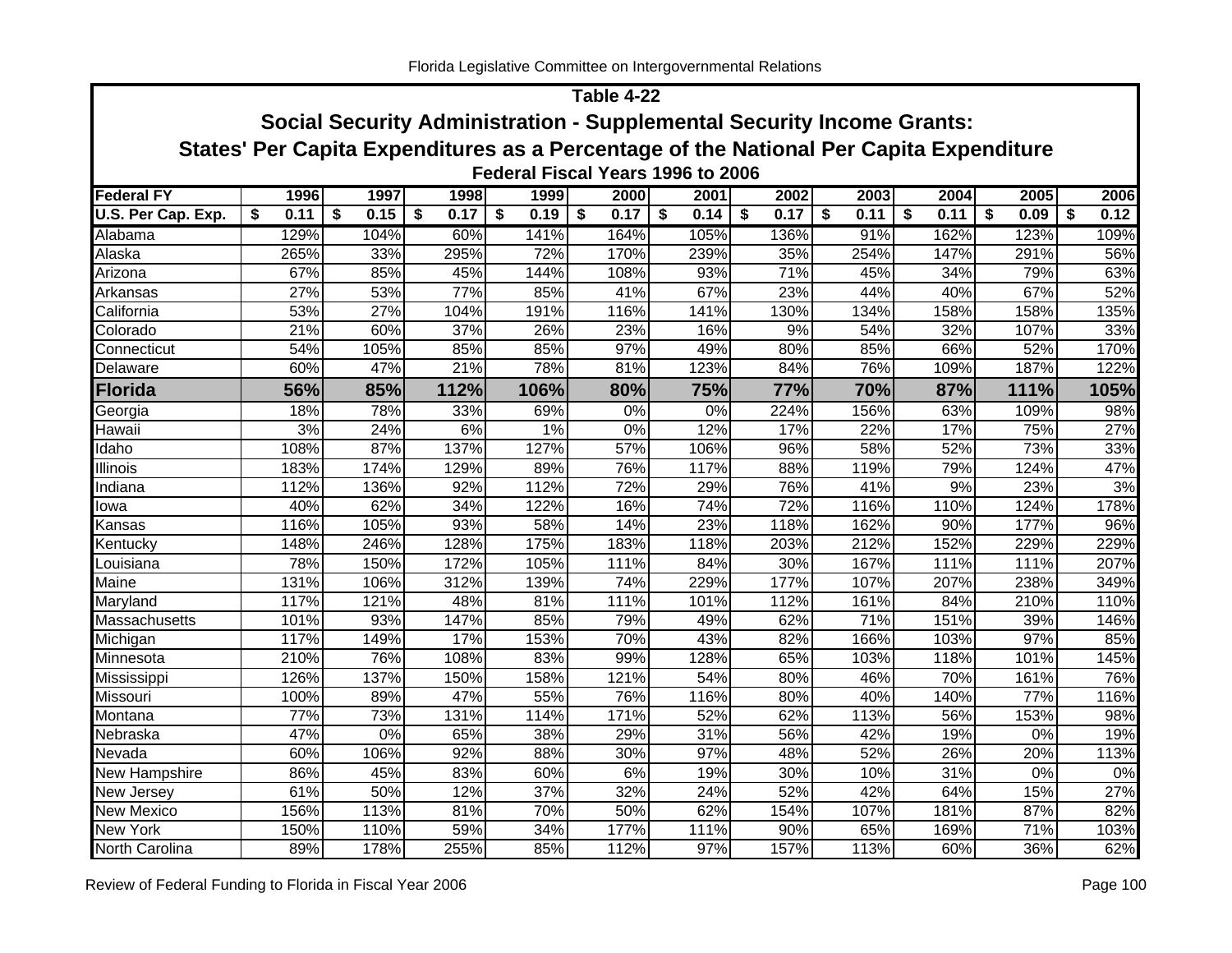|                                                                                                                                        |                                                                                           |                                                                                        |            |            | Table 4-22 |            |            |            |           |           |      |  |  |  |  |
|----------------------------------------------------------------------------------------------------------------------------------------|-------------------------------------------------------------------------------------------|----------------------------------------------------------------------------------------|------------|------------|------------|------------|------------|------------|-----------|-----------|------|--|--|--|--|
|                                                                                                                                        |                                                                                           | <b>Social Security Administration - Supplemental Security Income Grants:</b>           |            |            |            |            |            |            |           |           |      |  |  |  |  |
|                                                                                                                                        |                                                                                           | States' Per Capita Expenditures as a Percentage of the National Per Capita Expenditure |            |            |            |            |            |            |           |           |      |  |  |  |  |
|                                                                                                                                        |                                                                                           |                                                                                        |            |            |            |            |            |            |           |           |      |  |  |  |  |
| Federal Fiscal Years 1996 to 2006<br><b>Federal FY</b><br>2000<br>2002<br>2003<br>2005<br>1996<br>1997<br>1998<br>1999<br>2001<br>2004 |                                                                                           |                                                                                        |            |            |            |            |            |            |           |           |      |  |  |  |  |
|                                                                                                                                        |                                                                                           |                                                                                        |            |            |            |            |            |            |           |           | 2006 |  |  |  |  |
| U.S. Per Cap. Exp.                                                                                                                     | \$<br>0.11                                                                                | \$<br>0.15                                                                             | \$<br>0.17 | \$<br>0.19 | \$<br>0.17 | \$<br>0.14 | \$<br>0.17 | \$<br>0.11 | 0.11<br>S | 0.09<br>S | 0.12 |  |  |  |  |
| North Dakota                                                                                                                           | 21%                                                                                       | 2%                                                                                     | 0%         | 49%        | 6%         | 41%        | 0%         | 1%         | 61%       | 123%      | 143% |  |  |  |  |
| Ohio                                                                                                                                   | 162%                                                                                      | 198%                                                                                   | 127%       | 141%       | 360%       | 396%       | 234%       | 193%       | 202%      | 167%      | 185% |  |  |  |  |
| Oklahoma                                                                                                                               | 64%                                                                                       | 73%                                                                                    | 38%        | 102%       | 61%        | 56%        | 126%       | 114%       | 59%       | 64%       | 39%  |  |  |  |  |
| Oregon                                                                                                                                 | 72%                                                                                       | 52%                                                                                    | 87%        | 33%        | 18%        | 28%        | 26%        | 7%         | 7%        | 53%       |      |  |  |  |  |
| Pennsylvania                                                                                                                           | 6%<br>195%<br>179%<br>149%<br>105%<br>122%<br>111%<br>150%<br>93%<br>110%<br>213%<br>173% |                                                                                        |            |            |            |            |            |            |           |           |      |  |  |  |  |
| Rhode Island                                                                                                                           | 50%                                                                                       | 71%                                                                                    | 87%        | 0%         | 83%        | 28%        | 66%        | 36%        | 21%       | 10%       | 104% |  |  |  |  |
| South Carolina                                                                                                                         | 101%                                                                                      | 72%                                                                                    | 108%       | 91%        | 63%        | 73%        | 49%        | 134%       | 91%       | 175%      | 105% |  |  |  |  |
| South Dakota                                                                                                                           | 166%                                                                                      | 174%                                                                                   | 98%        | 90%        | 230%       | 85%        | 179%       | 243%       | 100%      | 142%      | 127% |  |  |  |  |
| Tennessee                                                                                                                              | 174%                                                                                      | 265%                                                                                   | 232%       | 63%        | 75%        | 97%        | 83%        | 60%        | 53%       | 69%       | 34%  |  |  |  |  |
| Texas                                                                                                                                  | 109%                                                                                      | 87%                                                                                    | 99%        | 75%        | 65%        | 69%        | 58%        | 66%        | 59%       | 71%       | 97%  |  |  |  |  |
| Utah                                                                                                                                   | 68%                                                                                       | 23%                                                                                    | 49%        | 35%        | 73%        | 51%        | 11%        | 76%        | 97%       | 13%       | 84%  |  |  |  |  |
| Vermont                                                                                                                                | 240%                                                                                      | 119%                                                                                   | 142%       | 213%       | 78%        | 78%        | 230%       | 321%       | 239%      | 213%      | 306% |  |  |  |  |
| Virginia                                                                                                                               | 108%                                                                                      | 52%                                                                                    | 116%       | 102%       | 81%        | 75%        | 48%        | 65%        | 40%       | 85%       | 83%  |  |  |  |  |
| Washington                                                                                                                             | 59%                                                                                       | 49%                                                                                    | 45%        | 108%       | 93%        | 42%        | 94%        | 32%        | 68%       | 76%       | 78%  |  |  |  |  |
| West Virginia                                                                                                                          | 185%                                                                                      | 31%                                                                                    | 43%        | 47%        | 52%        | 78%        | 159%       | 105%       | 56%       | 18%       | 64%  |  |  |  |  |
| Wisconsin                                                                                                                              | 101%                                                                                      | 55%                                                                                    | 113%       | 43%        | 124%       | 35%        | 53%        | 18%        | 16%       | 27%       | 55%  |  |  |  |  |
| Wyoming                                                                                                                                | 37%                                                                                       | 20%                                                                                    | 37%        | 68%        | 12%        | 73%        | 56%        | 66%        | 130%      | 24%       | 35%  |  |  |  |  |

Data Sources:

"Federal Aid to States" annual reports. U.S. Bureau of the Census.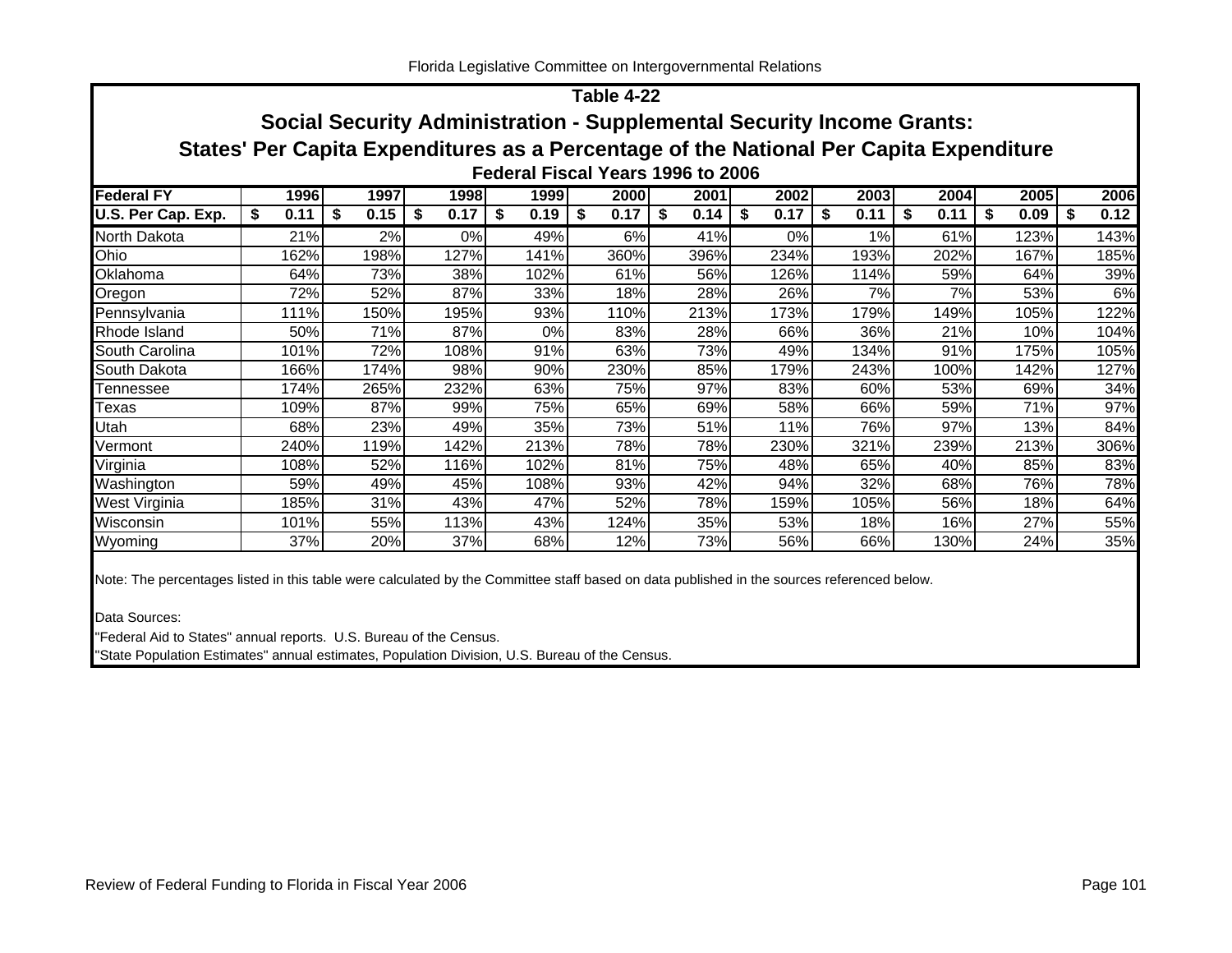|                      |                                                                                        |            |            |                  | Table 4-23 |                                        |            |                  |                  |            |                  |
|----------------------|----------------------------------------------------------------------------------------|------------|------------|------------------|------------|----------------------------------------|------------|------------------|------------------|------------|------------------|
|                      |                                                                                        |            |            |                  |            | <b>State Justice Institute Grants:</b> |            |                  |                  |            |                  |
|                      | States' Per Capita Expenditures as a Percentage of the National Per Capita Expenditure |            |            |                  |            |                                        |            |                  |                  |            |                  |
|                      |                                                                                        |            |            |                  |            | Federal Fiscal Years 1996 to 2006      |            |                  |                  |            |                  |
| <b>Federal FY</b>    | 1996                                                                                   | 1997       | 1998       | 1999             | 2000       | 2001                                   | 2002       | 2003             | 2004             | 2005       | 2006             |
| U.S. Per Cap. Exp.   | \$<br>0.01                                                                             | \$<br>0.01 | \$<br>0.02 | 0.02<br>\$       | \$<br>0.02 | \$<br>0.02                             | 0.02<br>\$ | 0.01<br>\$       | \$<br>0.01       | \$<br>0.01 | \$<br>0.01       |
| Alabama              | 87%                                                                                    | 123%       | 4%         | 34%              | 26%        | 26%                                    | 13%        | 33%              | 8%               | 7%         | $\overline{0\%}$ |
| Alaska               | 255%                                                                                   | 1009%      | 231%       | 321%             | 151%       | 232%                                   | 499%       | 23%              | 971%             | 673%       | 660%             |
| Arizona              | 176%                                                                                   | 210%       | 225%       | 173%             | 395%       | 38%                                    | 46%        | 40%              | 18%              | 26%        | 10%              |
| Arkansas             | 8%                                                                                     | 3%         | 0%         | 2%               | 19%        | 2%                                     | 0%         | 11%              | 0%               | 6%         | 0%               |
| California           | 53%                                                                                    | 80%        | 32%        | 43%              | 20%        | 68%                                    | 55%        | 1%               | 19%              | 25%        | 28%              |
| Colorado             | 598%                                                                                   | 740%       | 347%       | 166%             | 273%       | 453%                                   | 301%       | 86%              | 690%             | 109%       | 60%              |
| Connecticut          | 0%                                                                                     | 46%        | 69%        | 116%             | 1%         | 0%                                     | 0%         | 0%               | 0%               | 0%         | 0%               |
| <b>IDelaware</b>     | 77%                                                                                    | 11%        | 185%       | 1422%            | 273%       | 23%                                    | 156%       | $\overline{0\%}$ | 21%              | 146%       | 19%              |
| <b>Florida</b>       | 65%                                                                                    | 49%        | 21%        | 10%              | 26%        | 13%                                    | 12%        | 2%               | 2%               | 78%        | 6%               |
| Georgia              | 136%                                                                                   | 59%        | 30%        | $\overline{7\%}$ | 81%        | 13%                                    | $1\%$      | 3%               | 41%              | 19%        | 17%              |
| Hawaii               | 41%                                                                                    | 63%        | 14%        | 14%              | 214%       | 449%                                   | 5%         | 155%             | 109%             | 0%         | 0%               |
| Idaho                | 18%                                                                                    | 7%         | 11%        | 106%             | 415%       | 551%                                   | 108%       | 55%              | 582%             | 323%       | 11%              |
| Illinois             | 29%                                                                                    | 10%        | 262%       | 302%             | 291%       | 58%                                    | 53%        | 53%              | 12%              | 61%        | 358%             |
| Indiana              | 12%                                                                                    | 8%         | 1%         | 1%               | 6%         | 13%                                    | 63%        | 2%               | 17%              | 7%         | 13%              |
| Iowa                 | 350%                                                                                   | 93%        | 30%        | 12%              | 17%        | 8%                                     | 13%        | 5%               | 29%              | 150%       | 38%              |
| Kansas               | 30%                                                                                    | 0%         | 39%        | 69%              | 87%        | 2%                                     | 5%         | 6%               | 38%              | 17%        | 151%             |
| Kentucky             | 72%                                                                                    | 113%       | 0%         | 19%              | 28%        | 116%                                   | 63%        | 4%               | 83%              | 0%         | 0%               |
| ouisianaـ            | 286%                                                                                   | 76%        | 38%        | $\overline{2\%}$ | 15%        | $1\%$                                  | 1%         | $\overline{0\%}$ | 0%               | 3%         | 4%               |
| Maine                | 226%                                                                                   | 1107%      | 290%       | 83%              | 129%       | 114%                                   | 234%       | 69%              | $\overline{0\%}$ | 268%       | 24%              |
| Maryland             | 457%                                                                                   | 267%       | 2%         | 40%              | 307%       | 150%                                   | 169%       | 174%             | 208%             | 399%       | 630%             |
| <b>Massachusetts</b> | 85%                                                                                    | $1\%$      | 28%        | 48%              | 22%        | 75%                                    | 26%        | 35%              | 3%               | 2%         | $0\%$            |
| Michigan             | 153%                                                                                   | 307%       | 90%        | 189%             | 166%       | 296%                                   | 223%       | 322%             | 347%             | 452%       | 452%             |
| Minnesota            | 20%                                                                                    | 16%        | 2%         | 3%               | 14%        | 16%                                    | 67%        | 18%              | 132%             | 12%        | 12%              |
| Mississippi          | 8%                                                                                     | 9%         | 58%        | 48%              | 5%         | 34%                                    | 97%        | 234%             | 0%               | 11%        | 11%              |
| Missouri             | 75%                                                                                    | 2%         | 40%        | 43%              | 50%        | 7%                                     | 1%         | 3%               | 0%               | 3%         | 8%               |
| Montana              | 24%                                                                                    | 28%        | 34%        | 122%             | 0%         | 0%                                     | 0%         | 131%             | 0%               | 247%       | 68%              |
| Nebraska             | 132%                                                                                   | 15%        | $0\%$      | 42%              | 61%        | 43%                                    | 248%       | 0%               | $0\%$            | 44%        | 0%               |
| Nevada               | 466%                                                                                   | 124%       | 1232%      | 1169%            | 635%       | 764%                                   | 519%       | 7%               | 562%             | 159%       | 160%             |
| <b>New Hampshire</b> | 568%                                                                                   | 785%       | 47%        | 179%             | 189%       | 636%                                   | 168%       | 0%               | 80%              | 177%       | 390%             |
| New Jersey           | 11%                                                                                    | 10%        | 12%        | 20%              | 16%        | 12%                                    | 1%         | 45%              | 38%              | 18%        | 4%               |
| <b>New Mexico</b>    | 136%                                                                                   | 361%       | 699%       | 935%             | 567%       | 508%                                   | 945%       | 753%             | 181%             | 16%        | 148%             |
| New York             | 120%                                                                                   | 114%       | 71%        | 95%              | 56%        | 33%                                    | 49%        | 131%             | 96%              | 215%       | 152%             |
| North Carolina       | 65%                                                                                    | 23%        | 60%        | 8%               | 1%         | 19%                                    | 15%        | 0%               | 0%               | 30%        | 40%              |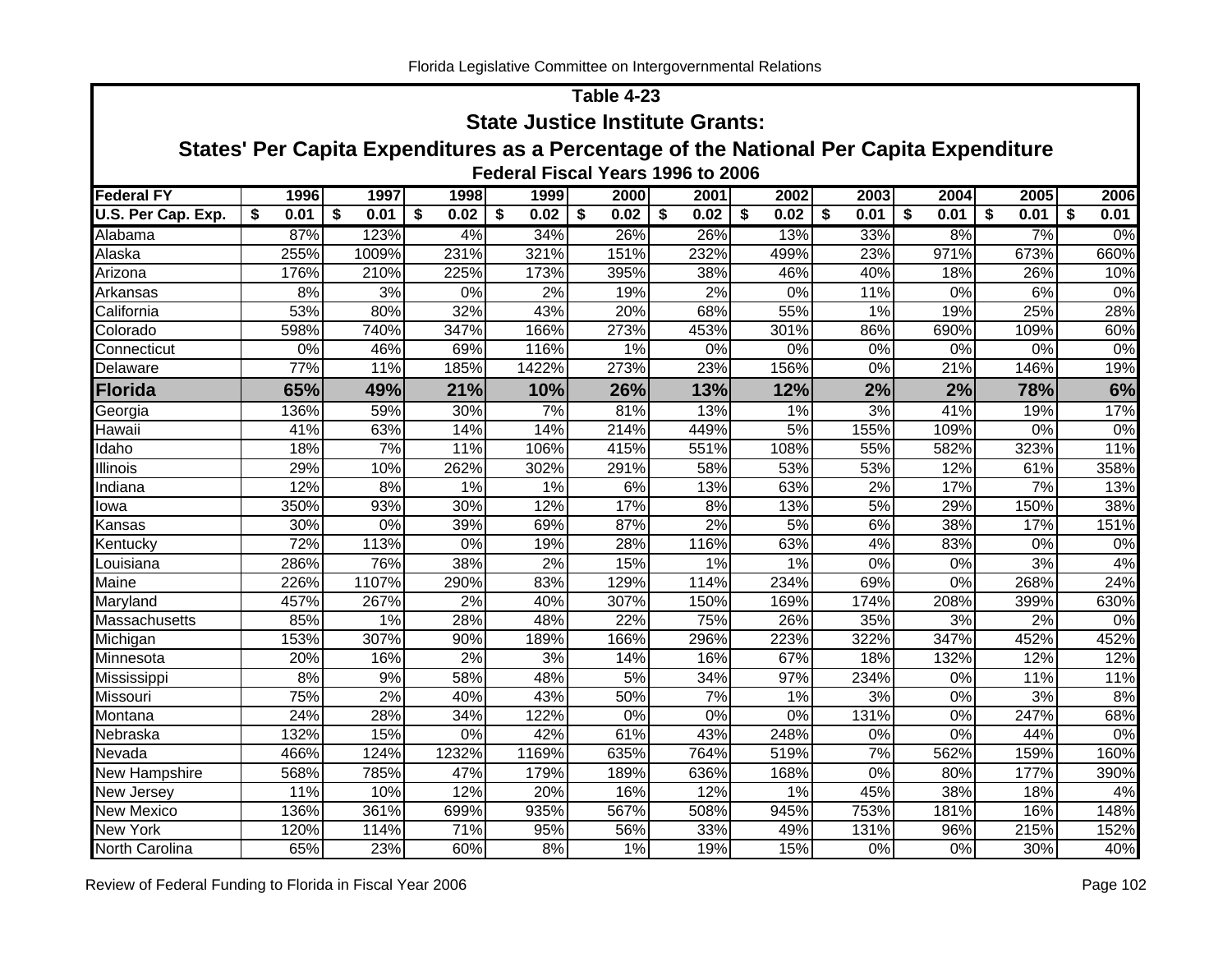|                                                                                                                             |                                                                                      |            |                        |                                        | Table 4-23 |                        |              |           |           |           |            |  |  |  |  |
|-----------------------------------------------------------------------------------------------------------------------------|--------------------------------------------------------------------------------------|------------|------------------------|----------------------------------------|------------|------------------------|--------------|-----------|-----------|-----------|------------|--|--|--|--|
|                                                                                                                             |                                                                                      |            |                        | <b>State Justice Institute Grants:</b> |            |                        |              |           |           |           |            |  |  |  |  |
|                                                                                                                             |                                                                                      |            |                        |                                        |            |                        |              |           |           |           |            |  |  |  |  |
| States' Per Capita Expenditures as a Percentage of the National Per Capita Expenditure<br>Federal Fiscal Years 1996 to 2006 |                                                                                      |            |                        |                                        |            |                        |              |           |           |           |            |  |  |  |  |
| <b>Federal FY</b>                                                                                                           | 2005<br>2006<br>1996<br>1997<br>1998<br>1999<br>2001<br>2002<br>2003<br>2004<br>2000 |            |                        |                                        |            |                        |              |           |           |           |            |  |  |  |  |
| U.S. Per Cap. Exp.                                                                                                          | S<br>0.01                                                                            | \$<br>0.01 | S<br>0.02 <sub>1</sub> | 0.02<br>\$                             | 0.02<br>-S | 0.02 <sub>1</sub><br>S | - \$<br>0.02 | S<br>0.01 | 0.01<br>S | 0.01<br>S | 0.01<br>S. |  |  |  |  |
| North Dakota                                                                                                                | 25%<br>22%<br>210%<br>124%<br>179%<br>0%<br>0%<br>0%<br>0%<br>0%<br>0%               |            |                        |                                        |            |                        |              |           |           |           |            |  |  |  |  |
| Ohio                                                                                                                        | 31%<br>24%<br>12%<br>8%<br>68%<br>11%<br>22%<br>4%<br>1%<br>0%<br>22%                |            |                        |                                        |            |                        |              |           |           |           |            |  |  |  |  |
| Oklahoma                                                                                                                    | 0%<br>1%<br>9%<br>2%<br>0%<br>1%<br>12%<br>11%<br>5%<br>0%<br>0%                     |            |                        |                                        |            |                        |              |           |           |           |            |  |  |  |  |
| Oregon                                                                                                                      | 43%<br>146%<br>8%<br>43%<br>0%<br>8%<br>296%<br>20% <br>3%<br>23%<br>8%              |            |                        |                                        |            |                        |              |           |           |           |            |  |  |  |  |
| Pennsylvania                                                                                                                | 17%                                                                                  | 17%        | 9%                     | 9%                                     | 17%        | 9%                     | 19%          | 1%        | 31%       | 12%       | 18%        |  |  |  |  |
| Rhode Island                                                                                                                | 7%                                                                                   | 17%        | 13%                    | 63%                                    | 19%        | 0%                     | 236%         | 251%      | 304%      | 315%      | 30%        |  |  |  |  |
| South Carolina                                                                                                              | 295%                                                                                 | 50%        | 52%                    | 63%                                    | 1%         | 6%                     | 5%           | 0%        | 8%        | 14%       | 11%        |  |  |  |  |
| South Dakota                                                                                                                | 0%                                                                                   | 114%       | 118%                   | 0%                                     | 86%        | 73%                    | 66%          | 255%      | 157%      | 0%        | 0%         |  |  |  |  |
| Tennessee                                                                                                                   | 182%                                                                                 | 369%       | 260%                   | 144%                                   | 418%       | 222%                   | 268%         | 1359%     | 841%      | 540%      | 326%       |  |  |  |  |
| Texas                                                                                                                       | 11%                                                                                  | 25%        | 8%                     | 10%                                    | 6%         | 17%                    | 10%          | 2%        | 1%        | 40%       | 42%        |  |  |  |  |
| Utah                                                                                                                        | 52%                                                                                  | 0%         | 222%                   | 119%                                   | 98%        | 8%                     | 90%          | 0%        | 29%       | 62%       | 31%        |  |  |  |  |
| Vermont                                                                                                                     | 1113%                                                                                | 621%       | 796%                   | 411%                                   | 262%       | 399%                   | 245%         | 582%      | 722%      | 124%      | 232%       |  |  |  |  |
| Virginia                                                                                                                    | 144%                                                                                 | 268%       | 1132%                  | 920%                                   | 813%       | 1206%                  | 1503%        | 1010%     | 598%      | 773%      | 717%       |  |  |  |  |
| Washington                                                                                                                  | 24%                                                                                  | 84%        | 127%                   | 42%                                    | 65%        | 134%                   | 24%          | 2%        | 133%      | 20%       | 13%        |  |  |  |  |
| West Virginia                                                                                                               | 12%                                                                                  | 27%        | 2%                     | 50%                                    | 61%        | 14%                    | 7%           | 572%      | 419%      | 59%       | 186%       |  |  |  |  |
| Wisconsin                                                                                                                   | 54%                                                                                  | 19%        | 27%                    | 17%                                    | 2%         | 9%                     | 25%          | 0%        | 100%      | 0%        | 0%         |  |  |  |  |
| Wyoming                                                                                                                     | 15%                                                                                  | 17%        | 9%                     | 336%                                   | 152%       | 0%                     | 88%          | 0%        | 0%        | 181%      | $0\%$      |  |  |  |  |

Data Sources:

"Federal Aid to States" annual reports. U.S. Bureau of the Census.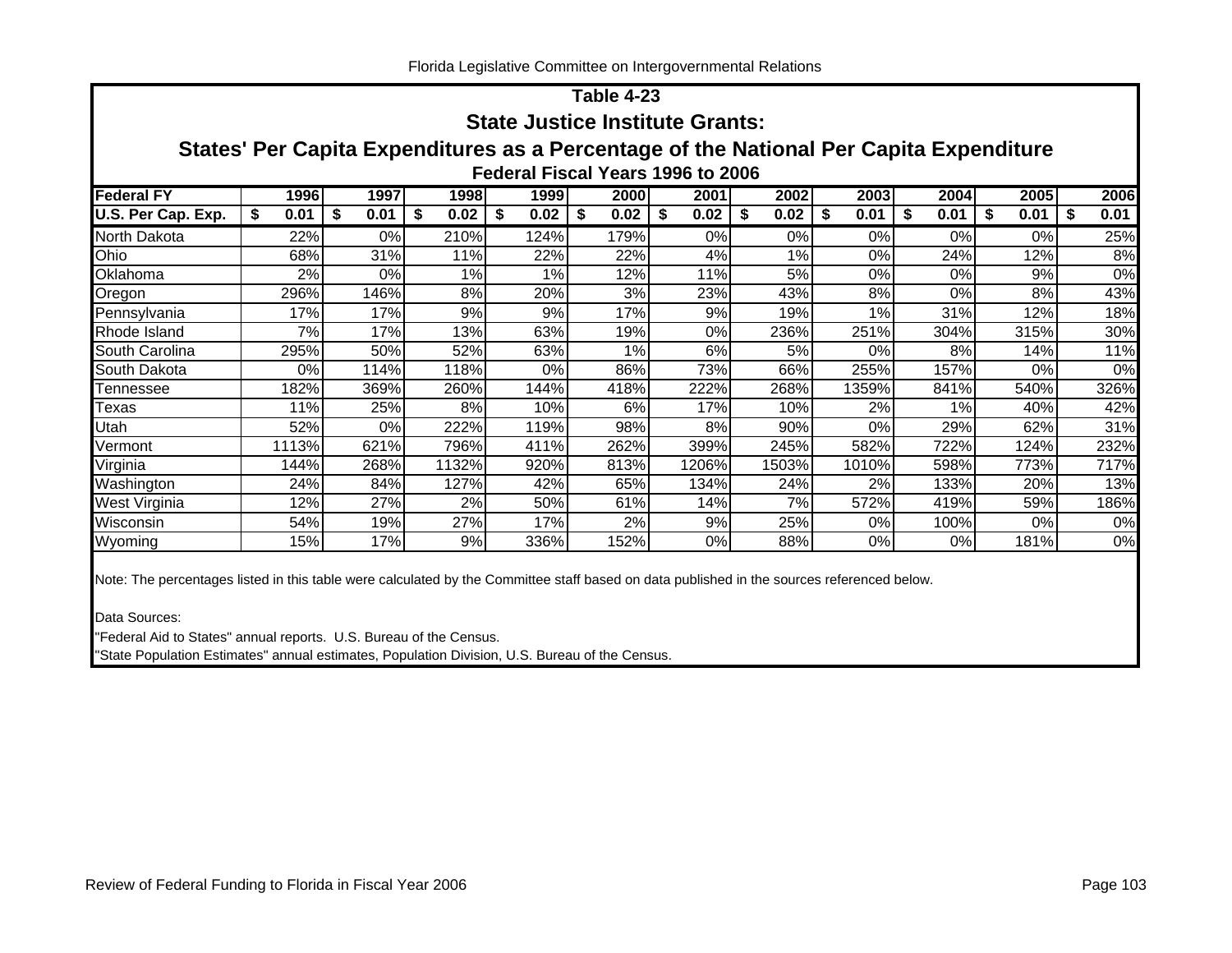|                      |                                                                                        |             |             |                                   | Table 4-24 |          |                                                  |          |          |          |          |
|----------------------|----------------------------------------------------------------------------------------|-------------|-------------|-----------------------------------|------------|----------|--------------------------------------------------|----------|----------|----------|----------|
|                      |                                                                                        |             |             |                                   |            |          | <b>U.S. Department of Transportation Grants:</b> |          |          |          |          |
|                      |                                                                                        |             |             |                                   |            |          |                                                  |          |          |          |          |
|                      | States' Per Capita Expenditures as a Percentage of the National Per Capita Expenditure |             |             |                                   |            |          |                                                  |          |          |          |          |
|                      |                                                                                        |             |             | Federal Fiscal Years 1996 to 2006 |            |          |                                                  |          |          |          |          |
| <b>Federal FY</b>    | 1996                                                                                   | 1997        | 1998        | 1999                              | 2000       | 2001     | 2002                                             | 2003     | 2004     | 2005     | 2006     |
| U.S. Per Cap. Exp.   | \$<br>88.43                                                                            | \$<br>98.54 | \$<br>98.59 | \$104.30                          | \$110.60   | \$125.68 | \$129.26                                         | \$130.51 | \$134.26 | \$139.86 | \$151.42 |
| Alabama              | 88%                                                                                    | 79%         | 80%         | 96%                               | 118%       | 136%     | 145%                                             | 118%     | 101%     | 113%     | 136%     |
| Alaska               | 579%                                                                                   | 643%        | 518%        | 528%                              | 605%       | 592%     | 611%                                             | 759%     | 647%     | 677%     | 606%     |
| Arizona              | 77%                                                                                    | 90%         | 87%         | 113%                              | 101%       | 89%      | 91%                                              | 83%      | 88%      | 80%      | 83%      |
| Arkansas             | 113%                                                                                   | 127%        | 132%        | 111%                              | 107%       | 94%      | 136%                                             | 142%     | 124%     | 124%     | 121%     |
| California           | 86%                                                                                    | 93%         | 87%         | 87%                               | 86%        | 86%      | 88%                                              | 94%      | 79%      | 76%      | 82%      |
| Colorado             | 108%                                                                                   | 72%         | 97%         | 111%                              | 89%        | 93%      | 92%                                              | 86%      | 109%     | 94%      | 101%     |
| Connecticut          | 134%                                                                                   | 139%        | 122%        | 121%                              | 124%       | 117%     | 132%                                             | 106%     | 115%     | 86%      | 105%     |
| Delaware             | 139%                                                                                   | 130%        | 150%        | 153%                              | 153%       | 136%     | 126%                                             | 119%     | 91%      | 106%     | 99%      |
| <b>Florida</b>       | 66%                                                                                    | 68%         | 63%         | 69%                               | 80%        | 89%      | 84%                                              | 91%      | 85%      | 88%      | 86%      |
| Georgia              | 86%                                                                                    | 85%         | 79%         | 98%                               | 100%       | 96%      | 95%                                              | 85%      | 85%      | 81%      | 80%      |
| Hawaii               | 196%                                                                                   | 191%        | 149%        | 97%                               | 98%        | 156%     | 110%                                             | 94%      | 95%      | 121%     | 117%     |
| Idaho                | 132%                                                                                   | 146%        | 124%        | 143%                              | 139%       | 146%     | 151%                                             | 155%     | 158%     | 138%     | 136%     |
| Illinois             | 99%                                                                                    | 91%         | 85%         | 79%                               | 91%        | 87%      | 81%                                              | 83%      | 63%      | 90%      | 92%      |
| Indiana              | 81%                                                                                    | 88%         | 88%         | 94%                               | 99%        | 96%      | 81%                                              | 91%      | 87%      | 85%      | 82%      |
| lowa                 | 113%                                                                                   | 99%         | 109%        | 110%                              | 108%       | 102%     | 107%                                             | 110%     | 100%     | 96%      | 98%      |
| Kansas               | 110%                                                                                   | 82%         | 86%         | 128%                              | 111%       | 81%      | 114%                                             | 113%     | 113%     | 98%      | 86%      |
| Kentucky             | 83%                                                                                    | 92%         | 100%        | 98%                               | 134%       | 117%     | 116%                                             | 120%     | 99%      | 101%     | 109%     |
| _ouisiana            | 89%                                                                                    | 79%         | 80%         | 92%                               | 99%        | 15%      | 93%                                              | 110%     | 104%     | 100%     | 129%     |
| Maine                | 95%                                                                                    | 106%        | 111%        | 124%                              | 129%       | 112%     | 111%                                             | 125%     | 122%     | 113%     | 108%     |
| Maryland             | 105%                                                                                   | 109%        | 98%         | 83%                               | 90%        | 93%      | 103%                                             | 94%      | 84%      | 109%     | 121%     |
| Massachusetts        | 256%                                                                                   | 212%        | 194%        | 126%                              | 88%        | 90%      | 81%                                              | 88%      | 99%      | 80%      | 75%      |
| Michigan             | 69%                                                                                    | 78%         | 79%         | 86%                               | 90%        | 86%      | 78%                                              | 72%      | 75%      | 83%      | 81%      |
| Minnesota            | 80%                                                                                    | 79%         | 84%         | 88%                               | 99%        | 100%     | 92%                                              | 84%      | 98%      | 87%      | 93%      |
| Mississippi          | 93%                                                                                    | 79%         | 78%         | 105%                              | 93%        | 93%      | 124%                                             | 124%     | 119%     | 114%     | 209%     |
| Missouri             | 90%                                                                                    | 105%        | 98%         | 105%                              | 136%       | 120%     | 118%                                             | 119%     | 120%     | 113%     | 106%     |
| Montana              | 253%                                                                                   | 217%        | 245%        | 302%                              | 310%       | 265%     | 291%                                             | 55%      | 305%     | 238%     | 91%      |
| Nebraska             | 115%                                                                                   | 117%        | 96%         | 116%                              | 116%       | 95%      | 104%                                             | 113%     | 127%     | 119%     | 114%     |
| Nevada               | 93%                                                                                    | 135%        | 108%        | 135%                              | 94%        | 100%     | 83%                                              | 98%      | 102%     | 84%      | 109%     |
| <b>New Hampshire</b> | 93%                                                                                    | 103%        | 98%         | 111%                              | 103%       | 101%     | 118%                                             | 110%     | 82%      | 95%      | 99%      |
| New Jersey           | 130%                                                                                   | 129%        | 106%        | 104%                              | 117%       | 114%     | 94%                                              | 87%      | 116%     | 113%     | 104%     |
| New Mexico           | 136%                                                                                   | 132%        | 117%        | 146%                              | 145%       | 147%     | 139%                                             | 127%     | 130%     | 114%     | 98%      |
| New York             | 122%                                                                                   | 116%        | 137%        | 105%                              | 99%        | 105%     | 88%                                              | 88%      | 101%     | 111%     | 106%     |
| North Carolina       | 54%                                                                                    | 72%         | 103%        | 101%                              | 94%        | 97%      | 101%                                             | 90%      | 97%      | 94%      | 81%      |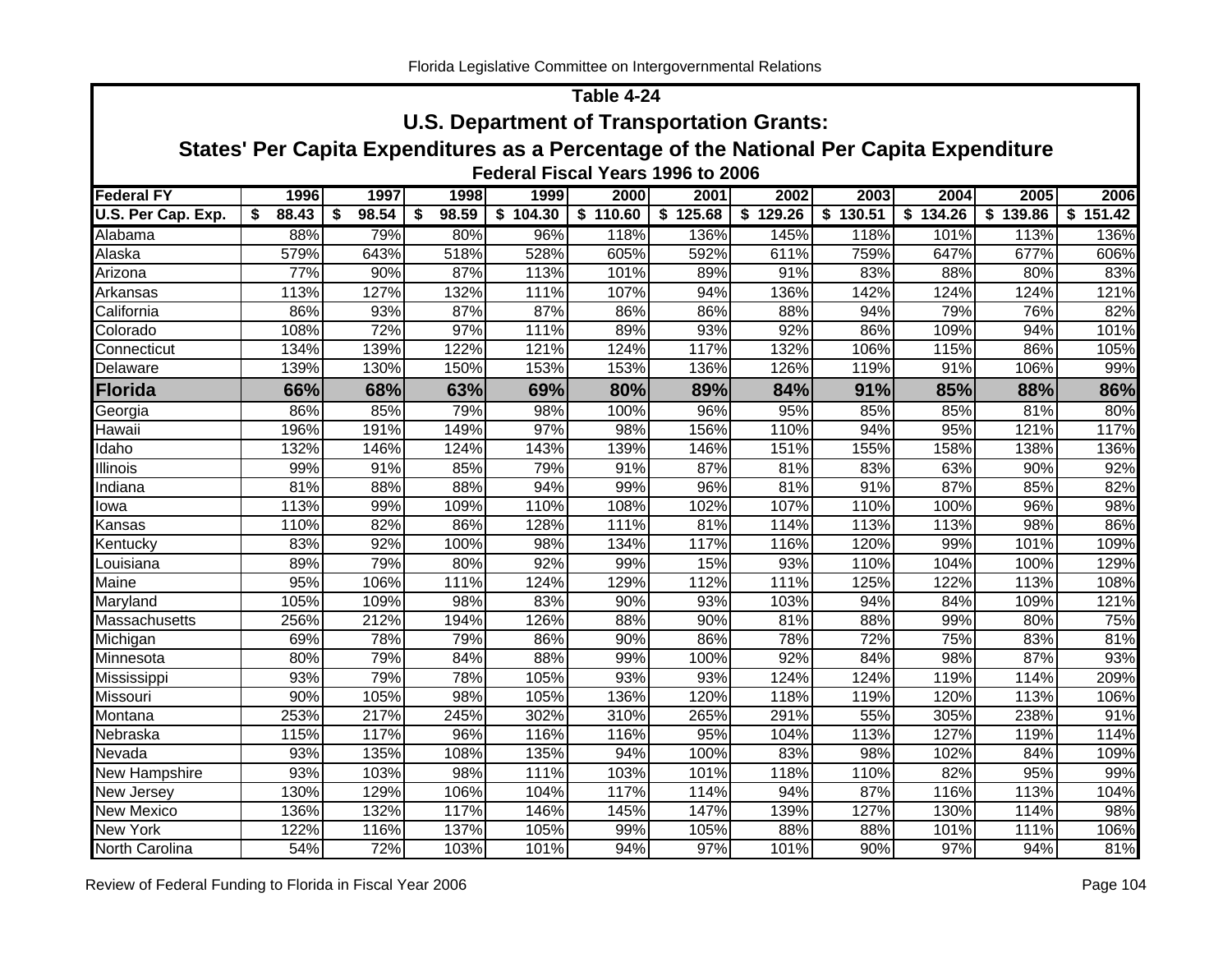|                                                                                                                             |                                                                                                                                                                   |       |   |       |    |       |    |        |    | Table 4-24 |    |        |    |                                                  |    |        |              |              |  |        |
|-----------------------------------------------------------------------------------------------------------------------------|-------------------------------------------------------------------------------------------------------------------------------------------------------------------|-------|---|-------|----|-------|----|--------|----|------------|----|--------|----|--------------------------------------------------|----|--------|--------------|--------------|--|--------|
|                                                                                                                             |                                                                                                                                                                   |       |   |       |    |       |    |        |    |            |    |        |    | <b>U.S. Department of Transportation Grants:</b> |    |        |              |              |  |        |
|                                                                                                                             |                                                                                                                                                                   |       |   |       |    |       |    |        |    |            |    |        |    |                                                  |    |        |              |              |  |        |
| States' Per Capita Expenditures as a Percentage of the National Per Capita Expenditure<br>Federal Fiscal Years 1996 to 2006 |                                                                                                                                                                   |       |   |       |    |       |    |        |    |            |    |        |    |                                                  |    |        |              |              |  |        |
| Federal FY                                                                                                                  |                                                                                                                                                                   | 1996  |   | 1997  |    | 1998  |    | 1999   |    | 2000       |    | 2001   |    | 2002                                             |    | 2003   | 2004         | 2005         |  | 2006   |
| U.S. Per Cap. Exp.                                                                                                          | \$                                                                                                                                                                | 88.43 | S | 98.54 | \$ | 98.59 | \$ | 104.30 | \$ | 110.60     | \$ | 125.68 | \$ | 129.26                                           | \$ | 130.51 | \$<br>134.26 | \$<br>139.86 |  | 151.42 |
| North Dakota                                                                                                                | 291%<br>286%<br>186%<br>247%<br>285%<br>298%<br>267%<br>298%<br>257%<br>303%<br>281%<br>86%<br>82%<br>88%<br>71%<br>79%<br>79%<br>79%<br>82%<br>86%<br>95%<br>77% |       |   |       |    |       |    |        |    |            |    |        |    |                                                  |    |        |              |              |  |        |
| Ohio                                                                                                                        |                                                                                                                                                                   |       |   |       |    |       |    |        |    |            |    |        |    |                                                  |    |        |              |              |  |        |
| Oklahoma                                                                                                                    | 82%<br>87%<br>96%<br>112%<br>91%<br>89%<br>97%<br>85%<br>108%<br>118%<br>112%                                                                                     |       |   |       |    |       |    |        |    |            |    |        |    |                                                  |    |        |              |              |  |        |
| Oregon                                                                                                                      | 146%<br>166%<br>127%<br>131%<br>109%<br>93%<br>165%<br>95%<br>109%<br>135%<br>139%                                                                                |       |   |       |    |       |    |        |    |            |    |        |    |                                                  |    |        |              |              |  |        |
| Pennsylvania                                                                                                                |                                                                                                                                                                   | 99%   |   | 108%  |    | 100%  |    | 91%    |    | 94%        |    | 122%   |    | 109%                                             |    | 113%   | 109%         | 106%         |  | 121%   |
| Rhode Island                                                                                                                |                                                                                                                                                                   | 173%  |   | 127%  |    | 165%  |    | 175%   |    | 146%       |    | 164%   |    | 160%                                             |    | 125%   | 128%         | 162%         |  | 183%   |
| South Carolina                                                                                                              |                                                                                                                                                                   | 84%   |   | 76%   |    | 75%   |    | 85%    |    | 90%        |    | 84%    |    | 91%                                              |    | 94%    | 131%         | 132%         |  | 130%   |
| South Dakota                                                                                                                |                                                                                                                                                                   | 233%  |   | 237%  |    | 257%  |    | 238%   |    | 241%       |    | 263%   |    | 245%                                             |    | 253%   | 220%         | 246%         |  | 231%   |
| Tennessee                                                                                                                   |                                                                                                                                                                   | 92%   |   | 85%   |    | 100%  |    | 100%   |    | 93%        |    | 82%    |    | 82%                                              |    | 88%    | 95%          | 89%          |  | 93%    |
| Texas                                                                                                                       |                                                                                                                                                                   | 89%   |   | 79%   |    | 76%   |    | 95%    |    | 98%        |    | 91%    |    | 97%                                              |    | 107%   | 109%         | 115%         |  | 100%   |
| Utah                                                                                                                        |                                                                                                                                                                   | 105%  |   | 111%  |    | 120%  |    | 142%   |    | 134%       |    | 119%   |    | 107%                                             |    | 94%    | 101%         | 104%         |  | 95%    |
| Vermont                                                                                                                     |                                                                                                                                                                   | 171%  |   | 173%  |    | 228%  |    | 320%   |    | 200%       |    | 220%   |    | 183%                                             |    | 154%   | 174%         | 163%         |  | 190%   |
| Virginia                                                                                                                    |                                                                                                                                                                   | 75%   |   | 78%   |    | 86%   |    | 92%    |    | 81%        |    | 103%   |    | 110%                                             |    | 88%    | 83%          | 62%          |  | 66%    |
| Washington                                                                                                                  |                                                                                                                                                                   | 85%   |   | 109%  |    | 101%  |    | 105%   |    | 107%       |    | 104%   |    | 99%                                              |    | 107%   | 108%         | 121%         |  | 90%    |
| West Virginia                                                                                                               |                                                                                                                                                                   | 162%  |   | 145%  |    | 178%  |    | 166%   |    | 182%       |    | 212%   |    | 187%                                             |    | 196%   | 177%         | 196%         |  | 183%   |
| Wisconsin                                                                                                                   |                                                                                                                                                                   | 78%   |   | 76%   |    | 88%   |    | 92%    |    | 47%        |    | 96%    |    | 97%                                              |    | 96%    | 93%          | 92%          |  | 83%    |
| Wyoming                                                                                                                     |                                                                                                                                                                   | 321%  |   | 307%  |    | 302%  |    | 410%   |    | 373%       |    | 315%   |    | 406%                                             |    | 430%   | 403%         | 423%         |  | 297%   |

Data Sources:

"Federal Aid to States" annual reports. U.S. Bureau of the Census.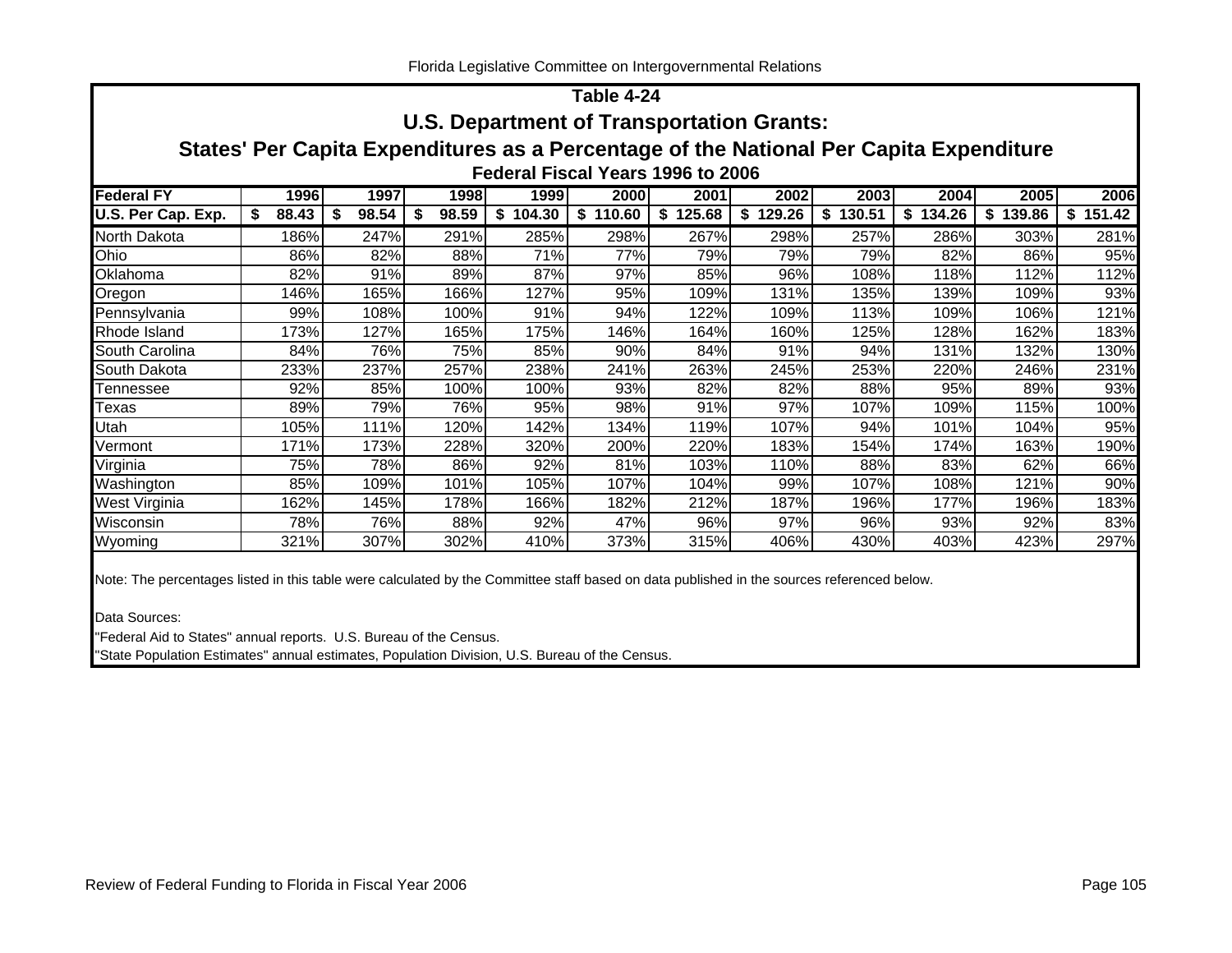|                      |                                                                                        |                  |            |            | Table 4-25 |                                            |            |                       |                       |            |            |
|----------------------|----------------------------------------------------------------------------------------|------------------|------------|------------|------------|--------------------------------------------|------------|-----------------------|-----------------------|------------|------------|
|                      |                                                                                        |                  |            |            |            | <b>U.S. Department of Treasury Grants:</b> |            |                       |                       |            |            |
|                      | States' Per Capita Expenditures as a Percentage of the National Per Capita Expenditure |                  |            |            |            |                                            |            |                       |                       |            |            |
|                      |                                                                                        |                  |            |            |            | Federal Fiscal Years 1996 to 2006          |            |                       |                       |            |            |
| <b>Federal FY</b>    | 1996                                                                                   | 1997             | 1998       | 1999       | 2000       | 2001                                       | 2002       | 2003                  | 2004                  | 2005       | 2006       |
| U.S. Per Cap. Exp.   | \$<br>0.13                                                                             | \$<br>0.08       | \$<br>0.35 | 0.54<br>\$ | \$<br>0.38 | \$<br>0.29                                 | 0.24<br>\$ | \$<br>$\overline{17}$ | $\overline{17}$<br>\$ | 0.25<br>Ŝ. | 0.22<br>\$ |
| Alabama              | 22%                                                                                    | 12%              | 20%        | 7%         | 16%        | 33%                                        | 27%        | 100%                  | 99%                   | 33%        | $1\%$      |
| Alaska               | 60%                                                                                    | $\overline{0\%}$ | 25%        | 11%        | 13%        | 9%                                         | 31%        | 227%                  | 226%                  | 5%         | 93%        |
| Arizona              | 131%                                                                                   | 101%             | 155%       | 102%       | 130%       | 170%                                       | 90%        | 95%                   | 93%                   | 414%       | 24%        |
| Arkansas             | 3%                                                                                     | 0%               | 1%         | 11%        | 4%         | 3%                                         | 20%        | 98%                   | 98%                   | 1%         | 0%         |
| California           | 102%                                                                                   | 30%              | 71%        | 87%        | 149%       | 79%                                        | 67%        | 96%                   | 96%                   | 69%        | 30%        |
| Colorado             | 26%                                                                                    | 0%               | 17%        | 26%        | 21%        | 33%                                        | 25%        | 95%                   | 94%                   | 18%        | 8%         |
| Connecticut          | 49%                                                                                    | 0%               | 11%        | 9%         | 60%        | 35%                                        | 20%        | 98%                   | 98%                   | 3%         | 50%        |
| Delaware             | 0%                                                                                     | 0%               | 106%       | 55%        | 38%        | 15%                                        | 14%        | 180%                  | 179%                  | 5%         | 2%         |
| <b>Florida</b>       | 327%                                                                                   | 848%             | 398%       | 518%       | 174%       | 230%                                       | 394%       | 96%                   | 94%                   | 136%       | 264%       |
| Georgia              | 11%                                                                                    | 43%              | 40%        | 11%        | 26%        | 35%                                        | 169%       | 95%                   | 93%                   | 47%        | 96%        |
| Hawaii               | 0%                                                                                     | 0%               | 131%       | 50%        | 108%       | 87%                                        | 32%        | 117%                  | 118%                  | 63%        | 212%       |
| Idaho                | 9%                                                                                     | 2%               | 7%         | 27%        | 14%        | 28%                                        | 28%        | 108%                  | 106%                  | 207%       | 16%        |
| Illinois             | 105%                                                                                   | 2%               | 58%        | 125%       | 112%       | 121%                                       | 59%        | 99%                   | 100%                  | 38%        | 108%       |
| Indiana              | 12%                                                                                    | 9%               | 40%        | 8%         | 22%        | 27%                                        | 29%        | 98%                   | 99%                   | 57%        | 27%        |
| lowa                 | 0%                                                                                     | 0%               | 16%        | 8%         | 7%         | $0\%$                                      | 1%         | 100%                  | 100%                  | 27%        | 19%        |
| ≺ansas               | 5%                                                                                     | 0%               | 17%        | 5%         | 8%         | 19%                                        | 25%        | 99%                   | 99%                   | 10%        | 2%         |
| Kentucky             | 17%                                                                                    | 0%               | 13%        | 26%        | 9%         | 14%                                        | 49%        | 98%                   | 99%                   | 138%       | 27%        |
| ouisiana.            | 21%                                                                                    | 11%              | 28%        | 28%        | 31%        | 21%                                        | 421%       | 99%                   | 100%                  | 17%        | 149%       |
| Maine                | 84%                                                                                    | 34%              | 1%         | 67%        | 7%         | 2%                                         | 0%         | 113%                  | 113%                  | 13%        | 26%        |
| Maryland             | 128%                                                                                   | 0%               | 91%        | 93%        | 174%       | 77%                                        | 75%        | 99%                   | 97%                   | 133%       | 143%       |
| <b>Massachusetts</b> | 0%                                                                                     | 0%               | 63%        | 24%        | 15%        | 43%                                        | 92%        | 100%                  | 101%                  | 43%        | 22%        |
| Michigan             | 26%                                                                                    | 0%               | 30%        | 10%        | 60%        | 63%                                        | 144%       | 99%                   | 100%                  | 50%        | 122%       |
| Minnesota            | 7%                                                                                     | 1%               | 1%         | 7%         | 4%         | 14%                                        | 9%         | 97%                   | 97%                   | 1%         | 39%        |
| Mississippi          | 95%                                                                                    | $0\%$            | 8%         | 15%        | 9%         | 55%                                        | 43%        | 99%                   | 99%                   | 62%        | 101%       |
| Missouri             | 3%                                                                                     | 0%               | 20%        | 68%        | 24%        | 56%                                        | 29%        | 98%                   | 98%                   | 7%         | 22%        |
| Montana              | 26%                                                                                    | 5%               | 468%       | 302%       | 292%       | 10%                                        | 19%        | 161%                  | 160%                  | 48%        | 91%        |
| Nebraska             | 28%                                                                                    | 0%               | 105%       | 62%        | 36%        | 58%                                        | 30%        | 101%                  | 100%                  | 15%        | 9%         |
| Nevada               | 0%                                                                                     | 0%               | 22%        | 51%        | 22%        | 48%                                        | 24%        | 90%                   | 87%                   | 18%        | 0%         |
| New Hampshire        | 0%                                                                                     | 5%               | 3%         | 2%         | 1%         | 48%                                        | 56%        | 114%                  | 114%                  | 0%         | 19%        |
| New Jersey           | 179%                                                                                   | 379%             | 109%       | 96%        | 189%       | 91%                                        | 52%        | 99%                   | 100%                  | 139%       | 129%       |
| New Mexico           | 49%                                                                                    | 1%               | 69%        | 78%        | 124%       | 62%                                        | 80%        | 98%                   | 97%                   | 30%        | 7%         |
| <b>New York</b>      | 474%                                                                                   | 351%             | 349%       | 313%       | 396%       | 420%                                       | 238%       | 102%                  | 102%                  | 325%       | 228%       |
| North Carolina       | 73%                                                                                    | 37%              | 121%       | 65%        | 39%        | 32%                                        | 107%       | 96%                   | 96%                   | 191%       | 136%       |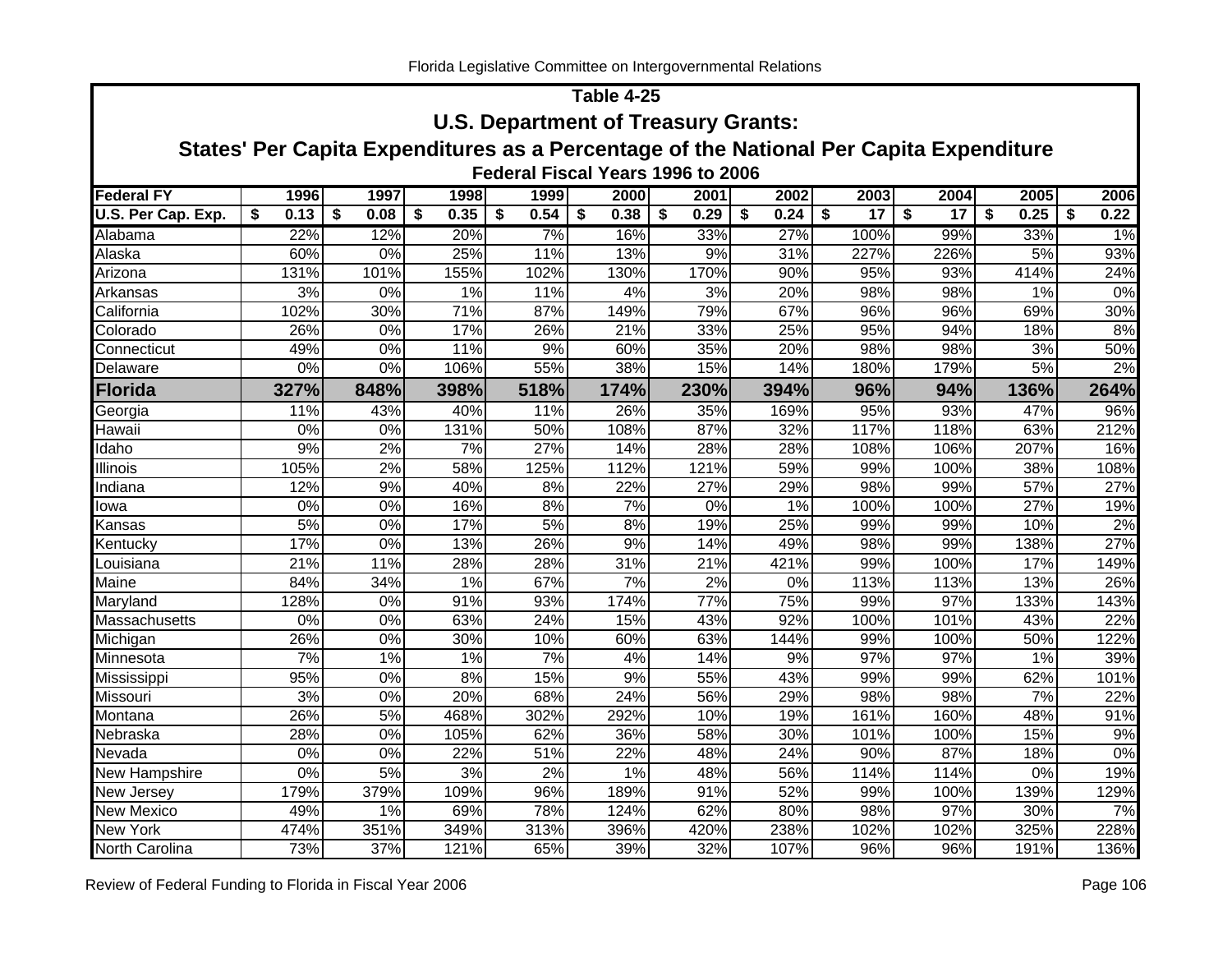|                                                                                                           | Table 4-25                                                                                                                  |            |           |           |                                            |           |              |          |          |           |      |  |  |  |  |
|-----------------------------------------------------------------------------------------------------------|-----------------------------------------------------------------------------------------------------------------------------|------------|-----------|-----------|--------------------------------------------|-----------|--------------|----------|----------|-----------|------|--|--|--|--|
|                                                                                                           |                                                                                                                             |            |           |           | <b>U.S. Department of Treasury Grants:</b> |           |              |          |          |           |      |  |  |  |  |
|                                                                                                           |                                                                                                                             |            |           |           |                                            |           |              |          |          |           |      |  |  |  |  |
|                                                                                                           | States' Per Capita Expenditures as a Percentage of the National Per Capita Expenditure<br>Federal Fiscal Years 1996 to 2006 |            |           |           |                                            |           |              |          |          |           |      |  |  |  |  |
| <b>Federal FY</b><br>1996<br>1997<br>2002<br>2003<br>2004<br>2005<br>2006<br>1998<br>1999<br>2000<br>2001 |                                                                                                                             |            |           |           |                                            |           |              |          |          |           |      |  |  |  |  |
| U.S. Per Cap. Exp.                                                                                        | 0.13<br>S                                                                                                                   | \$<br>0.08 | 0.35<br>S | 0.54<br>S | 0.38<br>S                                  | 0.29<br>S | 0.24<br>- \$ | \$<br>17 | \$<br>17 | 0.25<br>S | 0.22 |  |  |  |  |
| North Dakota                                                                                              | 12%                                                                                                                         | 0%         | 6%        | 9%        | 36%                                        | 273%      | 492%         | 232%     | 233%     | 1%        | 2%   |  |  |  |  |
| Ohio                                                                                                      | 0%                                                                                                                          | 0%         | 12%       | 31%       | 25%                                        | 53%       | 19%          | 99%      | 101%     | 25%       | 10%  |  |  |  |  |
| Oklahoma                                                                                                  | 5%                                                                                                                          | 0%         | 44%       | 4%        | 5%                                         | 4%        | 3%           | 98%      | 99%      | 17%       | 6%   |  |  |  |  |
| Oregon                                                                                                    | 42%                                                                                                                         | 29%        | 13%       | 55%       | 51%                                        | 89%       | 127%         | 98%      | 97%      | 99%       | 65%  |  |  |  |  |
| Pennsylvania                                                                                              | 1%<br>78%<br>26%<br>120%<br>11%<br>41%<br>26%<br>70%<br>25%<br>99%<br>100%                                                  |            |           |           |                                            |           |              |          |          |           |      |  |  |  |  |
| Rhode Island                                                                                              | 0%                                                                                                                          | 0%         | 0%        | 3%        | 12%                                        | 227%      | 30%          | 137%     | 138%     | 219%      | 65%  |  |  |  |  |
| South Carolina                                                                                            | 0%                                                                                                                          | 42%        | 24%       | 10%       | 13%                                        | 18%       | 22%          | 98%      | 98%      | 97%       | 19%  |  |  |  |  |
| South Dakota                                                                                              | 74%                                                                                                                         | 0%         | 0%        | 24%       | 3%                                         | 4%        | 9%           | 192%     | 193%     | 6%        | 6%   |  |  |  |  |
| Tennessee                                                                                                 | 62%                                                                                                                         | 0%         | 42%       | 56%       | 70%                                        | 199%      | 123%         | 98%      | 98%      | 33%       | 167% |  |  |  |  |
| Texas                                                                                                     | 146%                                                                                                                        | 82%        | 191%      | 144%      | 144%                                       | 69%       | 67%          | 96%      | 96%      | 197%      | 225% |  |  |  |  |
| Utah                                                                                                      | 59%                                                                                                                         | 35%        | 15%       | 27%       | 29%                                        | 24%       | 30%          | 95%      | 93%      | 16%       | 55%  |  |  |  |  |
| Vermont                                                                                                   | 53%                                                                                                                         | 0%         | 31%       | 43%       | 95%                                        | 33%       | 178%         | 237%     | 240%     | 61%       | 26%  |  |  |  |  |
| Virginia                                                                                                  | 5%                                                                                                                          | 15%        | 22%       | 30%       | 60%                                        | 109%      | 59%          | 97%      | 96%      | 202%      | 174% |  |  |  |  |
| Washington                                                                                                | 21%                                                                                                                         | 103%       | 15%       | 13%       | 21%                                        | 67%       | 76%          | 97%      | 96%      | 37%       | 56%  |  |  |  |  |
| West Virginia                                                                                             | 1%                                                                                                                          | 1%         | 32%       | 107%      | 4%                                         | 44%       | 5%           | 100%     | 101%     | 82%       | 27%  |  |  |  |  |
| Wisconsin                                                                                                 | 33%                                                                                                                         | 0%         | 32%       | 20%       | 55%                                        | 139%      | 108%         | 98%      | 99%      | 8%        | 10%  |  |  |  |  |
| Wyoming                                                                                                   | 0%                                                                                                                          | 0%         | 0%        | 0%        | 1%                                         | 7%        | 189%         | 293%     | 294%     | 53%       | 26%  |  |  |  |  |

Data Sources:

"Federal Aid to States" annual reports. U.S. Bureau of the Census.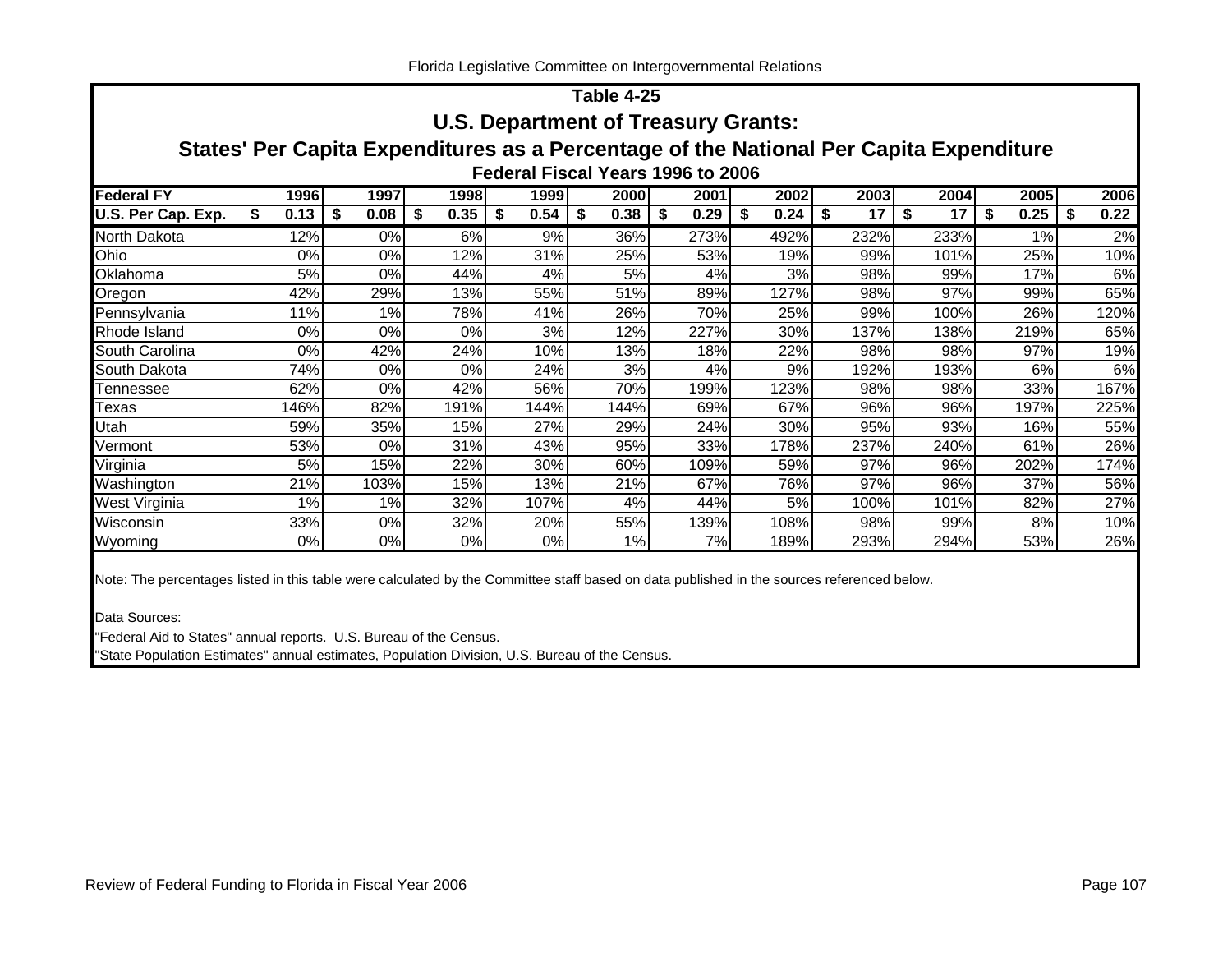|                    |            |                                                                                        |                                                    |                                   | Table 4-26 |                  |            |            |            |            |            |
|--------------------|------------|----------------------------------------------------------------------------------------|----------------------------------------------------|-----------------------------------|------------|------------------|------------|------------|------------|------------|------------|
|                    |            |                                                                                        | <b>U.S. Department of Veterans Affairs Grants:</b> |                                   |            |                  |            |            |            |            |            |
|                    |            | States' Per Capita Expenditures as a Percentage of the National Per Capita Expenditure |                                                    |                                   |            |                  |            |            |            |            |            |
|                    |            |                                                                                        |                                                    | Federal Fiscal Years 1996 to 2006 |            |                  |            |            |            |            |            |
| <b>Federal FY</b>  | 1996       | 1997                                                                                   | 1998                                               | 1999                              | 2000       | 2001             | 2002       | 2003       | 2004       | 2005       | 2006       |
| U.S. Per Cap. Exp. | \$<br>1.13 | \$<br>1.07                                                                             | \$<br>1.25                                         | 1.55<br>\$                        | \$<br>1.26 | \$<br>1.65       | \$<br>1.69 | \$<br>2.23 | 2.20<br>\$ | \$<br>2.38 | \$<br>1.94 |
| Alabama            | 104%       | 115%                                                                                   | 98%                                                | 84%                               | 106%       | 82%              | 91%        | 84%        | 133%       | 94%        | 108%       |
| Alaska             | $0\%$      | 0%                                                                                     | 0%                                                 | $0\%$                             | 0%         | $\overline{0\%}$ | $0\%$      | 15%        | $0\%$      | 152%       | 0%         |
| Arizona            | 5%         | 35%                                                                                    | 29%                                                | 39%                               | 51%        | 127%             | 38%        | 38%        | 46%        | 39%        | 32%        |
| Arkansas           | 29%        | 43%                                                                                    | 36%                                                | 30%                               | 34%        | 161%             | 27%        | 25%        | 39%        | 96%        | 29%        |
| California         | 68%        | 98%                                                                                    | 83%                                                | 27%                               | 33%        | 24%              | 28%        | 59%        | 59%        | 41%        | 37%        |
| Colorado           | 84%        | 114%                                                                                   | 96%                                                | 143%                              | 103%       | 383%             | 95%        | 119%       | 86%        | 80%        | 99%        |
| Connecticut        | 140%       | 147%                                                                                   | 125%                                               | 95%                               | 121%       | 97%              | 111%       | 83%        | 101%       | 86%        | 464%       |
| Delaware           | 490%       | 530%                                                                                   | 468%                                               | 340%                              | 445%       | 334%             | 538%       | 2%         | 205%       | 972%       | 1%         |
| <b>Florida</b>     | 11%        | 59%                                                                                    | 53%                                                | 52%                               | 68%        | 21%              | 71%        | 24%        | 30%        | 34%        | 40%        |
| Georgia            | 83%        | 107%                                                                                   | 89%                                                | 72%                               | 145%       | 76%              | 74%        | 60%        | 58%        | 64%        | 67%        |
| Hawaii             | 166%       | 0%                                                                                     | 0%                                                 | 0%                                | 9%         | 0%               | 0%         | 0%         | 722%       | 690%       | 0%         |
| Idaho              | 149%       | 184%                                                                                   | 154%                                               | 125%                              | 149%       | 121%             | 106%       | 370%       | 357%       | 163%       | 207%       |
| Illinois           | 34%        | 56%                                                                                    | 48%                                                | 46%                               | 62%        | 40%              | 77%        | 67%        | 89%        | 83%        | 83%        |
| Indiana            | 103%       | 63%                                                                                    | 53%                                                | 51%                               | 66%        | 81%              | 48%        | 49%        | 48%        | 39%        | 34%        |
| lowa               | 466%       | 505%                                                                                   | 431%                                               | 388%                              | 566%       | 188%             | 25%        | 211%       | 208%       | 179%       | 224%       |
| Kansas             | 41%        | 61%                                                                                    | 375%                                               | 298%                              | 62%        | 62%              | 90%        | 186%       | 178%       | 69%        | 78%        |
| Kentucky           | 86%        | 113%                                                                                   | 96%                                                | 376%                              | 298%       | 208%             | 156%       | 119%       | 121%       | 122%       | 174%       |
| ouisiana <u>.</u>  | 49%        | 70%                                                                                    | 50%                                                | 77%                               | 105%       | 74%              | 216%       | 73%        | 307%       | 368%       | 156%       |
| Maine              | 232%       | 351%                                                                                   | 304%                                               | 261%                              | 659%       | 278%             | 527%       | 623%       | 260%       | 274%       | 366%       |
| Maryland           | 0%         | 140%                                                                                   | 4%                                                 | 46%                               | 68%        | 136%             | 46%        | 40%        | 35%        | 48%        | 56%        |
| Massachusetts      | 64%        | 144%                                                                                   | 92%                                                | 112%                              | 162%       | 106%             | 133%       | 236%       | 181%       | 189%       | 141%       |
| Michigan           | 94%        | 94%                                                                                    | 80%                                                | 80%                               | 116%       | 90%              | 101%       | 77%        | 77%        | 74%        | 101%       |
| Minnesota          | 585%       | 537%                                                                                   | 130%                                               | 99%                               | 140%       | 111%             | 154%       | 132%       | 123%       | 113%       | 265%       |
| Mississippi        | 57%        | 90%                                                                                    | 77%                                                | 152%                              | 216%       | 167%             | 165%       | 183%       | 214%       | 194%       | 202%       |
| Missouri           | 163%       | 166%                                                                                   | 394%                                               | 126%                              | 194%       | 294%             | 556%       | 172%       | 233%       | 228%       | 256%       |
| Montana            | 177%       | 219%                                                                                   | 187%                                               | 52%                               | 367%       | 193%             | 244%       | 201%       | 152%       | 157%       | 188%       |
| Nebraska           | 344%       | 362%                                                                                   | 813%                                               | 674%                              | 422%       | 1361%            | 1074%      | 268%       | 308%       | 567%       | 277%       |
| Nevada             | 0%         | 6%                                                                                     | 645%                                               | 559%                              | 18%        | 0%               | 23%        | 119%       | 102%       | 167%       | 153%       |
| New Hampshire      | 425%       | 164%                                                                                   | 139%                                               | 122%                              | 210%       | 132%             | 593%       | 133%       | 173%       | 182%       | 168%       |
| New Jersey         | 389%       | 89%                                                                                    | 71%                                                | 62%                               | 96%        | 72%              | 108%       | 259%       | 80%        | 109%       | 129%       |
| New Mexico         | 99%        | 133%                                                                                   | 113%                                               | 80%                               | 114%       | 83%              | 100%       | 85%        | 74%        | 76%        | 87%        |
| <b>New York</b>    | 49%        | 57%                                                                                    | 97%                                                | 148%                              | 60%        | 50%              | 53%        | 49%        | 55%        | 55%        | 175%       |
| North Carolina     | 84%        | $\overline{0\%}$                                                                       | $\overline{0\%}$                                   | $0\%$                             | 17%        | 36%              | 19%        | 21%        | 23%        | 23%        | 31%        |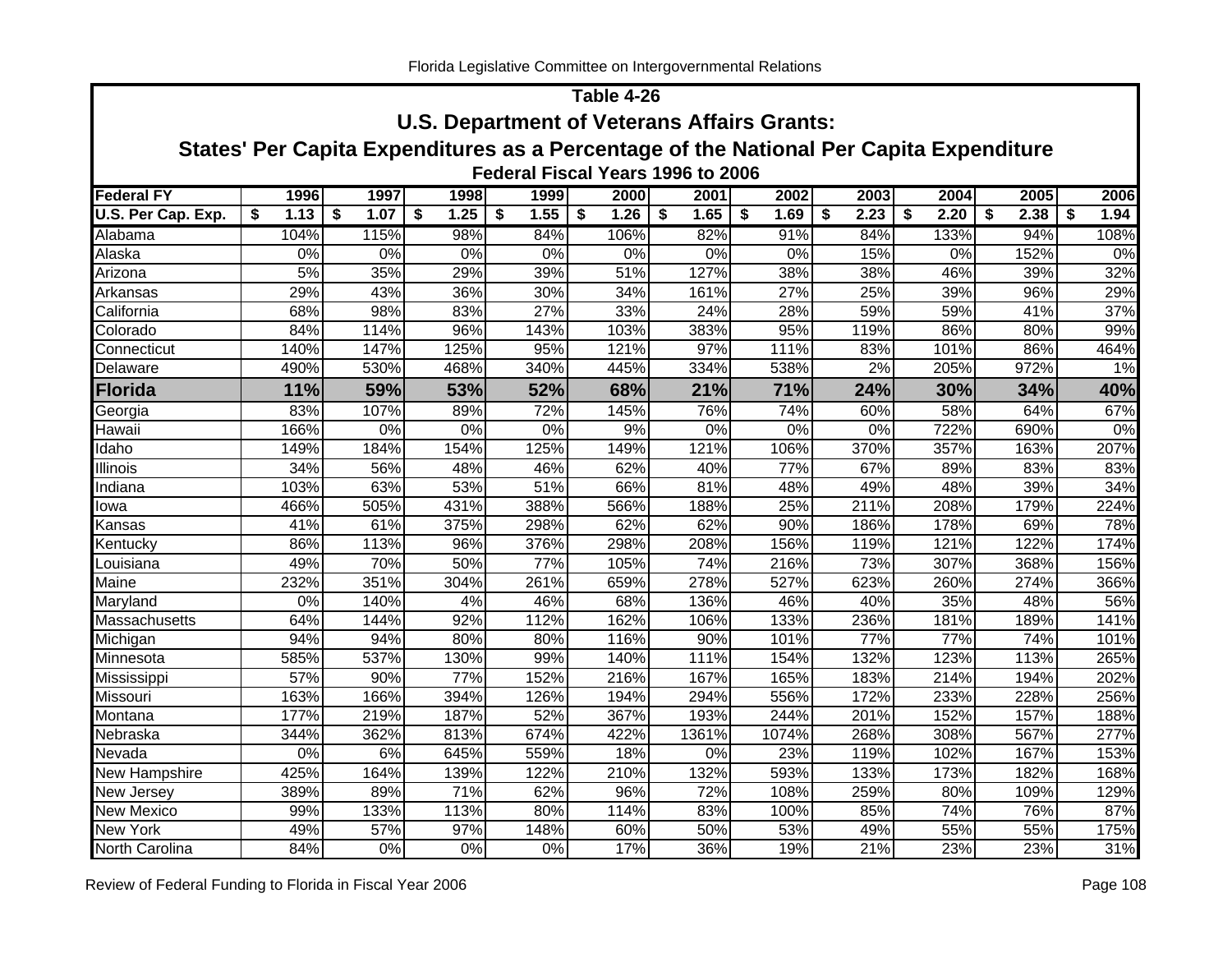| Table 4-26                                                                                         |    |      |            |            |            |   |       |    |       |    |      |    |      |            |   |      |      |
|----------------------------------------------------------------------------------------------------|----|------|------------|------------|------------|---|-------|----|-------|----|------|----|------|------------|---|------|------|
| <b>U.S. Department of Veterans Affairs Grants:</b>                                                 |    |      |            |            |            |   |       |    |       |    |      |    |      |            |   |      |      |
| States' Per Capita Expenditures as a Percentage of the National Per Capita Expenditure             |    |      |            |            |            |   |       |    |       |    |      |    |      |            |   |      |      |
| Federal Fiscal Years 1996 to 2006                                                                  |    |      |            |            |            |   |       |    |       |    |      |    |      |            |   |      |      |
| Federal FY<br>2002<br>2003<br>2004<br>2005<br>2006<br>1996<br>1997<br>1998<br>1999<br>2000<br>2001 |    |      |            |            |            |   |       |    |       |    |      |    |      |            |   |      |      |
| U.S. Per Cap. Exp.                                                                                 | \$ | 1.13 | \$<br>1.07 | 1.25<br>\$ | 1.55<br>\$ | S | 1.26  | \$ | 1.65  | \$ | 1.69 | \$ | 2.23 | \$<br>2.20 | S | 2.38 | 1.94 |
| North Dakota                                                                                       |    | 92%  | 176%       | 151%       | 204%       |   | 330%  |    | 262%  |    | 273% |    | 235% | 113%       |   | 301% | 284% |
| Ohio                                                                                               |    | 43%  | 64%        | 44%        | 44%        |   | 68%   |    | 56%   |    | 113% |    | 54%  | 63%        |   | 62%  | 81%  |
| Oklahoma                                                                                           |    | 482% | 423%       | 471%       | 575%       |   | 476%  |    | 1042% |    | 447% |    | 369% | 341%       |   | 360% | 410% |
| Oregon                                                                                             |    | 256% | $0\%$      | 0%         | 33%l       |   | 42%   |    | 38%   |    | 36%  |    | 31%  | 37%        |   | 45%  | 41%  |
| Pennsylvania                                                                                       |    | 80%  | 101%       | 86%        | 154%       |   | 125%  |    | 163%  |    | 124% |    | 90%  | 112%       |   | 114% | 108% |
| Rhode Island                                                                                       |    | 296% | 323%       | 310%       | 262%       |   | 358%  |    | 259%  |    | 342% |    | 300% | 216%       |   | 208% | 257% |
| South Carolina                                                                                     |    | 95%  | 105%       | 89%        | 77%        |   | 107%  |    | 74%   |    | 80%  |    | 270% | 72%        |   | 66%  | 66%  |
| South Dakota                                                                                       |    | 272% | 271%       | 231%       | 186%       |   | 260%  |    | 200%  |    | 201% |    | 111% | 188%       |   | 74%  | 85%  |
| Tennessee                                                                                          |    | 18%  | 50%        | 41%        | 63%        |   | 87%   |    | 69%   |    | 76%  |    | 42%  | 162%       |   | 141% | 37%  |
| Texas                                                                                              |    | 0%   | 0%         | 57%        | 98%        |   | $0\%$ |    | 3%    |    | 19%  |    | 58%  | 67%        |   | 59%  | 50%  |
| Utah                                                                                               |    | 230% | 53%        | 45%        | 14%        |   | 84%   |    | 67%   |    | 68%  |    | 45%  | 61%        |   | 54%  | 48%  |
| Vermont                                                                                            |    | 335% | 363%       | 359%       | 225%       |   | 287%  |    | 222%  |    | 235% |    | 214% | 233%       |   | 198% | 245% |
| Virginia                                                                                           |    | 56%  | 38%        | 32%        | 28%        |   | 39%   |    | 30%   |    | 29%  |    | 69%  | 122%       |   | 116% | 32%  |
| Washington                                                                                         |    | 94%  | 112%       | 94%        | 86%        |   | 109%  |    | 89%   |    | 93%  |    | 301% | 86%        |   | 88%  | 94%  |
| West Virginia                                                                                      |    | 19%  | 22%        | 19%        | 21%        |   | 36%   |    | 32%   |    | 38%  |    | 432% | 40%        |   | 35%  | 33%  |
| Wisconsin                                                                                          |    | 128% | 122%       | 92%        | 136%       |   | 211%  |    | 152%  |    | 124% |    | 187% | 297%       |   | 282% | 133% |
| Wyoming                                                                                            |    | 179% | 229%       | 195%       | 95%        |   | 283%  |    | 221%  |    | 230% |    | 175% | 89%        |   | 109% | 93%  |

Data Sources:

"Federal Aid to States" annual reports. U.S. Bureau of the Census.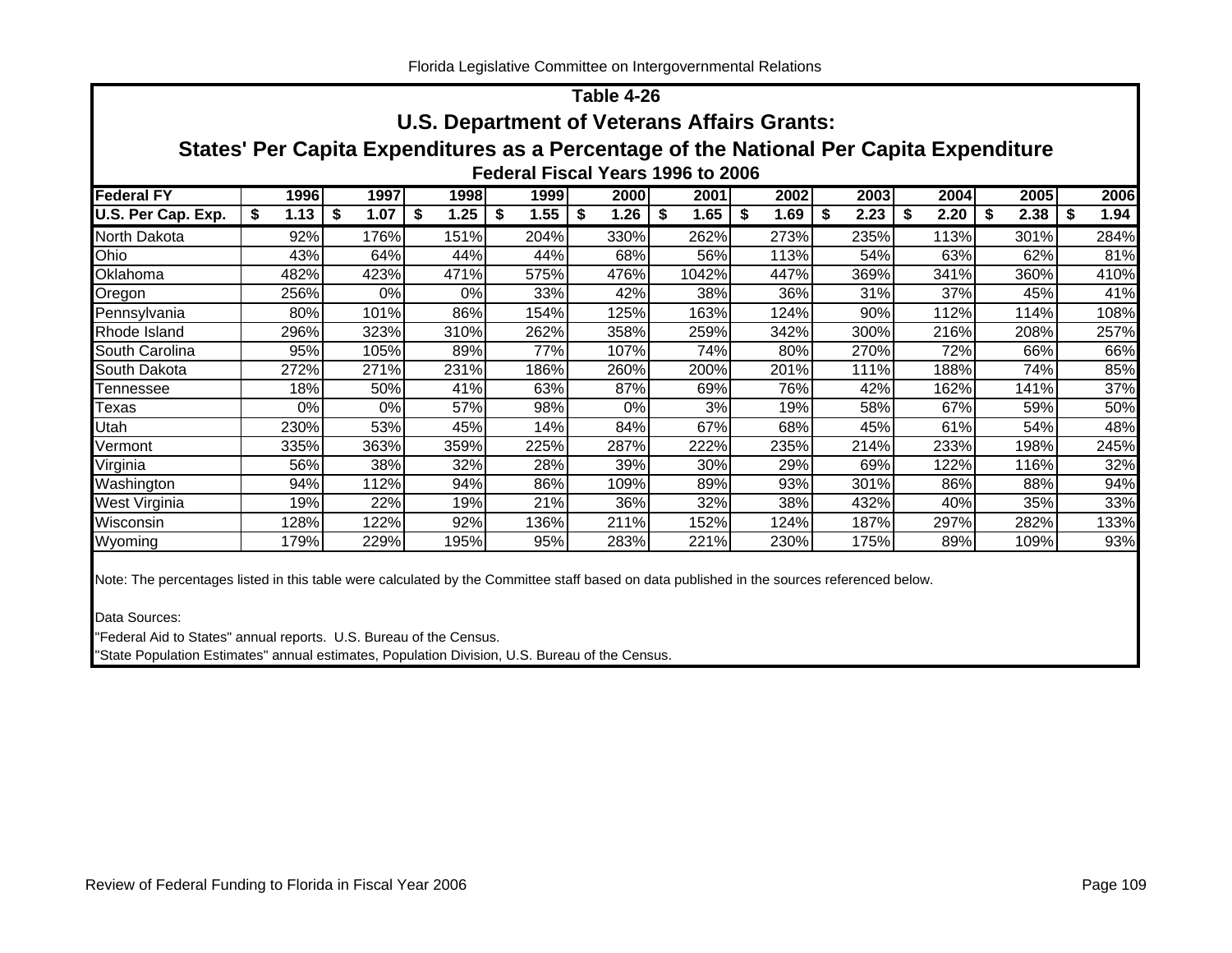## **Appendix:**

## **Websites of Federal Agencies & Departments**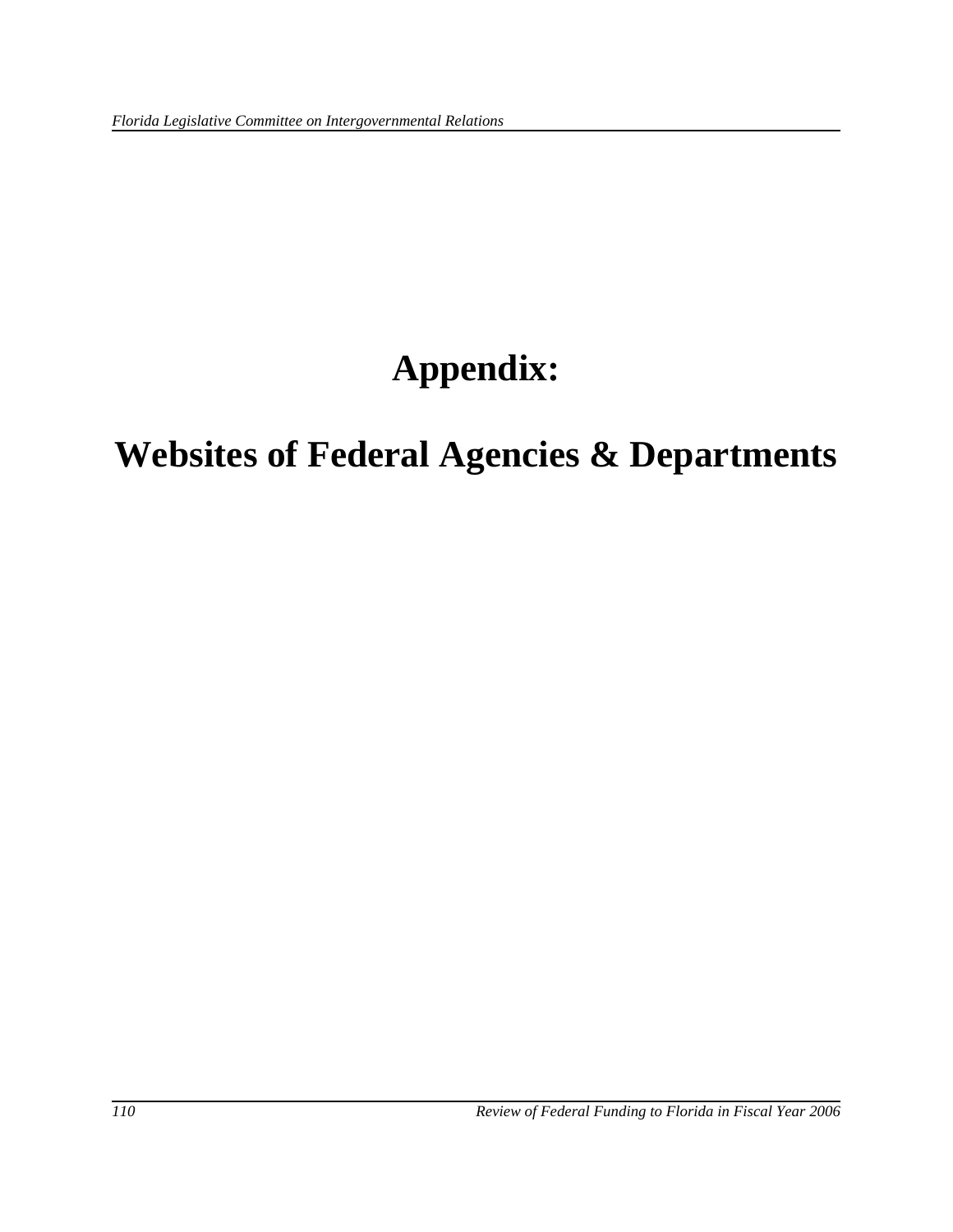| <b>National Foundation on the Arts and Humanities</b> |
|-------------------------------------------------------|